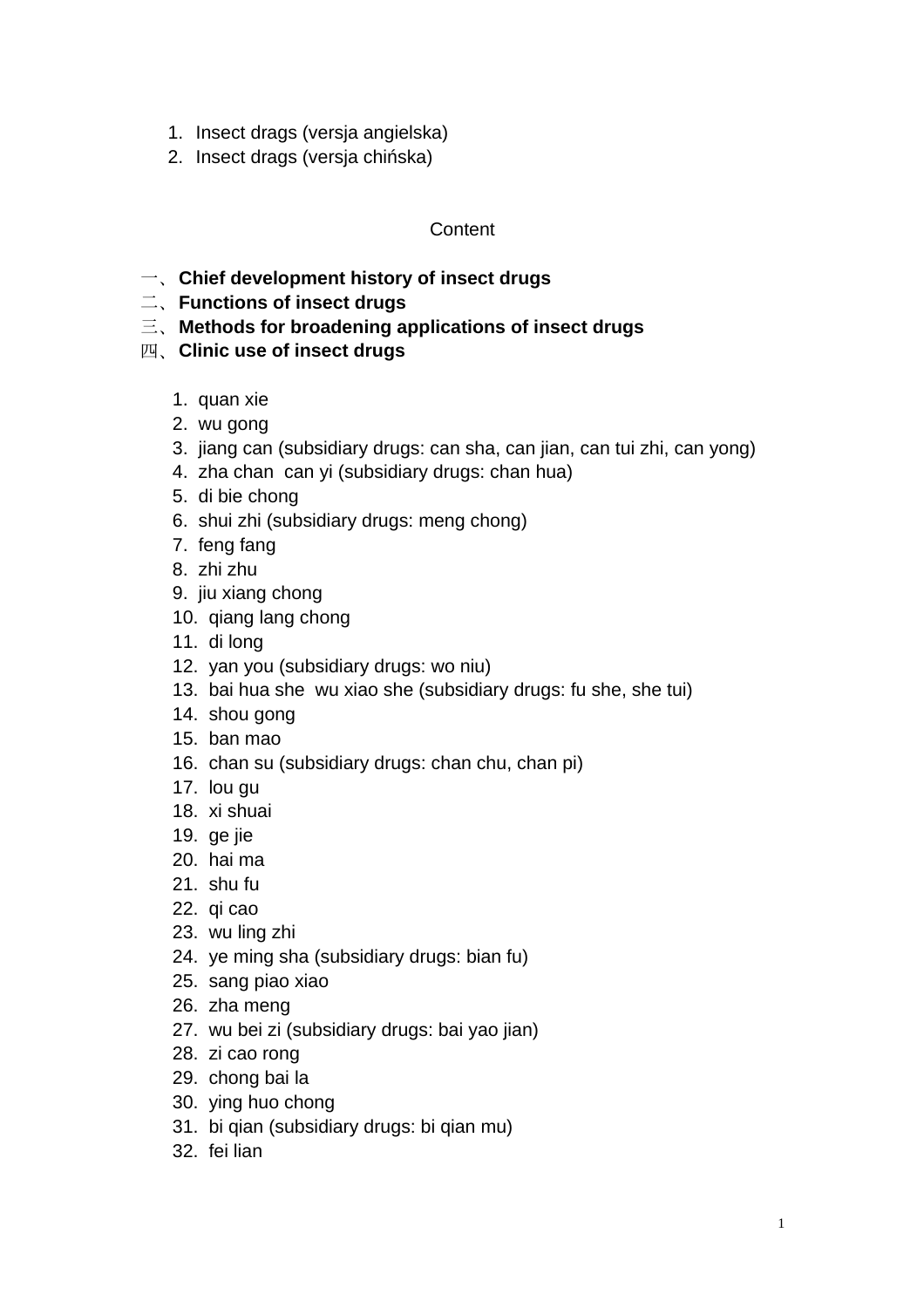# **Concluding remarks Prescription appendix Identification key for selecting prescriptions and drugs in clinic**

### 一、**Chief development history of insect drugs**

The cognition of insect drugs undergoes thousands of years. Our ancestry ate animal meat without being cooked, ate birds and other animals if lived in the mountain, and ate fish, turtle, spiral shell and clam if lived near rivers or seas ("*gu shi kao*") when they struggled against the nature for live. Eating many kinds of animals, it is natural for them to meet some animals that have medical actions. With the accumulation of experiences, they began to cognize the animal drugs gradually. It is inevitable.

It is "*shen nong ben cao jing*" that summarizes the medical functions of insect drugs in the existent medical literatures. It lists and discusses 28 kinds of insect drugs, which is 8% of all drugs it mentions and 43% of animal drugs. This shows that doctors emphasized insect drugs a lot in early years of Han Dynasty, and also shows that they already have inquired valuable experience. Doctor *Zhang Zhongjing* used insect drugs to treat diseases of internal medicine and gynecology in East Han Dynasty. He listed his experiences of using *shi zhi, meng chong, qiang long, shu fu, zhe chong, zhi zhu, feng fang, qi cao*, etc. in "*shang han za bing lun* ", and also created some famous formulas, such as *di dang tang, bie jia jian wan, da huang zhe chong wan, xia yu xue tang*, which mainly contain insect drugs and bring tremendous influence to later ages..

From then on, insect drugs developed in very dynasty. In East Jin Dynasty, doctor *Ge Hong* ("*zhou hou fang*") used *qiu yin* to treat jaundice (*lu huang*), used *jiang can* and *zha chan* to treat headache and wind vertigo. In Tang Dynasty, doctor *Sun Simiao* ("*qian jin fang*") and doctor *Wang Tao* ("*wai tai mi yao*") used insect drugs to treat diseases of internal medicine, surgery, gynecology and pediatrics widely. Besides the drugs which doctor *Zhang Zhongjing* used, they also used *xi yi, wu gong, yuan qing, ban mao, ying chong*, etc.. In Song Dynasty, doctor *Xu Shuwei* ("*ben shi fang*") used insect drugs quite often. In Jin and Yuan Dynasty, application of insect drugs also developed a lot. In Ming Dynasty, doctor *Li Shizhen*, a great pharmaceutist, summarized therapeutic experiences of drugs. "*Ben cao gang mu*" records107 kinds of insect drugs, which is 24% of animal drugs (444 kinds), and promotes the development of insect drugs a lot. In Qing Dynasty, doctors of warm diseases, such as *Yang Lishan, Ye Tianshi, Wang Meng ying, etc.,* had the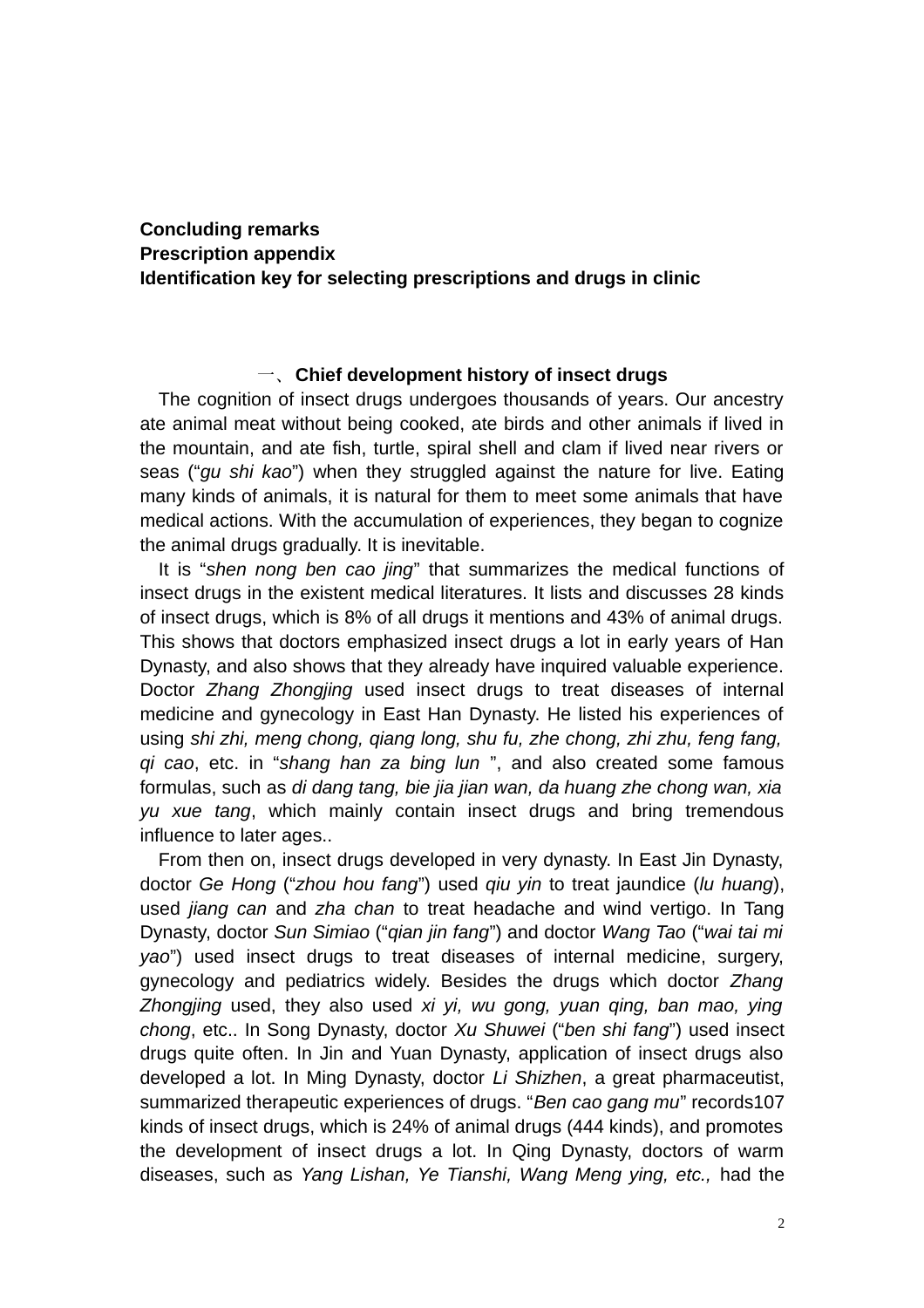courage to innovate and used insect drugs to treat diseases widely, and left lots of valuable experiences to later ages. In the recent decades of years, they are doctor *Zhang Cunxi*, doctor *Hun Tieqiao* and doctor *Zhang Cigong* who are good at using insect drugs and whose experiences are quite original.

After the PRC was established, medical circle pays great attention to the clinical application and research of insect drugs. Insect drugs are used to treat diseases of internal medicine and surgery, and also to treat cancer (Initial effect has been achieved in some fields.). It breaks a new path for insect drugs and promotes the development of applicative range and experience.

## 二、**Functions of insect drugs**

The functions of insect drugs usually vary due to compatibility of medicine. Generally speaking, they can be summarized into ten aspects.

1. Attacking hardness and breaking obstruction This method is suitable for hardness and mass formation, such as viscera tumor, swelling liver and spleen, etc., due to pathological changes of organs. For example, *zhe chong, qiang lang, feng fang, shu fu*, etc. in *bie jia jian wan* are used to treat *nve mu* (swelling liver and spleen due to long-playing malaria); *quan xie, wu gong, ban mao,* etc. are used to treat cancer nowadays.

2. Activating blood and dispersing stasis This method can be used to remove stale things and produce new things for blood stasis due to obstructed blood circulation or disorder of metabolism. For example, *shui zhi, meng chong,* etc. in *di dang tang* are used to treat mania due to external stasis heat of febrile diseases; *zhe chong* in *da huang zhe chong wan* and *xia yu xue tang* is used to treat stasis due to trauma or abdominal pain and amenorrhea due to stasis.

3. Stopping wind and tranquilizing convulsion This method is suitable for liver wind resulting in series of symptoms of nerve system, such as coma, spasm and so on. For example, *xie wei, wu xiao she,* etc, in *da qing gao* are used to treat convulsion (coma, spasm); *quan xie, wu gong,* etc. in *zhi jing san* are used to treat acute and chronic convulsion, such as coma and spasm due to encephalitis B and epidemic cerebrospinal meningitis.

4. Dispersing wind and reducing heat This method can be used to clear heat, resolve toxin and lead pathogenic factors out for stagnation of pathogenic heat in exterior in the early stage of febrile diseases, manifesting as fever, unsmooth appearance of anthema. For example, *jiang can, chan yi,* etc. in *sheng jiang san* are used to treat warm heat diseases; *chan yi* in *xiao feng san* are used to treat urticaria due to wind heat.

5. Searching wind and reducing toxin This method is suitable for leprosy and arthritis. For example, *wu xiao she, jiang can, quan xie,* etc. in *ku shen wan* and *sou feng san* are use to treat leprosy; doctor *Xu Shuwei* used *quan xie, di long*, etc. in *she xiang yuan* to treat pain due to acute migratory arthritis; doctor *Ye Tianshi* used *qiang long, quan xie, di long* and *feng fang* to treat Bi syndrome.

6. Promoting *qi* circulation and regulating blood This method is suitable for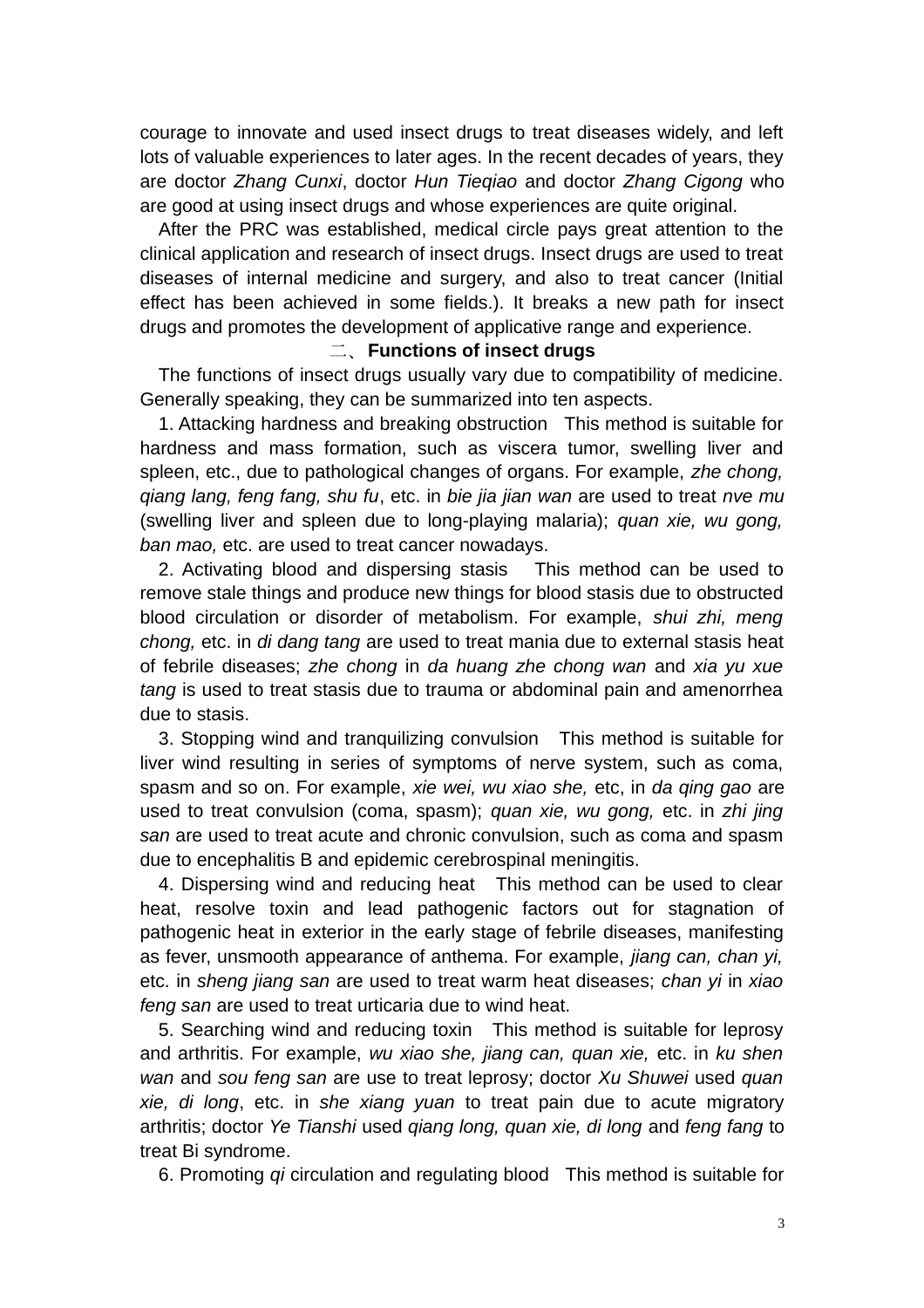abdominal distension pain due to *qi* stagnation and blood stasis. For example, *jiu xiang chong* in *wu long wan* are used to relieve pain due to *qi* stagnation of liver and stomach; "*sun shi ji xiao fang*", "*sheng hui fang*" and doctor *Wang Mengying* used *qiang lang chong* to treat dysphagia, constipation and vomiting stool.

7. Tonifying *yang* and supplementing kidney This method is suitable for kidney *yang* deficiency, manifesting as impotence, enuresis, incontinence of urine. For example, *hua zhi zhu* and *feng fang* in *zhi feng wan* are used to treat impotence and enuresis.

8. Eliminating carbuncle and subsiding swelling This method is suitable for carbuncle, malignant furuncle and obstinate ulcer due to obstruction of toxic pathogens. For example, *yan you* in "*jiu ji fang*" is used to treat rotten ulcer in shank; *ban mao* in "*zhi zhi fang*" is used to draw toxin in carbuncle and furuncle.

10. Supplementing root *Shen gen san* can warm kidney and descend *qi* to treat root for deficient asthma due to deficiency of lung and kidney. *Sang piao xiao* and *hai ma* can be used to treat impotence, enuresis and incontinence of urine due to kidney *yang* deficiency.

Ten aspects of functions mentioned above are not unique for insect drugs. Other herbs have these actions too. However, these functions of insect drugs usually are better, more reliable and more effective. Every insect drug has its own advantages, but many drugs have multiple functions. For example, *zhe chong* and *qiang lang chong* can attack hardness and break obstruction, also can activate blood and disperse stasis; *wu gong* and *quan xie* can stop wind and tranquilize convulsion, and also resolve toxin and treat carbuncle.

What should be paid attention to is right syndrome differentiation, correct drugs, suitable compatibility of medicines and course of treatment when insect drugs are used. Doctors should be cautious when strong toxic drugs, such as *ban mao* and *chan su*, are selected, and master the rules that pathogenic factors are defeated without impairment of healthy *qi* and effect should be quick but not fierce in order to avoid side effects.

## 三、**Methods for broadening applications of insect drugs**

Insect drugs have special advantages. It is said that there are 1,500,000 kinds of animals and 300,000 kinds of plants in the world we have known. Among the animals, there are insects about 80%. Because of high biological activity of insect drugs, they are more effective than normal plant drugs. It do not means that we look down upon plant drugs, but just advocate proper combination use of insect and plant drugs to promote the therapeutic effect. For example, *wu gong* can treat impotence, and the therapeutic effect would be more obvious if it is used with *dang gui, bai shao* and *gan cao*, or with related drugs according to syndrome differentiation. Because our country is wide, there are plenty of natural animal resources. We should do experiments and researches further, and collect and use them more widely.

I think there are fore methods to broaden the applications of insect drugs.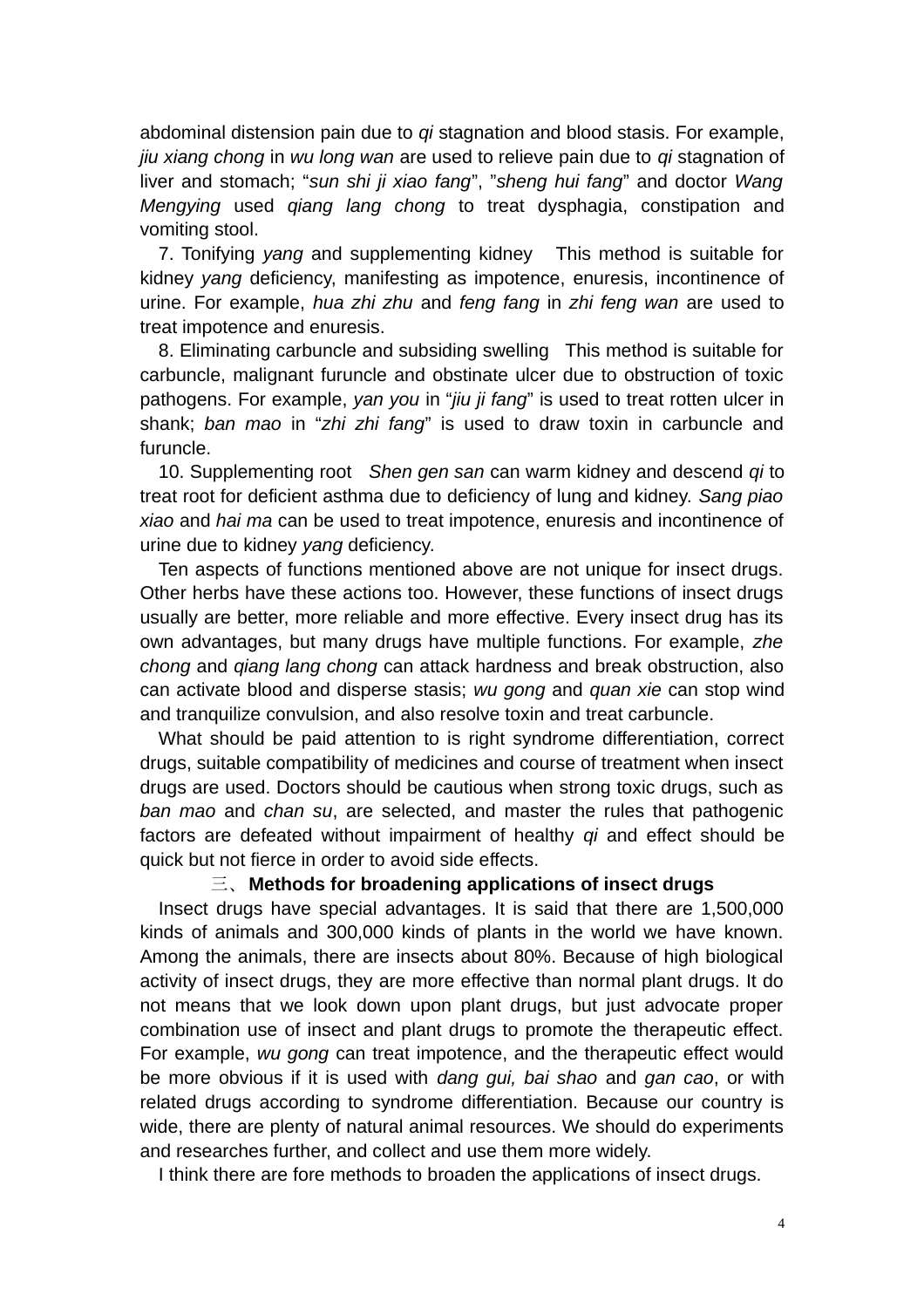1. Making the past serve present, extending and developing the functions Due to the restriction of era and its conditions, functions of many drugs were not exposed thoroughly. There are many potential functions left to be exposed. It is one method that inheriting and developing the experiences of ancient doctors, and extending the functions according to ancient literatures.

 *Wu gong* is a good example. The functions of stopping wind, tranquilizing convulsion, resolving toxin and eliminating carbuncle are already written in ancient books. Only one book named "*ming yi bie lu*" mentioned that it can induce aborlion and disperse stasis. We acquire therapeutic effect when it is used to treat ectopic pregnancy (oosperm is still alive). The function of treating impotence, which is not mentioned in ancient book, is found when it is used to treat lung tuberculosis and bone tuberculosis. During the process of treatment, it is found that the sexual function is enhanced. So the doctor uses it to treat impotence and then good therapeutic effect occurs.

 *Feng fang* is another good example. It can disperse wind, tranquilize convulsion, attack toxin, treat ulcer, eliminate swelling and relieve pain. Only "*tang ben cao*" mentions that it can warm *yang* and supplement kidney to treat impotence. In clinical practice, some inpatients said that it seems to warm kidney and tonify *yang* when it is used to treat chronic bronchitis. Then impotence is mainly treated by *feng fang*, and the therapeutic effect is quite good.

Using this method, I think we will find more new functions.

 2. Practising and researching to excavate new drugs There are functions of many inset drugs needed to be researched and excavated by practice. For example, gelatin made from scanle can nourish blood and *yin* powerfully for lung tuberculosis and thrombcytopenia. The protein in *can yong* is 2-3 times more than meat, and it contains many kinds of essential amino acid. So it is a good drug for infantile malnutrition and chronic diseases. Many pharmic books, including "*ben jing*", mentions that the snake can be used as drugs. They mention that the body, gallbladder, skin of the snake can be used. No one mentions snake poison. Snake poison is an anticoagulant agent and pain-killer, and it contains enzyme and polypeptide. Thrombin-like enzyme is extracted from snake poison of pallas pitviper by foreigners, and is better than other anticoagulant agents when it is used to treat venous embolism. Pharmic scientists of our country make pallas pitviper anticoagulant enzyme from pallas pitviper poison. Animal experiments and clinical observations show that it is a good drug for obliterated cerebral vascular and cardiovascular diseases. The antalgic action of "*ke tong nin*" injection made from cobra poison is more powerful than morphine and the action lasts long. Additionally, it is found that there is a kind of protein with antibacterial activity by experimental researches. It possesses powerful activity for killing bacterium. It is a promising antibiotic that it can kill many kinds of bacterium and virus with 1/10000 concentration.

3. Reforming forms to facilitate application The fishy smell of some insect drugs and their strange shapes are not acceptable. Patients usually detest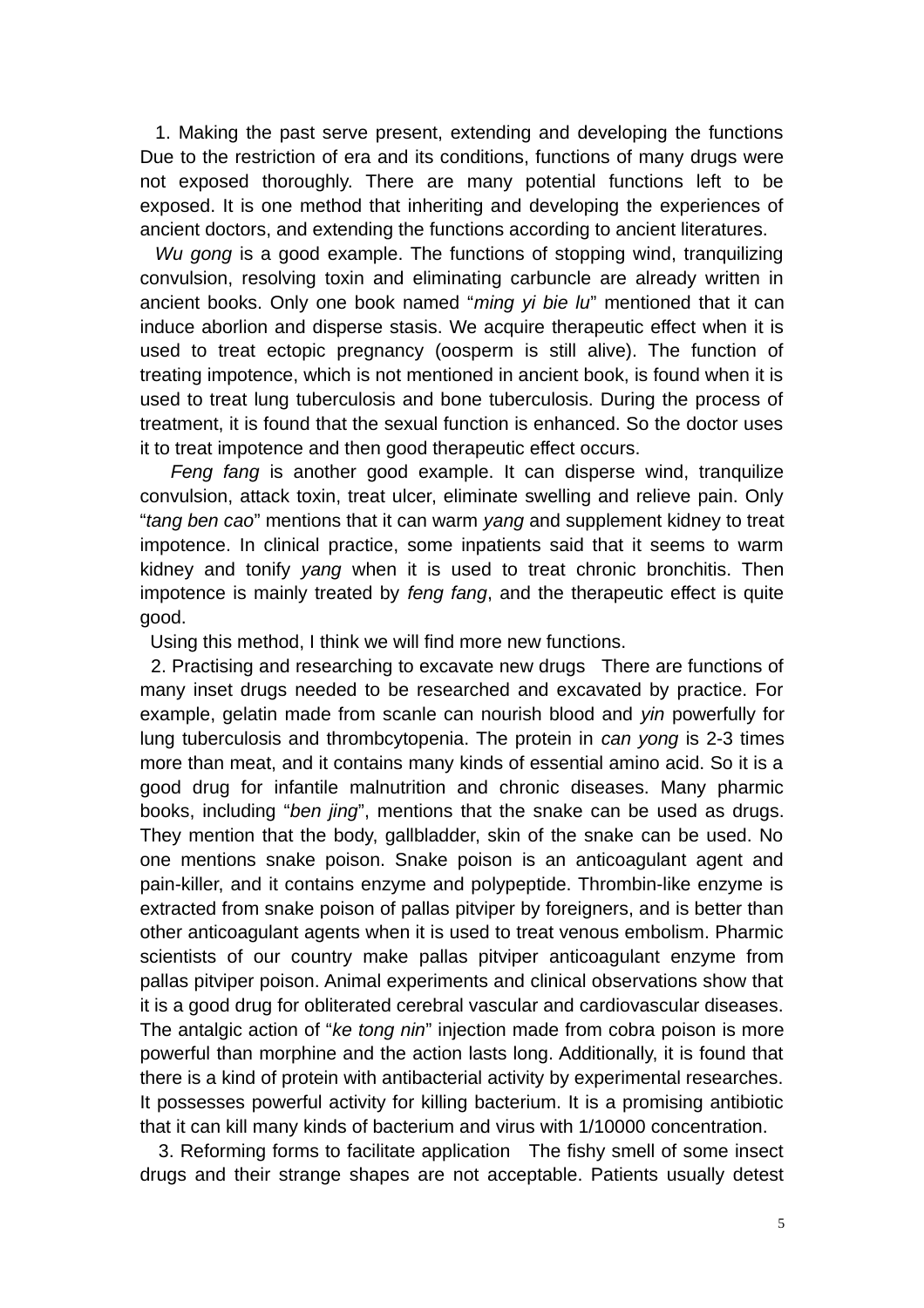and fear them and do not like to take them. Therefore, it is very necessary to reform the forms of insect drugs. The insect drugs can be made into pill, tablet, capsule or injection forms by sifting and refining. It not only saves medicinal materials and promotes therapeutic affect, but also make intake, store and transport conveniently. At present, injections of *di long, quan xie, chan chu, wu gong* and *shou gong* and demethylcantharidin tablets have been made in our country. *Li Jiansheng*, a doctor of Beijing *wu ke song* clinic, suggests using fresh animal drugs, and he cooperates with bioscience and technology department of Tsinghua University. The experiments about basic biochemistry, pharmacodynamics and toxicology show that their contents, such as active substances, microelements, amino acid and so on, are more, or even thousands of times, than traditional dry drugs. "*Fu zheng dang xie*" freeze-dry capsule invented by the doctor are used to treat 197 critical patients in later period of cancer with total effective rate 96.94%, systemic lupus erythematosus (SLE) with 96.42%. This kind of new preparation not only keeps characters of traditional drugs, but also absorbs achievements of modern science and technology. It is an innovation and breakthrough, and is worth referring and spreading.

4. Being fostered by man to pledge drug resource In order to pledge drug resource, some drugs which is in short supply, such ad *ge jie, dong chong xia cao* and so on, can be fostered by man. Many districts are artificially breeding such drugs as *tu bie chong, quan xie, wu gong, she*, etc. to meet the need.

In a word, we consider that insect drugs will develop through the cooperation, research, discussion, practice and application by medical and pharmacy circles and boffin of related interdisciplines.

#### 四、**Clinic use of insect drugs**

## **1.** *Quan Xie* **(scorpion)**

*Quan xie* is the body of Buthus martensi Karsch, also called *quan chong*. Its tail is called *xie wei*. It is produced in Shandong province*,* Hebei province*,* Henan province and so on*.* It is pungent in flavor, mild in nature, slight toxic and attributive to liver meridian.

Functions: (1) dispersing wind and tranquilizing spasm: It is good at treating vertigo due to wind and spasm due to convulsion. It is common used to treat spasm due to infantile high fever, mouth and eye distortion and hemiplegia after wind stroke, high blood pressure and body tremble due to internal wind, epilepsy and tetanus. (2): going into tendon and bone: It is good at going into tendon and bone to eliminate dampness, disperse wind, and dredge obstruction and collaterals. It can be used to treat Bi syndrome due to wind dampness with good therapeutic effect. (3): dispersing blood stasis and resolving toxin: Because it can break obstruction of *qi* and blood, resolve toxin and treat ulcer and mass, it once was used to treat obstinate carbuncle and malignant ulcer. Extending from this, now it is used to treat cancer, tuberculosis, thromboangitis obliterans.

Scorpion venum is a kind of toxic protein which contains such elements as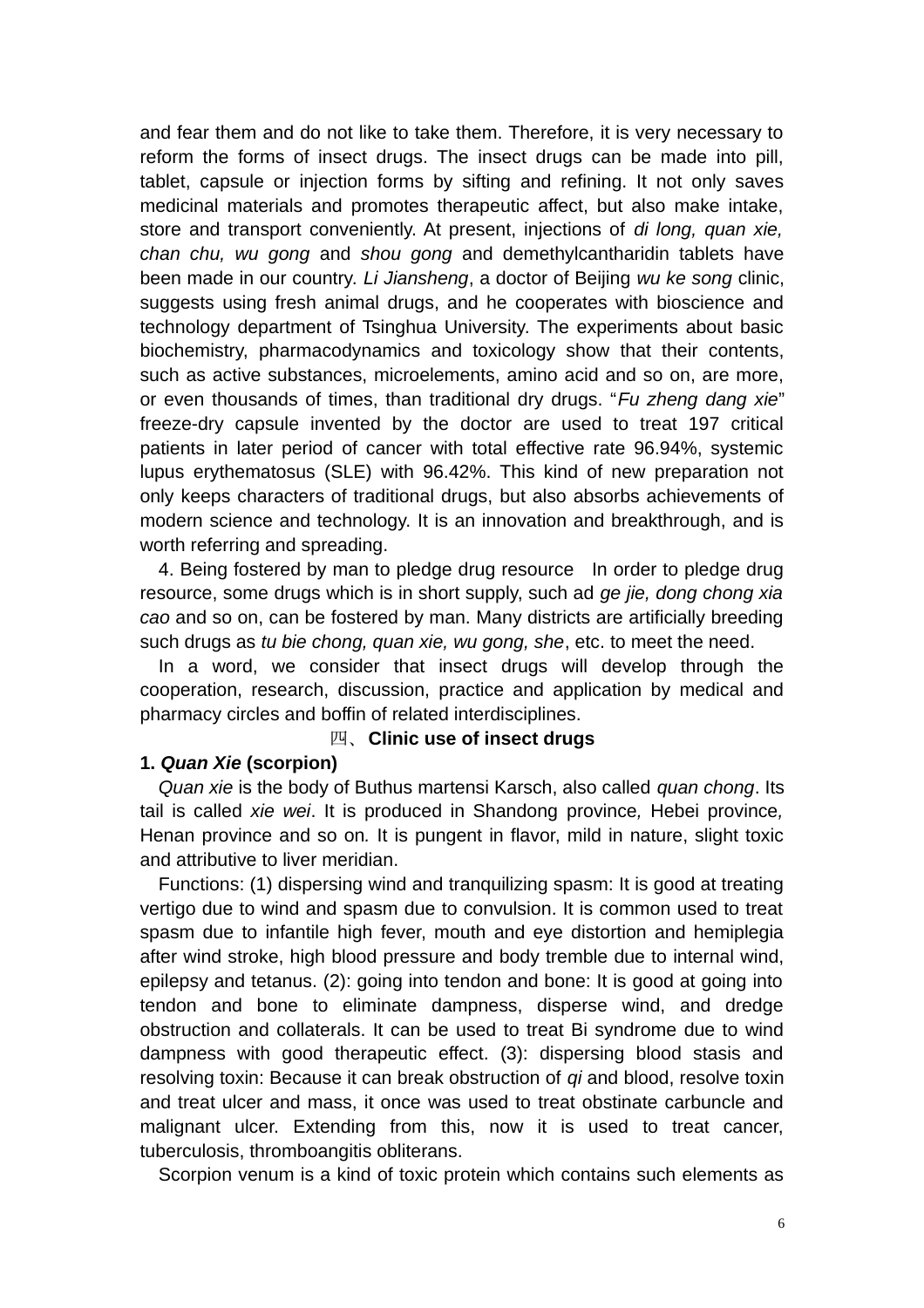C, H, O, N, S, etc.. The chemical natures and pharmacological actions are similar to neurotoxins of snake venom, paralyzing respiration center. Pharmacological researches show that *quan xie* and *wu gong* has sedative actions and can inhibit the convulsion caused by Strychnine Nitrate, pure nicotine and Pentetrazole. It also can inhibit vascular movement center, expand vessels, inhibit heart directly and resist the pressor action of epinephrine to reduce blood pressure. Additionally, it has antalgic action. These researches explain the ancient practical experiences scientifically and make us realize the value of medical inheritance of our country. We should work hard to develop and improve it.

*Xie wei* is more powerful than *quan xie*. Powder for oral administration is more powerful than decoction. Salt content should be rinsed by water, then the body it is insolated or baked into dry form. The dose should be small at the beginning, 1-3 trips of *xie wei*, or 2-3g of *quan xie*. They are grinded into powder for oral administration, and half dose is taken every time. Usually long-term administration will not result in toxic reactions. For example, a bone tuberculosis patient was cured after taking *quan xie* for 2 years continuously without any discomfort. However, it should be used with supplementing drugs for weak patient. The clinical applications are discussed as follows.

1) Migraine: There are many causes of migraine, but it always is related to hyperactivity of liver *yang* and upper disturbance of live wind. Migraine often breaks out during climate changes, hard work or emotion changes. The manifestations are headache, vertigo, vomiting, aversion to light and disturbance, and fatigue. The patient is unable to work during the outbreak. Long-term disease or frequent outbreak also can affect intellect and eyesight. Some cases are very obstinate, and normal drugs do not have any therapeutic effect at all. But empirical formula named "*gou xie san*" can acquire good therapeutic effect. *Quan xie* is good at dispersing wind, suppressing liver, relieving spasm and pain, and is used as chief drugs; *gou teng* is good at clearing heart heat, stopping liver wind, and is used as assistant drug; long-term pain is usually due to deficiency, so *zi he che* is used to nourish *qi* and blood, supplement liver and kidney. The formula gives consideration to both root and branch. The components of "*gou xie san"* are *zhi quan xie, tou teng, di long, zi he che*. Every drug is 9g, grinded into powder, and parceled into ten. One parcel is taken every time, twice per day. Usually the therapeutic effect occurs after 1-2 days. After pain is relieved, one parcel take every day or two days to consolidate the effect; or a little powder of *quan xie* is fixed at *tai yang* acupoint, and changed every two days. This method also can relieve the headache due to cancer transferring into brain.

[case] patient *Zhang*, female, 40, electrician. She suffered left migraine for 4 years, with sever headache, vomiting, and even coma when it breaks out. It was diagnosed as angioneurotic headache by Shanghai *hua shan* hospital. She was treated by western medicine (ergotamine, caffeine, etc.) and TCM herbs without any effect. Thin and greasy tongue coating, slight red tongue,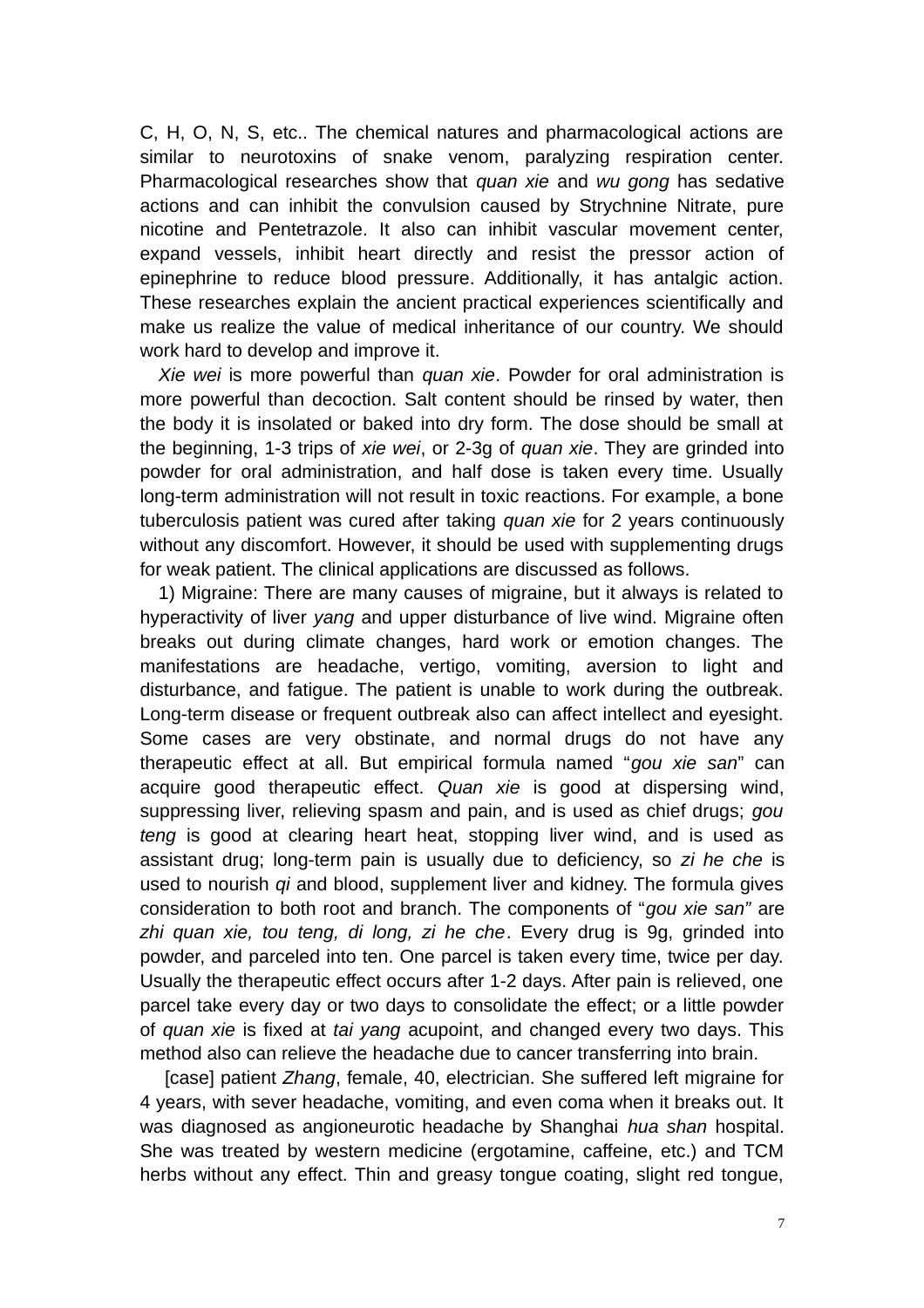and thin and wiry pulse are due to deficiency of liver and kidney and upper disturbance of liver yang, so the treatment methods are suppressing liver, stopping liver wind, assisted by nourishing yin. 10 parcels of *gou xie san*, 1 parcel every time, twice per day, and administrated by tea of *shi hu* 9g and *gou qi* 9g. The headache was relieve gradually, and disappeared 2 days later. Later on, the patient took 1 parcel per day. After 10 parcels were finished, *qi ju di huang wan* was administrated to consolidate the effect. Follow-up visit after 3 years showed no recurrence.

2) Tetanus: It is called clonic convulsion after metal injuries (*jin chuang chi zong*) and spasm after metal injuries (*jin chuang jing*) in traumatology, tetanus neonatorium (*qi feng*) in newborn baby, and puerperal tetanus (*chan hou feng*) in lying-in woman. There many formulas mainly contain *quan xie* for this disease. The formula we use as follows can obviously relieve or even cure the disease, which manifests as locked jaw, opisthotonos, spasm, twitch, and even coma. Formula is: *xie wei* 4 trips*, wu gong* 1 trips*, fang feng* 9g*, tian ma* 12g*,* grinded into powder. Powder can be used to brush teeth or blowed into nose for locked jaw. After locked jaw is relieved, the patient is poured by 6g of drug powder with old wine. If necessary, the powder can be administrated continuously.

[case] patient *Xi*, female, 35, farmer. Six days ago, her foot was pierced and bleeding was stopped by pressing with earth when she was working. This morning, she felt unsmooth open and close of jaw, then difficult speech, dysphagia, stiff neck and back, and spasm of limbs. Tongue coating was thin and greasy, and pulse was wiry and tense. It is due to disturbance of toxic wind and twitch of tendons. The treatment methods are suppressing liver, stopping wind, resolve toxin and tranquilizing spasm. Powder of 1 formula was used to brush teeth. After locked jaw was relieved a little, the patient was poured by 6g drug powder with old wine. After 2 hours later, spam and stiff neck were relieved a little. Then the powder was administrated again, the condition gradually becomes better. The patient was cured after drugs regulation.

3) Acute and chronic convulsion: Acute and chronic convulsion contains many diseases, but the acute convulsion we mentioned here is epidemic encephalitis B, chronic is tubercular meningitis. There are many formulas which use insect drugs to treat convulsion in ancient china, such as "*er ke zun sheng*" uses *xie wei* in *da qing gao*, "*shen shi zun sheng shu*" uses *quan xie* and *wu gong* in *jie feng dan*, "*wai tai mi yao*" also uses insect drugs to treat spasm diseases.

(1) Besides drugs according syndrome differentiation, *zhi jing san* can relieve twitching due to wind in epidemic encephalitis B with high fever without any side effect. *Zhi quan xie, zhi wu gong, zhi jiang can* and *ming tian ma* (or replaced by *guang di long*) are grinded into powder with the same dose. Administration is 1-2g very time, 2-3 times per day. It can stop wind and tranquilize convulsion to relieve spasm.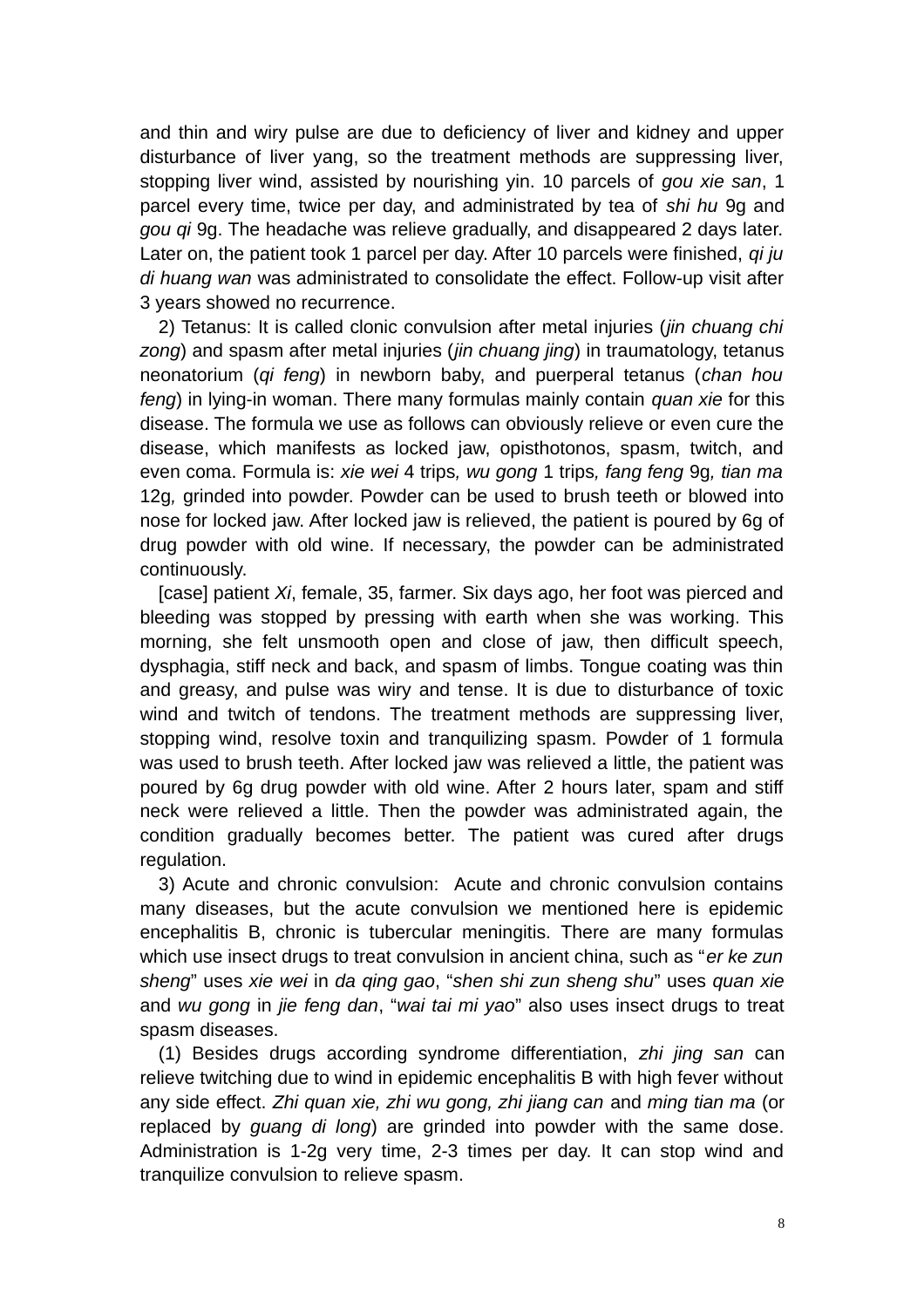(2)*Duo tan ding jing san* can be used for fastigium of epidemic encephalitis B due to *qi* obstruction, and phlegm and turbidity clouding heart, manifesting as high fever, coma, frequent convulsion, abundant accumulation of phlegm and drool, sputum rales like rasp of saw, thick and greasy tongue coating, and tendency of internal obstruction and external collapse. *Zhi quan xie* 30*, ba dou shuang* 0.5g*, xi huang* 1g*, zhu sha 1.5g, xiong jing* 2g*, dan xing* 6g*, chuan bei* 3g*, tian zhu huang* 3g*, yuan cun* 0.3g (mixed later) are grinded into powder and sealed off. Administration is 0.6g every time, 0.3g for children, once or twice per day. 3-4 hours later, the patient would discharge black stool with yellow and white mucus (another administration for no stool). That is indications of disappearance of phlegm and resuscitation. This formula has obvious functions of stopping wine, eliminating phlegm, promoting defecating and eliminating turbidity. It can treat sputum rales like rasp of saw of pneumonia, toxic bacillary dysentery, brain disease due to pertusis and poliomyelitis due to obstruction of phlegm and turbidity, also can eliminates turbid sputum to void asphyxia.

(3) The followed formula can promote resuscitation of some tubercular meningitis patients. But drugs according syndrome differentiation and combination methods of TCM and western medicine are still necessary. *Quan xie* 8, *wu gong* 2 trips, *shou gong* 2 trips*, fei xiong huang* 3g, *jiang can*3g, *fei zhu sha* 3g and *zhang nao*3g are grinded into powder, and then mixed with honey to cover fontanel and navel with gauze. The drugs are changed every day. Usually the patient will discharge stool with rugitus after 3-4 hours later.

[case] patient *Yan,* male, 6. He suffered epidemic encephalitis B for 6 days, high fever, convulsion, spasm of limbs, deep coma, sputum rales like rasp of saw, tendency to asphyxia, yellow, greasy and turbid tongue coating, slippery and rapid pulse. It is due to heat phlegm going into pericardium to confuse clear orifice, liver wind, obstruction of lung and stagnation of phlegm. Besides routine treatments, *du tan ding jing san* 0.6g was given through nose. About four hours later, much mucus stool was discharge out, sputum rales disappeared suddenly and resuscitated gradually. The patient was cured after regulation.

4) Lymphnoditis: *quan xie* not only is good at stopping wind, tranquilizing convulsion, but also can eliminate phlegm, disperse stasis, resolve toxin and treat obstinate furuncle and malignant ulcer. Doctor *Zhang Zhikang,* a famous dead surgeon of Wuxi city, uses *xu tan wan* to treat *yin* furuncle and flowing phlegm (usually they are cold abscess, bone tuberculosis and scrofula) with good therapeutic effect. This pill contains *quan xie, wu gong, ban mao* and *pao shan jia*. This fully proves the function of treating ulcer. There are many formulas which treat lymphnoditis mainly by *quan xie*. Assisted by *wu gong*, the functions of resolving toxin and eliminating hardness are more powerful. The author uses these two formulas quite often.

(1) *Xiao li san: quan xie20, zhi wu gong 10* trips, *chuan shan jia 20* pieces, *huo xiao 1g, he tao 10* (without shell)*.* They are grinded into powder. 4.5g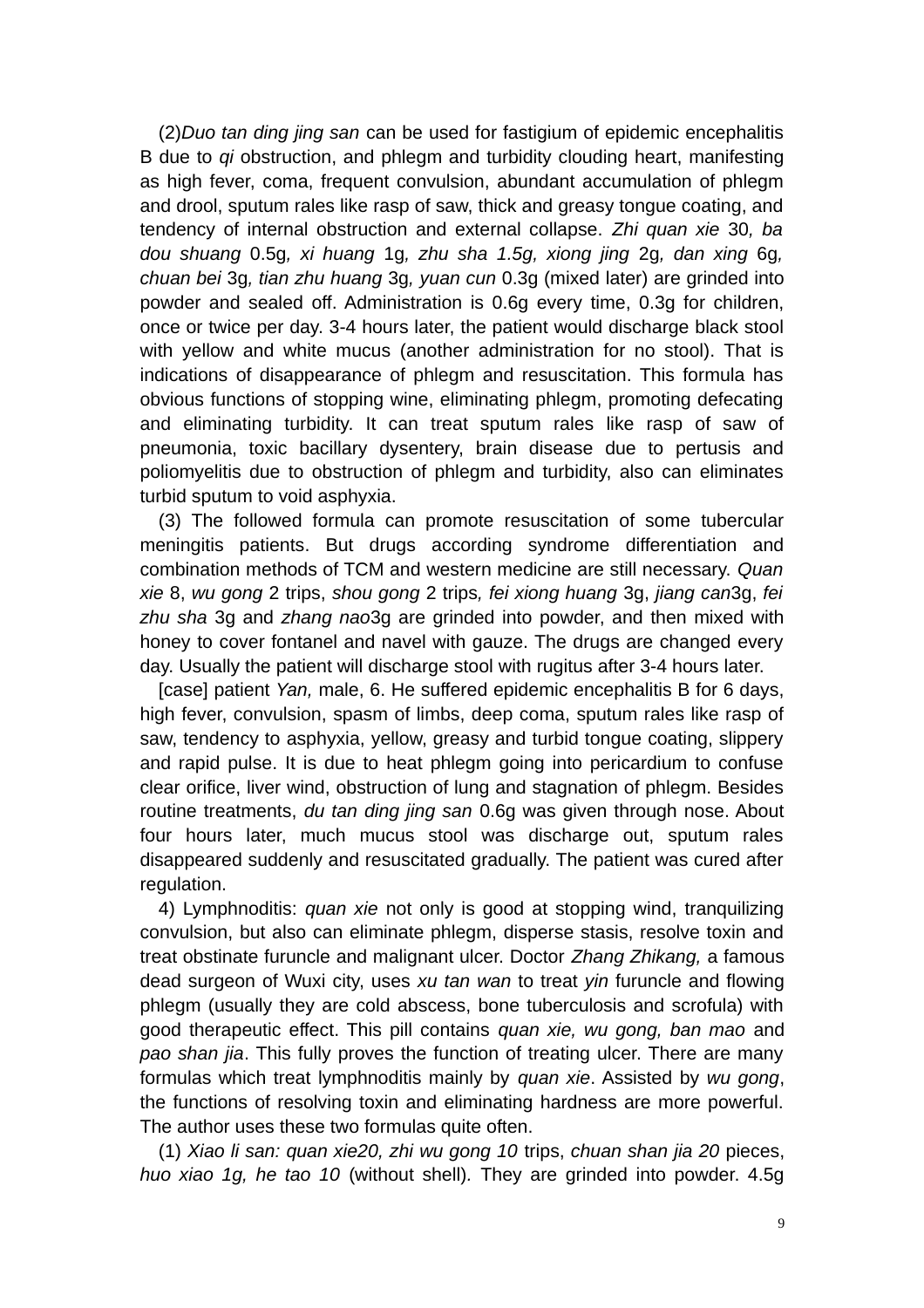powder is taken with old wine very night (reduced dose for weak body or children). Usually the therapeutic effect occurs after half month, no matter whether the lymphnoditis is ulceration nor not. Later on, the powder is taken once every two days until it is cured.

It is introduced by "clinical formulas selections of TCM herbs" that modified *xiao li san* is used to treat cervical scrofula by people's hospital of Gaoyou county. *He tao* of *xiao li san* is knocked off, and *jiang can, shou gong* and *bai fu zi* are added. These drugs are grinded into powder and filled into capsules. The administration is 2-3 capsules every time, three times per day. 11-15 days constitute one course. Dose is reduced for children and weak patient, and pregnant woman is forbid. If the focus is ulceration, the drugs can be used for external use to accelerate the speed of closing up. More than 40 cases of cervical scrofula are treated with cure rate 90%, and without recurrence. Two cases of bone tuberculosis are treated with obvious reduced erythrocyte sedimentation rate (ESR) and lessened focus (proved by X ray). It is referencable.

(2) *Dan quan xie 7.5g* and *yuan cun 0.7g* are grinded into powder, and pilled into five chicken eggs through the small holes made in the head of eggs. Then eggs are sealed by cotton paper or rubberized fabric, and then roasted in fire ash until is cooked. One egg is taken with old wine every evening. At the same time, every nodule is treated by moxibustion with three moxa-cones per day. It is repeated every five days and for three times continuously. This is an effective method for lymphnoditis and phlegm nodules without ulceration

[case] patient *Zheng*, male, 25, cadre. Lymphnoditis results from qi stagnation, phlegm obstruction or tuberculosis. The patient has a history of lung tuberculosis. Last year, he became weaker due to over-work. There was a nodule in the left neck, about the size of broad bean at first, and then as big as chicken egg. The nodule was hard, can be moved and pain with pressure. Later on, two nodules occurred in right neck. He was treated by streptomycin and isorriazid without any therapeutic effect. Because he was afraid of the pain of external treatment, he asked for medicine. After taking *xiao li san* for one week, pain was relieved. Two weeks later, left nodule became a little smaller and can be moved, and the right nodules became much smaller. Then drug was taken once very two days. After 45 days, the nodules disappeared.

5) *Lou jing chuang*; It just is *lou yan nong xue* in "*yin hai jing wei*". This is a common disease in ophthalmology department, similar to acute period of chronic dacryocystitis. It is usually caused by liver heat and stagnation of wind and dampness. Without being cured right away, it usually festers into saccus lacrimalis fistula. Because *quan xie* not only suppress liver and stop wind, but also resolve toxin and eliminate carbuncle, it can treat this disease affectively. Usually the swelling and pain would be relieved after 2-3 days' treatment. *Zhi quan xie* is grinded into powder, and 1.5 g of powder is taken with water twice per day. Dose is reduced for children.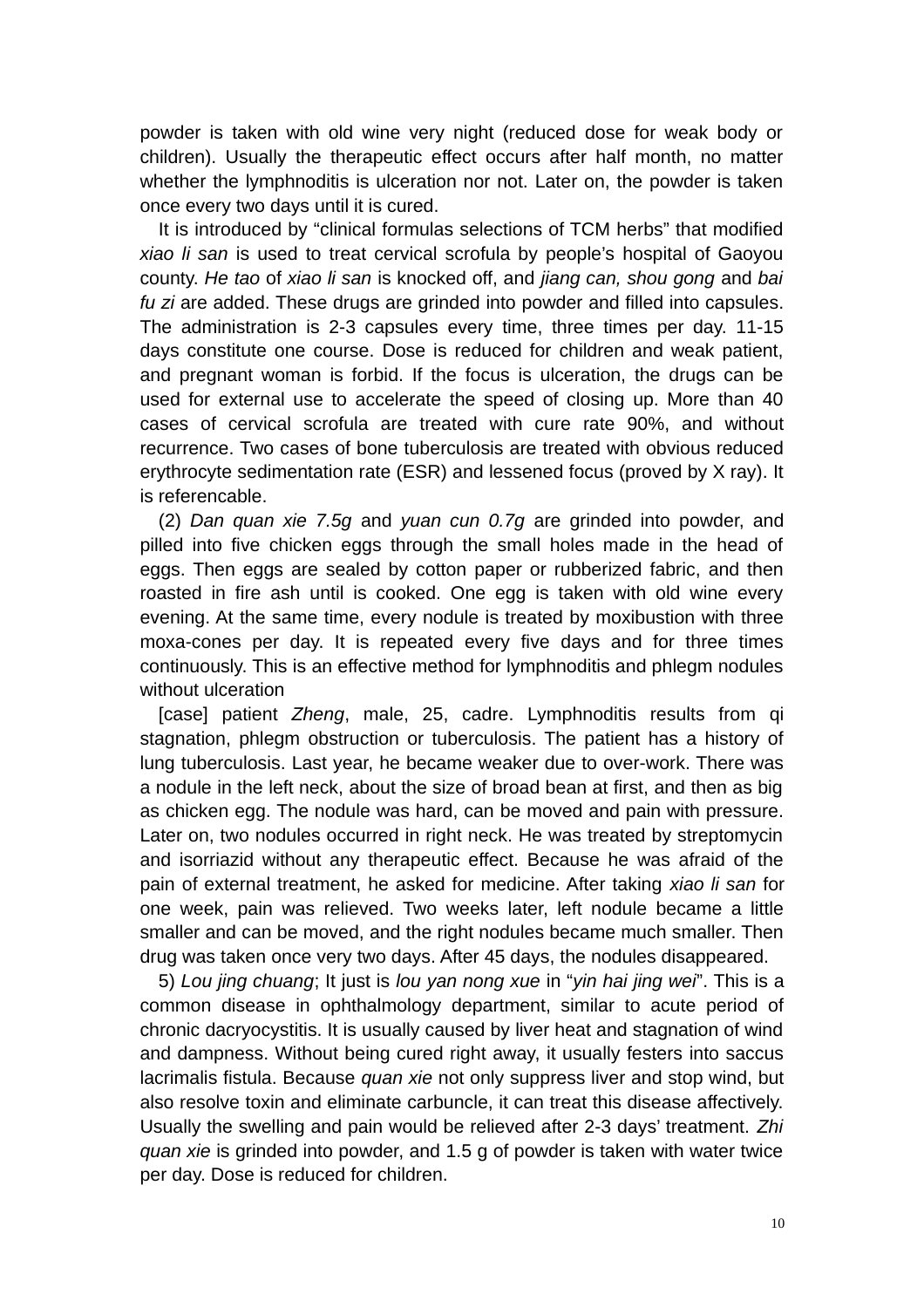[case] patient *Wang*, female, 49, farmer. *Lou jing chuang* usually is caused by wind-heat toxin, resulting in swelling, pain, even ulceration and pus. She suffered this disease for several years and it recured frequently. Tongue coating was thin and yellow, and pulse was wiry and rapid. The treatment methods are suppressing liver, stop wind, resolve toxin and eliminate carbuncle. 1.5g of *quan xie* powder was taken twice very days. After taking drugs, pain was relieved at that night, and swelling was relieved next day. She was cured after regulation.

6) Flowing fire: It is eryslpelas of legs, often caused by obstruction of liver fire and dampness-heat in skin, induced by tired and cold, and is quite obstinate. It can be treated by *xie jia san*. *Sheng quan xie 30g* and *pao shan jia 45g* are grinded into powder. 4.5g of powder is taken once a day. The dose is reduced for children, women and weak patient. Pregnant woman is forbid. Coldness and fever usually can be relieved after taking drug once, then local swelling and pain and nodules in groin disappear gradually or cured after taking drug for three days.

Comment: The main reason for so quick therapeutic effect is that *quan xie* is good at resolving toxin and eliminating carbuncle, and is assisted by *chuan shan jia,* which can disperse wind, dredge collateral, disperse stasis, eliminate swelling, resolve toxin and attack hardness. So it can treat flowing fire (the causes includes filariasis) affectively.

[case] patient *Xue*, male, 51, worker. He suffered flowing fire of left foot for more than ten years. It recurred frequently, and very recurrence lasted more than 10 days. Gradually, muscle of left leg and ankle became like spargosis. The disease was reduced usually by over-work or coldness. The manifestation were aversion cold, high fever, headache, fatigue, redness, swelling and pain of left foot, scorching hot sensation, tumescent lymph nodes (lymphadenectasis) in groin, difficulty in walking, slight yellow tongue coating, and slippery and rapid pulse. Filariae was found in his blood once. The drugs mentioned above were prescribed to him. Cold and heat disappeared and the patient can fall sleep after taking drugs for one day, pain disappeared and red swelling was relieved after two days, and nearly cured after three days.

Comment: Associated clinic of *mo gan shan* community uses *xie jia ling ji tang*① (*quan xie 4g* which is grinded into powder for deglutition *, chuan shan jia 9g, zhu ling 9g, han fang ji 9g, niu xi 9g, hai tong pi 12g, gui wei 12g, sheng mi ren 2g*) to treat flowing fire. Not only can symptoms be relieved, but also can recurrence be controlled. The patient is once treated by penicillin, hetrazan and carbarsone, which do not control its recurrence. After taking drugs for 3-6 days, the disease is cured. Follow-up visit after half year shows no recurrence.

7) Burn and scald: It is introduce by TCM department of *Tangshan zhuan qu* hospital of Hebei province that *xie you* can treat burn and scald effectively. Pain would be relieved at once, and the skin scabs in short time. Facture is that 35-40 live *xie zi* (washed by cool boiled water and then insolated into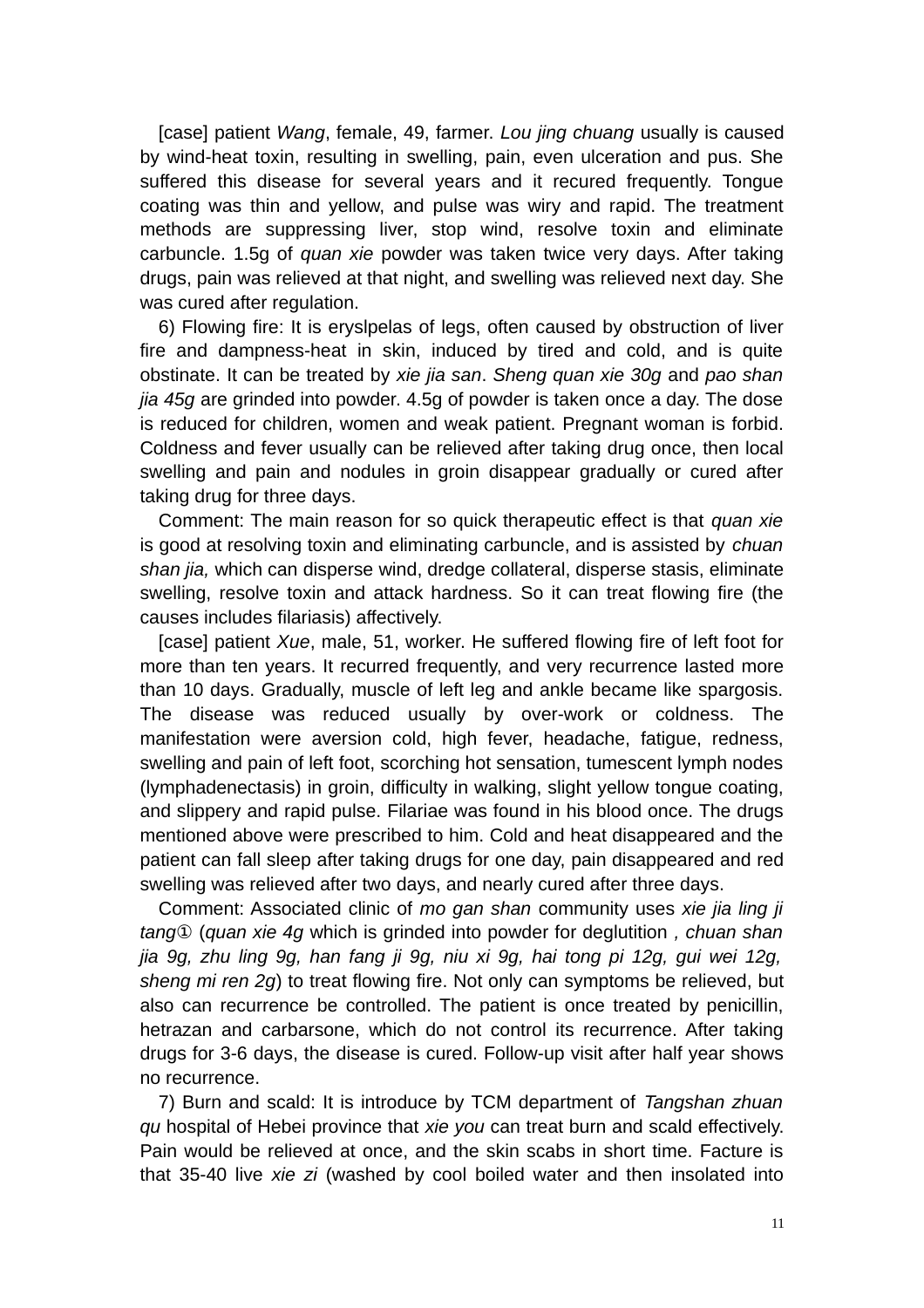dryness) is soaked in 500g sesame oil (or replaced by olive oil) for 12 hours. More time for soaking, more better effect. The oil is used to cover the focus once or twice a day when blisters are cut. There is formication in focus after covered with the oil. The author considers that this formula, although it is quite effective, should be assisted by other treatments for big-area burn or III°burn.

8) Lung tuberculosis: Cavity in lung tuberculosis without cured for long time usually because the focus is rigidified. Usually dispersing stasis, eliminating carbuncle, resolving toxin and treating ulcer are applied to remove stale things and produce new things, i.e. promoting absorption of focus and close of cavity. *Kang lao san* is designed for this condition. *Zhi quan xie 60g, bai ji 60g, zhi wu gong 30g, di bie chong 30g, tai pan 60g* and *gan cao15g* are grinded into powder, and 4g of powder is taken twice per day.

[case] patient *Chen*, male, 37, cadre. He suffered fibrous cavitary pulmonary tuberculosis ( upper and middle leaves of left lung, upper leave of right  $l$ ung) for more than ten years, and was treated by anti-tubercular drugs for several times but without effect. The manifestations were thin and weak body, dull complexion, cough with thick sputum or with blood sometimes, short breath, slight chest pain, night sweating, insomnia, poor appetite, slight greasy tongue, purple tongue, and thin, wiry and rapid pulse. It was a severe case of lung tuberculosis, due to obstruction of phlegm and blood stasis, and stay of pathogenic factor. The treatment methods are dispersing stasis, resolving toxin, and supplementing healthy *qi* and lung. After taking *kang long san* for one month, cough and sputum were relieved, spirit was higher, short breath disappeared, night sweating and insomnia were improved, and appetite was better. X ray test showed that focus was absorbed obviously and cavity was a little smaller. After taking drugs for another two months, symptoms disappeared, body weight was heavier. X ray test showed closed cavity and no inflammation. Now, he can do normal work.

9) Multiple abscess, lymphnoditis, carbuncle and furuncle: the diseases such as multiple abscesses and lymphnoditis are usually caused by tuberculosis, belong to *yin* furuncle and cluster phlegm. They are not easy to be cured quickly. Surgery department of fifth state expenditure clinic of Shanghai uses the followed formula to treat these diseases with good therapeutic effect. *Zhi quan xie 90g, feng fang 30g, chan yi 60g* and *zhi jia pian 120g* are grinded into powder and then made into pills with water as large as mung bean. 1.5g of pills is taken every morning. The dose is proper increased with better effect when we use it.

[case] patient *Shi*, female, 46, farmer. She suffered cluster phlegm and multiple abscesses of her left lower back and inner lateral of left thigh for more than 2 years. It was diagnosed as bone tuberculosis by county hospital. She was not cured after going to many hospitals. Pus flowed every day. She was treated by the formula mentioned above, 3g very time and twice per day. After ten days, the pus was less, fistula was shorter which was tested by probe, and the color of local focus changed into red and luster from gray and dark.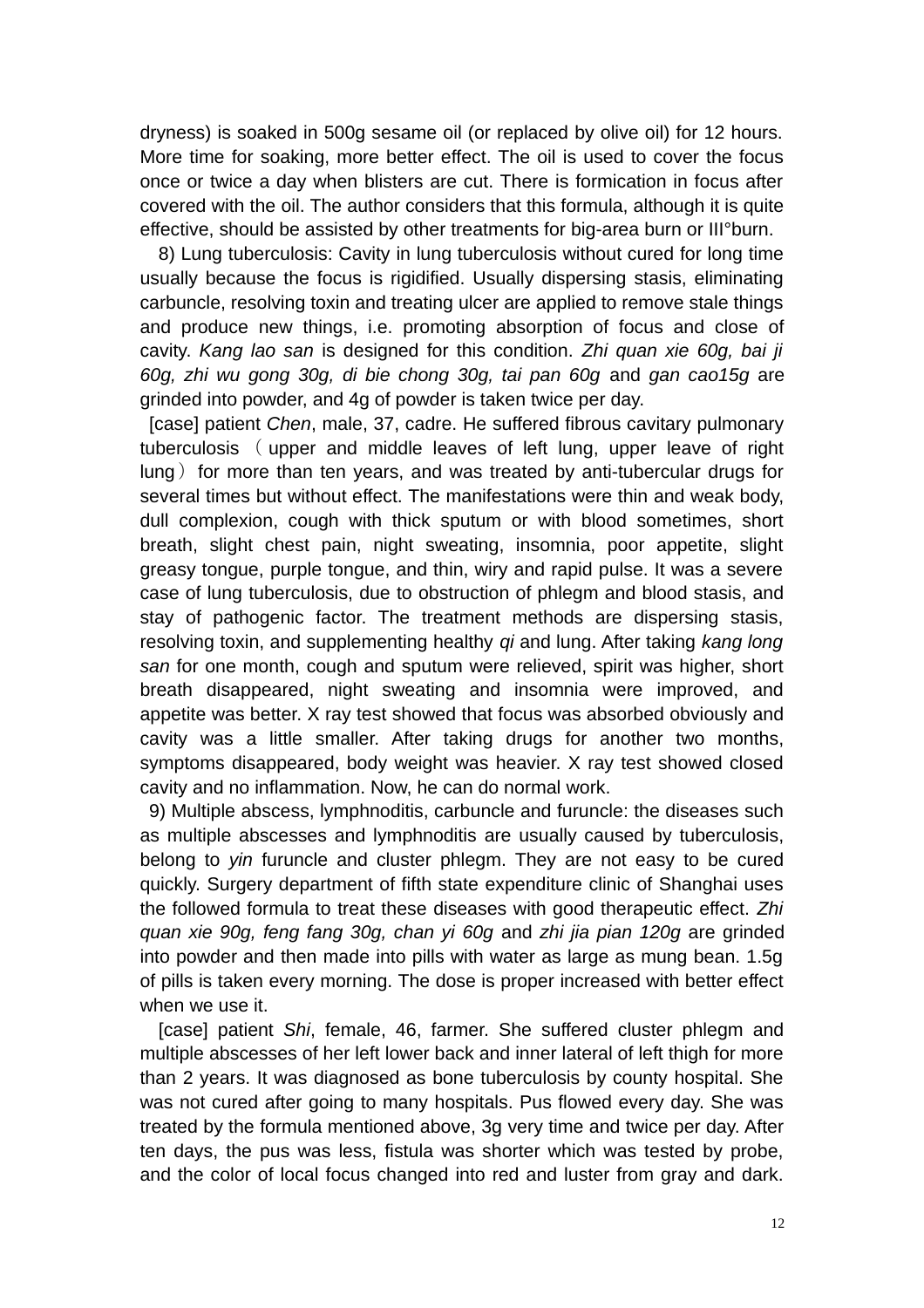After taking drugs for 60 days, the wound nearly healed up. Follow-up visit shows no recurrence.

10) Obstinate eczema: it is introduced by *Zhao Bingnan*, a doctor of Beijing TCM hospital, that *quan chong fang* can stop wind, relieve itching, eliminate dampness and resolve toxin, and is good at treating obstinate eczema, cutaneous pruritus, neurodermatitis and eczema of scrotum. the formula is *quan xie 6g, zhu ya zao 6g, ku shen 6g, zao ci 12g, wei ling xian 12g, ci ji li 15g, chao huai hua 15g, chao zhi ke 9g* and *chan tui 3g*. The constitution of this formula is judgmatical. We record it for you to refer.

11) Cancers of lymph node: Oncology department of *Hongqiao* district first prevention and treatment hospital of Tianjin uses anti-cancer drugs II ② to treat two cases of Hodgkin disease and two cases of lymphosarcoma (all of them is verified by pathological sections.). They are only treated by herbs, without western medicine. *Quan xie 30g, wu gong 30g, sheng shui zhi 30g, xiong huang 30g, ku fan 30g, xue jie 30g, mu xiang 60g, mo yao 60g, zhu sha 60g, tian hua fen 60g, lu gan shi 15g, bai cong sha 15g, su he xiang you 15g, peng shao 15, bai ji 15g* and *qing fen 2g* are grinded into powder and then made into pills with water as large as mung bean. According to patient's tolerance, 2-10 pills are taken every time, three times per day. The side affect is a little nausea, but no disorder of liver, kidney and blood picture.

[case] patient *Tian* suffered original mediastinum and secondary cervical lymphosarcoma. The original focus was reduced by radiotherapy. Later on, large sarcoma occurred at neck, diameter was about 3.5 cm. After the patient only took anti-cancer drugs II for three months, the size of sarcoma was reduced to 0.5cm and the condition of patient was quite good. The sarcoma did not proliferate after half year, and the patient begins to work for half day.

The doctors of the hospital consider that anti-cancer drugs II can treat malignant lymphomas, including lymphosarcoma, Hodgkin disease and reticulosarcoma, with affirmatory effect. One case of reticulosarcoma is not classified as this group because the patient receives chemotherapy and radiotherapy at the same time. The sarcoma does not proliferate for nearly two years, which is considered to be related to anti-cancer drugs II. The drugs show effect after 20 to 30 days, and should be taken for three months at least in order to acquire therapeutic effect. There is no toxic effect after taking for six months continuously. Remission stage of this drug is quite long. Three cases of malignant lymphoma among four cases acquired good effect.

12) Pain due to hyperplasia spondylitis, rheumatoid arthritis and cancer: All these three diseases manifest pain. Pain due to hyperplasia spondylitis and rheumatoid arthritis is because of hyperplasia, deformation and destruction of bone. The pain due to cancer results from soakage and pressure of cancer. *Xie she san* can relieve pain of these three diseases. *Quan xie 15g, jin qian bai hua she 1* (or *wu xiao she* 30g*), lou zhou zi* (also called *nao yang hua zi*, fierce toxic) *4.5g, zhi wu gong 10* and *gou teng 30g* are grinded into powder and then filled into 10 packages. One package is taken every day, twice for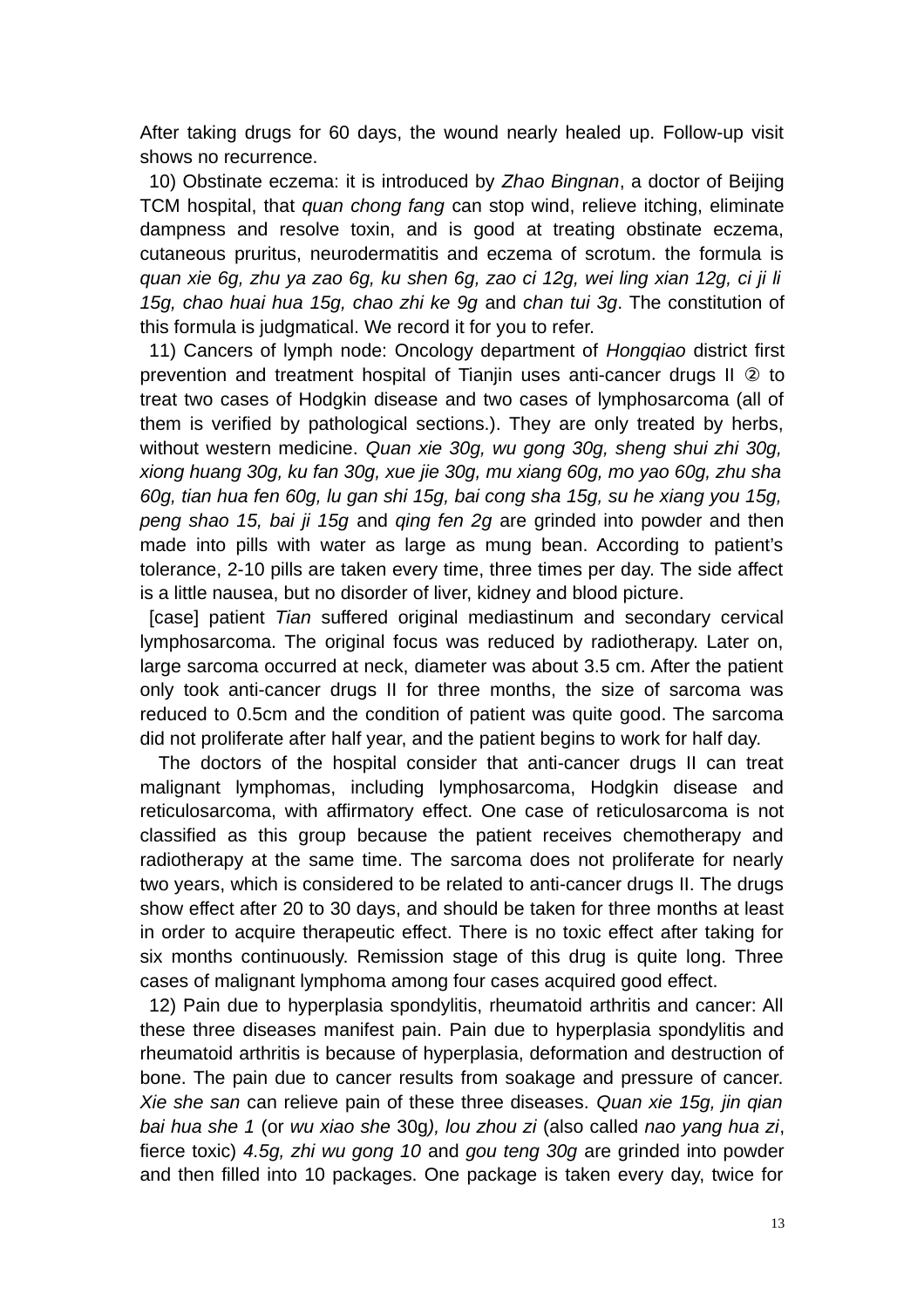first day and once at night for other days. Ten packages make of one course of treatment.

 [case] patient *Xu,* female, 46*.* She suffered rheumatoid spondylitis for more than 3 years. She could not hold her back straightly and smoothly move. X ray showed deformation of L2-5, osteoporosis and destruction of bone. She took indometacin and prednisone quit often to relieve fierce pain. The tongue was thin and white, and pulse was thin. She was asked to take 10 packages of *xie she san*, one package every time and twice per day. After 2 days, the pain began to be relieved. She was clinically cured after 30 days. There was no recurrence during the observation for half year.

13) Diseases of nerve system, bone and joints: *Fu* county first people's hospital of Liaoning province makes quan xie into injection③ for the diseases of nerve system (Guillain-Barre Syndrome, sciatica, acute myelitis, peripheral neuritis, sequelae of cerebrovascular diseases, infantile paralysis and peripheral nerve injury) and locomotor system (strain of lumbar muscles, pain due to trauma and rheumatism, hyperplasia spondylitis, rheumatoid arthritis and scapulohumeral periarthritis), psoriasis, peritendineum, skin lipoma and so on. 460 patients are accepted and receive certain therapeutic effect. 100g of *quan xie* is quickly washed for twice in 1000ml of physiological salt solution, and then boiled for twice in 500ml of physiological salt solution for 30 minutes. After being filtered, the filtrate is concentrated to one third of original volume. After being cooled and filtered, the concentrated solution is mixed with triple 96% alcohol and then laid aside for 24h. Later on, the concentrated solution is filtered and alcohol is reclaimed for twice. The solution is boiled to evaporate rest alcohol, cooled and then mixed with distilled water. The solution is added to original volume, pH value is regulated to 6.0, and 80.5ml of tween (polysorbate) is added. Eligible filtrate is loaded and sterilized in  $1000^{\circ}$ Cfor 30 min. These are processes of *quan chong* injection. Based on meridian and collateral theory, the combination of acupuncture and injection is applied. Usually, local acupoints (or *A Shi* point) and acupoints according to meridian are selected. After the skin is sterilized routinely, the needle is inserted quickly according to methods of intramascular injection. Speed of injection depends on patient constitute, duration and severity of disease. Injection can be quick for the patient with strong constitute, short course and severe disease. The injection volume depends on the locations of acupoints. The volume for acupoints of head and face is 0.5ml-1ml every acupoint, and 2ml-10ml for acupoints which locate in area of much muscles. The course of treatment varies according to diseases and patient's reaction. The treatment can be continuous until the disease is cure if the therapeutic is obvious.

[case] patient *Wang,* male, 49. Cerebral thrombosis formed in January, 1973, and resulted in decter hemiplegia and alalia. He received treatment for 3 years but without effect. From 6th, November, 1975, he received treatment of *quan chong* injection. After five acupoint infections, the speech was smooth and right limbs and trunk can move about. He began to work in December,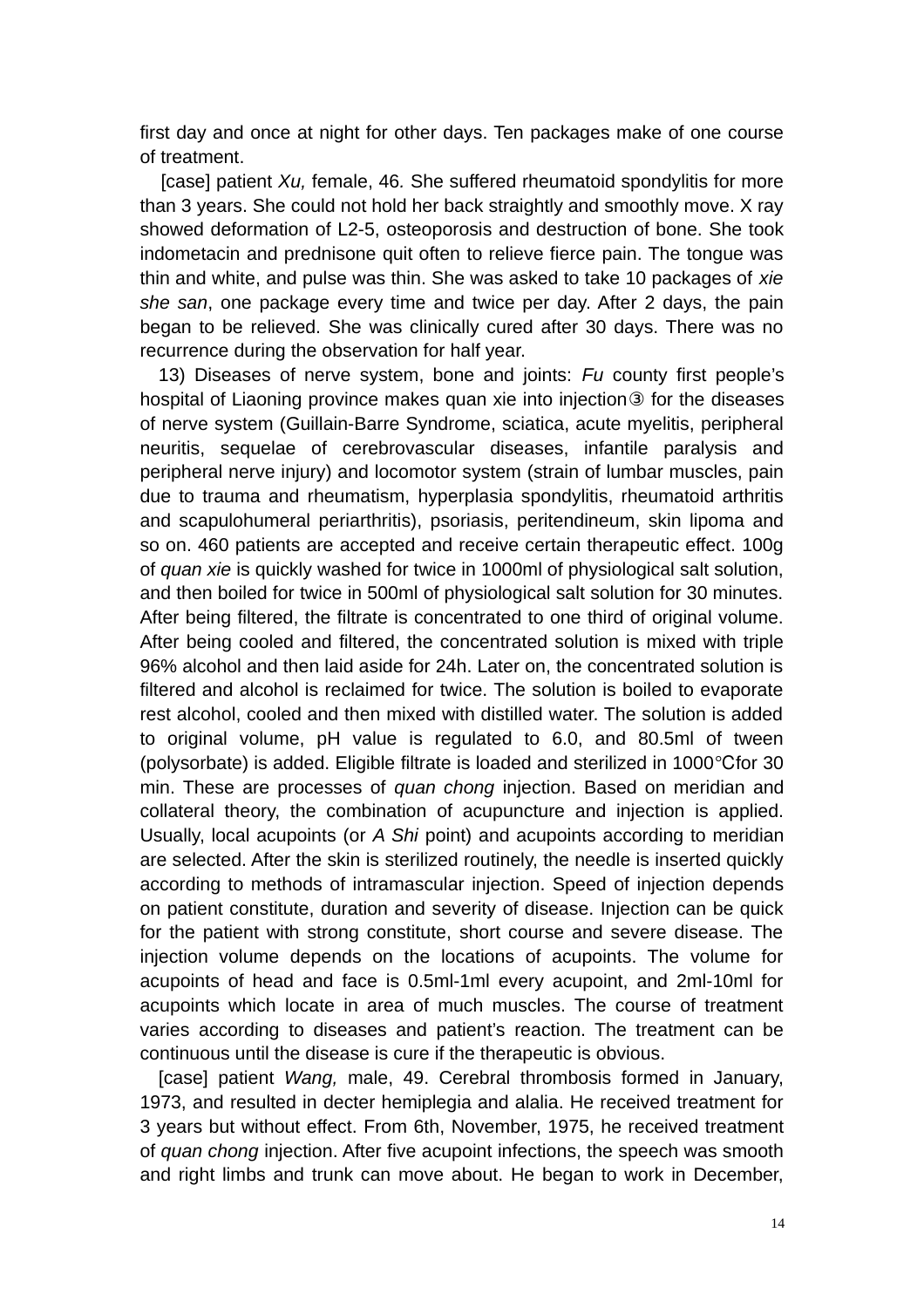1975.

14) Acute tonsillitis: 514 field hospital of Chinese People's Liberation Army uses powder of *xie wei* externally for 64 cases of acute tonsillitis with cure rate 98.44%. All the patient with acute throat pain, fever, swelling tonsil and purulent excretion covering tonsil are treated powder of *xie wei*, which is adhibited to *tian rong* acupoint (1cm below mandibula) by adhesive plaster with 3  $cm<sup>2</sup>$ . The drug is changed very day, and the disease usually is cured after 2-3 days without injection and medicine.

[case] patient *Zhou*, male, 7. He suffered 39.2 °C of body temperature for more than one day, accompanied by arthralgia, throat pain and dysphagia. He was hospitalized at 14<sup>th</sup>, November, 1974. Physical test showed no signs of lung and heart, hyperemia and redness of pharynx, II°swelling of tonsil, bleed points in soft palate. The number of leucocyte was 26,000, and the proportion of Neutrophil was 85%. Received the treatment mentioned above and VitC tablet, the body temperature and leucocyte volume began to descend. After 3 days, the body temperature was  $36.9^{\circ}$ C, bleeding points disappeared, the number of leucocyte was 11,200, the proportion of Neutrophil was 78%, all symptoms disappeared and the patient can eat food normally.

15) Acute leukemia: This disease has short course and high death rate. Though chemotherapy is effective, but it is toxic and has quite many side effects. So, it is an important way to search therapeutic methods in TCM field. Oncology group of herbs research institute of academy of Chinese medical science uses *an lu san* ④ to treat acute leukemia (including acute lymphocytic leukemia, acute myelocytic leukemia, acute monocytic leukemia, acute erythrocytic leukemia, etc.) with certain effects.

*An lu san* contains *quan xie, wu gong, jiang can, de bie chong*. They are parched and grinded into powder with same dose. Usually, 0.7g of powder is taken three times per day. Chronic myelocytic leukemia without blaster crisis can take 0.3g of powder three times per day. The powder is mixed with chicken eggs and then steamed for taking.

The patients with high due to inflammation can be treated by *jin yin hua 30g, huang qi 30g, dang gui 15g,*and *gan cao 15* at the same time to nourish *qi* and blood, activate blood, disperse stasis, clear heat and resolve toxin.

The total remission rate of 29 cases is 48.3%, and appetite, ecumenic conditions and blood pictures of 65%-80% of patients are improved. It is worth further researches.

References:

① experiment of *xie jia ling ji tang* treating flowing fire, Jiangsu TCM, 5:36, 1966

- ② anti-cancer drugs II treating 4 cases of cancers of lymph node, Tianjin TCM, 2:112, 1975
- ③ process and primary application of *quan chong* injection, medicine and hygiene, 3, 1976
- ④ brief summary of clinical try of *an lu san* on acute leukemia, Chinese herb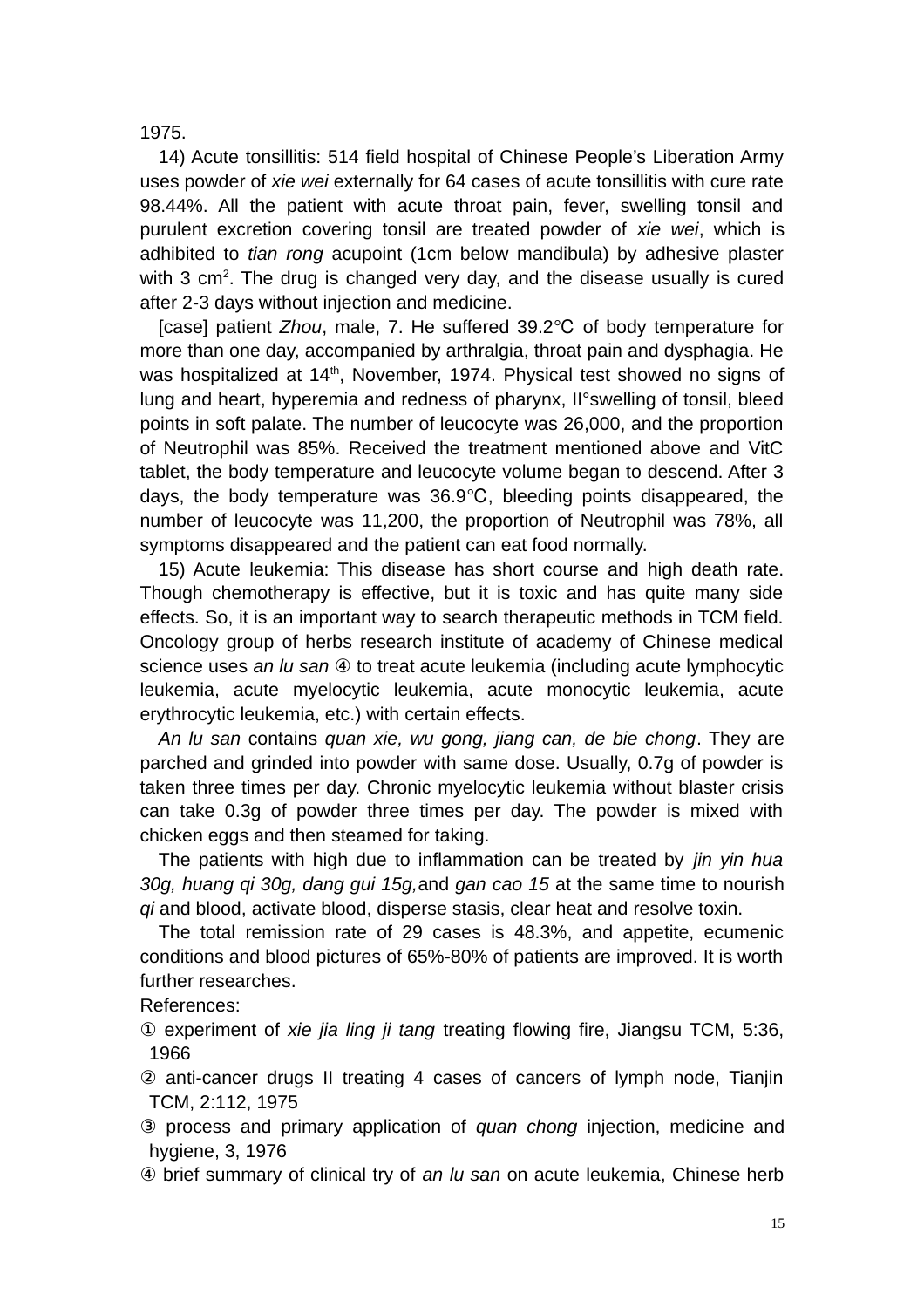## research data, 3:20, 1977

#### **2.** *Wu Gong* **(centipede)**

*Wu gong* is dried whole body of Scoplopendra subspinipes mutilans L.,Koch. Its popular name is *bai jiao* (hundreds of feet). It is mainly produced in Jiangsu province, Zhejiang province, Sichuan province, Hubei province, etc.. It is pungent in flavor, slight warm in nature, slight toxic and attributive to liver meridian.

Doctor *Zhang Chunxi* considers that *wu gong* is powerful good at wandering, both going into *zang* and *fu* organs and going out into meridians and collaterals, so it can open all the places where blood stasis exists; it is slight toxic, but expert in resolving toxin, and treating carbuncle, ulcer and all kinds of toxin; it is special good at searching wind, so can treat liver wind, such as epilepsy, vertigo, spasm, twitch and tetanus neonatorium, and also treat wind invading meridians and collaterals, such as eyes and mouth distortion and numbness of limbs.

Medical actions: 1) Stopping wind and spasm: If spasm, eyes and mouth distortion and numbness of limbs due to wind can not be relieved by other drugs, *wu gong* can be added and usually would produce good therapeutic effect. 2) Dispersing stasis and resolving toxin: It can eliminate hardness and resolve toxin for tumor and toxin of carbuncle, ulcer and abscess. By elementary clinical observation, it can control the development and improve the symptoms of cancers (such as stomach cancer, breast cancer, esophageal carcinoma, liver cancer and skin cancer.) with the help of *mu bie zi, pao shan jia* and so on.

"*ben cao gang mu*" said it can defeat snake , so it is an important drug for snake bite. It also can relieve the tidal fever due to lung tuberculosis. 3): Smoothing joints: It is quite helpful for deformation and spasm of joint due to rheumatoid arthritis. 4) Killing zygote: "*bie lu*" mentioned that it can induce abortion and disperse stasis. Contemporary doctors use it to treat ectopic pregnancy (zygote is alive.) with good therapeutic effect.

*Wu gong* contains toxic component similar to bee venom, i.e., histaminelike substance, hemolytic protein and so on. It can inhibit skin fungus and Bacillus tuberculosis, and promote human metabolism. That's why occur improved appetite, red complexion and hyperplasia of granulation tissue after two weeks, and increased weight and improved spirit later on, when *wu gong* powder is used to treat bone tuberculosis. Thus it can be proved that *wu gong* not only is nontoxic, but also can strengthen the constituent.

Large dose for oral administration, such as more than ten strips every time, often results in red macula all over the body. The size of macula is large than that of soybean, red color can disappear by pressure and the macula mainly locates at elbow and knee. They will disappear spontaneously after stopping taking drugs for two or three days. The mechanism of this is not known yet, may be the toxic actions of hemolytic protein. Therefore, the dose must be controlled, that is, fewer than ten strips every time for decoction and less than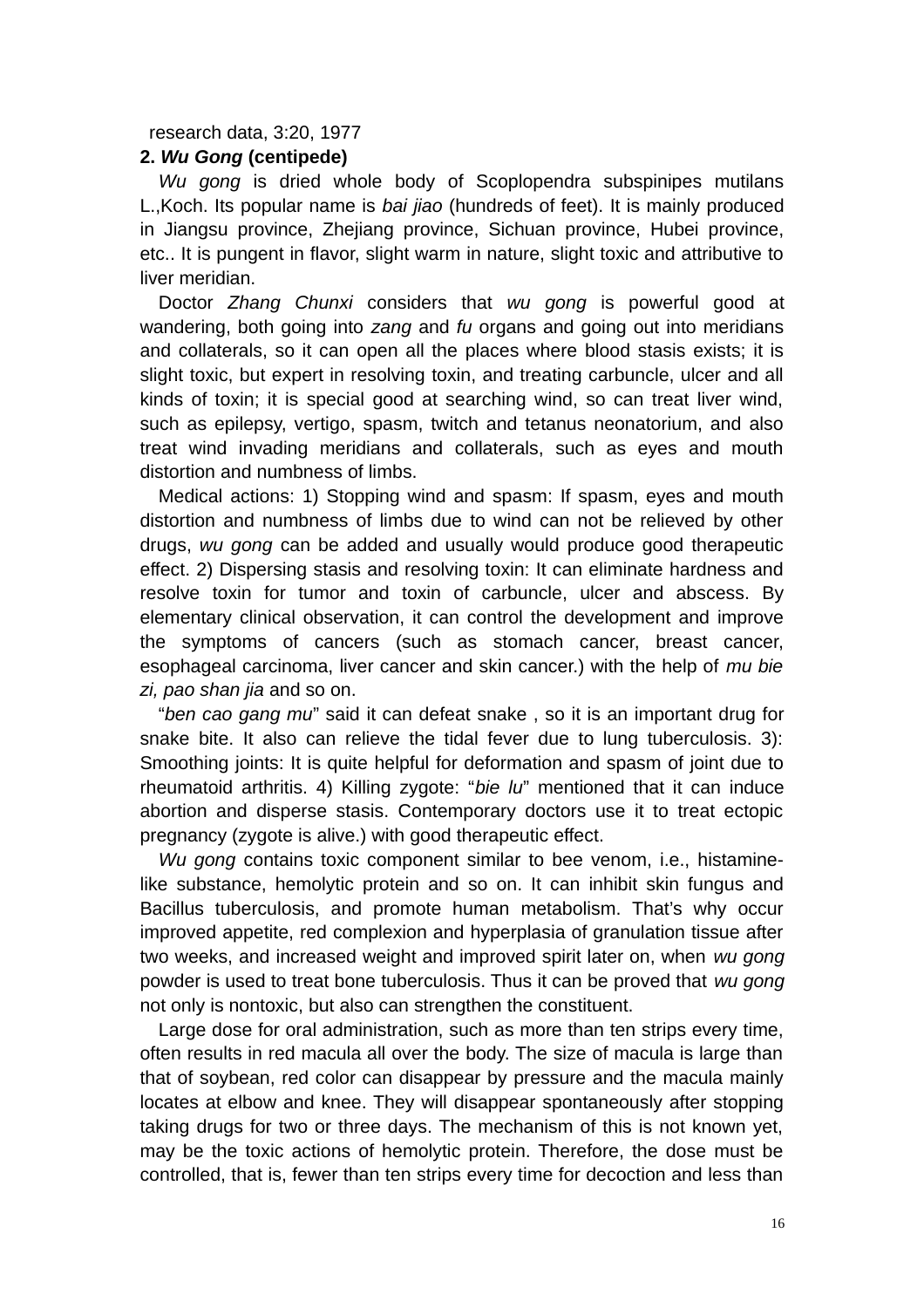4g for powder. The pregnancy woman is forbid.

The head and feet of *wu gong* need not be cut off. Otherwise, the medical actions would decrease. The power of pill and powder is stronger than that of decoction. The clinical applications are discussed as follows.

1) Eyes and mouth distortion: TCM considers wind, invading into meridians and collaterals or *zang* and *fu* organs, as the cause of this symptom. Treatments should depend on disease differentiation and syndrome differentiation. *Wu gong* are good at dispersing wind and calming collaterals, so it can effectively treat the eyes and mouth distortion due to wind invading into meridians and collaterals, that is, early stage of peripheral facial paralysis. The prescription author often uses is that the *sheng wu gong* powder 1g is taken with the decoction of *fang feng 6g, jiang can 9g, zhi bai fu zi 6g*, twice per day.

[case] patient *Xu,* male, 37, worker. His constituent was good. He felt numb of left cheek suddenly eight days before. He felt difficulty in moving lips when he was speaking. Later on, mouth was pulled toward right, left eye can not close, left mouth angle sagged a little, and tongue tilted towards right when it extended. He could not whistle. He was diagnosed as peripheral facial paralysis by some hospital, and was treated by electrotherapeutics and medicine without therapeutic effect. When he went to our hospital, three doses of the formula mentioned above were prescribed to him. After taking first dose, he felt the pull sensation relieved. After second dose, the distortion was improved a lot. After third dose, the distortion was nearly cured.

Comment: the course of treatment should be prolonged for longy disease, and some related drugs should be added according to the deficiency or excess of *yin*, *yang, qi* or blood.

2) Bone tuberculosis and scrofula: TCM academe of Heilongjiang province used *jie he san*① to treat Bone and joint tuberculosis and scrofula with quite good therapeutic effect. The vitro tests they did showed that the acid alcohol lixivium of *jie he san* could inhibit Bacillus tuberculosis. Our clinical practices prove that it is effective to bone tuberculosis and scrofula. The prescription is that *wu gong, quan xie* and *di bie chong* (the proportion of them is 44:50:44) are mixed and then grinded into powder. 10g of powder is mixed with chicken egg, stirred into well-distribution, and cooked for adult, three times per day. The dose is reduced for woman and child.

The dose of original formula is quite large, 30g of total dose per day, and the form is powder. We use half dose and also receive therapeutic effect. So, the reduced dose can be taken into consideration under the circumstances.

Additionally, it can be referred that the tuberculosis department of third hospital of Chinese People's Liberation Army uses *wu gong* ointment ② to treat cervical scrofula. One strip of *wu gong* is bake without head and feet and then grinded into powder. Powder and 20ml of plant oil are stirred into welldistribution, and then cover the focus, once per day. Ten times constitute one course of treatment.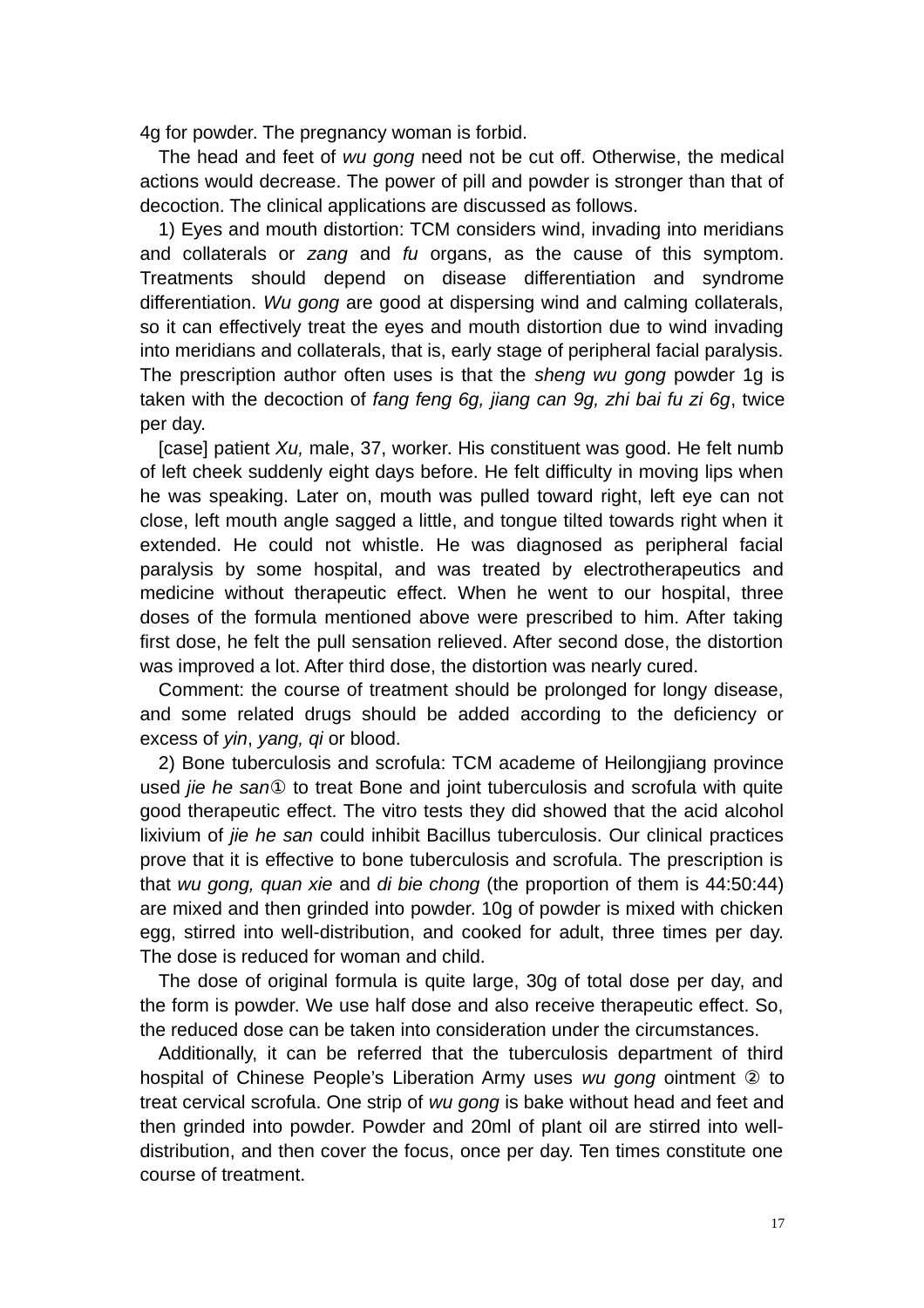[case] patient *Tang*, male, cadre. He was hospitalized because of lung tuberculosis. Swelling cervical lymph node was found by physical examination, the size was as large as that of walnut, and the pain was obvious by pressure. After receiving the therapy of *wu gong* ointment for eight times, the size was reduce to that of soybean, and the pain disappeared.

3) Epilepsy and convulsion: *wu gong* and *quan xie* are grinded into powder with the same dose. 1-3g of powder is taken with water, three times per day. The dose is decided by age and disease condition. Animal experiments show that these two drugs are effective to the convulsion caused by nervus centralis stimulants. Continuous administration can reduce or inhibit the outbreak of frequent recurrence of epilepsy. *Wu gong* can be added into the drugs, which are selected by syndrome differentiation, to stop spasm and relieve convulsion for convulsion due to child encephalitis B and high fever. *Wu gong, jiang can, quan xie, zhu sha* and *gou teng* are grinded into powder with same dose. This is also an effective formula for child convulsion. 1.5g-3g of powder is taken twice or three times a day.

[case] patient *Diao*, female, 21, farmer. He fainted and twitched suddenly seven years before. After ten minutes, he came to himself. From then on, there was a recurrence every one or two months, manifesting as coma, foaming at the mouth angle, spasm and twitch of limbs, and even aconuresis. After 5-15 minutes, he resuscitated and felt dizziness and fatigue. After one or two days, he felt as normal. Tongue was thin and greasy, and pulse was wiry and slippery. It is epilepsy. It is caused by fright injuring liver and kidney, which results in ascending of wind and fire, disturbing of spirit by phlegm and fire. The treatment methods were dispersing wind, suppressing convulsion, eliminating phlegm and descending fire. The powder form was used to treat disease gradually. *Zhi wu gong*30g and *zhi quan xie* 30g were grinded into powder. 2.5g of powder was taken with the decoction of *gou teng 9g, ju hua 9g* and *xia ku cao9g,* twice a day. There was not any discomfort after taking drugs. There was no recurrence after taking drugs continuously for two months. There was no recurrence until now after drug withdrawal.

Comment: *chuan bei mu* and *tian zhu huang* can be added for much phlegm; *huang lian* and *long dan cao* can be added for fire excess.

4) Poison due to snake bite: Besides local pain and swelling, series of wind phenomena (poisoning symptoms of nerve system) occur quickly, such as swelling sensation of head and eyes, diplopia, paralysis of limbs, twitching, restlessness, even delirium, and coma. If not treated right away, the patient usually would die. *Wu gong,* resolving snake poison and relieving the symptoms mentioned above, is one of main drugs of many empirical formulas for treating snake bite. *Wu gong* is grinded into powder, and 2-3g of powder is taken four times per day. Other related rescue methods should be taken for severe conditions, helping the patient turn the corner.

[case] patient *Zhu,* male, 42, farmer. His right back of hand was bite by Pallas pitviper when he was working in the farm that morning. It was fierce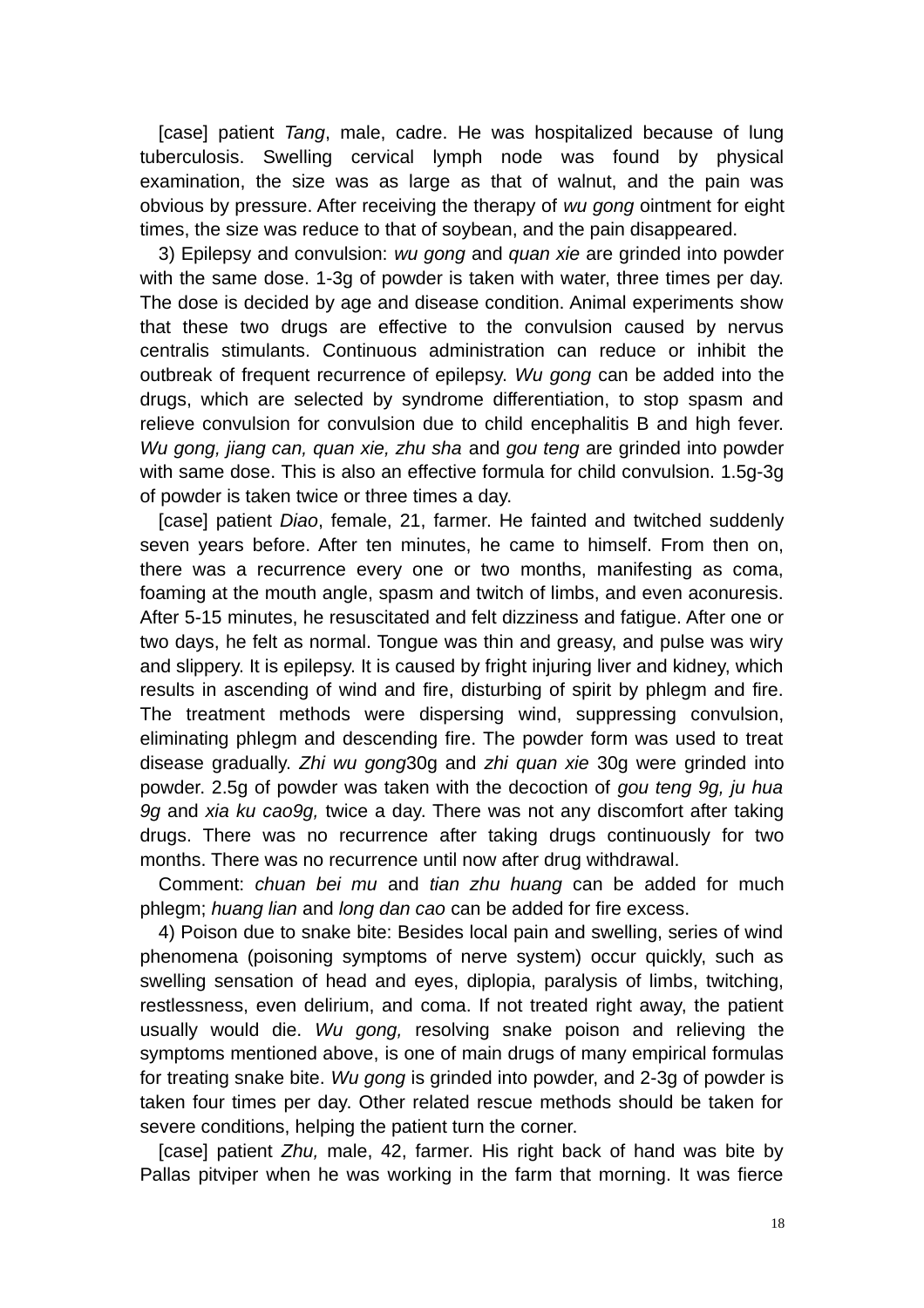pain and the swelling reached the elbow after half an hour. Then he arrived at hospital, the swelling had reached axilla. The tongue was white and thin, and the pulse was thin and rapid. It was due to snake poison attacking heart and disturbance of internal wind. The treatment methods were resolving toxin and dispersing wind. The prescription was *zhi wu gong* powder3g, once every six hours. The areas of swelling were punctured by thick needles to lead poison out in many locations. Pain was relieved and spirit was calmed that afternoon after taking drugs. The swelling was obviously relieved second day (so, 2g of the drug was taken three times per day later on), and was cured after continuously taking drugs for three days.

5) Breast abscess: It just is mastitis, manifesting as diffuse swelling, pain, hard mass and suppurate if without being eliminated quickly. *Wu gong* can disperse stasis, resolve toxin, and eliminate abscess and swelling. The therapeutic effect occurs quickly. 2 strips of *Wu gong* and 4 strips of *quan xie* are baked and then grinded into powder. The powder is taken with Shaoxing wine by two times. There is another method. *Wu gong* is baked on the tile and then grinded into powder. Powder is mixed with Vaseline to make 20% *wu gong* gauze. The gauze is squeezed into breast once a day after focus is washed. It can draw toxin and promote coalesce for suppurate of mastitis.

[case] patient *Zhang*, female, 26, cadre. She suffered sudden redness, swelling and pain of right breast, aversion to cold and fever two months after child-birth. She received antibiotics without cured. Physical examination indicated that the breast abscess was not mature. She was prescribed by the formula mentioned above. The aversion to cold and fever disappeared, and swelling and pain were relieved in that evening after taking drugs. The disease was cured next day.

6) Child dyspepsia: Hunjiang first people's hospital used *wu gong er cha san*③ to treat 30 cases of child dyspepsia, among which the youngest child was 3 months and the oldest was 2-year old. The main symptoms were diarrhea, vomiting and scanty of urine. There were 6 cases of severe loss of body fluids, 2 cases of medium loss of body fluids and 12 cases of mild loss of body fluids. *Wu gong er cha san* is made by that *wu gong,* which is dried by slow fire (yellow, but not scorched), and *er cha* are grinded into powder. On the basis of synthetical therapy (enhanced nursing, fluid infusion for loss of body fluid, etc..), *wu gong er cha san* were taken three times a day. The dose was that 0.2g of *wu gong* and 0.125g of *er cha* were given to the children less than 6 months, 0.4g of *wu gong* and 0.25g of *er cha* were given to the children between 6 and 12 months, and 0.6g of *wu gong* and 0.25g of *er cha* were given to the children between 1 and 2 years old. Except one patient stopped taking *wu gong er cha san* after one day, other 29 patients were all cured.

"*bie lu*" once mentioned that *wu gong* can treat coldness, heat and mass in heart and abdomen, indicating that it can regulate the functions of stomach and intestine. The combination use of *wu gong* and *er cha* which has astringent function to stop diarrhea, i.e. combination use of warm, cold, open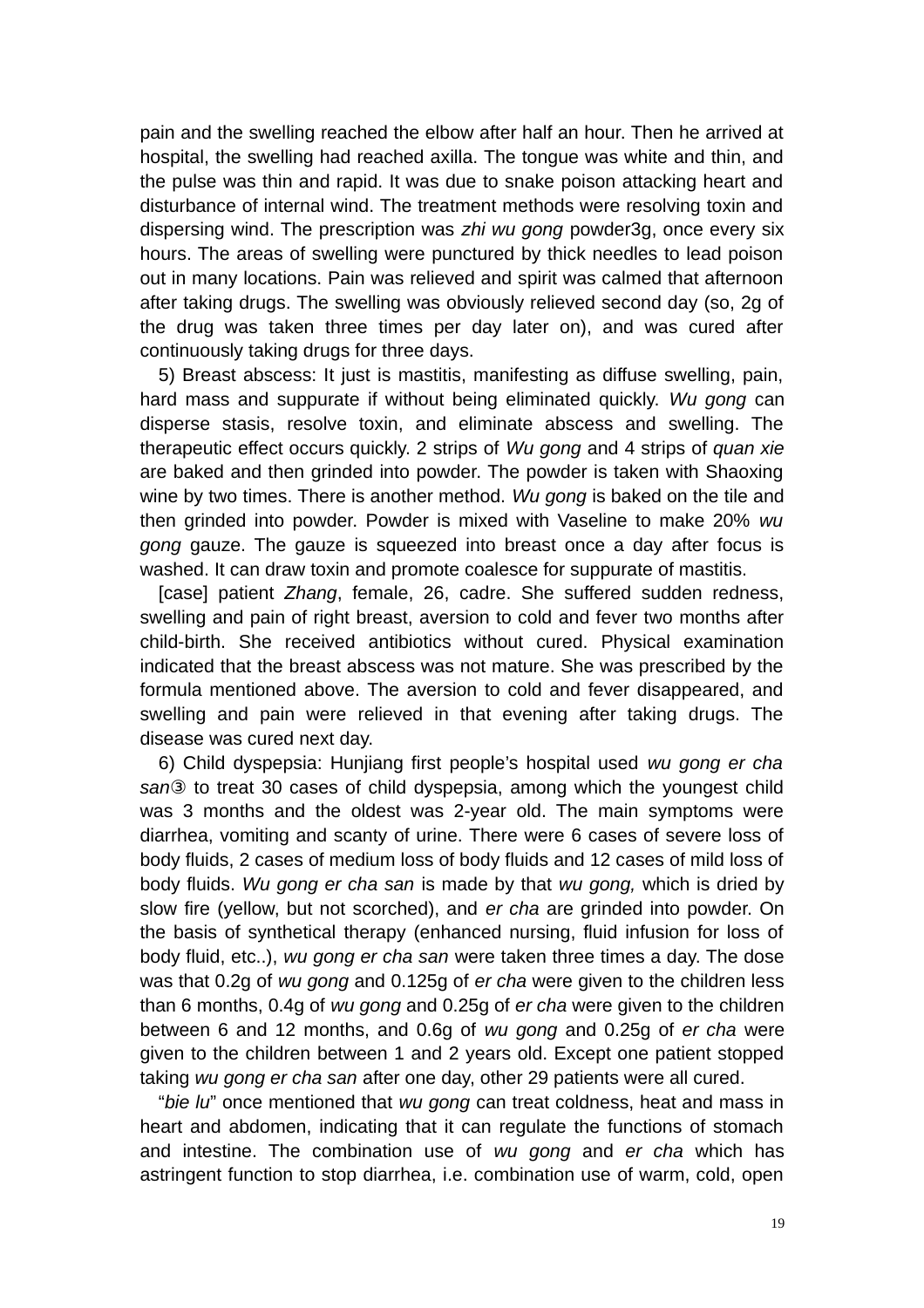and astringent drugs, can regulate middle *jiao*. The drugs which can supplement spleen and move middle jiao, such as *bai zhu, mu xiang*, etc., can be added for spleen deficiency.

7) Mouth ulceration: *Wu gong* powder and a little *mei pian* are mixed with chicken egg white and then cover the focus of mouth ulceration. The therapeutic effect usually is quick.

8) Corn: No matter where does corn locate, *wu gong* powder mixed with 5% *bing pian* can be put on the corn and sealed by adhesive plaster. Corn will be softened and drop after several days. (Adhesive plaster must be stick on the corn firmly and tightly, otherwise, there is no therapeutic effect.)

9) Pertusis: The popularized name is *dun ke* (fit cough), which characterizes as paroxysmal and spasmodic cough. *Wu gong* and *gan cao* are grinded into powder with same dose. The children between 1-2 years old take 1.5g of powder, and the children between 3-4 years old take 2g, three timers a day for 5-7days. Usually the therapeutic effect is quite good. In the formula, *wu gong* relieve spasm and stop cough, and *gan cao* can moisten lung and stop cough. They supplement each other.

11) Cervical carcinoma: drugs can eliminate turbidity, resolve toxin, break hardness, disperse stasis, and regulate *chong* and *ren* meridians for middle or later stage of cervical carcinoma, which loses the operation chance with some therapeutic effects. The experience of one of affiliated hospitals of Shanxi medical college on this disease is worth studying and referring.

(1) Cervical carcinoma decoction: *wu gong 2 s*trips*, quan xie 3g, kun bu 4.5g, hai zao 4.5g, xiang fu 4.5g, bai zhu 4.5g, fu ling 4.5g, bai shao 9g, cai hu 2g, dang gui 6g.* The drugs are steamed and 1-2 doses are taken every day. The formula can be modified according to symptoms.

(2) Powder for external use: *Wu gong 2 strips, qing fen 3g, bing pian 0.3g, she xiang 0.15g, huang bai 15g* are grinded into powder, or *xiong huang 15g* can be added. Drugs powder is dipped by big tampon and then put into vagina until fornix, very closely to cervix. At the beginning, the drugs are changed every day (paused during the menstruation). The frequency can be reduced gradually according the disease condition, until biopsy is negative (no cancer cells). 10 patients of cervical carcinoma they treated are still alive, among which the longest one is 9 years. This formula also is effective to cervical erosion.

12) Ectopic pregnancy (zygote is alive): Ectopic pregnancy formula (*dan shen 9-15g, chi shao 6-9g, tao ren 6-9g, ru xiang 3-6g, mo yao 3-6g*) added with *wu gong 2 s*trips (grinded into powder and taken with decoction), *san leng 3-9g, e zhu 3-9g* and *niu xi 6g* can make zygote die to cure ectopic pregnancy (zygote is alive).

13) Lower limbs ulceration: After the focus washed by the decoction of *jin yin hua* and *ye ju hua* with proper dose, proper dose of *wu gong* powder is used to cover the focus and then covered by adhesive plaster. The drug is changed every day and ten days constitute one course of treatment. This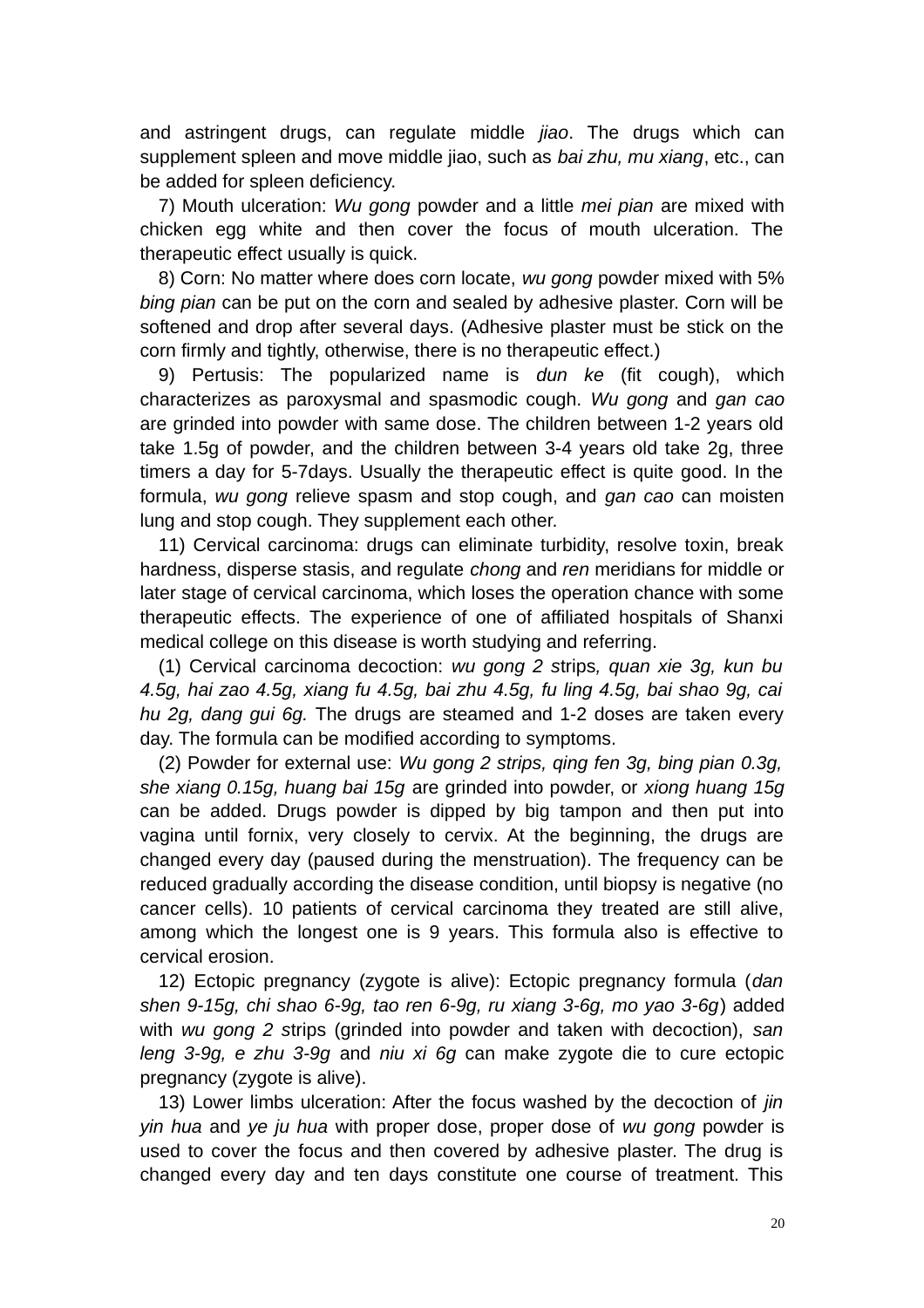method can disperse stasis and resolve toxin to promote the coalescence of ulcer.

14) Cutaneous carcinoma: Changwei people's hospital of Shandong province④ used *wu gong* to treat cancerization of gastric ulcer effectively at first. Then they found that *wu gong* also can treat breast cancer, esophageal cancer, liver cancer and gastric cancer with some therapeutic effects. In the recent years, *wu gong* was made into injection to treat cutaneous carcinoma for 5 cases, which were all cured. The method is that infiltration injection is applied to inject 2-4ml of *wu gong* injection into basal part of cancer every day. If the cancer is big, the injection can be diluted by water for infection and infiltrates the whole basal part as possible. The cancer usually begins to dry, lessen and drop after 30 injections, and cancer cells disappear after 60 injections. Then the injection is stopped, common drugs change of surgery is taken for ulcer until coalesce. The side effects are fever and chilling, which usually take place several minutes after injection (not every time) and reduce spontaneously after 30-60 minutes. It needs further research that whether this kind of side effects is related to toxic substance of *wu gong*. There were no side effect and no therapeutic effect of the second batch of injection which is adsorbed by active carbon, indicating that the active ingredients were lost.

15) Chronic osteomyelitis: Ten strips of *wu gong* are grinded into powder and then put into capsules. One seventh of capsules is taken every day. The external treatment is that *wu gong* powder is dipped by Vaseline gauze and then filled into fistula. The drug is changed every day.

16) Chronic ulcer, furuncle and inflammation due to trauma: Two strips of *wu gong* are dipped into 100g of rape oil (the longer, the better.). The oil can resolve toxin, eliminate swelling, draw pus and promote the growth of muscle. The all focuses of chronic ulcer, furuncle and inflammation due to trauma can be covered by the oil once a day. Additionally, *wu gong* sheath can be use to diminish inflammation, resolve toxin, draw pus and relieve pain for panaritium (purulent infection of finger). The processes of making *wu gong* sheath are showed as follows. One strip of *wu gong* (baked) and 18g of *song xiang* (gum rosin) are grinded into powder and then poured into earthen bowl which contains boiled water. The powder dissolves into gelatin and bonds into roll in the hot water. Then, the sticky roll is kneaded into finger-sheath-like form when it is warm. The patient's finger is covered by the sheath. When the sheath becomes cool, it is just *wu gong* sheath. If it is used for abscess without burst, the abscess would burst and pus would flow out after two to three days or five to six days. Before the abscess bursts, the finger sheath should be taken off every day, and then the finger should be washed by warm water. If it is used for the abscess which already bursts or is carved for drainage, the finger sheath should be taken off every morning and evening. Then, the trouble finger and the sheath should be washed by warm boiled water or physiological saline solution. At the beginning, pus is abundant. Later, the pus becomes less quickly and the surface of wound is red and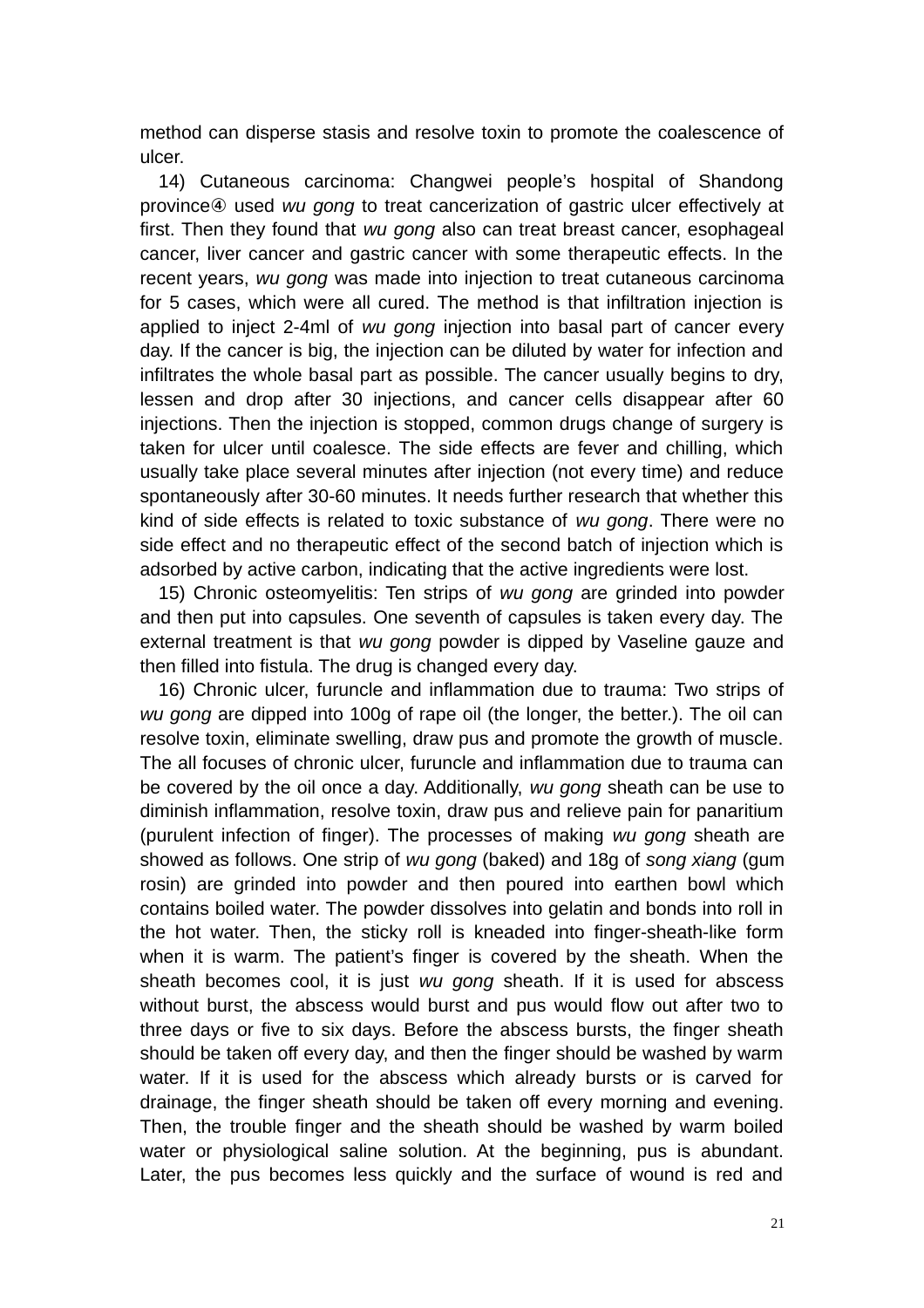lustrous. The disease usually is cured after 10 to 20 days.

17) Loss of hair and alopecia: More than ten strips of alive *wu gong* are soaked into 250g of bean oil. Three days later, the oil can be dipped by tampon and then used to cover the focus twice per day for 7 to 14 days continuously. By clinical observation, the oil can promote the produce of hair. It is worth researching that whether is the slight blue toxic fluid, released from the mouth of alive *wu gong* when it is soaked into bean oil, contains growth substance.

18) Chronic bronchitis: *Wu gong san*⑤ was used to treat 115 cases of chronic bronchitis with total effective rate 92%. *Wu gong* was baked on the tile and then grinded into powder. One small hole was made in a chicken egg, and then egg white was poured out a little. Powder was put into the egg through the hole and then sealed off and steamed. The egg was taken with warm boiled water every morning. Five days and two paused days composed one course of treatment. The patients received five courses continuously. The patients younger than 15 or older than 50 took one egg everyday, and the patients between 16 and 49 years old took two eggs every day.

19) Acute and chronic nephritis: *Wu gong dan*, a civilian proved recipe, was used to treat 36 cases of acute and chronic nephritis⑥. 35 cases were cured, and one cases failed. One strip of *wu gong* without head and feet was baked and then grinded into powder, which was put into chicken egg and stirred into well-distribution. Egg was wrapped by damp paper and yellow earth, and then roasted in kitchen range. One was taken every day, and seven days composed one course of treatment. If the disease was not cured after one course, the next course would begin three days later. Before taking this formula, the patients manifested edema, sore waist, poor appetite, dull spirit, etc., and were diagnosed as acute or chronic nephritis by laboratory tests. During the treatment, the patients were asked to have good rest, eat food with low content of salt and not to take other drugs. Most of them were cured after two to three courses, and some were cured after four to six courses. By observation, it is effective to edema and albuminuria. It should be stopped when the patient fell itching of skin after taking drugs, because it is allergy to xenogenic animal protein.

20) Virus herpes: 10g of *wu gong* is grinded into powder and mixed with sesame oil. It is used twice or three times a day. The therapeutic effect is good.

\* \* \* \*

Comment: Doctor *Zhang ci gong*, my teacher, is famous for being expert in using insect drugs to treat some obstinate diseases. He once treated a patient with splitted headache, frequent vomiting and fierce groan. Besides the formula for nourishing blood, suppressing liver and dispersing wind, one strip of big *wu gong* and 0.7g of *bing pian* were grinded into powder and then snorted into nose every three hours. Some time after sneezing several continuous times, the pain was reduced a lot and vomiting was stopped. The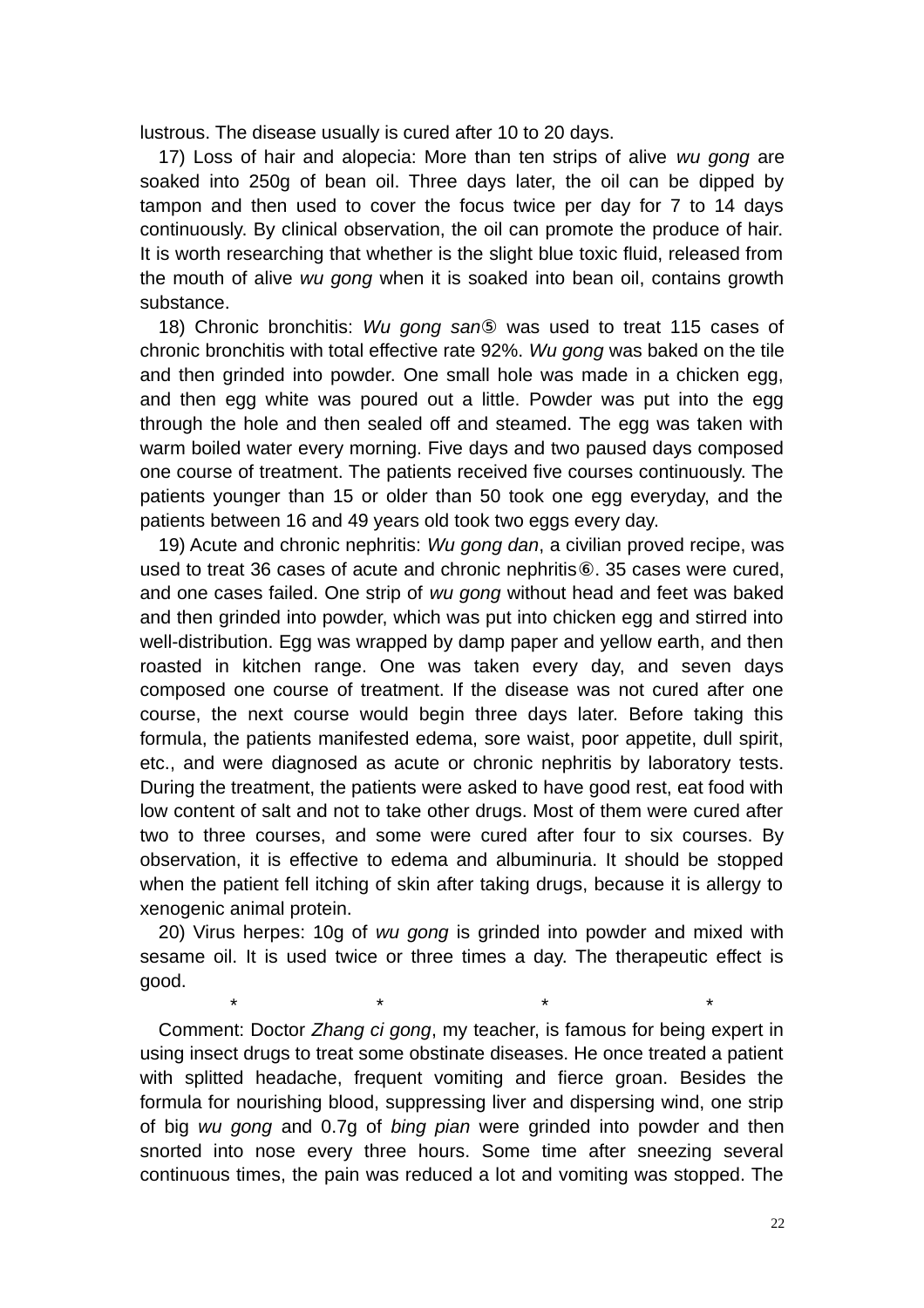disease was cured after two days. This method is worth referring.

\* \* \* \* Another comment: Although both *quan xie* and *wu gong* can disperse wind, calm convulsion, resolve toxin and eliminate carbuncle, the functions of them are a little different. *Quan xie* is good at calming convulsion and relieving spasm and twitching, while *wu gong* is good at resolving toxin and dispersing stasis. Therefore, spasm and convulsion due to wind should be treated by *quan xie*; if the wind is due to excessive heat, disturbed by heat toxin, *quan xie* can be assisted by *wu gong* to acquire more obvious therapeutic effect. *Wu gong* is expert in resolving toxin and eliminating carbuncle for surgical diseases, resolving snake poison in particularly. *Quan xie* is suitable for all the convulsions manifesting as askance, superduction and coma, while *wu gong* is suitable for that manifesting as mania and restlessness. Doctor Hun Tieqiao once pointed out the differences between *wu gong* and *quan xie*. He said, there also are grades among these insect drugs—*wu gong* is the fiercest and *quan xie* is the mildest; *wu gong* can stop the all the wind which can not stopped by *quan xie* and *xie wei*, however, some cases can be treated *wu gong* and some can not; lockjaw is the severest case of convulsion, and can not be cured without *wu gong*; *quan xie* is competent to treat common spasm and *wu gong* is not need. These comments are real experiences.

①case report on synthetical therapy relying mainly on *jie he san* for bone and joint tuberculosis. Harerbing TCM, 11, 1960

②introduction of *wu gong* ointment on cervical scrofula, New Medical Journal 5, 1974.

③*wu gong er cha san* for child dyspepsia, Hunjiang Science and Technology 6, 1972.

④*wu gong* injection for tumor, Clinical Date Collection, compiled by Changwei board of health, 1973.

⑤observation of *wu gong san* for chronic bronchitis—Laoshan board of health, Qingdao Date Collection of Prevention and Treatment for Chronic Bronchitis.

⑥Hou Shilin: *wu gong ji dan* for 36 cases of acute and chronic nephritis, TCM Journal 8:32, 1979.

## **3.** *Jiang Can* **(batryticated silkworm)**

## (**subsidiary drugs:** *can sha, can jian, can tui zhi, can yong* **)**

*Jiang can* is dried whole body of larva of Bombyx mori L. infected by Beauveria bassiana (Bals) Vuill. It is also called *tian chong*, produced in Jiangsu province, Zhejiang province, Sichuan province, etc. The stool of silkworm is called *can sha*, the paper which contains shell of silkworm is called *can tui zhi*, the silk shell made by the larva before it becomes pupa is called *can jian*, and pupa of silkworm is called *can yong.* These all can be used as drugs. *jiang can* is salty and pungent in flavor, mild in nature and attributive to liver, heart, spleen and lung meridians.

Actions: (1) dispersing wind and reducing heat, (2) eliminating phlegm and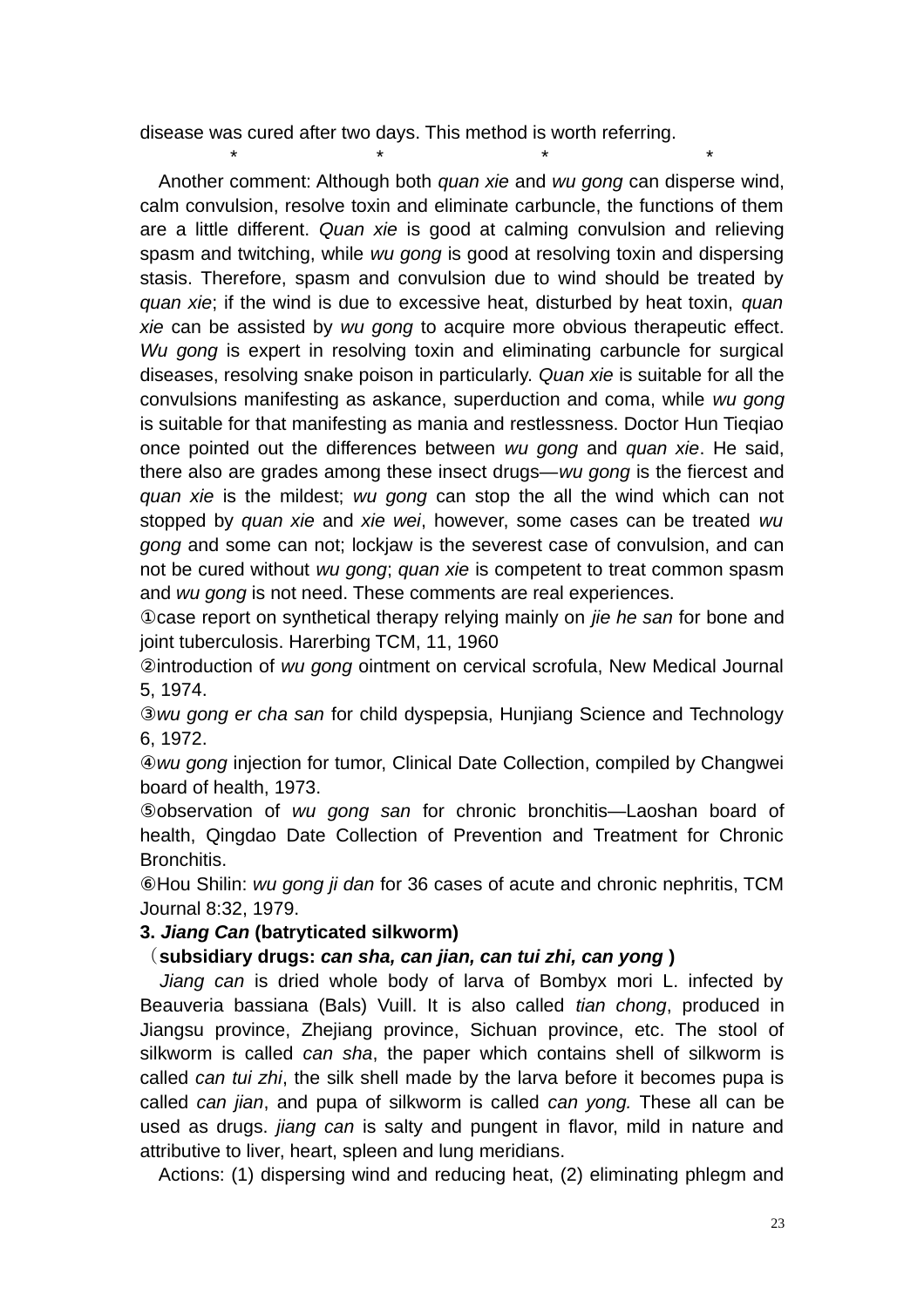softening hardness, (3) resolving toxin and relieving spasm, (4) dredging meridians and collaterals. It is most suitable for the infection by warm pathogen. Therefore, "*han wen tiao bian*" wrote by doctor *Yang Lishan* regards *jiang can* as the most important drug for seasonal warm diseases. Because it can disperse wind, descend fire, eliminate phlegm, soften hardness, resolve toxin and treat ulcer, it is suitable for throat obstruction, swelling throat, itching due to urticaria, scrofula and so on which is due to wind, heat, phlegm and fire. It usually is used with *da bei mu, yuan shen*, etc., to treat acute laryngitis, mumps and scrofula effectively; with *bai ji* to treat cavitary lung tuberculosis with some therapeutic effects; with *hong hua, jing jie* and *zong lv ye* to treat wind stroke; with *su zi, niu zi, zhu sha, sheng jiang*, etc. to treat epilepsy. 4.5g of powder of *jiang can* and *chan yi* (2:1), three times a day, can treat fever due to influenza and wind-heat type of common cold with good therapeutic effect. Powder of *jiang can* can be swallowed to treat headache due to wind. *Jiang can*

also can disperse exterior, so it is suitable for unsmooth appearance of measles and pox due to obstruction of wind and heat. It also can treat diabetes mellitus with some therapeutic effects. Additionally, doctor *Li Shizheng* mentioned that, in "*ben cao gang mu*", it can treat mass, showing its functions of softening hardness and eliminating mass. He also mentioned that the pills made from *jiang can* and *bai ma ni* (urine of white horse) are good at treating mass and heart pain.

Therefore, we once tried to treat gastric carcinoma, liver cancer and other abdominal mass by the pills. By elementary observation, it is effective.

*Jiang can* contains fat and protein. Beauveria bassiana (Bals) Vuill contains steroidalanti 11α—hydroxylase, which is used to generate corticoids. It still needs further research that whether *jiang can* cures the diseases just by enhancing human defensive functions and by regulating human functions. Its alcohol lixivium hypnotizes mouse and rabbit, and its decoction confronts the convulsion of mouse caused by strychnine.

Contraindication is blood deficiency without wind-heat pathogens or mass. The dose is 9g-18g for decoction, and 1g-2.5g for powder. Baked form is used quite often. But the crude form is suitable for dispersing wind and heat, because the function of dispersing exterior is reduced after being baked. The clinical applications are discussed as followed.

1) Early stage of heat diseases: Exterior syndrome of febrile diseases usually is accompanied with interior syndrome at the early stage. If both exterior and interior are treated, and both external part and internal part are regulated, usually the doctor can get twice the result with half the effort, cutting and turning the development of diseases. The author usually uses *biao li he jie dan* whose main drug is *jiang can* to treat beginning of many febrile diseases whose syndrome is combination of exterior and interior, or three to five days duration which still has exterior syndrome. Usually the pulse becomes calm and body becomes cool or the symptoms are obviously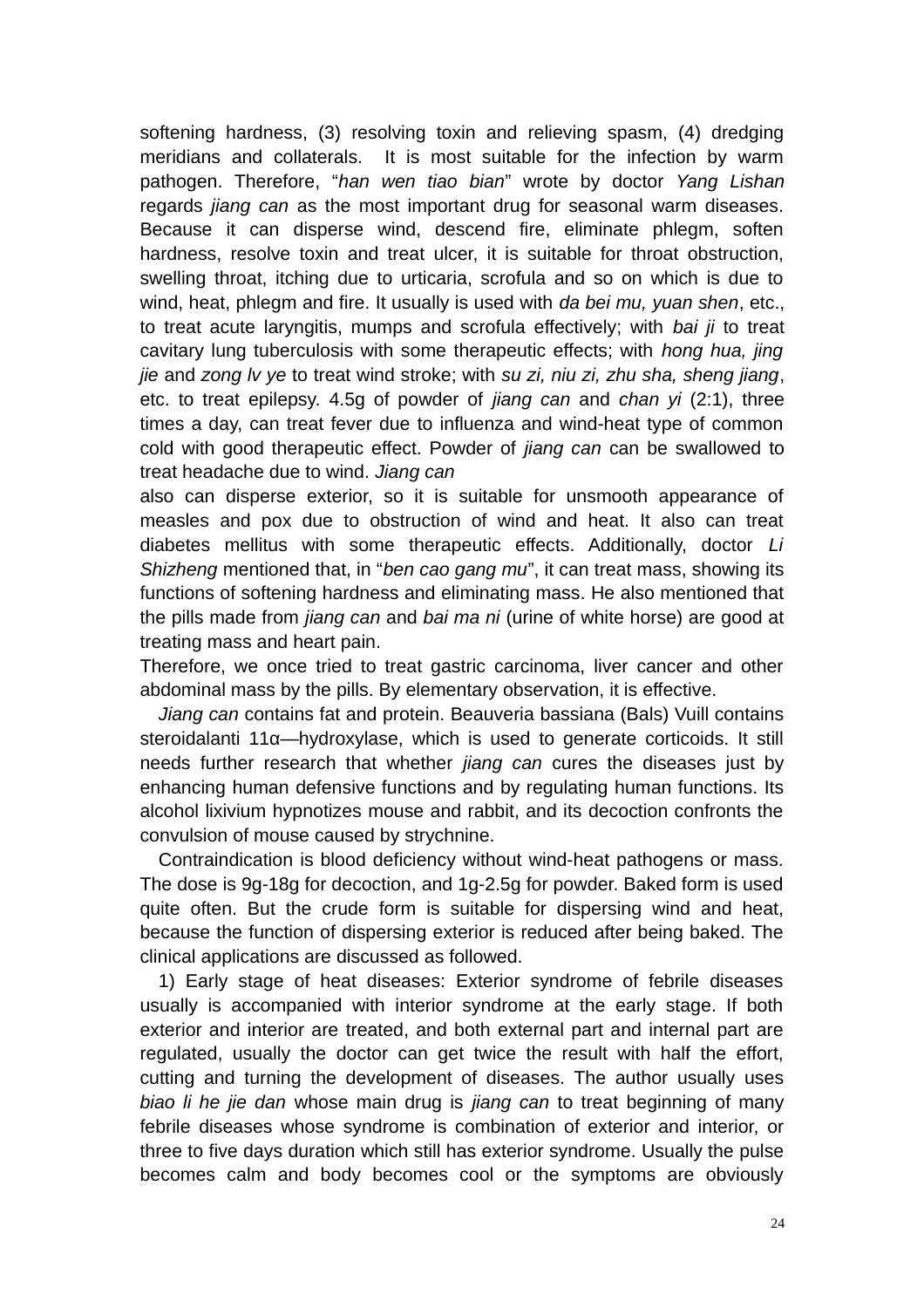relieved with diarrhea after taking drugs. The diseases are usually cured after taking drugs for several times. Perhaps because it can disperse both interior and exterior syndromes at the same time and short the course of diseases by dispersing exterior, reducing heat, clearing intestine and resolving toxin. Except healthy *qi* deficiency, unformed stool due to spleen deficiency, or mild fever with severe aversion to cold, all the patients, no matter adult or child is, can be treated by *jiang can*. The formula is *jiang can 45g, chan yi 30g, gan cao 30g, da huang 135g, zao jiao 15g, guang jiang huang 15g,* carbonized *wu mei 15g* and *hua shi 180g*. They are grinded into powder and then made into pills as large as mung bean with the juice of raw *huo xiang* 30g*,* raw *bo he* 30g and raw *luo bo* 240g. The adults take 4g-6g every time, and women and weak patients take reduced dose. Children about ten years old take 2g, between 6-8 years old take 1-1.5g, and between 2-5 years old take 0.5-1g, once a day for one to three days. When the fever abates, the drugs do not need to be taken.

[case] patient *Zhao*, female, 28, worker. She suffered headache, pain limbs, aversion to cold, fever, fatigue and chest oppression for four days. She sweated after taking Aspirin tablet, but the fever did not abate and became higher in the evening. The temperature was 39.2 °C. She felt slight thirsty and greasy of mouth, and had not discharged stool for two days. The tongue coating was white and a little greasy at middle area and root of tongue. The pulse was floating and rapid. This was due to invading of wind and heat, and stagnation of dampness. The treatment method was dispersing interior and exterior at the same time. 9g of *jie biao he jie dan* was put into two parcels. One parcel was taken with water every day. Five hours after taking drugs, the patient discharged stool once, and the temperature descended to  $37.6^{\circ}$ C in the evening. The temperature became normal next day and all the symptoms disappeared except fatigue. The disease was cured two days later by diet therapy and rest.

2) Gastric carcinoma: enlightened by "*ben cao gang mu*" that *jiang can* and *bai ma ni* are used to treat mass and epigastric pain, doctor *Zhu Ziqing* cured one case of liver cancer by *xiao yao san* and modified formula mentioned above. The author once used *jiang can*, *wu gong*, etc. to treat tumor with some therapeutic effects.

[case] patient *Shang*, male, 42, farmer. His constitution was good. In the recent some months, he felt epgastric pain and vomited with saliva and food (only thin and soft food can be taken). The body became thin, and he suffered constipation, once per five or six days. Mass in the upper abdomen could be touched. He was diagnosed as stomach cancer by some hospital, and was suggested to have an operation. The patient was afraid of that, so he went to our hospital for treatment. The tongue coating was white and greasy, and pulse was thin and wiry. The disease was so severe that the prognosis won't be good. Besides *xuan fu dai zhe tang* was applied to suppress reverse and regulate stomach to relieve the vomiting, the followed pill was used to soft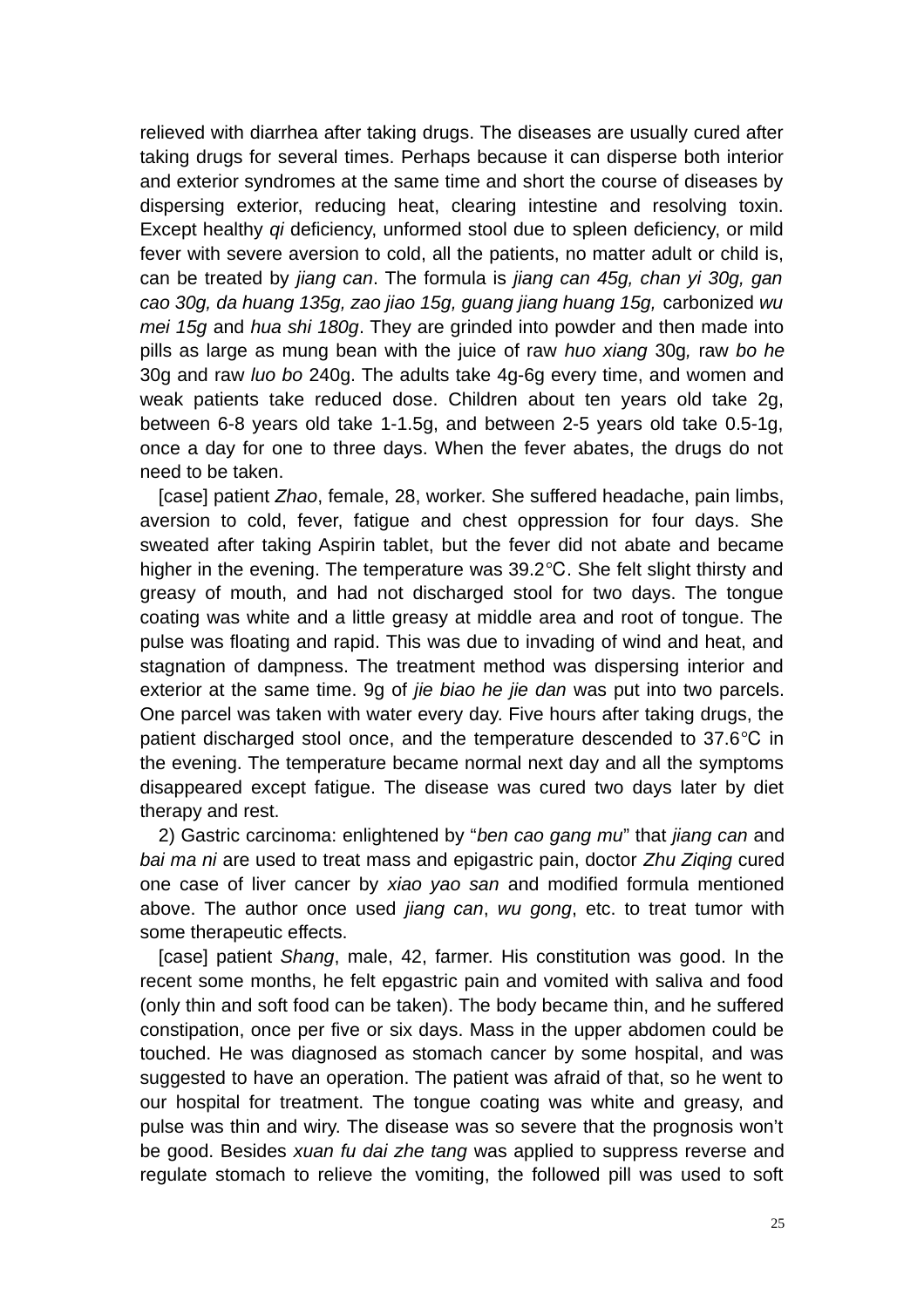hardness to acquire therapeutic effect gradually. The formula was *zhi jiang can 120g, zhi wu gong 48g, pao shan jia 48g, ma qian zi 24* (moistened, peeled off, deepfried into yellow color by sesame oil and then stir-fried by sandy soil to remove oil)*, liu huang 9g.* They were grinded into powder and then made into pills with honey as large as longan stone. One pill was taken every day. After ten days, the pain was reduced and vomiting was stopped. After taking drugs for more than two months continuously, the appetite became normal and mass disappeared. The disease did not recur in the next seven years. The patient died of blood poisoning at last..

3) Eyes and mouth distortion: *Ping gan qu feng tang*, whose main drugs are *jiang can* and *quan xie*, can treat some obstinate cases of eyes and mouth distortion with not bad therapeutic effect. The formula is *jiang can 12g, zhi quan xie 1.5g* (grinded into powder and half is swallowed every time)*, sheng bai shao 9g, zhu ru 9g, shi jue ming 24g* (or replaced by *zhen zhu mu*30g)*.* One dose is decocted by water very day, and the decoction is taken twice a day. As for longy and severe diseases, 6g of *Zhi bai fu zi* should be added and at least 20 doses should be applied continuously.

[case] patient *Li*, male, 30, cadre. He felt numbness of his right check, then mouth distorted to left and right eye could not close. He took medicine for one week from the next day. But he did not receive obvious therapeutic effect. The tongue coating was slight yellow, and pulse was wiry. This was due to upper disturbance of liver wind and liver *yang*. The treatment methods were suppressing liver *yang* and dispersing wind heat. The symptoms were relieved after taking four doses of the formula mentioned above, and the disease was cured after taking another five doses.

4) Scrofula: swelling and hard nodule without suppurate can be treated by the followed formula. Two portions of *jiang can* and *da bei mu*, and one portion of *quan xie* are grinded into powder and then made into pills as large as mung bean. 4g of pills are taken twice a day after dinner. Continuous administrations can promote the dissipation of nodule. The pills can be taken with the decoction of *yuan shen 9g, mai dong 9g* and *xia ku cao 9g* for liver and kidney deficiency and stagnation of phlegm and *qi*.

5) Infantile convulsion: (1) Formula for external use: *jiang can* one strip, *quan xie* one strip (both are baked on the tile), *zhu sha 0.7g* and *she xiang* 0.15g are grinded into powder, mixed with human milk and then made into cream-like form. The mixture is put on the cloth which is as large as copper coin, and then covers *tai yang* acupoint. Usually therapeutic effect would occur. (2) The formula of "*bao ying ji*". *Qing hao chong* (the worm in the joints of *qing gao* are collected near the Autumnal Equinox.), *zhu shao and qing fen* are made into pills as large as millet. One pill is used for one-year age. The book says that nine of ten patients would receive therapeutic effect. *Jiang can* and *quan xie* are added into the formula according to a folk proved recipe. The effect for infantile high fever and convulsion is quick and good. So the formula is named *jie re ding jing wan*. *Jiang can* 5 strips*, quan xie* 3 stri*ps,*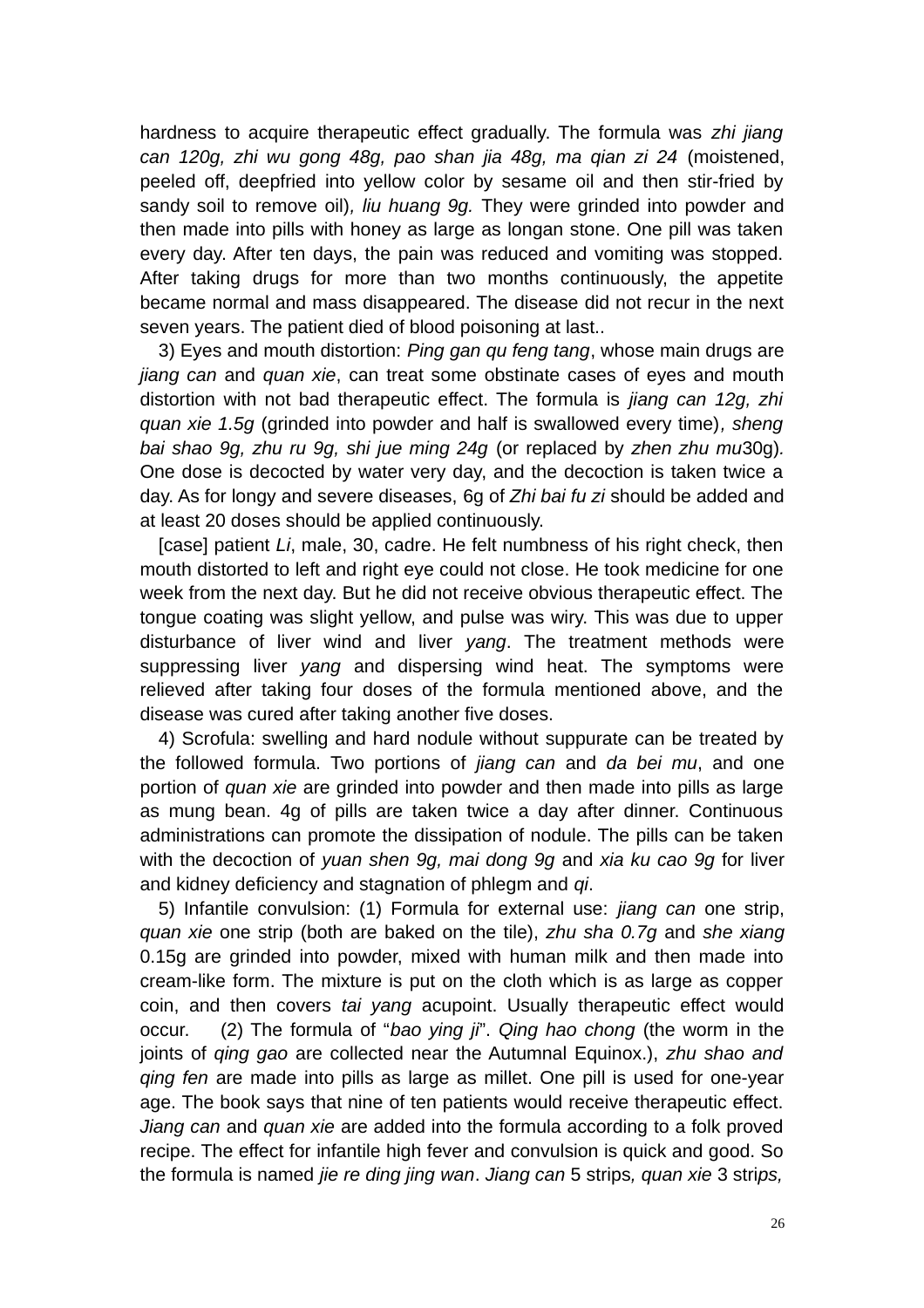*zhu sha 5g, qing fen 6g* are grinded into powder and made into pills with *qing hao chong* as large as mung bean*.* 2-4 pills are taken every time, twice or three times a day. The pills are stopped taking when the temperature is normal and spasm stops.

[case] patient *Zhang*, male, 6. He suffered fever for four days. The temperature would not be reduced by sweating, and rose in the afternoon. The highest temperature was  $39.8^{\circ}$ C. In the evening, restlessness and delirium occurred, convulsion appeared sometimes. The tongue was slight red, the coating was yellow, pulse was rapid, and finger veins were livid purple. This was due to warm and heat pathogens invading into *qi* phase and wind transformation from extreme heat. 9 pills of *jie re ding jing wan* were prescribed, three pills every time and three times a day. The pills were taken with the decoction of *sheng di 9g* and *zhi mu* 9g. Three hours later, the body temperature was reduced to 38.2°C, and convulsion and restlessness were relieved a little. The next day, body temperature descended into  $37.5^{\circ}$ C, and delirium was also relieved. The patient was cure after regulation.

6) Urticaria: it is called *bei lei* in ancient times. It is usually caused by wind and heat invading into *ying* phase, and the treatment methods are dispersing wind, reducing heat, cooling blood and activating blood. The minority of cases are caused by spleen deficiency and wind dampness hiding in muscle striae, the treatment methods are supplementing spleen, dispersing wind and eliminating dampness. Supplementing *qi*, nourishing blood, dispersing wind and eliminating dampness should be used for *qi* and blood deficiency in repeated recurrence and longy cases. Because *jiang can* is good at dispersing wind and reducing heat, it is effective for wind and heat type of urticaria. Formula I is *jiang can 60g, she tui 30g, sheng da huang 120* and *jiang huang 45g.* They are grinded into powder, and 6g of the powder is taken every time with sugar water, once a day. The disease would be cured by sweating after taking drugs once. If the disease is not cured, the drugs need to be taken right along. Formula II is *jiang can, jiang huang, chan yi* and *wu xiao shao* are grinded into powder with the same dose. 4.5g of powder is taken every time, twice a day. This formula can disperse wind, scatter heat, activate blood and disperse stasis, suitable for obstinate urticaria. These two formulas have the same basic functions, however, the first one is suitable for the patients with strong constitution, and the second one is suitable for the patients with wind and heat excess and spleen *qi* deficiency.

[case] patient *Li*, male, 28, worker. He suffered urticaria for three to four years. The disease was severe in spring and winter, and induced by sea foods. During the outbreak, the anthema appeared all over the body, and was extreme itching. Abdominal pain occurred sometimes. He usually felt thirsty and had constipation. The tongue was red, coating was yellow, and pulse was wiry and rapid. This was due to stagnation of wind and heat in *ying* phase and obstruction of damp-heat. The treatment methods were dispersing wind, reducing heat, cooling blood and regulating blood. 12g of formula I was taken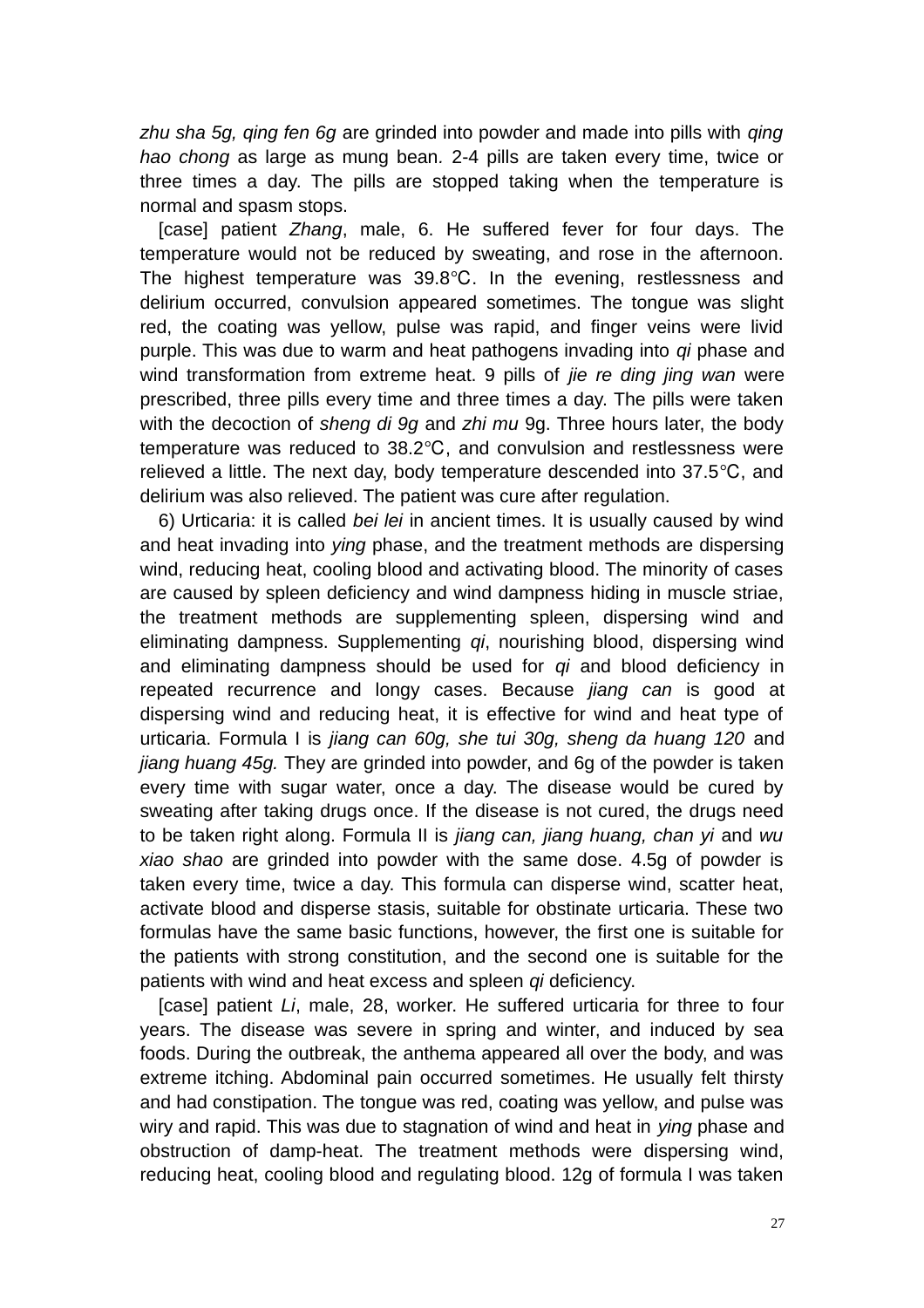by two days. After taking drugs, he got smooth stool and the anthema disappeared right away, and did not recur the next day.

7) Chronic pharyngitis: it belongs to *yin* deficiency type of throat obstruction, which usually is caused by that longy obstruction of phlegm and heat consumes lung and kidney yin, resulting in deficient fire which burns the throat. The manifestations are redness and pain of throat, follicle in throat, discomfort and obstruction sensation of throat which is aggravated by much speech, unsmooth voice, often dry mouth and throat, red tongue, white tongue coating, wiry and thin pulse, or accompanied with rapid pulse. The treatment methods are nourishing yin, clearing heat, eliminating phlegm and soothing throat. The formula is *zhi jiang can 6g, zhi quan xie 6g, huang lian 6g, zhi feng fang 12g, jin yin hua 12g, dai zhe shi 12g* and *sheng mu li 12g.* They are grinded into powder and then divided into 20 packages. One package of drugs is taken with tea of *sheng di 6g, bei sha shen* 6g and *mai dong 6g* two hours after meal, twice a day. After taking drugs for 3-5 days, the patient would feel throat comfortable. The therapeutic effect would be enhanced by continuous administrations.

[case] patient *Yu*, male, 54, cadre. He suffered chronic pharyngitis for more than three years. The disease had been treated for many times, but without being cured. After giving lectures for long time, he had obstruction sensation of throat and husky voice. The tongue was red, coating was thin and yellow, and pulse was wiry, thin and rapid. This was due to *yin* deficiency constitution, and obstruction of phlegm and heat in throat. The treatment methods were reducing heat, eliminating phlegm, nourishing *yin* and soothing throat. He was prescribed the formula mentioned above. After taking drugs for three days, he felt throat comfortable. The disease was cured before the drugs of one course were taken.

8) Psoriasis: the disease usually is caused by that wind and heat pathogens invade into skin and muscle striae, resulting in unsmooth circulation of *qi* and blood, and heat and dryness transformation. The body fluid and blood are consumed, and skin loses nutrition. The main treatment methods usually are dispersing wind, clearing heat, cooling blood, resolving toxin, activating blood and dispersing stasis. Nourishing blood is applied for longy course. This disease is extreme obstinate, so it is hard to acquire therapeutic effect. Dermatology department of Shuzhou TCM hospital creates *si bai san* (*bai jiang can, bai hua she, zhi bai fu zi, bai ji li*) for oral administration and *huang sheng gao* (20% *huang sheng* are mixed with beeswax and sesame oil and then stirred into paste) for external use, which are effective for some cases. 6g of *si bai san* is taken every time, three times a day. *Huang sheng gao* is used twice a day. If the patient is allergic to *huang sheng gao*, the treatment must be stopped. They are suitable for early and middle stages of psoriasis, because *jiang can* can disperse wind, reduce heat, resolve toxin and treat ulcer, *bai hua she* can search wind and dredge collaterals, *bai fu zi* can disperse wind, and *bai ji li* and disperse wind and reduce heat. The drugs to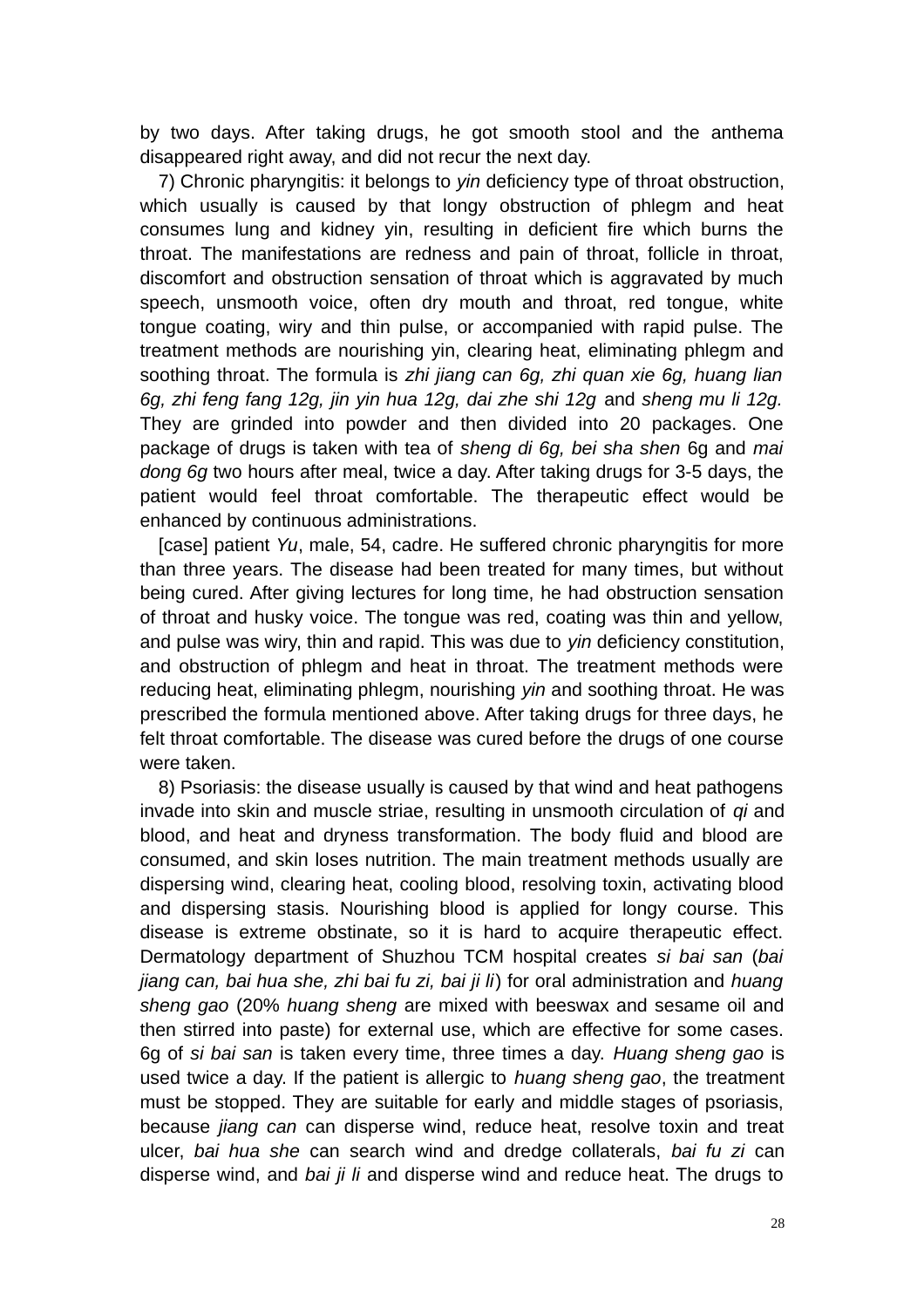nourish blood and cool blood are needed for blood deficiency in diseases with longy course.

9) Early stage of mastitis: there are masses in the breast in the early stage of mastitis, usually due to liver *qi* stagnation or obstruction of stomach heat resulting in obstruction of milk. If it did not disappear quickly, pus usually would occur. Powder of *sheng jiang can* mixed with vinegar can be used to cover the focus once a day for the mastitis without redness and swelling of breast skin. Usually the disease would be cured after several treatments.

[case] patient *Cao*, femal, 35. She suffered mastitis for five days (the breast skin was not red and swelling yet). She was prescribed 60g of *sheng jiang can* podwer. 9g of powder was mixed with vinegar and then covered focus every time, once a day. The disease was cured after three days.

10) Asthma: 3g of *zhi jiang can* powder is taken every time, twice a day. It can relieve mild asthma. Because *jiang can* can relieve spasm, stop asthma, eliminate phlegm, stop cough, disperse wind and reduce heat. It is not suitable for deficient and cold types of asthma.

[case] patient *Wang*, male, 8. He suffered asthma for more than three years, which recurred quite often in winter. The manifestations were dyspnea, cough, unable to lie down, loud sputum rales, yellow and greasy tongue coating, slippery and rapid pulse. It was caused by that phlegm and heat in lung obstructed lung meridian and resulted in failure of lung to depurate and descend. 2g of *jiang can* powder is taken, twice a day. The disease was relieved after two days.

11) Severe rheumatoid arthritis: *wu hu tang* (*zhi jiang can 6g, zhi quan xie 6g, wu gong 3* strips*, zhi chuan wu 3g, zhi cao wu 3g*) is effective for abundant cold and dampness type of severe rheumatoid arthritis which recurs frequently and not cured by many treatments. It should be caution when it is used for *yin* deficient and weak patient. This formula (reduced dose) added with *tian ma, bai zhi, gui shen* and *niu xi* can be used for infantile paralysis, or added with *pu gong ying, di ding* and *jiu li ming* ① can be used for carbuncle and furuncle. One third dose of *wu hu tang* is needed for powder for oral administration, saving drug materials and promoting therapeutic effect.

12) Scar in the later stage of burn: it is written in *bie lu* that *jiang can* can treat scar of carbuncle, indicating that it can soft the scar. The formula is 14 strips of *jiang can* and one chicken egg. Egg is soaked by white wind for seven days, and then egg yolk is picked out to mix *jiang can* powder into paste. The mixture is used to cover scar twice a day. The scar will disappear gradually. Additionally, the drugs to tonify *qi*, cool blood, clear heat, nourish yin or supplement kidney should be selected for decoction according to patient's constituent.

13) Breast lobular hyperplasia: It belongs to *ru pi* in TCM, usually due to liver stagnation and dysfunction of *chong* and *ren* meridians. The treatment methods are soothing liver, relieving stagnation, regulating blood, softening hardness and regulating *chong* and *ren* meridians. *Xiao he dang* (*zhi jiang*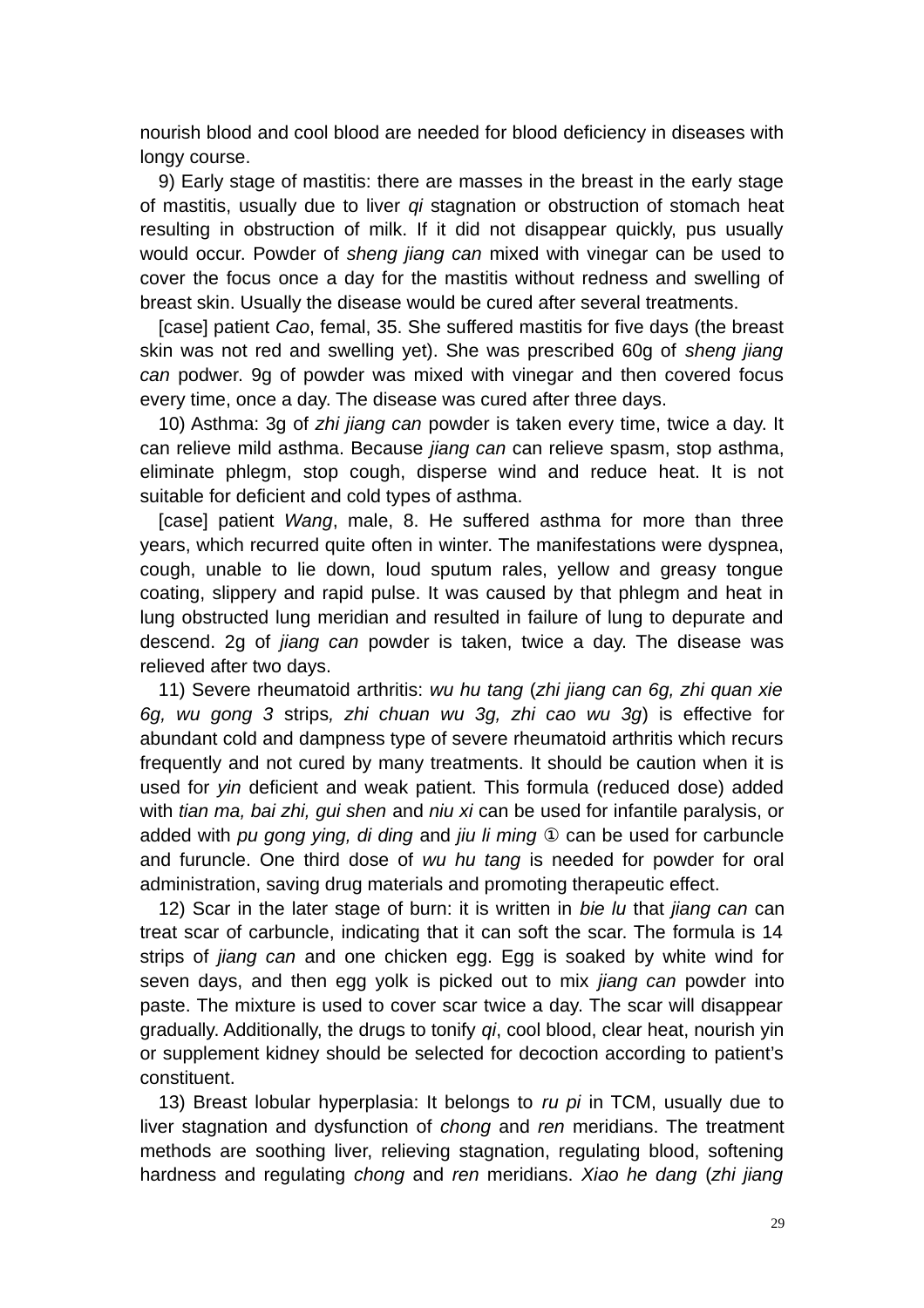*can 12g, feng fang 9g, dang gui 9g, chi shao 9g, xiang fu 9g, ju he 9g, chen pi 6g, gan cao 3g*) can be taken for 5-10 days continuously to acquire therapeutic effect. If the hyperplasia is not cured thoroughly, the drugs can continue to be taken.

[case] patient *Chen*, female, 32, farmer. She suffered mass (as large as chicken egg) in her breasts for more than two years. She received many western medicines and TCM herbs without effect. She was prescribed *xiao he tang.* After taking drugs for four days, the mass was reduced obviously. The disease was cure after taking drugs for eight days.

14) Diabetes: *jiang can* can really reduce the blood sugar of diabetes, however, the pharmacodynamic mechanism needs further researches.

[case] patient *Chen*, male, 46, cadre. He had hepatitis history. In the recent several months, he suffered polydipsia, limosis, polyuria and thin body. Tests showed 260mg% of fasting blood sugar, urine sugar ++--+ and acetone body + of fasting urine. Besides dietary control, he was prescribed capsules of *jiang can* powder. Eight capsules were taken every time, three times a day. The patient also was asked to take half cup of juice of raw *bian xu* (*bian xu* was washed by cold boiled water, cut and then pounded for juice.). After taking drugs for one week, polydipsia, limosis and polyuria improved, urine sugar reduced to ++, and acetone body -. Three weeks later, fasting blood sugar reduced to 125mg%, fasting urine sugar was (–), and polydipsia, limosis and polyuria disappeared. One month later, the condition was good and steady, so he was prescribed *liu wei di huang* (9g every time, twice a day) to enhance therapeutic effect.

#### **Subsidiary drugs:** *Can Sha*

 *Can sha* is pungent and sweet in flavor. Ancient doctors consider that its nature is warm and dry, but its nature is quite even in fact. The functions are 1) dispersing wind, eliminating dampness, 2) resolving toxin, dispersing stasis. With the help of drugs which can disperse exterior syndrome, such as *da dou juang*, it can disperse exterior and eliminate dampness, suitable for seasonal diseases accompanied with dampness, manifesting as fever and general pain. *Wang Mengying*, a doctor of Qing dynasty, admires *can sha* that it is the most important drug for cholera, because of the functions of eliminating dampness and resolving toxin. With the help of drugs to resolve turbidity and regulate middle *jiao*, it can treat vomiting, diarrhea and spasm caused by food poisoning, acute gastroenteritis and so on. *Can sha* can also treat some cases of hepatitis, eye disease and skin itching. Additionally, it can disperse stasis and dredge meridians for excessive syndrome of amenorrhea, and the carbonized form of *can sha* can be used to stop bleeding for uterus bleeding. The experiments on mice and chickens prove that it contains lots of VitmA and VitmB, protein, chlorophyll and auxin. There are 13 kinds of dissociative amino acid, such as leucine and histidine. With the growth of silkworm, the proportion of leucine and histidine in *can sha* also rises. Therefore, the therapeutic actions of *wan can sha* (stool of old silkworm) are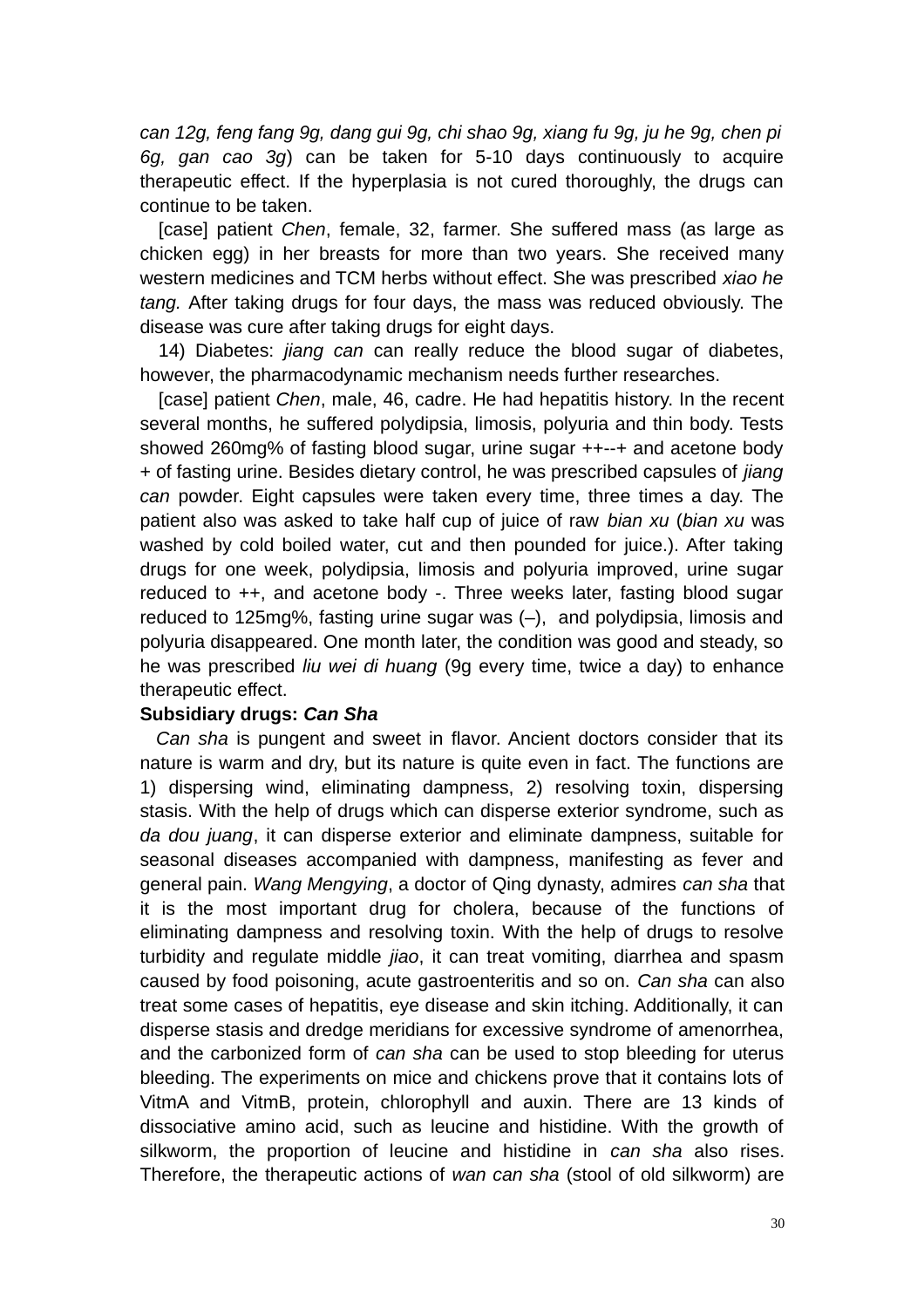better. In "*du zui yi tan*", *Ji jian yong zhu*, a Japanese doctor, considers *can sha* as a standing drug for old people to avoid wind stroke and tonify body. It is referrible. The functions of this drugs is quite weak, so large dose should be applied, usually 12-24g for decoction. The clinical applications are discussed as follows.

 1) Cholera: the onset of this disease is acute and fierce, and is named by the characters of alternation of vomiting and diarrhea and turmoil. It maybe include true cholera in ancient time, but it mainly refers to acute gastroenteritis, food poisoning, etc..

 In "*huo luan lun*", besides odd prescription of only *can sha,* doctor *Wang Mengying* also uses *can shi tang* to treat spasm, cold limbs, abdominal pain, thirst, restlessness, dented eye socket and hidden pulse due to cholera and other acute seasonal diseases. The constitute of *can shi tang* is *wan can sha 15g, sheng yi ren 12, da dou juan 12g, chen mu gua 9g, jiang ban xia 9g, chuan lian* stir-baked by ginger juice *6g, huang qin* stir-baked by wine *6g, jiao shan zhi 4.5g, tong cao 3g* and *dan wu yu 1g,* decocted by water. This formula is suitable for heat type of cholera, and *si ni san* needs to be added to restore *yang* to rescue patient from collapse for cold type. Combination rescue methods of TCM and western medicine should be used for severe loss of body fluid due to fierce vomiting and diarrhea.

 [case] patient *Cai*, female, 26, worker. Because of improper diet disturbing middle-*jiao* and summer-heat invading from outside, the stomach and intestine was unable to separate clear and turbid substance, resulting in alternation of vomiting and diarrhea, thirst, restlessness, abdominal pain, scant and dark urine, yellow and greasy tongue coating, and rapid and large pulse. The treatment methods are expelling turbidity, stopping disturbance, clearing summer-heat and reducing heat. She was prescribed *can shi tang*, and the symptoms ware relieved a lot after one dose. She was regulated by *huo xiang zheng qi wan* later on.

 2) Amenorrhea: there are many causes of amenorrhea, and they can be subdivided into deficiency and excess in clinical practice. The common causes are cold and dampness, resulting in dysfunction of *chong* and *ren* meridians, *qi* stagnation and blood stasis. *Can sha jiu* can treat excessive type of amenorrhea effectively. 120g of *wan can sha* and 750g of *Shaoxing* wine are sealed in jar, then put into boiler and cooked by low fire for one hour. 50g-100g of the drug was taken every evening according to patient's capacity for liquor. After finishing the drugs, the conditions are observed for half month. If there is still no menstruation, another course would begin.

 [case] patient *Tao*, female, 25, work. She felt abdominal distention pain and menstruation stopped when she was caught in rain and got cold. She had suffered amenorrhea for seven months, and too much leucorrhea and slight abdominal distention pain. The tongue coating was white and greasy in the middle area of tongue, and pulse was deep, thin and rough. This was due to cold and dampness obstructing uterus, resulting stasis and obstruction of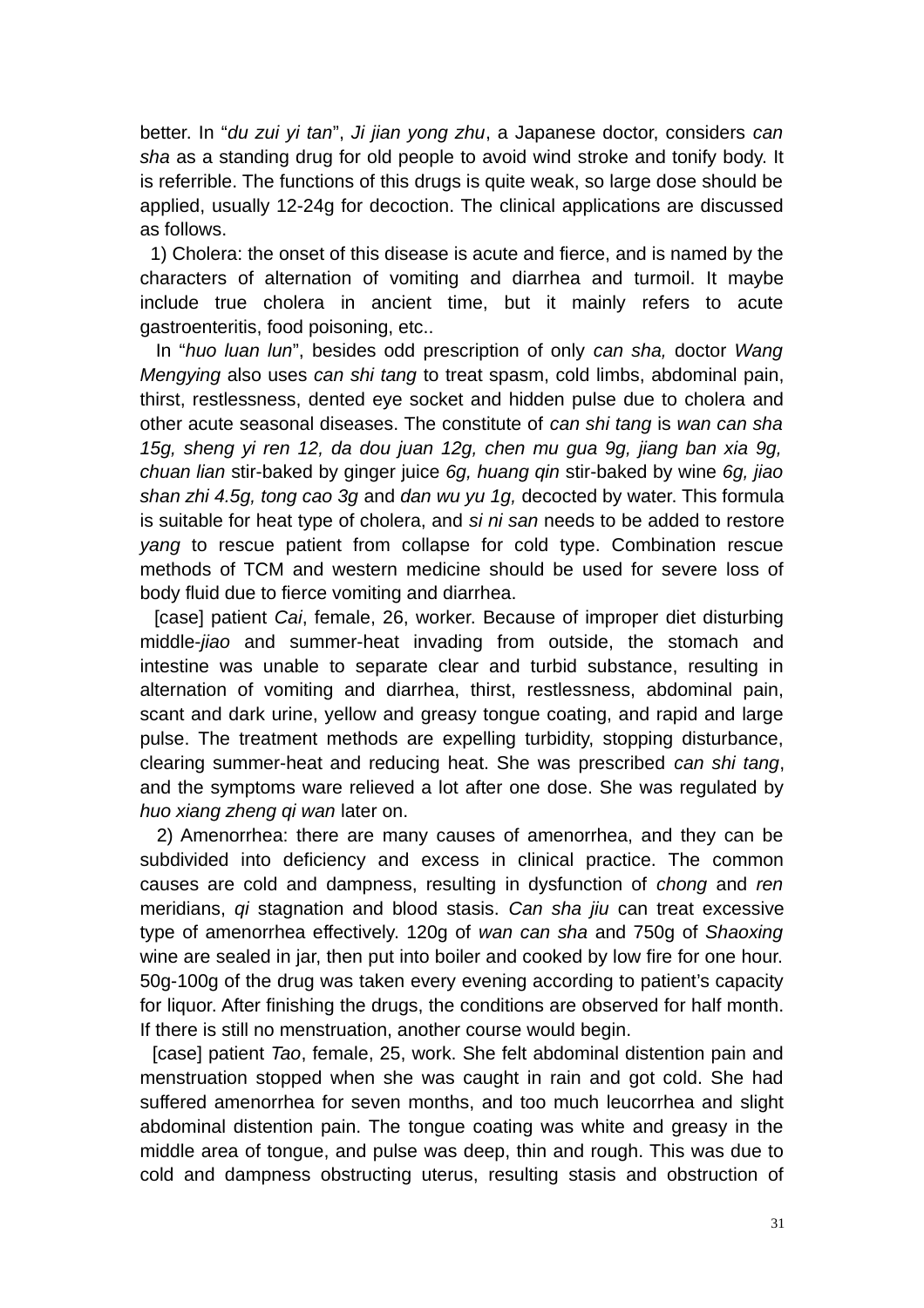menstruation. She was prescribed *can sha jiu* for one course. After taking drugs for ten days, the menstruation came and the cycle was normal.

 3) Joint pain: Only *can sha* or added into the formula for dispersing wind, eliminating dampness, warming meridians and dredging collaterals is effective for this symptom. Heavy dose of animal drugs should be used for longy duration, such as *yi shen juan bi tang* (seen to Bi syndrome section of *feng fang*), otherwise, it is very difficult to dredge obstruction, soothe collaterals, expel wind and eliminate dampness. Additionally, hot baked *can sha* (wrapped up by cloth) can be used to iron the joint, twice or three times a day. It is quite useful.

 [case] patient *Wu*, female, 36, worker. She was in a draught when she was sweating after work, so wind and dampness invaded into body obstructing meridians and collaterals. In the recent three days, she suffered fever, cold body, general joint pain, difficulty to work. The tongue coating was white and greasy, pulse was floating and moderate. She was prescribed modified *xuan bi tang*. *Wan can sha 15g, mu fang ji 9g, sheng yi ren 9g, shu yi ren 9g, jing lian qiao 9g, pian jiang huang 4.5g, chuan gui zhi 4.5g* and *fei hua shi 12* were decocted by water. After taking two doses, all the symptoms almost disappeared.

4) Oppression of chest and abdomen: seasonal diseases accompanied with dampness usually manifests as oppression of chest and abdomen. 90g of *can sha* is decocted, and the decoction is dipped by cloth to iron chest. The symptom would be relieved after using for twice or three times.

5) Profuse uterus bleeding: *ji yin gang mu* uses powder of carbonized *can sha* (swallowed with water) to treat profuse uterus bleeding, 9g every time, three times a day. It is really effective according to clinical verification.

[case] patient *Jia*, femal, 32. She suffered irregular menstruation, and this menstruation had prolonged half month. The manifestations were profuse bleeding, clot, abdominal pain, purple tongue, and thin and rough pulse. This was due to blood stasis, dysfunction of *chong* and *ren* meridians and of unconsolidation of blood sea. The treatment methods were dispersing stasis and stopping bleeding. She was prescribed *can sha tan*, 9g every time, three times a day. The bleeding stopped the next day.

Comment: Raw *can shao* can treat amenorrhea, while carbonized *can sha* can treat profuse uterus bleeding. This is great value of herb processing.

6) Urticaria: doctor *Zhang* and doctor *Yang ,* 440th unit of the Chinese People's Liberation Army report that three continuous doses of *can sha yin* (*can sha 30g, dan shen 30g, chong lou 15g, di fu zi 6g, chan yi 6g*) can cure urticaria. It is also effective for cutaneous pruritus, drug rash, pityriasis rosea, acute hand eczema and solar eczema.

#### *Can Jian*

*Can jian* is sweet in flavor and slight warm in nature. It mainly contains fibril protein, sericine protein, elements such as Fe, F, Me and Zn, and has cholinomimetic action. Decoction of *can jian* can treat polyuria and diabetes.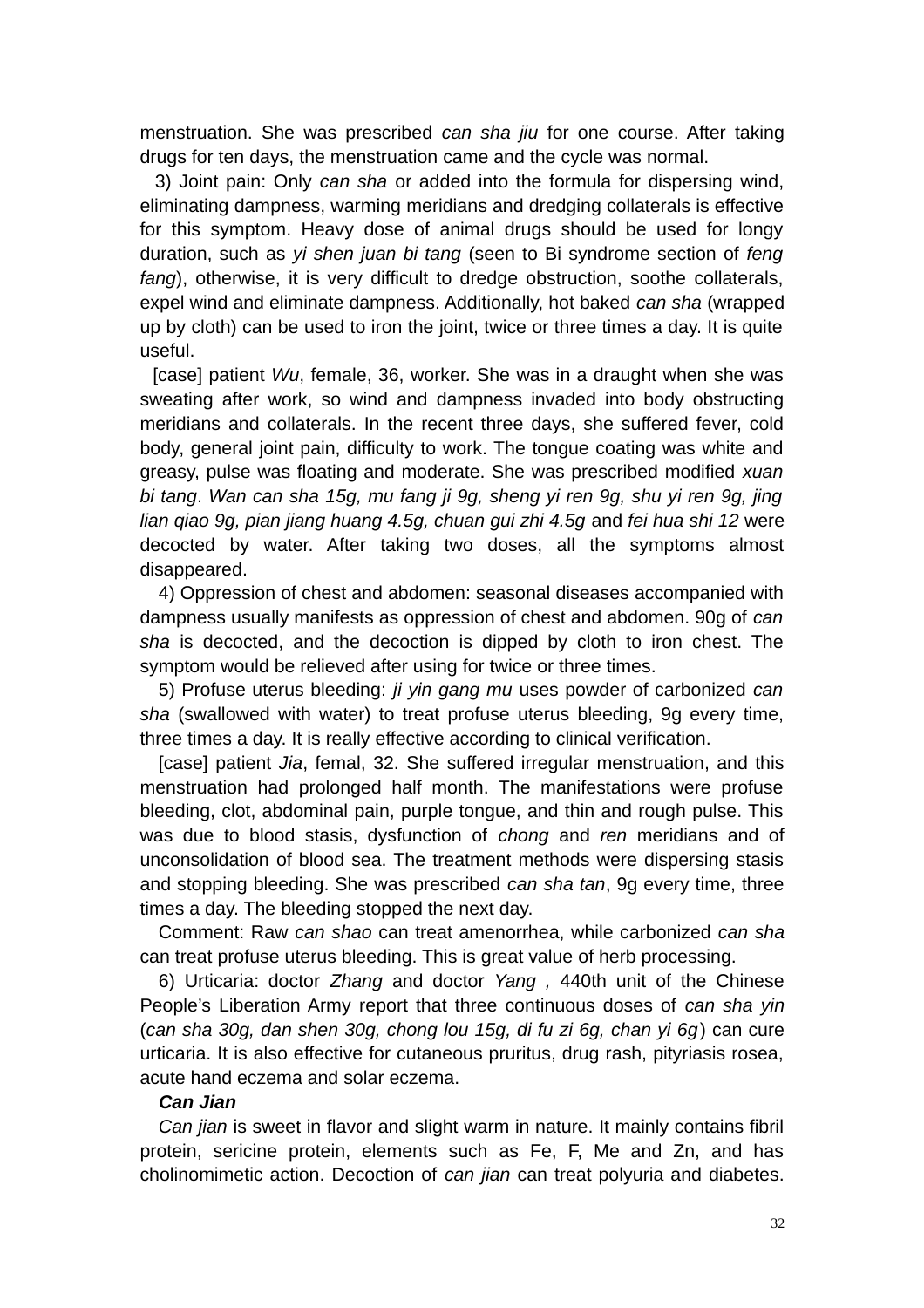Carbonized form can stop bleeding for bloody stool, profuse uterus bleeding and bleeding due to cervical carcinoma. *Can jian tang* (*can jian 10, dou chi 9g, qing hao 9g*)*,* a folk proved recipe, can treat infantile summer fever with good therapeutic effect. Because *can jian* can nourish fluid and stop thirst, *dou chi* can abate heat and eliminate restlessness, and *qing hao* is good at clearing deficient heat. Proper compatibility of medicines takes obvious therapeutic effect. Carbonize form of *can jian* can be mixed with honey to cure mouth erosion.

## *Can tui zhi*

*Can tui zhi* also called *gu can zhi* and *can lian*. It is mild in nature. External layer of silkworm egg shell contains polyphenols, and middle and internal layers contain lipoid and protein. It can stop bleeding, relieve pain, eliminate carbuncle, resolve toxin, promote urine and control birth. *Can tui zhi* is suitable for followed symptoms.

1) Continuous bleeding, acute laryngeal infection: Carbonized form of *can tui zhi* is made into pills with honey as large as *qian shi*, kept in mouth. ("*ji yan fang*")

2) Periodontitis, gum carbuncle, mouth ulceration: *Can tui zhi* is burnt and then used to cover focus.

3) Toothache: *Can tui zhi* was burnt and then the ash is used to brush focus. After a while, it is rinsed out the mouth by salt water.

4) Drug poisoning: several *can tui zhi* is burnt and then ash is swallowed with cold boiled water. ("*yi jian fang*")

5) Stranguria: 6g of *can tui zhi* ash and little *she xiang* is taken with rice water. ("*bo ji fang*")

6) Profuse uterus bleeding: carbonized *can tui zhi* and baked *huai shi* are grinded into powder with same doses. 6g of powder is taken with *Shaoxing* wine. ("*yi jian fang*")

7) Bleeding due to hemorrhoid: half piece of *can tui zhi* is burnt and then the ash is taken with wine. ("*bei ji fang*")

8) Birth control for women: "*qian jin fang*" writes that ash of *can tui zhi* and wine are taken for birth control for all the life. It is reported by Shanghai first people's hospital and Shanghai third Chinese pharmaceutical factory that animal tests show no therapeutic effect of *can tui zhi* for birth control, but 30 cases of clinical observations shows that birth control rate is 80% after taking five cycles of drugs (3g ash of *can tui zhi* is continuously taken for three days after menstruation). Folk also uses this method. It is worth further practical observation.

### *Can yong*

*Can yong* is warm in nature, sweet, pungent and salty in flavor, and is good at treating diabetes, restlessness and infantile malnutrition. In the recent years, *jiang yong,* made from fermented *can yong* by Beauveria bassiana (Bals) Vuill, can replace *jiang can*, and also have depressant action and anticonvulsive action. Wuxi second people's hospital uses defatted *jiang can*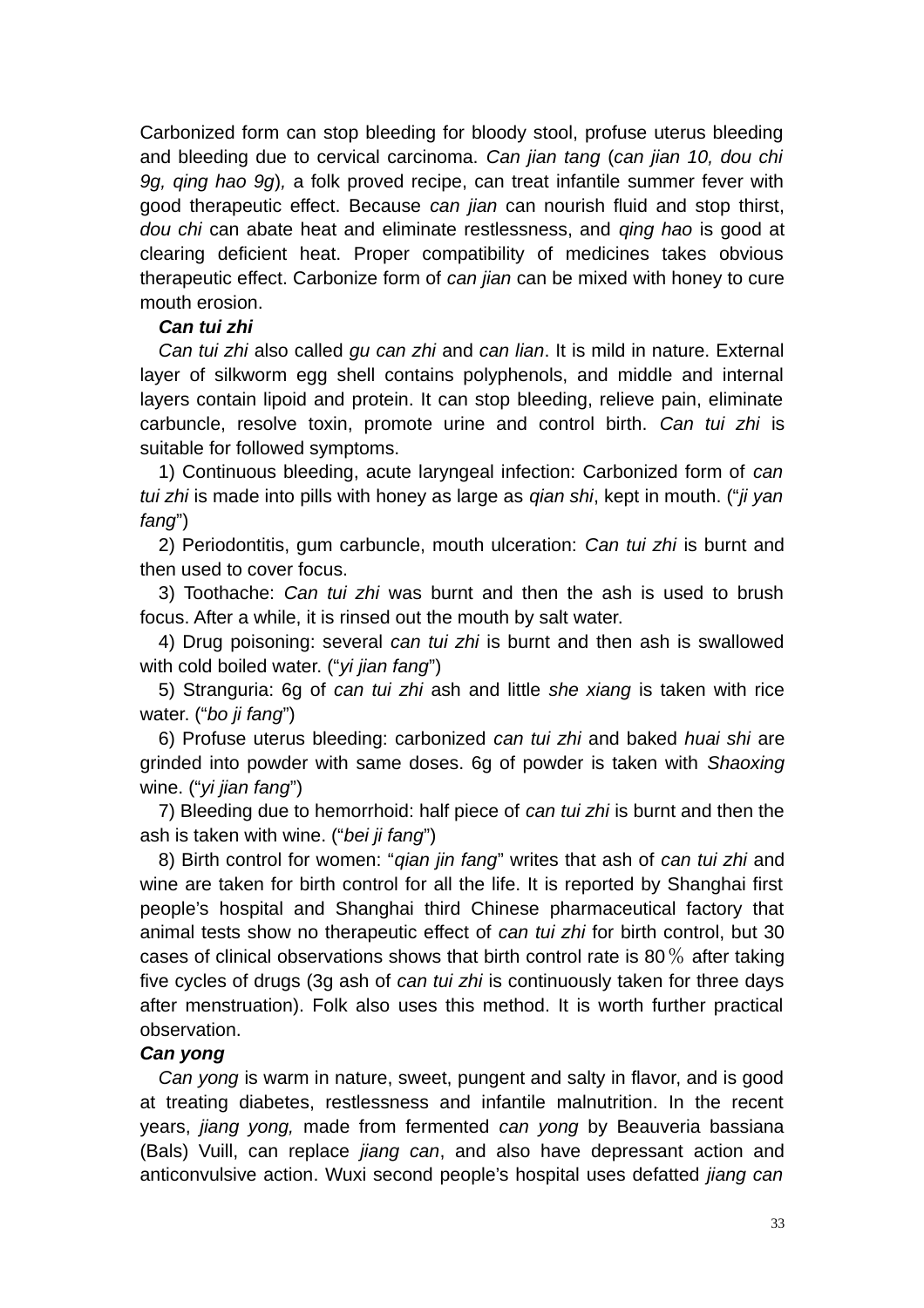tablet to treat 100 cases of different epilepsies ②. The results are 26 cases of obvious improvement, 51 cases of improvement and 23 cases of no avail. The effect rat is 77%. The adults take 1.5g-3g of defatted *jiang can* tablet (0.3g/tablet) every time, and the children between 1-5 years old take 0.3-0.6g, between 6-10 years old take 0.6-0.9g every time, three times a day. 15 days constitute one course of treatment. The drug can be taken continuously. If there is no recurrence after taking drug for more than half year, the dose can be reduced to 2/3 of original dose gradually, and the left 1/3 dose is maintenance dose, which should be taken continuously for more than 1-2 years. It is effective for original grand mal with duration shorter than 4 years and the patient is younger than 30 and the. Usually after four courses of treatment, some therapeutic effects would occur. Larger dose, better therapeutic effect. There are usually no side-effects in long-term administration.

 Pharmic researches show that *can yong* contains chitin and protein. Clinical observation and animal experiments show that it has obvious antiiconvulsive action and relieve-spasm action. It can rise serum albumin, reduce total cholesterin and improve liver function both of human and animals. Therefore, it can treat fatty liver and diabetes, also is suitable for chronic hepatitis and early stage of hepatocirrhosis. *Jiang yong* also can treat parotitis, upper respiratory tract infection, chronic bronchitis, enuresis, urticaria, cervical lymphnoditis, hematuria due to nephritis, lung tuberculosis, etc..

①*jiu li ming*: bitter and astringent in flavor, slight cold in nature. The functions are improving vision, removing nebula, clearing heat, resolving toxin, promoting granulation, removing putrid tissue. It can treat carbuncle, furuncle and ulcer.

② clinical observation and effect analyze of defatted *jiang can* tablet on epilepsy, Research Reference of TCM 1:60. 1974.

## **4** *Zha Chan* **(cicada)** *Chan Yi* (**exuviae of cicada)**

### **(Subsidiary drug:** *chan hua***)**

*Zha chan* is the whole body of Cryptotympana atrata Fabricius. The exuviae of cicada is called *chan yi*. The dead body of larva, which is died of infection by conidium of Cordycepscicadae Shing, is called *chan hua*. All of them can be used as drugs. They are produced in many provinces of south China. *Zha chan* is salty and sweet in flavor, and slight cold in nature; *chan yi* does not have flavor, and slight cool in nature. They are attributive to lung, liver and kidney meridians.

The record of *zha chan* can date back to "*nei jing*", which says that it can treat infantile convulsion, night cry and epilepsy. So the use of *zha chan* is earlier than *chan yi*. It is pity that *chan yi* is common used, but *zha chan* almost is not used. *Chan yi* is good at dispersing wind and heat, and promoting eruption, while *zha chan* is expert in dispersing wind and stopping spasm. The spasm which is due to fright and heat which is due to wind and phlegm, and epilepsy and depressive psychosis which due to fright and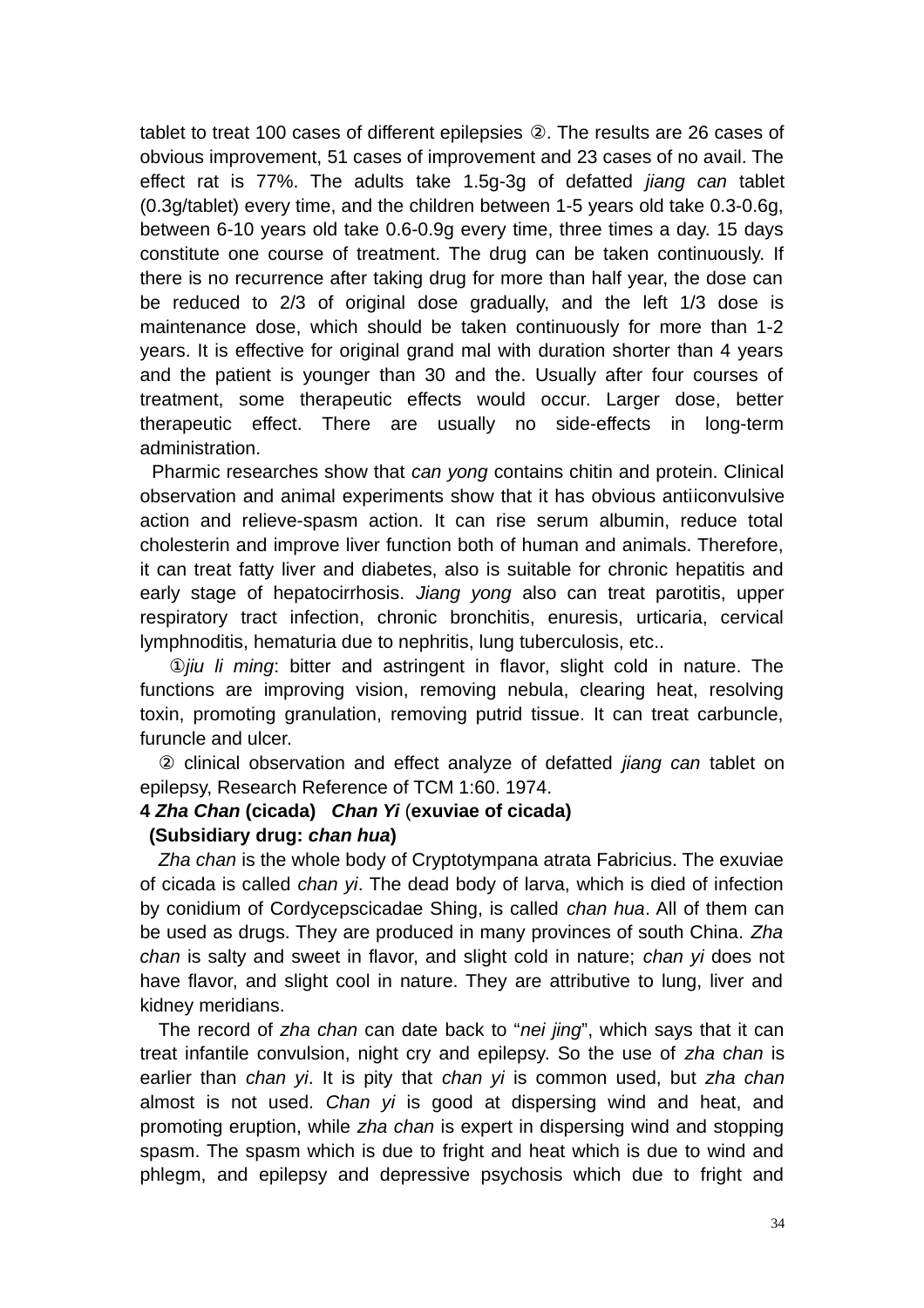phlegm, can be treated with *zha can*. The mechanism of therapeutic effect is its dispersing action that can disperse the clear *yang* in *yin* and then results in the spontaneous dissipation of accumulated turbidity, just as doctor *Zhou Shu* said in "*be jing su zheng*". The folk often catch *tang lang* (mantis) when it is eating *zha chan* and then dry it in the shade. It is used to prevent and treat tetanus neonatorium, because *zha chan* and mantis has the functions of stopping spasm and convulsion. Roasted *Zha chan* can be ate to treat chronic aphonia.

*Chan yi* is light, slight cool in nature, is good at resolving exogenous wind and heat, also can stop convulsion and spasm, and is an important drug for the beginning of warm diseases. A famous doctor of warm diseases in Qing dynasty named *Yang Lishan* said, it is so light, clear and nimble that it is a panacea for blood diseases, and it can disperse wind, eliminate dampness, clear heat and resolve toxin. Therefore, among the main formulas which treats warm-heat diseases in "*han wen tiao bian*", there are twelve formulas using *chan tui*. The mechanism for *chan yi* to disperse wind and heat perhaps is that it can selectively inhibit hyperactivity of thermotaxic centers, expand the vessel and accelerate blood circulation of skin and increase the secretion of sweat gland, resulting in the increase of heat dissipation and regulation of body temperature. It not only disperse exogenous wind, and also stop endogenous wind, achieving the aims of stopping convulsion and spasm ①. It also is expert in promoting eruption, so it can treat the measles and chicken pox which fail in having eruption. However, if the heat pathogen has gone into *ying* and blood phases, such as petechia in many kinds of febrile diseases, no matter whether the eruptions appear or not, large dose of drugs for cooling blood and resolving toxin should be applied. If *chan yi* was misapplied to disperse exterior, *qi* would be consumed, blood would be disturbed, petechias would be more, and disease would be severer. The eruption should not be promoted if other pathogenic factors transform into fire, such as lung heat, heat fecaloma with watery discharge and dry stool. Otherwise, the disease would be severer.

"*Yin hai jing wei*" considers that it can disperse wind, resolve toxin, remove nebula, stop tears and dissipate pathogen, so there are more than ten formulas using *chan yi* among many formulas for treating redness, swelling and pain of eyes due to liver heat, eye pain due to *xie jing* (cornea perforation and ridoptosis), white membrane covering eye, etc.. It shows that *chan yi* also is effective to eye diseases.

*Chan yi* contains large amount of chitin and so on, can reduce the tensity and reactivity of striated muscle, and block the conduction of sympathetic ganglion. Therefore, the function of stopping convulsion and spasm is powerful, and it is often used to treat such diseases as tetanus. In the recent years, it is also confirmed to be effective to angina pectoris.

Except doctor *Zhang Chunxi*, no doctors mentioned its function of promoting urine. Clinical practice also proves this function. It is reported, with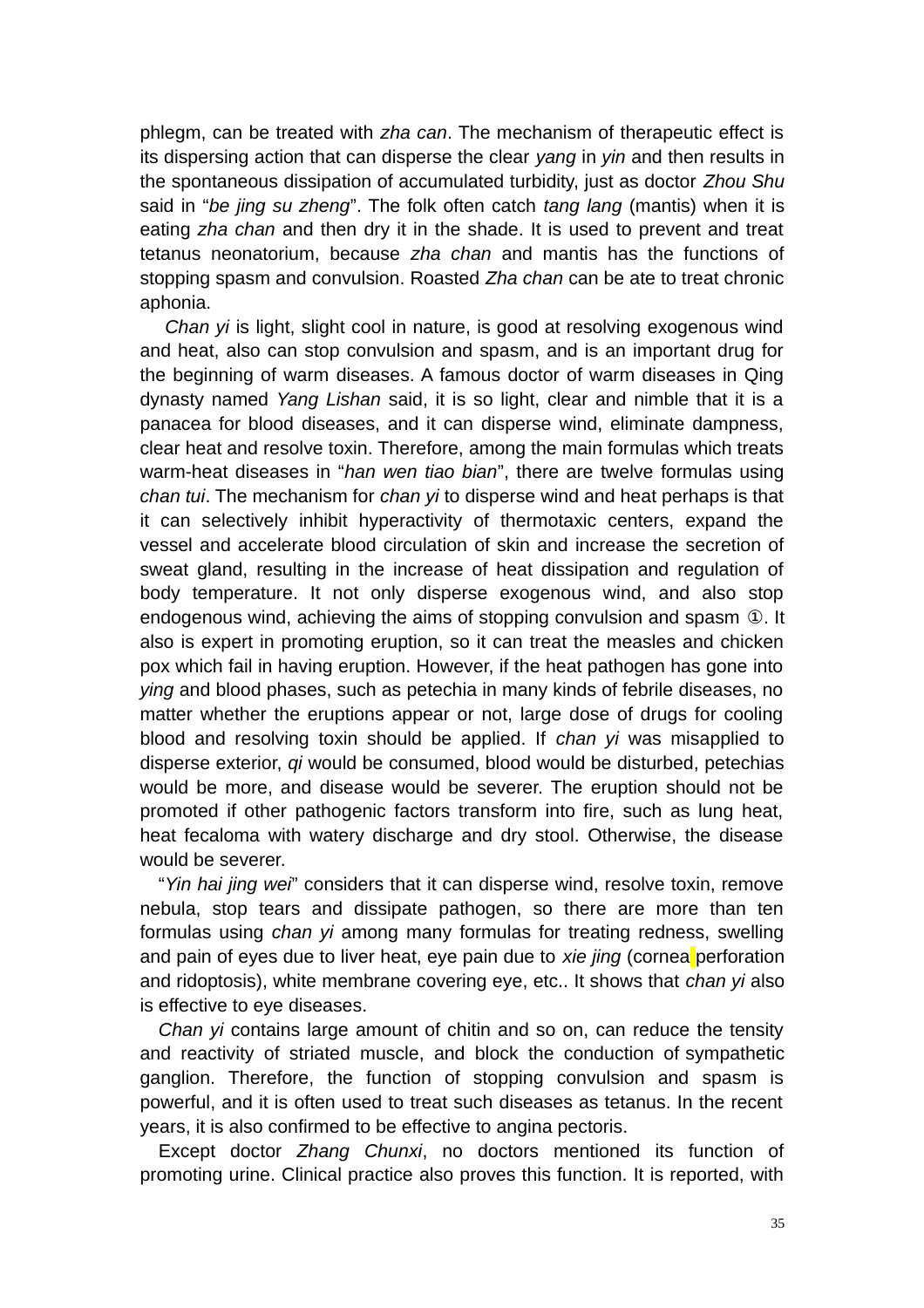the help of *su ye* and *yi mu cao*, that *chan yi* can reduce the urine protein of chronic nephritis at some degree. This is a new discovery too.

*Chan yi* can treat itching due to favus, ringworm, rash and urticaria with the help of *she tui*, and treat raucity due to lung heat with the help of *pang da hai* (composing *hai chan san*). The combination use of *chan yi* and *jiang can* can enhance the functions of expelling wind and reducing heat. *Chan yi, jiang can, gou teng* and *quan xie* can treat spasm and twitching due to liver heat and wind. *Chan yi, jiang can, ju hua, bo he* and *bai ji li* can treat exterior syndrome due to wind and heat of itching in urticaria. *Chan yi, jiang can, xing ren* and *bei mu* can treat pertusis.

The head and feet are accustomed to be cut when it is processed. However, animal tests show that the head and feet of *chan yi* is good at abating heat, and the body of *chan yi* is good at stopping spasm which has synergetic effect with pelltobarbitalum natricum. Therefore, it is unnecessary to cut head and feet when it is used to expel wind, reduce heat and play sedation action. But it is necessary to cut head and feet when it is used as anticonvulsants.

Lack of wind heat and much sweating due to exterior deficiency are contraindications. For decoction, 3g to 6g of *chan yi* is used for expelling exterior syndrome and promoting rash, and 15g to 30g for expelling wind and tranquilizing convulsion. Reduced dose is used for powder. The clinical applications are discussed as follow.

1) Infantile convulsion:

(1) D*i jing san*: *dan xing 4.5g, hu huang lian 4.5g, quan xie 4.5g , qiang huo 4.5g, tian zhu huang 4.5g, hu po 4.5g, fang feng 4.5g, huang qin 4.5g, tian ma 4.5g, jiao shan zhi 6g, duan long chi 6g, lian qiao 6g, chuan bei 9g, da huang 9g, duan chi shi 9g, jiang can 9g, da zhe shi 9g, duan qing meng shi 9g, duan shi jue ming 9g, fei zhu sha* 15g. They are grinded into powder and put into abdomens of 30 live cicadas (wing and feet are not cut off.) with same dose. They are dried in the shade after being tied closely by thread. Then they are stir-baked, grinded into powder and mixed with 1.5g of *she xiang*. After being stirred into well distribution, the powder is sealed off into porcelains. The dose is 0.7g for two-year-old children, three times a day. 0.15g of powder is added for one age if the children are older than three years old. This formula can expel wind, eliminate phlegm, reduce heat and stop convulsion, treating infantile food stagnation and exogenous wind which manifest as fever, sweating, frequent convulsion and spasm, opisthotonos, strabismus or superduction, sipping lip, frequent protrusion of tongue, etc..

(2) *xiao er jing feng tui re san* (powder for abating heat of infantile convulsion): *chan yi 60g, ji nei jing 12g, tian zhu huang 12g, gou teng 12g, chen pi 9g.* They are grinded into powder and stored in bottles. The dose is 1g for the children about two-year old (or 0.1g per 1kg of weight), three times a day. This formula can reduce heat, stop convulsion, eliminate phlegm and regulate middle-*jiao*, treating infantile convulsion, fever and dyspepsia.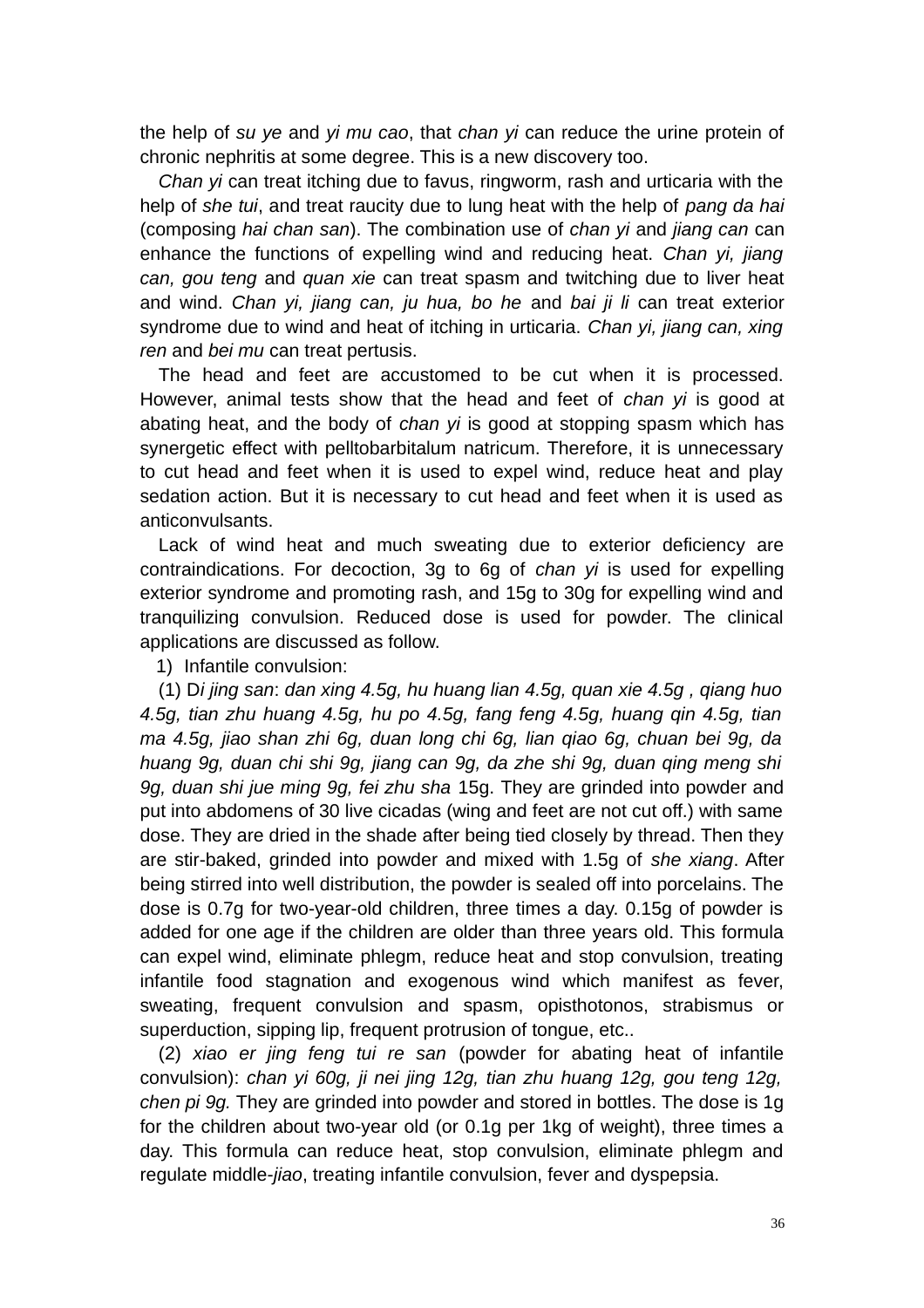[case] patient *Huang*, female, 4. Due to invading of wind and cold and food stagnation, she suffered high fever for three days. The manifestations were sweating, red face, rough breath, restlessness, frequent convulsion in the evening, sipping lip, frequent protrusion of tongue, no stool for two days, white and greasy tongue coating which was slight yellow in the middle of tongue, slippery and rapid pulse, blue and purple finger vein which exceeding *Qi* pass. It was resulted from combination of pathogenic factor and food stagnation which generate heat which generates wind which causes convulsion. She was prescribed three parcels of *ding jing san*, one parcel (1g) every time, three times a day. After taking the first parcel, restlessness disappeared and vomiting was relieved. After taking the second parcel, stool (amount was quiet much) was discharged smoothly, red color of face was reduced, breath was normal and she felt sleepy. After taking the third parcel, she fell asleep, body temperature descended gradually and convulsion never reoccurred. She was cure after being regulated.

 2) Tetanus: (1) Doctor *Fu Qingzhu* invents *chan yi jiu* for tetanus, that is, 15g to 30g of *jing chan yi* is decocted with 150g of Shangxing wine and water, or 9g of *chan yi* powder is taken with Shangxing wine. According to clinical observation, it is effective to mild case. As for severe case, *quan xie, jiang can, zhi nan xing, tian ma* and so on should be added.

 (2) Empirical formula for tetanus: *chan tui 9g, quan xie 9g, jiang can 9g, qiang huo 9g, fang feng 9g, zhi chuan wu 9g, zhi cao wu 9g, bai fu zi 9g, tian ma 9g, bai zhi 9g, dan xing 9g, da huang 9g, ban xia 9g, gan cao 9g, wu gong 3* strips. 450 ml of decoction is taken by three times a day. Additionally, *Hu po 3g* and *zhu sha 3g* are grinded into powder, and was taken with the decoction. Usually, mild case needs 3 to5 doses, medium case needs 5 to 7 doses, and severe case needs 7 to 10 doses. *Zhu sha* can be removed according to the condition if the patient takes more than 7 doses, and *da huang* can be removed for severe diarrhea. Surgical department of Beijing capital hospital has successfully cured 16 cases of tetanus by this empirical formula and western medicine since 1964 ②. The formula has anticonvulsants, phlegmremoving and antifebrile actions. The advantages are less doses of tetanus antibody and anticonvulsants, less tracheotomy, convenient nurse, and less pain for patient. This method is much simpler and more effective than former methods.

3) Edema: all the edema and wind-water diseases can be treated by *chan jin san*. *Chan yi, ji nei jin* and *che qian zi* are grinded into powder with same dose. 6g of powder is taken with water every time, twice a day. It can eliminate water and abate edema. The author once used this formula to treat edema due to malnutrition (hunger edema) in 1961. The edema was abated quite quickly, but not persistently due to his weak constitution. So, *mian hua jie gen* (or replaced by *sheng huang qi*)*, ai ye, chi xiao dou*, etc., were added and received good therapeutic effect.

[case] patient *Ren*, female, 42. She suffered chronic diarrhea for more than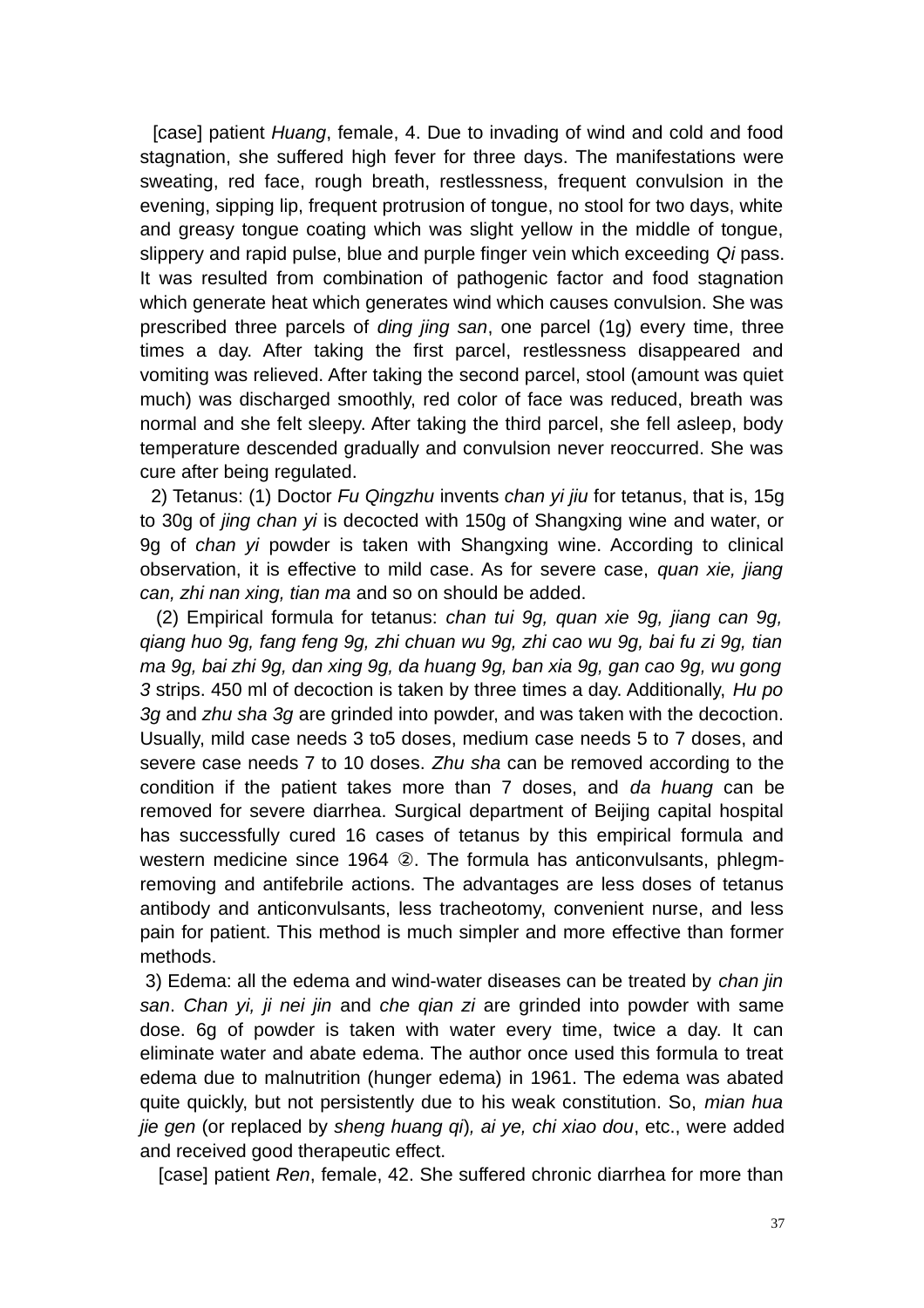one year. In the recent three months, edema of face and feet occurred quiet often, and swelling abdomen appeared sometimes. She was thin. Urine test was normal. The tongue was pale and large, coating was thin and white, and pulse was thin and soft. This was due to the failure of spleen to control water, and belonged to hunger edema. She was prescribed *chan jin san*, which was taken with decoction of one *mian hua jie gen* and 9g of *ai ye*. After taking drugs, the urine amount rose and edema disappeared gradually. The edema was cured after three days. She was cured after being regulated by *shen ling bai zhu san*.

4) Pertusis: it is an obstinate and spasmodic cough. Usually *du ke san* can used to treat it with good effect. The formula is *chan yi 6g, jiang can 6g, qian hu 6g, sheng shi gao 4.5g, xing ren 4.5g, chuan bei mu 4.5g, hai fu shi 4.5g, liu zhou zi 1.5g, bei xi xin 1.5g, chen dan xing 1.5g.* They are grinded into powder, 0.3g for one age, four or five times a day (every three hours). The drugs are taken with white sugar water. After taking drugs for two days, the symptoms would begin to be relieved. The disease would be cure after five or six days.

[case] patient *You*, female, 6. She suffered pertusis for more than ten days. The manifestations were slight dropsy face, frequent cough with red face, rapid breath and discharge of tear and snivel, vomiting sometimes. She was treated but without effect, so *du ke san* was prescribed, 2g every time, four times a day. The symptoms was relieved a lot the next day, and was cured after five days.

5) Prolapse of the anus: the powder of *chan yi* is stirred into paste form with sesame oil. They are used to cover focus and squeezed in anus. Usually the disease would be cure after using drugs for several times. *Bu zhong yi wan* should be taken at the same time for weak patient so as to enhance the therapeutic effect.

6) Dysphasia as an sequelae of encephalitis B: Shenyang infection disease hospital uses *tong qiao fa yin tang* to treat this disease with 85% of cure rate. The formula is *chan tui 12g, cang pu 12, mai dong 12g, tian zhu huang 12g, ju geng 3g, yuan shen 3g, gan cao 3g, sheng di 15g, lian qiao 15g, chao shan zhi 6g, she gan 6g, zhu ru 30g.* They are decocted by water into 240ml, 80ml for adult every time, three times a day. The dose should be reduced for children. This formula can dredge orifice, soothe throat, nourish *yin*, regulate lung, clear heat and resolve toxin, and is quite suitable for this disease. It is worth learning.

7) Beginning of *dui kou* and *da bei*: *dui kou* and *da bei* belong to carbuncle, so *dui kou* is also called neck carbuncle, and *fa bei* is also called back carbuncle. They are usually caused by stagnation of dampness and heat, and obstruction of *qi* and blood. At the early stage when they have not putrefied, powder of *chan yi* and *wu gong* with same dose which is mixed with honey or vinegar can be used to cover the focus. The drugs are used once a day. After several days, the carbuncle will be cured. The effect is obvious because *chan*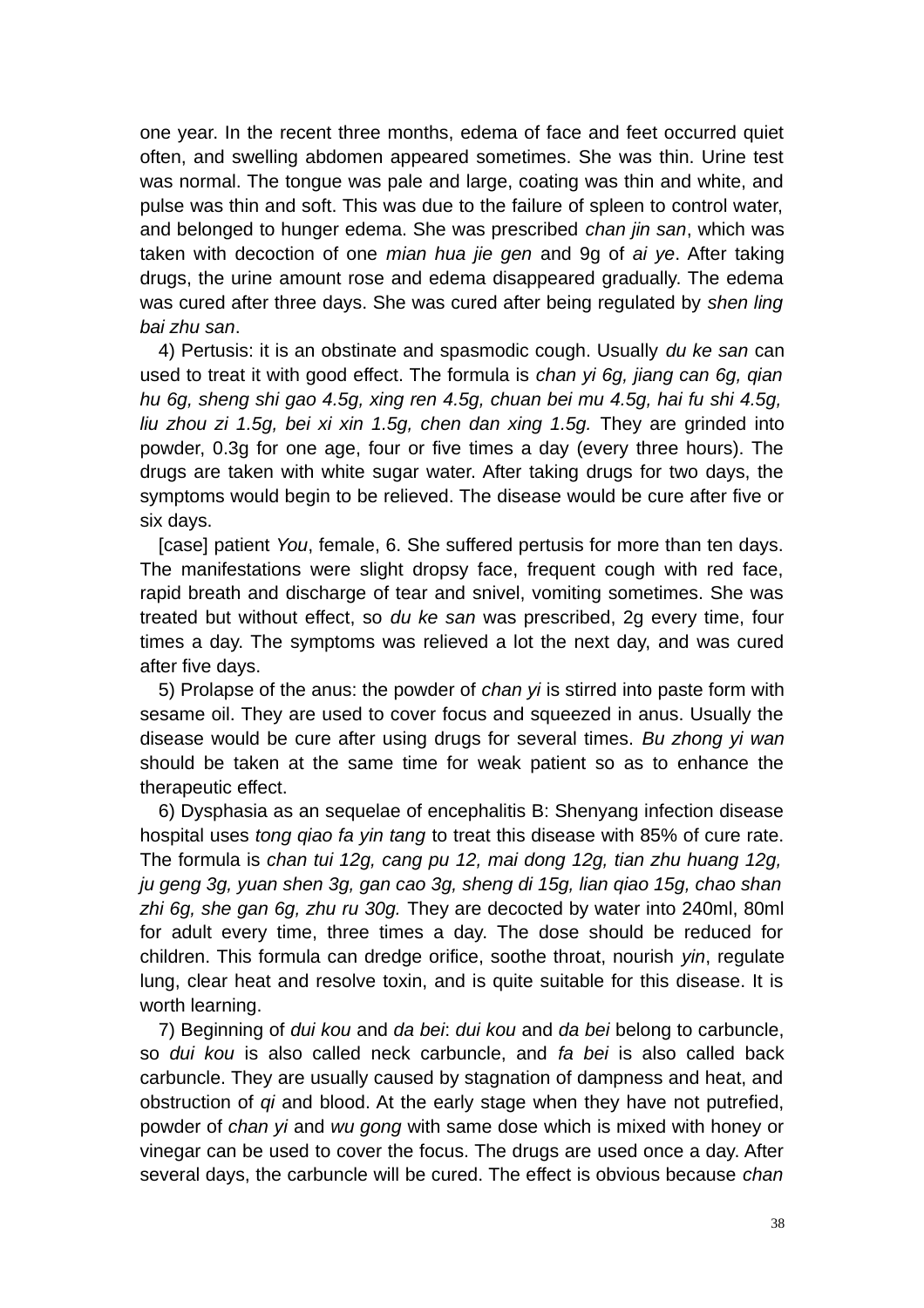*yi* is good at expel wind, eliminate dampness, reduce heat and resolve toxin, which are assisted by *wu gong* functions of dispersing stasis and resolving toxin.

8) Asthma and urticaria: some kinds of asthma and urticaria belong to allergic diseases, so there is something common in therapy. *Qu feng ding chuan wan*: *chan yi 15g, huang jing zi 15g*. They are grinded into powder and made into pills with honey, 6g (reduced dose for children) every time, three times a day. The effect is quite good. The author once used it, and felt the effect is quick. The dose can rise to 9-12g for outbreak, or otherwise small dose is enough, three times a day. *Chan yi* not only expel wind, clear heat, and also have anticonvulsants, spasmolysis and antiallergic actions, so they effective.

9) Cornea nebula: keratitis usually is caused by wind and heat of liver meridian going up. Frequent recurrent usually results in nebula. The treatment methods are nourishing *yin*, soothing liver, clearing heat, expelling wind, regulating blood and abating nebula, and modified *bo yun tui yi wan* can be used. The formula is *chuan xiong 45g, chan yi 15g, ju hua 15g, mi meng hua 15g, man jing zi 15g, mu zei cao 15g, zhe shi zi 15g, jing jie sui 15g, di gu pi 15g, wei ren rou 15g, huang lian 15g, gan cao 15g, sheng di 30g, gou qi 30g*. They are grinded into powder and made in pills as large as phoenix tree fruit with honey. 6g of pills is taken every time, twice a day. *Bu zhong yi qi wan* or *qi ju di huang wan* can be added for weak body.

[case] patient *Zhang*, female, 24, farmer. She suffered cornea nebula of left eye after measles when she is five years old. Eyesight was quite poor, only seeing hand moving in front of eyes. The tongue was slight red, coating was thin, and pulse was thin and wiry. She was prescribed *bo yun tui yi wan*. Before the drugs were finished, the eyesight promoted to 1.2. She was asked to take *qi ju di huang wan* to enhance the effect after *bo yun tui yi wan* were finished.

10) Hemorrhoid: processed *chan yi* 7 and *hu tao* 7 are grinded into powder and taken with Shaoxing wine for 7 to 10 days. It is suitable for pain due to internal hemorrhoid. The meanings of the formula are that *chan yi* is good at going into blood phase, can expel wind, eliminate dampness, reduce heat, resolve toxin, eliminate swelling and relieve pain with the help of Shangxing wine's functions of activating blood and dispersing stasis, and *hu tao* can tonify kidney and moisten intestine, benefiting for the recovery of hemorrhoid.

[case] patient *Liu*, female, 39. She suffered constipation for long time, and felt internal hemorrhoid pain, which was aggravated by stool discharge. Because afraid of surgery, she asked for medicine. The formula mentioned above was tried, and effect appeared after three days. The disease was cured after eight days.

Additionally, *Yuncheng* people's hospital of Shanxi province introduces *can tui san* for treating hemorrhoid, that is, *33g* of *chan tui* powder and 33g of *jiang can* powder are separated into 15 shares. One share of the powder is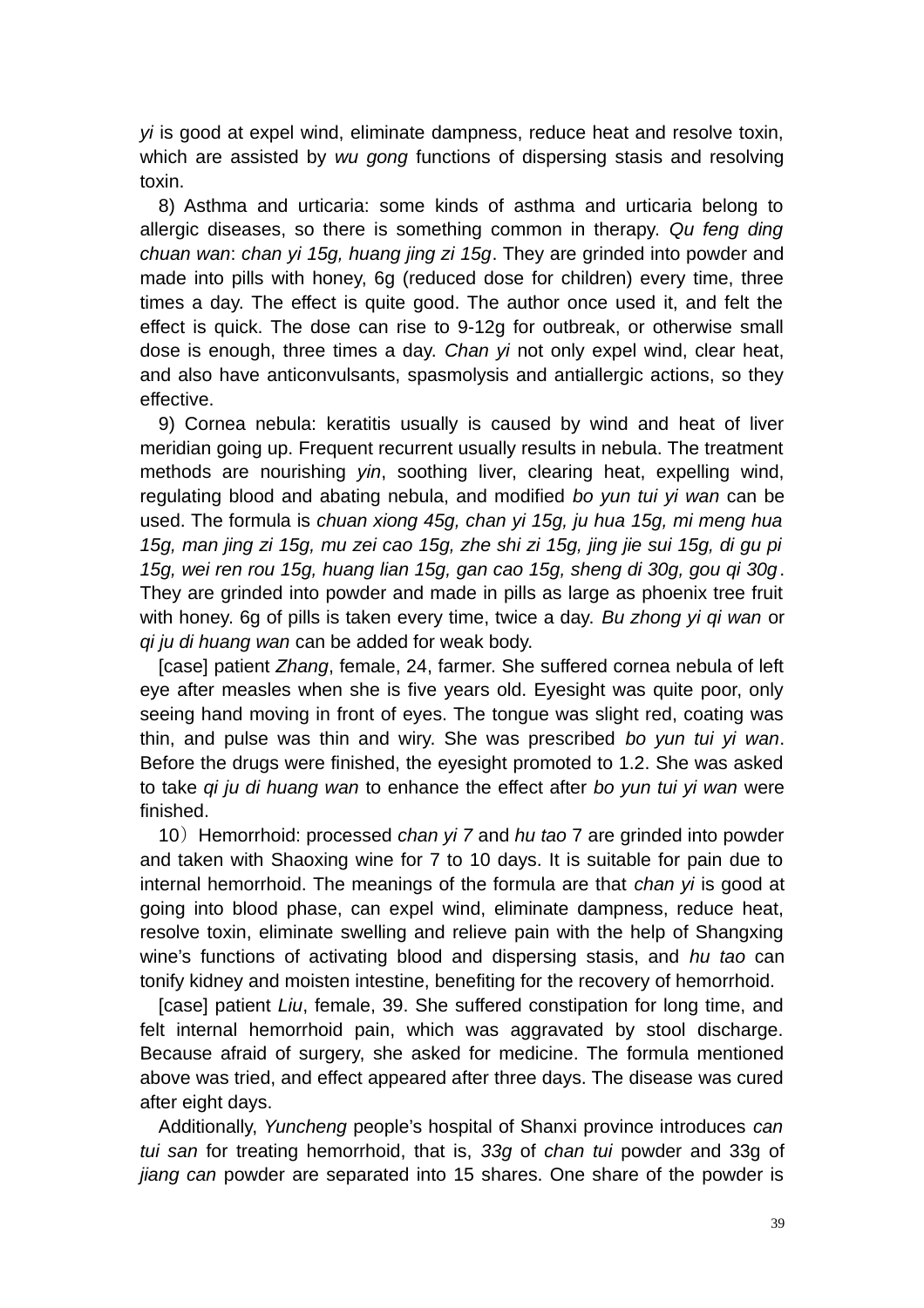filled into a chicken egg which has a small hole and then sealed off by adhesive plaster. The egg is cooked and ate in the morning before meal. 15 days compose one course of treatment.

[case] patient *Wang*, male, 51, No. 59634, local people of *Yuncheng*. He was hospitalized for artery cirrhosis, gastrointestinal disease and hemorrhoid. Physical test showed red and swelling anus and combined hemorrhoid at 3 o'clock position. He felt itching of anus. The method mentioned above was applied for one course of treatment, and callback showed no hemorrhoid. All effect was good for another 15 cases. It is worth popularizing.

11) Allergic diseases: doctor *Wang Jinyun* uses *ma huang chan yi tang* ③ to treat 39 cases of allergic diseases, such as urticaria, eczema, drug rash, varnish allergy, etc.. The effect is quite satisfied, 37 cases are cured, 1 case is improved, and 1 case does not receive effect. The formula is *ma huang 4.5g, chan yi 6g, fu ping 6g, huai hua 6g, huang lian 3g, gan cao 3g*. They are added with 1200ml water and then decocted into 400ml for the first decoction. 600ml 0f water is added into drugs residue and then decocted into 200ml for the second decoction. The first and second decoction are put together and stirred into well distribution. They are taken by twice a day.

[case] patient *Yang*, male, 22, cadre, No.15946. He was hospitalized on 5<sup>th</sup>, September, 1958. The chief complaint was rash all over the body for more than 7 days. There ware no obvious inducements. The rash appeared from forearm to the whole body. The eruption was as large as millet, red andslight hard papula, extreme itching. There were blisters which were surrounded flush as large as soybean, and some of them had yellow and brown slough and golden extravasate. The body was a little dropsical. After being hospitalized, he was prescribed modified *huang ma chan yi tang*. After taking five doses of drugs, he was cured.

12) Silicosis: silicosis is a chronic occupational disease resulted from long inhalation of large amount of silicon dioxide powder. The original names of silicosis are *shi lao* and *mei gong fei lao*. The main symptoms are chest pain, chest oppression, cough with sputum and progressive dsypnea, which are caused by that powder deposits in lung meridian, obstructs *qi* circulation and then results in dysfunction of descending and depurating. Regular treatments usually receive little effect. Here, an empirical formula for silicosis, which consists of *chan yi* and other drugs, is applied for clinical reference, that is, *di huang 30g, bai ji 18g, chan yi 18g, fang ji 12g, jing jie 6g, gan cao 6g*, one dose very day.

13) Cysticercosis: cysticercosis is resulted form parasitism of larva of tapeworm (measle) in certain part of body. Incidence rate of brain cysticercosis is highest, about more than 80%. Measle usually locates in motor area of cortex, so epilepsy is a common syndrome. Doctor *Hong Zuofan* follow the ruler of syndrome differentiation that epilepsy is branch and measle is root, and invents *xiao nang ding xian san* ④ which can expel wind, stop epilepsy, kill worm and eliminate vesicle. He treats 9 cases, of which 6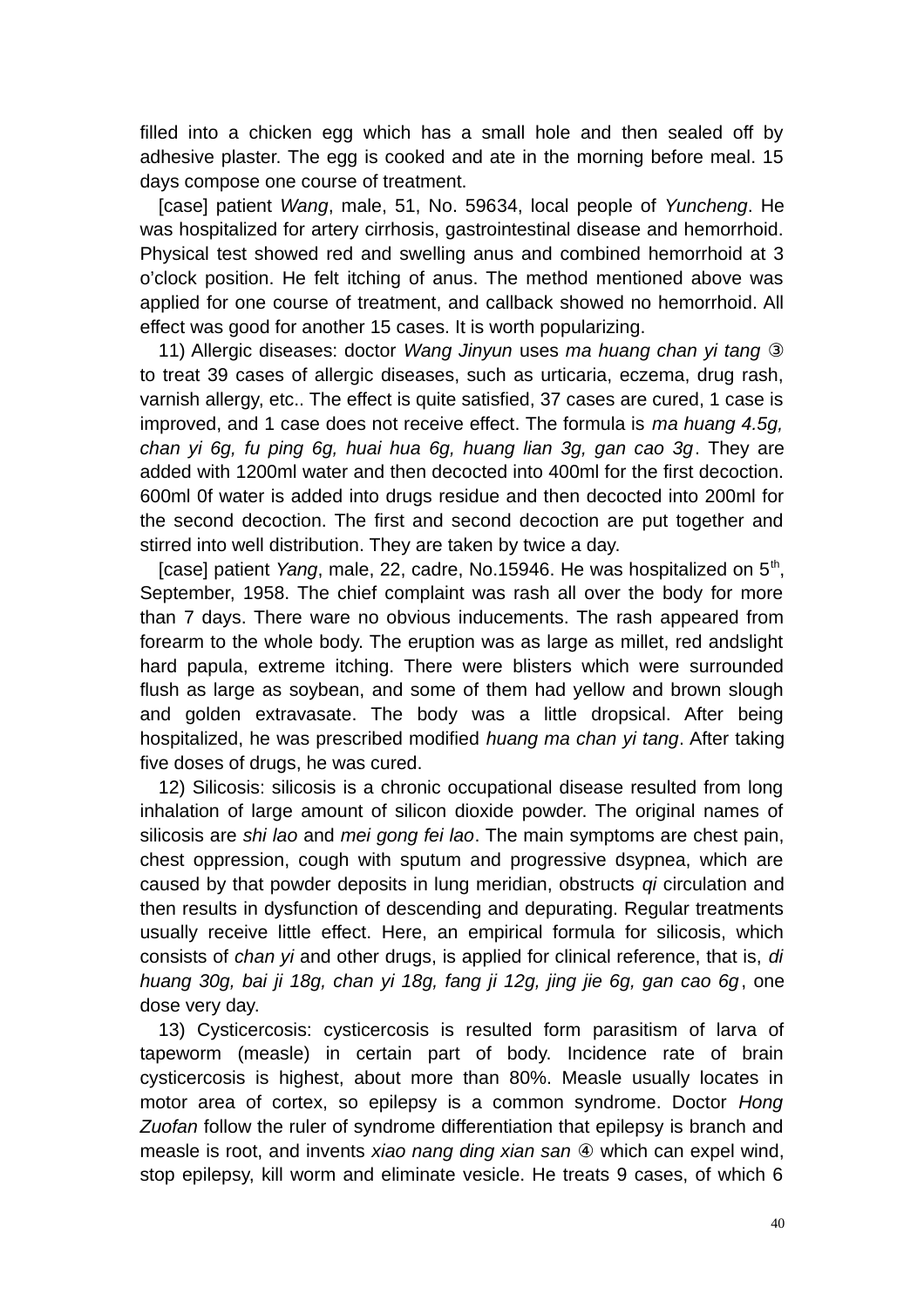cases are cured and 3 cases are improved.

The formula is *chan tui 75g, quan xie 50g, gan cao 25g, hu po 20g, zhu sha 15g, bing pian 5g* (mixed later). They are grinded into powder, and 3.5 to 5g is taken with cool boiled water every time, twice or three times a day.

[case] patient *Lu*, male, 27, worker.

History: he once got tapeworm, and developed cysticercosis in 1971, which was testified by pathological test twice in Shengyang medical college. Both western medicine and herb were prescribed but without any improvements. He came to our hospital in 1973.

First visit on 11th, February: he had epilepsy once half year before, and another one in recent month. He felt fatigue, sleepy, vertigo and discomfort.

Test: there were some subcutaneous tapeworm nodes in left arm, hard and moveable, no redness, no swelling, painless and various sizes. The pulse is deep, moderate and weak. The tongue is slight red without coating. The spirit was low and body was thin. The syndrome was spleen and stomach deficiency, however, the spasm was due to tapeworm in brain, resulting in meridian obstruction of brain. The disease was urgent, so the branch should be treated at first. *Xiao nang ding xian san* was prescribed for one course.

Second visit on 2th, march: there was no epilepsy after taking drugs, the nodes became fewer. The pulse was moderate, spirit was good, and the tongue was pale without coating. The drug was prescribed for another course.

Follow-up in April, 1977, showed that the nodes disappeared after taking two courses of drugs. the epilepsy had not reoccurred for four years. The symptoms, such as fatigue, vertigo, sleepy, etc., disappeared, and he had been working again for four years.

 14) Unsmooth appearance of rash: *chan tui 3g, yuan sui 9g, fu ping 9g, jing jie 6g*. They are decocted with water for administration. The decoction also can be used to cover the focus when it is warm.

### **Subsidiary drugs:** *chan hua*

*Chan hua* is sweet in flavor, and cold in nature. It can expel wind and heat, stop convulsion and spasm, and promote eyesight and abate nebula. It can treat infantile night cry with the help of *gou teng, bai shao*, treat convulsion and spasm with the help of *zhi quan xie, zhi jiang can, guang di long*, and promote eyesight and abate nebula with the help of *mi meng hua, gu jing zhu, ju hua*. The dose is 3g to 6g.

 Comment: although both *jiang can* and *chan yi* has functions of expelling wind, reducing heat, stopping convulsion and relieving spasm, *jiang can* also can eliminate phlegm, soften hardness, resolve toxin and treat furuncle, while *chan yi* also can promote eruption and stop itching. These are their differences in the common functions.

① pharmacological actions of different part of *chan yi*, Date Selections of Jiangshu new medicine college, 2:101,1975

②Medical Research and Communication of Chinese medical academy 6:39, 1972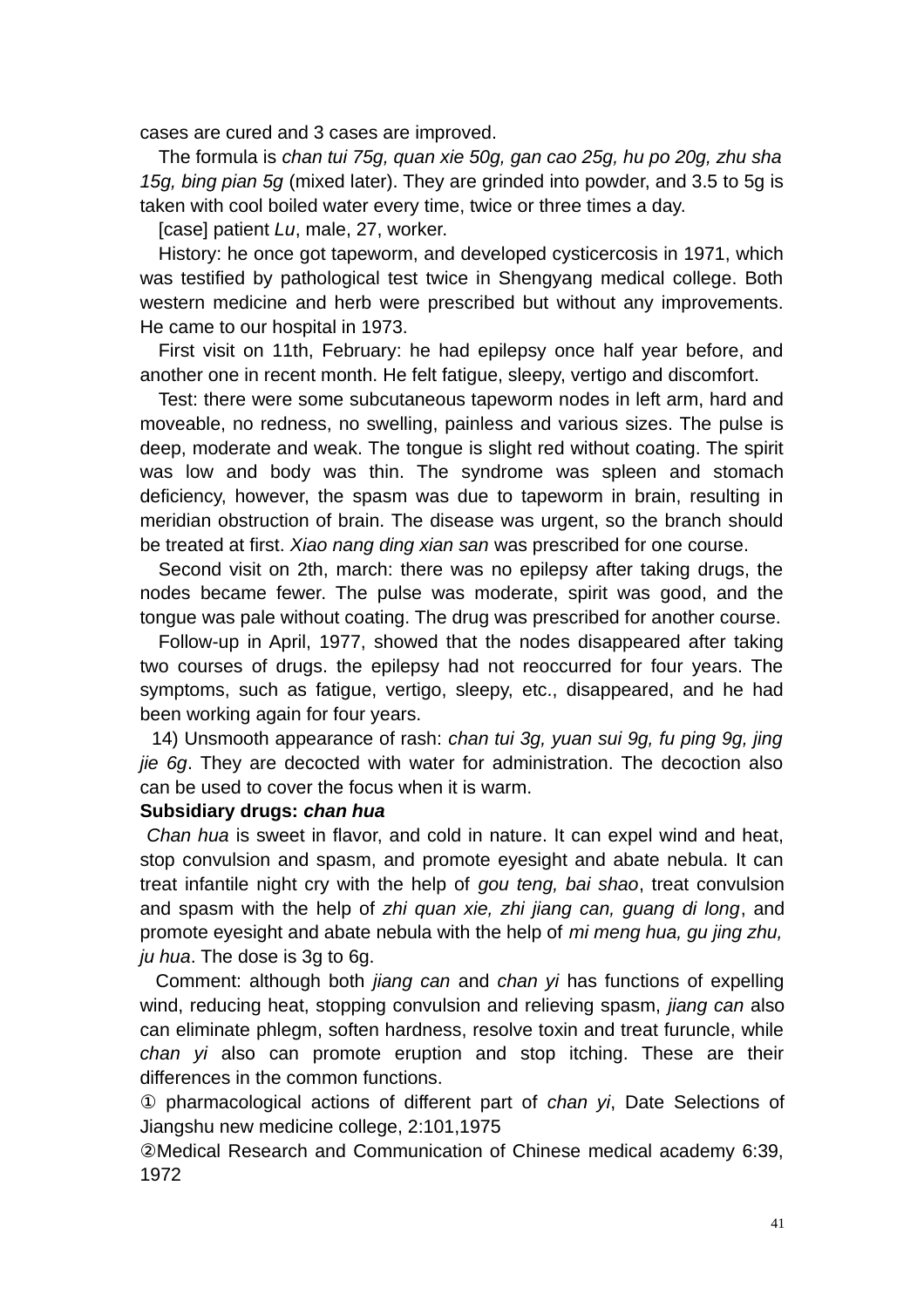③*ma huang chan yi tang* on allergic diseases, Traditional Chinese Medicine Journal 7:217, 1964

④nine cases of clinical observation on *xiao nang ding xian san* treating, Liaoning Traditional Chinese Medicine, 2(38),1978

## **5** *Di bie chong* **(ground beetle)**

*Di bie chong* is dried body of Eupolyphaga Sinensis Walker. It is called *zhe chong* in ancient times, and *tu yuan* in north china. Its popular name is *tu bie chong*. Usually female body is used as drugs, but male body also can be used as drugs. It is produced in every province. It is salty in flavor, cold in nature, and attributive to liver meridian.

 Additionally, the functions of *shui bie chong* of Dytiscidae, which is also called *dong fang qian long shi* ①, are different from *di bie chong*. They can not be confused. However, some drugstores of Jiangsu province give *di bie chong* to patient if doctor prescribes *di bei chong*, and give *long shi* if doctor prescribes *zhe chong*. It should be corrected.

 The functions of *di bie chong* are (1) activating blood, dispersing stasis, (2) eliminating mass, softening hardness, (3) treating trauma, relieving pain. All the diseases, such as amenorrhea due to blood stasis, mass, trauma and pain due to stasis, can be treated by *di bie chong* with good effect. The characteristics are breaking stasis but not fiercely, and activating and regulating blood. "*chang sha yao jie*" says that it is good at dispersing stasis and also is expert in replenishing injuries. Therefore, weak patient also can be treated by *di bie chong*, such as *da huang zhe chong wan* for amenorrhea due to deficiency, *xia xu xue tang* for pain after childbirth, and *bie jia jian wan* for spleen swelling due to malaria. Because it is good at injuries from falls and trauma and can promote reunion of tendon and fractured bone, it is often used in traumatology. "*ben cao cong xin*" says that swollen tongue would disappear right away if the decoction is kept in mouth, and milk would be much quickly if the decoction is taken. From this, it can treat doubled tongue, swollen tongue and lack of milk. 6g of *di bie chong* and 3g of salt can be grinded into powder together and taken for swollen and rigid tongue. It can be used with *da huang, tao ren* and *hong hua* for abdominal pain due to amenorrhea, and with *dang gui , liu ji nu, xu duan*, etc., to treat low back sprain which has long duration and prickly pain.

 *Di bie chong* (2g of raw drugs/ml) can inhibit leucocyte of leukemia in test tube by using Methylene blue dye. *Di bie chong* can be selected according to syndrome in clinic and the effect should be observed further.

 If it is stir-baked with Shangxing wine, the functions would be promoted. The dose usually is 6g to 12g for decoction, and 1g to 2 g for pills and powder. Additionally, live *di bie chong* can be pounded and then used to cover focus. Lack of blood stasis and pregnant women are contraindications. The clinical applications are discussed as follows.

 1) Chronic hepatitis: according the rule that longy pain is usually caused by stasis and deficiency, and the mechanism of liver *qi* stagnation and blood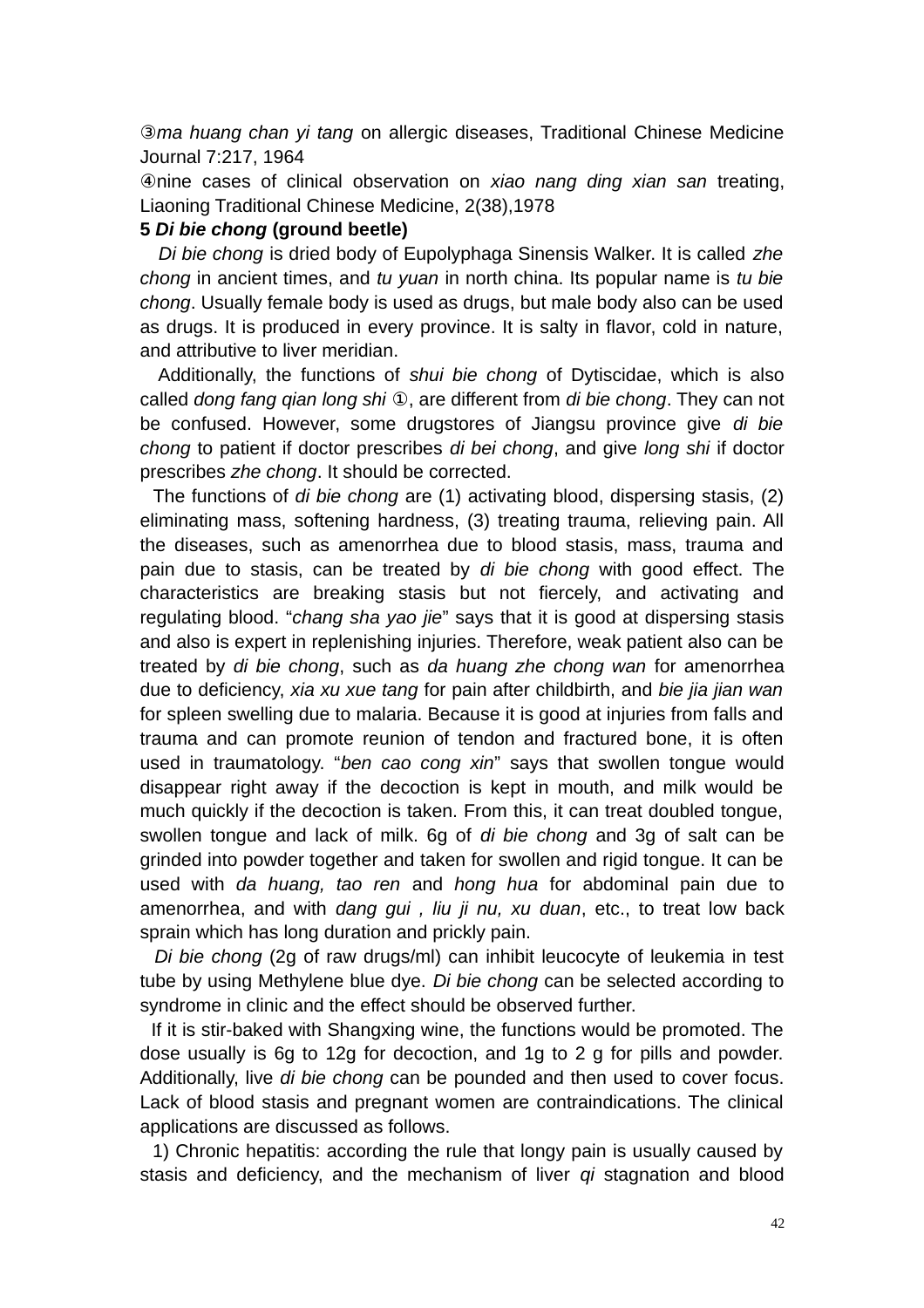stasis, the author once invented *fu gan san*, whose main drug is *di bie chong* for chronic hepatitis and early stage of liver cirrhosis which has longy liver swelling, frequent hypochondriac pain. After taking drugs for more than one month continuously, the patients usually receive effect. This formula not only can relieve pain, and also can lessen swollen liver, promoting the recovery of liver function, increasing the amount of plasma protein, and regulating the rate of albumin and globulin. The formula is *zhi di bie chong 30g, tai zi shen 30g, zi he che 24g, guang jiang huang 18g, guang yu jin 18g, shen san qi 18g, ji nei jin 18g.* They are grinded into powder, 3g every time, twice a day before the meals. Or the powder can be made into pill as large as mung bean with the decoction of *hu zhang 120g, shi jian chuan 120g* and *nuo dao gen120g*. The formula can both reduce pathogenic factors and tonify healthy *qi*, attacking pathogenic factors but not injuring healthy *qi*, and supplementing healthy *qi* but not obstructing middle-*jiao*. Therefore, it can cure or relieve such diseases as weakness, hypochondriac pain, mass, etc., gradually. After being reported, it was applied by many hospitals to treat chronic hepatitis and early stage of liver cirrhosis with good effect.

 [case] patient *Zhao*, male, 35, teacher. He suffered hepatitis for one and half years. The liver overstepped ribs for 4cm and had medium texture. Prickly pain of chest and hypochondrium was mild and sometimes was severe, and it can be aggravated by activity. He felt fatigue after a few activities. The liver function was not good. He also suffered poor and dreamy sleep, poor appetite, abdominal distention after meal, and frequent fart. The tongue was purple, coating was thin and white, and pulse was wiry and thin. It was due to deficiency of healthy *qi* and stagnation of pathogenic factors, resulting in liver oppression, *qi* stagnation, blood stasis, mass formation and dysfunction of spleen. The treatment methods was activating blood, dispersing stasis, supplementing *qi*, activating spleen, soothing liver and resolving stagnation. *Fu gan san* was prescribed for one course of treatment. After taking drugs, the pain of chest and hypochondrium disappeared, liver overstepped ribs for 2cm and had soft texture, appetite was promoted, the spirit was good and weight increased. After he taking *fu gan san* for another course, liver overstepped ribs for 2cm and the liver function was good. Then he was treated by supplementing liver and kidney.

 2) Coma due to trauma: *hui sheng dan*, a empirical formula which mainly composes live *di bie chong*, can activate blood, dispersing stasis, treat injury, relieve pain, open orifice and restore spirit, treating injury due to falls, pressure and beat, knife wound, bullet wound, severing throat, and coma due to hang oneself, fright and drown. The effect would be more obvious if the patient discharges purple-blood-like stool after taking drugs. It is recorded that the pallet brought more than hundreds of people back to life which was hurt in earthquake of *Chizhou* on 22th, April, 1830. It also brought many seriously wounded people back to life which was coma during "1.28" incident of anti-Japan war. The formula is live *di bie chong* (male live *di bie chong* is cleaned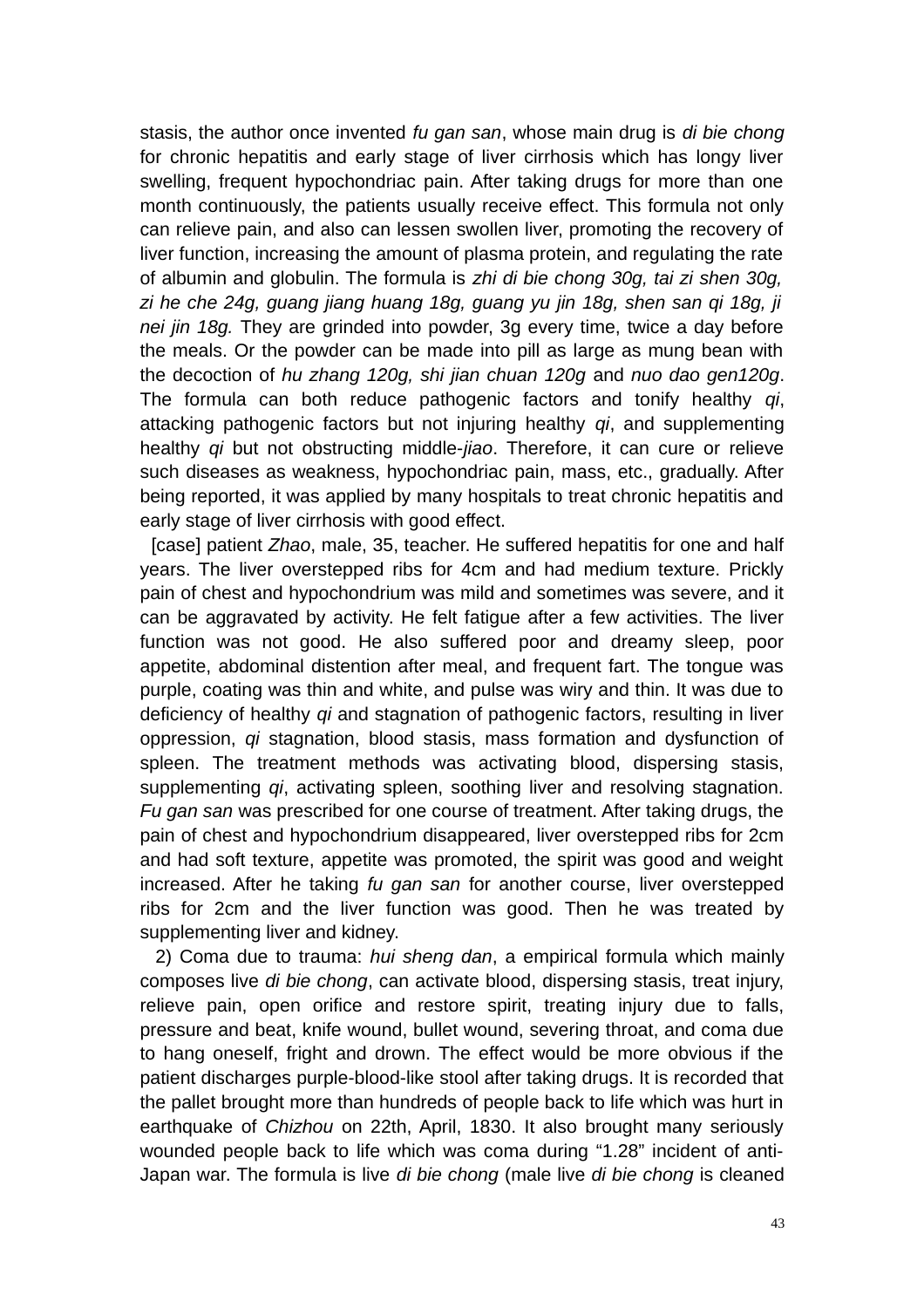and then its feet is cut off. It is stir-baked into yellow color by mild fire on the title and then grinded into powder. ), *zi ran tong* (it is baked into red color on the title by wood charcoal and then is quench by good vinegar. The process is repeated nine times, and then it is grinded into powder)*, zhen ru xiang* (30g of *zhen ru xiang* and 7.5g of lampwick are baked together and then grinded into powder. The powder of lampwick is blow off for refined *xu xiang*.)*, chen xue jie, fei zhu sha, ba dou* (*ba dou* is grinded without the shell and then pressed in paper bag for several times in order to get rid of oil. The refined powder is used.)*, she xiang* (mixed later). They are grinded into powder and then sealed off in small bottles. The dose is 0.5g for adults and 0.25 for children. The drugs are taken with wine, or nasal feed for lockjaw. Severe cases can take drugs twice continuously. After resuscitation, the patient should avoid wind and been taken good care. It is due to remained stasis if the patient feels heart and abdominal pain after resuscitation, and he should quickly take 60g of refined white sugar which is dissolved by hot Shaoxing wine or boiled water. Practices confirm that the formula is quite effective. "*shou shi xin bian*" records many cases.

 *Zhi shang yi hao fang* (treat—injuries tablet No.1), formulated by *longhua* hospital of Shanghai TCM college, also considers *di bie chong* as main drugs. The formula can disperse stasis, activate blood, relieve pain and regulate collaterals. *Di bie chong 1200g, zhu jie bai fu zi 1200g, dang gui900g, chuan xiong 900g, hong hua 600g, fang feng 600g* and *jiang fan sheng nan xing 600* are grinded into powder and made into tablets. Every tablet weights 0.3g. The dose is 10 tablets every time, twice a day.

 3) Bone fracture: *Di bie chong* is good at treating fracture, can promote reunion of tendon and fractured bone and promote the growth of poroma, which has already been confirmed by many clinical date. 181th hospital of the Chinese People's Liberation Army and Guangxi plant research institute use *jie gu tang* to treat 19 cases of limbs fracture (after orthormorphia of malformed bone union and hip-joint fusion) with western medicine. The average time of poroma growth is 17 days, and average cure time is 32 days. The formula is *gu sui bu 15g, dang gui 15g, zi ran tong 15, di bie chong 6g, xue ji 6g, ru xiang 9g, da wu jia pi 9g, mo yao 9g, er cha 9g, hong hua 9g* and *chen sha 6g*. It is suitable for compound and closed fracture after taxis. They are decocted by water, one dose every time. Patient is not allowed to eat chicken during treatment course.

Additionally, *Dexing* lead and zinc mine staff hospital of Jiangxi province introduces the followed formula to treat more than 50 cases of bone fracture with 28 days of average cure time. the formula is *di bie chong 12g, nan ling yao hua 4.5g, gu sui bu 4.5g, dang dui 4.5g, niu xi 4.5g, sang zhi 6g, di long 6g, hong hua 6g, qian cao 3g, mu gua 3g.* They are grinded into powder and made into ointment form with rice wine and brown sugar. It is used to cover the focus after union, and changed every four days. The author considers that the effect may be promoted and the course of treatment may be shortened if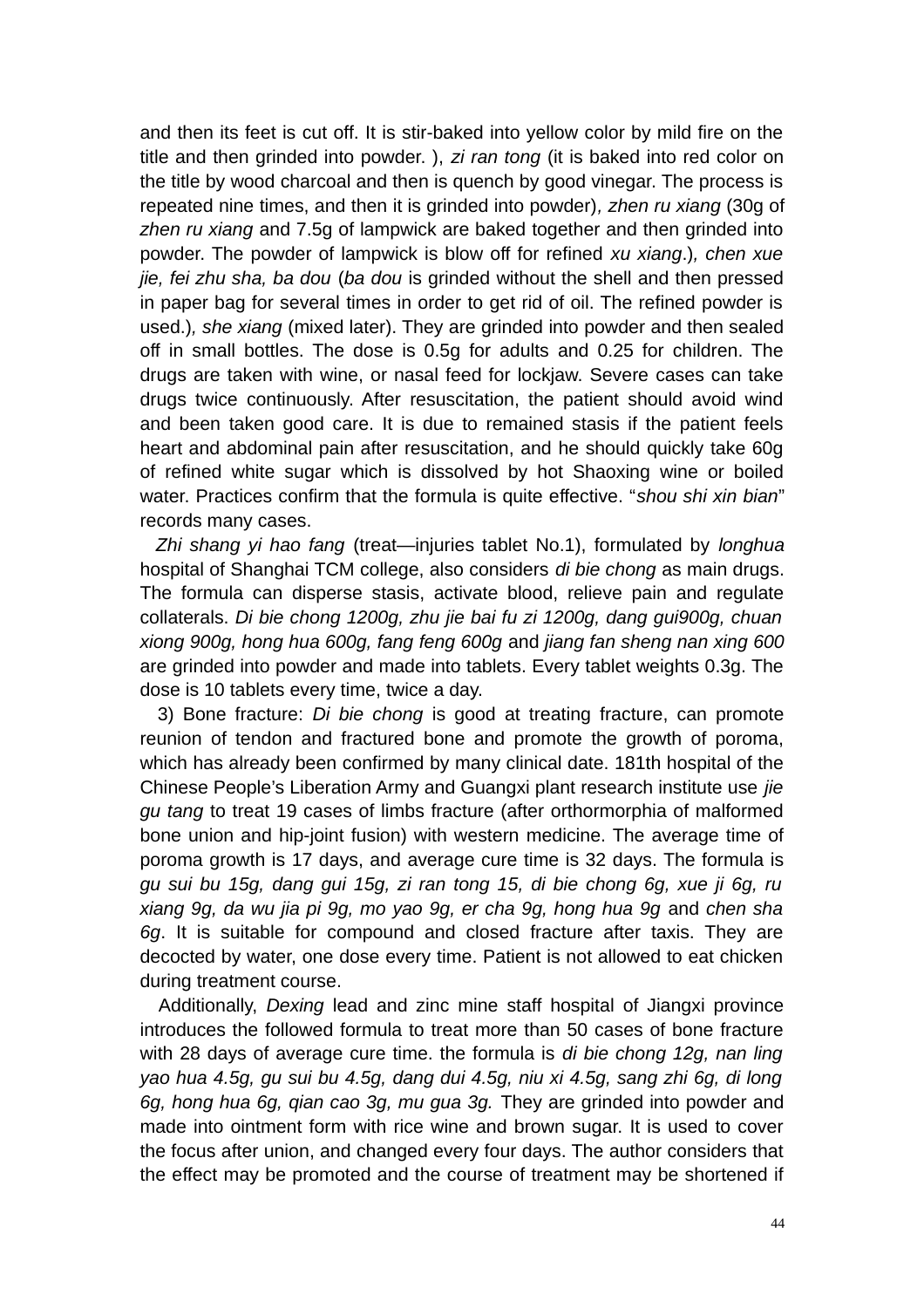the patient receives both the ointment and *jie gu tang* for oral administration.

There was an earthquake in Tangshan and Fengnan on  $28<sup>th</sup>$ , July, 1976. Nantong city received some patients in the early August. Our hospital received patients of rib, pelvis and limbs fracture. Besides union, they prescribed *jie gu xu jin he ji*. The formula is *zhi di bie chong 9g, zi ran tong 15g, gu sui bu 15g, dang gui 4.5g, chuan xiong 4.5g, xu duan 12g, hong hua 9g, chi shao 9g, gan cao 4.5*, one dose every day. It can disperse stasis, activate blood, eliminate swelling, relieve pain, and reunion of tendon and fractured bone, promoting the growth of poroma. The most patients' poroma grow and union in three to four weeks.

5) Ectopic pregnancy: hard abdominal mass in ectopic pregnancy after the acute abdominal pain and bleeding are relieved can be treated mainly by *di bie chong* with the help of drugs for dispersing stasis, softening hardness and relieving pain with some effects. Professor *Cao Xiangping*'s empirical formal is wine-baked *di bie chong 3, pao shan jia 9g, tao ten ni 9g, zhi hai zao 9g, dang gui 9g, yan hu suo 9g, mo yao 6g, duan mu li 30g*, one dose every day, twice per day. After taking for 4 to 7 days, masses of some patients can disappear.

5) Hydrophobia: hydrophobia patients usually have maniac psychic symptoms. In light of interior stasis and heat resulting in maniac of *Zhang zhongjing'*s teaching, contemporary doctors advocate *xia xu xue tang* to treat hydrophobia, so as to disperse stasis, promote growth of blood, reduce factors and resolve toxin. Clinical observation shows it has some effects. The formula is *di bie chong 7* (baked without feet)*, sheng da huang 9g, tao ten 7* (without skin and tine). They are decocted with 9g of white honey and one bowl of Shangxing wine. It also can be decocted with water for nondrinker. The dose should be reduced for children, and pregnant women can not take it. After taking drugs, the patient would discharge fish-intestine-like or pig-liverlike substance, and the urine is red and dark. The patient should take drugs continuously until the stool and urine are normal. The pill form also is good, that is, *sheng da huang 15g, sheng tao ren 15g, di bie chong 21*. They are grinded into powder and made into pill with honey as large as phoenix tree seed, 9g every time and once everyday. They are taken with Shangxing wine.

 6) sequela of cerebral concussion: the common symptoms of sequela of cerebral concussion are vertigo, headache, poor memories, fatigue, poor eyesight, general pain which aggravated by weather changes, poor appetite and sleep sometimes. Due to *qi* stagnation and blood stasis, the complexion usually is dark, tongue has petechia, and the pulse usually is deep and rough or thin and rough. As for syndrome differentiation, it belongs to deficiency mingled with excess. Because of deficiency, supplementing *qi* and blood, and nourishing liver and kidney should be applied. Because of excess, dispersing stasis and activating blood should be applied for *qi* stagnation and blood stasis. Therefore, *jian nao san* is formulated, that is, *hong ren shen 15g* (or replaced by *tai zi shen 30g*)*, di bie chong 21g,dang gui 21g, gou qi 21g, zhi*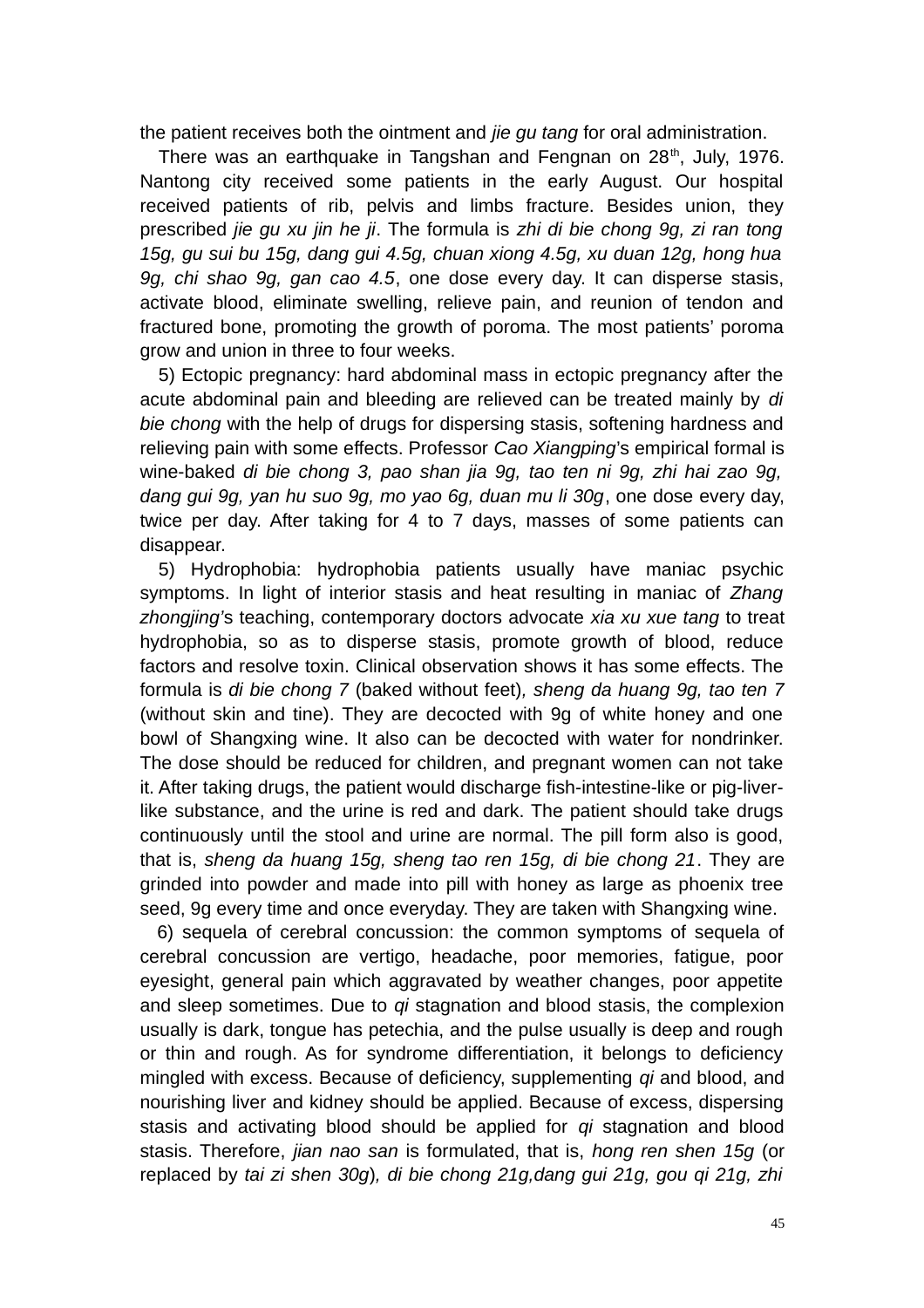*ma qian zi 15g, chuan xiong 15g, di long 12g, zhi ru xiang 12g, zhi mo yao 12g, zhi quan xie 12g, zi he che 24g, ji nei jin 24g, xue jie 9g, gan cao 9g.* They are grinded into powder, and 4.5g of powder is taken both in the morning and evening with water. It can be taken continuously for 2 to3 months.

 Comment: *ma qian zi* also is called *fan mu bie* and is fierce toxic. The effect is closed relative to processing. Usually it is soaped in water, removed hair, dried in sunshine and then deepfried in sesame oil. With mild fire, it becomes white and can easily results in toxin effects such as vomiting. With high fire, it is carbonized and becomes black losing therapeutic effect. Therefore, one *ma qian zi* can be cut off when they are processed. It is the most suitable when the internal part of *ma qian zi* becomes mauve.

 [case] patient *Li,* male, 42, soldier. His head was beat by dropping iron truncheon when he was checking construction. The head bone was dented and hematoma appeared immediately. He got coma for more than 20 hours and resuscitated after rescue. The examination in Beijing showed his brain shrunk one quarter. The manifestations were vertigo, headache, quite poor memories (forgetting what he wanted after turning body round and could not remember old friends' names), dysphasia, bad temper, insomnia, fatigue, petechia tongue, thin and greasy coating, thin and rough pulse. It was due to stasis obstructing head and deficiency of *qi* and blood. He was prescribed *jian nao san*. After taking drugs for one week, the vertigo and headache were relieved, the sleep was good, the spirit was better and he felt quite good. After taking drugs for two months, the condition of disease was steady, and he was able to write letters and speak with good arrangement of ideas. He continued to take drugs for regulating liver and kidney and nourishing heart *qi*.

 7) Pulmonary tuberculosis: *Wuhu* first people's hospital uses the followed formula to treat epituberculosis, chronic fibril cavity tuberculosis and hemoptysis due to tuberculosis with good effect. The drugs have been produced by *Wuhu* herbs factory. The formula is *di bie chong 120g, zhi shou wu 450, ba ji 450g*. They are mixed, grinded into powder and then made into pills with honey, 9g every time and three times a day. They are taking with water. The organization of the formula is accurate and suitable. *Di bie chong* can activate blood, dispersing stasis; *bai ji* supplements lung, reduces heat, astringes lung, stops bleeding, disperses stasis, promote blood generation, eliminates swelling and promote muscle generation; *shou wu* nourishes liver and kidney, and its function is better than *di huang* and *tian men dong* ("*ben cao gang mu*"). The author use this formula and adds *bai du 180g, zi he che 120g*. They are grinded into powder and then made into pills with the decoction of *sheng di yu180g, lv cao 180g, huang jing 180g* as large as mung bean. It is named *bao fei wan*, *9g* every time and twice a day. The effect is better.

 [case] patient *Leng*, female, 34, worker. She suffered pulmonary tuberculosis for five years, and treated by antitubercular drug without being cured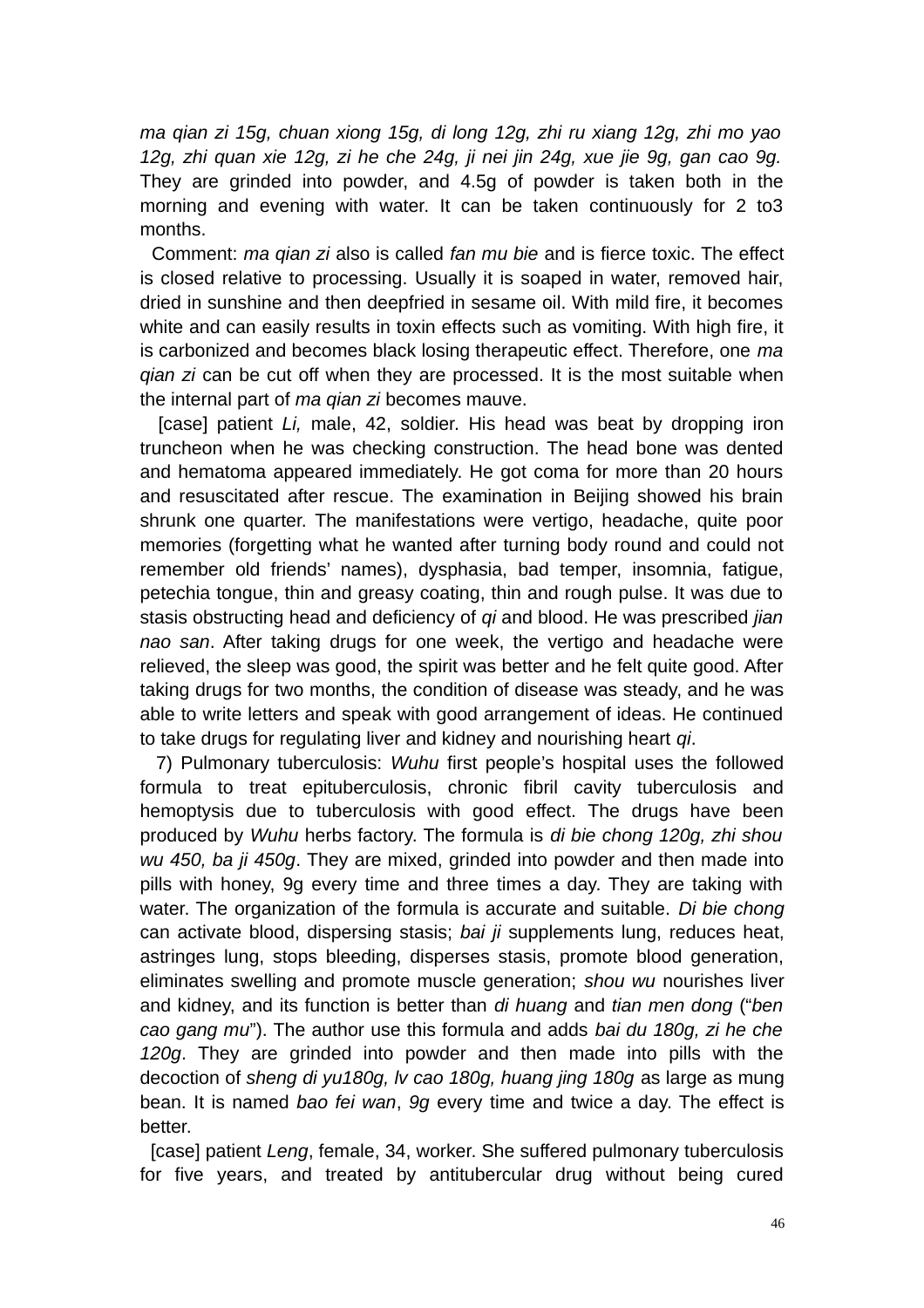thoroughly. There was a cavity with 2\*4cm in right and upper lung, accompanied with floccule shade. The manifestations were night sweating, tidal fever, thin body, fatigue, ESR41mm/h, slight red tongue with thin coating, petechia in the edge of tongue, and thin, wiry and rapid pulse. It was due to deficiency of *qi* and *yin* both of lung and spleen, and obstruction of stasis and heat. *Bao fei wan* was prescribed for one course. Reexamination showed absorption of focus and closure of cavity. She was asked to take drugs continuously to enhance the therapeutic effect.

 8) External hemorrhoids: live *di bie chong* without head is used to wipe external hemorrhoid once everyday. After 3 to 4 times, the hemorrhoid would disappear. It is also due to the functions of eliminating swelling and dispersing stasis.

 9) Sciatica: the folk squeezes 20 to 30 live *di bie chong* which have been washed by cool boiled water for juice. The juice is taken to treat sciatica with obvious effect. After taking drugs, the pain would be relieved the next day. It is also due to the functions of activating blood, dredging collaterals, treating injuries and relieving pain. The effect of juice is better.

 10) Low back pain: three *di bie chong* are baked until they are crisp, grinded into powder and then taken with water (with Shangxing wine is better) once in the evening. It is effective to low back pain due to trauma and kidney deficiency. Pregnant women are not allowed to take. Additionally, 7 or 8 big *di bie chong* (or 14 or 15 small *di bie chong*) are washed by warm boiled water, pounded and squeezed for juice. The juice is taken with wine once or twice a day. It is quite effective to acute low back sprain.

 11) Nasopharyngeal carcinoma: *di bie chong, zha jiang cao* and brown sugar are pounded together and used to cover focus. *Zha jiang cao* is removed away for second application. The doses of drugs depend on the condition of disease. Continuous administration can relieve the condition.

12) Melanoma: the formula is *di bie chong 1000g, jin yin hua 1000g, hong zao 500g, he tao ren 500g, zhi ma qian zi 250g, bing pian 18g, zhu dan zhi 750*. Except *zhu dan zhi*, drugs are grinded into powder. *Zhu dan zhi* is steamed for one hour, mixed with powder, and then made into pills with honey. Every pill weights 7.5g. One pill was taken both in the morning and evening②.

①*dong fang qian long shi*: the whole body of Cybister tripunctatus orienta-lis Gschwendtn. It lives in water, and can flies into sky in the evening. It is produced in *Guangxi, Guangdong, Zhejiang, Fujian* and other provinces. Insect part of "*gang mu shi yi*" records it. It is sweet in flavor, mild in nature, and can supplement kidney and liver. It once is used to treat face wry, frequent urine in the night of old people, and children enuresis. Because its function supplementing, people of Guangdong province likes to eat deepfried *long shi*, showing the mild nature at the same time.

② "national herbs compile" first part, page 48, people's health public house.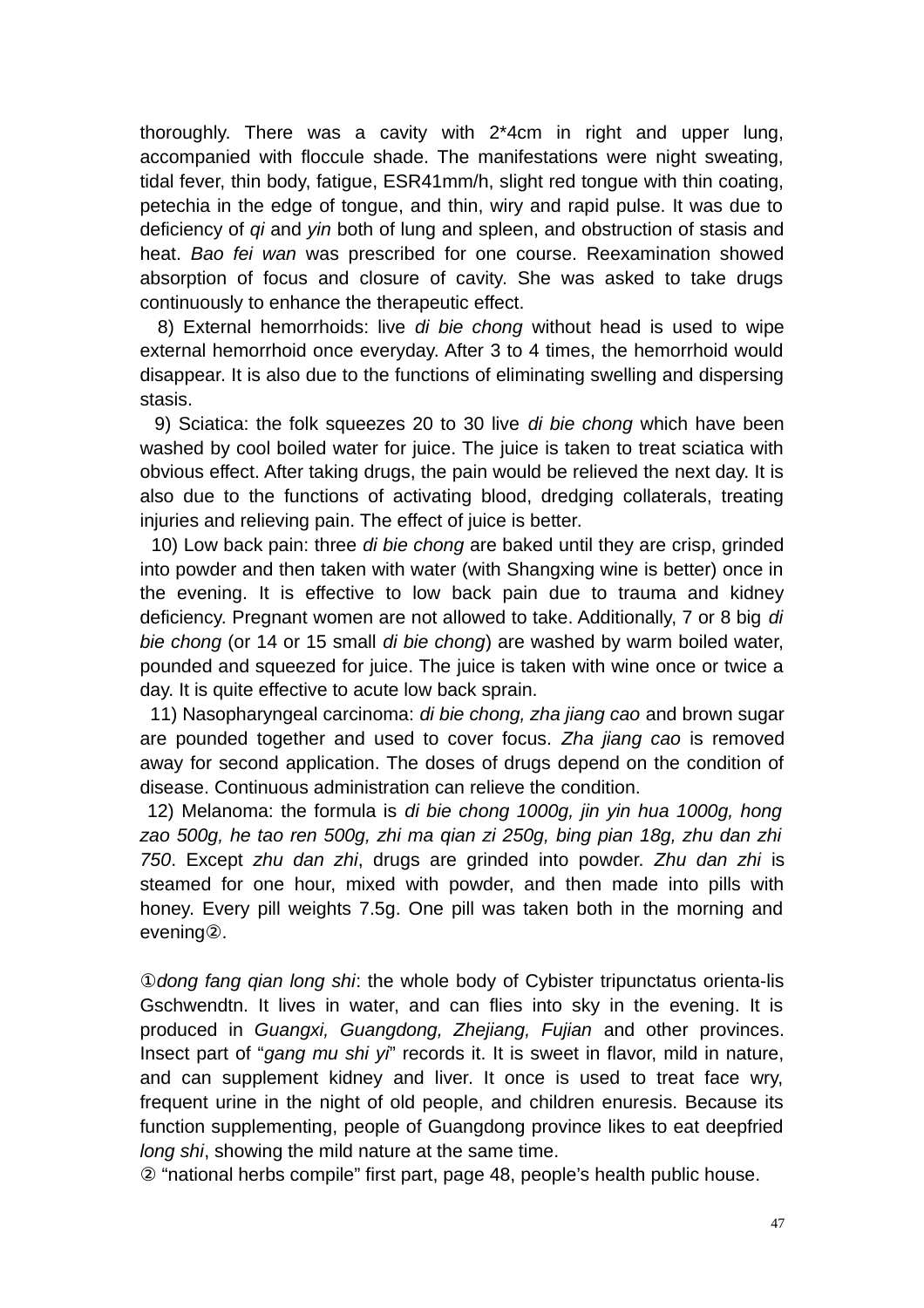## **6** *Shui zhi* **(Leech) (subsidiary drugs:** *meng chong***)**

*Shui zhi* is dried whole body of Whitmamos pigra. Tawny leech, and Hirudo nipponia whose popular name is *ma huang* also can be used as drugs. It is produced in every province. It is salty and bitter in flavor, mild in nature, toxic and attributive to liver and gallbladder meridians.

 Its functions are (1) dispersing stasis, (2) breaking blood stagnation and mass. It can be used to treat amenorrhea due to blood stasis, mass, etc.. Doctor *Zhang zhongjing* used *shui zhi* in *di dang tang, da huang zhe chong wan* and *bai lao wan*. Doctor *Zhang Chunxi* also was expert in applying this drug, and he considered that *shui zhi* can break stasis but not injuries new blood, and only goes into blood phase not injuries *qi* phase. However, we have different opinion. 0.9g powder of s*hui zhi* once was used to treat liver and spleen swelling due to schistosomiasis one time a day.

Some weak patients have wan and sallow complexion, and felt extreme tired after taking drug for 2 or 3 days. The laboratory showed erythrocyte, hemoglobin and thrombocyte decreased. These are symptoms of *qi* and blood injury. Weak patient of other related diseases usually have wan and sallow complexion quickly and fatigue feeling after taking the drug. Reason why Ancient doctors consider it is toxic may roots in this. Therefore, although there is stasis and mass, it should be careful when *shui zhi* is used to treat the patient with deficient syndrome and weak pulse.

*Shui zhi* mainly contains protein, and its fresh saliva contains hirudin. Hirudin can stops thrombin activating fibrinogen so as to block blood coagulation. 20mg of hirudin can block 100g of human blood coagulation. Histamine-like substance secreted by *shui zhi* can expand capillary vessel, relieve arterioles spasm, and reduce blood viscosity. Perhaps the function of activating blood and dispersing stasis is relative to these pharmacodynamic mechanisms.

 When *shui zhi* is used to dredge meridians, activate blood and disperse stasis for petechia in skin, doctor *Shen Zhuanglei* finds that it also can promote urine and eliminate edema obviously and therefore considers *shui zhi* as drugs for severe edema of nephrotic syndrome. He said, however, it needs further study whether the function of promoting urine is relative to improving microcirculation and increasing the renal blood flow①. This is a new application of dispersing stasis to promote water too. *Shui zhi* can be used for all the edema caused by heart, liver and kidney if patient's constitution is strong or there are stasis symptoms for further practical observation.

 Additionally, some contemporary doctors try to treat cancer by *shui zhi* and receive some therapeutic effects through essential observation.

 *Shui zhi* is quite fishy, so decoction usually makes patient vomit. It can be baked in mild heat separated by paper (it can not be deepfried in oil, otherwise the actions would be reduced.), grinded into powder, and then filled into capsules. Lack of blood stasis and pregnant women are not allowed to take. It should be assisted by drugs for supplementing *qi* and blood if it is used for deficient patient. The dose usually is 2-4g for decoction, and 0.7g to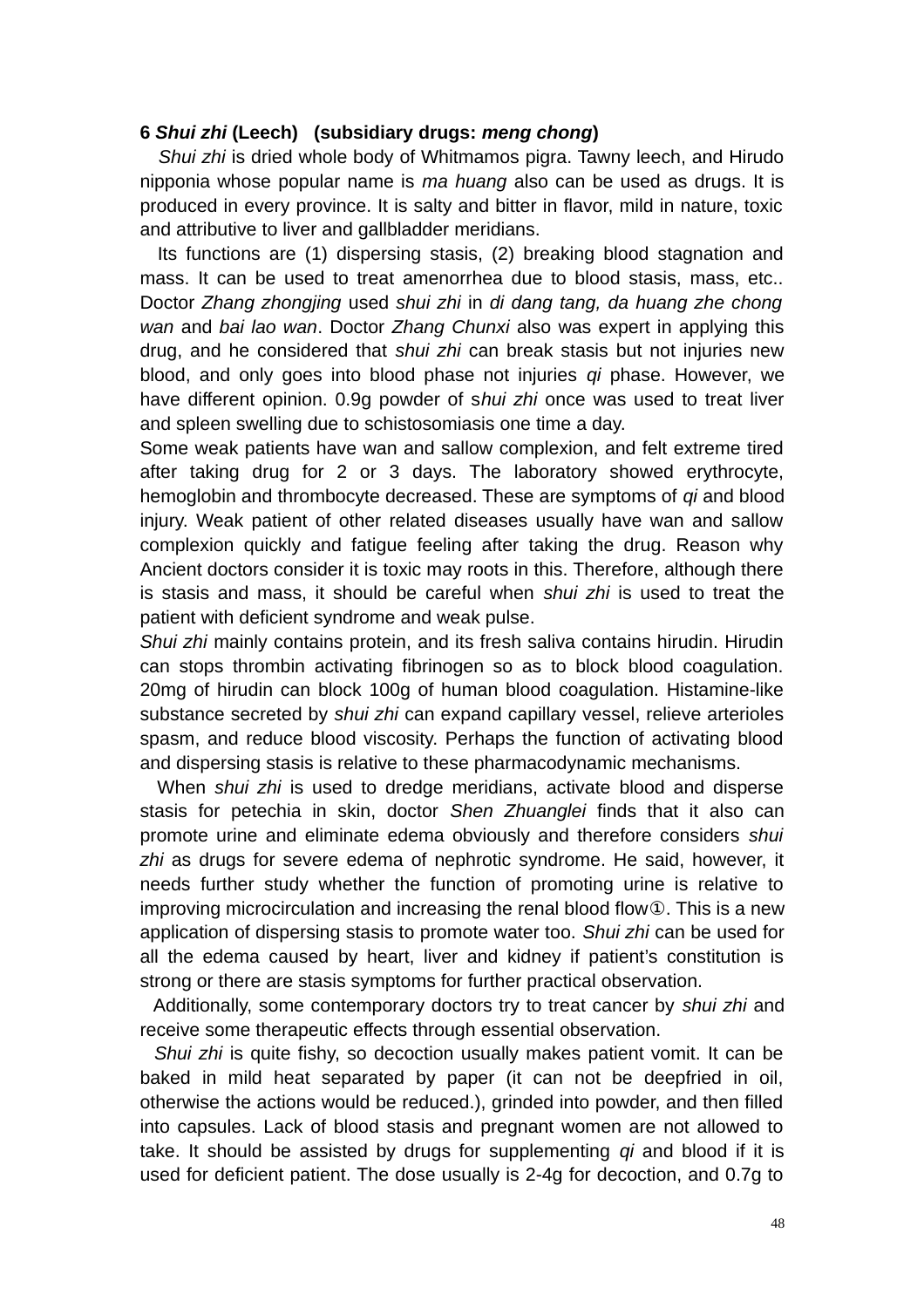1.3g for powder, of which half is taken in one time. The clinical applications are discussed as follows.

 1) Abdominal mass: *shui zhi* can effectively treat abdominal mass which has longy duration and little effect by other drugs. For example, doctor *Zhang Chunxi*'s *li chong wan* (seen to case in this section) is quite effective to all abdominal mass, amenorrhea due to blood stasis and mass due to lochiorrhea. *Jian xian dan* in *wei sheng bao jian* can activate both *qi* and blood, have both dredging and astringent actions, and also can treat uterus mass. Doctor *Wu Jutong* says that his *hua zheng hui sheng dan* can break all mass and hardness, … longy duration of mass can not be cured without *hua zheng hui sheng dan*. The formula can not only tonify, but also reduce, have no side effect and also can be used for weak patient. The abdominal mass mentioned here mainly include, hysteromyoma, ovarian cyst, etc..

 [case] patient *Zhang,* female, 42. She suffered growing mass in left low abdomen in the recent two years. The manifestations were much menstruation, abdominal pain, thin and white tongue coating, red tongue with petechia in the edge, wiry pulse, and deep and rough pulse in *chi* location. Summarizing her information, it belonged to *zheng bing* (tumor disease) in"*jin kui yao lve*". Doctor *Zhang Chunxi*'s *li chong wan* was prescribed to disperse stasis and eliminate mass. The formula was *shui zhi* (not baked) *30g, sheng huang qi 45g, sheng san leng 15g, sheng e zhu 15g, dang gui 18g, zhi mu 18g, sheng tao ren* (with skin and tine) *18g.* They were grinded into powder and then made into pills with honey as large as phoenix tree seed, 6g every time both in the morning and evening. The drugs stopped being taken during menstruation. After taking drugs for three courses, the mass became smaller gradually and eventually disappeared.

 Doctor *Liu Tianfeng*② uses *sheng shui zhi* powder (3g powder is taken with Shangxing wine both in the morning and evening.) to treat 11 cases of mass of oviduct or ovary, of which 6 cases are cure, 3 cases are improved and 3 cases fail. The time of taking drug depends on the size of mass, usually from 2 months to 6 months.

 2) Rheumatic heart disease: this disease is similar to heart *Bi*, usually is caused by invading of wind, cold and dampness into meridians and blood vessels, resulting in heart body injuries, *qi* and blood deficiency, unsmooth blood circulation, blood stasis, and sleep and kidney deficiency if longy duration. The manifestations are palpitation, short breath, cyanosis, feet dropsy, petechia in tongue, and thin and irregular pulse. If the symptoms of stasis are obvious and healthy *qi* is not very deficiency, the treatment methods should put emphasis on activating blood and dispersing stasis, assisted by warming *yang,* promoting water, supplementing *qi* and calming heart. *Xin bi tang* can be prescribed. The formula is *sheng huang qi 15g, lu dang shen 15g, chao bai zhu 15g, fu ling 15g, dang gui wei 9g, dan shen 9g, tao ren 9g, hong hua 9g, shui zhi* powder *1.2g* (taken with decoction)*, meng chong 1.5g, zhi gan cao 4.5g,* decoction, one dose a day. If the patient is weak and quite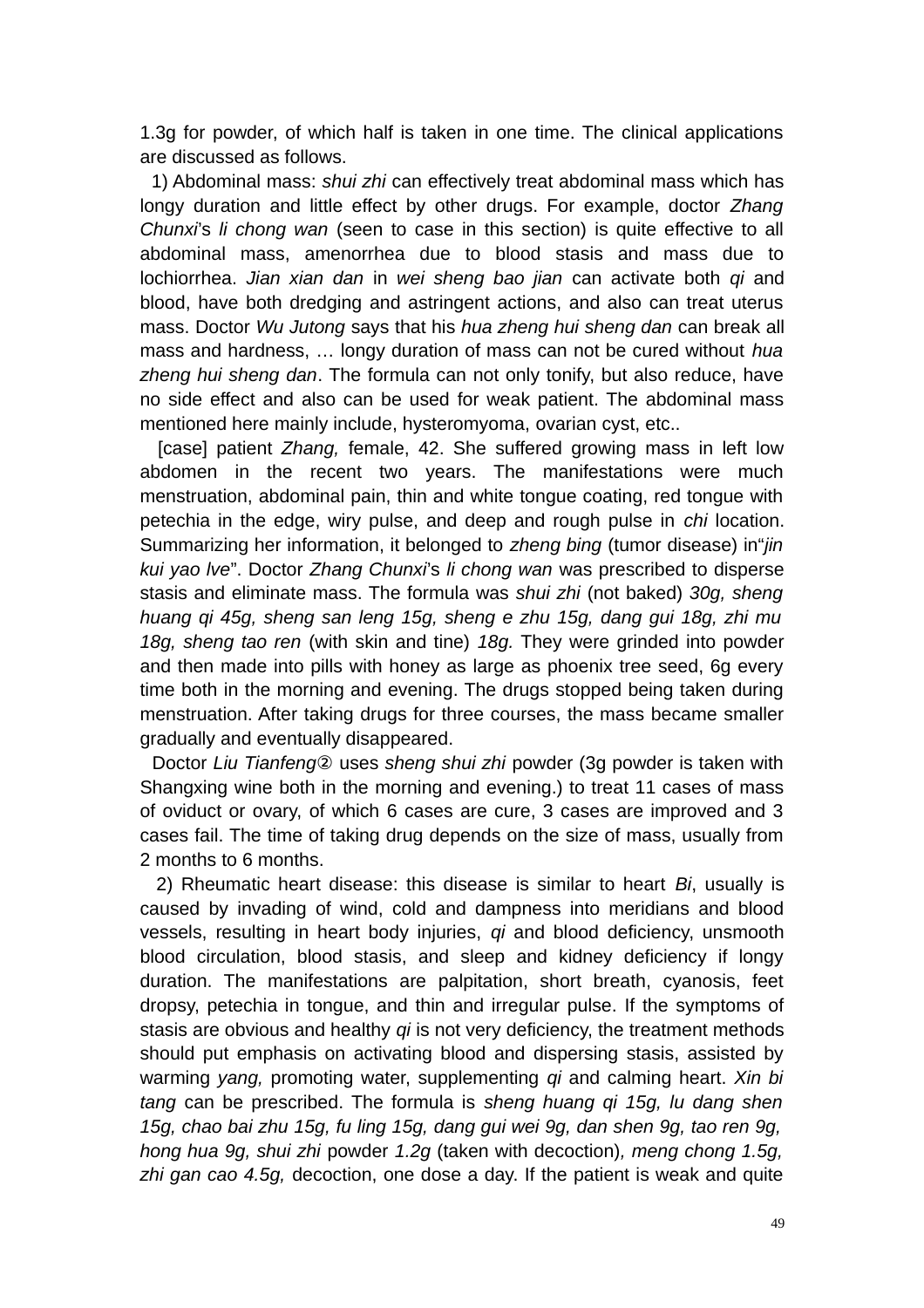deficiency, warming *yang* and supplementing *qi* should be applied first, and then insect drugs for activating blood and dispersing stasis can be selected. For supplementing healthy *qi*, modified *zhi gan cao tang* can be used: *hong shen* powder 1.5g (taken with decoction), *shu di huang 24g, zhi huang qi 12g, rou gui* powder 2g (taken with decoction), *e jiao 9g, mai dong 9g, zhi gan cao 9g, wu wei zi 3g, chao zao ren 15g, hong zao 10, sheng jiang 3* pieces*.* 

 [case] patient *Shi*, male, 34, worker. He suffered rheumatic fever three years before and was cured. The disease reoccurred for several times because of coldness and over-work resulting in mitral stenosis, and he was diagnosed as rheumatic heart disease. The manifestations ware palpitation after few work, short breath, cyanosis, choking cough, lusterless complexion, feet dropsy which was severer in the evening, pale tongue with thin and white coating, petechia in the edge of tongue, weak, thin and rough pulse, and slowirregular-intermittent pulse sometime. It was deficiency caused by longy duration, resulting in heart *qi* deficiency, failure of lung *qi* to ascend, blood stasis and unsmooth vessel *qi* circulation. Heart *Bi* could not be cured quickly, so supplementing *qi* and *ying*, activating blood and dispersing stasis should be applied to regulate heart *qi* and smooth vessels. He was prescribed five doses of *xin bi tang*. After taking drugs, he felt chest comfortable, and palpitation and short breath ware relieve quite a lot. He was asked to continue to take the former formula, the disease was improved gradually and steadily, and petechia in the edge of tongue disappeared day by day. Later, he was regulated by concentrated decoction to enhance the therapeutic effect.

 3) Coronary heart disease: some diseases in TCM, such as *zhen xin tong, jue xin tong, xiong bi*, etc., include coronary heart diseases. It usually results from *qi* stagnation and blood stasis. Therefore, activating blood and dispersing stasis are one of the most important methods. However, it only aims at excess and treats branch. The root is *qi* and *yin* deficiency of heart, liver and kidney. Brach is treated in acute case, root is treated in chronic disease, or branch and root are treated at the same time. Drugs are selected according to syndrome, can not be illiberal ignoring other aspects. If the symptoms belong to *qi* stagnation, blood stasis, meridians spasm and unsmooth blood circulation resulting in angina pectoris or even myocardial infarction, and there are obvious petechias in tongue and lip, 1g of *shui zhi*, which can activate blood, disperse stasis and break coagulation, can be added into the formula which can activate blood, disperse blood, regulate *qi* and dredge *yang*. The therapeutic effect usually is quite good.

 [case] patient *Yang,* male, 45, cadre. He suffered chest oppression, or even prickly pain, sweating, palpitation and short breath after few activities in the recent two yeas. Blood fat was high, and ECG showed degressive ST segment, biventricular hypertrophy, heart block. He was diagnosed as coronary heart disease. He received lipidemic-modulating drugs and vascularexpanding drugs, and prickly pain could be relieved by glonoin. The tongue coating was slight greasy, there were petechias in the edge of tongue, lip was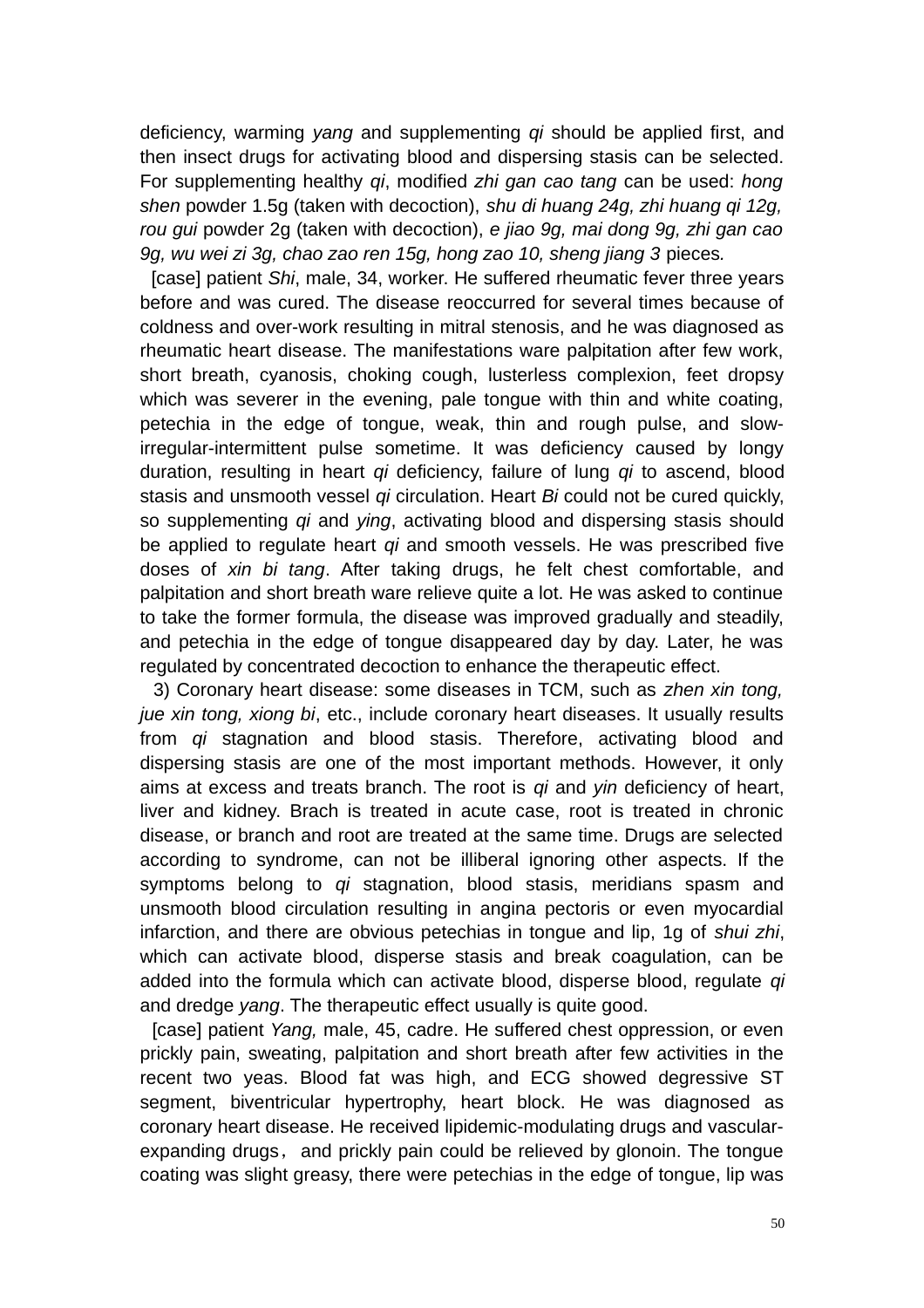dark, and pulse was thin and irregular sometimes. It was *zhen xin tong* due to stasis of heart and vessel, obstruction of meridians, failure of heart *yang* to stretch and stagnation leading to pain. The treatment methods were activating blood, dispersing stasis, regulating *qi*, dredging *yang*. The formula was *tai zi shen 15g, zi dan shen 15g, zhi huang jing 15g, shui zhi 1g* (grinded into powder and taken by two times)*, quan gua lou 12, xie bai tou 12g, guang yu jin 9g, tan xiang 4.5g, chuan xiong 4.5g, sheng shan zha 30g, zhi gan cao 4.5g,* decoction, one dose a day. After taking 15 doses of drugs continuously, the condition is good, and petechia in the tongue and lips disappeared gradually. He was asked to take pill to enhance the therapeutic effect. *Tai zi shen 90g, dan shen 90g, zhi huang jing 90g, zhi shou wu 90g, sheng shan zha 90g, guang yu jin 90g, ze xie 90g, tan xiang 30g, yan hu suo 60g.* They are grinded into powder and made into pills with water as large as mung bean, 4.5g every time both in the morning and evening. ECG was normal, and follow-up after one year revealed no reoccurrence.

4) Thrombocythemia after lienectomy in portal hypertension: doctor *Qin Liangfu* uses *shui zhi tang* ③to treat 18 cases of thrombocythemia after lienectomy in portal hypertension with good therapeutic effect through essential observation. Because most patients have such manifestations as fever, red tongue, wiry and rapid pulse due to stasis and heat in *ying* and blood phase, *shui zhi tang* is applied to cool blood and disperse stasis. The thrombocyte amout usually is reduced obviously after taking 2 to 4 doses of drugs. The formula is *shui zhi 6g, meng chong 9g, di bie chong 9g, tao ren 9g, dan pi 9g, sheng di 15g, sheng pu huang 15g, sheng wu ling zhi 15g,* decoction.

 [case] patient *Liu,* male, 41, No.19214. The thrombocyte amount was  $1,225,000/\mathrm{mm}^3$  eight days after lienectomy, and was reduced to 360,000/mm<sup>3</sup> after taking three doses of *shui zhi tang*. It increased to 515,000/mm<sup>3</sup> when the drugs stopped for two days. The thrombocyte amount was reduced to 320,000/mm<sup>3</sup> after taking another 2 doses.

 Comment: the action of dispersing stasis is powerful. The drugs should stop being taken when therapeutic effect arise and can not be overused.

 5) Carcinoma of esophagus: doctor *Song Huazhu* uses *zao zhi san*④, which can soften hardness, eliminate phlegm and dredge stagnation, to treat 3 cases of carcinoma of esophagus with obvious therapeutic effect. 30g *hai zao* and 6g of *shui zhi* are grinded into powder, 6g every time, twice a day. They are taken with Shangxing wine. The patients feel throat comfortable after taking drugs for 5 days, and have no difficulty in swallowing food. The disease is cured gradually after taking drugs for 1 to 2 months. Another formula is 30g of *hai zao* and 15g of *shui zhi*. They are grinded into powder and filled into 10 parcels, 1 to 2 parcels a day for treating carcinoma metastasis of rectum. Doctor *Zhang Chengzhou* uses modified *shui zhi tang*⑤ to treat carcinoma of esophagus and gastric cancer with good short-term therapeutic effect. The formula can improve the symptoms, but it is difficult to dissolve mass. The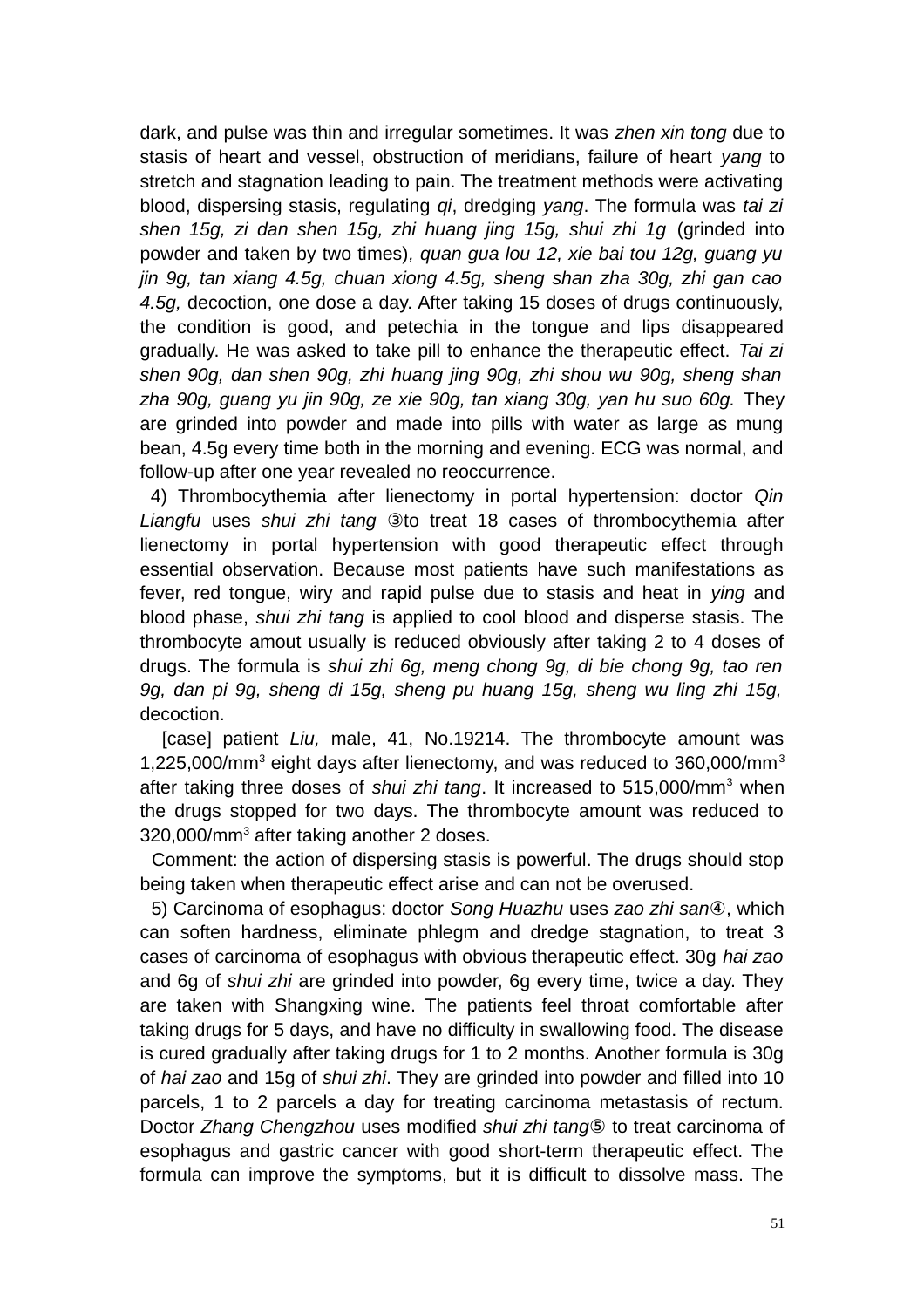formula is *sheng shui zhi 15g, sheng ji nei jing 12g, zhu ru 12g, qing ban xia 12g, ren dong teng 30g,* decoction, one dose a day.

 There are squamous cell carcinoma and adenocarcinoma in pathology, and there are deficiency and excess in syndrome differentiation. It usually is excessive syndrome in the early and middle stage, such as *qi* stagnation, phlegm assembly, blood stasis and toxin obstruction. While it usually is deficiency of *qi* and *yin* and mixture of deficiency and excess in the later stage due to longy duration and dysphagia. The treatment methods depend on syndrome. *Zao zhi san* is suitable for stagnation of phlegm and stasis, manifesting as greasy tongue coating, purple tongue with petechia in the edge, thin and slippery pulse, or thin and rough pulse. It should be careful if it is used to treat such patient who is complicated with ulceration, vomiting sticky saliva with blood. Or *sen san qi* powder should be added. It is not suitable for other syndromes, such as liver oppression and *qi* stagnation, heat toxin injuring *yin* and deficiency of *qi* and *yin*. The author once used this formula to treat a case of terminal squamous cell carcinoma of esophagus complicated with ulceration with a little therapeutic effect by incipient treatment. But later, the formula stopped being taken in order to avoid perforation when the patient spitted blood frequently because the ulceration reached muscle layer. Therefore, it is a basic principle, which must be followed, that syndrome differentiation and disease differentiation should be combined and the treatments should depend on syndrome.

 6) Induce labor: "*bie lu*" says *shui zhi* can induce abortion. Therefore, with much drugs for breaking blood and dispersing stasis, *shui zhi* can used as a main drug to induce labor⑥. The formula is *shui zhi 9g, di bie chong 9g, hong hua 9g, tao ren 9g, san leng 9g, e zhu 9g, ji xing zi 9g, leng xiao hua 9g, meng chong 4.5g, da huang 4.5g, gui zhi 2.5g,* decoction, one dose a day.

 Comment: the formula's actions of breaking blood, attacking stasis and inducing labor are very powerful, so it is suitable for strong constitution but not for weak patient. The decoction should be taken in daytime, and the patient should do as much exercise as possible. The drugs stop being taken if menstruation-like substance is discharged and embryo is induced which is confirmed by tests. The patient has to take drug continuously if the menstruation-like substance is little. This formula should be applied under strict observation of obstetric doctor. Patient can not take drugs by herself randomly in order to avoid massive heamorrhage.

 7) Stasis due to falls and beat: Blood stasis, heart and abdominal pain, constipation and anuresis due to falls, beat and trauma can be treated by *duo ming san* (*"ji sheng fang"*: *shui zhi 1.2g, sheng da huang 6g, qian niu zi 6g,* decoction) to disperse stasis, resolve stagnation, promote stool and urine.

 8) Cervical scrofula and mumps: herbal research group of Wuxi liberation community uses *shui zhi san* ⑦to treat 80 cases of cervical scrofula (64 nonfester cases, 16 fester cases, and 84% of cure rate) and 40 cases of mumps (all were cured within 1 to 3 days.). It is worth applying because of easy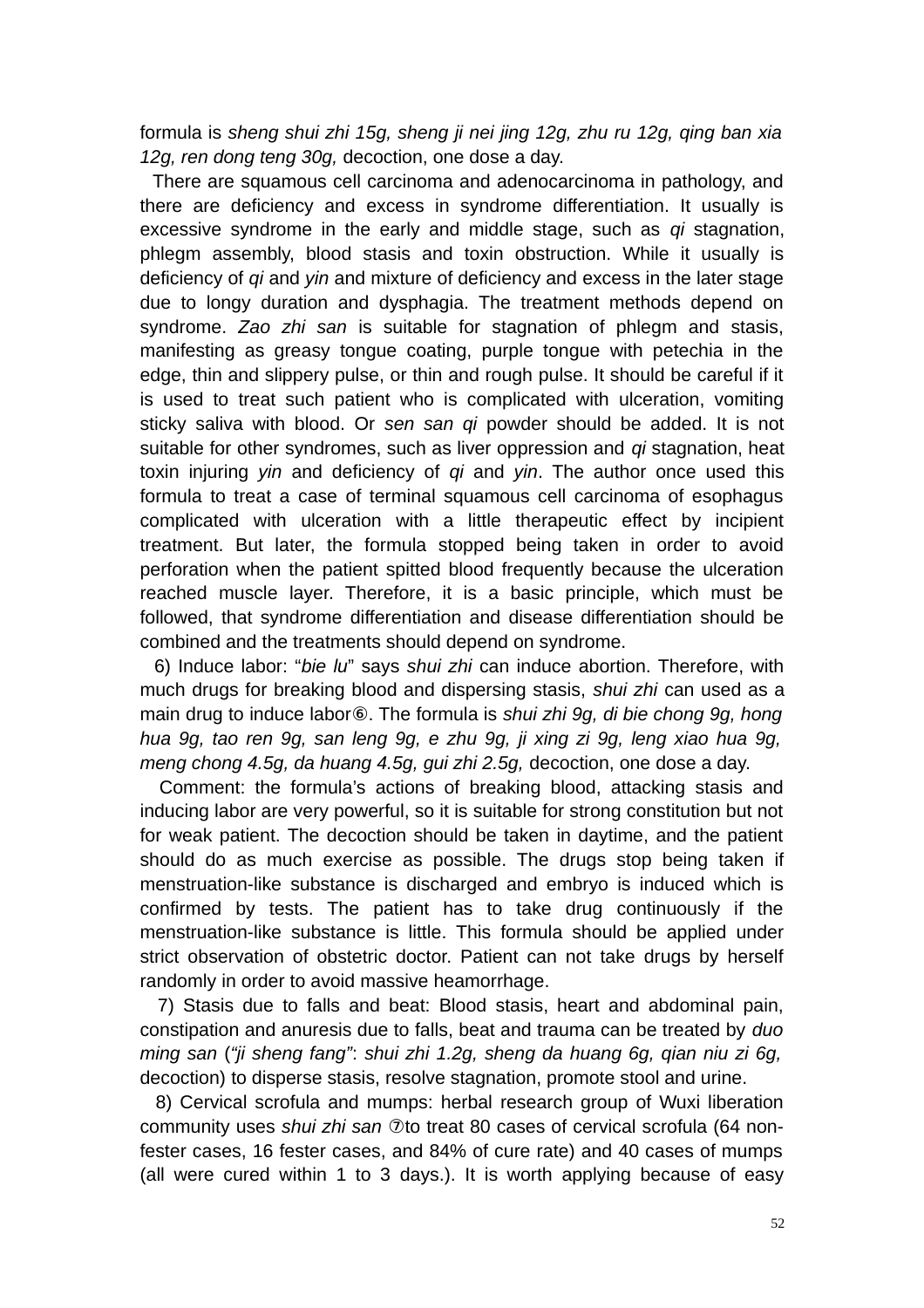method and good therapeutic effect. The formula is same dose of *shui zhi* and *bing pian*. The methods are that (1)*shui zhi* is baked on the tile, grinded into powder with same dose of *bing pian*, mixed with Vaseline, and then is used to cover focus; (2) *shui zhi* is baked on the tile, grinded into powder with a little *bing pian*, and then is used to cover focus of scrofula; (3) 4.5g of *shui zhi* powder which is baked on the tile is taken twice a day for scrofula. These therapeutic effect are due to the functions of breaking stasis and eliminating stagnation. The dose should be reduced for weak patient, or drugs for supplementing healthy *qi* and softening hardness should be added.

 9) Reunion tendon: powder of *shui zhi* and *song xiang* is used to cover the focus.

 10) Appendix mass: Jingzhou medical college uses *shui zhi* powder (taken after being mixed with water) to treat appendix mass with quite good therapeutic effect.

## **Subsidiary drugs:** *meng chong* **(gadfly)**

 *Meng chong* is dried whole body of Tabanus bivittatus Mats.. The popular name is *niu meng*. It is produced in the every province. It is slight cold in nature, bitter in flavor, and attributive to liver meridian. The functions are dispersing stasis and eliminating mass, so it is effective to abdominal mass, amenorrhea due to stasis and blood stasis due to trauma. "*ben cao cong xin*" says that is can break blood, dredge meridians and reduce abortion quickly. The action of breaking blood and dispersing stasis of *meng chong* is more powerful than that of *shui zhi*. Fierce diarrhea may arise after taking drugs, and would stop when drugs are not taken. These two drugs usually are used together to enhance the functions of breaking blood and dispersing stasis. Lack of stasis and pregnant women are contraindications. The clinical applications are discussed as follows.

 1) Cervical cancer⑧: TCM considers that it is usually due to injury of *chong* and *ren* meridians, dysfunctions of liver, spleen and kidney, toxin formation from heat and dampness, *qi* stagnation and blood stasis. The treatment principles are both supplementing and reducing and combination of syndrome differentiation and disease differentiation, not only emphasizing on local changes of cancer, but also enhance the capacity for resisting disease. The main treatment methods are breaking hardness, dispersing stasis, eliminating turbidity, resolving toxin, clearing heat, eliminating dampness, regulating *chong* and *ren* meridians. (1) formula for early stage of cervical cancer: *meng chong 6g, zhi ru xiang 6g, zhi mo yao 6g, shui zhi 9g, feng fang 9g, huang bai 9g, dan pi 12g, long dan cao 12g*. They are grinded into powder. 30 doses of powder are mixed together and then made into pills with decoction of *jin yin hua 20g, shu yang quan 120g, long kui 120g, ban zhi lian 120g*. 9g of *xiong huang* is used for shell of pills. 1.5g of pills is taken twice a day. (2) formula for terminal cervical cancer: *yu huang dan* for oral administration contains *meng chong 6g, shui zhi 6g, ren zhi jia 6g, huang lian 6g, ru xiang 6g, mo yao 6g, hai long 1* strip*, bai hua she 3* strips, *quan xie 9g, feng fang 9g, huang bai 9g,*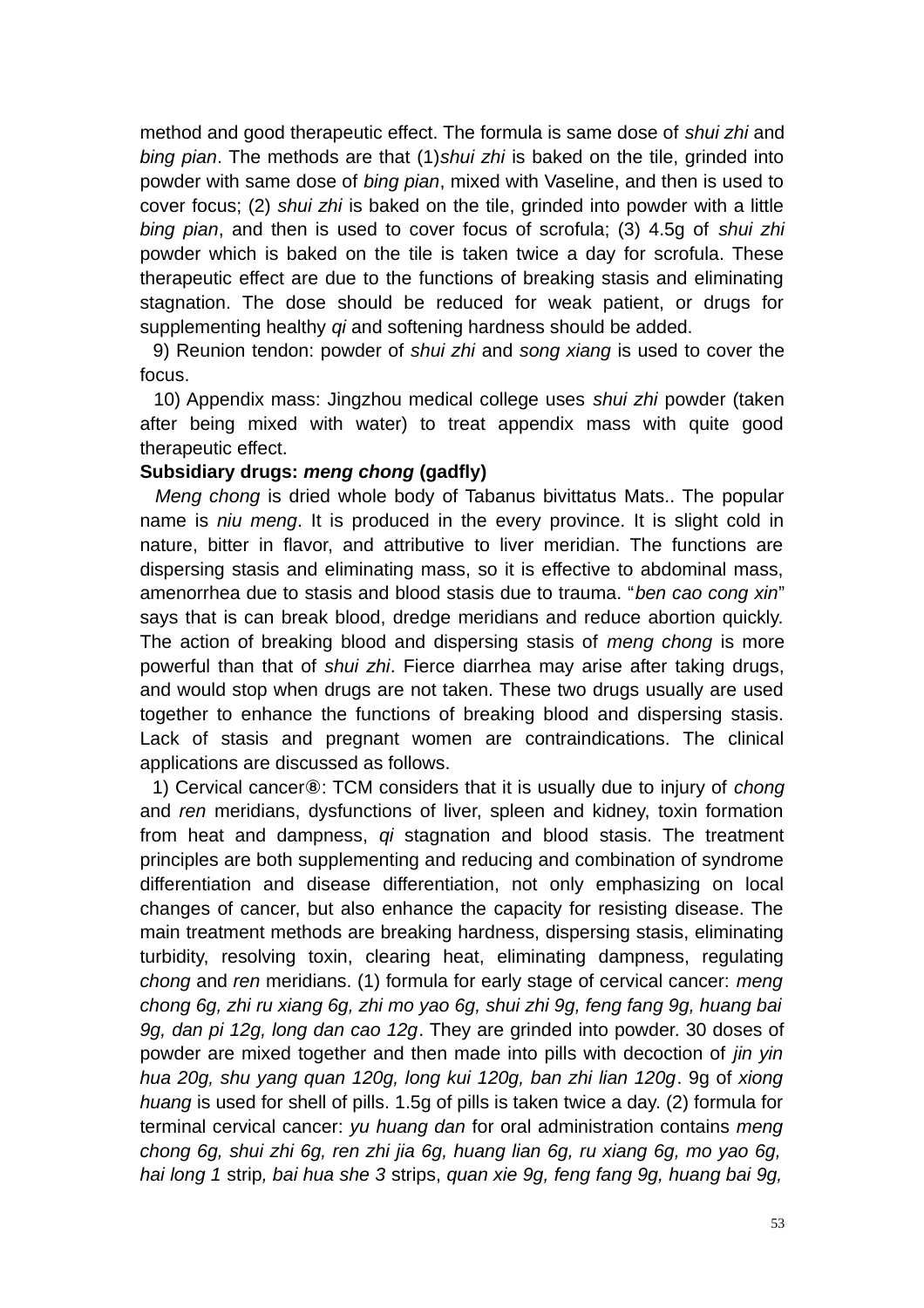*dan pi 12g, long dan cao 15g.* They are grinded into powder and then made into pills with decoction of *jin yin hua*. *Xiong huang* is used as shell. 3g of pills is taken twice or three times a day. Tianjin 201 formula for external use: *she xiang 1.2g, she chuang zi 4.2g, xue jie 7.5g, mo yao 9g, ru xiang 10.5g, bing pian 10.5g, peng sha 10.5g, cong sha 10.5g, er cha 11g, xiong huang 13.2g, zhong ru shi 13.2g, zhang dan 46g, bai fan 585g.* They are grinded into powder and used to cover the focus of cervical cancer twice a week.

 2) Trauma: 3g of *meng chong* and 6g of *dan pi* are grinded into powder and taken with Shangxing wine.

 Comment: although *di bie chong*, *meng chong* and *shui zhi* belong to drugs for activating blood and dispersing stasis, there are differences in clinical applications. *Bi bie chong* can be used for deficiency syndrome, *shui zhi* can be used only for excess syndrome, and *meng chong* should be used more carefully because its action of breaking stasis is the most powerful.

①five cases report of nephrotic syndrome treated by kidney-tonifying method and hormone, New Medicine and Pharmacology Journal 8:33, 1974.

② three cases of gynaecologic diseases, New TCM, 5:27,1975.

③ therapeutic effect observation on *shui zhi tang* treating thrombocythemia after lienectomy in portal hypertension, Shanghai TCM Journal, 5:15,1963

④ treating *ye ge* by empirical formula of *hai zao* and *shui zhi*, TCM Journal, 1:15, 1966.

⑤ short-term therapeutic effect observation on modified *shui zhi tang* treating esophagus and gastric cancer, Weifang Medicine 2:35, 1978

⑥TCM empirical formula compile page 274, health section of 7341 army rear service, 1975

⑦ *shui zhi san* treating cervical scrofula, Wuxi Medicine, 5, 1975

⑧ tumor group of Shuguang hospital: 122 case of terminal cancer survive for more than three years treated by combination of TCM and western medicine. Clinical Date Compile of Achievements Exhibition of Combination of TCM and Western medicine, page 134, 6, 1974, Shanghai.

# **7** *feng fang* **(hornet nest) (subsidiary drugs:** *feng du***)**

 *Feng fang* is nest of Polistes mandarinus Saussure or congener insects, and produced in every province. It is mild in nature, bitter, salty and slight sweet in flavor, and attributive to liver, kidney and stomach meridians. The nest with eggs is better. Ancient herbs books say it is toxic, but toxic side effects have not been found when patient takes large dose of *feng fang* through clinical observation.

It is reported by Japanese pharmacologists that *feng fang* can tonify heart, promote urine, stop bleeding, expel parasite, etc.. It contains beeswax, resin, benzene, calcification, iron, etc.. Alcohol, aether and acetone lixivium of *feng fang* can promote the coagulation of blood, acetone lixivium in particular, and also strengthen the heart beat, promote urine and induce blood pressure temporarily.

*Feng fang* can expel wind, stop spasm, resolve toxin, treat carbuncle,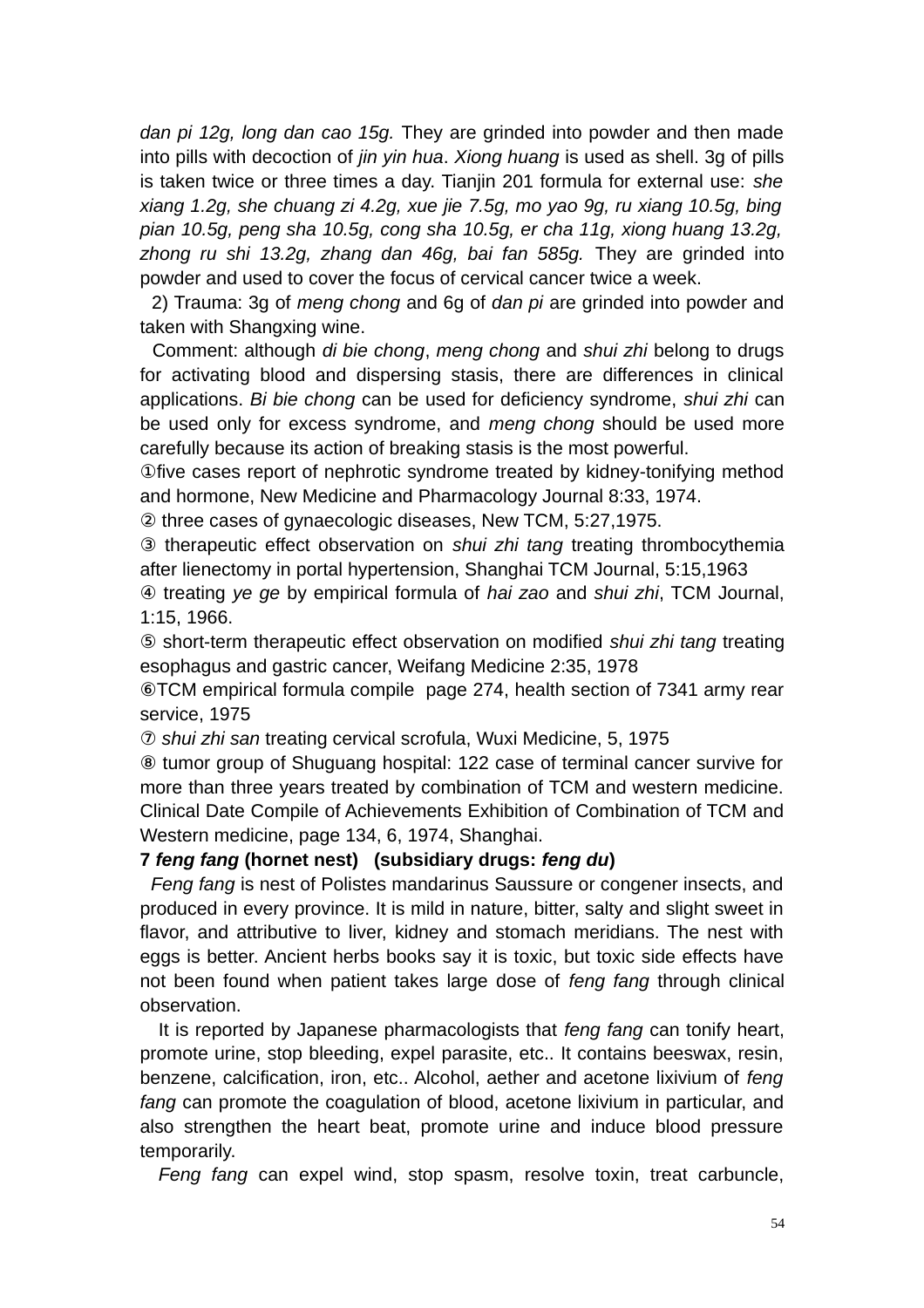eliminate swelling, relieve pain, and treat impotence and obstruction judging from the records of ancient herbal books and practical experience. It is suitable for not only oral administration but also external use, however, it is a pity that emphasis is put on external use in nowdays. In fact, *feng fang* is not only an important drug for surgery diseases, but also effective to some internal diseases. There are four main functions.

1) Treating arthralgia: it can dredge obstruction and expel wind, and is quite effective to longy duration of joint pain and swelling. Therefore, "*bie lu*" says it can treat *li jie zhong chu* (rheumatoid arthritis). According to the author's experience, longy duration of rigid joint or even joint deformation due to rheumatoid arthritis or rheumatoid disease can be treated by *feng fang*.

2) Treating cancer: besides *ai ji* in "*wei ji bao shu*"*, ai chuang* in "*zhi zhi fang*", and *ai fa* in "*wai ke qi xuan*" directly call it *ai*, there are other names for cancer in TCM, such as *e chuang* (malignant ulcer), *fu gu ju* (such as osteosarcoma), *shi ju* (mass as hard as stone)*, liu zhu, e he, fan hua* (the form of mass looks like rape flower )*, hei ding* (dark furuncle)*, zheng jia* (mass)*, ji ju* (mass)*, ye ge* (such as esophagus cancer)*, beng lou* (such as cervical cancer)*, zhuo dai* (turbid leukorrhea), etc..

 "*bie lu*" says that *feng fang* can treat *e ju* and *fu gu ju*, and resolve all kinds of toxin. Doctor *Zhang Wenzhong* uses *feng fang* and warm wine to treat uterus bleeding with five kinds of color (this symptom is similar to cancer of uterus.) with good therapeutic effect. *Ru ai san* (breast cancer powder) of "*yan fang xin bian*" considers *feng fang* as main drug. Therefore, doctor *Fan Tiantu* once pointed out that *feng fang, quan xie, wu gong, shou gong* and so on are effective to some cancers. Shanghai *Shuguang* hospital uses *feng fang, quan xie*, etc., to treat breast cancer and lymph node enlargement due to tumor metastasis . There are increasing reports on *feng fang* treating cancer in the recent years. Therefore, *feng fang* is the drug that is worth studying on aspect of treating cancers.

3) Treating impotence and enuresis: it can tonify *yang* and supplement kidney, and can be trusted to treat impotence and enuresis.

4) Treating carbuncle, furuncle and lymph node enlargement: it is powerful to resolve toxin, kill parasite, eliminate carbuncle and treat furuncle. *Feng fang* is often used by surgery*,* such as *feng fang gao* of "*zheng zhi zhun sheng*" treating lymph node enlargement, *xiao zhong hua du gao* treating carbuncle, furuncle and swelling toxin, *san sheng san*▼ treating malignant ulcer, etc.. *Haimen* TCM hospital uses powder of the same dose of *feng fang* with eggs and *shan yang jiao* for back carbuncle and other carbuncles with very good therapeutic effect. There are many similar examples. We are not going to list them one by one.

 As for compatibility of drugs, it can treat toothache with *xi xin,* furuncle and cancer with *ban zhi lian*, urticaria and other skin itching syndrome with *chan yi*, impotence with *hua zhi zhu*, enuresis with *sang piao, Bi* syndrome with *di bie chong, quan xie, jiang can*, obstinate low back pain with *wu shao she* and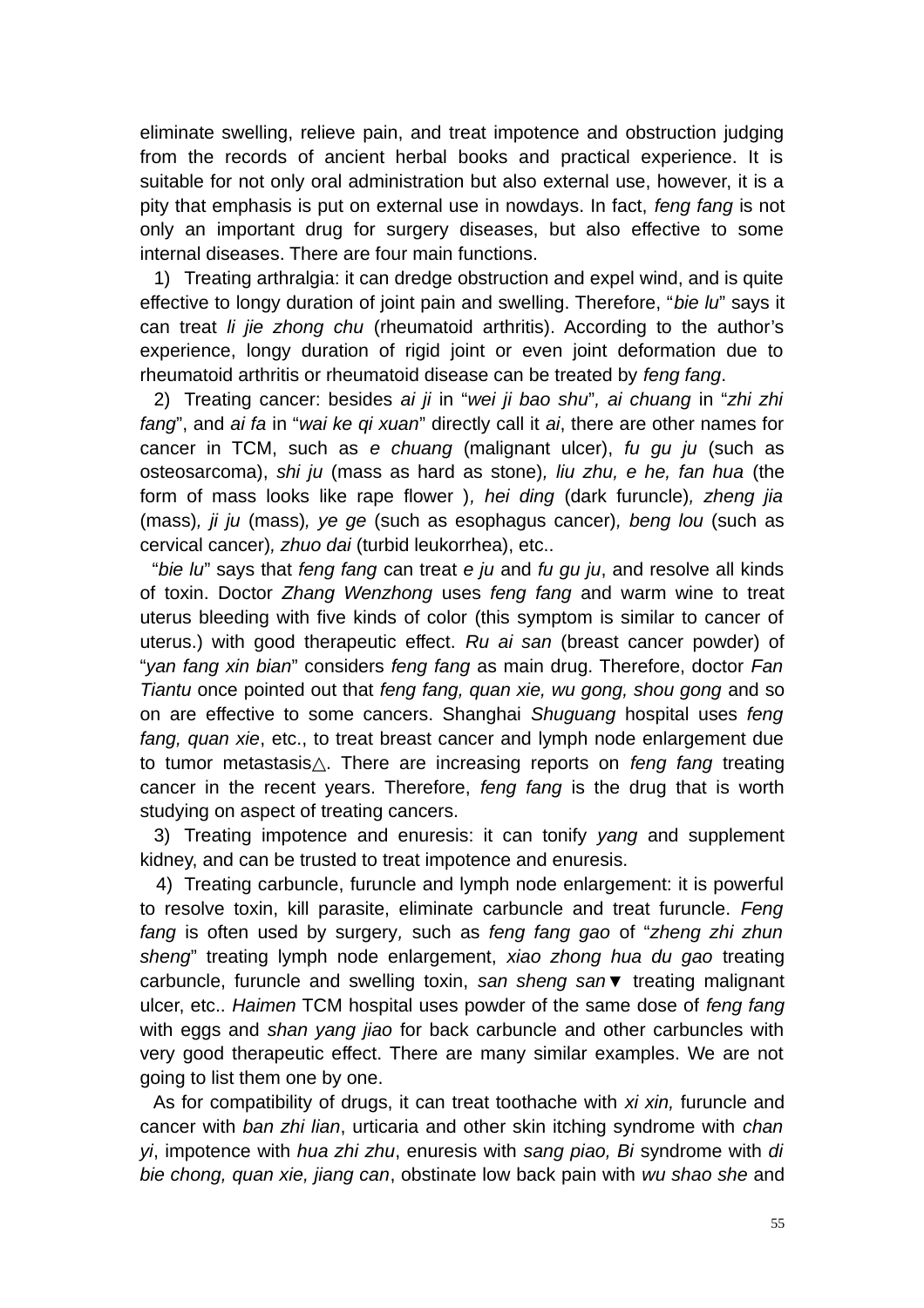*di bie chong*, breast cancer with *ku lian zi* and *liang tou jian*, etc..

 The dose is 6g-12g for decoction, 1g-2g for powder, twice a day. The dose can increase for the severe case with severe *yang* deficiency. Through large dose of *feng fang* was taken in order to enhance the therapeutic effect, no side effect or toxin reactions have been found in clinic. The dose for external use depends on condition. It should be thought carefully if it is used to treat *yang* carbuncle with suppurative tendency. The clinical applications are:

 1) Cancer: *feng fang* is a promising drug for treating cancer, and has draw attention from many fields. There are many formulas whose main drug is *feng fang*. Here we are going to introduce some useful formulas.

 (1) *xiao liu wan*: one tumor hospital declares that *xiao liu wan,* which contains *feng fang, quan xie, jiang can*, ect., can control cancer in some degree, throat cancer, nasopharyngeal cancer, metastasis lymph cancer in particular. The author also often uses it, and considers there are some therapeutic effects.

 [case] patient *Zhang*, female, 61, housewife. She suffered paroxysmal epigastric pain, accompanied with acid regurgitation and belch. Paroxysmal pain could be relieved by *wei shu ping* and food. In these years, pain reoccurred frequently, aggravated in the evening. She vomited half cuspidor of food of last meal 3 to 4 hours after meal. She eat little food, became thin and got constipation. The disease became so severe day by day that she only could eat little liquid food. Paroxysmal angina could be relieved only by *an nong tong* injection. She was hospitalized in affiliated hospital of Nantong medical college in June, 1963, and was diagnosed as malignant change of ulcer with pylorus obstruction, and refused to receive surgery. She only received glucose injection for maintaining physical power and dolantin for relieving pain. Four months later, the disease was quite severe and she asked the author for treatment. *Ge zheng* (dysphagia due to cancer) was so severe that normal drugs do not enable to have therapeutic effect, so insect drugs ware selected directly to break mass, soften hardness, stop regurgitation and relieve pain, promising to relieve the condition a little, pain and vomiting. The formula was *zhi feng fang 6g, zhi quan xie 6g, zhi qiang long chong 6g, dai zhe shi 6g, chen pi 3, gan cao 2g*, They were grinded into powder and filled into 10 parcels, one parcel every time and twice a day. After taking first parcel, the pain was relieved a little, vomiting decreased and she felt comfortable. After taking drugs for several days, the disease was promoted a lot, and she could eat gruel. Ten days later, she could eat porridge and noodle, walk, and the spirit was also promoted. In the later years, the condition was good, and occasional pain can be relieved by former formula.

 Judging from this case, insect drugs such as *feng fang* can relieve pain and control the development of this disease.

 (2) Breast cancer: the followed formula comes from "*yan fang xin bian*". According clinical observation, the hard mass can be induced after taking drugs for one month, mild case could be cured after 2 to 3 months, and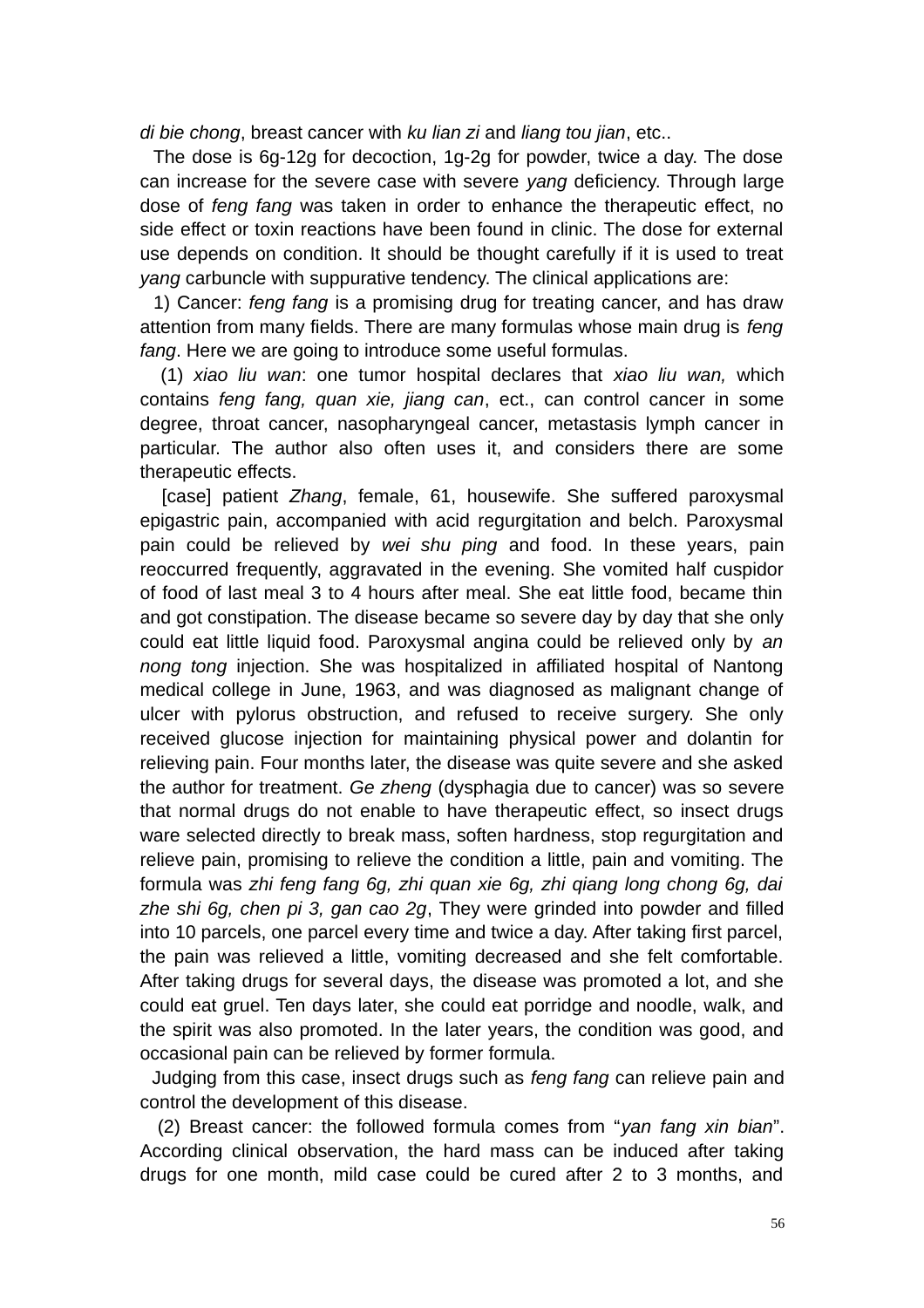severe case needed long time. The formula is *zhi feng fang, ku lian zi, xiong shu fen.* They are baked and grinded into powder with the same dose, or were made into pills with water. 9g of drugs is taken with water or rice wine every time, once every two days. Haimen TCM hospital of Jiangsu province made the formula and *shan yang jiao* (doubled dose than other drugs) into *ru ai wan* (breast cancer pills), 9g every time, twice a day. It is declared that the therapeutic effect is better.

 (3) *Fei ai fang* (lung cancer formula): TCM considers that lung cancer results from internal injury of healthy *qi* and invading of pathogenic toxin, which resulting in lung *qi* stagnation, failure of lung to ascend and descend, blood stasis, *qi* stagnation and meridian obstruction. Therefore, supplementing *qi*, nourishing *yin*, clearing heat, eliminating phlegm, resolving toxin, dredging stagnation, activating blood and eliminating swelling are applied. Under the guide of combination of syndrome differentiation and disease differentiation, Shanghai tumor hospital uses the followed formula to treat lung cancer. The formula is *zhi feng fang 12g, bei sha shen 12g, ban zhi lian 60g, ou jie 9g, xing ren 9g, pu huang 9g, huang qi 9g, pi pa ye 9g, shi yan*① *30g, lou lu 15g,* decoction, one dose every day. It can relieve the symptoms.

 2) Flowing wind-phlegm (similar to multiple abscess), mass and hemia: *tai bao dan*②, a adhesive plaster formula: *feng fang tan 120g, gong ding xiang 60g, xi xin 60g, bi bo 60g, ba cao shuang 60g*. They are grinded into powder and sealed off. 300g of *qing liang gao*③ is melted, mixed with the powder, and then used to cover focus, once every 5 to 6 days. It is good effective to cold mass, arthralgia, hemia, flowing wind phlegm and early stage of mastitis. Redness and swelling with purulency which belong to *yang* syndrome are contraindication.

 3) Carbuncle, furuncle and swelling toxin: there are many formulas in surgery whose main drug is *feng fang*. Here we select four formulas.

 (1) *feng fang san*: it is a popular formula for mastitis in folk, but is little applied by doctor. It is not explored until researching-folk-prescription movement after liberation. Doctor *Yang Zhongxue*④ uses this formula to treat acute mastitis with 88.4% of cure rate, 92.3% of effect rate and 2.1 days of average cure time. The therapeutic effect is quite good. *Feng fang* is refined, cut into pieces, baked into toast tan color (burned black is avoided) in pot, grinded into powder and then sealed off. 2 to 3g of powder is taken with 50g of hot Shaoxing wine every four hours. Drugs can continue to be taken if the condition is promoted but not cured after 3 days. But surgery should be considered if the condition is not improved a lot but purulency tendency comes up. During the treatment, the patient should drink much water, avoid wind and rest much. Stupe can be applied for severe case. Purulency tendency is contraindication.

 (2) *xiao zhong hua du gao* (adhesive plaster for eliminating swelling and resolving toxin): it is good at treating back carbuncle, carbuncle, furuncle and all kinds of swelling no matter whether fester or not. The formula is *lu feng*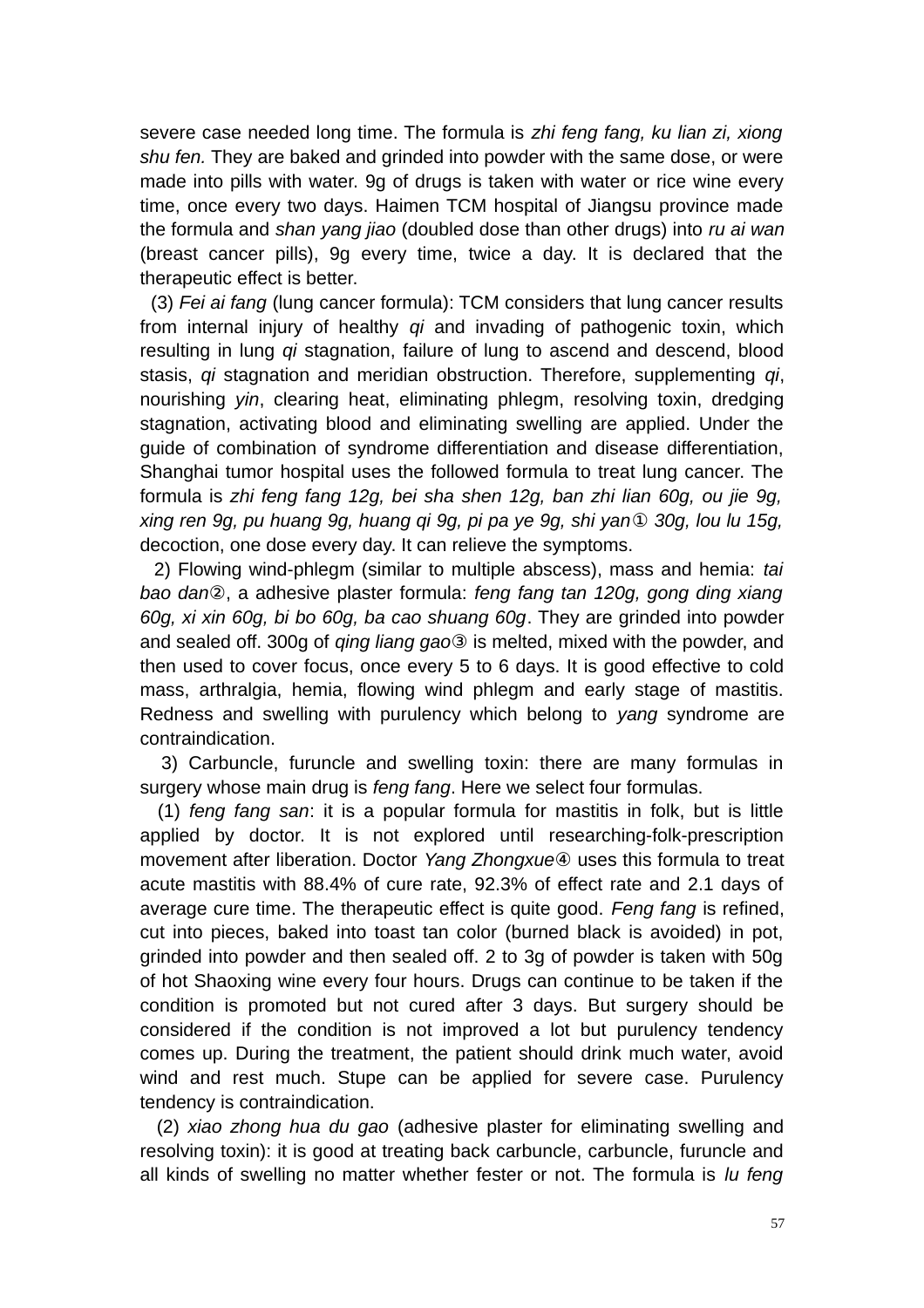*fang 30g, xing ren 30g, huang qi 22.5g, she tui 15g* (washed by salty water) *, yuan shen 15g,* a agglomerate of hair (without greasy stain) as large as chicken egg*,* rape oil 300g, *huang dan 150g.* Rape oil and hair are decocted until hair melted, and then *xing ren* is added. When *xing ren* becomes black, liquid is filtered and *huang qi* and *yuan shen* are added. They are decoted for 1 to 2 hours, then *feng fang* and *she tui* are added. When liquid becomes purple black, the liquid is filtered again. The refined liquid is boiled by mild fire. Finally, *huang dan* is added and the liquid is stirred quickly until that the drug drops would not scatter when they drop. The drug is put on kraft or oilpaper and then used to cover focus. Carbuncle without purulency would scatter, one with purulency would break, and broken one would close up. The mild case would be cured by several doses, and drugs should be changed continuously for severe case.

 Comment: this formula comes from "*shou shi xin bian*" wrote by *Wang Qianzai*, a famous doctor of *Qing* dynasty. The formulas recorded in the book are all his empirical formulas and worth cherishing. The action of this formula is good, quick and steady, and also can be used to treat shank ulcer and frostbite. Longy duration of burn, scald and hemorrhage due to knife and falls can be cure by this formula gradually. The author once used it receiving satisfied therapeutic effect. The drugs of this formula are the same to that of *feng fang gao* of "*liu ke zhun sheng*", only the dose is different. *Song Zaoyou,* a doctor of Pangbu third people's hospital, uses it to treat 3 cases of skin tuberculosis. They are all cured.

 (3) *Feng zhi san*: powder of *feng fang* and *bai zhi* with same dose are mixed with lees and then used to cover focus, treating neck carbuncle and back carbuncle effectively. The drugs are changed once a day. The carbuncle without breaking would be cured after several times.

 (4) *Feng fang xi ji* (*feng fang* lotion): 30g of *feng fang* and 1000ml of water are boiled for 15 minutes. The lotion is made after the decoction is filtered. It is effective to suppurative wounds, such as infection after trauma, wound infection after surgery, furuncle, carbuncle, scald, cellulites, infantile subcutaneous necrosis, etc.. The wound is soaped and washed by *feng fang* lotion, and is covered by sterilized gauze when it is clean. Warm lotion is applied for the wound with necrotic tissue, once or twice a day. The lotion can remove rotten tissue, promote granulation, diminish inflammation, and relieve pain, promote the concrescence.

 4) Enuresis: enuresis is an ailment, but there are many causes, and some cases are not easy to be cured thoroughly. "*xin xiu ben cao*" says *feng fang* can treat enuresis and urinary incontinence, but "*zi mu mi lu*" says it can treat constipation and anuresis. Judging from this, *feng fang* treats enuresis by warming *yang* and supplementing kidney to strengthen root. *feng fang* can be selected for longy duration, obstinate enuresis with weak body. Baked *feng fang* is grinded into powder, 3g to 6g every time for adult and reduced dose for child, twice a day. It is taken with Shaoxing wine or water. Decoction can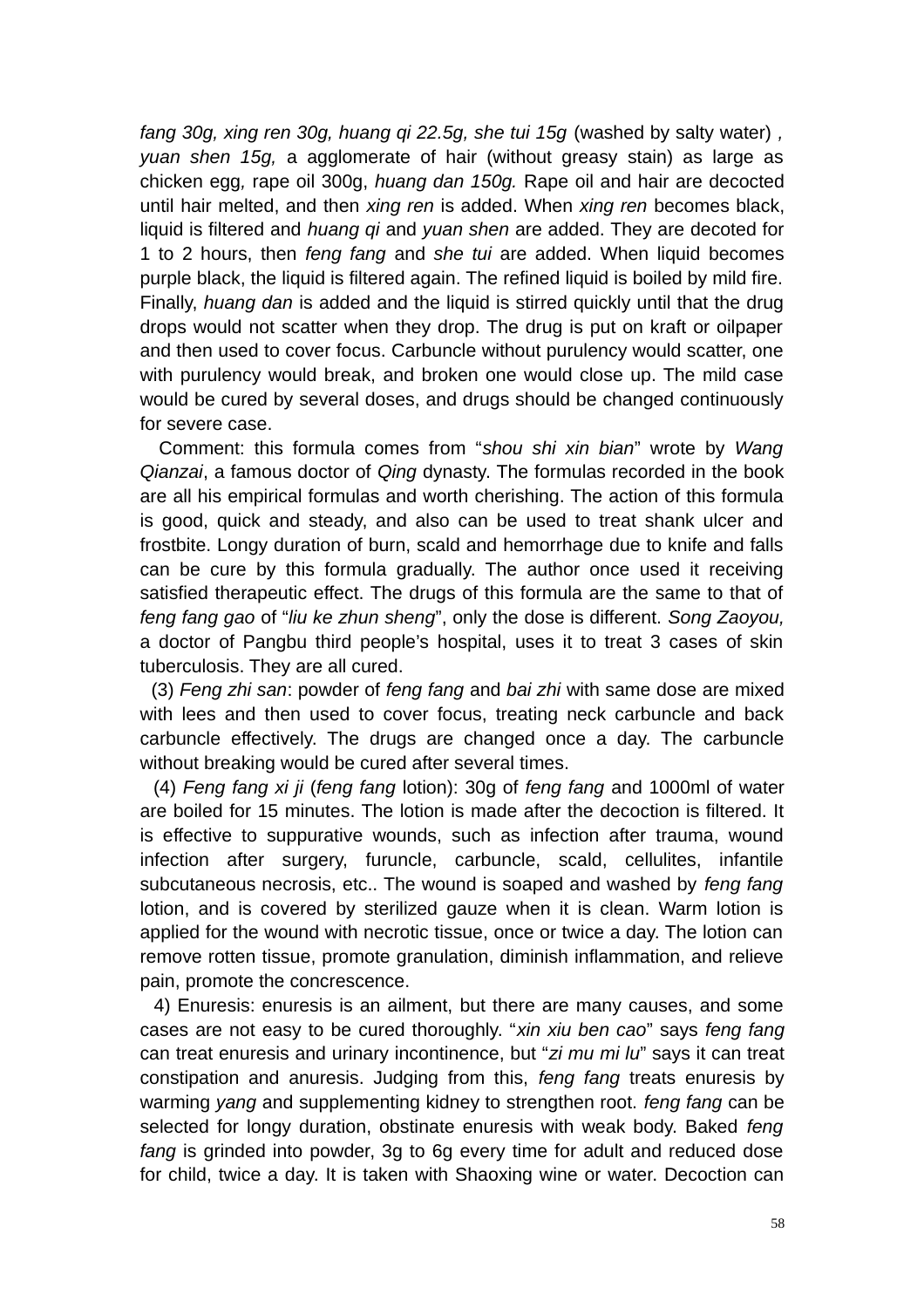be added for other symptoms.

 [case] patient *Chen,* male, 25, worker. He suffered enuresis when he was young, and had not been cured until now. He got enuresis every 3 to 5 days, and aggravated by hard work. He received treatments for many years, but without therapeutic effect. The manifestations were lusterless complexion, aversion to cold, waist pain, deep and weak pulse in left *chi* location. It was due to kidney *yang* deficiency. He was prescribed 60g of *feng fang san*, 6g every time, twice a day. The patient mistook the administration as 30g every time. So he finished the drugs in two day. The disease was cured after taking drugs without any side effects. However, it is not worth following because it is overdose. It is proper that the small dose of drug is taken continuously or increased gradually.

 5) Sphacelus: it just is thromboangitis obliterans, manifesting as black color and sunken fingers and toes, unbearable pain and bone dropping one by one. Powder of baked *feng fang* mixed with vinegar can be used to cover focus, once a day. *Qu shi bao tuo tang* (*yi ren 90g, fu ling 60g, gui xin 3g, bai zhu 30g, che qian zi 15g,* one dose a day, taken for ten days) of "*shi shi mi lu*" is taken at the same time.

Angitis group of Hongkou central hospital<sup>®</sup> considers that there are stagnation and obstruction of cold, heat and dampness, and also contradiction changes of healthy *qi* and pathogenic factors. Therefore, there are three stages in clinic. (1) Acute development stage: the pathogenic factors are abundant and healthy *qi* is injured, so the development of congestion and inflammatory is quick. The treatments put emphasis on expelling factors. Warming method (*feng fang 9g, bai fu zi 9g, zhi nan xing 9g, niao bu su 3g, cang zhu 15g,* etc..) is applied for cold factor. Clearing method (*mao dong qing 60g, yi mu cao 60g, pu gong ying 30g, re dong teng 30g, gan cao 30g*) is applied for heat factor. Eliminating method (*yi mu cao 60g, tu fu ling 30g, yi ren 30g, cang zhu 15g, fang ji 15g, bei xie 15g*) is applied for dampness factor. Drugs power is concentrated to diminish inflammation. (2) Delayed active stage: the healthy *qi* become a match for pathogenic factors, so the congestion is continuous. The supplementing method (*huang qi, dang shen, mian gen, yuan shen, shi hu*, etc..) and reducing method (*ji xue teng, dan shen, hong hua, ru xiang, mo yao, san qi, da huang zhe chong wan, xiao jin pian*, etc..) are use at the same time. Chief and secondary methods can be used at the same depending on syndromes. (3) Steady recovering stage: healthy *qi* recovers and pathogenic factors are defeated, so the congestion is relieved. Methods for supplementing healthy *qi*, activating blood, expanding vessels are applied to disperse stasis, and promote generation and compensation functions of collateral circulation. The total effect rate is 95.5%, excellence effect rate is 50%, and amputation rate is 1%. It is worth referring.

 6) Water-like leucorrhea: leucorrhea is usually due to liver stagnation, spleen deficiency, downward flow of dampness heat, kidney *yang* deficiency, or invading of damp toxin. Drugs selected according to syndrome differentiation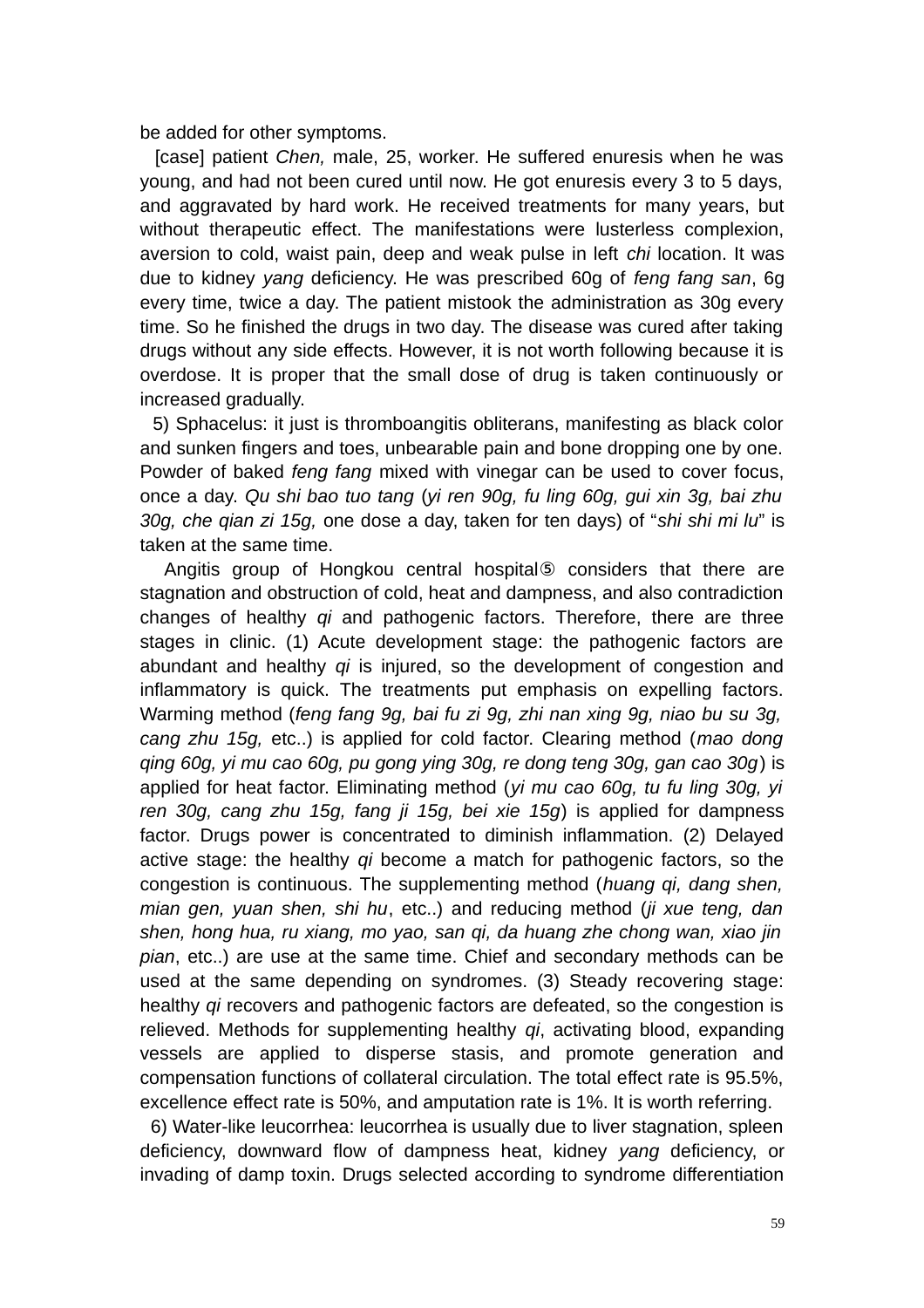usually have therapeutic effect. However, water-like leucorrhea is obstinate. If *feng fang* is added into regular drugs, the therapeutic effect is obvious. Perhaps it is because *feng fang* has special functions of warming *yang*, supplementing kidney, resolving toxin and eliminating swelling.

 [case] patient *Chen,* female, 30, worker. She did not have baby seven years after marriage, and diagnosed as congenital uterus hypogenesis. She had amenorrhea, and has menstruation after being treated by artificial menstrual cycle therapy. But when the drugs stopped being taken, she had amenorrhea again. Now, she had amenorrhea for more than one year. After periodic breast distention which disappeared after two weeks, the massive amount of waterlike leucorrhea was discharged out flowing downward along thigh. She received many drugs but without any therapeutic effect. She felt vertigo, palm heat, aching pain in waist and limbs. The tongue was pale, and coating was thin and white, the pulse was wiry and thin, weak in *chi* location. It is due to blood deficiency of heart and liver, *yang* deficiency of spleen and kidney, dysfunction of *chong* and *ren* meridians, dysfunction of belt meridian. The formula was *zhi huang qi 15g, zhi feng fang 12g, lu dang shen 12g, xian ling pi 12g, shu di huang 12g, dang gui 12g, fu ling 12g, tu si zi 12g, duan long gu 30g, duan mu li 30g, gan cao 4.5g,* one dose a day, five doses. After taking two doses, the water-like leucorrhea was induced and spirit was better. The tongue coating was thin and the pulse was thin. The former formula continued to be taken. Follow-up revealed that the therapeutic effect was good and the menstruation arrived on time.

 7) Bone tuberculosis, osteomyelitis and arthritis: these three kinds of diseases are quite obstinate, but can be treated by "*si wei jie du wan*" (the same dose of *zhi feng fang, di bie chong, quan xie* and *wu gong* are grinded into powder, and then made into pills with water as large as mung bean, 3g every time, twice a day), which can resolve toxin, treat ulcer, eliminate swelling, relieve pain and dredge meridians, with good therapeutic effect. Surgery department of affiliated hospital of Nanjing railway medical college uses this formula for many years and receives satisfied therapeutic effect.

 Harbin TCM academic experience inherited group⑥ points out that bone tuberculosis is caused by obstruction of toxic phlegm, so the treatment methods are opening cutaneous striae, resolving cold stagnation achieving the aim of smooth circulation of *qi* and blood and disappearance of toxin. *Feng fang san* is invented to treat bone tuberculosis effectively. The formula is *feng fang 60g, xue yu tan 60g, da shu di 60g, she tui 30g, chan yi 30g, jiang can 30g*. They are grinded into powder, 3g every time, twice a day. They are taken with Shaoxing wine. The formula is most suitable for bone tuberculosis without fistula. It usually results in vomiting for weak body, so reduced dose is suitable and *yang he tang* can be taken at the same time.

 [case] patient *Wang*, female, 32. She suffered low back pain and fatigue in spring of 1962. She did not pay attention to them, but she lost weight, and had afternoon tidal fever, night sweating and poor appetite. She was diagnosed as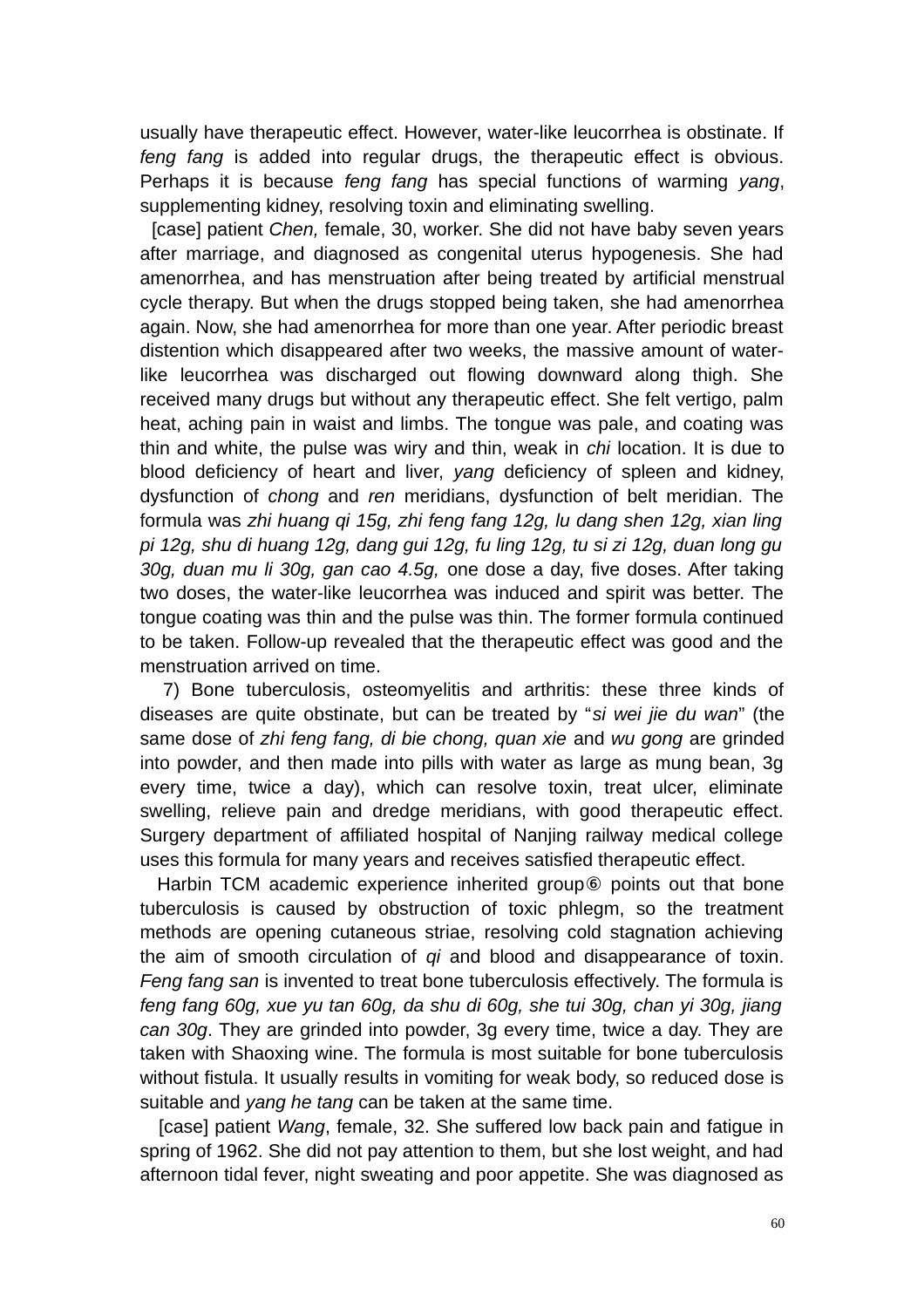infiltration tuberculosis in community staff hospital of Heilongjiang province in June, 1962, and disease was relieved by antituberculosis drugs. Spines of the seventh and eighth dorsal vertebras were pain by pressure, and X ray showed spines of the seventh and eighth dorsal vertebras were broken. The antituberculosis drugs continued to be taken, but the development was not controlled. In August, 1963, patient felt increasing pain and was difficulty in walking. In August, 1964, patient could only stay in bed and low limbs were paralysed. She came to our hospital on 21th, May, 1964. The manifestations were thin body, painful complexion, diffuse swelling of the seventh and eighth dorsal vertebras which was pain by pressure, pale tongue, thin coating, deep and thin pulse. It was *gu ju* (bone carbuncle), and warming and dredging meridians, supplementing kidney and tonifying bone should be applied. She was prescribed more than ten doses of *yang he tang*, and then *feng fang san*, 3g every time, twice a day. It was taken with Shaoxing wine. *Yu long gao* was used for external use, and changed once a week. After 3 months, the symptoms were relieved a lot, low back pain was relieved obviously and the low limbs could move. The drugs stopped being taken for one month because of sultry summer. After taking drugs for another two months, the low back pain disappeared and she could walk with stick. After another one month, she could walk without stick and do some housework such as washing clothes and carrying water. Now the drugs had stopped being taken for six month, she is the same as normal person.

 8) Gum abscess: it usually is due to latent heat in *yang ming* meridian going up along the meridian and burning gum. Clearing stomach, descending fire, resolving toxin and eliminating carbuncle are applied. Kidney dominates bone, and teeth are extended parts of bone, so supplementing kidney is also used. The formula is *zhi feng fang 9g, yuan shen 9g, gu sui bu 9g,* decoction, one dose a day. The disease would be cured by 3 to 5 doses.

 Additionally, small piece of *lu feng fang* is decocted by water, and the decoction can be kept in mouth for toothache. It is quite effective.

 Powder of *feng fang* and a little dose of *bing pian* can be used to cover the focus of acute gangrenous stomatitis and rotten fangs. The therapeutic effect arises after using drugs for several times.

 9) Preventing choriocarinoma of uterus: lingxi people's hospital uses compound *feng fang tang*⑦ to prevent 5 cases of choriocarinoma of uterus with obvious therapeutic effect. The object is the patient who is diagnosed as hydatidiform mole and the urine pregnancy test is till positive after receiving uterine curettage once to three times. Compound *feng fang dang* contains *dang dui 9g, ze lan 9g, shan jia zhu 9g, feng fang 6g, fu ling 12g, dan shen 15g, shan zha 18g*, decoction, one dose a day. Five doses compose one course of treatment. After taking one course, urine pregnancy test is performed. If it is negative, it is no need to take drugs, or otherwise, the drugs should be taken continuously for second course. After taking drugs, irregular vagina hemorrhage usually arise. The amount is not massive, and it does not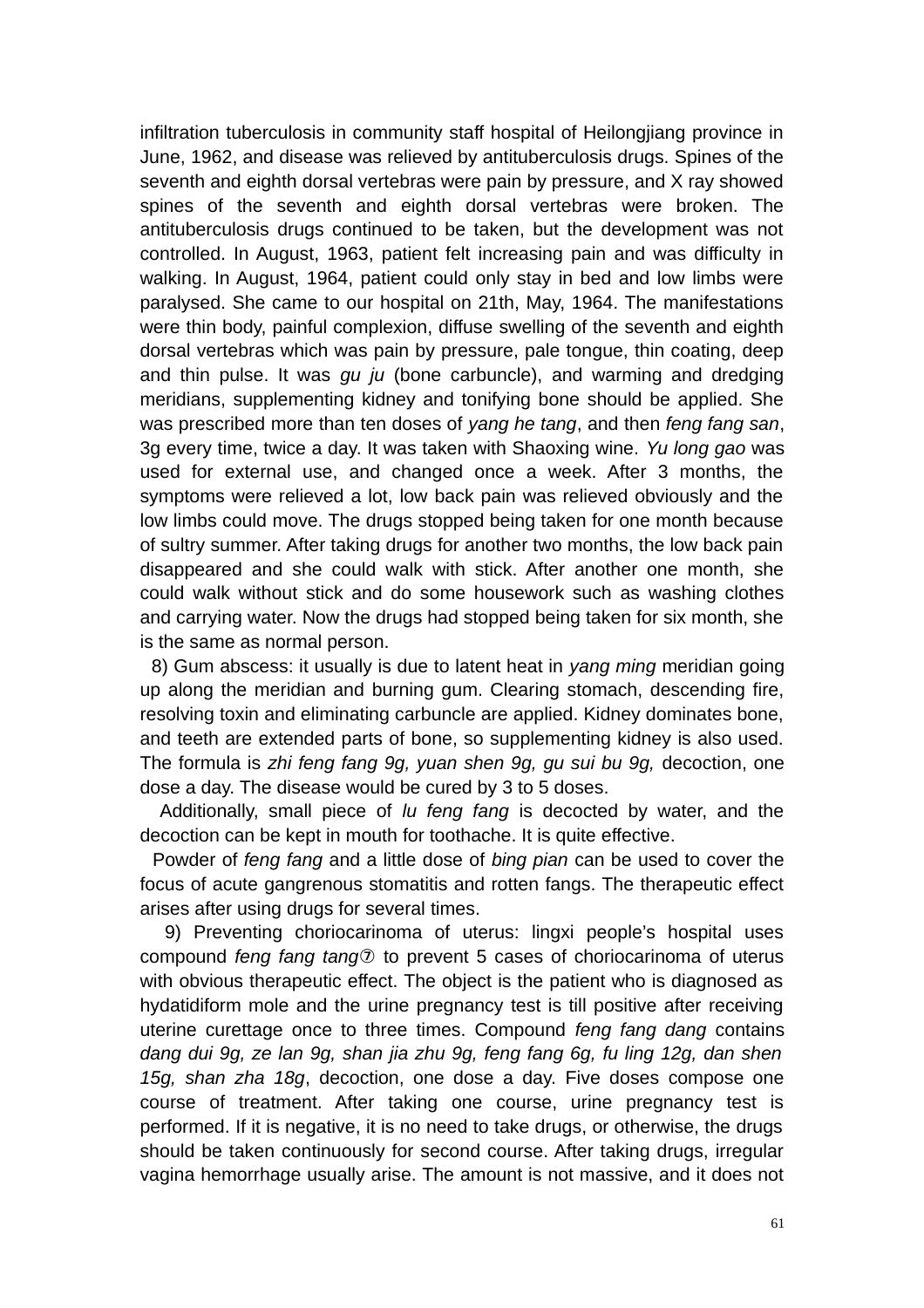need to stop taking compound *feng fang tang* or to taken drugs for stop bleeding. If irregular vagina hemorrhage comes up again in the non-drugtaking period and urine pregnancy test is still negative after urine pregnancy test is negative, it can be treated as irregular menstruation. Drugs for nourishing blood can be added for anemia, drugs such as *zi cao* and *ban zhi lian* can be added to enhance anticancer action for patient whose urine pregnancy test is till positive after one course of treatment. Five cases are treated, urine pregnancy test of the patient has one or two births becomes negative after one course of treatment, and urine pregnancy test of the patient has four births becomes negative after more than two courses of treatment.

 [case] patient *Feng,* female, 22. She suffered hydatidiform mole (the second birth) in 1967. She had irregular vagina hemorrhage after uterine curettage. Later, she received another two uterine curettages. Three urine pregnancy tests were all positive. The patient disagreed to receive hysterectomy. She was prescribed five doses of the formula mentioned above. After taking drugs, irregular vagina hemorrhage arose again and urine pregnancy test was negative. The follow-up revealed that she was pregnant next year and gave birth to a child.

 10) *Bi* syndrome: it contains rheumatoid arthritis, rheumatic disease and hyperplastic spondylitis, etc.. If these diseases are severe and do not be cured by many treatments, the formula for expelling wind, scattering coldness and eliminating dampness simply is not effective. Doctor *Wang Kentang* considers that the pathogens such as wind, dampness, cold, heat, sprain, stasis, *qi* stagnation and phlegm are branches, and kidney deficiency is root. Wind, coldness and dampness are only external inducements, but kidney deficiency is internal nature indeed. External cause is the condition of changes, internal cause is the foundation of change, and internal nature takes effect through internal cause. Therefore, expected therapeutic effect can be achieved if supplementing kidney and tonifying *du* meridian are applied to strengthen the root, and dredging obstruction and collaterals are used to treat the branches. *Yi shen juan bi tang* (*wan*) is formulated according the rule. Judging from the therapeutic effect of 200 cases, the effect rate is 98%, cure rate is 75%, improvement rate is 23% and inefficient rate is 2%. The formula is *shu di huang 15g, dang gui 9g, feng fang 9g, xian ling pi 9g, lu xian cao 9g, dan cong rong 9g, zhi jiang can 9g, zhi wu xiao she 9g, zhi di bie chong 9g, zhi wu gong 1.5* (grinded into powder and taken by two times)*, zhi quan xie 1.5g* (grinded into powder and taken by two times) *, gan cao 3g*, decoction, one dose a day. After taking five doses, ten times of doses of the drugs are grinded into powder and then made into pills as large as mung bean with decoction of *sheng di huang 150g, ji xue teng 150g, lao guan cao 150g, xun gu feng 150, sang zhi 150g, cang er zi 150g*, 6g every time both in the morning and evening. Pregnant women and menstruation are contraindications. *Zhi chuan wu 6g* and *zhi cao wu6g* can be added for cold dampness; *shu fu zi 12g* and *zhi huang qin 12g* for *yang* deficiency; *shi hu 9g*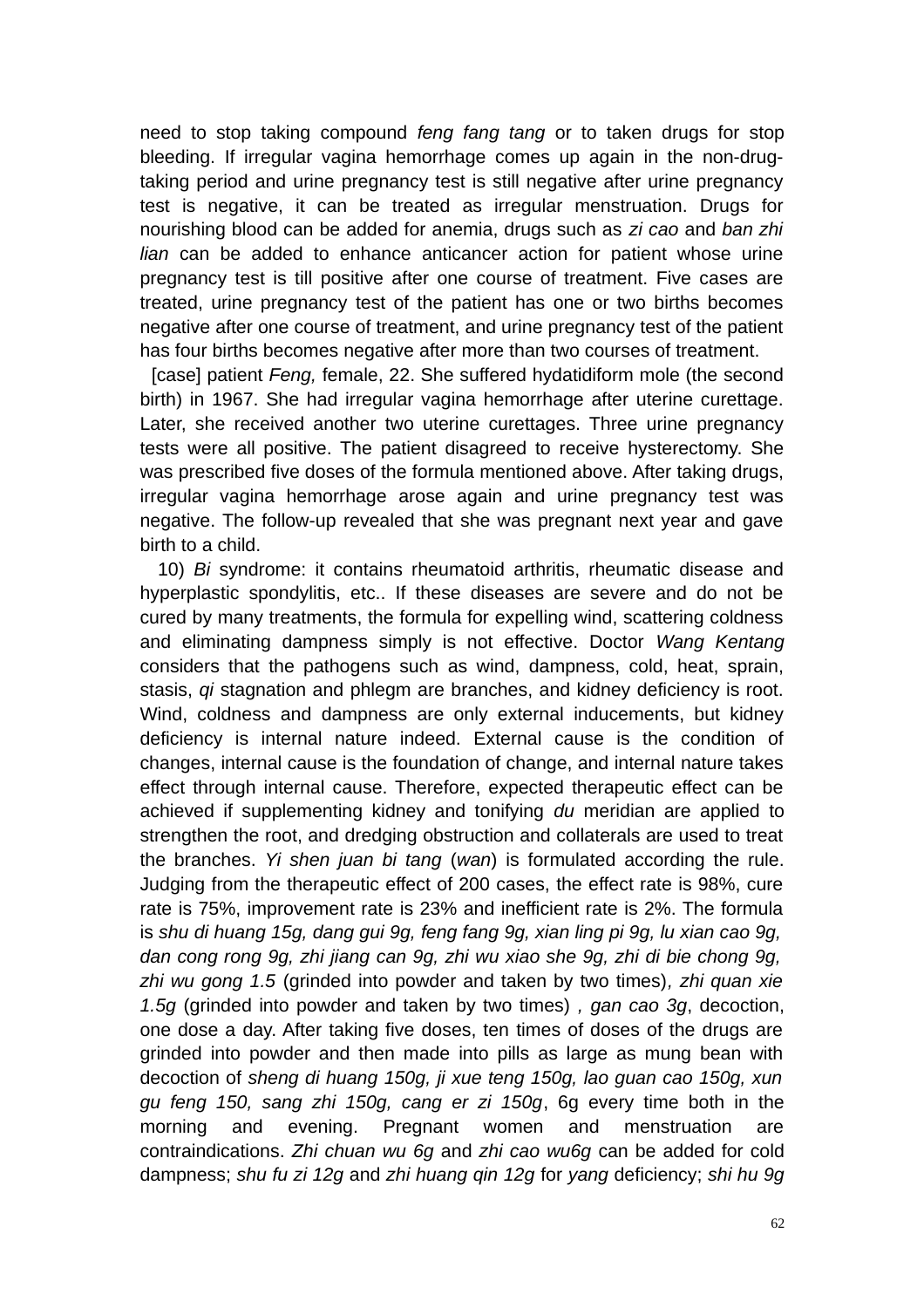and *mai dong* 9g for *yin* deficiency; *qiang lang chong 9g* and *pao shan jia* 9g for joint deformation. The pain usually is relieved after taking decoction, and the disease would be promoted and cured gradually after taking pills for 2 to 3 months. Tea of *Sheng di* 9g, *mai dong 9g* and *bei sha shen* 9g can be made for the patient who felt mouth dry after taking pills.

 [case] patient *Wang,* female, cadre. She suffered increasing low back pain and flexure of spinal column from April, 1971. Her head tilt forward, she had humpback and could not stand straightly. She had low limbs pain, disfluency walk and joint deformation. She received west medicine, herbs and acupuncture, but no therapeutic effect. X ray of some hospital showed lumber vertebra hyperplasia and rheumatoid arthritis. She was prescribed prednisone and nerve block therapy, and asked to sleep on the bed with hard wood. She received no improvement and had to take antalgic drug to relieve pain. Due to difficulty in walk, his friend visited me with her x ray photo and case history on 15<sup>th</sup>, March, 1973. It was due to obstinate obstruction and the disease was so severe that the pathogenic factors had gone into bone, so it could not been cured without insect drugs. Low back is the house of kidney and lumbar vertebra is the place where *du* meridian passes, so drugs for supplementing kidney and tonifying *du* meridian should also added to treat both root and branches. *Yi shen juan bi wan was prescribed.* Second visit on 30<sup>th</sup>, April, 1974: low back pain was relieved a lot, she could sleep well and walk more smoothly and flexure of spinal column was relieved a little. The tongue was pale, coating was thin, and pulse was thin and rough. One course of drugs was prescribed. Third visit on  $12<sup>th</sup>$ , July, 1974: the low back pain was cured, and she could walk erectly and do common work. She felt mouth dry, and coating was rough and slight greasy, tongue was red, and pulse was thin and wiry. There were symptoms of *yin* injury, so drugs for nourishing *yin* were added. *Mai dong 90g, sheng bai shao 90g, chuan shi hu 90g* were added. She was asked to take pills to enhance the therapeutic effect. Follow-up showed that everything was good. X ray showed no spur on  $26<sup>th</sup>$ , April, 1975 by Nantong people's hospital.

 Comment: Spur only in minority of cases would disappear. In majority of cases, the symptoms can be cured, functions would recover to normal state, but spur would not disappear.

 11) Joint swelling: *qu tong jiu*: *feng fang 60g, sheng chuan wu 15g, sheng cao wu 15g*, soaped in 300ml of 75% alcohol for half month. The fluid is dipped by cotton bud to wipe the focus, or by gauze to cover the focus. It is most suitable for joint swelling with cold sensation, but for heat *Bi*.

 12) Diphtheria and common throat pain: *long feng san*⑧: *feng fang 1* (about 90 to 120g)*, she tui 1* strip*, feng huang yi 6-8g, xi gua shuang 1.5g, yuan cun 0.3g, mei pian 1.5g*. They are grinded into powder (the last three drugs are added after the fist three drugs are grinded.). They are used to cover the focus for four or five times a day. The therapeutic effect is quite good.

13) Chronic bronchitis: Shuxian science and technology group of Anwei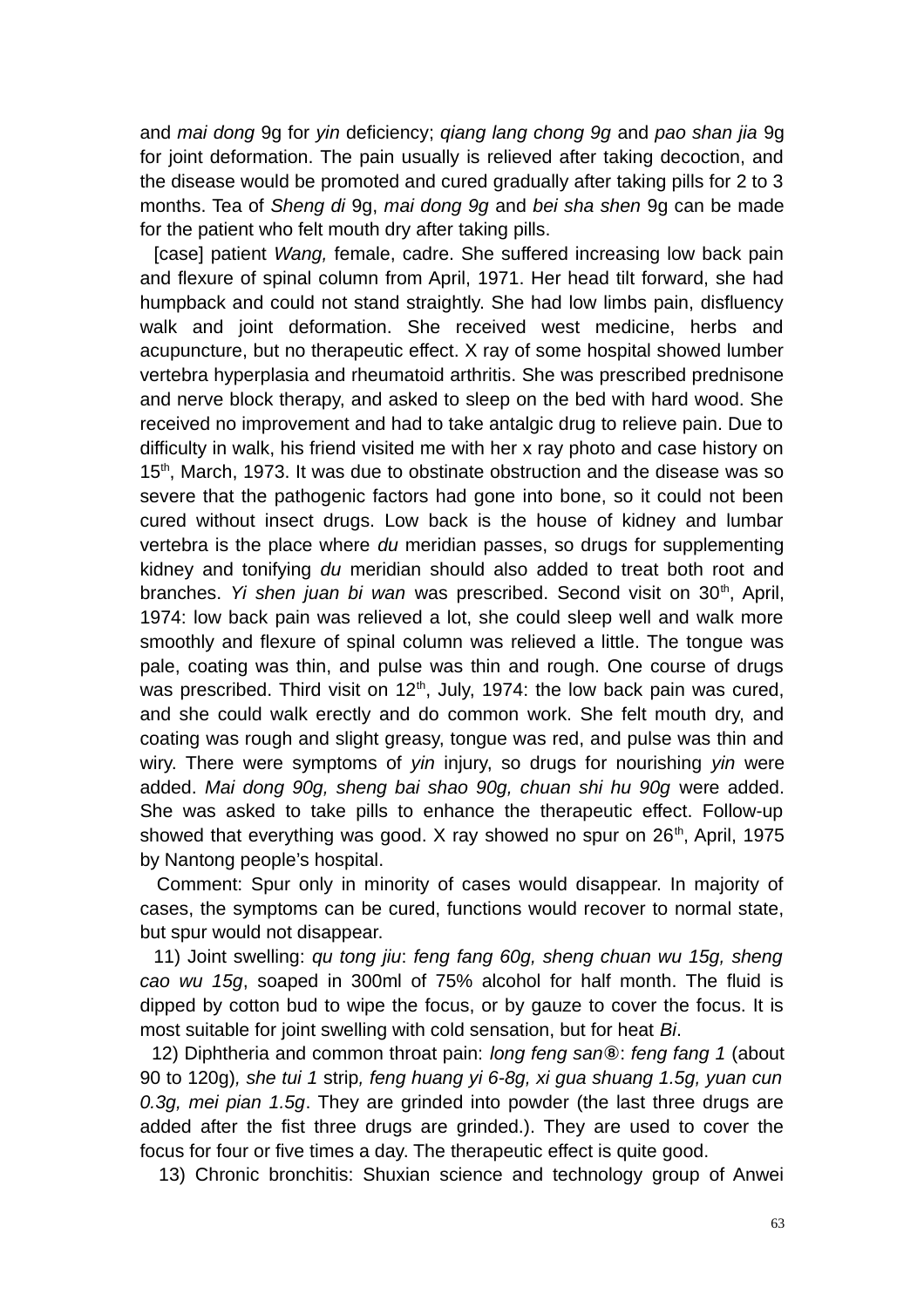province⑨ uses *feng fang mo chao dan*, a folk empirical formula, to treat 203 cases of chronic bronchitis with 92.6%, 88.6% and 81.8% of efficiency rate. The main symptoms of 60% patient can be relieved within 3 days. Therefore, the therapeutic effect is not only good, but also quick. Through clinic observation, the formula can stop cough, eliminate sputum and relieve asthma, and also improve sleep, promote appetite and stop bleeding. 1.5 to 3 g of *lu feng fang* powder and one chicken egg are mixed in pan and stirredbaked without oil and salty. It is taken once or twice a day after meal. The side effect is that some patient would felt vertigo (4 cases), nausea (2 cases), diarrhea (2 cases), and palpitation (2 cases). It does not need to stop taking drugs.

 [case] patient *Qiu*, male, 50, farmer. He suffered chronic bronchitis for 6 years, which aggravated in winter and induced by cold. The manifestations were frequent cough with much sputum, asthma and difficulty in lay down. PE: wheezing rale in both lungs. X ray: rough lung marking. BRT: leucocyte 11,000. The diagnosis was asthma type of chronic bronchitis, severe, deficient cold type. After taking drugs for two days, the cough was relieved a lot, sputum amount decreased, and appetite was improved from 62.5g of rice to 250g. After taking one course (10 days), the cough disappeared, sputum was relieved a lot and asthma was almost controlled.

 The author treats many cases of chronic bronchitis by this formula with similar therapeutic effect, children in particular. For example, patient *Dai*, female, 5y, she suffered asthma type of chronic bronchitis for more than 3 years. The disease became severe gradually, relieved a little in summer and aggravated in autumn and winter. The manifestations were frequent cough and asthma, unsmooth discharge of sputum, difficulty in laying down, sweating and cold limbs, thin and greasy tongue coating, and thin and rapid pulse. It was due to cold phlegm in lung and failure of *qi* to ascend and descend. The treatment methods were warming lung, eliminating phlegm and stopping asthma. 30g of *feng fang* powder was prescribed. 2g of powder is stir-baked with one chicken egg. The symptoms ware promoted a lot after taking drug for 3 days and relieve thoroughly after 6 days. It is reported by her parents that the method was better than western medicine and herbs she had taken and that the therapeutic effect was steady.

 Another folk formula for treating chronic bronchitis is taking 9g of *lu feng fang* and 9g of *gou teng* for 7 days. Through clinic observation, it is indeed effective to longy cough which has red complexion, rapid breath, snivel and tears when it breaks out.

 14) Impotence: *zhi feng fang* is grinded into powder, and 6g is taken before sleep. The drug stops being taken when the therapeutic effect arises.

 15) Furuncle: science and technology group of *fengtang* middle school of Chaoan county use *feng fang san*⑩ to treat 60 cases of furuncle with 100% of efficiency rate. The focuses located on face and no other drugs were applied. It is worth popularizing. The formula is *feng fang 1, huang qin 5g, huang lian*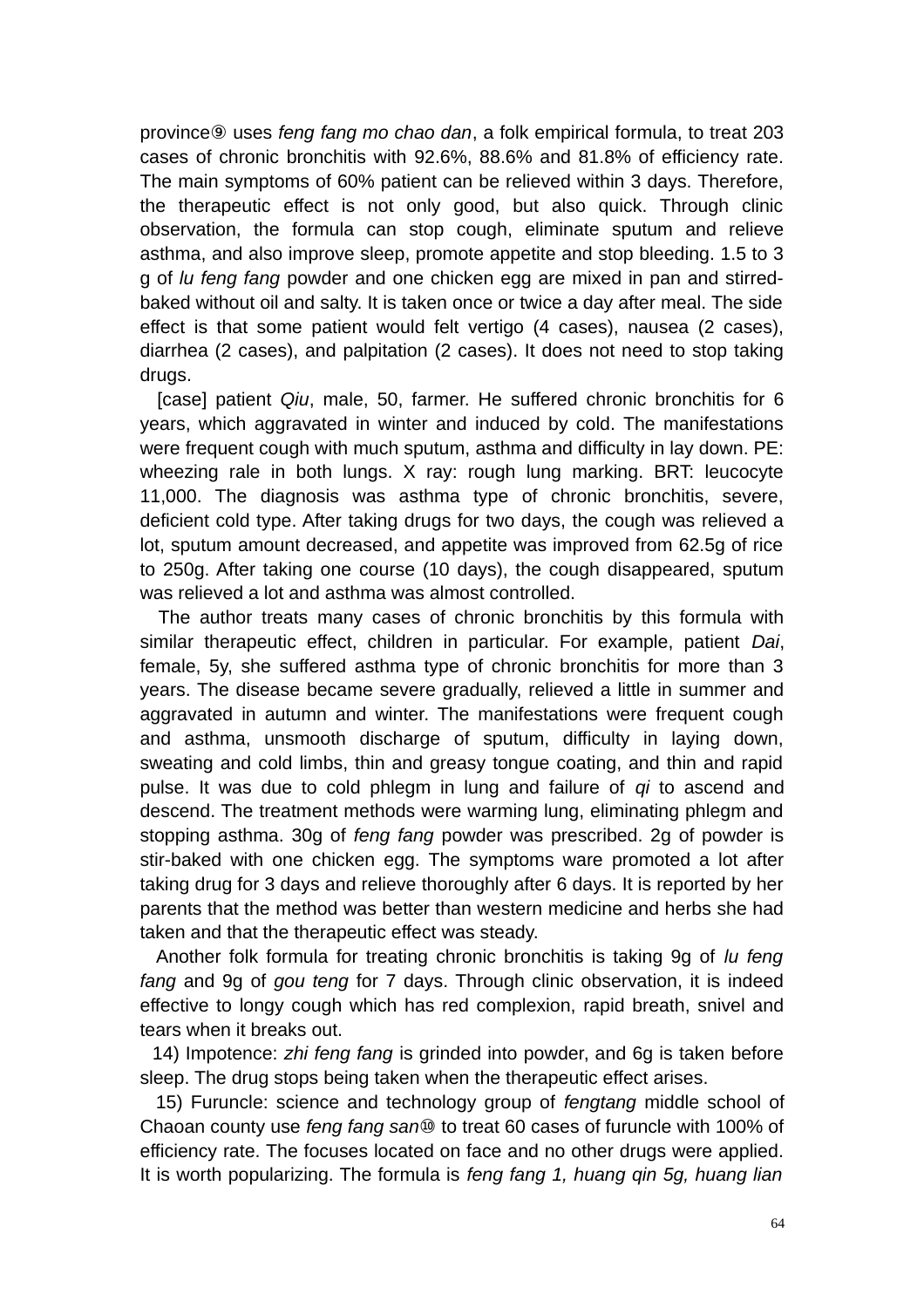*5g, huang bai 5g. Feng fang* is burnt into dark brown color (not into ash), grinded into powder and then mixed the powder of other drugs. The drugs are used to cover the focus with rape oil. The drugs do not need to be changed if they are still kept. The pus would be discharged usually after 2 days, and the focus would scab and heal up after 3 days.

 16) Pertusis: one *lu feng fang* is soaped in boiled water for four to five times until there is no red water, and then rinsed by clear water for several times. It is wrapped up by gauze and then decocted with two bowls of water and 50g of rock sugar. It is effective to pertusis.

## **Subsidiary drugs:** *feng du*

 *Feng du* is a kind of venom stored in the caudal region of worker bee, about 0.2mg to 0.4mg. It is fragrant in nature and bitter in flavor. *Feng du* is acid and contains [melittin](http://www.nciku.com/search/en/melittin) (many kinds of enzymes, more than ten kinds of [free](http://www.nciku.com/search/en/free) [amino](http://www.nciku.com/search/en/amino+acid) [acids](http://www.nciku.com/search/en/amino+acid) such as phosphoric acid and fatty acid, and formic acid). It has antihemolysis, anti-coagulation, anti-bacterium, anti-inflammatory actions, and can inhibit tumors in some degree in animal experiments. It is often used to treat rheumatics, rheumatoid arthritis, neuralgia, psoriasis, etc., in clinic, and also effective to hyperlipidemia, high blood pressure, [arterial sclerosis,](http://www.nciku.com/search/en/detail/arterial%20sclerosis/987331) neuritis, tumor, etc..

 In the recent years, it is also found that venom can resist the function of [radioactive isotope.](http://www.nciku.com/search/en/detail/radioactive%20isotope/77984) Therefore, it is a promising anti-radioactive drug.

The methods usually are that worker been is used to sting the focus, venom injection is applied by iontophoresis and venom is made into unguent for external use..

 $\triangle$  Clinic Handbook of Common TCM Internal Diseases page 65, Shanghai science and technology public house.

▼ experience introduction of *san sheng san* and *chan shu san* treating bone tuberculosis, Jiangsu TCM 6:12,1962.

① *shi yan*: it belongs to stone type in "*ben cao gang mu*". It is sweat in flavor, cold in nature, nontoxic, and can dredge orifices, eliminate dampness and heat, treat eye nebula and diabetes.

② the formula of *Xia Yingtang*, a dead famous doctor of Shanghai

③ it is also called *wan ying qing liang gao*.

④ observation on therapeutic effect of 26 cases of acute mastitis treating by *lu feng fang*, TCM Journal, 11;7,1963.

⑤ treatment of 856 cases of thromboangitis obliterans, Clinical Date Compile of Achievements Exhibition of Combination of TCM and Western medicine, page 228, Shanghai.

⑥ application of *feng fang san* on bone tuberculosis, Heilongjiang TCM 6,1966.

⑦ observation on compound *feng fang tang* preventing 5 cases of choriocarinoma of uterus, New Medicine 4:179,1974.

⑧ *Ge Dejun*; original clinic observation of *long feng san* treating 43 cases of diphtheria, Jiangsu TCM, 1:20,1980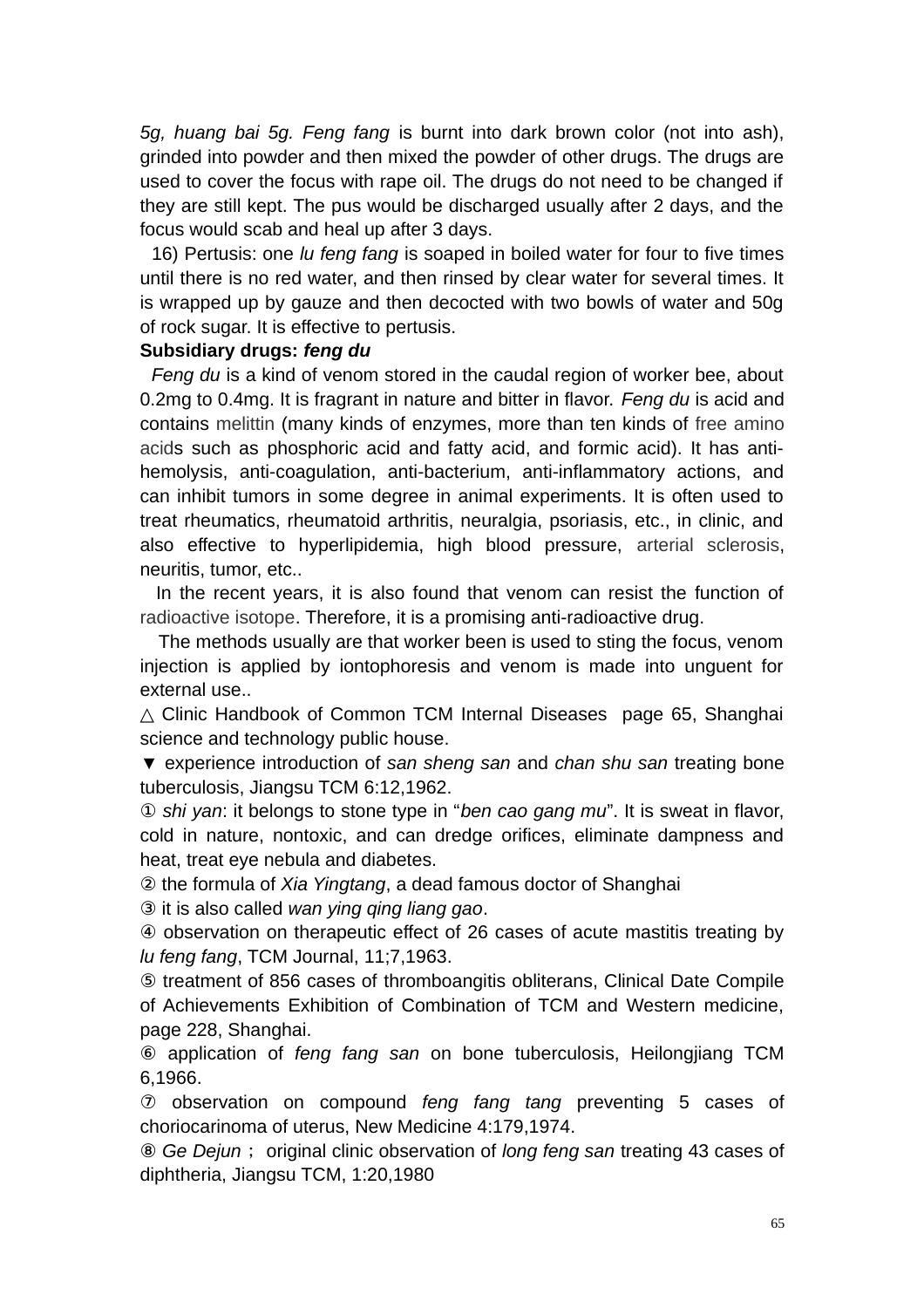⑨ *feng fang mo chao dan* treating chronic bronchitis, science and technology information, 1973

⑩ *feng fang san* treating furuncle, New Medicine 8:57, 1972.

#### **8** *Zhi zhu* **(spider)**

*Zhi zhu* belongs to arthropod animals, and there are many types. The author usually uses *cao zhi zhu* (just *hei zhi zhu* in doctor *Zhang Zhongjing*'s *zhi zhu san*) which is from Aranea Ventricosa (L. koch) and *hua zhi zhu* (a special spider of *Suzhou* city and mountain area of Zhejiang province). Their shapes are different and functions are also different.

 *Cao zhi zhu*: it is slight cold in nature, slight toxic and attributive to liver meridian. It can break stagnation and dredge obstruction, and is good at treating *kui* ①. Doctor *Zhang Zhongjing* uses *zhi zhu san* to treat hernia effectively. It is also expert in dispersing stasis, resolving toxin, eliminating swelling and relieving pain. *Zhi zhu* can be put on the focus to drink the toxin to treat swelling and pain due to been or centipede bite. Big *zhi zhu* can be burnt and used with other drugs which can draw toxin and promote granulation to enhance the actions.

 *Hua zhi zhu*: it is a little smaller than *cao zhi zhu* in shape, and is beautiful because of colorful maculation. So it is called *hua zhi zhu*. It is slight warm in nature, and attributive to kidney meridian. It is good at tonifying *yang* and supplementing kidney, is effective to impotence. The baked form is usually used, and often used as pill and powder formulas. One *hua zhi zhu* is enough for one day.

The clinical applications of *zhi zhu* are:

 1) Pain due to hernia: 20 *cao zhi zhu* (washed by water, dried in the sunshine and baked on tile) are grinded into powder and taken by three times. They are taken with the decoction of *hu lu ba* 9g. The therapeutic effect is satisfied.

 2) Furuncle: a big *cao zhi zhu* is put on the focus and pressed by adhesive plaster, changed once per half day or one day. Other methods should be applied if the drug does not take effect after two days. Pyemia should be treated by combination of western medicine and herbs.

 Wuxi *dafu* community health center uses *ding ju san* to treat 30 cases of furuncle with good therapeutic effect. The formula is baked *zhi zhu 6g, duan hong xin 6g, zhi shou gong wei 3g, zhi jia yu tou 9g, zhi quan chong 9g*. They are grinded into powder and then mixed with the oil which is decocted from chicken egg yolk. After the focus being sterilized, furuncle head is ripped (blood oozing from the wound surface) by sharp knife, and drugs are filled into the wound and then covered by adhesive plaster and gauze. The cure time usually is 3 days, one day at least and one week at most. The drugs can eliminate swelling, draw pus and relieve pain. The drugs are slight toxic, so they should stop being used when swelling and pain are relieved.

3) Bite by centipede and hornet: a big *hei zhi zhu* is caught and put on wound to suck the toxin. After about half to one hour, the pain and swelling can be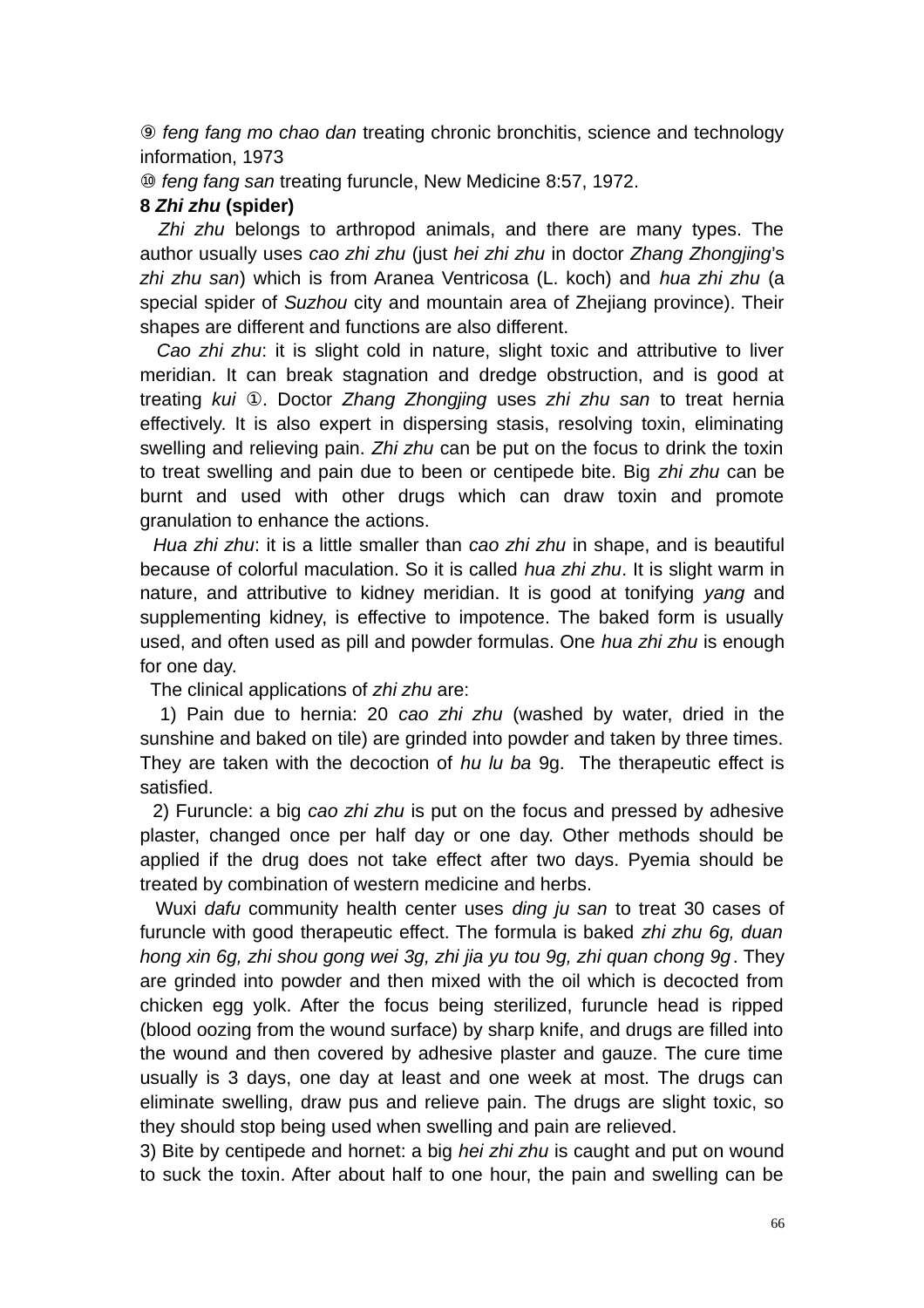relieved.

 4) Stencosing tenovaginitis: *Ji Jinshi*, a doctor of Jinchang people's hospital of Suzhou province, uses *hei hu dan* for external use to disperse stasis, dredge collaterals, eliminate swelling and relieve pain. The formula is big *zhi zhu* 7*,* big *wu gong* 7 strips, *quan xie 7, chuan shan jia* 7 pieces, *she xiang 3g, gong ding xiang 3g, mu ding xiang 3g, bing pian 3g, hua shi 3g*. They are grinded into powder. 0.3g of powder is put on the focus and then covered by  $4 \text{cm}^2$  of rubberized fabric. The drugs are changed once a day or two days in summer and autumn, or once per several days in winter and spring. Additionally, it also is effective to tennis elbow, scapulohumeral periarthritis and joint stiffness due to sprain, bruise, dislocate and fracture.

 5) Mouth ulcer: doctor *Li Jingrui* uses *zhu fan san* ② to treat child mouth ulcer, once or twice a day. Mild case would be cured by using drugs for one time, and severe case would be cured by using drugs for three times. The formula is *zhi zhu 6, bai fan 60g, bing pian 0.15g*. *Bai fan* is calcined in marmite and the *zhi zhu* is added. When *bai fan* is calcined into *ku fan*, the fire is taken off and *zhi zhu* is picked out. After *bing pian* is added, they are grinded into powder. *Zhi zhu* resolves toxin, eliminates swelling, promotes granulation and treats carbuncle; *ku fan* dries dampness, kills parasite, stops bleeding and relieves pain; *bian pian* is good at treating mouth ulcer, and can clear fire and relieve pain.

 It is reported by doctor *Tian Zhigao* that *zhi zhu ku fan san* ③ can effectively treat infantile thrush (noneffective to *yin* deficient syndrome, manifesting as red tongue without coating, and circle and small ulcer). The formula is similar to that one mentioned above, however, the *bian pian* is replaced by *ming xiong huang*.

 [case] patient *Tian*, female, 2. She suffered thrush. The ulcers spread from cheek to throat, tongue, gum, maxilla and lip. She had dysphagia and dyspnea. She received little therapeutic effect by western medicine and herbs. She was prescribed *zhi zhu ku fan san* for external use, and was cured after using drugs for four times.

 6) Bloody stool: folk empirical formula is *zhi zhu* 7 (washed by cold boiled water) and one chicken egg. *Zhi zhu* is put into egg which then is enveloped by earth. They are forged in carbon by fire keeping its nature, and then grinded into powder. It is taken with water for treating bloody stool effectively.

 Comment: it is never recorded by herbs books that *zhi zhu* can treat bleeding. However, "*tui zhai xian lu*" wrote by doctor *Hou Yanshang*, says that only one dose of big cobwed is enough for acute hematemesis taken with rice water. Since cobweb can stop bleeding, so can *zhi zhu*. One patient suffered bloody stool for three years, and was cured only by one dose. The therapeutic effect can be observed further in the clinic.

 7) Underarm odour: one big *zhi zhu* is enveloped by earth and then is burnt into ash. It is grinded into powder and mixed with the same dose of *qing fen*. The powder is used to cover the washed location, once in the evening, for 4 to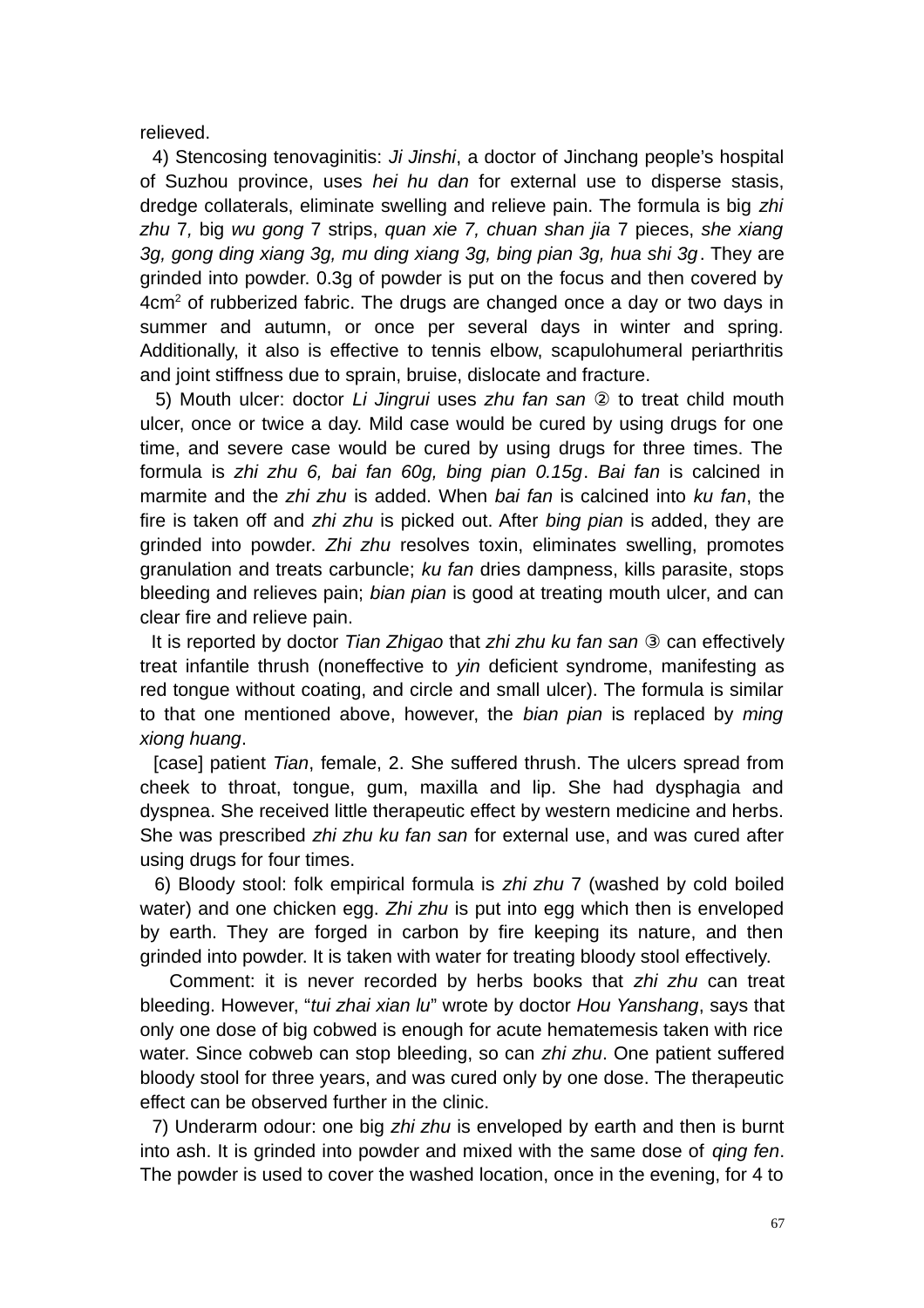5 days (6313 hospital of the Chinese People's Liberation Army).

 8) Formula for curing appendicitis radically: conservative treatment, such as clearing heat, resolving toxin, activating blood and eliminating swelling, is effective to appendicitis. However, some cases often are easy to reoccur. There is a formula for radical cure in "*jia ting ying yong liang fang*" (good formulas for family application), composing of five drugs with proper compatibility. Probation confirms its efficiency. The formula is old *zhi zhu 2, jiang can 6g, chan tui 6g, wu gong 3g, da huang 3g.* They are grinded into powder and taken with Shaoxing wine before meal. The functions are dispersing stasis, dredging obstruction, resolving toxin, softening hardness and drawing rot. When clinical symptoms of appendicitis are controlled, the formula is used to prevent reoccurrence.

 9) Swelling: a folk formula, five big *zhi zhu* and proper dose of refined white sugar and calcareousness are pounded and then used to cover the focus once a day, is effective.

 It is reported by doctor *Song Changgui*, et al, that *zhi zhu sai dan* ④ (one or two live big *zhi zhu* are filled into a chicken egg. After the hole is seal off, the egg is steamed. Egg shell and *zhi zhu* are removed. One egg is taken a day, for 7 to 10 days.) is effective to multiple and recrudescent furuncle without any side effect.

 10) Infantile malnutrition: one *zhi zhu* is filled into a chicken egg and steamed. The *zhi zhu* is removed, and the egg is taken once a day, for 5 to 7 days.

 11) Asthma type of chronic bronchitis and asthma: three *zhi zhu* caught in the summer are enveloped by paper and hung under eaves until the Beginning of Winter. Then they are stir-baked, grinded into powder, mixed with honey and Shaoxing wine in the bowl, and then steamed. They are for oral administration once a year.

 12) Impotence: there are two reasons for impotence. The first one is overwork and over-thought injuring spirit, consuming essence and blood and resulting in kidney essence deficiency. The second one is damp-heat in liver meridian going down. The latter type can be treated by *long dan xie gan tang* to clear liver fire and eliminate dampness. It is quite easy to be cured. However, the former type is quite difficulty to be cured. The empirical formula called *zhi feng wan* is nearly satisfied. The composing is *hua zhi zhu 30* (slight baked)*, zhi feng fang 60g, shu di huang 90, zi he che 60g, xian ling pi 60g, dan cong rong 60*. They are grinded into powder and then made into pills with honey as large as mung bean, 6g to 9g every time and twice a day. Two *hai gou shen* or *huang gou shen* are added for severe case in order to enhance the therapeutic effect. *hua zhi zhu* and *lu feng fang* can warm kidney and tonify *yang*, and *shu di, zi he che, xian ling pi* and *cong rong* can supplement liver and kidney.

 Comment: the disease would reoccur in some patients who are extreme fatigue and emotion depression. The pills can be taken again, and the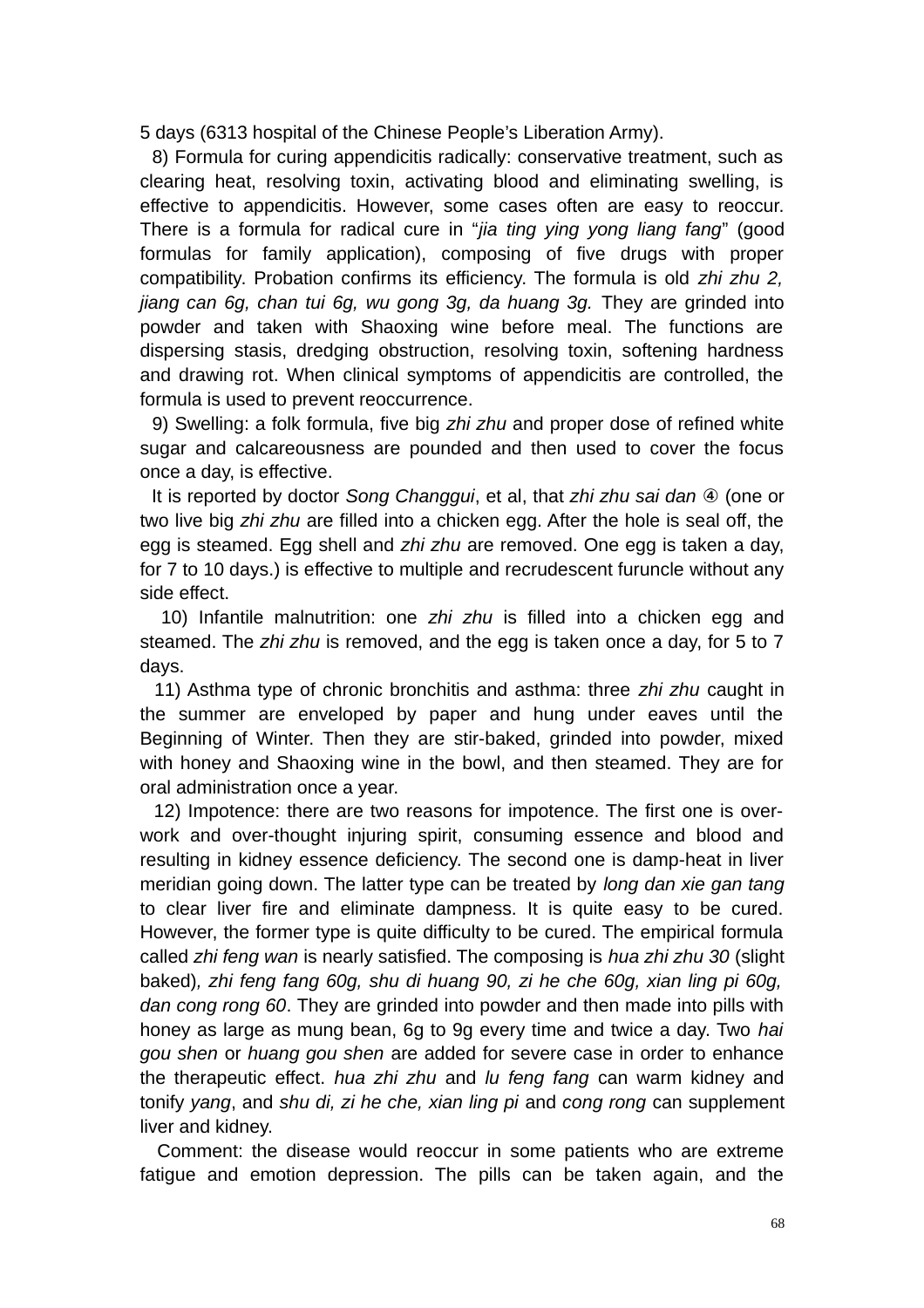therapeutic effect would also arise.

 [case] patient *Xu*, male, 29, teacher. Due to deficient constitution and overwork, *yin* fluid was consumed and liver and kidney was injured. In the recent two years, he got prospermia at first, and then suffered impotence. He also had vertigo, tinnitus, poor memory, palpitation and weak waist and low limbs. The tongue was pale, coating was thin, and pulse was thin and soft, and weak in *chi* location. He received herbs, western medicine and acupuncture with little therapeutic effect. He was prescribed *zhi feng wan*. After taking drugs for one week, he received therapeutic effect. Before the drugs were finished, the disease was cured.

 13) Fistula of hemorrhoids: if the fistula forms in hemorrhoids, the disease is so obstinate that common drugs can not take effect. But *zhi lou xiao guan fang*, which is composed of insect drugs such as *hua zhi zhu*, is quite effective. *Hua zhi zhu* can warm kidney, promote the recovery of body, draw antiquated substance and promote generation, and is good for the coalescent of fistula. *Qiang lang chong* and *shui ma* are good at eliminating fistula and drawing antiquated substance. So the therapeutic is quick. The formula is *hua zhi zhu 7, qiang lang chong 3, shui ma 50.* They are all baked into ash in tile, and then grinded into powder with a little dose of *bing pian* and *she xiang*. The powder is used to cover superficial fistula, and put into deep fistula which then is covered by adhesive plaster. The drugs are changed once a day or two days. After the drugs are applied, the fistula changes into pus gradually and tissue would grow.

 Comment: although both *feng fang* and *zhi zhu* belong to the drugs for warming kidney and tonifying *yang*, *hua zhi zhu* is good at warming kidney and tonifying *yang*; *feng fang* not only warms kidney, but also can tonify and regulate functions of the whole body. So *feng fang* is also effective to obstinate and severe *Bi* syndrome, bone tuberculosis, ulcer, tumor and cancer. Although both *feng fang* and *cao zhi zhu* can resolve toxin, *cao zhi zhu* only can treat insect bite, the application rang of *feng fang* is larger and can be used for carbuncle, furuncle and tumor. Therefore, there are differences in the common functions. The application rang of *feng fang* is the largest, and *hua zhi zhu* and *lu feng fang* have their own advantages. They should be selected carefully in order to make effective use of their advantages.

①*kui*: it refers to the disease which has symptom of scrotum pain, including hernia and orchitis.

②empirical formula for infantile mouth ulcer, TCM Journal, 4:13, 1966 ③*zhi zhu ku fan san* for infantile thrush, New TCM, 2:50, 1975

④*zhi zhu sai ji dan* for furuncle, Jiangsu TCM, 4:63, 1975

# **9** *jiu xiang chong*

*Jiu xiang chong* is dried whole body of Aspongopous Chineusis Dallas, produced in Jiangsu, Anwei, Zhejiang, Hu'nan, Hubei, Guizhou and Sichuan. It is salty in flavor, warm in nature, nontoxic, and attributive to liver, spleen and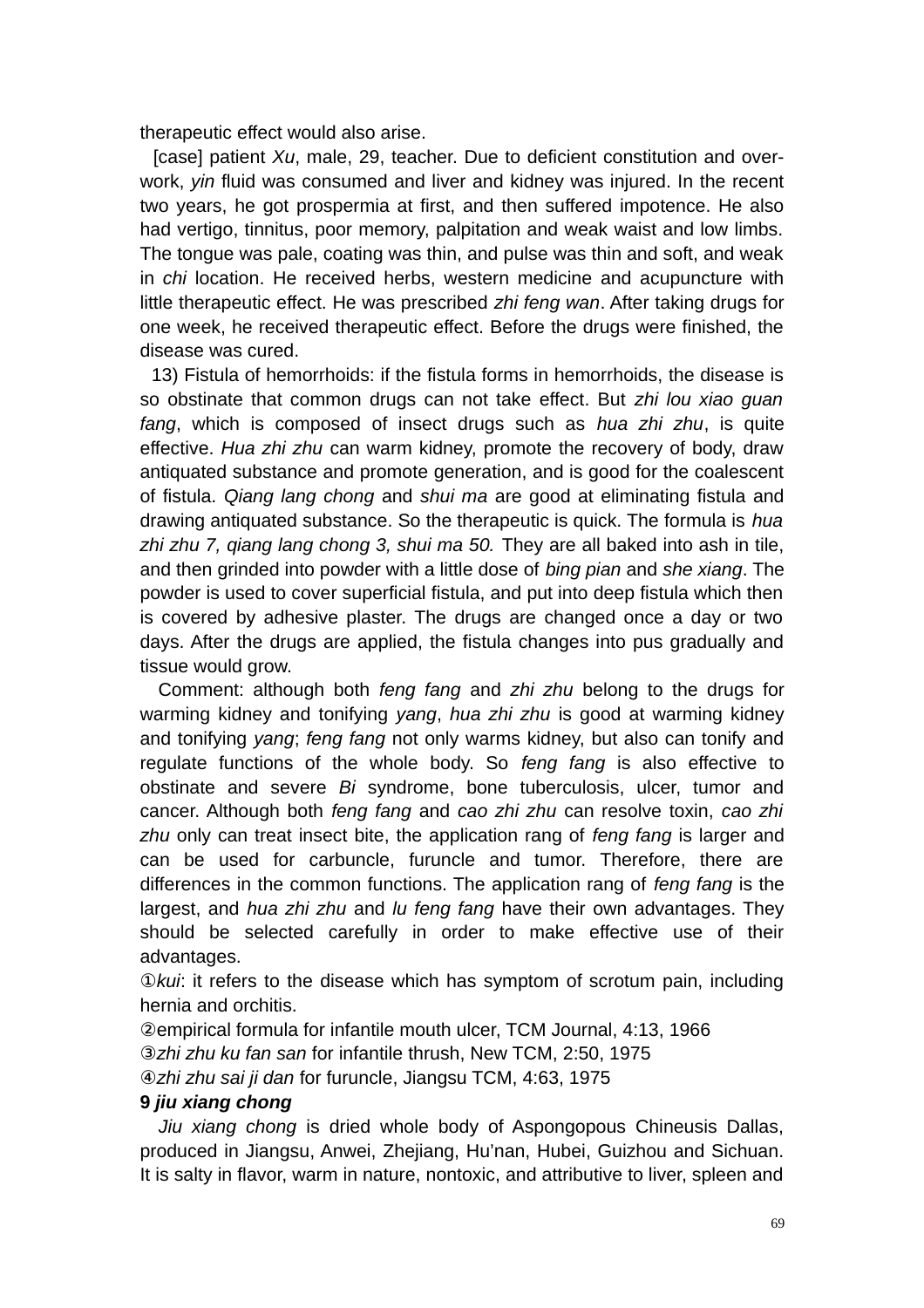kidney meridians.

The functions are (1) supplementing spleen and kidney, (2) tonifying original *yang*, (3) soothing liver, (4) scattering stagnated *qi*. It is good at treating pain due to liver depression and *qi* stagnation. There are three main indications. First one is stomachache due to hyperactivity of liver *qi*, manifesting as stable, prickly and paroxysmal pain which is located to hypochondrium and upper abdomen or flows transversely. It is not suitable for the pain which goes up and down. The second one is hypochondrium pain due to syndrome of liver depression and *qi* stagnation or syndrome of liver depression and blood stasis of hepatitis. The last one is fierce back pain, such as back obstructive pain due to damp *Bi* syndrome without pain in other places, or wandering pain which is located to back. Drugs for soothing liver and regulating *qi* can be added for stomachache due to hyperactivity of liver *qi*; drugs for activating blood and dispersing stasis such as *shen san qi* can be added for hypochondrium pain due to chronic hepatitis; *ge gen*, *qin jiao*, etc., can be added into the formula which can regulate *qi* and meridians for back obstructive pain. *Jiu xiang chong* is not suitable for wandering abdominal pain, unstable epigastric pain or pain due to ulcer. It can not relieve these kinds of pain and make them severe because of its nature of fleeing hither and thither. Therefore, the symptom should be differentiated carefully before *jiu xiang chong* is applied. Because of its function of soothing liver and regulating *qi*, it is added into regular drugs for abdominal distention due to intestine synechia after surgery and pain due to gallstone or urine system stone in the recent years. It is also can be used for nervosism due to its function of supplementing spleen and kidney and tonifying original *yang*.

*Jiu xiang chong* contains fat, protein and chitin. The fat includes stearic acid, palmitic acid and oleic acid. It is confirmed by experiments that it can powerfully inhibit Staphylococcus aureus, Bacillus typhi., alpha Bacillus paratyphosus and Sh.flexneri..

10 to 15 minutes later after taking drugs, the patient will feel *qi* fleeing hither and thither like Betun syndrome and hear rugitus, sometimes accompanied with belch and fart. The distention or pain will disappear after 15 to 30 minutes.

Because *jiu xiang chong* is warm in nature and can warm kidney and tonify *yang*, ascent of liver and gallbladder fire and red tongue due to *yin* deficiency are contraindications. Or drugs for nourishing *yin* and soothing liver are added. The dose is 3 to 6g for decoction, and 0.6 to 1.2g for powder and pill. The clinical applications are:

1) Stomachache due to hyperactivity of liver *qi*: this syndrome can be effectively cured mainly by *jiu xiang chong* with the help of drugs for regulating *qi*. The formula is *jiu xiang chong 4.5g, ju he 9, li zhi he 9g, tian shi li 9g, ba yue zha 9g, xiang yuan pi 9g, gan cao 3g*, decoction, one dose a day. *Ba yue zha* (bitter and cold) should be removed for deficient cold of spleen and stomach, and *guang mu xiang, sha ren, chao bai zhu, lu dang shen* should be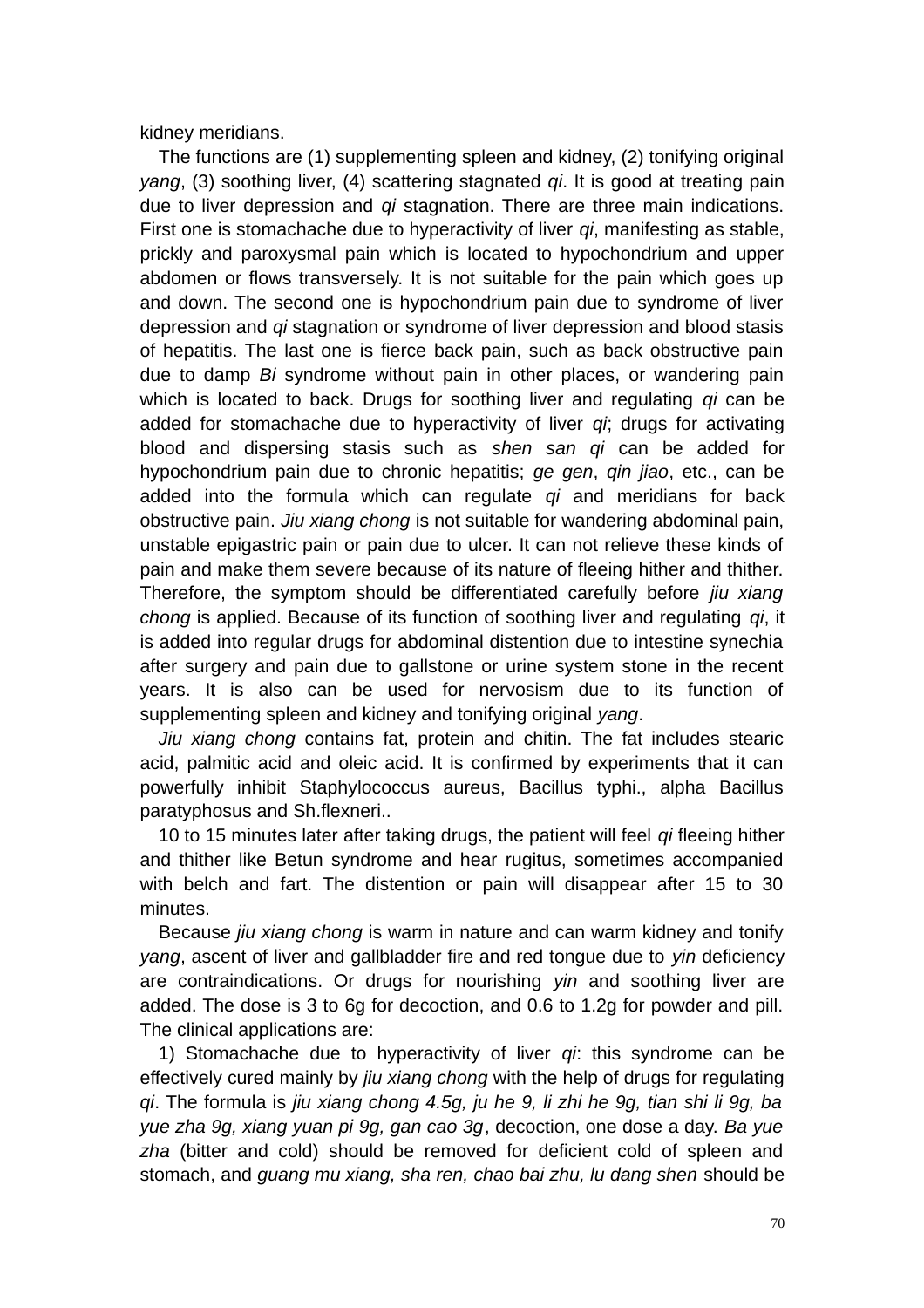added. *Zuo jin wan* can be added for fire stagnation. The therapeutic effect would be better if the formula is modified according to syndrome. Another formula is *jiu xiang chong 9g, pu gong ying 9g, sha ren 9g, chen xiang 3g, tan xiang 3g*. They are grinded into powder and filled into 15 parcels, one parcel every time, three times a day. It is also effective for nerval stomachache.

[case] patient *Huang,* female, 29, worker. She suffered stomachache due to hyperactivity of liver *qi* for long time. It could be induced by overwork, coldness and emotional depression. The manifestations were abdominal distention which radiates to hypochondrium and was prickly pain. It can be relieved by drugs and rest. The tongue was red, the coating was thin and white, the pulse was wiry and thin, left *guan* location in particular. It was due to emotional depression, transverse invading of liver *qi* into stomach, so soothing liver, resolving depression, regulating stomach and relieving pain were applied. The formula mentioned above and *wei jin ling zi 9g, sheng bai shao 9g* were prescribed. The pain was relieved a lot by one dose and stopped by two doses. The drugs for regulating liver and supplementing stomach are prescribed to enhance the therapeutic effect. The disease did not reoccur for ten years until now.

2) Hypochondrium pain due to hepatitis: hypochondrium pain in hepatitis usually is caused by liver depression and blood stasis. It is so obstinate that it becomes a big threat to patient's spirit. If the patient only complains hypochondrium pain, *ning tong wan* can be prescribed directly. *Jiu xiang chong* can be added into the formula according to syndrome differentiation for complicated condition. *Ning tong wan* is composed of *jiu xiang chong 150g, shen san qi 200g, zhi quan xie 100g*. They are grinded into powder and made into pills with water as large as *su zi*, 1.5g every time, twice a day. They are taken with water. Pain usually begins to be relieved after taking drugs for one or two days. The drugs can be taken once in the morning when pain reduces. The drugs stop being taken when the pain is relieved.

[case] (1) patient *Zhang,* male, 30, teacher. He suffered jaundice in October, 1962. He was hospitalized and the disease was improved after being treated for more than 2 months. Then he went to sanatorium. But he did not be cured thoroughly until then. The manifestations were vertigo, fatigue, bitter mouth, poor appetite, prickly and fierce hypochondrium pain, insomnia, palpitation, poor memory, weak low back and spermatorrhea. Liver extended ribs for 3 cm, and spleen extended ribs for 1 cm. the pulse was wiry and thin in *cun* and *guan* location, and weak in *chi* location, the tongue was purple, and coating was thin and greasy. The syndrome belonged to liver depression, blood stasis, spleen deficiency, dampness stagnation and deficiency of both heart and kidney. The manifestations were relieved by drugs for soothing liver, resolving depression, activating blood, dispersing stasis, supplementing spleen, eliminating dampness, supplementing heart and kidney, but prickly hypochondrium pain was not relieved. Therefore, *ning tong wan* was prescribed, 1.2g twice a day. He received obvious therapeutic effect after two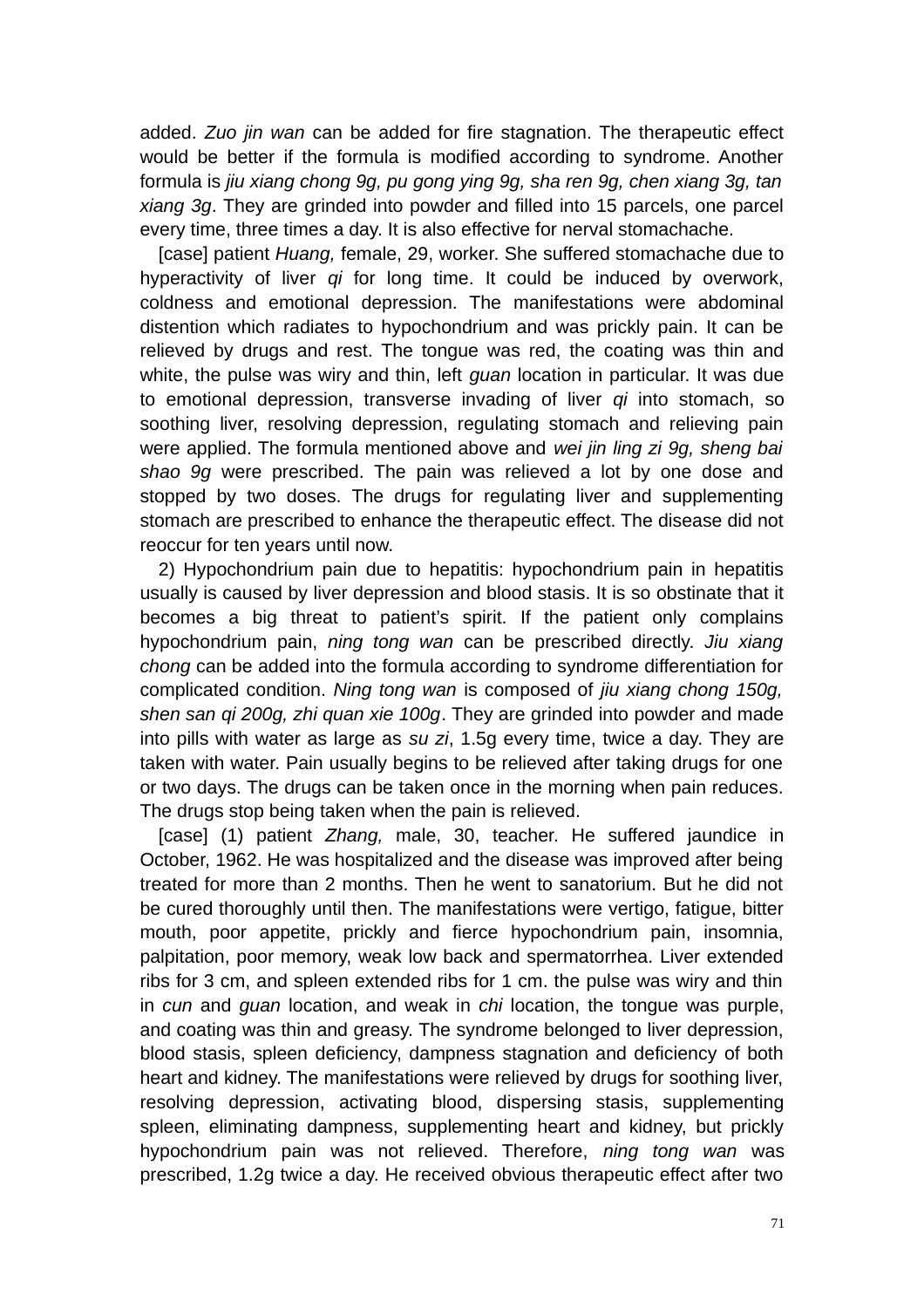days, and the disease tended to steady condition when he continued to take drugs for one week.

(2) patient *Yang,* male, 36, cadre. His liver extended ribs for 5cm and spleen extended ribs for 1cm two years ago, and he was diagnosed as hepatitis. The disease was improved by continuous treatment, but hypochondrium pain did not be relieved. Other manifestations were abdominal distention sometimes, frequent fart, constipation, insomnia, white, thin and greasy coating, large tongue body, thin, weak and wiry pulse. It was due to liver depression, *qi* stagnation, blood stasis, dysfunction of spleen, failure of *qi* to descend and ascend, so promoting *qi* circulation, activating blood, nourishing liver and regulating spleen were applied. The formula was *dan shen 9g, hong hua 9g, chao ju he 9g, tian shi li 9g, gua lou ren 9g, bai zi ren 9g, jiu xiang chong 2g, shen san qi* powder 1.2g (swollen with decoction), *sheng mai ya 15g,* five doses. The hypochondrium pain began to be relieved after taking two doses, and sleep became good by continuous administration. There still were abdominal distention, rugitus, constipation, white and greasy coating, and wiry and thin pulse. They were caused by disharmony of liver and spleen, so *fa ban xia 6g, da fu pi 9g, fu chao zhi ke 1.5g* were added. After taking drugs for another five doses, hypochondrium pain was relieved by and large, and other symptoms were also improved a lot. The formula was modified for him to enhance the therapeutic effect.

3) Intestine synechia after surgery: it is due to *qi* stagnation and blood stasis. "*ling shu*·*bai bing shi sheng pian*" said, if the collaterals of intestine is injured, blood flows out the intestine and combat with cold juice out of the intestine; they agglomerate and do not scatter changing into mass. It accords with the pathogenic mechanism of intestine synechia. Therefore, regulating *qi* and blood are applied, assisted by activating spleen. On the basis of treatment according to syndrome differentiation, *jiu xiang chong* is added.

[case] patient *Chen*, female, 37, worker. She received hysteromyomectomy three months ago. In the recent two months, she had poor appetite, abdominal distention, constipation, weak bowel movement. They did not improved by more than forty doses of herbs for promoting *qi* circulation and eliminating distention. She was diagnosed as mild synechia of ileocecal part, moved appendix III°and allergic colitis by barium meal examination in first people's hospital. The coating was white and rough, the pulse was thin. It was due to spleen deficiency, *qi* stagnation, blood stasis and meridians obstruction. The treatment methods were supplementing spleen, regulating *qi*, activating blood and harmonizing meridians. The formula was *quan dang gui 12g, xu chang qin 12g, jue ming zi 12g, fo shou pian 12g, jiu xiang chong 4g, guang mu xiang 6g, ju he 9g, li zhi he 9g, tai wu yao 9g, gan cao4.5g*, four doses, one dose a day. Second visit: abdominal distention was relieved a lot, and she had rugitus, fart, thin and greasy coating, thin and slight wiry pulse. The drugs did not need to be changed because of therapeutic effect. *Sang ye 9* and *ju hua 9g* were added for red eyes. Third visit: the abdominal distention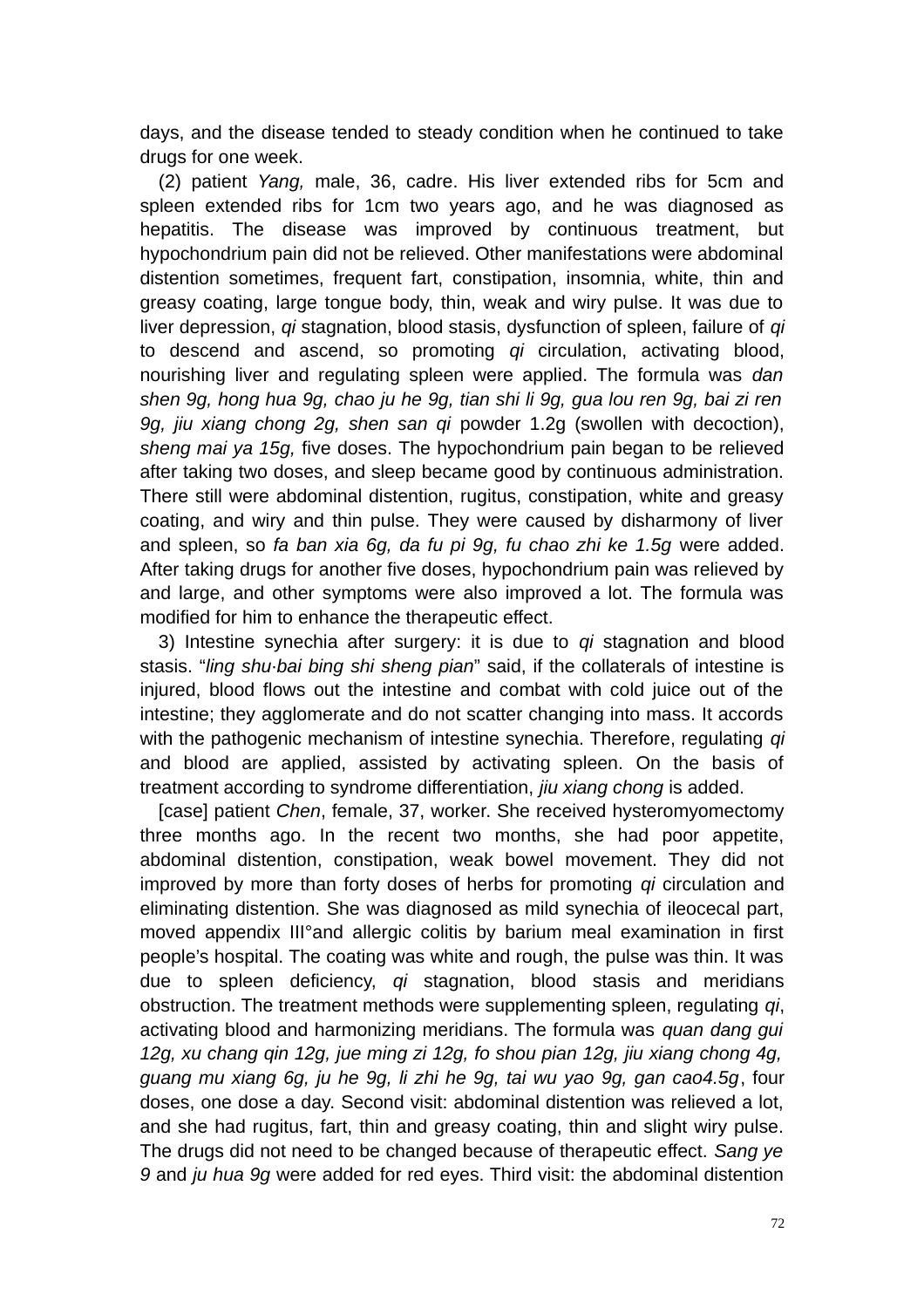was relieved thoroughly, but low abdomen was discomfortable. She had stool once or twice a day, thin and rough coating, and thin pulse. Supplementing spleen, regulating *qi*, activating blood and harmonizing meridians were applied. The formula was *dang gui 12g, xu chang qin 12g, jiu xiang chong 3g, ju he 9g, li zhi he 9g, tai wu yao 9g, tao ren 9g, wu mei tan 4.5g, gan cao 4.5g.* She was cured after taking six doses of drugs.

4) Gastric cancer: it is introduced by some hospital of shanghai that the followed formula has some therapeutic effects for gastric cancer. The formula is *jiu xiang chong 9g, teng li gen 90* (decocted early for 2 hours)*, long kui 60g, tie ci ling 60g, shi jian chuan 30g, niao bu su 30g, gui jian yu 30g, wu hua guo 30g. quan gua lou 30g* is added for constipation, *jiang ban xia 15g* for vomiting, and *tian shi li 15g* for pain*.*

5) Cholecystolithiasis: *jiu xiang chong 6g* and *mang xiao 4.5g* (taken after mixing it with the decoction) are added into *san jin tang* (*jin qian cao 30g, guang yu jin 9g, ji nei jin 9g*) relieving pain and promoting the discharge of stone for cholecystolithiasis.

[case] patient *Wang*, female, 42. She suffered chronic cholecystitus for six years. In the recent years, she often felt prickly pain in gallbladder area, and suffered nausea and vomiting. Other manifestations in this reoccurrence were fever, jaundice, Murphy sign (+), yellow and greasy coating, wiry and rapid pulse. It was due to liver and gallbladder depression, *qi* stagnation and dampheat. The treatment methods were soothing liver, regulating *qi*, dredging gallbladder and promoting discharge of stone. *Pu gong ying 30g* was added into the formula mentioned above. The disease was improved by three doses, and was cured by six doses.

6) Low back pain due to kidney deficiency: with the help of *shu di, du zhong, gou ji, yi zhi ren, sang ji sheng*, etc., *jiu xiang chong* is effective to low back pain due to kidney deficiency.

# 10 *qiang lang chong* **(dung beetle)**

*Qiang lang chong* ( Catharsius molossus L.) is also called *tui che chong* (vehicle-pushing insect) and *tie jia jiang jun* (armoured general). It is produced in every province, cold in nature, salty in flavor, nontoxic and attributive to liver, stomach and large intestine meridians.

 It can break mass, promote urine and defecation, stop convulsion and epilepsy, draw toxin, promote granulation, eliminate swelling and stop bleeding. It is suitable for both oral administration and external use, and the applications are wide. But it is considered as a severe drug from Song and Yuan Dynasty. Therefore, it is often used for surgical diseases by external use, not indiscreetly used for internal diseases. Through reviewing literatures and referring to the author's clinical experience, there are four main functions for internal diseases.

 1) Obstinate constipation: ancient books have already record this function. For example, powder of *qiang lang chong* is taken with hot wine for constipation in "*sheng hui fang*"; doctor *Gong Tingxian* uses *qiang lang san* to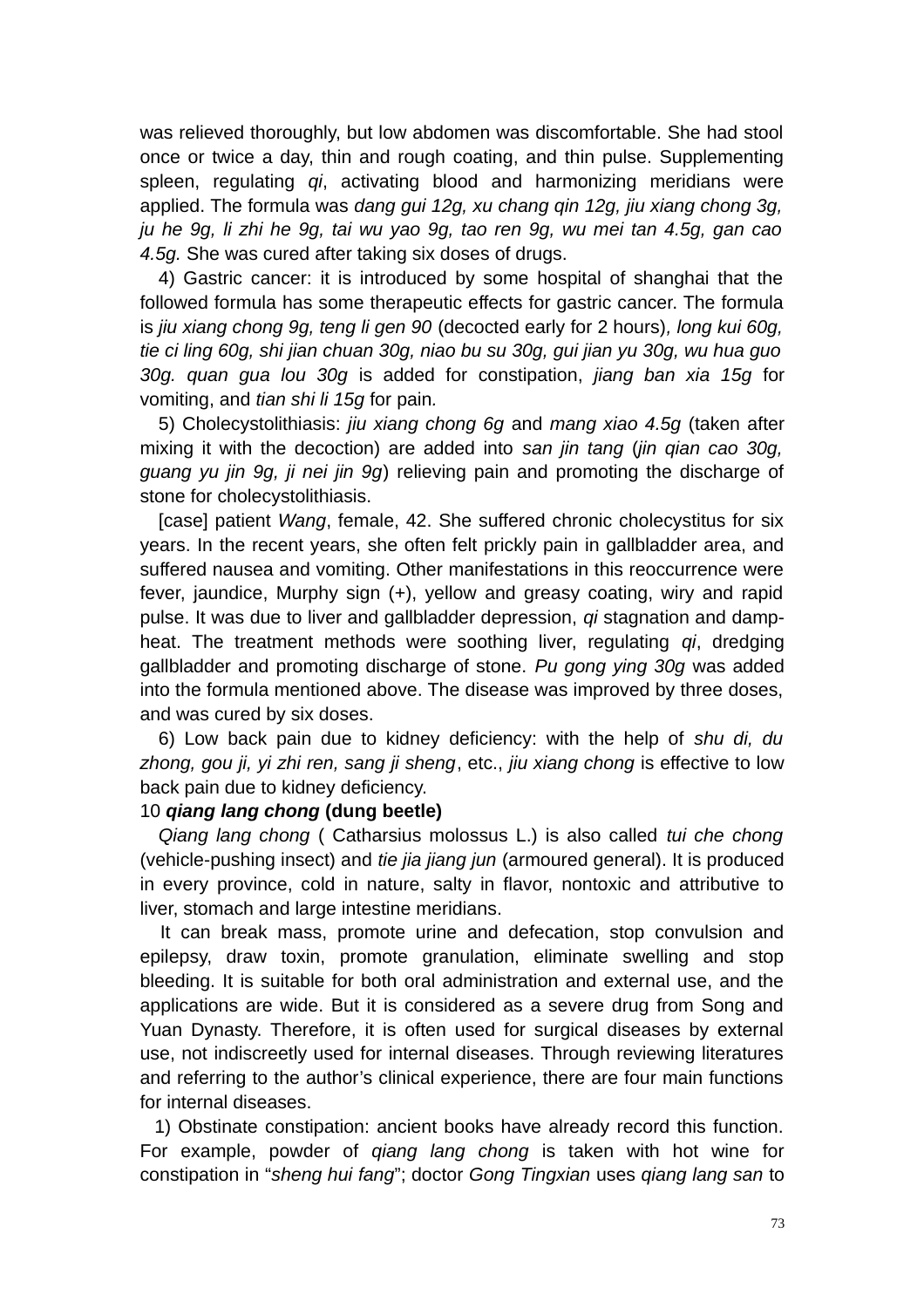treat constipation in "*wan bing hui chun*"; it is also pointed out that *qiang lang chong* can treat constipation, anuresis and dysentery. Doctor *Wang Mengying* is expert in applying *qiang lang chong*. He uses it to treat constipation with vomiting stool, constipation due to heat toxin and constipation caused by *qi* stagnation and fluid deficiency. The author uses it to treat abdominal pain and constipation due to incomplete intestinal obstruction and intestine synechia. The therapeutic effect is quite good.

 2) Wind-dampness obstruction pain: doctor *Ye Tianshi* like to use it to treat general obstruction whose duration is decades with the help of other insect drugs. The therapeutic effect is powerful because of its functions of dredging meridians and collaterals, dredging obstruction and extending *yang*. It can be used with *feng fang* for rigid, swelling and anamorphic joints.

 3) Cancer and hard mass: because it can break mass, draw toxin and eliminate swelling, *qiang lang chong* can be used for cancer of digestive tuber and bladder.

 4) Dysentery: doctor *Li Yanshou* uses *hei niu san* to treat reddish and whitish dysentery, anorectic dysentery and excessive diarrhea. *Qiang lang chong* is baked and grinded into powder, and 1.5g to 3g is taken every time with samshu. It is suitable for beginning of dysentery with strong body because it can go into hand *yang ming* and foot *yang ming* meridians, and promote defecation to draw obstruction. Due to its cold nature, it can resolve heat toxin. It is good at relieving pain, so it also has anticonvulsants action. It is an important drug for infantile convulsion and infantile malnutrition.

 It is reported that *qiang lang chong* can promote the discharge of stone for bladder stone in the recent years.

 It is reported by Japanese Pharmacy Journal ① that about 1% of toxin is extracted from two types of *qiang lang chong*. The toxin can dissolve in water, alcohol and chloroform, and does not dissolve in aether. It would be damaged by 100 $\degree$ C for thirty minutes. The pharmic actions are that 1) mice would be restlessness after being injected by toxin and died from spasm tens of minutes later; 2) the blood pressure would decrease temporarily and then increase, and amplitude and frequency of breath would increase when rabbit is infected by the toxin; 3) the toxin can inhibit the isolated heart of toad; 4) the vessel of low limbs would enlarge temporarily when the toxin is affused; 5) bowel and uterus of rabbit can be inhibited by the toxin; 6) the toxin can paralyze the neuromuscular sample of toad. These experiments afford us clue for further research.

 The baked form is usually used. The dose is 4.5g to 9g for decoction, and 1g to 2g for powder. The action of powder is more powerful than that of decoction. The clinical applications are:

 1) stool-vomiting: this symptom usually is caused by intestinal obstruction. *Qiang lang chong* used as main drug can effectively relax intestinal obstruction because of its attacking and fleeing nature. It is most suitable for acute outbreak of incomplete intestinal obstruction and should be assisted by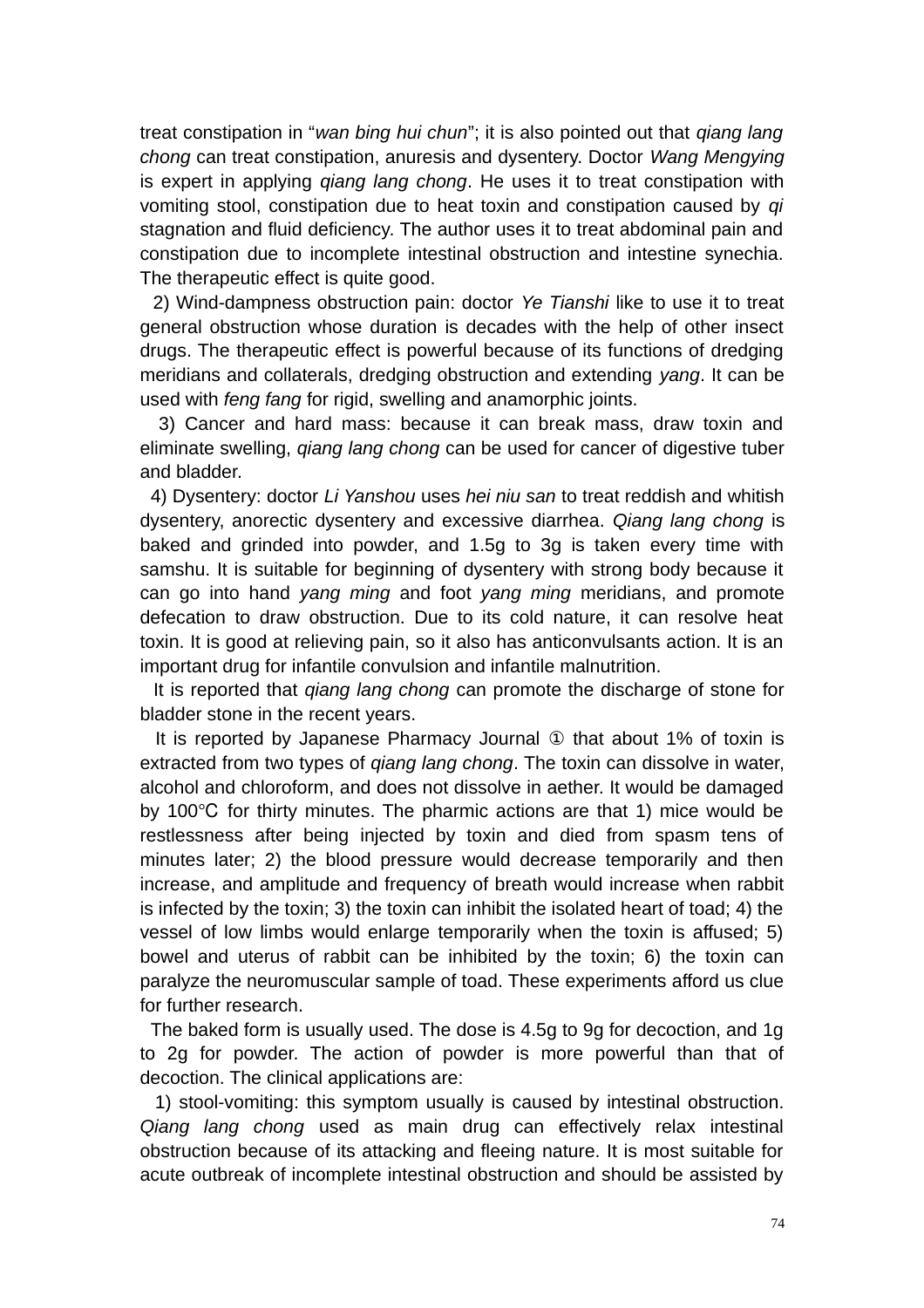other drugs according to syndrome differentiation. Surgery should be applied right away if local necrosis forms because of longy duration.

 [case] patient *Zhang,* male, 41, farmer. He suffered acute and fierce abdominal pain yesterday because he walked too fast carrying heavy thing after meal. The pain could not be relieved by *zhi tong pian* and *shi di shui*, and became severer in the evening. There was strip rise in abdomen. He vomited acid and bitter water, and stool. There were no stool and fart. The pulse was deep and wiry, coating was turbid and greasy. It was due to food stagnation, *qi* closure and failure of *qi* to ascend and descend resulting in tangible turbidity and obstructed bodiless *qi*. These were the reasons for stool-vomiting and abdominal pain. Dispersing by pungency, descending by bitterness, relieving stagnation and eliminating turbidity were applied. *Zhi qiang lang chong 9g, xuan fu hua 9g, sheng zhi shi 9g, li zhi he 9g, ju he 9g, sheng zhe shi 30g, chuan lian 1.5g, qing pi 6g,* decoction. After taking two doses, stoolvomiting was stopped, abdominal pain was relieved, but there was still no stool. *Guang mu xiang 4.5g* and *bing lang 9g* (milled for juice) were added into the formula. The stool was smooth and abdominal pain was relieved thoroughly after taking drugs.

 Comment: it is reported that *qiang lang chong 7, hei bai chou 9g* and *shi chang pu 9g*, decoction, once a day are effective to paralytic intestinal obstruction. They do not stop being taken until the stool is smooth.

 2) Intestine synechia after surgery: the manifestations usually are vomiting, abdominal pain and no stool. In the recent decades, the therapeutic effect is satisfied that *qiang lang chong* is added into formula according to syndrome differentiation. *Chang nian lian wan* also is good. The formula is *chi shao 90g, bai shao 90g, dang gui wei 90g, chao mai ya 90g, hong teng 90g, chen pi 60g, qiang lang chong 60g, zhi gan cao 60g, tai wu yao 45g, du hong hua 45g*. They are grinded into powder and then made into pills with water as large as phoenix tree seed. 9g of pills are taken every time, twice a day.

[case] patient *Li*, female, 24. She received surgery because of acute appendicitis. She was found that it was complicated by intestinal tuberculosis during the surgery. Through longy treatment, the wound coalesces, but intestinal synechia and obstruction came up. The manifestations were abdominal pain, vomiting, no stool and fart during outbreak, poor appetite and sleep, thin and weak body and poor spirit. She was treated for three years without therapeutic effect. The pulse was deep, wiry and rough, the coating was thin, greasy and dry. She was prescribed *xuan fu dai zhe tang* and *si mo yin* added by 9g of *qiang lang chong*. There was fart after taking drugs. After taking three doses, pain and vomiting was relieved gradually, the stool became smooth, the appetite was promoted, and the spirit was better. The formula for supplementing *qi*, nourishing blood, moistening intestine and regulating stomach was prescribed for continuous treatment. After then, the formula mentioned above was still effective for outbreak.

3) Ascites due to liver cirrhosis: it is usually due to blood stasis, water and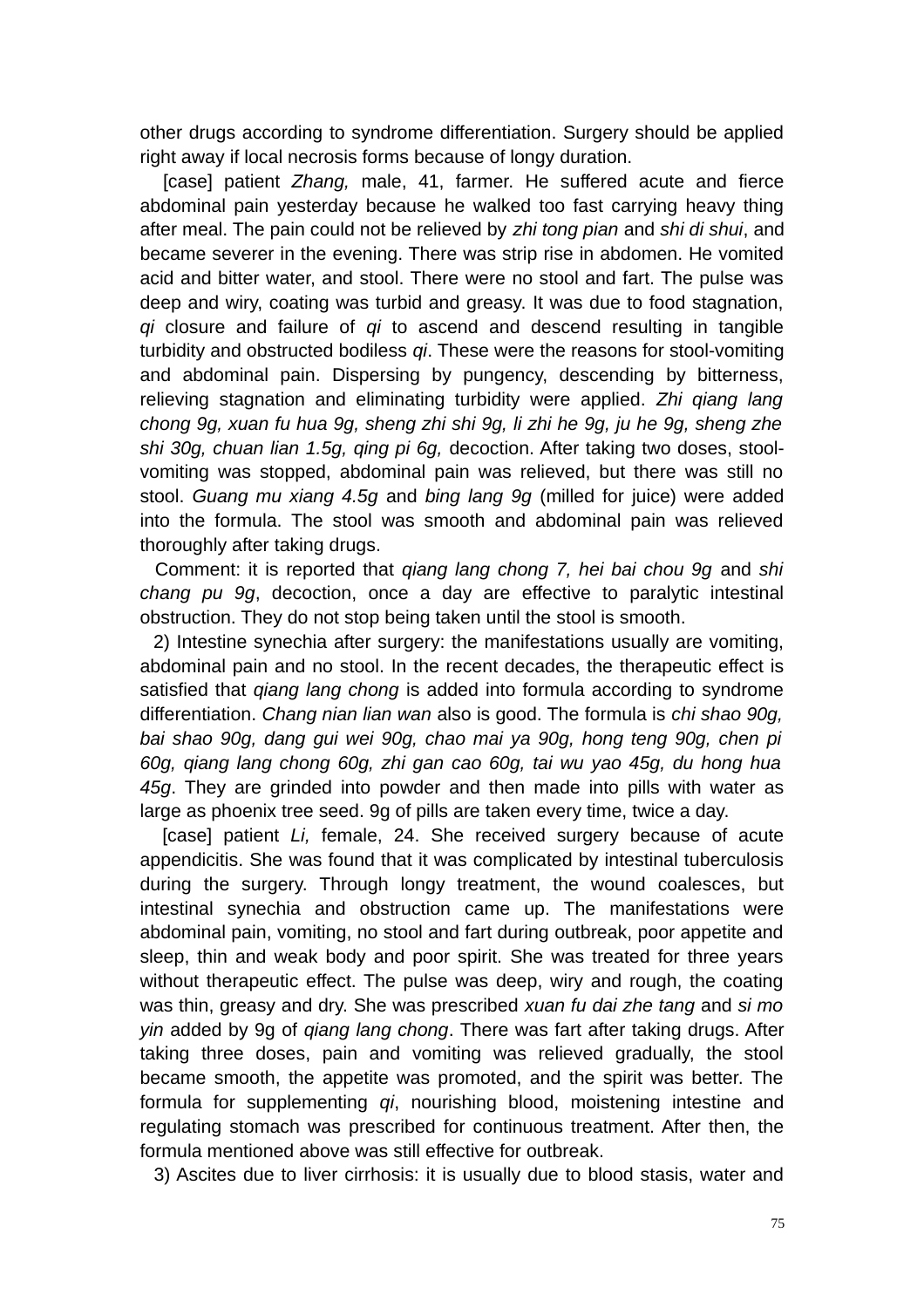dampness stagnation, therefore, soothing liver, relieving depression, dispersing stasis, softening hardness, eliminating water and dampness are applied. Supplementing spleen and kidney should be applied for longy duration and weak body. *Xiao zhang chu shi tang* (*qiang lang chong 6g, mu gua 6g, tong cao 6g, yan hu 6g, yu jin 6g, hong hua 3g, qian cao 3g, yuan zhi 3g, si gua luo 1, lu lu tong 10, sheng yi ren 24g, fo shou 9g, xiang yuan pi 0.5*, decoction) is record in doctor *Chen Shiduo*'s "*shi shi mi lu*". It can activate and regulate blood, soothe liver, promote *qi* circulation, eliminate distention and dampness. It is confirmed by *Liu Duzhou*, a doctor of *Beijing* TCM College, that it is effective to ascites of liver cirrhosis. If the formula does not take effect, *an wo zi tang* (*an wo zi 12g,chao shui zhi 6g, sheng mu li 24g, hai zao 12g, tao ren 9g, cang zhu 9g, ji nei jin 9g, shang lu 9g, fu ling 15g, bai mao gen 30g, che qian zi 30g, shang rou gui 1.5g. dang shen 21g* can be added for weak body. ) can be taken. It can powerfully promote urination, eliminate distention and disperse stasis.

 4) Gastric cancer: it is due to *qi* stagnation, blood stasis, phlegm stagnation, toxin obstruction. Therefore, the treatment should be applied depending on pathogen.

 (1) *wei ai san*: *qiang lang chong 30g, cong sha 30g, xi yue shi 30g, huo xiao 30g, di bie chong 30g, wu gong 30g, shou gong 30g, bing pian 15g, lv e mei 15g*. They are grinded into powder, 1.5g every time, three times a day. This is a basic formula for gastric cancer. The functions are promoting *qi* circulation, relieving pain, attacking toxin, defeating cancer, breaking blood and dispersing stasis. The formula for clearing heat, cooling blood, supplementing healthy *qi*, descending converse can be selected according to syndrome.

 (2) combination of TCM and western medicine for terminal gastric cancer: surgical department of Changzhou first people's hospital ② make follow-up of 113 cases of gastric cancer patient which are confirmed by pathology during 1965 to 1968, revealing that there are 9 cases (7.9%) whose have survived for more than five years. Four cases are terminal gastric cancer, and have metastasis of perigastric lymph node. Two cases are unable to receive resection and only receive gastrojejunostomy. Five-year survival rate is very low in the past, and has been promoted by combination of TCM and western medicine. Besides chemotherapy after surgery, they take insect drugs and plant drugs.

[case] (1) male, 42. he suffered paroxysmal epigastric pain for three years. It became severer in these months, accompanied with nausea, vomiting slop and water, constipation and thin body. He was hospitalized on  $16<sup>th</sup>$ , November, 1965.

PE: poor nutrition, anaemic appearance, soft abdomen, mass (-). Laboratory test: RBC 168,000, WBC 4600, N 63%, L 30%, A 7%. X ray: cancer in sinus ventriculi, carcinous ulcer or chronic ulcer perforation, malignant change of ulcer.

Surgery: there was mass 4cm\* 6cm in lesser curvature of stomach, infringing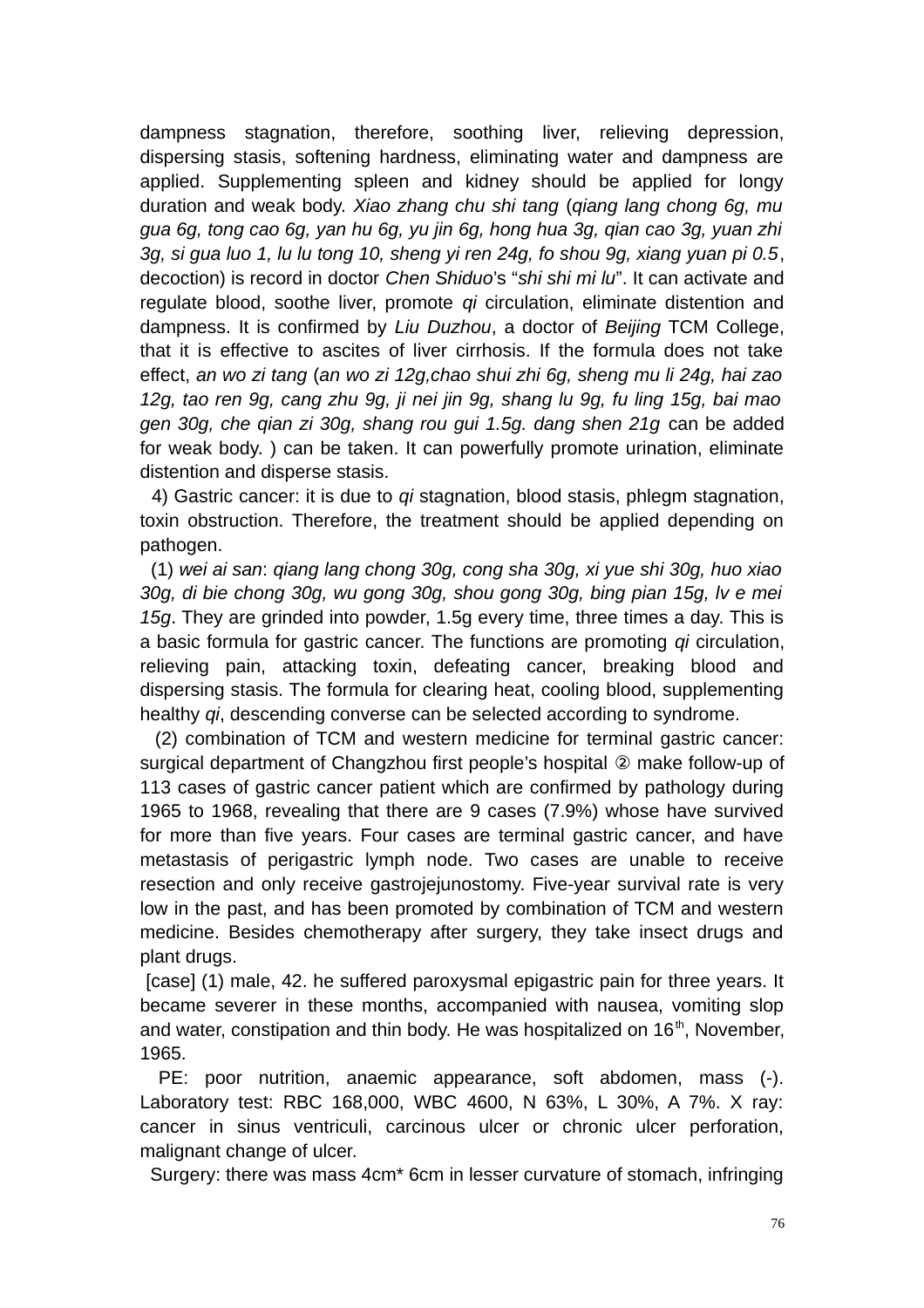upon pylorus, head and body of pancreas. The mass was hard. Cancer had diverted to nodes of omentum and mesentery. Because the range of metastasis was wide, only gastrojejunostomy was done. Nodes were selected for pathological test.

Pathological diagnosis: metastatic and undifferentiated carcinoma of large omentum nodes.

The patient insisted on taking herbs both for supplementing and reducing (every two months). He survived for 7.5 years. He could do common housework, and died from local reoccurrence and jaundice in May, 1973.

The formula for supplementing was modified *shi quan da bu tang*: *chuan xiong 9g, bai shao 9g, shu di 9g, bai zhu 9g, fu ling 9g, chen pi 9g, dang gui 15g, dang shen 15g, ji xue teng 15g, gan cao 6g*.

The plant drugs for reducing were *shi da chuan 30g, she she cao 30g, tie shu ye 9g, mu bie zi 1.5g*, and insect drugs were *qiang lang chong 9g, feng fang 9g, tian long 6g, quan chong 6g, shui zhi 1.5g, wu gong 1.5g.*

(2) male, 49. He had suffered gastric disease for two years and had bloodvomiting history. He suffered poor appetite, increasing epigastric distention and increasing thin recently. He was hospitalized in September, 1965.

PE: anaemic appearance, soft abdomen, mass (-). Laboratory test: normal liver function, RBC 172,000, hemoglobin 32%, WBC 4100, N 70%, L 29%, A 1%. X ray: cancer in sinus ventriculi.

Surgery: there was mass 5cm\*3cm\* 4cm in sinus ventriculi. It was hard and adhesive to transverse mesocolon. There was metastasis in nodes of large and small omentums. Gastric, large and small omentums resections were done and send for pathological test.

Pathological diagnosis: adenocarcinoma of sinus ventriculi (stage III degree III), infringing upon serosum, metastatic adenocarcinoma of large and small omentum nodes.

He took thiotepa after surgery. After leaving hospital, he insisted on drinking water which had cooked water caltrop. He also took *qiang lang chong 9g, wu gong 6g, tian chong 6g, shui she 3g, bi hu 1*, ten doses every three months.

He had survived for more than nine years. Reexamination showed good condition and X ray showed unobstructed stoma in June, 1975. He resumed to work.

5) Bladder cancer: it is introduced by some hospital of Shanghai that *qiang lang chong 9g, she she cao 60g, ban zhi lan 60g, ye tu pao 60g, he bai cao 30g, jin cha shi 30g*, decoction. *Wu ming yi* ③*15g* is added of bloody urine, *shi xie* 30g and *hui xiang 9g* for dysuria. They are effective to bladder cancer.

6) *yin* furuncle: it can effectively treated by modified *ba jiang dan*. The formula is *qiang lang chong*, *lu feng fang, chan yi, zhi jiang chan, zhi shan jia, quan xie, wu gong, wu bei zi*. The drugs with some dose are grinded into powder. 1g of *she xiang* is added into 30g of powder.

Comment: *ba jiang dan* is record by "*yang yi da quan*", and doctor *Li Renzong* invents modified *ba jiang dan* referring to the meaning of *ba jiang*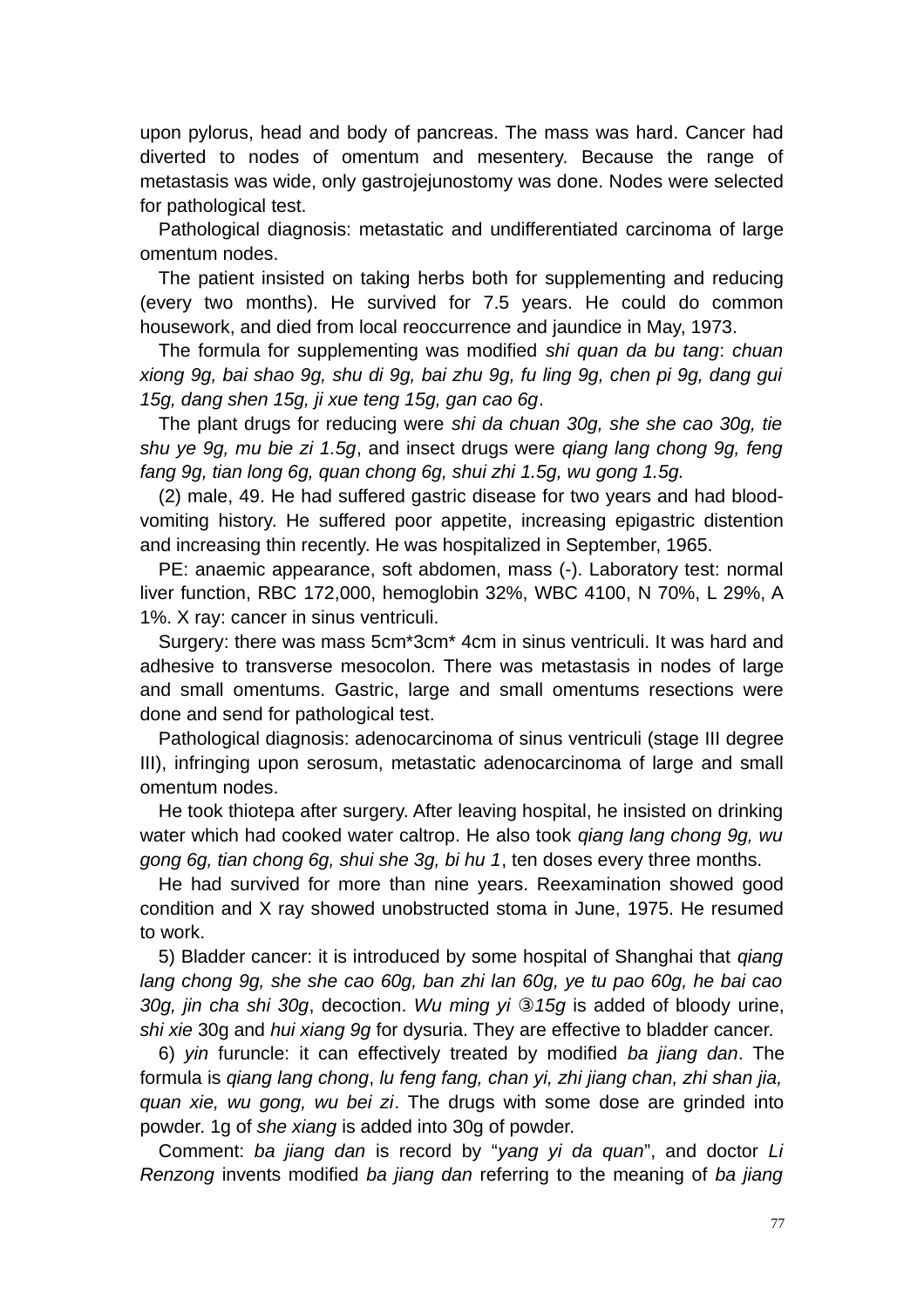*dan*. The formula contains insect drugs, and can eliminate carbuncle and swelling, activate blood, disperse stasis, draw pus and toxin, discharge staleness and promote generation. It is suitable for *yin* furuncle, not for *yang* furuncle. His two cases are record here for referring.

[case] (1) patient *Ma,* male, 5. He suffered lung tuberculosis and carbuncle in head. The carbuncle is pale, little fatty pus and extreme pain by pressure. Modified *ba jiang dan* was put on *tai yi gao* and then covered focus, changed twice a day. He was cured after six days.

(2) patient *Tang*, male, 17. There was a *yin* furuncle on the right leg. He was treated by *shi quan da bu tang* and modified *ba jiang dan* (cotton thread with drugs were filled into focus for two *cun*.). He was cured after half months.

7) Fistula: it is caused by perforation of cold carbuncle, and has dripping pus. It is extreme difficult to be cured. The formula followed can disperse stasis, eliminate swelling, attack hardness, draw pus and toxin, expel staleness, promote granulation and coalesces, and is effective to this symptom. *Qiang lang chong 8, qiu yin 30g, xiang pi 30g* and *pao jia 30g* are baked by sesame oil, grinded into powder, and then made into pills with honey as large as mung bean. 2g is taken with water after meal every time, twice a day. Additionally, one *qiang lang* and three strips of *yan you* are baked on tile, grinded into powder, and added by *bing pian 1g* and *chan shu 0.3g*. They are mixed with rape oil, and then used to drop into fistula covered by adhesive plaster, changed once a day. The therapeutic effect is extreme good.

8) Infantile malnutrition: there is a folk formula that one *qiang lang chong* is washed, dried, enveloped by earth and then roasted. It is grinded into powder without wings and feet. The powder is taken with sugar once a day. Several days later, it will take effect. It is the result of drawing staleness, promoting generation and improving the function of stomach and intestine.

9) Bullet injury: *qiang lang chong* and castor bean are grinded into powder with same dose. They are mixed with tea water to cover the focus.

10) Dysentery: ten *qiang lang chong* is burnt into carbon keeping its nature, grinded into powder. 1.5g to 3g is taken with wine every time for adults.

11) Prolapse of the anus: *qiang lang chong* is baked, grinded into powder, and then mixed with sesame oil. They are used to cover the focus.

12) Multiple bone and dead bone: obstinate carbuncle and furuncle which has a long duration usually because of multiple bone and dead bone inside. Doctor's *lin wu shan ren*'s *Tui che san* (*qiang lang chong* is baked. 1.5g of *sheng jiang* is added into 30g of *qiang lang chong*. They are grinded into powder.) can be used to cover the focus. The multiple bone and dead bone would be discharged after several days. Then *sheng ji san* is used to promote coalescing.

Comment: although both *jiu xiang chong* and *qiang lang chong* can relieve pain, *jiu xiang chong* can promote *qi* circulation, *qiang lang chong* acts on organic parenchyma; *jiu xiang chong* is suitable for the upper diseases (epigastric and hypochondrium area), *qiang lang chong* is suitable for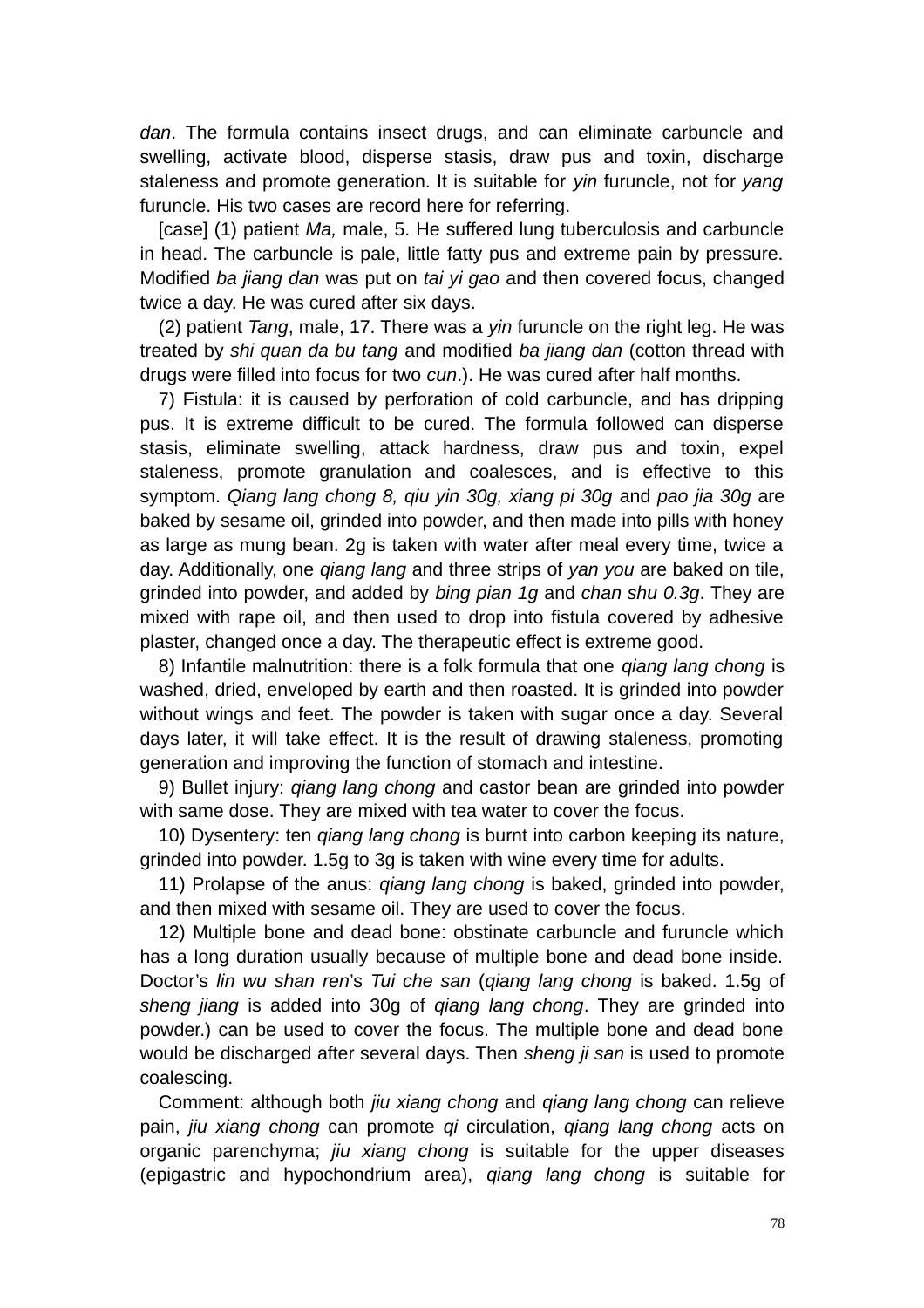abdominal diseases; *jiu xiang chong* is good at regulating *qi* and warming kidney *yang*, *qiang lang chong* is expert in breaking mass and promoting urine and defecation. These are the points which have to be paid attention to.

①pharmacological actions of *qiang lang chong*, Japanese Pharmacy Journal 16:3 page 68—69 ,1933.

②combination treatment of western medicine and herbs on terminal gastric cancer, Chinese Journal of Clinic Assemble, 10:750,1975.

#### **11** *di long* **(earthworm)**

 There are many types of *di long*, and the distributed area is wide. It is known that there are more 2500 kinds in the world, and more 250 kinds in China. The whole body of Pheretima aspergillum (*guang di long*) or Allolobophora caliginosa trapezoids (*tu di long*) is used mainly as drugs. It is also called *qiu yin*, its popular name is *qu shan*. The action of *Guang di long* is more powerful, mainly produced in Guangdong and He'nan provinces. Earthworm produced in other province is called *tu di long*. It is slight salty in flavor, cold in nature, nontoxic and attributive to lung, spleen and liver meridians.

 The actions are (1) clearing heat, stopping convulsion, (2) eliminating water, resolving toxin, (3) stopping asthma, dredging collaterals, (4) suppressing liver and reducing blood pressure. It can treat wind stroke, epilepsy, high fever due to warm factors, jaundice, throat obstruction, asthma, Bi syndrome, etc..

Scholars have done much research on ingredient and pharmacologic functions, inspiring us to mast its functions and applications further. The main functions are summarized as follows.

(1) Abating fever: *tian zhong* and *e tian*, two Japanese scholars (1915), find lumbrofabrine of *di long* can abate fever in animal experiment.

(2) Reducing blood pressure: doctor *Zhao Chenxia*, et al, consider hypoxanthine of *di long* can reduce blood pressure ① . Doctor *Huang Wenkui,* et al, extract the ingredient which can reduce blood pressure, and find seven kinds of ingredient besides hypoxanthine, among which parichaeta B1 is the most powerful ②.

(3) Stopping asthma: it is reported by doctor *Zhao Chenxia, Zhu Hengbi*, et al, that active ingredient can expand bronchus. Hu'nan medicine industry institute ④ extracts succinic acid, one of active ingredient for asthma which is confirmed by clinic that it can soothe breast, eliminate phlegm and stop asthma.

(4) Heat immersion liquid and its wine extraction have anticonvulsants actions.

Additionally, one of active ingredient extracted from *guang di long* can enhance the tensity of uterus and lead to spastic contraction, and so can excite intestine. It is reported by Japanese scholars that immersion liquid of *di long* can directly contract vessel, while its central action can expand vessel.

Clinical practice confirms that *di long* is effective to hemiplegia due to wind stroke. For example, *bu yang huan wu tang* which is good at treating hemiplegia uses *di long*. When the author treats longy high blood pressure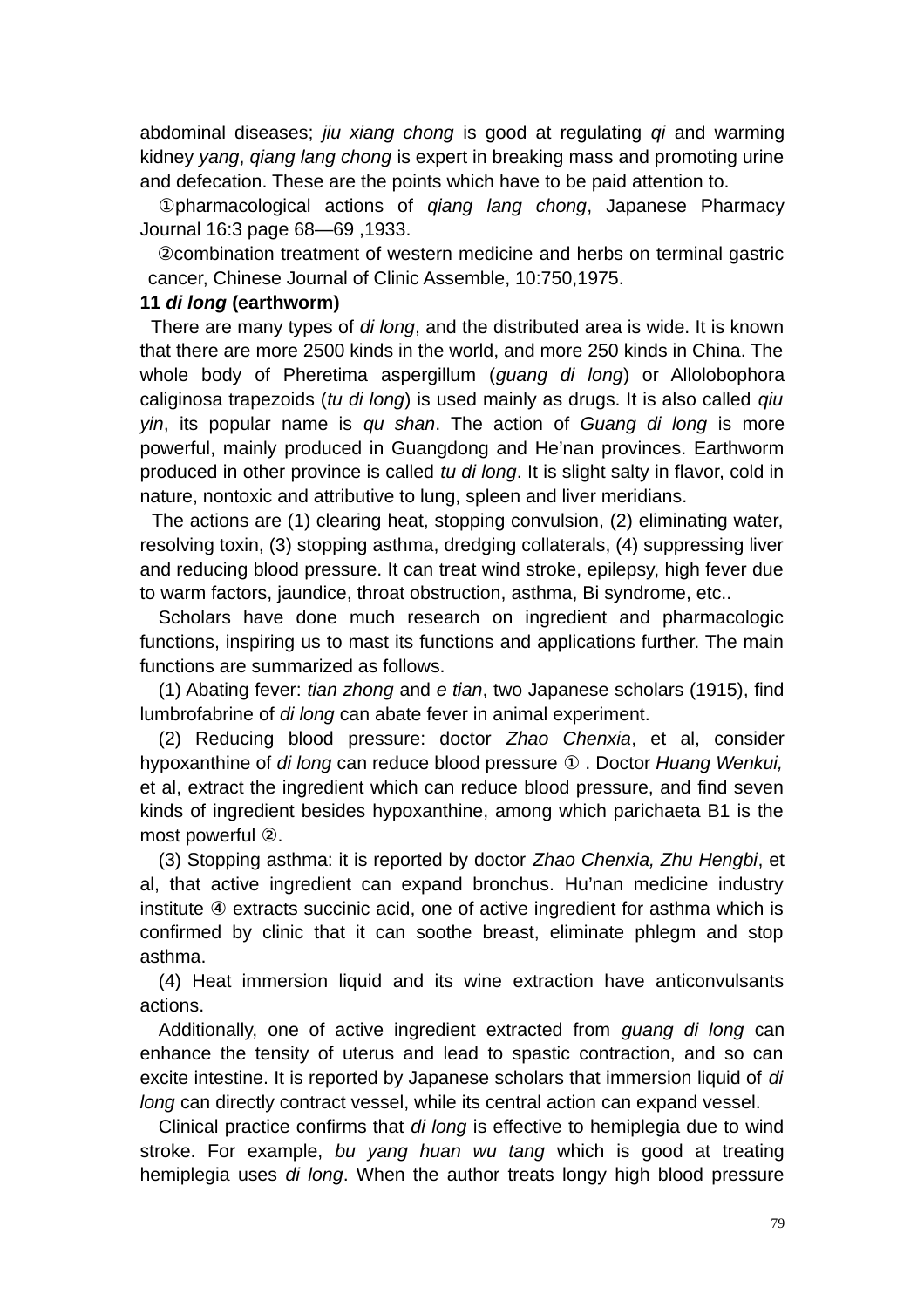with wiry pulse due to hyperactivity of liver *yang* or the high blood pressure which do not be reduced obviously by other drugs in clinic, *guang di long* is added into the formula for suppressing liver and subduing *yang* to reduce blood pressure obviously and relieve the symptoms such as headache, insomnia and restlessness.

*Di long* can clear heat and resolve toxin, so it can be used for sunken and dark purple macula due to fire. It is also can be used for hematic macula which is accompanied with blood heat symptoms. Additionally, *di long* can promote the cicatrisation of ulcer, so it is also effective to chronic ulcer.

It is effective to high fever, delirium, restlessness, or even spasm and convulsion of febrile diseases, such as convulsion due to encephalitis B.

"*bie lu*" says that *di long* is good at treating big abdomen and jaundice. The author considers that *di long* can treat not only common jaundice due to damp-heat, but also acute jaundice (severe hepatitis, hepatodystrophy) due to invasion of pathogenic factors into pericardia and ascites with stomach excess manifesting as high fever, dry mouth, delirium, restlessness, unconsciousness, abdominal distention, constipation, yellow and thick coating, surging and rapid pulse, etc..

Because it can go into collaterals, it can be used for heat Bi syndrome with not too much weak body.

*Di long* can expand the smooth muscles of urine channel, stop bleeding due to urine system stone and promote the discharge of stone.

*Di long* can be made into oil form for external use. Several strips of live *di long* are washed, dipped into olive oil (1:3) for several days, wringed by gauze, filtered and lay aside. It can be used externally for gout, injury due to falls and beat, burn, scald, snake bite, local muscle spasm, ect.. It also can inhibit tuberculosis bacillus and common fungus which can cause skin diseases. It also can be used for chronic osteomyelitis, carbuncle, furuncle, traumatic infection, etc..

The dose is 9 to 15g for decoction, and 1 to 2 g for pills and powder. It is baked into blue color and removed from fire when it gives out extreme offodor. It should be careful when *di long* is used for the patient with weak pulse and unformed stool. Pregnant women and weak patient are contraindications. The clinical applications are:

1 )Asthma: there are many formulas for asthma whose main drug is *di long*. The main formulas are selected for reference.

(1) *di long gao*: it is cold (clearing heat) and salty (moistening and descending), so it is most suitable for heat asthma due to fire ascending. 100 to 200 strips of live *di long* are washed, decocted by water. After residue is removed, the decoction is made into *gao* with refined white sugar. One small soupspoon of *gao* is taken after it is mixed with boiled water every time, twice a day. It should be careful when it is used for patient with weak pulse. Or drugs for supplementing healthy *qi* and enhancing root are added for this kind of patients.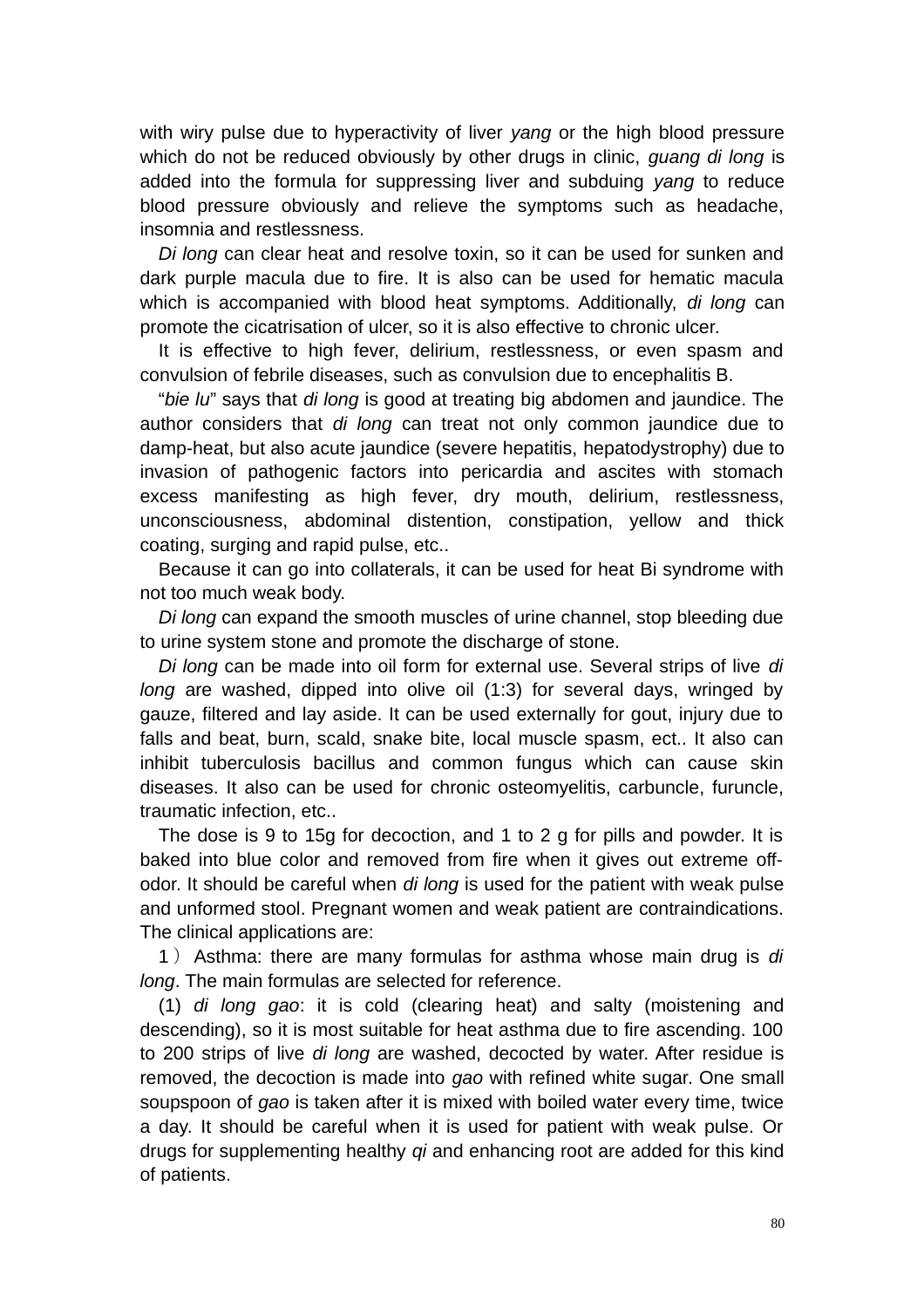(2) Empirical formula of Professor *Jiang Chunhua*: *guang di long 15g, hai piao xiao 9g, tian zhu huang 9*. They are grinded into powder, 1.5g every time, three times a day. With the help of the formula for supplementing *qi*, enhancing root, moistening lung and eliminating phlegm, it is effective to asthma.

(3) 3 to 4.5g of *di long* and *gan cao* with same dose or 3g of *di long* and *ting li zi* with same dose is taken every time, three times a day. They can relieve the outbreak of asthma. The former formula is suitable for weak body, and the later one is suitable for lung *qi* excess.

(4) The formula of the fifth clinic of Shanghai socialized medicine: *guang di long 60g, zi he che 60g* and *sheng gan cao 12g*. *hai ge ke 60g* is added for heat type, *lu jiao 30g* for cold type, *chuan bei mu 30g* for too much sputum. They are grinded into powder and filled into capsules. 3g are taken every time, twice a day. Six months compose one course of treatment. The formula promotes body function and recovery of chronic asthma patient who suffers cough, asthma and difficulty to lie down. It is also effective to child asthma.

(5) 3031 injection: every 2ml injection contains 600mg of *guang di long* disodium succinate. It is used to control the outbreak of allergic asthma and asthma type of chronic bronchitis. Emergency department of Beijing *zhaoyang* hospital treats more than 30 cases of severe asthma by the injection. The outbreak and symptoms are relieved quickly with 83.3% of efficient rate.

[case] patient *Xia,* male, 39, worker. He had asthma history. Due to invasion of wind and heat, obstruction of phlegm and heat in lung resulting failure of lung to ascend and depurate, manifesting as asthma, dry mouth, yellow coating, and soggy and rapid pulse. The treatment methods were clearing heat, eliminating phlegm, descending adverse flow of *qi* and relieving asthma. *Di long 90g* and *ting li zi 90g* are grinded into powder, 3g every time, three times a day. The asthma was stopped and cough was relieved the next day, so he was asked to take herbs twice a day. The disease was relieved after three days. Later, *liu wei di huang wan* was taken, 9g every time, twice a day. The disease did not reoccur through one-year observation.

Comment: *Wuhan* biologic product institute and *Hubei* college of TCM consider that *di long* can expand bronchus, promote expectoration and excite pituitary-adrenal gland system, which further explains the pharmic mechanism of *di long* treating asthma.

2) High blood pressure: *di long* can clear heat, stop spasm and descend *qi*, so it is suitable for high blood pressure due to liver hyperactivity due to *yin* deficiency, wind-fire, or ascending of *qi* and blood. It can reduce blood pressure obviously, and relieve symptoms such as distention of head and eyes, restlessness, etc.. the therapeutic effect is quite stable.

[case] patient *Li*, male, 45, cadre. Due to overweight, hyperactivity of liver *yang*, and consumption of kidney *yin* and failure of lung to be nourished, wind comes up and fire ascends, manifesting as headache, or head distention,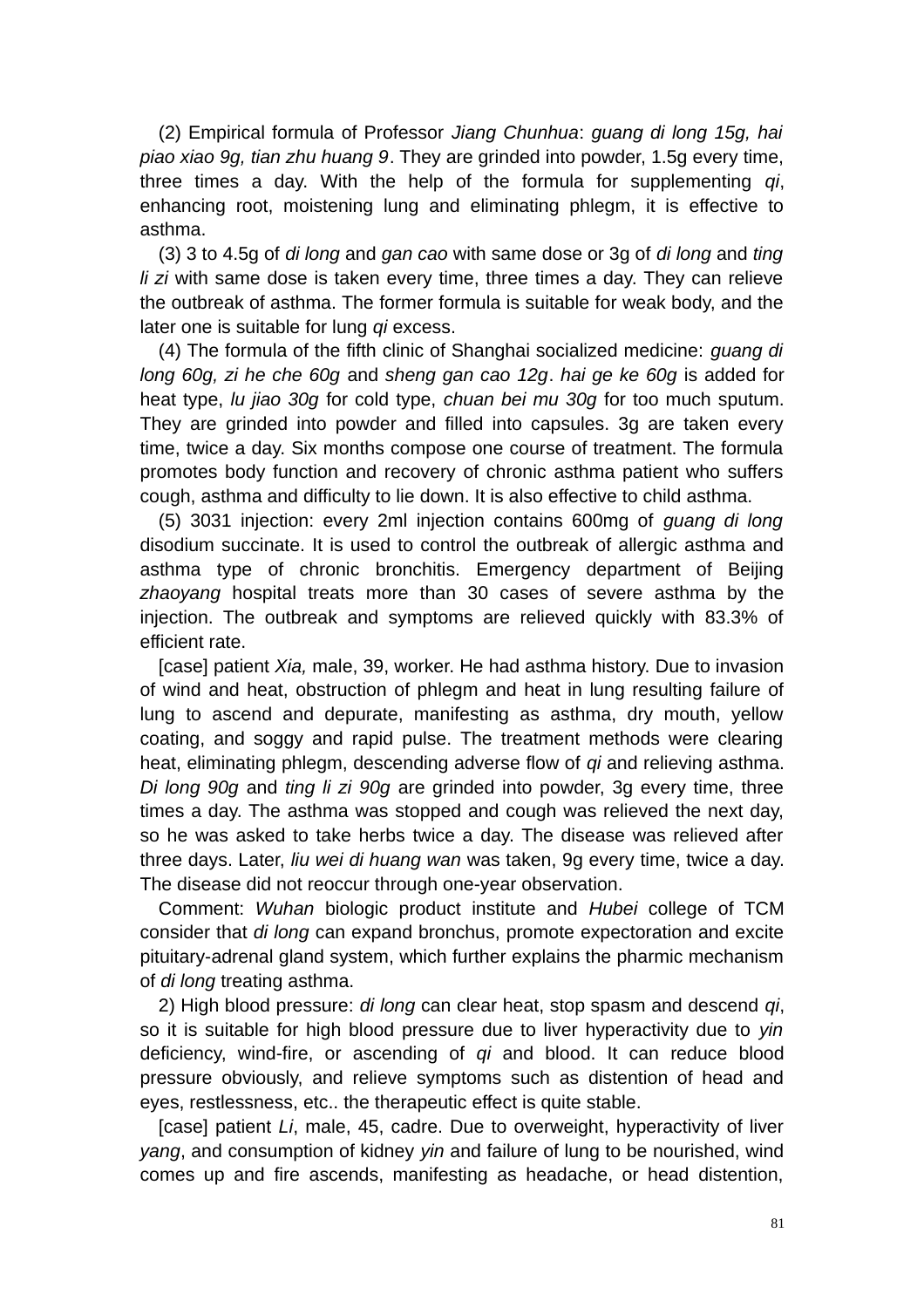tinnitus, blur eyesight, red and hot complexion, restlessness, weak waist and low limbs, dry mouth, constipation, red and purple tongue, wiry and strong pulse, and weak pulse in left *chi* location. Descending and stopping wind should be applied right away to relieve branch, and nourishing kidney and soothing liver were used to treat root. The blood pressure was 170/110 mmHg. The formula was *da sheng di18, sheng shi xie 18g, zi be chi 18g, zhi shou wu 18g, chuan shi hu 12g, sheng bai shao 12, sang shen zi 12g, guang di long 12g, zhi gui ban 30g, sheng mai ya 30g, gan cao 2.5g.* The second visit: after taking drugs for four doses, the symptoms were relieved, the spirit and sleep was good. The tongue was slight pale, and the pulse was wiry but more general than before. The blood pressure was 146/88mmHg. Since the former method had received therapeutic effect, it was still applied. The third visit: after taking drugs for another four doses, the condition was good and the blood pressure was normal. So *gao fang* was prescribed for regulation.

3) Convulsion due to high fever: *di long* can be added into the formula which is made according to syndrome differentiation to eliminate heat and stop convulsion for convulsion, spasm and delirium due to high fever in febrile diseases. The therapeutic effect is special good for pediatric diseases. Weak pulse and unformed stool are contraindication. As for continuous high fever and severe syncope in encephalitis B and epidemic cerebrospinal meningitis, five or six strips of fresh *di long* are washed and pounded with *zhao fan* 2g. They are used to cover fontanel (hair are cut away.). Another application can be used if the fever does not be abated after five hours. The author uses this method as assistant treatment for high fever and syncope of encephalitis B for many times, receiving good effect. Additionally, it is also effective to infantile high fever that 120g of red *qiu yin* are pounded with brown sugar and then used to cover navel.

4) Mania: *di long* can be used alone or with drugs for suppressing liver and descending fire for mania with strong constitution.

[case] patient *Yuan*, male, 21, student. Emotion depression generated fire, and extreme fire generated phlegm and wind which confused clear orifice, resulting in disturbance of consciousness, howling, attacking people, breaking clothes. No drugs took effect. The manifestations were red complexion and eyes, frequent close and open of eyes, wiry, slippery and strong pulse, yellow and rough coating, red edge and tip of tongue. It was mania. Reducing liver, descending fire, stopping wind and eliminating phlegm were applied. Ten strips of fresh *di long* were washed and then cut with 50g to 100g of pork everyday. They were mixed with salty and shallot and used as stuffing of pastry. The mania was relieved a lot after four days, and stopped after ten days. The disease was cured after one month. It was ten years until now that there was no reoccurrence.

Laiyang funny farm of Yantai city uses *qiu yin* syrup to treat 50 cases of psychosis with 14 cases of cure, 6 cases of obvious improvement, 9 cases of improvement, and 21 cases of no avail. The method is that every 500g of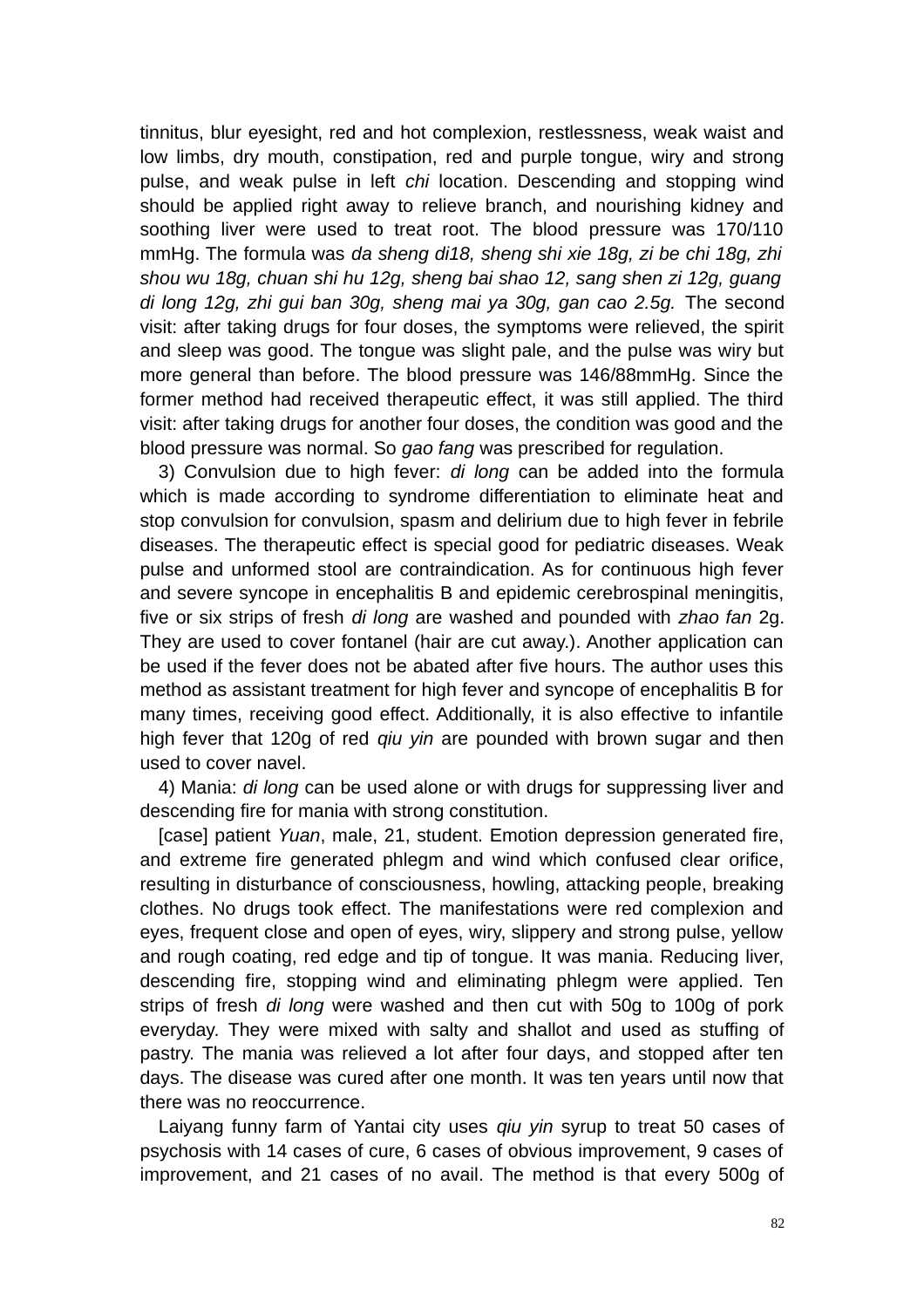washed *qiu yin* are mixed with 150g of sugar in order to let them dissolve by themselves. The solution is filtered 24 hours later, and the rest *qiu yin* is washed by cold boiled water and filtered for several times. All the solution are put together and filtered by gauze for 3 to 5 times. 1000ml of syrup are made from 500g of *qiu yin*, and then put into refrigerator or gloomy and cold place. Preservative can be added in summer. 100ml is taken every time, once or twice a day. They consider that the drug has certain anticonvulsants action, and is effective to inordinate excitement of schizophrenia and somatopsychosis, but can not inhibit the excitement and restlessness right away.

5) Ulcer: *di long* is effective to heat type of peptic ulcer. It should be selected according to syndrome differentiation principle, or other wise, bad result would happen if it is used for deficient cold type.

Method: 1000g of fresh *di long* are put into water for about two hours until the earth and stool are discharged out the body. They are picked out, washed, put into dish and mixed with 500g of refined white sugar. The body fluid of *di long* would seep out. After one to two hours, the solution can be filtered by gauze. When there is no liquid dropping from gauze, a little water is added to rinse the residue until there are 700ml to 1000ml of solution. The solution is sterilized by pressure cooker and then put into cold place or refrigerator.

Direction: 30ml to 40ml of solution is taken before the meal when it is warmed, three times to four times a day. The patient should lie down towards the ill side for about one hour after taking drug, so as to let the drug take better local effect. Usually the drug should be taken for one to two months. The solution is sweet and has no special odor, so the patient likes to take it. The therapeutic effect has been validated by many doctors, and the author also finds that the therapeutic effect always comes when he uses it. It is most suitable for stomach heat due to *yin* deficiency, and active stage of ulcer developing into hemorrhage.

[case] patient *Lu,* male, 43, cadre. He suffered gastric pain for eight years. The pain was induced by cold and over-work. He had acid regurgitation, nausea and epigastric upset which were severer three hours after meal. He once had bloody stool. Barium meal revealed there was a 0.4\*1.1cm niche in duodenal ampulla, so he was diagnosed as duodenal ulcer. The occult blood was ++. The coating was slight yellow and greasy, no coating in middle of tongue, the tongue was red, and the pulse was thin and wiry. These ware the symptoms of stomach heat due to *yin* deficiency, so *di long* solution was prescribed. 30ml of the drug was taken one hour before meal. The symptoms were improved after one week. The weight increased and the spirit was good after three weeks. Call-back after three months showed no niche.

6) Mumps: this disease is common seen in children. The manifestations are aversion to cold, fever, swelling and pain cheek. *Di long bai tang jin chu ye* (Sugar lixivium of *di long*) can be used for external treatment. The fever usually is abated within one to two days, and the swelling is eliminated within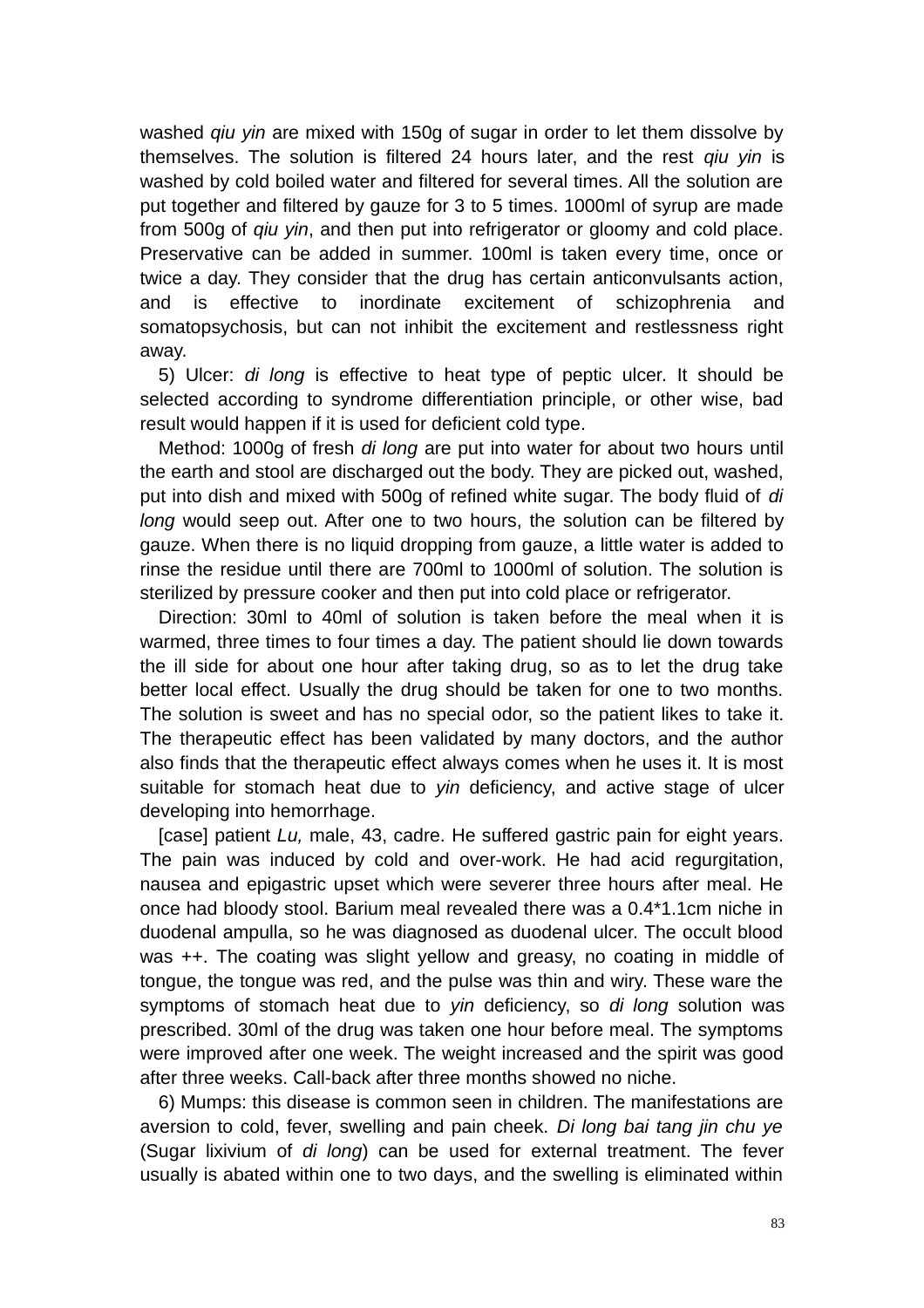one to three days.

Method: after the earth of ten strips of fresh *di long* is removed (do not wash them by water, in order to avoid the reduced therapeutic effect because of the loss of mucous in theirs body), they are put into glass and then mixed with the some dose of refined white sugar. After half to one hour, they become mushy and gray brown *di long bai tang jin chu ye*. They are put into glass bottle and then put in cold place or refrigerator with  $2^{\circ}C$  to  $8^{\circ}C$  (the time of storage should be less than two weeks.)

Direction: after the focus is washed by physiological saline, *di long bai tang jin chu ye* is dipped by gauze and then cover the focus, changed every three to four hours. Zhifeng health center of Jiande county, Zhejiang province, uses this method to treat 120 cases of mumps. The mild case is cured after one day, and severe case is cured after three days. It proves its quick effect. When the author was working at village, he often asked the parents of ill children to use this method, receiving good effect.

7) Ulcer in low limbs: after the focus is washed, the *di long* lixivium is dipped by gauze and cover the focus, three times a day. Granulation becomes red and moist, and the ulcer becomes smaller and smaller and then coalesce. The process of making *di long* lixivium is the same to *di long bai tang jin chu ye*.

8) *Bai hu li jie* (Bi syndrome): *di long*'s nature is wandering, and is good at dredging collaterals and treating obstruction, so doctor *Li Shizhen* considers it is expert in treating *li jie feng tong*. Doctor *Zhu Danxi* considers it can resolve heat toxin powerfully because of its cold nature. There are many formulas for obstruction pain, such as *di long san* of "*sheng hui fang*", *xun luo san* of "*qi xiao liang fang*", *zhuo hu dan* of "*zheng zhi zhun sheng*", *she xiang yuan* of "*ben she fang*", etc.. *Di long* is a requisite drug for *bai hu li jie* with severe pain. The author always uses doctor *Xu Shuwei*'s *she xiang yuan* to treat obstinate and severe pain of rheumatic arthritis, rheumatoid arthritis, sciatica, etc.. The formula is *sheng chuan wu 3, sheng quan xie 21, sheng hei dou 21, guang di long 15*. They are grinded into powder, added with *she xiang 0.5g*, made into pills with glutinous rice congee as large as mung bean. Seven pills, or even ten pills, are taken with warm wine (water is also OK) before asleep. The drug takes effect when the patient has slight sweat.

[case] patient *Yi*, female, 54, farmer. She suffered rheumatic arthritis for more than fifteen years. The disease was mild sometimes, and severe sometimes. The disease aggravated these years, the joints became rigid and swelling and had movement disorder, and she could not sleep well. She took hormone and anti-rheumatic drugs to relieve pain. Antistreptolysin O (ASO) was 833 unite, and ESR was 40mm. The coating was white and greasy, and the pulse was thin and rough. This was obstinate obstruction due to invasion of cold and dampness into meridians and collaterals. *She xiang yuan* was prescribed, 7 pills every time, twice a day. The pain was relieved a little after taking drugs, and was stopped after taking drugs for one week. The drugs for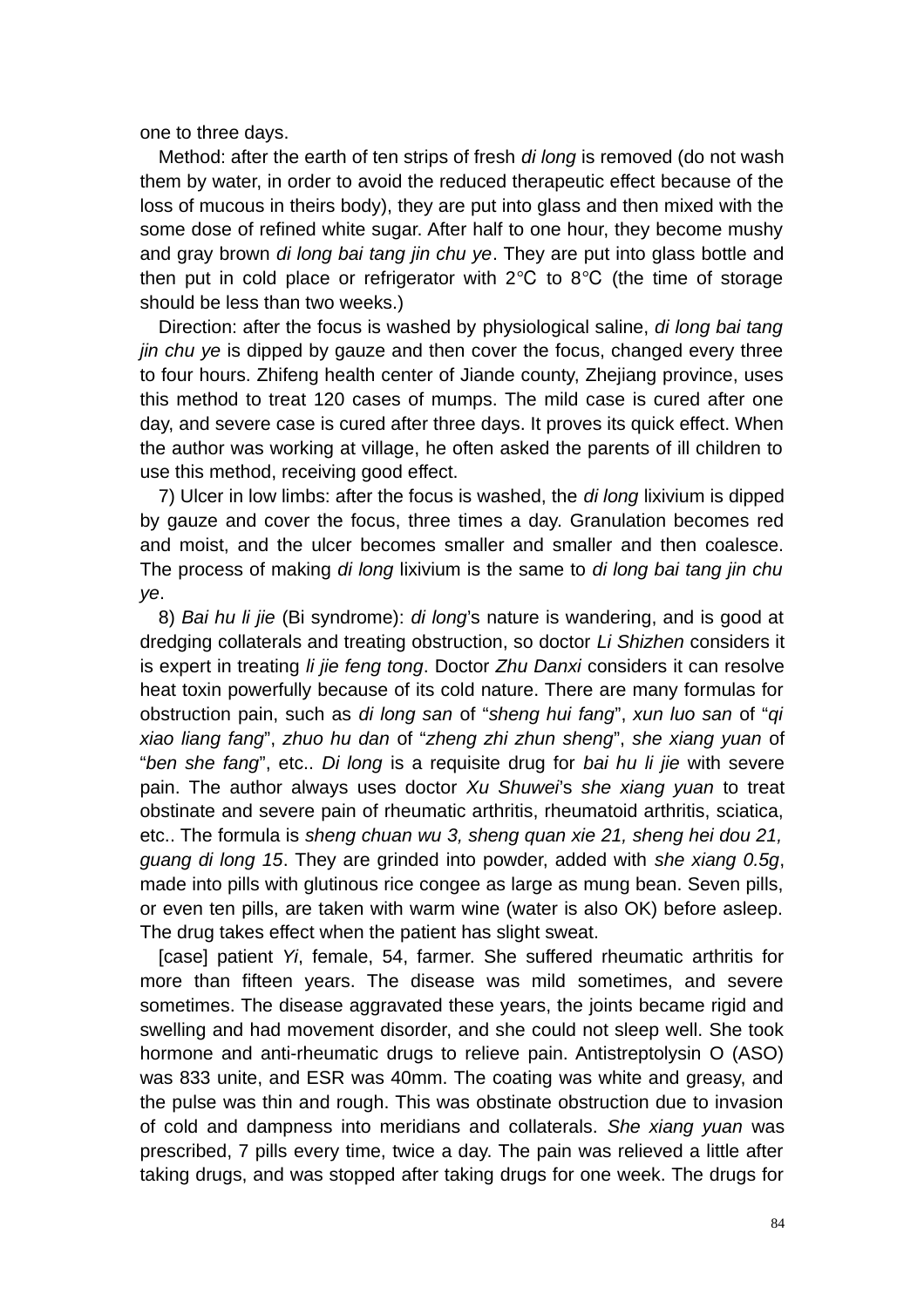warming meridians, dredging collaterals, supplementing kidney and nourishing blood were prescribed for her to enhance the therapeutic effect. After one month, call-back revealed that ASO and ESR were normal. There was no reoccurrence in one year.

9) Bone fracture: He'nan orthopaedics hospital introduces that *di long* can stop pain, eliminate swelling, promote growth of bony callus and accelerate healing for bone fracture. The pain usually is stopped after using drugs for one hour, and the swelling is eliminated after 24 hours. The shortest time for early bony callus formation is 17 days, and the longest time is 62 days, and the average time is 38.7 days. There are three formulas. The first one is *di long jiang*: decades of fresh *di long* is washed, pounded, mixed with refined white sugar or *bing pian* and used to cover the focus. The second one is *di long san*: *guang di long 300g* and *bing pian 48g* are mixed with refined white sugar (drugs : sugar=3:1) and proper dose of vaseline. They are made into paste and then used to cover focus, once a day. The third one is *di long jie gu wan*: *guang di long* are grinded into powder and made into pills with water as large as phoenix tree seeds. *Shan yao* is made for its shell. 6g is taken every time, twice a day.

10) Injuries due to falls and trauma: fresh *di long* is washed, baked and grinded into powder. 6g of the powder is taken with Shaoxing wine once or twice a day for injuries due to falls and trauma and pain due to stasis. It can stop pain, eliminate swelling, disperse stasis and soothe collaterals.

11) Urticaria: decoction of *guang di long 9g* and *gan cao 9g* can be taken for stagnation heat in *ying* and blood, one dose a day. The drugs take effect after two to three days. As for obstinate urticaria, 100% *di long* injection ⑤ can be used as intramuscular injection, 2ml every time, once a day. Ten times composes one course of treatment. Two course of treatment must be three to five days apart. The drug takes effect usually after used by five to eight times. The disease usually is cured by one to two courses with 84% of effectiveness rate.

12) Sequelae of stroke: the manifestations of sequelae of stroke are hemiplegia, dysphasia, mouth and eye distortion, saliva in mouth angle, etc.. It usually is due to *qi* deficiency, blood stasis, and obstruction of collaterals according to TCM syndrome differentiation. Doctor *Wang Qingren* uses *bu yang huan wu tang* to tonify *qi*, activate blood, disperse stasis and dredge collaterals to promote the recovery. The drugs are coincident to the pathogenic mechanism. The formula is *huang qi* (the original dose is four *liang*, but five *qian* to one *liang* is often used, that is 15g to 30g.)*, di long 6g, dang gui wei 6g, chuan xiong 6g, chi shao 9g, tao ren 9g, hong hua 4.5g,* decoction, one dose a day. *Zhi quan xie* and *jiang can* are added for mouth and eye distortion; *shi chang pu* and *nv zhen zi* for dysphasia; *sang ji sheng, zhi shou wu* and *zhi wu xiao she* for debility of limbs; large dose of *di long* for high blood pressure, and *zi bei chi* and *huai niu xi* can be selected. Or *di long, wu gong, shui zhi* and *chuan xiong* with same dose are grinded into powder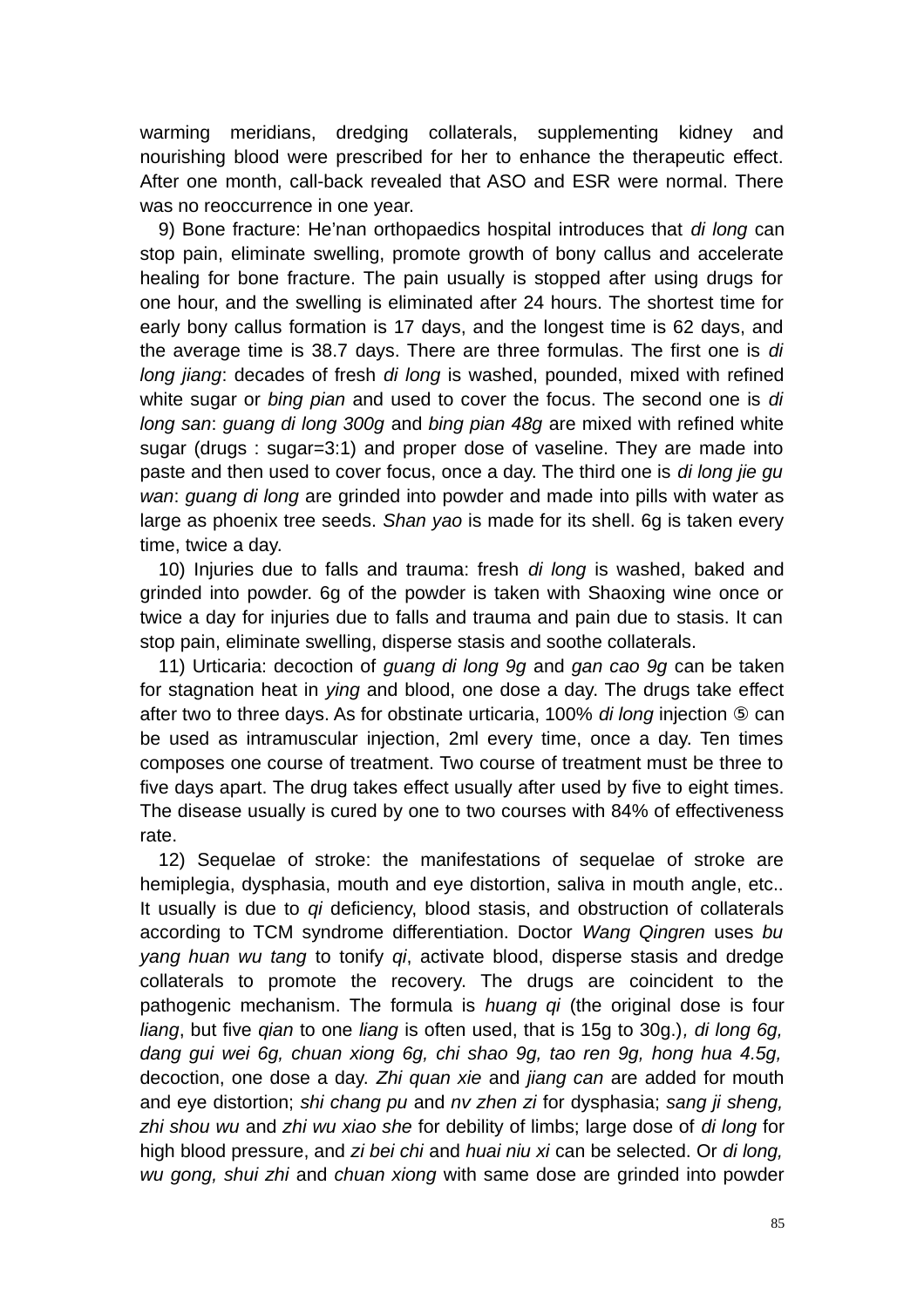and filled into capsules, four capsules every time, three times a day, effective to sequelae of stroke.

[case] patient *Ren,* male, 59, worker. He was overweight, addicted to wine, and suffered high blood pressure. He often felt head distention and limbs numbness. Two days ago, he suddenly felt headache, red face, and then had syncope, vomiting saliva, uncontrol of urine and right limbs paralysis after meal. The consciousness became normal and the blood pressure was reduced into 160/90mmHg from 196/110mmHg by rescue. However, he still had dysphasia, hemiplegia, thin and greasy coating, petechia in the edge of tongue, slight wiry pulse. *Bu yang huan wu tang* (the dose of *huang qi* is 15g, *di long* 12g.) added with *shi chang pu 12g, nv zhen zi 30* was prescribed. After taking five doses, he felt good, speech was better and the limbs were agiler. After taking drugs for more than 30 doses, all symptoms were improved, he can walk by stick, and the blood pressure was normal. Myodynamia of right hand was still low than normal.

13) Infantile paralysis: the disease belongs to warm disease, similar to *ruan jiao wen* and *wei yi*. Different doctors have different opinions on syndrome differentiation, but there are two stages. The first is early stage of paralysis, that is, progressive stage. The treatment methods are clearing heat, eliminating dampness, soothing tendons and activating collaterals. *Di long 6g, chi shao 6g, dang gui 9g, mu gua 9g, niu xi 9g, huang qin 9g, jiang can 9g, tao ren 3g, hong hua 3g* and *chuan duan 7.5* can be used. *Dang shen* and *huang qin* are added for weak low limbs; *long gu* and *mu li* for much sweat. The second stage is flaccid paralysis and sequelae. On the basis of resolving residual pathogenic factors, other methods are added, such as supplementing *qi*, nourishing *yin*, strengthening liver and kidney, soothing tendons, dredging collaterals. The drugs such as *zhi huang qi 15g, dang gui 6g, xian ling pi 6g, chi shao 6g, di long 4.5g, chuan xiong 4.5g, tao ren 4.5g, wu xiao she 4.5g* are used. *Di long* is always suitable for this disease, because it can not only clear heat and resolve toxin, and also dredge collaterals and soothe tendons.

14) Contraception: *di long 120g, lu xian cao 90g, zi cao 90g* and *huang bai 60g* are separated into nine parcels. One parcel is taken everyday after menstruation. The formula is effective to part cases. Because the nature of this formula is cold, it is suitable for the patient with exuberant *qi* and blood without cold deficiency of spleen and stomach.

15) Eczema: dermatological department of the Chinese People's Liberation Army 173 army affiliated hospital uses *di long* injection for acupoint injection to treat eczema⑥. Their experience is worthy popularizing. (1) Recrudescent eczema: main acupoints are *hua tuo jia ji* and T6,7,8 (both sides). Other acupoints are selected according to the focus. For example, *he gu, qu chi* and *chi ze* are selected for upper limbs; *xue hai, wei zhong, san yin jiao, cheng shan* and *zu san li* are selected for lower limbs. (2) Facial seborrheic eczema: root segment of earlobe is selected for injection. (3) Scrotum eczema: *chang qiang xue* is selected. (4) Local eczema: local block therapy is applied.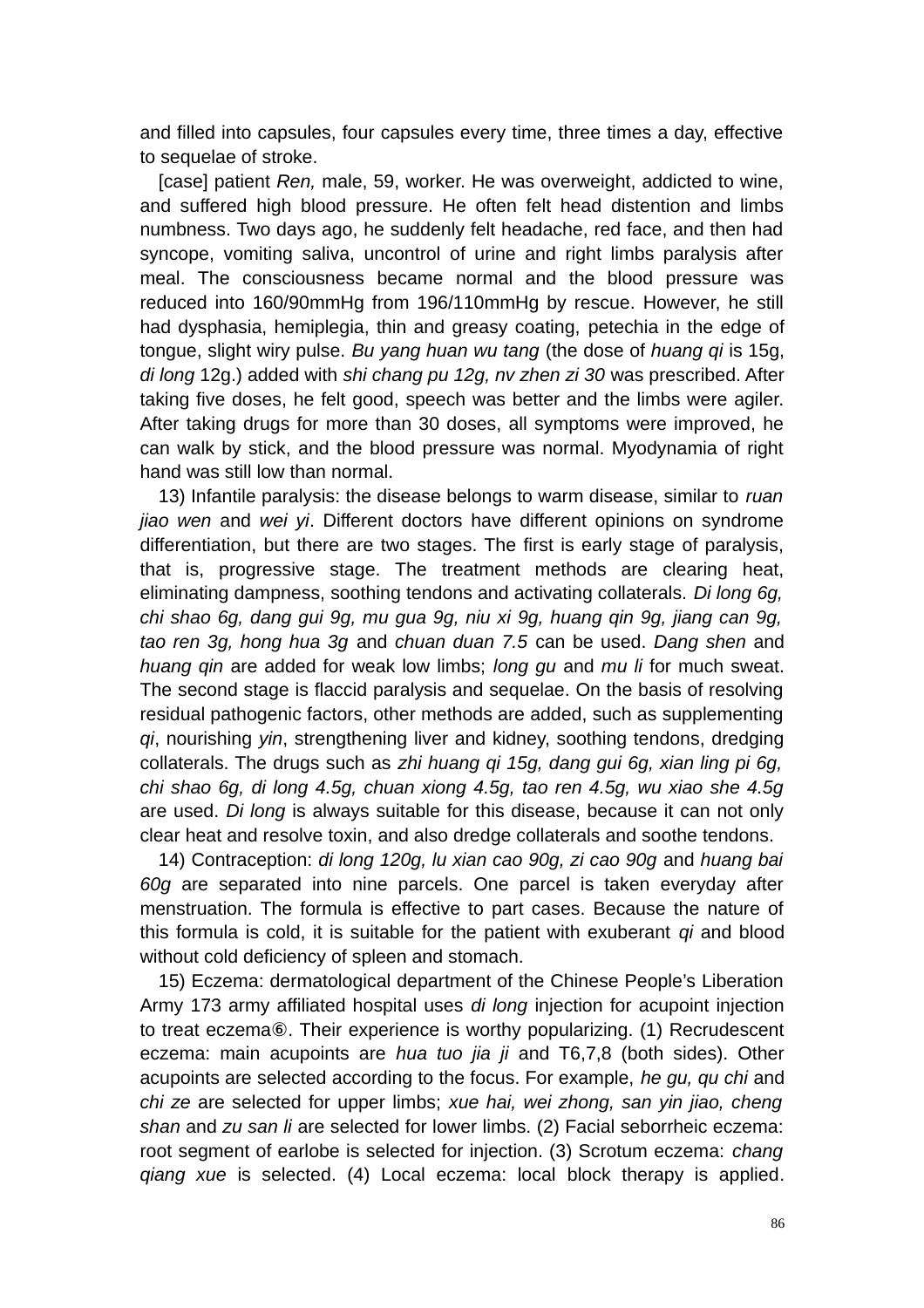Treatment methods: 5ml of 100% *di long* injection is used for one acupoint. The dose for local block therapy depends on the size of focus, but less than 2ml. the injection is applied every three days, and 10 times compose one course of treatment. No other drugs are applied for all the cases. Results: 35 cases are treated by one course, among which 14 cases are cured, 13 cases receive obvious effect, 5 cases are improved and 3 cases are invalid. The current therapeutic effect of *chang qiang* acupoint injection for scrotum eczema is the best, but the therapeutic effect is not obvious for recrudescent eczema. The itch usually is relieved by one injection. This therapeutic effect can last 36 to 48 hours at most, and 24 hours at least. Three-month follow-up shows no reoccurrence. The weak point is that the injection is pain.

16) Aptotic erythema type of drug eruption: doctor *Zhang Weisheng* use *di long* solution to treat aptotic erythema type of drug eruption⑦, especially for herpes ulcer in lip and external genital organs. The therapeutic effect is quite good. Method: when the focus is washed, *di long* solution (produced by Guangzhou fifth pharmaceutical factory) is dipped by sterilized gauze and used to cover the focus. The solution is dropped to keep gauze moist. The gauze is changed once a day until it is cured. *Di long bai tang jin ye* is also good. 100 strips of fresh *di long* are mixed with 50g of refined white sugar. They are kept static for two hours, and then *di long* is removed. *Di long bai tang jin ye* is used following the method mentioned above. Since 1974, 15 cases have been treated by this method, among which focus of 11 cases is prepuce, 2 cases is lip, and 2 cases is right elbow. They are cured after using the drug for two to four times.

[case] patient *Zhu*, male, 22, worker. After taking 1g of sulfadiazine because of tonsillitis, he felt penis itch gradually, and then there was erythema and blister which is infected and festered after damage by clawing. It was painful. The disease became severe when he wrongly uses ointment. When he visited me, it was diagnosed as aptotic erythema type of drug eruption. The method mentioned above was applied and it was cured after three days.

17) Early stage of paralysis due to spinal trauma: the condition of paralysis due to spinal trauma is quite complex, there are incomplete transection and complete transection. Especially, the latter one is a sticky problem. If there are indications for surgery in the early stage, the surgery must be operated as early as possible. TCM treatment should depend on syndrome differentiation. For example, activating blood, dispersing stasis, dredging *du* meridian, and promoting reunion of tendon and fractured bone are applied for paralysis due to bone fracture; supplementing kidney, strengthening spleen, warming meridians, and dredging collaterals are applied for flaccid paralysis; nourishing liver and kidney, dredging meridians and collaterals are applied for spasm paralysis, etc.. Acupuncture, moxibustion, acupoint injection and function exercise are applied at the same time.

Paraplegia medical group of Beijing TCM hospital introduces a formula for early stage of paraplegia, suitable for spinal trauma within three months, loss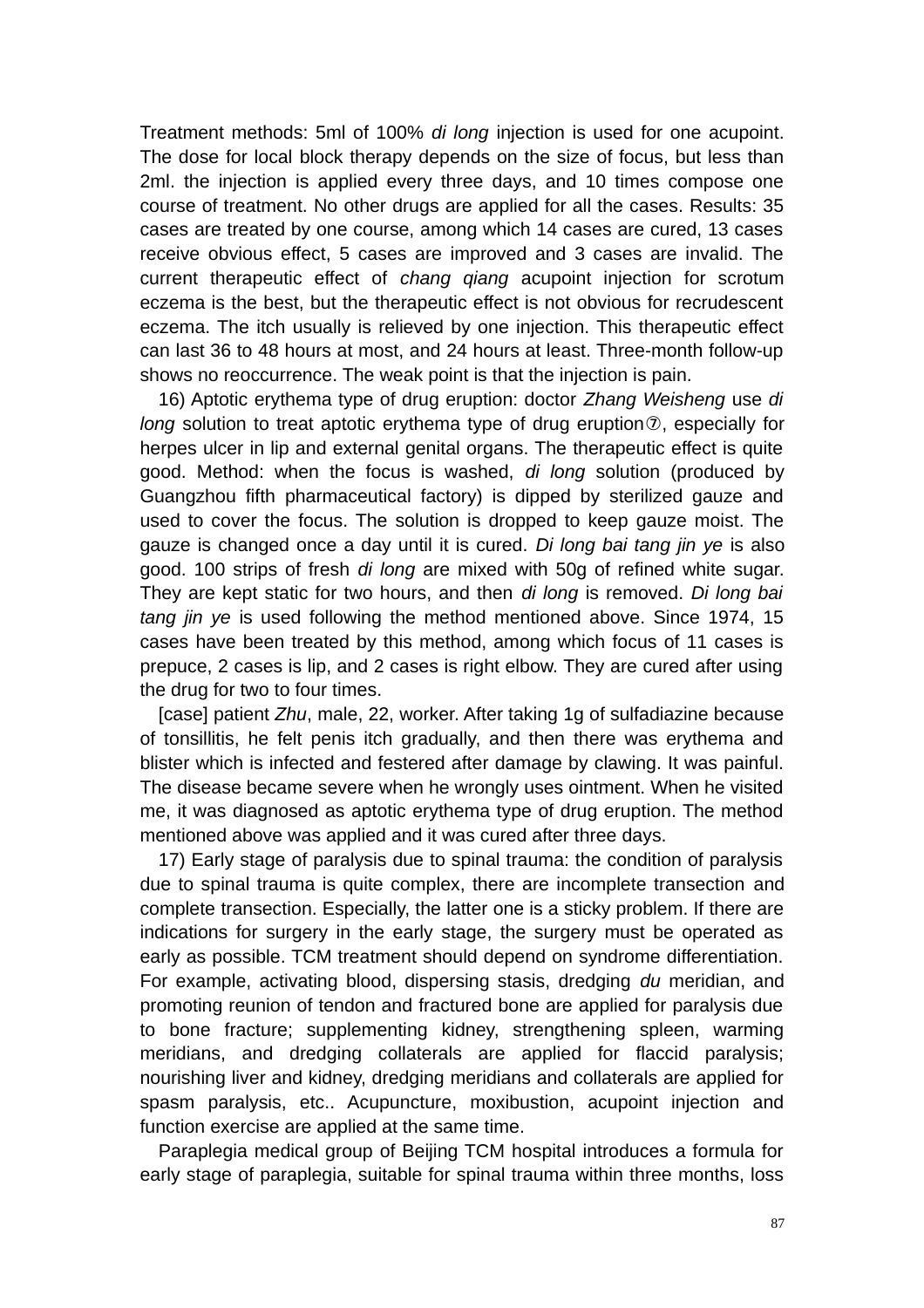of sensation and movement under the injured level, uncontrol of urine and stool and pain focus. The formula is *di long 6g, gu sui bu 6g, zi ran tong 6g, jin gou ji 6g, hong hua 6g, tao ren 6g, dang gui 6g, dan shen 6g, di bie chong 6g, zhi ru xiang 6g, zhi mo yao 6g, san qi* powder (taking after mixing with decoction) *6g*, decoction. *Ren shen9g, mai dong 9g* and *wu wei zi 9g* are added, and *zi ran tong* and *tao ren* are removed for weak body and *qi* deficiency; *ge gen 15g* for neck trauma; *yuan hu 9* for severe pain; *sha ren 5g* and *jiao shen qu 12g* for poor appetite; *yu li ren 30g* and *huo ma ren 30g* are added, and *gu sui bu* , *zhi ru xiang* and *zhi mo yao* are removed for constipation.

The author participated into the work of treating paraplegia for patients from Tangshan earthquake area in autumn of 1976. The drugs for warming *du* meridian and kidney such as *wu xiao she, feng fang, xian ling pi,* etc., are used for flaccid paralysis; drugs for expelling wind and stopping spasm such as *di long, quan xie, wu gong* (grinded into powder and taken with decoction), etc., are used for spasm paralysis. *Long ma qi fei pian* is made in order to take conveniently. The formula is *zhi ma qian zi 0.06g, wu xiao she 1g, lu jiao pian 0.4g, zhi di bie chong 1g, di long 1.5g, feng fang 1.5g*. Every tablet weights 0.3g. The dose in the formula is for one day, and taken by three times. It can supplement kidney, tonify *du* meridian and improve paralysis. It has certain therapeutic effect.

18) Eryslpelas: five doses of fresh *di long* and one dose of refined white sugar are mixed with proper dose of cool boiled water. When they dissolve into paste, they are used to cover the focus, three times a day. It is usually cured after two to three days.

19) Pain due to vessel embolism: such as thromboangitis obliterans. Live *di long* is pounded with a little refined white sugar, and then used to cover focus. The pain would be relieved gradually.

20) Prospermia: ten strips of *di long* are cut open and washed. They are pounded with tuber onion juice. The drugs are taken with hot wine, once a day. It would take effect for not deficiency patient after taken for several days.

21) Urine system stone: small red *qiu yin*, garlic and leaves of sweet potato with proper dose are pounded. They are used to cover navel, once a day. It can promote the discharge of stone.

22) Infantile thrush: two strips of washed *qiu yin* are mixed with proper dose of refined white sugar. After a moment, there is liquid. The liquid is dipped by cotton swab to cover the focus, twice or three times a day. The therapeutic effect is quite quick.

[case] patient *Chen*, eight months, male. Because of thrush, he cried when he sucked. After using the drug once, he sucked as normal. He was cured after using the drug twice.

23) Trachoma: several strips of *qiu yin* with white neck are put into cool boiled water and washed again and again. Then they are put into glass and added with 10% sodium chloride. The body fluid of *qiu yin* would seep out.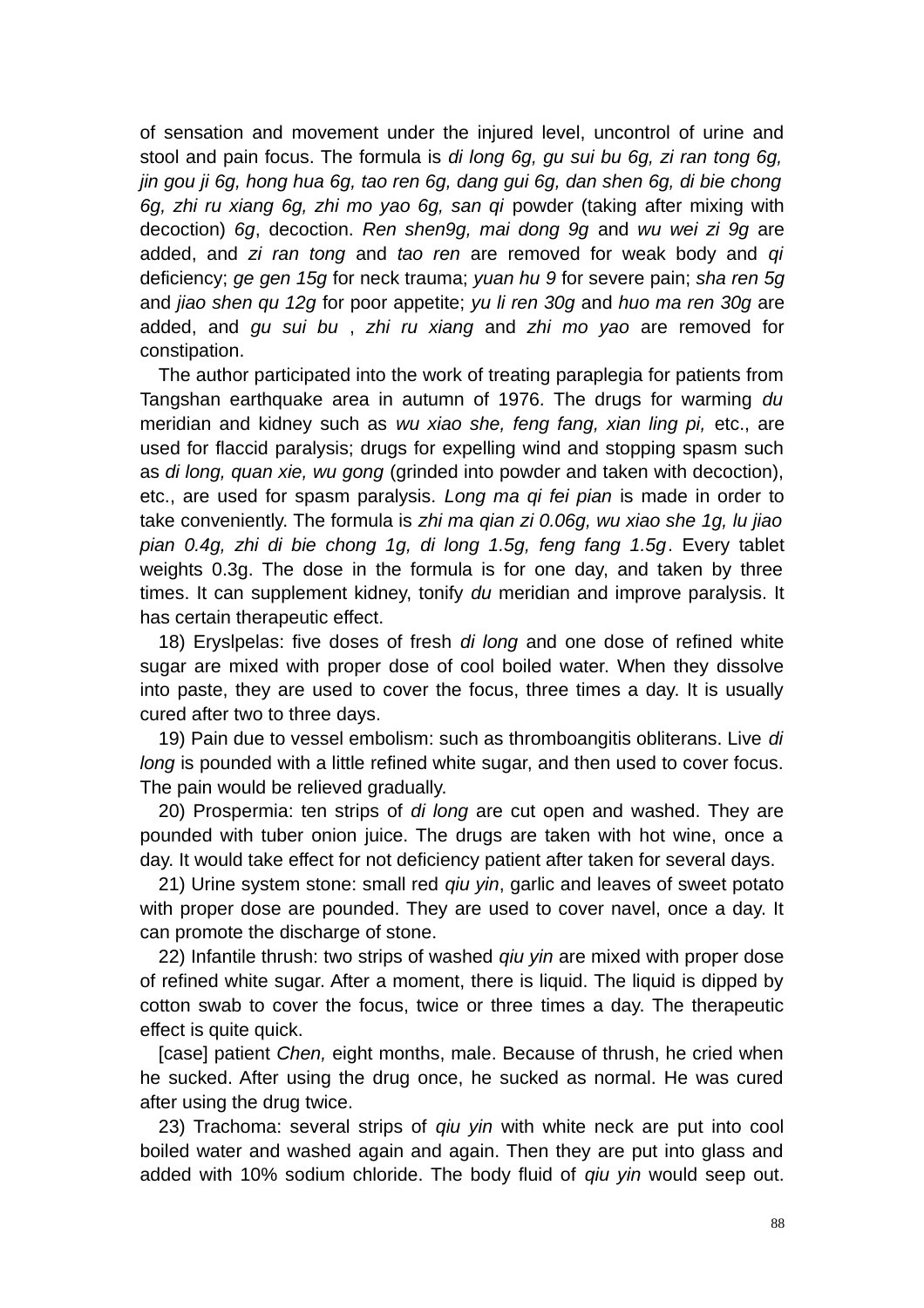After half hour, *qiu yin* is removed, and the solution is filtered. The solution is put into warm water with 60°C to be warmed intermittently, 30 min every times, three to four times. After being cooled, they are put into cold place or refrigerator for storage. The solution is used to drip eyes twice or three times a day. The average time for cure is 10.4 days.

24) Sick sinus syndrome: it is effective that *di long* and *lu jiao* powder are added into the formula which is made according to syndrome differentiation. ① Chinese Physiology Journal 12(2):147. 1937

② Ganshu Province High Blood Pressure Research Date Compile first edition, Ganshe province health office, 1961

③ Chinese Medical Journal 23:531. 1937

④ component of *guang di long* for relieving asthma. Chinese Medical Journal 1:68. 1975

⑤ *Li Zhengji*: *di long* injection treating 100 cases of chronic urticaria. New Medicine 4:178. 1976

⑥ acupoint injection of *di long* solution treating eczema, Chinese Medical Journal 4:245.1974

⑦ external use of *di long* solution for aptotic erythema type of drug eruption, New Medicine 7:3.

1976

# **12** *Yan You* **(subsidiary drug:** *wo niu***)**

*Yan you* is limax, its popular name is *bi ti chong*. It is common seen in gloomy and damp place. It is salty in flavor, cold in nature, nontoxic and attributive to lung, liver and large intestine meridians.

The functions are (1) clearing heat, resolving toxin, (2) eliminating swelling, stopping asthma,(3) dispersing stasis, dredging meridian,(4)softening hardness and treating hernia. It can be used for mouth and eye distortion due to wind stroke, tendon spasm, convulsion, throat swelling, asthma, prolapse of the anus, hernia, and other diseases such as carbuncle.

"*ben cao jing su*" considers *yan you* can treat mouth and eye distortion and tendon spasm due to invasion of wind into meridians and collaterals. Clinic application confirms that it often takes effect when it is pounded and used to cover the focus. Doctor *Li Shizhen* considers it is good at treating burning hot due to swelling toxin and swelling pain due to heat ulcer. Clinic application confirms that external use of *yan you* is effective to throat swelling and ulcer, carbuncle, furuncle, pain due to hemorrhoids, bite by toxic insect, etc.. Because its salty flavor and coldness can clear heat, it is also effective to prolapse of anus due to intestine heat. From the statement that *yan you*'s salty and cold nature can soften hardness and soothe tendon ("*ben cao jing su*"), the author tries it to treat the spasm and pain due to hernia, receiving therapeutic effect. No herbal books record relieving-asthma function of *yan you*, but folk in the south of Changjiang River often uses it. *Yan you* and *xiang bei mu* are made into pills, named *yu yan dan*. It is effective to many kinds of asthma.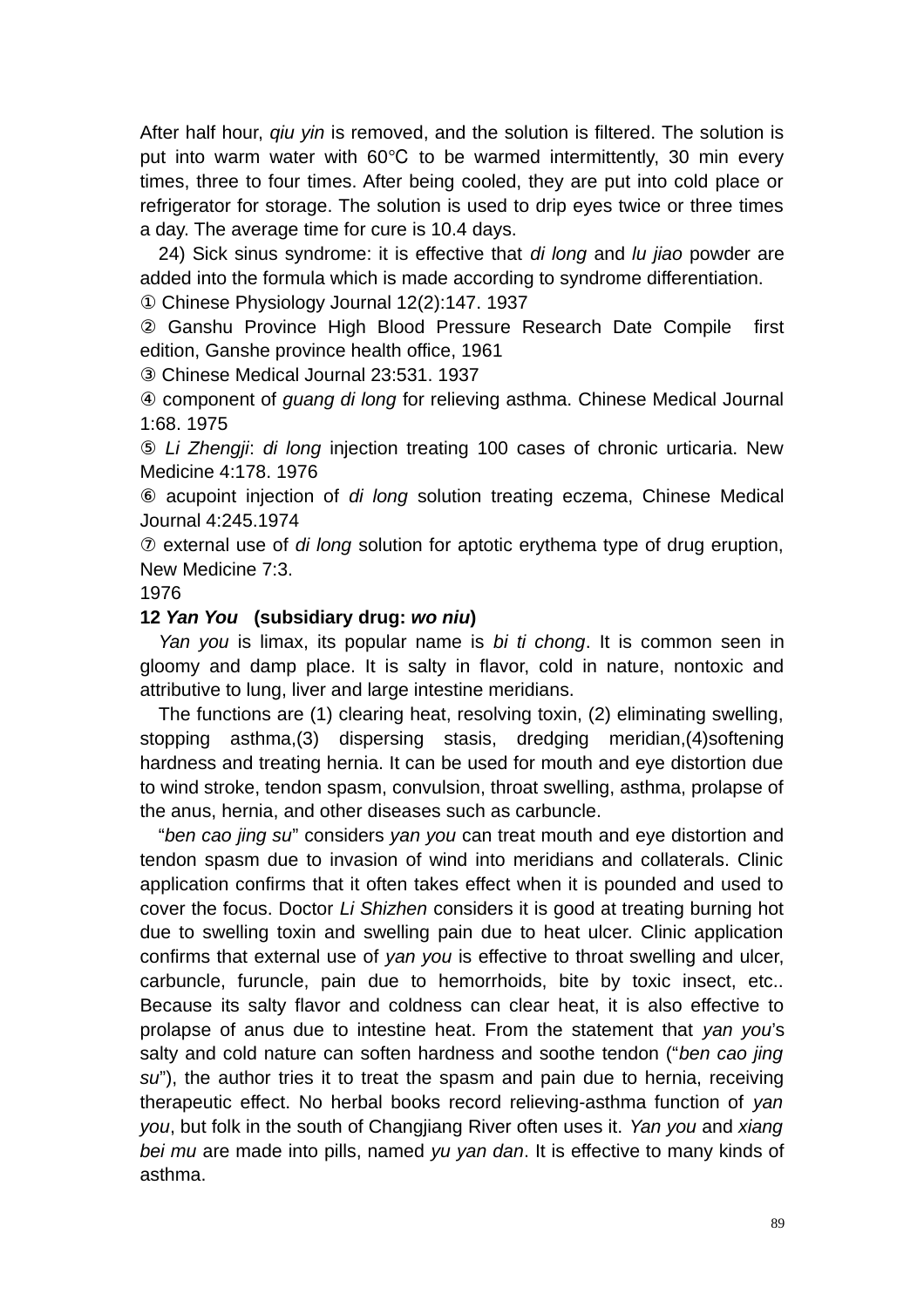Doctor *Ye Tianshi* likes to use *yan you*, there are many cases in "*ling zheng zhi nan yi an*".

It is traditionally said that too much intake of *yan you* would result in impotence. However, the author once treated an asthma patient. He increased the dose by himself, and took 140 to 180 strips of *yan you* everyday for two weeks. There was no other side effect except chest distention sometimes.

*Yan you* usually is used for external use, but also suitable for oral administration. It should be careful if it is used for cold deficiency. The clinical applications are discussed as follows.

1) Asthma: *yu yan dan*, a folk formula, is suitable for heat type and excess type of asthma. 100 strips of *yan you* is washed by cool boiled water, pounded with proper dose of *xiang bei*, and then made into pills as large as mung bean, 1.5g every time, twice a day. They are taken with water. Doctor *Jiang Chunhua* says ①, the recurrent effect of *yu yan dan* is not obvious, but the long-dated effect is very good; ……*yu yan dan* can be used alone in catabasis to reduce the further outbreak, even to cure it. According to our experience, *yu yan dan* is helpful for all kinds of asthma (except failure of kidney to receive *qi* type). For majority of cases, the asthma is relieved, expectation is smooth, and symptoms are improved after taking drugs. Continuous administration, assisted by the drugs for enhancing the root, can cure the disease gradually.

 Doctor *Chen Qianjian* ②also uses *yan you* to treat asthma. Method: (1) capsules: washed *yan you* is baked on the tile, grinded into powder and proper dose of *bo he* is added for antisepsis. Every capsule weights 0.2g to 0.4g. 0.4g is taken every time, three times a day before meal. When the symptoms are relieved, the dose is reduced until it can stop asthma. (2) mucus preparation: 10 to 15 strips of washed *yan you* is mixed with refined white sugar or salty to make them dissolve into mucus. It is taken before sleep. After taken for ten times, the dose is reduced until it can stop asthma. Doctor *Chen Qianjian* points out that oral administration of *yan you* can relieve the spasm of bronchus, make respiratory tract smooth and help discharge of much secretion. All the patients who take *yan you* say that the amount of phlegm increases and there is oppression sensation in the throat after taking drugs, but the amount of phlegm decreases, the oppression sensation disappears and asthma is stopped after several days. The therapeutic effect of *yan you* for oral administration is obvious than common drugs (neither injection nor oral administration), and the effect last longer. There is no side effect.

[case] patient *Pan*, male, 52, soldier. He suffered chronic bronchitis, asthma and pulmonary emphysema for several years. The diseases became severer day by day. He could report for only half hour. He had to take hormone and aminophylline for intravenous injection to continue his report, or otherwise, he had rapid breath and could not give speech continuously. He took many herbs and western medicine without being cured thoroughly, and the condition could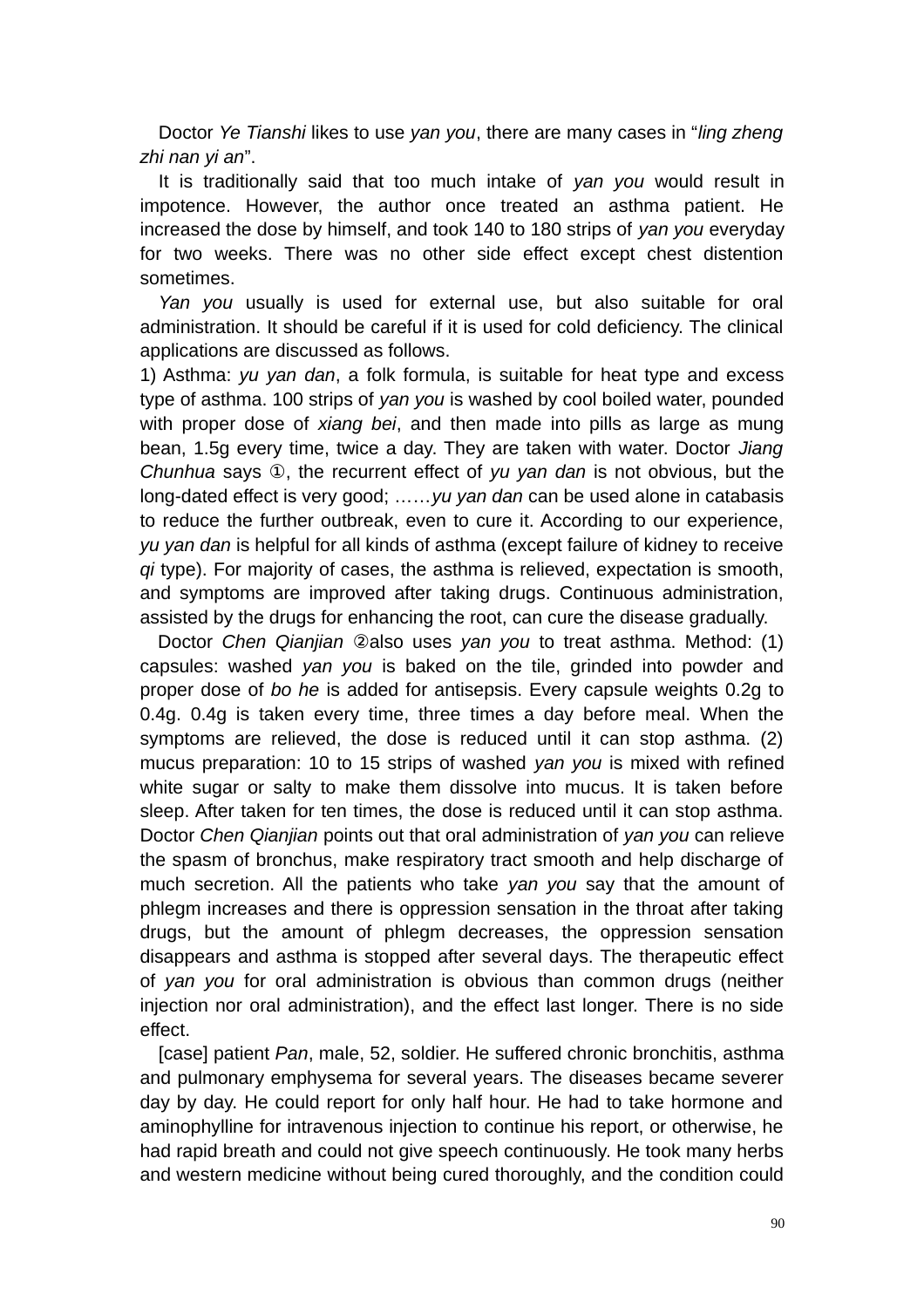be relieved for a moment. He visited me and asked for curative treatment. Because his constituent was good, the sleep and diet were normal, the coating was thin and yellow, the tongue was red and the pulse was slight wiry, *yan you tang jiang* was prescribed directly. *Yan you* was caught by medical officer. After they were washed, 20 strips of *yan you* were dissolved into syrup by 100g of refined white sugar. They were taken in first day. 10 strips were added everyday until 60 strips. After taking drug for three weeks, the drug stopped to be taken for ten days. Then, it was continue to be taken from small dose. Because medical officer caught much *yan you*, 100 strips was made into syrup and stored in refrigerator. The patient was asked to taken drug following the method mentioned above. But the patient drunk half syrup (50 strips) at first day, and drunk another half at second day, because of the sweet taste. He felt good and the expectoration was smooth. He asked to medical officer to add 20 strips every day, and the condition was good. When the dose increased to 180 strips, he felt chest oppression. He called the author for treatment. No one once took so large dose. So the author asked the medical officer to pay attention to blood pressure and heart rhythm. There was no change, and he was asked to stop taking drug. After one week, he took drug for one course following the method. From then on, he felt good although over-work, coldness and giving report for three hours. Such large dose and obvious therapeutic effect were created by the patient by breaking the routine. Usually proper dose is 10 to 60 strips a day.

2) Diphtheria and throat carbuncle: *han you san* has functions of clearing heat and resolving toxin. If diphtheria and throat carbuncle with rot and white membrane are treated by *han you san*, the rot would removed, and the effect is quick. The formula is that proper dose of *yan you* and 30g of *han shui shi* powder are pounded together, insolated into dryness, grinded into powder, and added with 3g of *fei qing dai*. They are stirred into good distribution. The drugs are used for laryngeal insufflation, four or five times a day. External use for the *han you san* can also remove rot and generate granulation for carbuncle and furuncle whose rot is difficulty to drop.

3) Lymph node enlargement: 7 or 8 strips of *yan you* and 3 or 4 red copper coins (it is difficult to find red copper coins now. Maybe red sheet copper can be used, but we have not tried.) are pounded into earth form. They can soften hardness and eliminate node, are used to cover the focus. It can eliminate enlarged Lymph node which has longy duration and has not been suppurated. The author tried it to treat some cases, and it is effective indeed.

4) Ulcer in lower limbs: ten strips of *yan yu* baked, grinded and mixed with rape oil. It is used to cover the focus. It is quite effective to ulcer in lower limbs which is stinking.

5) Swelling and pain of hernia: the pain of external hernia would be relieved quickly and the swelling would be relieved gradually by external use of 4 or 5 strips of pounded *yan you*. If the swelling is not relieved thoroughly, it can continue to be used. Additionally, *dian zhi yao yan fang*: large *yan you 3*, *jin*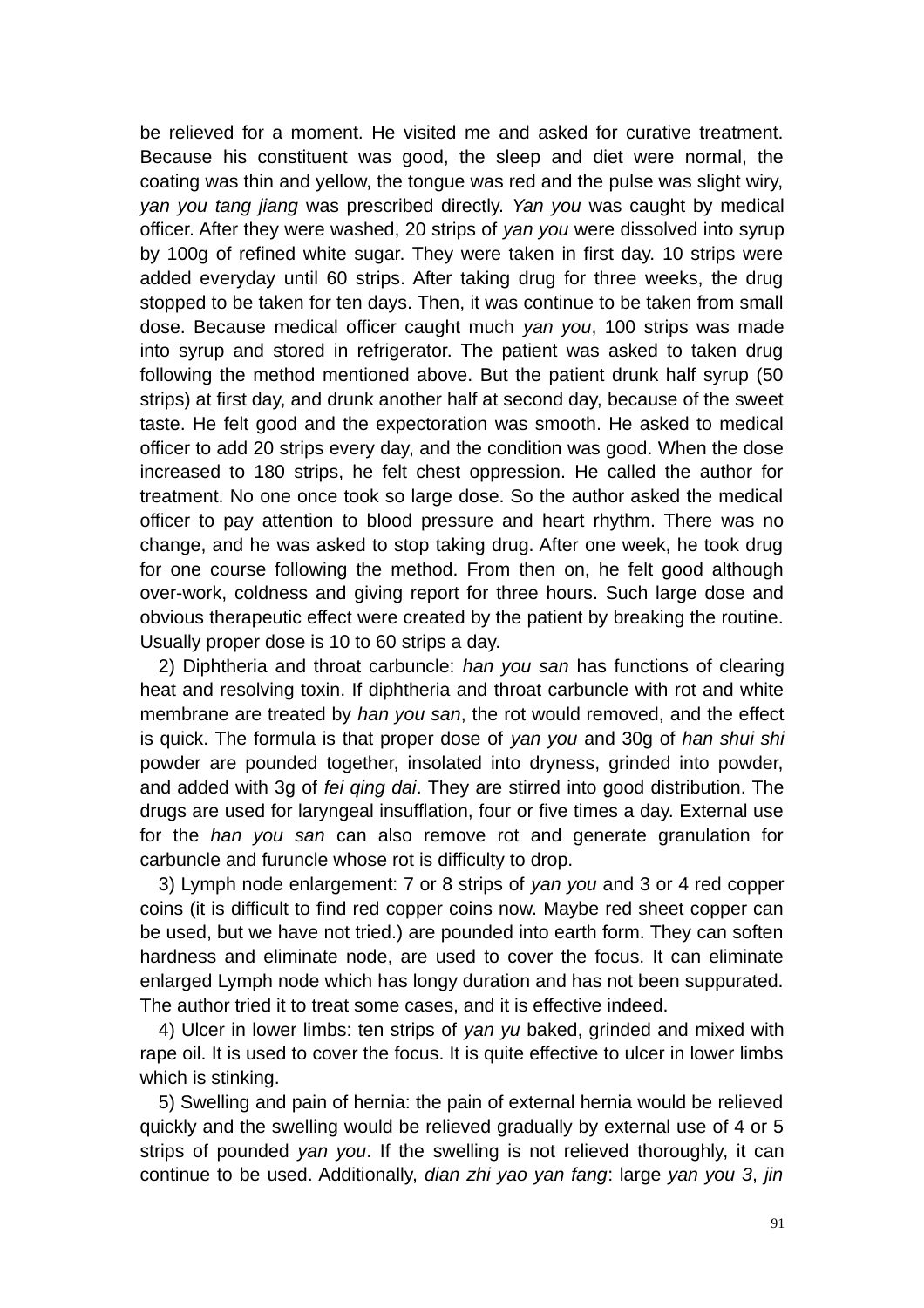*yin hua 3g, mi tuo seng 3g, huang dan 3g*, *fei xiong huang* 3g*, duan ru xiang 3g, duan mo yao 3g* and *duan long du 3g*. They are grinded into powder, mixed with water and then used to cover the focus. It can make hernia smaller gradually. Usually, hernia is cured by several uses of the drugs, suitable for both internal and external hernia.

6) Carbuncle: the folk uses pounded *yan you* to cover the focus. Or *yan you* is dissolved in salty water and then used to cover the focus.

7) Furuncle; one or two strips of yan you and 6g of *ming fan* are pounded, and then used to cover the focus, twice a day.

8) Infantile convulsion: one strip of *yan you* and a little dose of refined white sugar are pounded and then used to cover infantile fontanel, assisted by pricking *si feng* acupoint. It is reported that this method is used to treat two cases and both are cured.

9) Sterilization: 5 to 6 strips of *yan you* are washed by cool boiled water and mixed with a little dose of salty. They are dissolved and changed into liquid which is used to braise one chicken egg. It is taken two days after menstruation, once a day, for three days. The drug is taken for three months, and contraception method is also applied in the half year. The mechanism for sterilization perhaps is that it is salty and cold resulting in dysfunction of *chong* and *ren* meridians. One who offers the formula took the drug when she was 28 and has no baby. Now she is 60. Because the case is few and it has not been validated by clinic, it is introduced to you to refer and study further.

10) Tonsillitis: *yan you* 2, *wu mei 3*, decoction. Mild case can be cured by one dose.

#### **Subsidiary Drug:** *Wo Niu*

*Wo niu* is whole body of Eulota simiiaris Ferussac. The functions of *wo niu* is similar to that of *yan you*. It is salty in flavor, cold in nature, is good at clearing heat, eliminating swelling and resolving toxin. It can treat 1) swelling and pain of hemorrhoids, prolapse of anus: *wo niu* is baked on the tile, grinded into powder, and mixed with tea-seed oil to cover the focus. 2) cervical scrofula or tumor. 3) mumps: it is pounded to cover the focus. 4) contraception: 7 strips of *wo niu* are made into dry powder. They are taken after the menstruation by one to two times. It can control conception for one year. 183 cases have tried this method, among which 102 cases are observed for three months and 7 cases are failed. This method is easy, only would result in mild abdominal discomfort and irregular menstruation. 5) rotten feet: a little dose of *bing pian* is put into the shell of one *wo niu.* The *wo niu* is grinded with water and then used to cover the focus. 6) encephalitis B: encephalitis B with excessive syndrome, heat syndrome, spasm, much phlegm and constipation can be treated by *ba niu wan* on the base of other drugs according to syndrome differentiation. *Ba dou shuang 9g, wo niu 30* (baked, grinded into powder)*, ru xiang 6g, nan xing 6g, fei xiong huang3g* are made into pills as large as soybean with honey. *Zhu sha* is used as shell. The dose increases day by day (from one pill) until diarrhea comes up, but the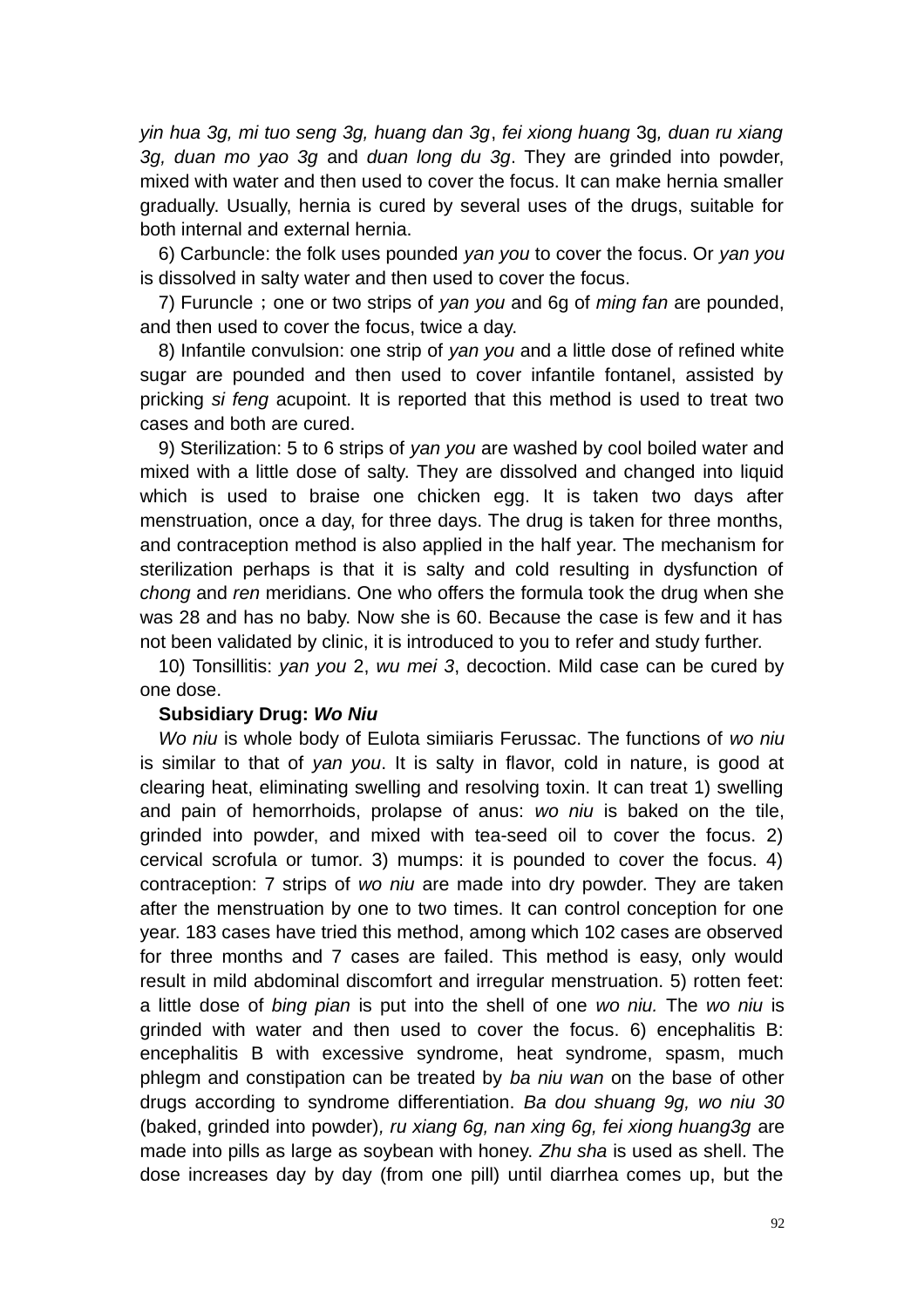largest dose is less than 7 pills.

Comment: *di long* and *yan you* are both salty and cold, can clear heat, resolve toxin, eliminate swelling, stop pain, and relieve asthma and cough. However, there are some differences. *Di long* is good at suppressing liver, descending *yang*, stopping convulsion, and eliminating obstruction. *Yan you* is expert in hemorrhoids, hernia, bite by toxic insect. They should be selected according to real condition in order to make use of them.

① observation on clinical effect of *yu yan dan* treating 64 cases of asthma, Shanghai TCM Journal 3:10. 1959.

② primary summarization of *yan you* treating asthma, Medicine and Health Technique Date Compilation, Nanchang City.

# **13** *bai hua she**wu shao she* **(subsidiary drugs:** *fu she***,** *she tui***)**

It is said that there are nearly 3000 kinds of snakes in the world, among which 600 kinds are poisonous snakes. There are nearly 170 kinds in China, among which 46 kinds are poisonous snakes. The sample survey of some much-snake areas of Zhengjiang and Anwei provinces reveals that annual incidence rate of snake bite is 0.5% to 3.5%. The incidence rate of snake bite in the Southeast Asian nations is 3%. It is reported by WTO, on the basis of incomplete statistic about world--wide snake bite, that 30 to 40 thousand people died from snake bite every year. Therefore, poisonous snake is quite harmful to human. But the therapeutic effect of snake on treating and preventing disease is obvious and worthy studying.

*Bai hua she* is AhKistrodon acutus, and one which is produced in Qizhou of Hubei province is called *qi she*. *Jin qian bai hua she* is dried body of young Bungarus Multicinctus Blyth. Both of them are sweet and salty in flavor, warm in nature, and toxic. *Wu xiao she* is Zaocys dhumnades, is sweet in flavor, mild in nature, and nontoxic. All of them are attributive to liver and spleen meridians.

The functions of snake are: 1) researching wind, dredging collaterals, 2) attacking toxin and stopping convulsion. They can go out to skin, and go into meridians and collaterals. The function of researching wind is the most powerful. The severe and obstinate diseases due to obstruction of toxic wind in blood phase, such as obstinate obstruction, limbs numbness, tendons spasm, hemiplegia, mouth and eyes distortion, convulsion, tic, itch of urticaria, tetanus, etc., are often treated by snake as main drug. Therefore, snake is considered as an important drug for expelling wind. "*kai bao ben cao*" says snake can treat weak lower limbs which is unable to stand for long time. It is validated by clinic that snake is effective to paralysis or flaccid paralysis, sequelae of encephalitis B, poliomyelitis, etc..

It is reported that snake not only has expelling-wind and anticonvulsants actions, but also promotes the generation of phosphorus which can nourishes nerves, resulting in relieving spasm, tic, numbness due to nervous system diseases and promoting the recovery of disordered nerves. Additionally, snake can promote the generation and release of adrenocorticotropic hormone,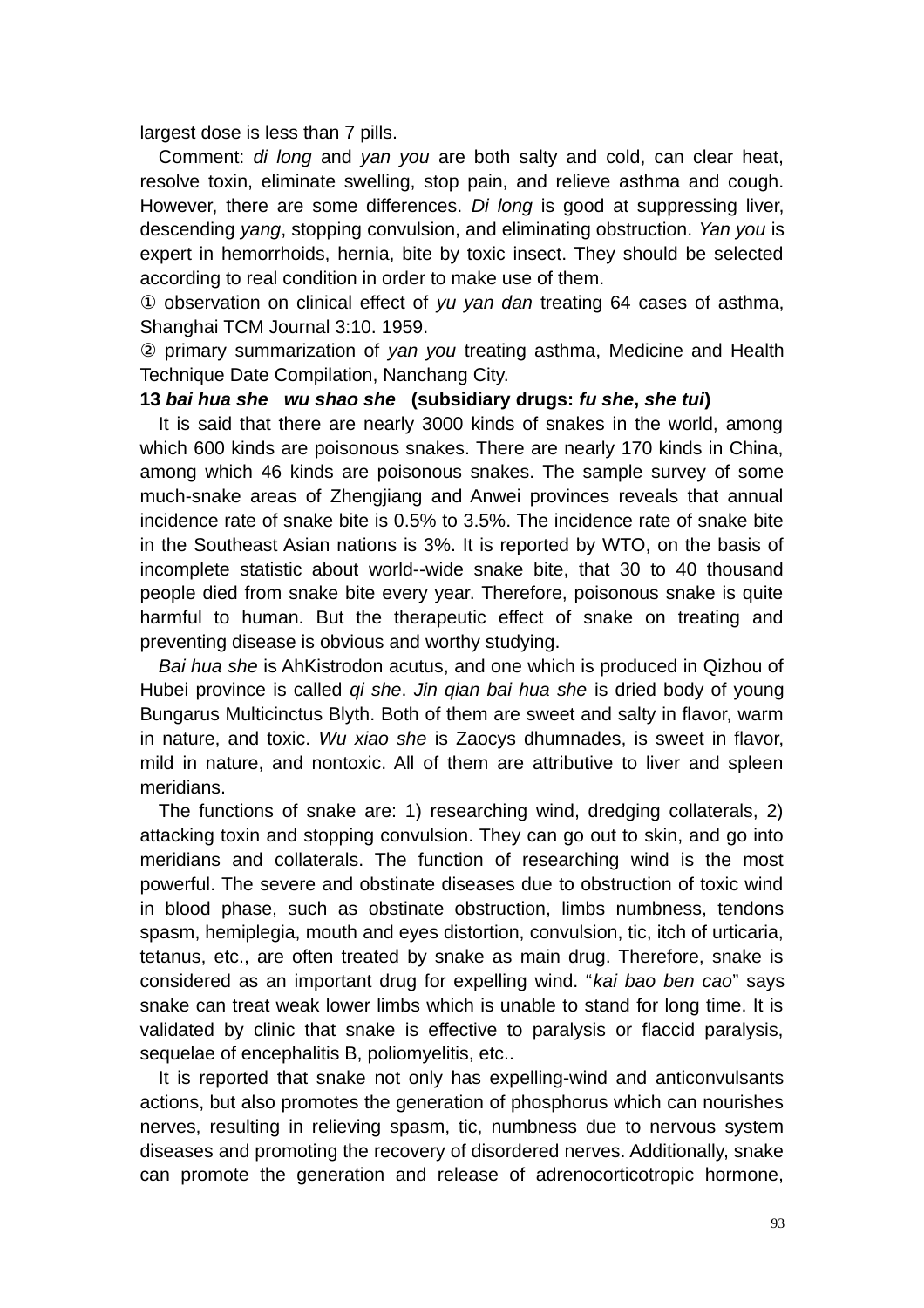increasing the blood concentration and achieving the anti-inflammatory, repercussive and analgesic aims. It does not have the side effect like hormones. Especially, the therapeutic effect of poisonous snake is more powerful. Snake also can enhance the body immunity, change the relationship of antigen and antibody, prevent further damage of issues and cells, make conditions of acute diseases steady and accelerate recovery ①.

Snake venom of long-noded [pit viper](http://www.nciku.com/search/en/pit+viper) mainly is hemocircular-toxin, and bungarotoxin mainly is neurotoxin. Both of them contain protein, fat, saponin, etc.. Poison gland in head of long-noded [pit viper](http://www.nciku.com/search/en/pit+viper) contains much sanguineoustoxin (hemorrhagic toxin and hemolytic toxin), therefore, large amount of hemolysis and hemorrhage, even organ extensive hemorrhage would comes up if one is bite. It is confirmed by experiments that it can reduce blood pressure through expanding vessels directly. The extraction has anticonvulsants, hypnotic, and analgesic actions. Bungarotoxin is quite fierce, and can inhibit respiratory muscles and nervous system, respiratory center in particularity. Therefore, it can cause respiratory paralysis. It is known that snake venom contains 30 to 40 kinds of protein and the function changes because of different component. Therefore, researchers can extract substances to attack cancer cells but not damaging health cells from 75 kinds of venom from rattlesnake to cobra. Elementary successes have been achieved that the snake venom can make cancer atrophy in the animal experiments. These pharmacologic and chemical studies show light to clinical applications.

The functions of *qi she* are most powerful, and functions of snakes produced in other place are less powerful. *Wu shao she* has mild nature and less powerful functions, but the price is only one twelfth of *bai hua she*. Therefore, severe and obstinate cases should be treated by former one, and mild cases can be treated by later one. Snake is warm and dry in nature, so snake should be assisted by other drugs of nourishing blood for wind transformed for blood deficiency.

The dose usually is 6 to 8g for decoction, and 1 to 2g for powder. The clinical applications are:

1) Rheumatoid arthritis: *ba yi* healthy center of *jiao qiao* community uses *long she san* ② to treat rheumatoid arthritis receiving very good effect. The formula is *bai hua she 30g, di long 30g* (the therapeutic effect is better if they are added with *di bie chong, wu gong, jiang can*.). They are grinded into powder and put into four parcels. One parcel is taken by two times in one day. Severe cases should be treated by one parcel every time, twice a day.

*Long she san* has been used for long time. Doctor *Li Shizhen* says that it can treat such diseases as weak limbs, mouth and eyes distortion, dysphasia, tendon spasm, obstinate obstruction of muscles, joint pain, obstinate ulcer, scabies, etc.. *Ba yi* healthy center modifies this formula to treat rheumatoid arthritis.

[case] patient *Fu*, female, 22. After miscarriage in April of 1970, he began to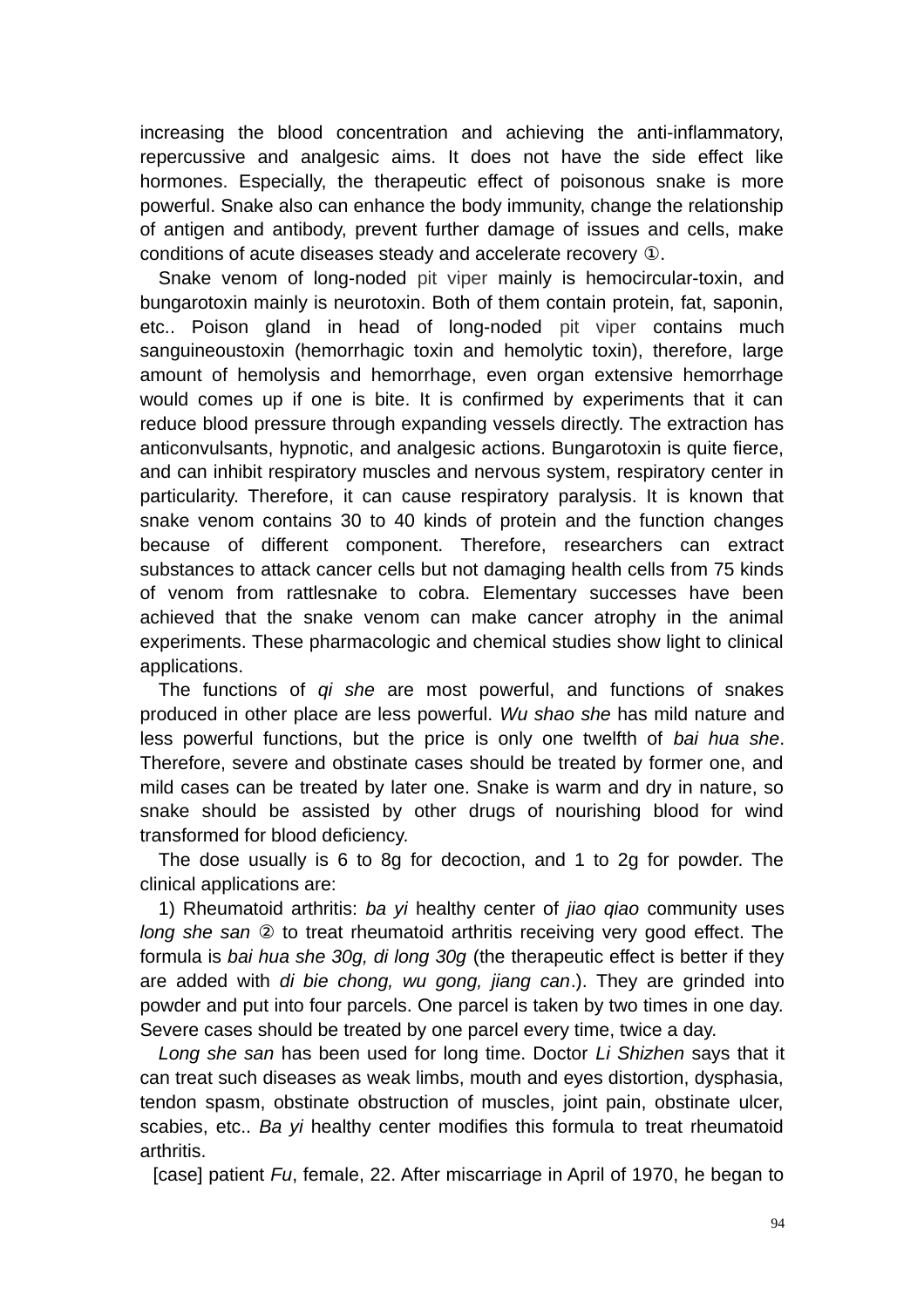suffered joint numbness, night sweating, low fever, then symmetrical swelling of fingers, wrists, elbows, toes, angles and knee. She received drugs according to symptoms and hormone for long time, but without unobvious therapeutic effect. She lied down on the bed, could not walk and needed nursing. PE: pale complexion, extreme thin and fatigue, low spirit, swelling fingers, wrists, elbows, toes, angles and knee, thick tissue, muscle atrophy, and spindle-shaped joints. RBC was 2,100,000, and haemochrome was 6g. She was diagnosed as rheumatoid arthritis (terminal stage). She began to take *long she san* twice a day, two parcels everyday, from 17<sup>th</sup>, July, 1971. The joint pain was relieved and swelling was eliminated after 8 days, and she could walk supported by other arms after the next seven days. After one month, she began to walk normally, the thick tissue became thin, atrophied muscle began to recover. She began to walk, and play *tai ji* in the morning. Because the disease was longy and her constitution was extreme bad, *gui pi tang* was added and *long she san* was reduced by half. After more than two months, symptoms of joints disappeared and atrophied muscles became normal. She could walk for more than 10 km, RBC was increased to 4,000,000 and haemochrome was 11g. She was nearly cured.

 Comment: the dose for this case is large, so the therapeutic effect is obvious. It is worthy referring. Drugs for nourishing *yin* should be added for patient who has symptoms of *yin* deficiency.

 2) Herpes zoster: it is also called *she dan* and *chan yao huo dan*. It common occurred on back, chest, waist and abdomen. The pain is quite fierce. It usually is caused by toxin stagnation in liver meridian, so clearing heat, resolving toxin, expelling wind and relieving pain are applied. *Qi bing san* can be applied for external used. *Qi she 30g* and *bing pian 3g* are grinded into powder, made into paste with sesame oil or rape oil, and then used to cover the focus, twice a day. It usually is cured after 2 to 4 days.

 3) Tetanus: *duo ming san* of "*pu ji fang*" is effective to rigidity of neck and spasm due to tetanus. *Bai hua she 2cun, wu shao she 2cun* and *zhi wu gong 1* are grinded into powder. 9g is taken with warm wine every time, twice or three times a day.

 4) Leprosy: "*yang yi da quan*" uses *bai hua she wan* to treat leprosy. The formula is *bai hua she 120g, chuan xiong 90g, tian ma 60g, qiang huo 60g, du huo 60g, bai fu zi 60g, dang gui 90, man jing zi 90g, bei xie 90g, fei xiong huang 15g, shi chang pu 45g, wei ling xian 90g, chan tui 90g, chi shao 90g, lei wan 90g, cang er zi 120g, zhi ke 60g, da feng zi 90g, fang feng 60g, shou wu 150g, jiang can 120g, niu xi 90g, ku shen 90, zao jiao 90g, gan cao 30g.* They are made into pills, and 9g is taken every time, twice a day.

 Comment: this formula brings the drugs for researching wind, expelling wind, activating blood, nourishing blood, resolving toxin and eliminating dampness together. Continuous administration is helpful for leprosy.

 5) Muscle atrophy: it is usually caused consumption of *qi* and blood and then failure of *qi* and blood to nourish cutaneous striae and tendon. So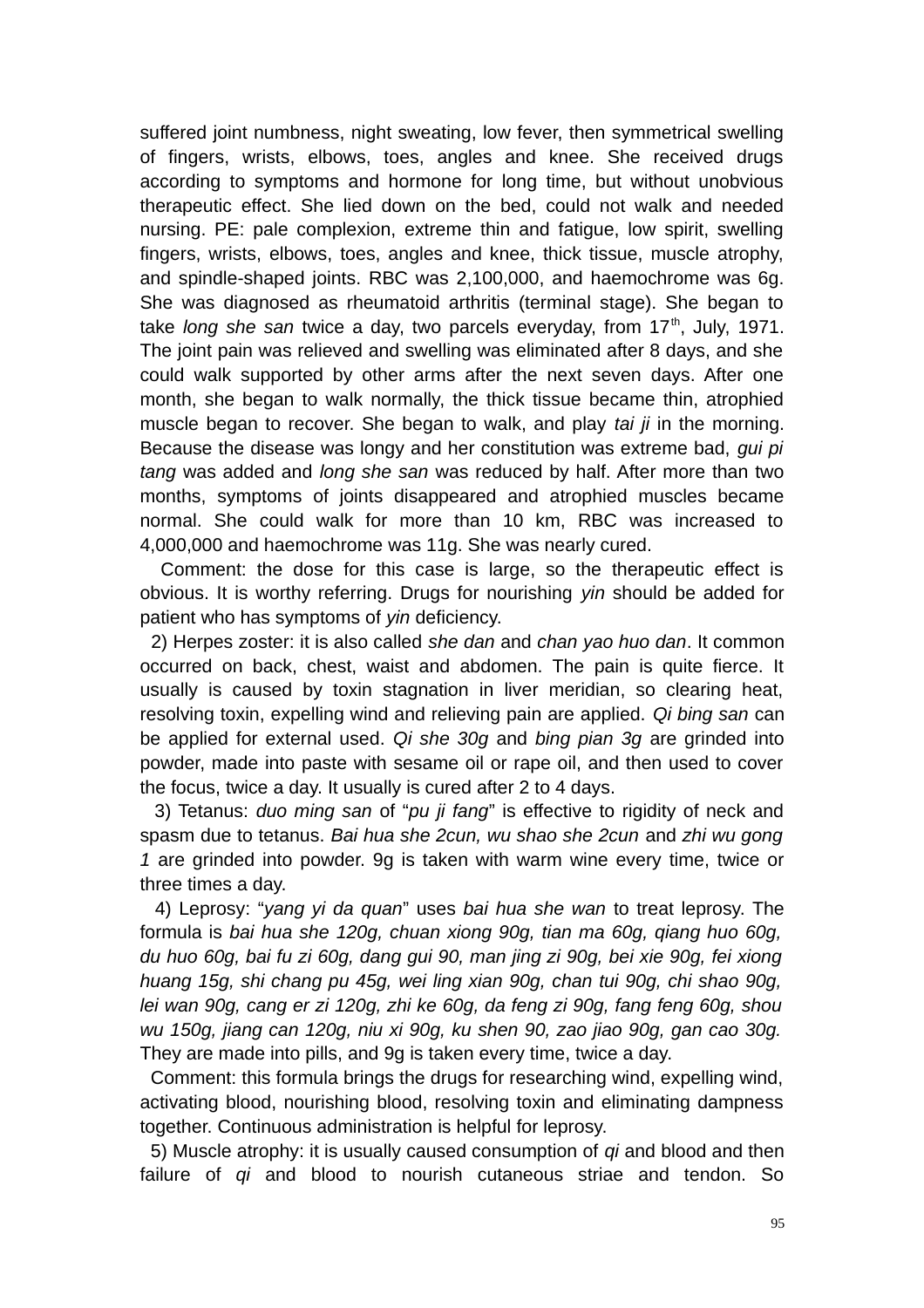supplementing *qi* and blood, warming liver and kidney, expelling wind and dredging collaterals are applied, assisted by massage. The formula is *zhi wu shao she 90g, zhi di bie chong 90g, zhi feng fang 90g, xian ling pi 90g, quan dang gui 90g, zhi huang jing 90g, zhi shou wu 90g, qi zi 90g, rou cong rong 90g, chuan shi hu 60g, sheng bai shao 60g, shu di 60g, lu xian cao 60g, zhi jiang can 60g, gan cao 30g*. They are grinded into powder and made into pill as large as mung bean with decoction of *xi xian cao 120g, sheng di 120g, shu di 120g, qian nian jian 120g* and *sang ji sheng 120*. 6g of the pills is taken every day, twice a day. This formula is suitable for *yin* deficiency type. *Shi hu* and *bai shao* are removed, and *ba ji tian 60g, yi zhi ren 60g, lu jiao shuang 60g* and *chuan gui zhi60g* are added for *yang* deficiency.

 6) Sequelae of encephalitis B: drugs for expelling wind, dredging collaterals, activating blood, soothing tendon, strengthening brain and opening orifice are applied for such sequeleas as intelligence loss, poor memory, dysphasia, eyesight loss, limbs spas, tic, paralysis, slobbering and so on after high fever, coma and convulsion are relieved. Oral administration and laryngeal insufflation are used, assisted by acupuncture, moxibustion and massage. The therapeutic effect is quite good. This method is applied by Nantong TCM hospital and contagious hospital to treat many cases of sequelae of encephalitis B. The author also treated decades of cases when he did mobile medical work in Xiangshui county in 1970 and Haian county in 1972. The therapeutic effect was quite satisfied.

 [case] patient *Huang,* male, 6. He suffered high fever, convulsion and coma during the middle ten days of July of 1972, and rescued by xinnan community hospital. After ten days, the temperature increased and he came to himself. But he had dysphasia, slobbering sometimes and tic sometimes. He did not recover after more than forty days. He visited the author on  $2<sup>th</sup>$ , September, and was diagnosed as sequelae of encephalitis B. The coating was thin and greasy, tongue was purple, and the pulse was thin and rough. This was due to obstruction of phlegm and stasis, malnutrition of tendons and vessels and obstruction of collaterals, so dispersing stasis, eliminating phlegm, dredging obstruction and collaterals were applied to treat the disease gradually. (1) decoction: *zhi wu shao she 6g, dan shen 6g, hong hua 6g, guang di long 6g, chi shao 6g, jiang can 6g, sheng zi ran tong 9g, xi xian cao 9g, ji xue teng 9g, shen jin cao 9g, zhi mo yao 2g, zhi ru xiang 2g, gan cao 2g*. After they were taken for five doses, the followed powder was taken. (2) powder: *zhi wu shao she 30g, zhi jiang can 24g, zhi wu gong 18g, dang gui 18g, hua ju hong 18g, tian zhu huang 18g, guang di long 18g, hong hua 18g.* They were grinded into powder, 2g every time, three times a day. They were taken with water. (3) powder for laryngeal insufflation: *zhi wu shao she 2.5g, zhi bai fu zi 2g, pao fu zi 2g, chen dan xing 2g, bai zhi 2g, she xiang 0.6g* (added later)*.* They are grinded into powder and stored in bottle. Small dose of the powder was used for laryngeal insufflation, three times to four times a day. After using these drugs for four days, he began to have voice. After one week, he could speak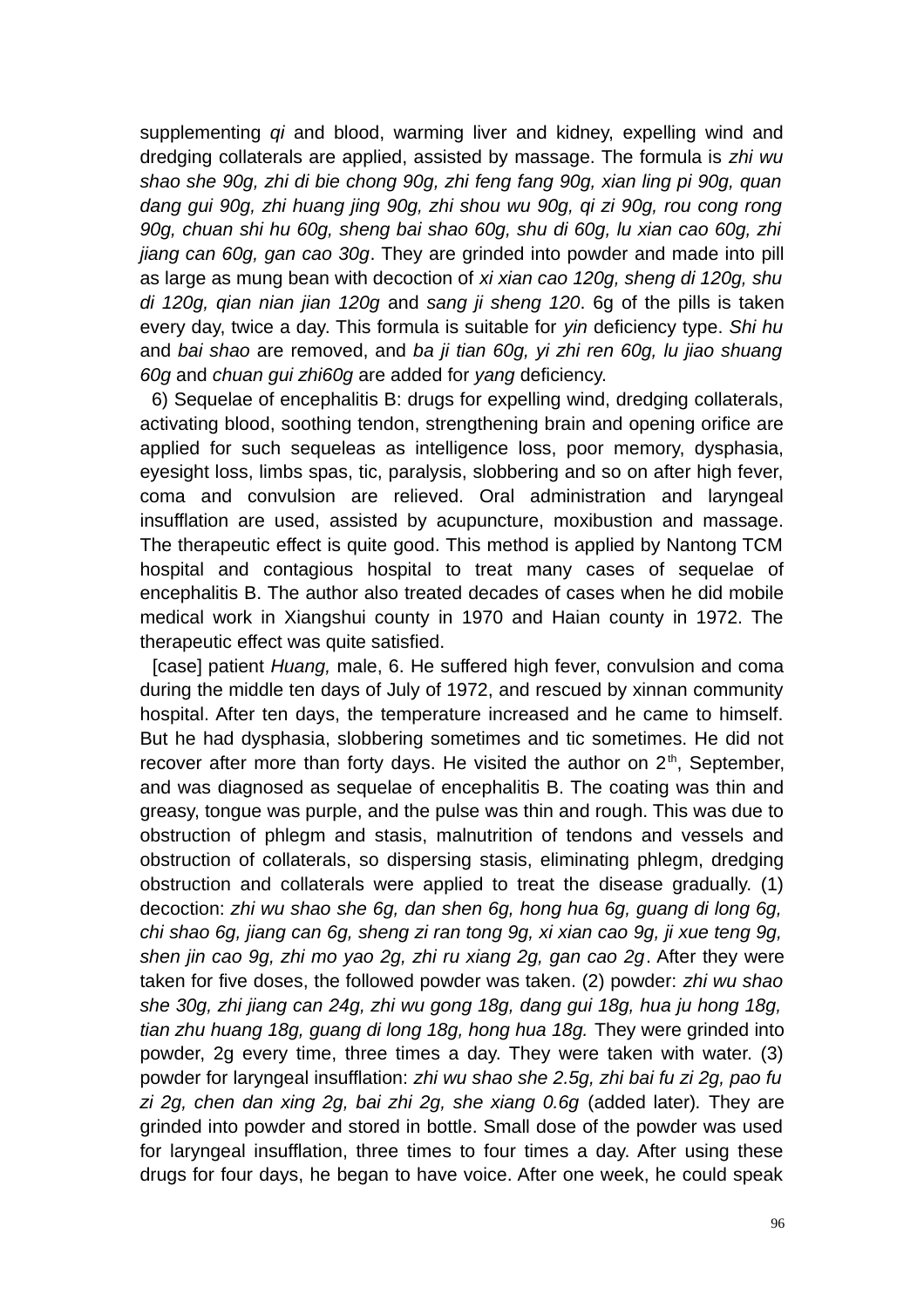smoothly. After one month, he could walk. But he felt the left limbs inflexible. He was asked to continue to take powder, do exercise and receive acupuncture and moxibustion. Follow-up revealed that he had recovered.

 Comment: these formulas all use *wu shao she*, because it can expel wind, dredge collaterals, go into blood phase and tonify the body.

 7) Spasmodic paralysis: supplementing liver and kidney, expelling wind, soothing tendon, dredging meridians and collaterals are applied for traumatic paraplegia which manifests as spasmodic paralysis. The main drugs are *wu shao she, qi she, di long* and so on. The experience of Shanghai TCM Research Constitute is basically coincident to ours. The formula is *zhi wu shao she 15g, qi she 15g, di bie chong 15g, quan dang gui 15g, shu di huang 15g, jin gou ji 15g, chuan niu xi 15g, ji xue teng 15g, di long 30g, lu jiao pian 9g, suo yang 9g, xu duan 9g,* decoction, one dose a day. *Xie wu pian* (the same dose of *quan xie* and *wu gong* are grinded into powder, added with proper dose of stiff paste and adhesive and then made into tablets. Every tablet weights 0.3g. 6 tablets are taken every time, twice a day.) is added for severe case.

 8) Urticaria: the formula is *zhi wu shao she 9g, chai hu 9g, huang qin 9g, jing jie 9g, fang feng 9g, xu chang qin 9g, sheng gan cao 9g, chan yi 12g, chi shao 2g, dang gui 15g, bai zhi 6g, huang lian 6g*. The patient should avoid wind after taking drugs and should get slight sweating. The therapeutic effect usually comes up by three to five doses. Urticaria is relieved quickly and reoccurs fewer or cured, because *wu shao she* is good at expelling the wind in blood, and can reduce anthema and relieve itch, and is assisted by the drugs for nourishing *yin*, expelling wind, cooling blood and clearing heat.

 [case] patient *Zhou*, female, 26, worker. She had urticaria many years ago and it had not reoccurred for many years. In the recent one month, it reoccurred because of over-work and diet. Small rash was as large as point, and large one was as large as palm. They were itch and burning hot. She had abdominal pain. The disease reoccurred four to five times every month. The coating was thin and greasy, and the pulse was slippery and rapid. This was the type of stagnation of wind and heat in *ying* phase. The treatment methods were expelling wind, clearing heat, cool and activating blood. Three doses of the formula mentioned above were prescribed. The disease was cured before the drugs were finished.

 9) sequelae of infantile paralysis: *qi she* or *wu shao she* is mixed with sands, stir-baked in pan, and then sands are removed. The snake is grinded into powder. 3 to 6g of powder is taken with Shaoxing wind, twice a day. The drugs need to be taken continuously. It can not be disconnected. Pork, cucumber, Chinese toon and cushaw can not be taken. Doctor *Guo Shaofen* ③ uses *wu shao she* as main drug to treat 32 cases of sequelae of infantile paralysis, assisted by formulas which are made according to syndrome differentiation, acupuncture, moxibustion and massage. The therapeutic effect for sequelae of infantile paralysis is quite satisfied.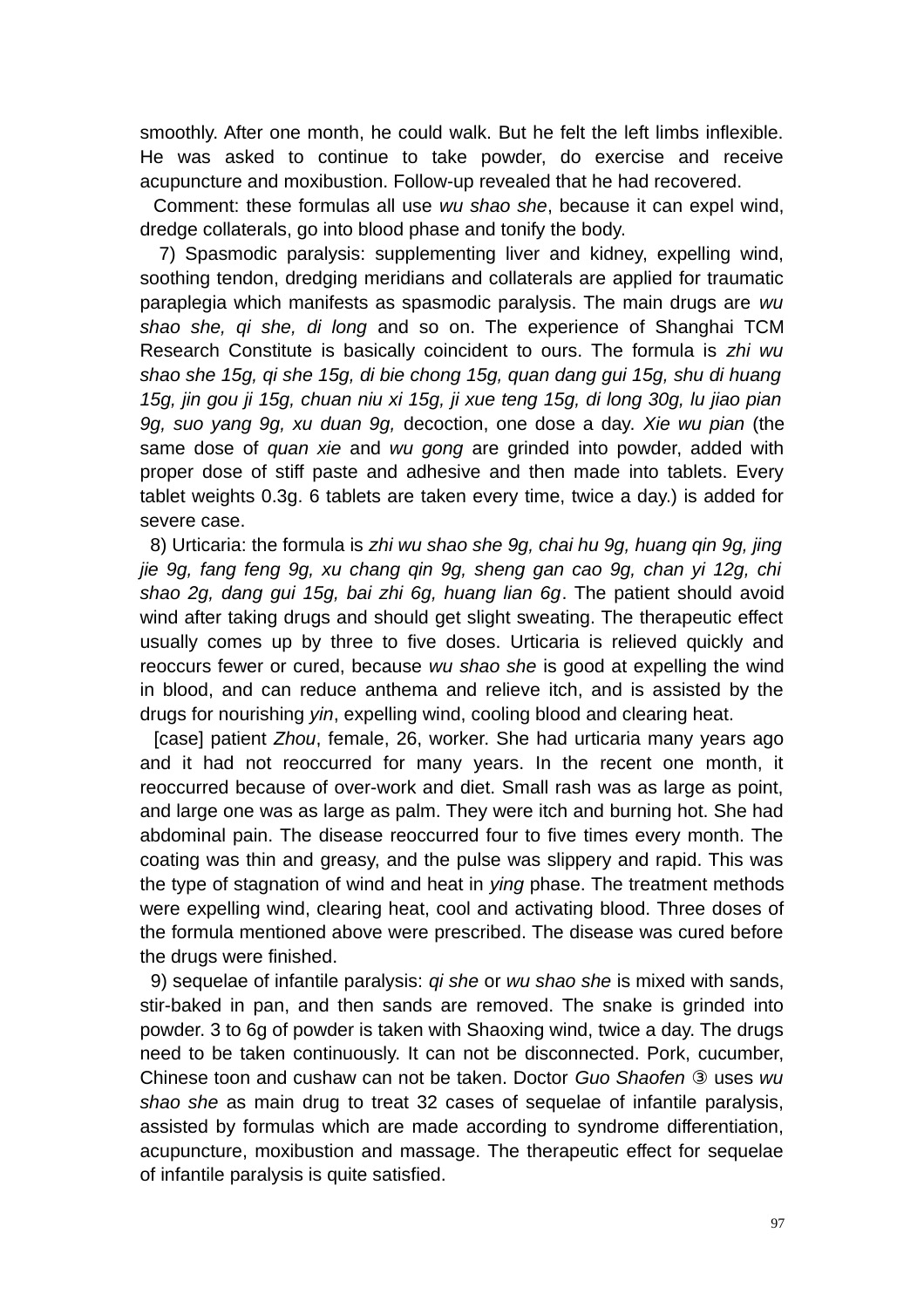[case] patient *Chen*, female, 7. She suffered fever (38.2 °C) for three days, accompanied with throat pain, choking cough, fatigue, poor appetite, unformed stool, general pain, weak lower limbs, and falls when she walked. PE: tendon reflex of lower limbs (-), flaccid lower limbs, right limbs especially, thin and greasy coating, slight red tongue, slight rapid pulse. She was diagnosed as infantile paralysis. It was due to heat-dampness and toxic factor that invades into lung and stomach, goes into meridians and collaterals, and invades into muscle and tendon, resulting in atrophy and paralysis of the body. The fever was abated and other symptoms were also relieved by drugs for eliminating dampness and heat, dredging collaterals and treating atrophy. Only flaccid right leg had been cured and she was difficulty in walking. They were sequelaes of infantile paralysis, and belong to atrophy syndrome. *Zhi wu shao she* powder was prescribed, 1.5g every time, three times a day. Massage was also applied. They were improved by half month, and cured by one month.

 10) Psoriasis: 3g of *bai hua she* powder is taken with water every time, once a day.

 [case] patient *Guo*, male, 45, cadre. He suffered psoriasis of neck, chest, abdomen and lower limbs for more than 3 years. The disease was severe in winter and spring. There was much white scurf and it was itch. The disease was treated by many times but without being cured. Later, he began to take *bai hua she* powder, 3g every time, once to twice a day. Itch was reduced by five doses and was stopped by 15 doses. The scurf also increased. The disease was cured after taking drug for two months.

 11) Joint tuberculosis: it is also called *gu lao*, common seen in children and callan. All the joint can suffers this disease, but spine is most seen, followed by knee, coax, angle, shoulder, elbow and wrist. 2.5 g of *wu shao she* powder is taken every time, three times a day. *Liu zhou zi 0.6g* is added for severe pain; *lu jiao shuang 1.5g, chao bai jie zi* 1.5g for unsmooth discharge of pus; *zhi wu gong 1g* for discoalescent wound. The disease would be cured by continuous administration.

 12) hemiplegia and rheumatoid joint pain: *qi she 24g, dang gui 15g, qiang huo 15g, fang feng 15g, tian ma 15g, qin jiao 15g, wu jia pi 15g*. They are soaked into 1.5kg of heated wine for seven days. 10 to 15ml is taken every time, twice a day.

### **Subsidiary Drugs:** *Fu She*

 *Fu she* is Agkistrodon halys. Its popular name is *di bian she*. It is included in *"pu ji yao fang"* in Ming Dynasty as formula. Because drugstores do not sell *fu she*, it is little used. In the recent years, there are more and more reported about *fu she* treating ulcer, lung tuberculosis and obstructed pain and the therapeutic effect is good. It is sweet in flavor, warm in nature, toxic and attributive to liver.

 Its functions are similar to *bai hua she*. Besides treating leprosy, Bi syndrome and atrophy syndrome, it can resolve toxin, treat ulcer, eliminate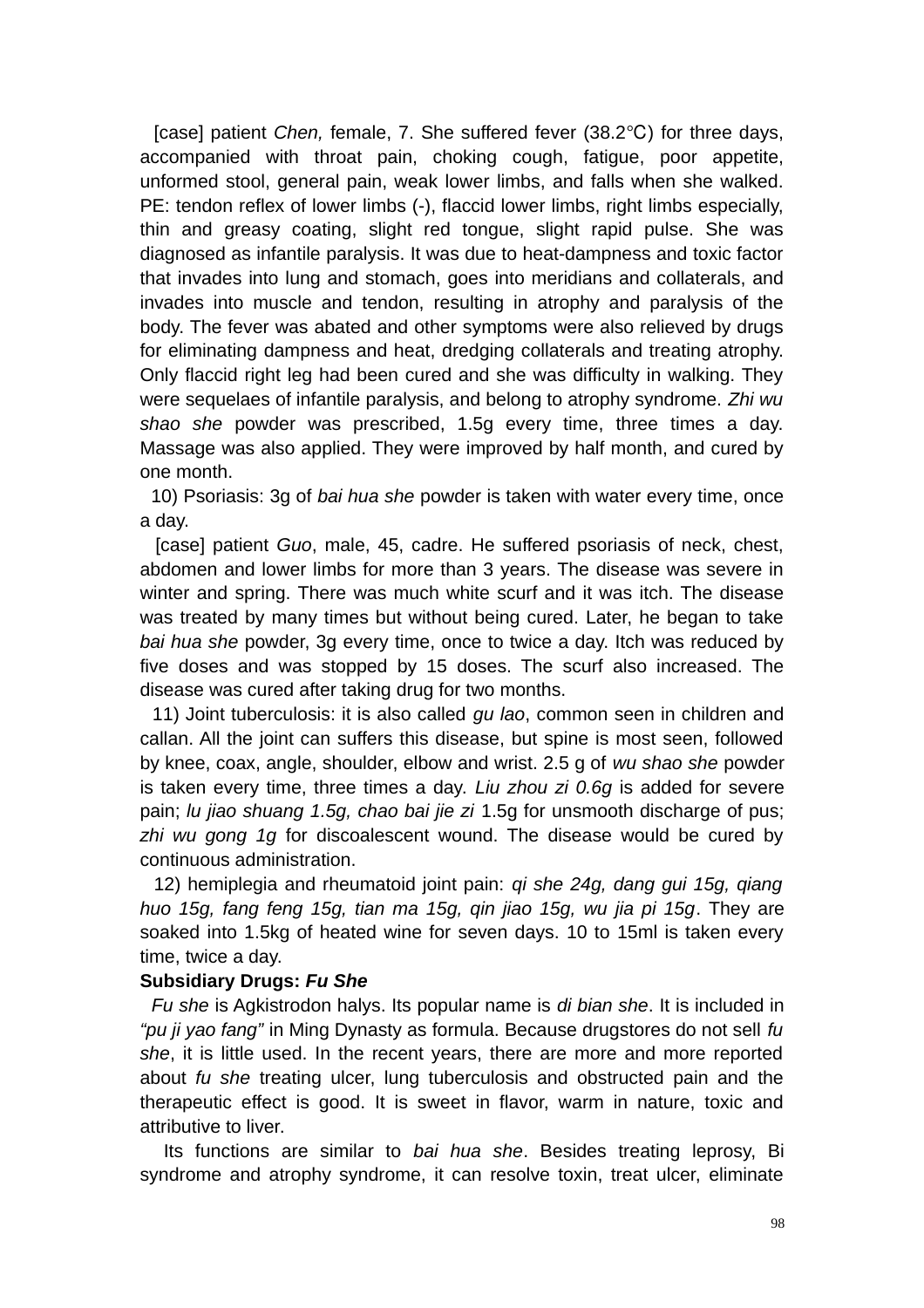enlarged lymph node, stop bleeding and tonify the body. It is often soaked into wine for drinking to treat rheumatoid arthritis, for example, Changni District guanghui hospital of Shanghai uses *san she jiu*, yaosai community hospital of jiangyin county uses *wu she jiu*. Both of them use *fu she* as main drug. It is made into pills, powder or soaked into wine for leprosy. Both of oral administration and external use are suitable for enlarged lymph node and severe ulcer. *"ri ben he han yao kao"* use baked *fu she* , named *fan bi shuang*, to stop bleed and treat severe ulcer. It is soaked into oil for 50 days, and steamed for a moment. Its external use can treat common swelling, pain, trauma and ulcer. Folk uses it to treat fistula, bone tuberculosis, lung tuberculosis, etc..

 Venin of *fu she* is mixture of neurotoxin and hemocircular-toxin, but hemocircular-toxin is dominating. Besides local swelling and pain, the patient bite by *fu she* usually has such manifestations due to neurotoxin as aversion to cold, blurred eyesight, prolapse of eyelid, rigid neck and dyspnea, even respiratory paralysis endangering life. Thus it can be seen that the functions of *fu she* and *bai hua she* are similar because their venin are all mixture of neurotoxin and hemocircular-toxin.

 Because of warm nature, it should be careful when it is used for *yin* and blood deficiency. Or drugs for nourishing blood are added. The dose usually is 3 to 6g for decoction, and 0.6g to 1.2g for powder. The clinical applications are:

 1) Suppurative infection of soft tissue: linkou hospital of Heilongjiang province uses *fu she di ding jiu* to treat suppurative infection of soft tissue, such as folliculitis, furuncle, carbuncle, cellulitis, panaris, bedsore, etc.. They receive quite satisfied effect. One to two live *fu she* is put into bottle, and added with 1000ml of 70% alcohol and 30g of *zi hua di ding*. The bottle is sealed off and put in cool place. After three months (the longer, the better.), it can be used. Alcohol can be added into the drugs later when it is used. The total amount of added alcohol is less than 1000ml, avoiding the therapeutic effect is reduced. Absorbent cotton ball with the solution is used to cover the focus, and then covered by plastic cloth. The finger or toes can be covered by fingers of plastic glove. It can be changed for many times to keep cotton ball moist. They treat 79 cases. There are 15 cases of carbuncle, among which 13 cases are cured and 2 cases are improved obviously. There are 26 cases of furuncle, among which 10 cases are cured, 12 cases are improved obviously, and 4 cases are of invalid. 29 cases of folliculitis are cured. There are 6 cases of panaris, among which 3 cases are cured and 2 cases are improved obviously. One case of cellulitis is cured. There are 2 cases of bedsore, among which one case is cured and one case is improved obviously. Additionally, the pain is relieved right away and pulpitis is cured when it is used for 6 cases of pulpitis with unbearable toothache, and disease does not reoccur in short time (3 to 5 months).

This wine has functions of diminishing inflammation, promoting granulation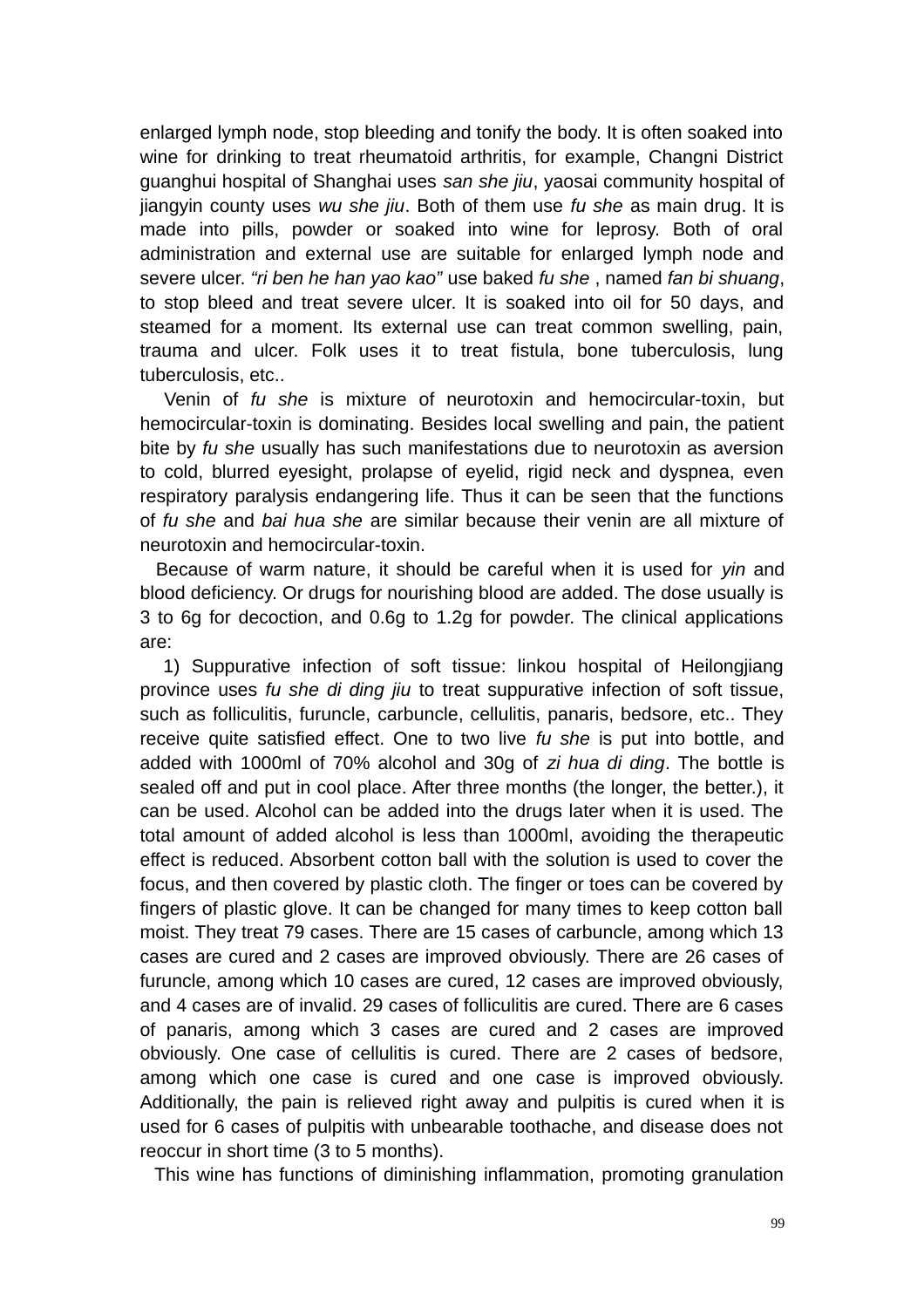and heal-up and relieving pain. If it is used for ulcerated wound, temporary burning pain (about one minute) comes up, then numbness emerges and then pain is relieved. There is no other side effect.

 [case] patient *Yu,* male, 45, farmer. He suffered cellulites in his right neck with ulceration and pus. The floating skin was dark brown. There was a pus cavity of 8\*10cm. The method was used once a day. After using for five days, there was no pus and new granulation came up. After using for 12 days, the floating skin healed up. The disease was cured after using for 16 days.

 As for method for making the drug wine, editor's comment of "New Medicine Journal" can be referred. He says, if the drug wine is made by live snake, there may be extreme fishy, because the mouse and frog ate by snake would rot in the digestive tract and there is stool when the snake struggles for survive; so live snake should be killed and the organs are removed at first; or live snake hungers for 4 to 5 days, so as to let the food digested and stool discharged, and it is extruded before be soaping.

 2) Infiltrative lung tuberculosis: according to folk application that poisonous snake can treat fistula, Jilin herbs research constitute uses *she ye* ④ to treat 63 cases of infiltrative lung tuberculosis, receiving certain therapeutic effect. Distillate of the whole *fu she* (the comment mentioned above should be referred.) is made into 1:1 solution, named *she ye*. Method: 2 to 5ml of 1:1 *she ye* injection is used as intramuscular injection twice a day. The patients whose course of treatment longer than two courses are analyzed. Results: *she ye* is used alone for 63 cases of lung tuberculosis with different pathological changes. After being observed for 2 to 7 months, common symptoms are improved. Judging from X ray, the therapeutic effect of infiltrative type is obvious and the course is short; other pathological changes are improved at different degrees. Reactions: 2 cases have drug ash urticaria after using the drug for 7 to 10 days and the ash disappeared after treated by antiallergic drugs (about one week) without stopping using *she ye*. 10 cases felt general burning hot and the temperature is  $37.1^{\circ}$ C to  $37.2^{\circ}$ C. It needs further research whether it is relative to the drug. Herbal books record that *fu she* can treat swelling, severe ulcer and bone ulcer. It is considered commonly that bone tuberculosis belongs to severe ulcer and bone ulcer. Shuangfang county dongfeng community health center of Jilin uses *she ye* to treat bone tuberculosis receiving good effect. Referring to this practice, application of *she ye* on treating lung tuberculosis is worthy further study.

 3) Rheumatic arthritis, rheumatiod arthritis and sciatica: jiangyin county yaosai community hospital use snake such as *fu she* and other drugs for expelling wind, dredging collaterals, activating blood, soothing tendons, supplementing kidney and strengthening bone to soap wine. It is named *feng shi she yao jiu* (or *wu she jiu*). It is used to treat rheumatic arthritis, rheumatoid arthritis and sciatica, receiving satisfied effect. The formula is *fu she 124* strips*, wu shao she 110* strips*, yan jing she 20* strips *, qi she 20* strips *, chi lian she 24* strips*, bi bie chong 12 liang, ji xue teng 10 jin, zhuan di f eng*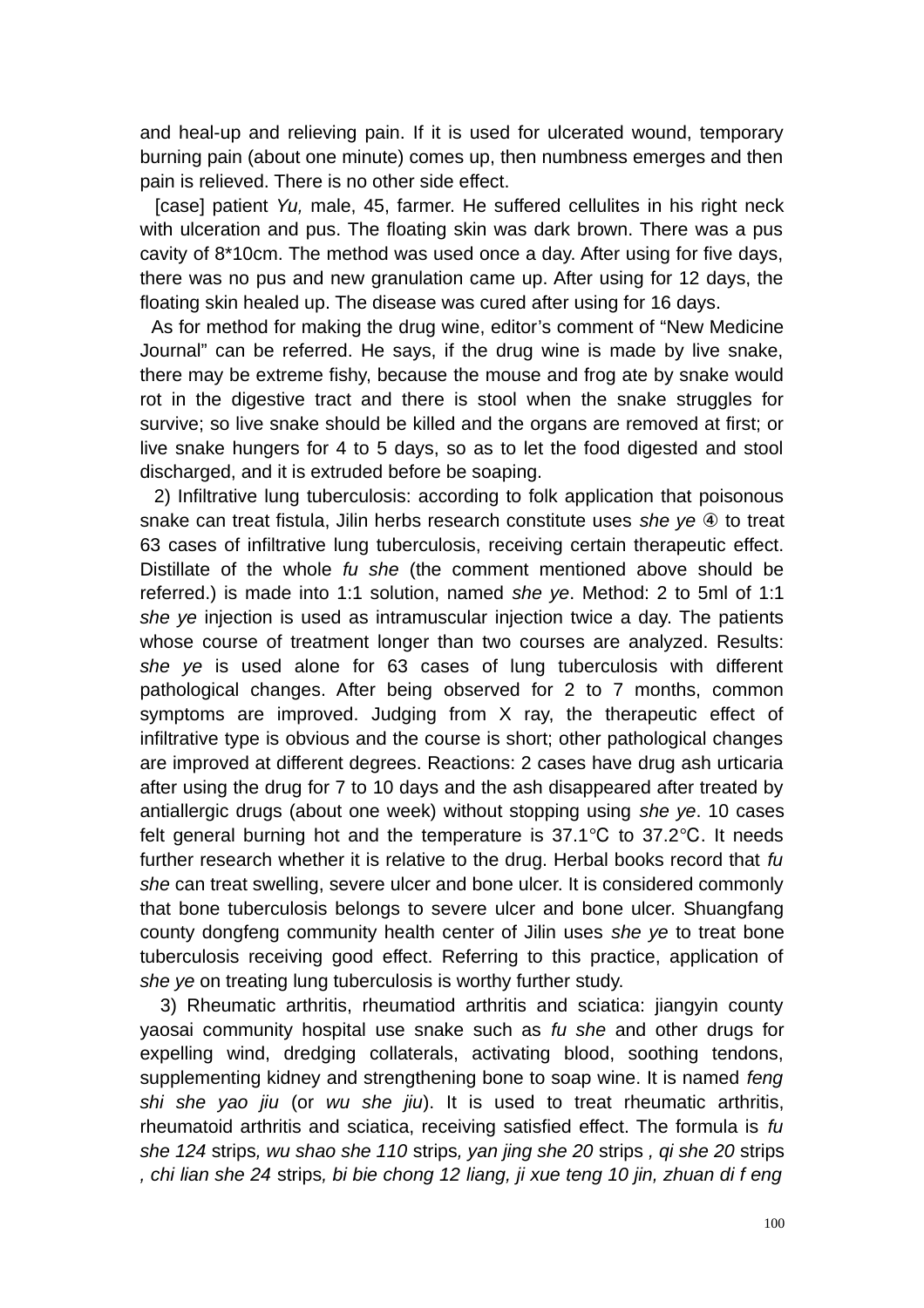*10 jin, wu jia pi 10 jin, fang ji 6 jin, dang gui 6 jin, chuan duan 6 jin, niu xi 6 jin, qiang huo 6 jin, du huo 6 jin, sang ji sheng 6 jin, hai feng teng 4 jin, wei ling xian 4 jin, cao he che 4 jin, cang zhu 4 jin, gou ji 4 jin, qin jiao 4 jin, hong hua 2 jin, gui zhi 2 jin*. They are soaked in 400 *jin* of white wine and sealed off for about one month. The solution is filtered for drink, 25g every time, twice a day.

 Internal department of changning district guanghua hospital of Shanghai ⑤ uses *san she jiu* as main drug, which is made by such drugs as *fe she*, to treat rheumatiod arthritis, receiving good effect. It is worthy referring.

 4) Severe ulcer, fistula, obstinate obstruction and leprosy: one live *fu she* is soaked into one *dou* of wine, and then sealed off in the earth. After one year, it is picked put and the snake has been dissolved. Several small cups of the wine are drunk once a day for severe ulcer, fistula, obstinate obstruction and leprosy. When the patients feel cool sensation blowing gently, the disease is going to be cured.

# *She Tui* **(snake slough)**

It is also called *long yi*, and its popular name is *she ke*. It is mild in nature, salty and sweet in flavor, nontoxic and attributive to liver meridian.

 The functions are (1) expelling wind, stopping convulsion, (2) resolving toxin and preventing pathogenic factors, (3) improving eyesight and removing nebula. It is suitable for severe ulcer, acute laryngitis, rigid tongue, retention of placenta, acariasis, favus, itch and anthema. It is often used alone in ancient time. It is a new find that contemporary doctor uses it to treat brain cysticercosis with effective rate of 79.2%

 Pregnancy women and the patients without toxic wind are contraindications. The dose usually is 3 to 6g for decoction, are 0.6 to 1.2g for powder. The clinical applications are:

 1) Mumps: 6g of *she tui* is washed, cut and stirred with two chicken eggs. It is stir-baked with oil (a little salty can be added) and ate by once (no egg and doubled doses for adult). Usually the effect comes up by one dose. The therapeutic effect is bad for the patient who has disorder of digestive tract and eats one dose of drug by many times. Continuous administration is effective indeed.

 [case] patient *Wang*, male, 8. he suffered right mumps for 7 days. The manifestations were swelling, pain, thin and yellow coating, and rapid pulse. It did not be cured by other drugs, so *she tui dan* is prescribed. It was cured by one dose.

 2) Brain cysticercosis: brain cysticercosis study group of Shenyang seventh people's hospital uses *she tui* to treat brain cysticercosis ⑥. According to date analyze of 250 cases, 38 cases (15.2%) are improved obviously (node and symptoms disappears for more than 5 years), 160 cases (64%) are improved (node disappears or increases, symptoms are relieved, interval of tic is prolonged.), 50 cases (20%) are of invalid, and 2 cases (0.8%) die. The symptoms are relieved and the node is reduced or disappears after using drugs for 3 to 4 months. The symptoms disappear after using drugs for one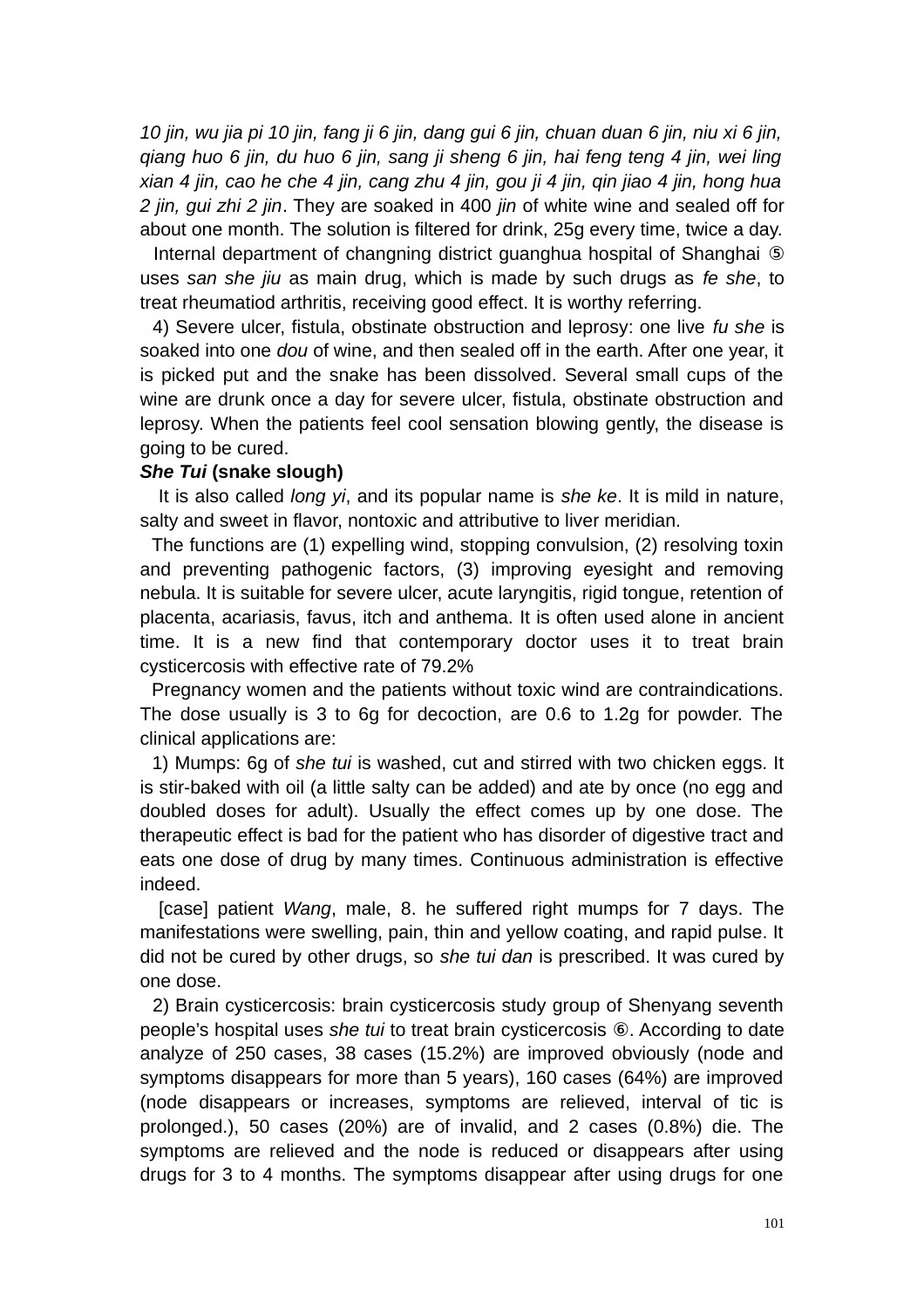year. Satisfied therapeutic effect comes up after using drug for more than 2 years. *She tui* is grinded into powder, 5g every time, twice a day. It is taken with water. *Da ji tang* (*bing lang 60g, da ji 3g, mu gua 18g, gout eng 12*) is taken at the same time. *ju hua 12g* is added for dizziness; *bing lang* is removed, and *lei wan* 18g is added for hepatitis. The drugs are decocted into 15oml from 500ml of water, 50ml every time, twice a day. The formula can be taken continuously for about 30 doses. This develops *she tui*'s functions of expelling wind, stopping convulsion, resolving toxin and kill parasite, and is worthy studying and applying.

 3) Surgical diseases: *huang ba du san*, a folk formula, can draw pus and toxin, generate granulation and promote heal-up, and is quite effective to carbuncle, floating ulcer, lumbodorsal carbuncle, carbuncle on nape, enlarged lymph node, furuncle, toxic dampness, pus of ulcer, etc.. Zhejiang TCM hospital uses the followed formula with effective rate of 90%. The formula is *long yi 12g, pao shan jia 12g, zhi quan xie 12g, ming xiong huang 30g, niu bang zi 30g, wu gong 6g, bing pian 6g* (added later). They are grinded into powder. A little dose of the powder is spread on the ointment for external use, changed once to twice a day until it is cured.

 4) Sty: its popular name is *tou zhen yan*. The formula is that *she tui* is soaked in vinegar for use. *She tui* is picked out to cover the focus, once a day. It usually is cured after 1 to 3 days. It is most suitable for reddish swelling in early stage.

 5) Chronic otitis media: this disease is longy and not easy to be cured. The two formulas followed can be used. (1) *long fan san*: *long yi* (baked into yellow color by mild fire) and *ku fan* are grinded into powder with the same dose. After the ear is washed by hydrogen peroxide solution, 0.06 to 0.1g of the powder is put into ears, once a day or two days. It takes effect by several times. (2) *she tui 97%,* small *zhi zhu 2%* and *bing pian 1%* are grinded into powder. After the pus is washed away in chronic suppurative otitis media, the powder is put into ear once a day. It can expel wind, resolve toxin and relieve pain, and takes effect by 3 to 4 times.

 6) Herpes zoster: doctor *Wu Decai*, et al ⑦, uses *she tui* to treat herpes zoster receiving good effect. Method: *she tui* is grinded into powder and made into ointment with olive oil. It is dipped by writing brush or cotton swab to cover the focus, twice or three times a day. In order to preventing ointment from staining the clothes, it can be bound up by gauze. Therapeutic effect: herpes is stopped spreading and shrink, and the pain is relieved after using drug for twice to three times. It form scab and is cured after three to four days.

 [case] patient *Su*, male, soldier. He felt left back burning hot and pain in August, 1974. PE: herding blister as large as soybean on left back, red base, zonal distribution, enlarged axillary lymph nodes with tenderness. He was diagnosed as herpes zoster, and prescribed *she tui you gao* for external use. Herpes shrunk, and the pain disappeared after using drug for one day. It form scab and was cured after two days.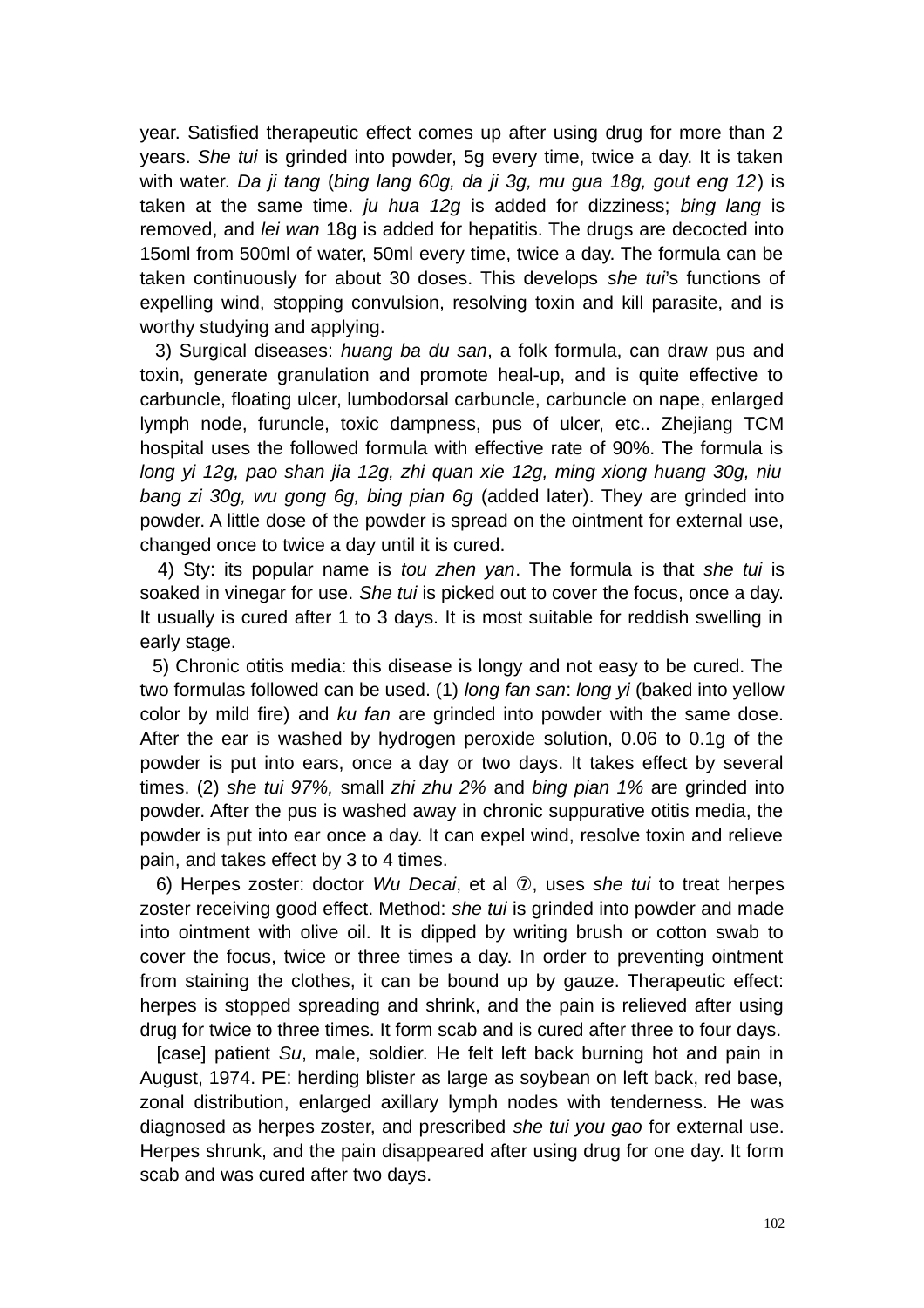7) Mouth ulcer: mouth ulcer is an obstinate and common disease. *She tui* (soaked by cool boiled water into soft form) is used to swab to focus. It is cured after using for once to twice. *She tui* is used to stick on feet center.

 8) Cornea nebula: one *she tui* is washed, dried in sunshine, cut, made into biscuit with flour, baked into ustal and then grinded into powder. 3g are taken after meal with mater, twice a day. Continuous administration can cure the disease. Or *she tui* (washed by wine) is baked into yellow color and then grinded into powder. 1.5g is taken every time with water after meal, three times a day until the nebula is abated.

 9) Mastitis: 4.5g to 6g of *she tui* is burnt into ash and grinded into powder. It is taken with 50 to 100g of Shaoxing wine, one dose a day. Breast-feed is stopped during the period of taking drugs, milk is drunk up and washcloth is used for hot compress.

 10) Hemorrhoids fistula: baked *she tui 7.5g, wu bei zi 7.5g, long gu 7.5g* and *xu duan 15g* are grinded into powder. A little dose of *she xiang* is added. They are mixed with saliva and then used to cover the focus. It is effective to hemorrhoids fistula with blood and water-like substance oozed out.

 11) Sarcoptic mange: the decoction of *she tui 6g, ku shen 15g, she chuang zi 30* and *bai fan 9g* can be used to wash the focus once a day for itch.

1 、 Changning district guanghua hospital of Shanghai: to find the rules of treating rheumatoid arthritis by practice, to guide combination of TCM and western medicine by syndrome differentiation. Dialectics of Nature Journal, page 139, 4, 1976, Shanghai people's publish house.

2、*long she san* treating rheumatoid arthritis, New Medicine 4:202, 1973

3 、 experience introduction on *wu shao she* treating infantile lower limbs paralysis, Intermediate Journal 4:55, 1959.

4、*she ye* treating infiltrative lung tuberculosis, Jilin Medicine 4, 1974

5 、 observation on therapeutic effect of combination of TCM and western medicine on 500 cases of rheumatoid arthritis, New Medicine and Pharmacology Journal 5: 1973

6、summarization on therapeutic effect of *she tui* treating brain cysticercosis, Liaoning Medicine 1:10, 1970

7、*she tui* treating herpes zoster, Herbs Communication 3. 1975

### **14** *shou gong* **(gecko)**

*Shou gong* is whole body of Gekko chinemsis Gray or its sibling. It is also called *tian long*, produced in Jiangxi, Zhejinag, Anhui and other provinces. It is salty in flavor, cold in nature, slight toxic and attributive to heart and liver meridians.

 The functions are 1) expelling wind, stopping convulsion, 2) resolving toxin, softening hardness, 3) dredging collaterals and treating paralysis. It can be used for scrofula, Bi syndrome, paralysis of wind stroke, wind spasm, convulsion, epilepsy, and infantile diarrhea due to malnutrition. Because it is good at attacking the stagnation of *qi* and blood, it is often used to treat severe ulcer and tumor. It can draw pus, generate granulation, and promote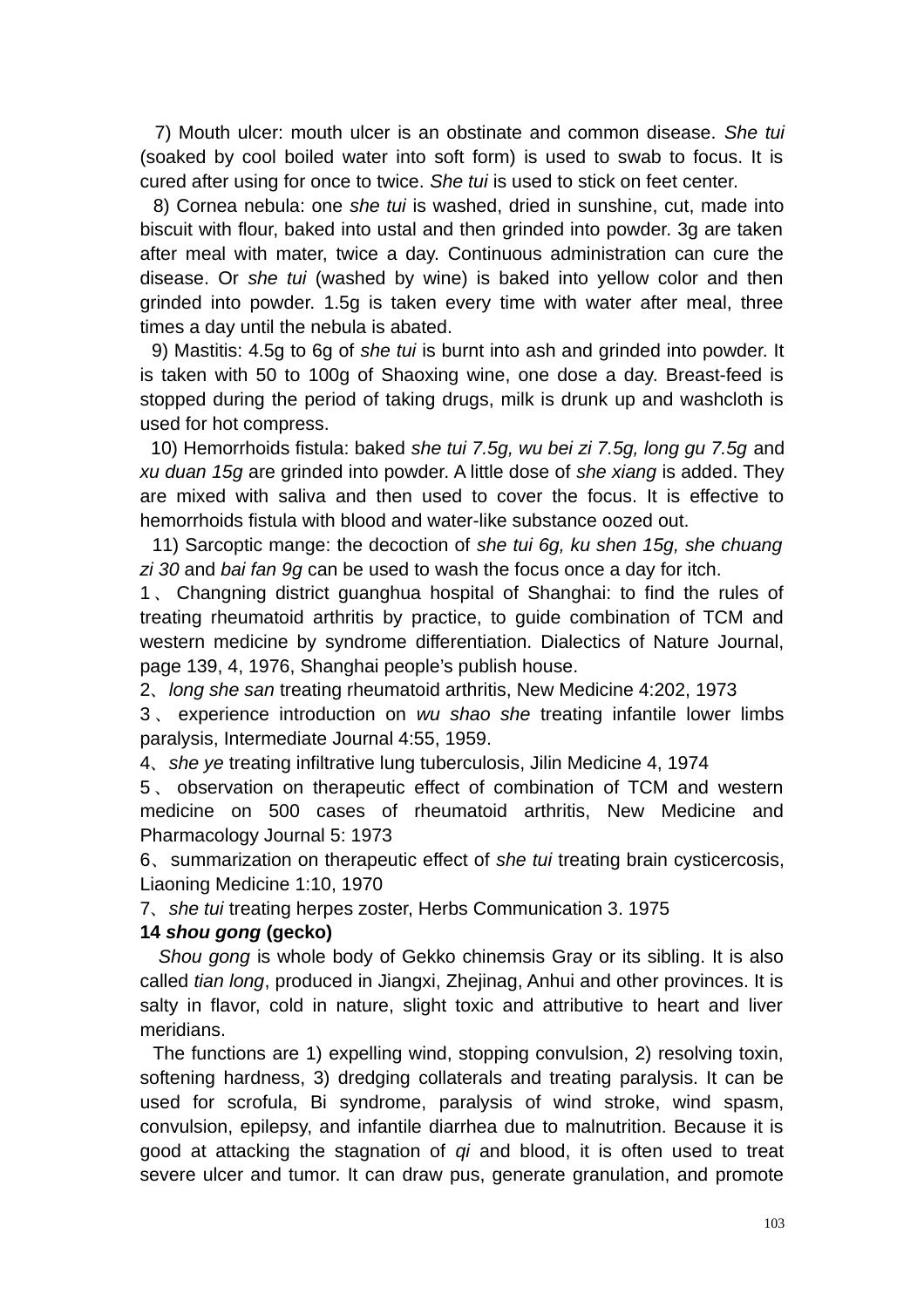the growth of tissue, so it is effective to longy ulcer with fistula. Tissue solution made by some hospital is effective to neurasthenia, dyspepsia, headache nervosa, optic atrophy, etc,,

 It should be washed right away if the skin touches urine of gecko. If the urine is absorbed by skin, congestion, edema, bleeding, necrosis and neutrophilic leukocyte infiltration of muscle layer would comes up in mild case, and central nervous system would injured and results in spinal degeneration, respiratory paralysis and even die from respiratory failure. So it should be carefully when one is catching gecko.

The dose usually is 4.5g to 9g for decoction and 1g to 2g for powder. Minority of patients would have dry mouth and constipation after taking *shou gong*. It can be improved by tea of *mai dong 9g* and *jue ming zi 9g.* The clinical applications are:

 1) Lung tuberculosis, scrofula, kidney tuberculosis and bone tuberculosis: Jiangxi TCM hospital uses *kang jie he he ji* to treat these diseases, with the help of *yang gu hu zheng san* and *zhi jing san*. *Kang jie he he ji* is *shou gong* powder 3g (taken after being mixed the decoction ), *mao zhua cao 30g, yi mi ren 30g, tian kui zi 15g, bai bu 15g, sheng mu li 15*. *Yang gu hu zheng san* is sheep bone (the whole bone of one sheep is burnt into rash.), *zhi ma qian zi 30g, zhi fu pian 60g, chao jia zhu 60*. They are grinded into powder and filled into 120 parcels. One parcel is taken with water, twice a day. Sweet wine is drunk as guiding drug. They are finished in two months, and are effective to bone tuberculosis. *Zhi jing san* is that *wu gong* and *quan xie* are grinded into powder, 1g to 1.5g every time, twice a day. It is effective to the pain of tuberculosis disease, so it usually is used with the former two formulas. In clinic, the first formula is effective to tuberculosis meningitis, mesenteric scrofula, nasopharyngeal cancer, thyroid tumor, hematuria without tangible reasons, etc..

 Doctor *Yang Tingbin*, et al ①, use *shou gong* powder (1g every time, three times a day, longy administration) to treat 12 cases of bone tuberculosis, among which 8 cases are cured and begin to work again, 4 cases are improved in different degrees.

[case] (1) patient *Li*, female, worker. She suffered thoracic vertebra tuberculosis for 13 years, and left groin scrofula with 8\*2cm ulceration for 1 year, accompanied with left lower limb pain. She began to feel back pain when she was 5 years old, aggravated gradually and diagnosed as thoracic vertebra tuberculosis by some hospital. The disease by improved by antituberculotic. It reoccurred after 3 years. It did not controlled by drugs and caused spinal distortion. Two years ago, tumor in left groin came up and rot without healing up for more than 1 year. PE: tenderness of T 6,7,8, 8\*2cm ulceration of left groin lymph node. *Kang jie he he ji* and *zhi jing san* were prescribed for five doses. The pain was relieved and then *yang gu hu zheng san* was taken for two months. It was cured. (Jiangxi TCM hospital)

(2) patient *Liu,* female, 44. She suffered thoracic vertebra tuberculosis (T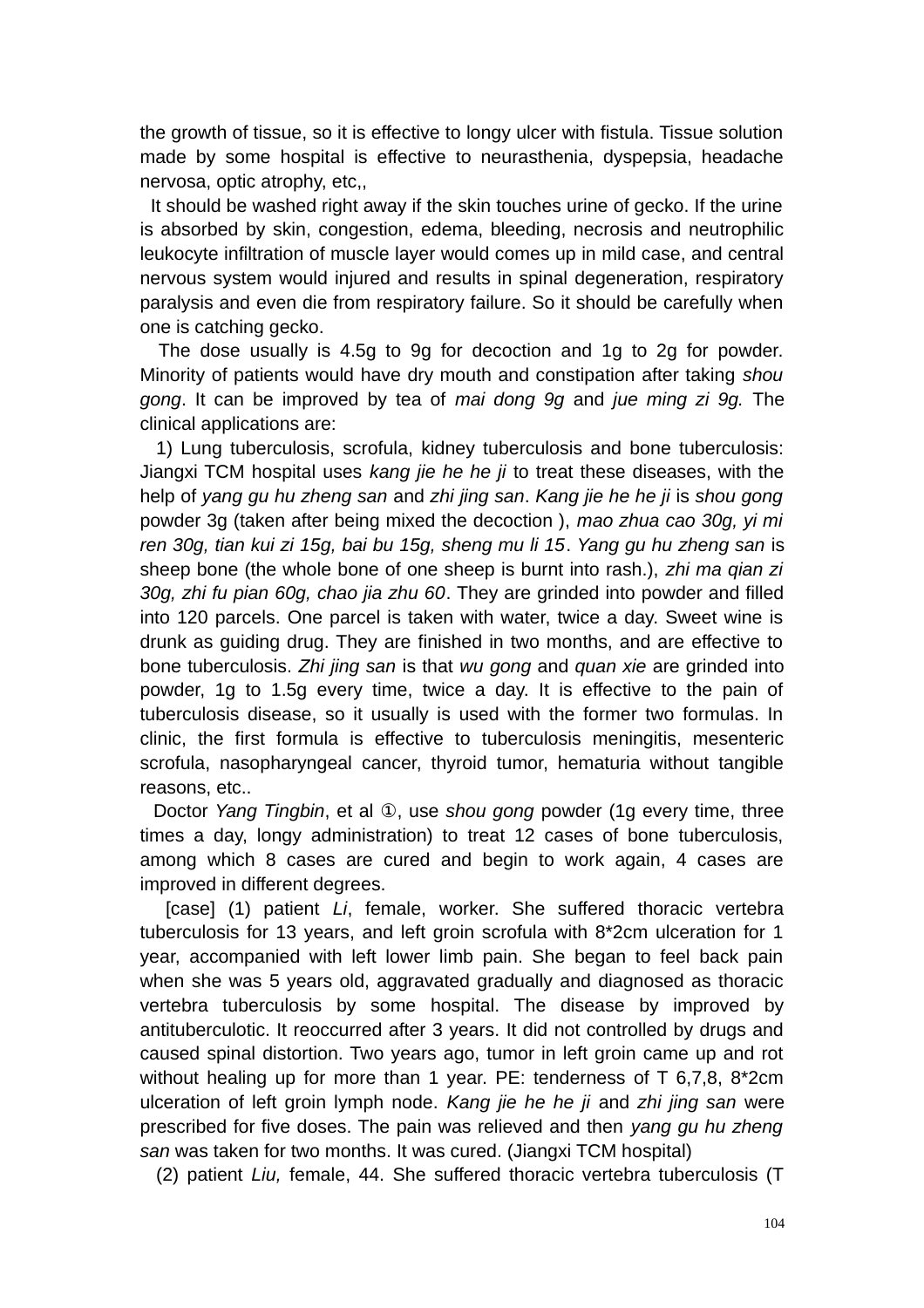10--12) and was treated by rimifon and streptomycin without therapeutic effect. She had paralysis of lower limbs and had lied down on bed for more than 8 months. There was a cold abscess as large as a bowl on T 10—11 and ulcerated. The wound healed up after taking *shou gong* powder for more than 6 months. Paralysis of lower limbs was improved gradually.

 Comment: there is another formula to resolve toxin, relieve pain, disperse stasis and activate for bone and joint tuberculosis. The formula is *shou gong 60g, wu gong 60g, di bie chong 60g, zhi ru xiang 30g, zhi mo yao 30g, san qi 30g, hong hua 30, pao shan jia 15*. They are grinded into powder and made into tablets with excipient. Every tablet weights 0.5g, 6 tablets are taken every time, twice a day.

 2) Terminal stage of lung cancer: longhua hospital of Shanghai uses the followed formula to treat terminal stage of lung cancer. 27 cases are treated, among which 2 cases are improved obviously, 15 cases are improved and 10 cases are of invalid. The formula is *shou gong 9g, gan shu pi 9g, tian dong 9g, mai dong 9, nan shao shen 12g, bei shao shen 12g, bai bu 12g, ba yue zha 12g, xia ku cao 15g, ting li zi 15g, yu xing cao 30g, shan hai luo 30g, jin yin hua 30g, bai ying 30g, she she cao 30g, sheng mu li 30g, ku shen 30g*, decoction, one dose a day.

 Yangpu district TCM hospital of Shanghai uses the method of supplementing healthy *qi* and attacking cancer by combination of TCM and western medicine to treat 14 cases of terminal stage of lung cancer, receiving some therapeutic effect. The methods of supplementing healthy *qi* are nourishing lung *yin*, supplementing lung *qi,* strengthening spleen, tonifying kidney, etc.. The methods of attacking cancer are achieved by herbs and chemotherapeutics. (1) eliminating swelling, resolving toxin, dispersing stasis and softening hardness: *shou gong* powder *1.5g, wu gong* powder 1.5g and *di bie chong* powder 1.5g taken by two times. *She liu gu* (decocted early for one hour), *sheng ban xia 30g, sheng nan xing 30g, qi ye yi zhi hua 30, yang ti gen 30g, tie shu ye 30g, she she cao 30g, sheng lu 15g, shu pi 15* are decocted. They are used for big tumor, obstructive pneumonia and obstructive atelectasis. (2) chemotherapeutics: three or four kinds of the followed drugs are used once to three times a week: cyclophosphamide 0.4 to 0.6g every time, 5-FU 0.5g every time, chenkwangmycin 30 thousand unit every time, mitomycin C 2 to 4mg every day, leurocristime oncovin 1 to2 mg every time. Supplementing healthy *qi* and attacking cancer are used according to the stages. Herbs are used to supplement healthy *qi* and chemotherapeutics are used to attack cancer to inhibit the disease when the body and tumor are equal. After body struggles with tumor and then become smaller, chemotherapeutics are stopped to be taken because body toleration to chemotherapeutics is low and side effect is big, so herbs for Supplementing healthy *qi* and attacking cancer are used. When the body recovers, chemotherapeutics are used again. Therapeutic effect: total effective rate is 64.3%, 1 case of obvious effect, 4 cases of good effect, 4 cases of effect and 5 cases of non effect.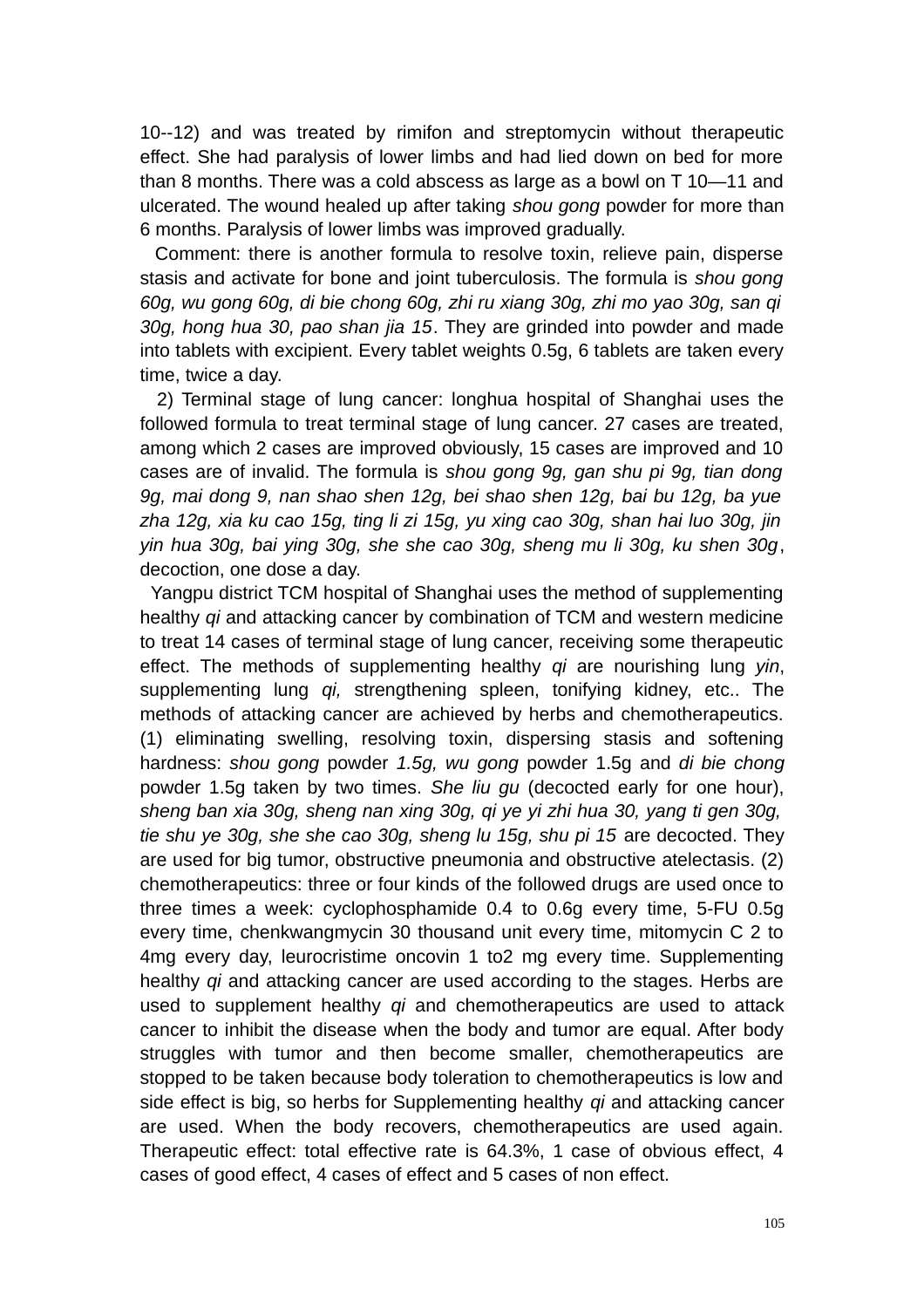3) Esophageal cancer: Wenzhou anticancer group ② uses *tian long* powder to treat 4 cases of esophageal cancer (diagnose is confirmed by barium meal test.). After treatment, dysphagia disappears, appetite and weight are promoted, and focus become smaller or disappear checked by barium meal test. Method: *tian long* and rice are baked into sallow color and grinded into powder. 1 to 2 strips of *tian long* are taken by two to three times in one day. It is takee with small dose of Shaoxing wine.

 4) *Yin* bone furuncle, floating phlegm and obstinate ulcer without healing up for long time: *long hu shi jiang dan*, a secret formula for bone tuberculosis handed down from doctor *Yu Chengying*'s ancestors③, can promote the absorption of focus and recovery of bone. The applications are: (1) *Yin* bone furuncle, mainly refers to deep abscess and bone tuberculosis; (2) floating phlegm: mainly refers to subcutaneous node, swelling and distorted joint, scrofula, etc.. (3) obstinate ulcer without healing up for long time: fistula forms with clear pus. The formula is *shou gong 120g, qi she 120g, hai hu* (*hai ma* or *hai ju* also can be used ) *60g, wu gong 60g, quan xie 60g, pao shan jia 60g, di bie chong 60g, lu feng fang 60g, lu jiao jiao 60g, ban mao 15g* (sitr-baked into sallow with 50g of glutinous rice)*. Shou gong*, qi she and feng fang is put into separately into hermetic earthen jar, sealed off by earth, and then baked by mild fire for about half hour until the drugs become sallow (not carbonized). These three drugs are grinded into powder with other drugs. *lu jiao jiao* is melt by Shaoxing wine and mixed with the powder. They are made into pills with honey. 9 to 12g is taken every time, twice a day. The drugs with the dose mentioned above should be finished within 30 to 50 days (depending on patient constitution, age and tolerance to drugs). After one course is finished, another course begins after ten days later. The drugs take effect by two to three courses. Points for attention: (1) pungent food, cock, carp and beef should be avoid during the period of taking drugs. (2) the patient should have good rest and good nutrition during the period of taking drugs and when the disease is improved. (3) it should be careful for the patient with kidney and urine system disease to take the drug, or reduced dose is applied. The drug should stop to be taken and decoction of *liu yi san* and mung bean soup should be taken if the patient has lower back pain, urgent urine and hematura. This kind of side effect would be reduced by correct making process and proper dose. (4) besides this formula, *ba du qu fu gao* (*hong sheng dan 30g, bing pian 1.5g, wu zei gu 15g* are grinded into powder and mixed with sesame oil or Vaseline. The powder also can be used.) should be used for ulceration of bone tuberculosis without healing up for long time. (5) *tui che san* (*qing lang chong* powder) or surgery is used for big dead bone in the fistula.

 [case] patient *Chen,* male, 50, worker. He suffered swelling and distortion of right ilium joint for eight to nine years. He received many treatments without effect, such as herbs, western medicine, acupuncture, moxibustion, acupoint injection, etc., the pain was severer in March of 1962, right ilium joint and right knee were rigid. He had poor appetite, weight loss and thin body, then bulge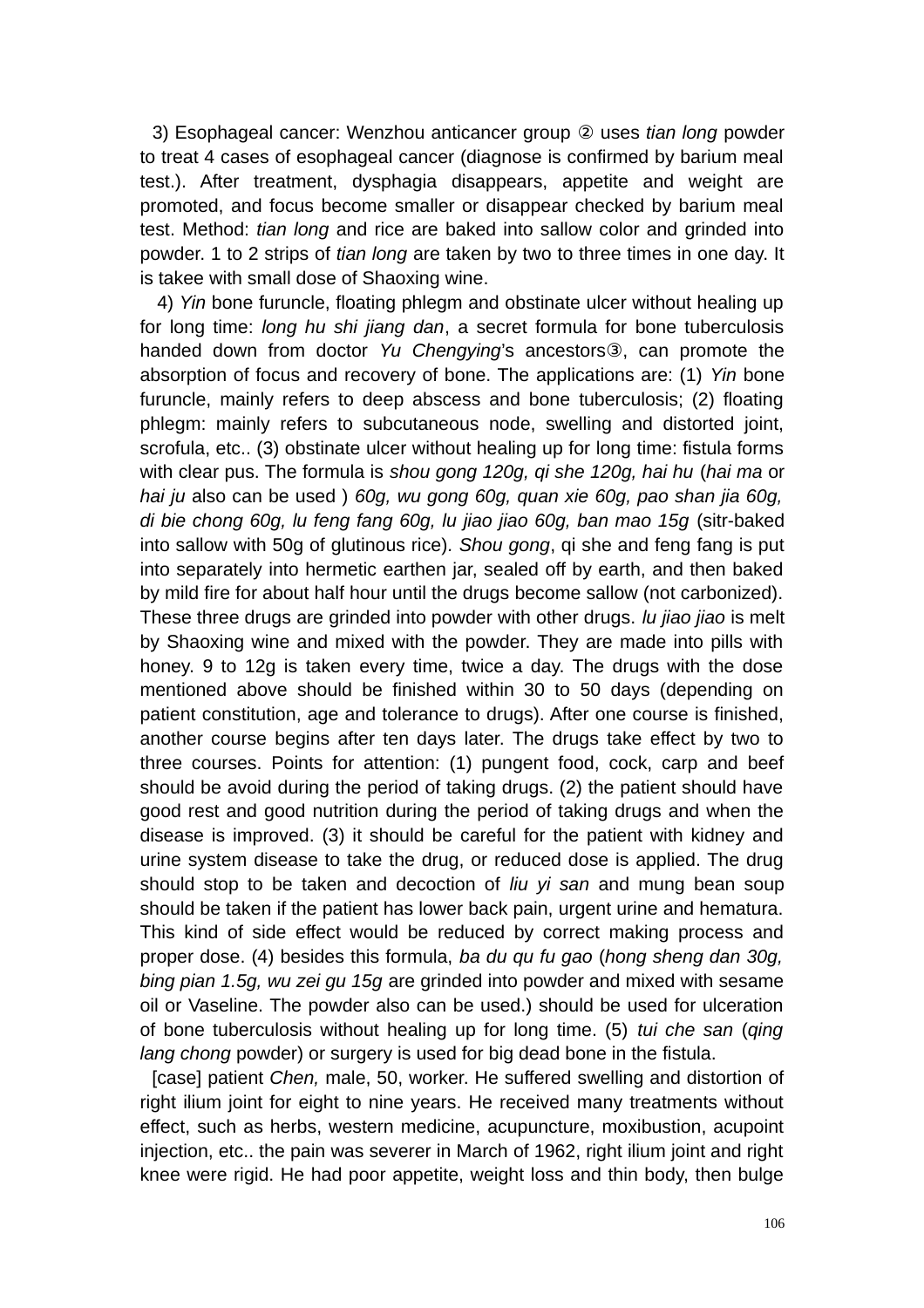of ilium joint, fierce pain, diffuse swelling, tidal fever and restlessness. He was diagnosed as right ilium joint tuberculosis by X ray. He was hospitalized for three months without effect. The patient refused to receive surgery and came to our hospital. He was treated by the method mentioned above. The pain was relieved a lot and walk became better after taking drugs for 45 days. The pain disappeared and health condition was improved obviously after three courses in November. X ray showed that border of right ilium was clear and necrotic bone began to grow in February of next year. After regulating for more than one month at home, he began to work again. Recent follow-up showed no reoccurrence. He only felt a little pain and uncomfortable after over-work or during the changes of weather.

 Comment: the drugs of the formula are all animal drugs, mainly insect drugs. Due to the powerful functions of warming meridian, dredging collateral, removing stale, generating new substance, resolving toxin, attacking hardness, promoting granulation and treating ulcer, it is effective to *yin* furuncle and obstinate such as bone tuberculosis, fistula with dead bone and enlarged lymph node. Because it contains *ban mao*, the drug should be taken from small dose and mung bean soup is drunk frequently.

 5) poisonous snake bite: *hua du san* (*tian long 10 strips, wu gong 20 strips, ban mao 5* (without head and feet)*, di ong 1.5g quan xie 1.5g*. they are grinded into powder, 1.2g every time, taken with water.) is effective to poisonous snake bite. One parcel is taken every 5 hours for mild and moderate case. The mild and moderate disease is cured by 4 to5 parcels, severe case with strong constitution usually need 6 to 7 parcels. Pregnant women and weak patient should take half parcel every three hours. Decoction of *che qian zi 9g, liu yi san 15g* or *lv dou 120g* and *bai mao gen 60g* is taken frequently for urine pain after taking drugs.

 6) Enlarged lymph node: *shou gong san* is used for ulcerated enlarged lymph node. *Shou gong 5 strips* are cut, dried in sunshine, baked into carbonized form in clean tile, and grinded into powder for external use, changed one a day. After two weeks, the wound heals up. 50 strips of *shou gong* are grinded into powder and then filled into capsules for enlarged lymph node without ulceration. 2 to 3 capsules are taken every time, three times a day. Reduced dose is taken for children. The drug takes effect after two to three weeks. It is helpful for neck enlarged lymph node of cancer metastasis.

 50 strips of *shou gong* are soaked into 750g of rape oil or decocted until *shou gong* is melted. The oil is put out for three to five nights to remove fire nature. The oil is used to cover focus. The focus without ulceration would be eliminated, and one with ulceration would heal up.

[case] patient *Shen,* female, 34. She once suffered lung tuberculosis, and had depressed emotion and thin body. In the recent half year, hard nodes came up in neck and became lager gradually. There were 13 nodes. The coating was thin, tongue was slight red, and the pulse was thin and wiry. This was due to liver depression and phlegm stagnation, so attacking stasis,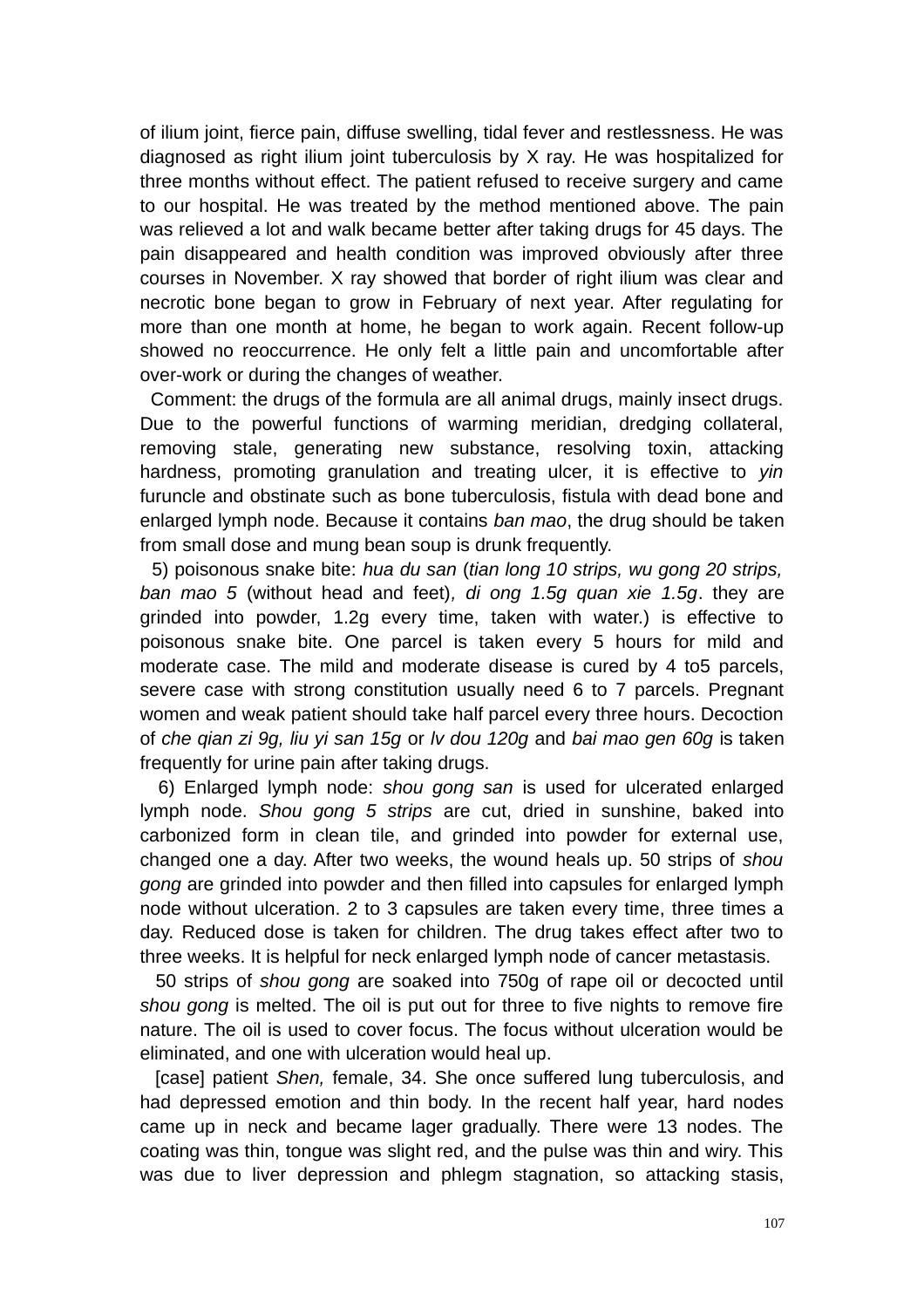eliminating stagnation, eliminating phlegm and hardness were used. 30 strips of *shou gong* are washed, dried by fire, grinded into powder, and filled into capsules. 3 capsules were taken every time, three times a day. The nodes began to become smaller after one week and eliminated obviously after two weeks. It was cured after three weeks.

 7) Toxic swelling: a live *shou gong* is put into one chicken egg and sealed off. It is melted after one week (the bone is still left.). It is used to cover the focus and toxic swelling would be eliminated by two to three days. *Zhouping* county mingji community health center of Shandong uses this method to swelling pain due to scorpion or honeybee bite. 20 cases are observed and cured. It shows that its functions of resolving toxin, eliminating swelling and stopping pain is quite reliable.

 8) Gash fistula: it is usually seen after the surgery such as stomach, intestine, gallbladder surgery, incision and drainage of abscess, debridement, gynecological surgery, etc.. Doctor *Wang Chongjiu*, et al ④, use *shou gong san* to treat 45 cases of gash fistula with satisfied therapeutic effect. *Shou gong san* is used externally and *san qi he ji* is oral taken. *Shou gong san*: *shou gong* is washed and baked on the tile by mild fire (can not baked into carbonized form), grinded into powder. After the focus is washed by physiological saline, *shou gong san* is used to cover the focus, and then covered by gauze to keep clean. It is changed once a day. *San qi he ji*: *sen san qi 2g, chuan bei 2g, bai ji 2g, di bie chong 1g*. They are grinded into powder, and 1g to 2g is taken every time, three times a day. 7 days compose one course of treatment. The drugs can be taken for another course of treat if necessary.

 9) *Lian chuang:* it is lower limbs ulcer. The folk uses yolks of two chicken eggs to extract oil, and then one strips of *shou gong* is added to extract oil continuously. The oil is used to cover the focus, once to twice a day. The wound heals up quickly.

 Comment: both *bai hua she* and *shou gong* can researching wind, dredging collaterals, attacking toxin and stopping convulsion, and are important drugs for resolving toxin. *Bai hua she* is good at resolving wind, and *shou gong* are good at breaking stagnation and eliminating hardness. It should be careful when *bai hua she* is used for blood deficiency and body fluid injury, and *shou gong* can nor be used indiscreetly for the cases without hard node due to stagnation of stasis and phlegm.

1\ *bi hu* treating bone tuberculosis, Barefoot Doctor Journal 2:25, 1977

2\ *tian long fen* treating esophageal cancer, Zhanjiang Science and Technology 3, 1973

3\ *long hu shi jiang dan*—a secret formula for bone tuberculosis, Zhenjiang TCM Journal 12:414, 1965

4\ observation on *shou gong san* treating gash fistula, Jiangxi Medical Journal 4:187, 1964

**15** *Ban Mao* **(cantharides)**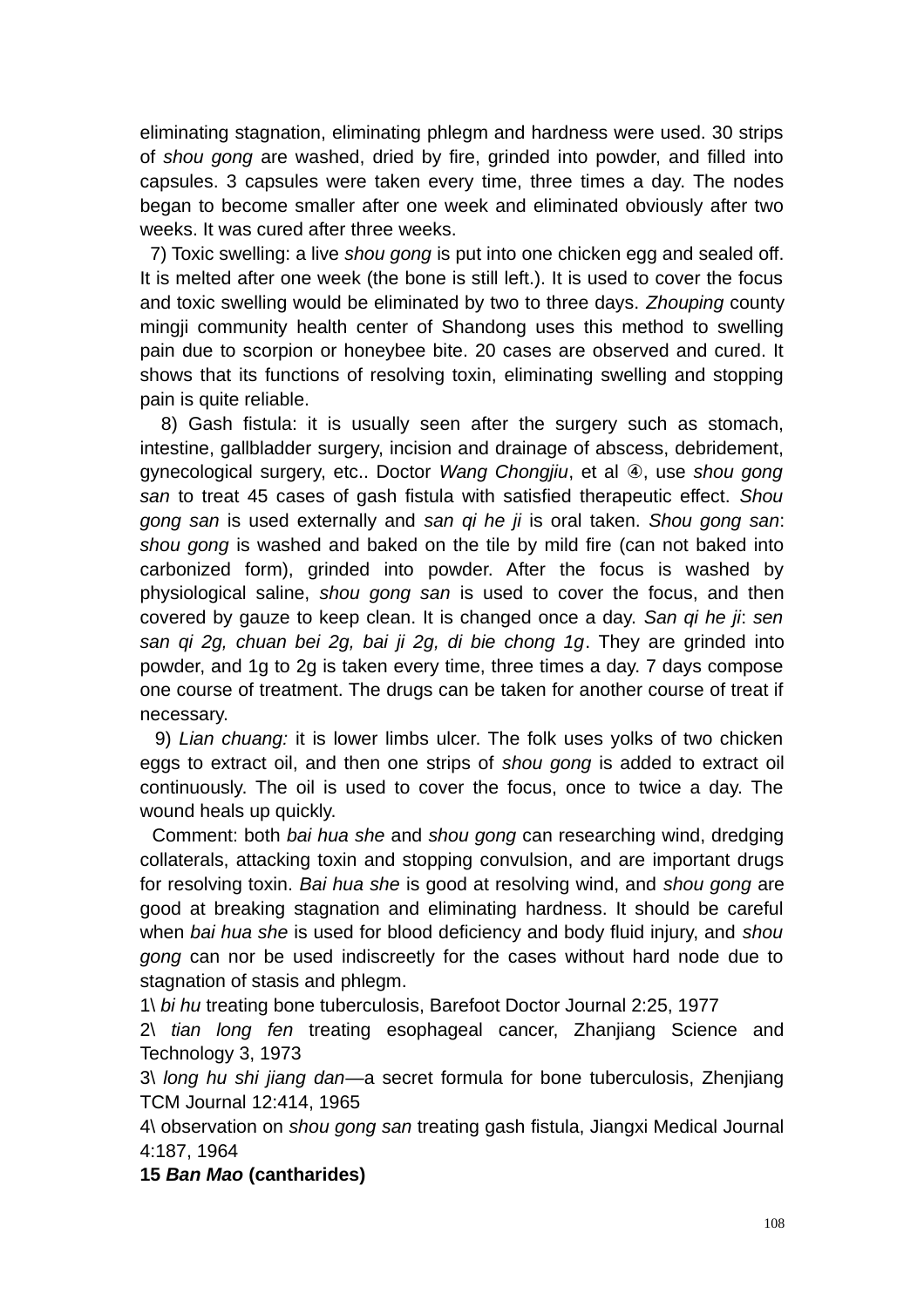*Ban mao* is mainly produced in He'nan, Guangxi, Jiangsu, Sichuan and Anhui provinces. *Ban mao* sold in drugstores is Mylabris Phalerata Poll. and Mylabris cichorli L.. It is pungent in flavor, cold in nature, toxic and attributive to large intestine, small intestine, lover and kidney meridians.

The functions are (1) dispersing stasis, breaking stagnation, (2) corroding muscle and attacking toxin. It once was used for blood stagnation, tumor, severe ulcer, fistula, acariasis, dead muscle, enlarged lymph node, furuncle, urine system infection, dog bite, malaria, obstructive pain, etc.. Because of fierce toxin, it is often applied for external use in ancient time. In the recent years, doctors expand the application scope through further study and practice. Especially, it is confirmed by animal experiments that *ban mao* can obviously inhibit many kinds of transplant cancer.

*Ban mao* contains cantharidin, fat, resin, formic acid, etc.. The short-term therapeutic effect

cantharidin on cancer is good, such as primary liver cancer, lung cancer, esophageal cancer, rectum cancer, breast cancer, etc.. The therapeutic effect is promoted by combination use of cantharidin, chemotherapy and actinotheraphy, and the amount of WBC would not decrease badly. It is a break of application and research of *ban mao* in a sense. *Ban mao* also can treat chronic hepatitis.

On the base of the researches of cantharidin, Tianjin pharmacon test and research institute ①made hycroxycantharidin in 1972, a new anticancer drug.

1) Hycroxycantharidin can obviously inhibit ascites of mouse liver cancer and directly kill cancer cells in ascites. It does not injury body immune system. Except that it results in mild inflammatory changes of urine system, it does not infect other systems.

2) Injection and tablet of hycroxycantharidin are used to treat 194 cases of cancer (156 cases of liver cancer, 28 cases of gastric cancer, and 10 cases of esophageal cancer). The effective rate is 35% to 66% (average rate is 54.5%) for primary liver cancer, and AFP of part cases became negative. Additionally, it can make esophagus unobstruction for esophageal cancer.

Overdose of *ban mao* can causes such toxic symptoms as nausea, vomiting or vomiting bloody water-like substance, abdominal angina, hematuria and even death. The pathogenic mechanisms are that it can effect small vessel wall directly and expand cell interval, increasing permeability. Autopsy of the dead patient due to overdose of *ban mao* reveals necrotic mucous membrane of esophagus and gastrointestinal tract, congestion of urine system tract, hemorrhage of renal calices, renal pelvis, ureter, bladder and ovary, perirenal and periurethral hemorrhage and heart hemorrhage. Microscopic examination shows renal tubule hemorrhage. The degree of toxic symptoms and pathogenic changes is relative to dose. Early and timely rescue and treatments according to symptoms can cure toxic patients.

External use and vesiculation can stimulate skin fiercely. If the area is too much wide and the dose is too large, the toxin can be absorbed by skin and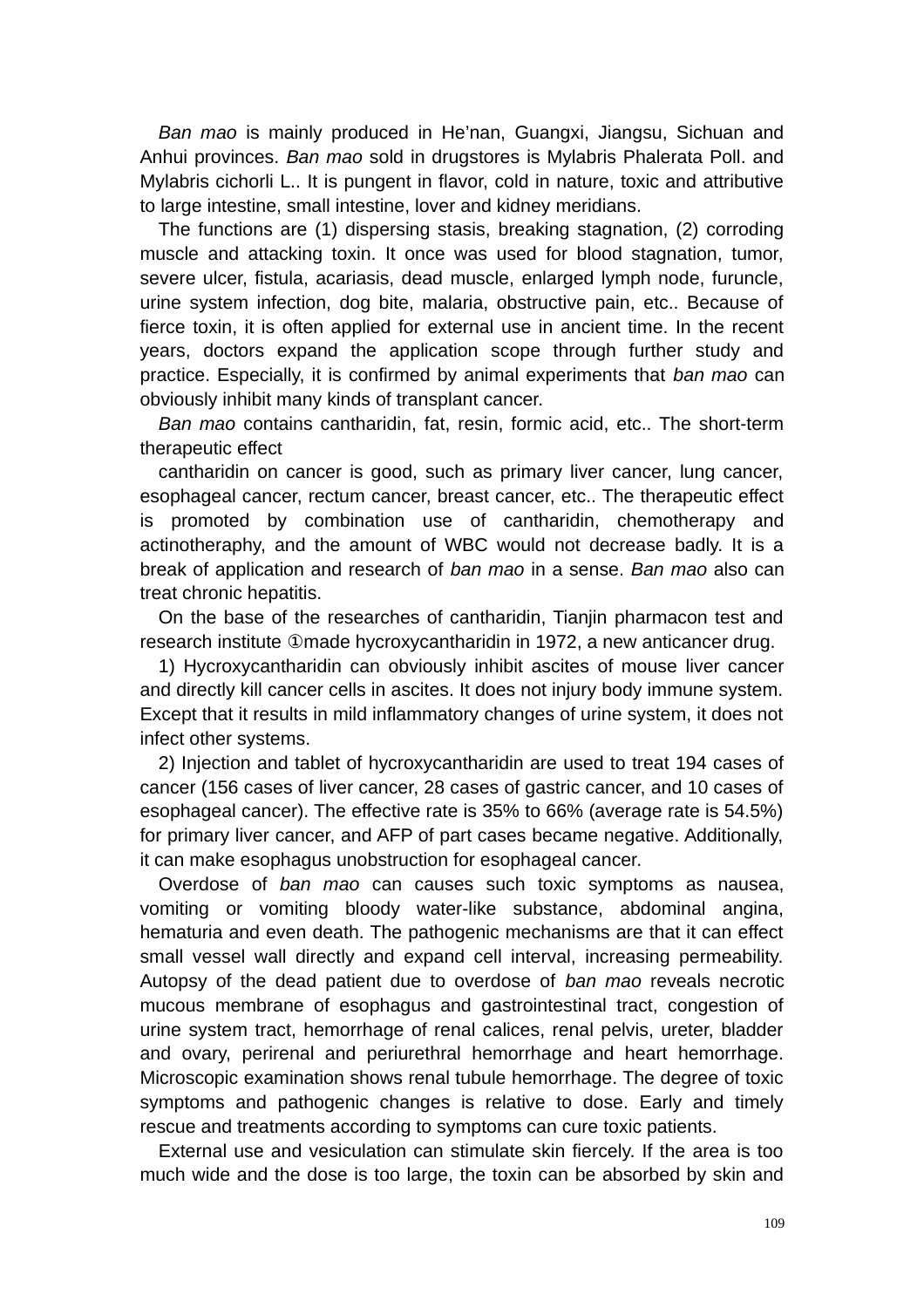causes vomiting, headache, high blood pressure and other toxic symptoms, and even nephritis and cystitis.

In order to reduce side effects, the dose must increase gradually from small dose, and drugs for resolving toxin should be taken frequently at the same time, such as mung bean soup, soya-bean milk, or decoction of *lv dou 120g, liu yi san 18g* and *huang bai 12g*. *Che qian cao 30g, mu tong 6g, zhu ling 15g, bai mao gen120* can be decocted or *qing dai 6g* are taken with water for prickly pain or even hemorrhage of urethra. *Ban mao* can stop to be taken for several days for the patients with severe response. *Ban mao* is stir-baked with glutinous rice into dark yellow so as to reduce the toxin for oral administration. The dose is 0.06 to 0.15g for one day, and the dose is reduced for women and children. Pregnant women and weak body are contraindications. Proper dose is used for external use. The clinical applications are:

1) Liver, lung, breast, esophageal and rectum cancer: Shanghai huanghe pharmaceutical factory extracts cantharidin from *ban mao*. Cantharidin is made into *ban mao su pian* and *ban* 1 *pian*. One tablet of *ban mao su pian* contains cantharidin 0.5mg, *ba ji* powder *40mg, hai piao xiao 60mg*. One tablet of *ban* 1 *pian* contains 100mg of water decoction of residue from which cantharidin has been extracted, Aluminum hydroxide 20mg, Magnesium Trisilicate 20mg, *qing dai* powder 50mg, *bai ji* powder 500mg. Short-term therapeutic effect of these two prepared drugs on the cancers mentioned above is good. The hospitals such as Shanghai zhongshan hospital and tumor hospital use *ban mao su pian* ② (some cases also are treated by chemotherapy and radiotherapy at the same time.) to treat more than 300 cases of primary liver cancer, receiving good short-term therapeutic effect (65% of total effective rate). The symptoms are improved, disease condition is steady, lifetime is prolonged, and tumor is reduced in part cases. The WBC of more than 180 cases who receive chemotherapy at the same time is stick to 4000/mm<sup>3</sup>.

The side effect is stimulus-symptoms of urine system and gastrointestinal system. Some patients have paroxysmal tachycardia, numbness sensation of fingers and face. The reaction degree depends on dose and individuality. The side effect can be reduced or avoided if the dose and administration method are proper. The common dose is 1 to 2 tablets of *ban mo su pian* every time, three times a day, and 2 to 4 tablets of *ban* 1 *pian* every time, three times a day. The dose increases from small dose, such as two tablets. Heart failure, kidney failure, severe peptic ulcer with gastrointestinal bleeding tendency and pregnant women are contraindications.

 2) Esophageal cancer: Wuxi second people's hospital uses *ban mao dan* ③ to treat terminal esophageal cancer with chemotherapy, receiving certain therapeutic effect. One *ban mao* without head, wings, feet and hair (hair should be brushed away, because it can cause nausea and vomiting.) is put into a chicken egg which has a small hole. They are steamed for about half hour, then *ban mao* is picked out. *Ban mao* is cut into three pieces, one piece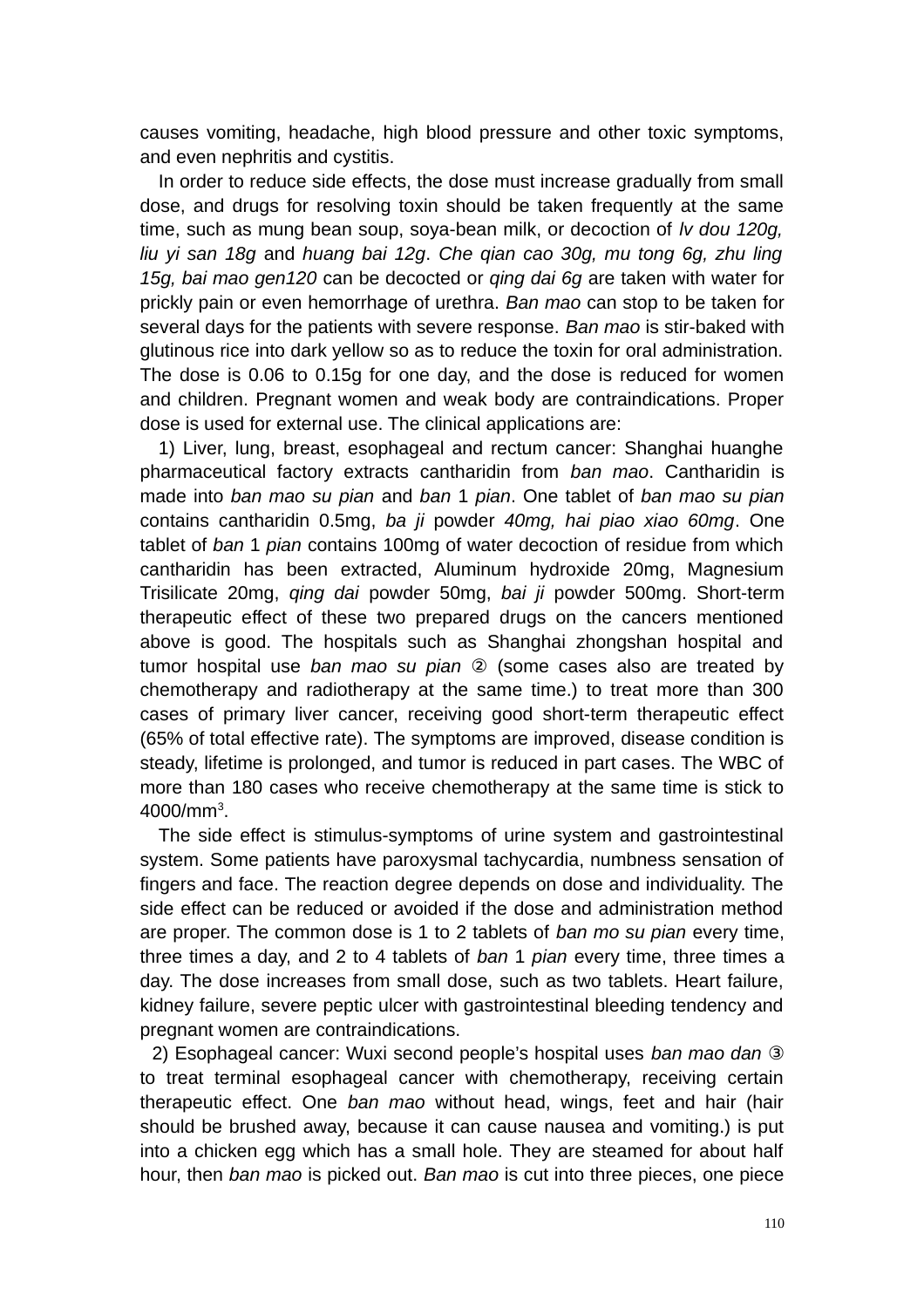every time. The egg also can be taken by three times. As for terminal esophageal cancer patient who can only eat liquid food due to narrow esophagus and dysphagia, *man bao* is stir-baked with glutinous rice (until the rice become yellow), grinded into powder. One *ban mao* is taken with honey water every time, once a day.

 Therapeutic effect: 38 cases survive, among which 21 cases survive for more than 1 year, 16 cases survive for more than 2 years, and one case survives for more than 3 years. 9 cases die from metastasis. These 9 cases are terminal cancer patient, and all of them can eat before death, such as rice, glutinous rice dumpling, boiled rice dumpling. Nobody is died from hungry or pain. X ray confirms that cancer of these 38 cases does not become severer. More-than-one-year-clinical practice confirms that obstruction is resolved gradually after taking *ban mao*, and that the patient can eat porridge after taking seven *ban mao* and can eat rice after taking 20 *ban mao*. Continuous intake for long time is helpful. Majority of patients have urine pain and hematuria after taking drugs, and then symptoms are relieved and bearable after drugs for promoting urine and resolving toxin, such as *che qian, mu tong, ze xie, hua shi, da ji, xiao ji, bai jiang cao*, etc..

 These 38 cases are treated by *ban mao* and chemotherapy, that is, endoxan (100mg), chenkwangmycin (15mg) or fluorouracil (250mg) are used for 15 to 80 times at the same time, and VitC and VitE are also used as adjuvant therapy. If the amount of WBC reduces, chemotherapy is stopped and only *ban mao* is used into order to avoid too much decrease.

 [case] patient *Xu*, female, 36, worker. She began to have dysphagia from March of 1973, and barium meal test of 101 hospital revealed 3cm of filling defect and was diagnosed as esophageal media cancer which was also confirmed by Shanghai tumor hospital. Chenkwangmycin was used for 10 times (150mg) and was stopped due to WBC decrease. She came to our hospital for barium meal test in June, 1973. The filling defect was still 3 cm and the edge was rough and irregular. She was prescribed *ban mao*, one *ban mao* a day. After taking for ten days, the symptoms were improved and she can ate one bowl of rice. After two months, she could 200g of rice every time. Reexamination of barium meal on  $5<sup>th</sup>$ , September, 1973, revealed that the focus was shallow, edge was smooth and level and the barium could pass successfully. Examination on 13<sup>th</sup>, September, 1973: urine and stool routine test were normal, Nonprotein nitrogen were normal (26.7 mg), ESR was 11mm/hour, and weight increased 1.5kg. She continued to take *ban mao*. Chemotherapy was also used in 1974. X ray on 21th, March, 1974, revealed that rigidity sensation when barium passed the middle section of esophagus where bronchus passes, no filling defect and esophagus cavity. The disease was improved obviously and weight increased 15kg.

Comment: it is confirmed by experiments that *ban mao* has powerful anticancer action. "*ben jing*" considers that it can eliminate dead muscle, and "*ben cao tu suo*" says that it can attack blood stagnation and tumor. Perhaps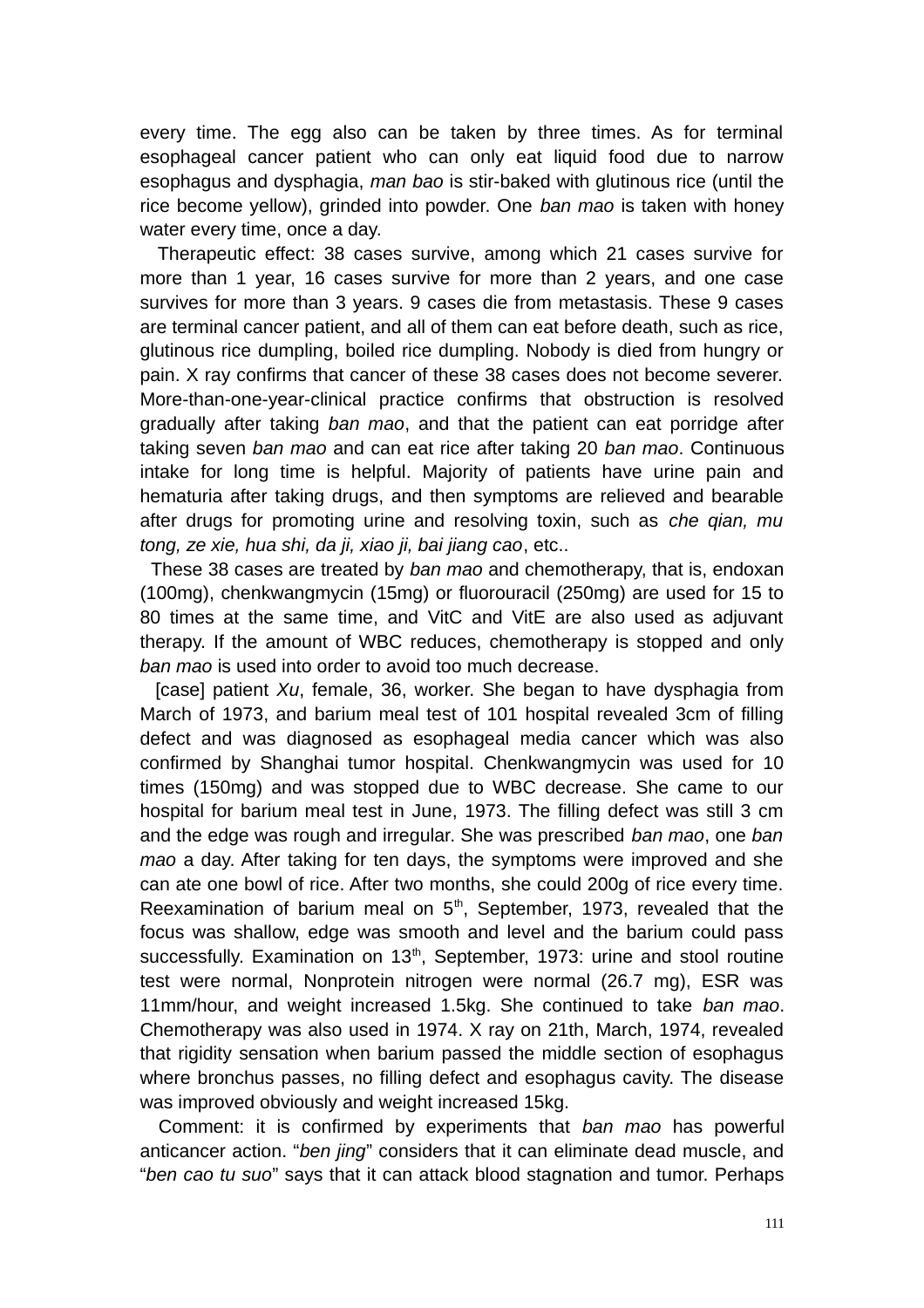these functions refer to anticancer action. Contemporary doctors use it to treat cancers such as esophageal cancer and so on, receiving good effect. It is worthy further study.

 3) Persistent chronic hepatitis: *qin gan pian,* a new drug for persistent chronic hepatitis contains alcohol extraction of residue which cantharidin has been extracted 0.2g, *qing dai 0.05g, bai ji 0.05g,* Aluminum hydroxide 0.05g, Magnesium Trisilicate 0.05g every tablet. Two tablets are taken every time, three times a day. 14 days compose one course of treatment. The drugs stop to be taken if the therapeutic effect comes up after three courses of treatment. The drugs continue to be taken for another three months if it takes effect. The side effect is little. Only some patients feel stomachache with a feeling of burning, dry mouth and hematuria which can be self-cured.

Hospitals such as Shanghai huashan hospital 4 use the drug to treat 232 cases of persistent chronic hepatitis, confirming that it can promote liver function, especially flocculation-turbidity test and serum proteinogram. All the cases are treated by herbals such as *chui peng cao, tian ji huang, ban lan ge, pu gong*, etc., and western medicines such as *gan ning,* CoA, glucurolactone, VitB12, etc. without effect. Result: 80 cases of obvious effective, 87 cases of effective, 71.9% of total effective rate.

 Comment: this is a good example of combination of herbs and western medicine. *Ban mao* is used to disperse stasis, eliminate tumor and resolve toxin. Other herbs and western medicine are used to reduce its side effect. It is good for patients' continuous administration.

 4) Bone tuberculosis: in the light of the theory that kidney dominates bone and liver dominates tendon, Shanghai zhabei district hospital⑤ *gu lao san*, *ban mao dan*, *su jue dan*, etc., to treat 40 cases of bone tuberculosis, receiving obvious therapeutic effect. *Gu lao san* mainly supplement *qi* and blood of liver and kidney, and so soothe tendon, activate collateral and attack tuberculosis. (1) *gu lao tang*: *da sheng di 30g, lv cao 30g, dang shen 12g, huang qi 12g, gou ji 15g, chuan duan 15g, dang gui 9g, niu xi 9g, hong zhao 5*. *Lu jiao jiao* 9g and *bai jie zi 4.5g* are added for *yang* deficient symptoms, *qiang huo 9g* and *du huo 9g* for back pain, *zhi ru xiang 6g* and *zhi mo yao* 6g for severe pain, *can sha 30g, luo shi teng* 30g and *xuan mu gua* 9g for paraplegia (named *gu lao qi fei tang*), dried *di long 9g* and one *wu gong* are grinded into powder for swallowing for leg tic. (2) *ban mao dan*: seven *ban mao* are put into a chicken egg and steamed. The *ban mao* is removed and egg is ate, one egg a day. 30 to 40 eggs can be taken continuously. The patients with kidney or urine tract diseases are not allowed to take. The drug must stop to be taken quickly if hematuria, urine pain, frequent urine or unsmooth discharge of urine comes up during the period of taking drug. (3) *xu jue dan*: *song xiang 5kg, sang zhi tang 2.5kg*. After *sang zhi tan* is put into gauze bag, *sang zhi tan* and *song xiang* are decocted by water. They are stirred until *song xiang* is dissolved (the time is about one day). Then cold water is added to make *song xiang* sink into bottom. *Sang zi tan* is removed,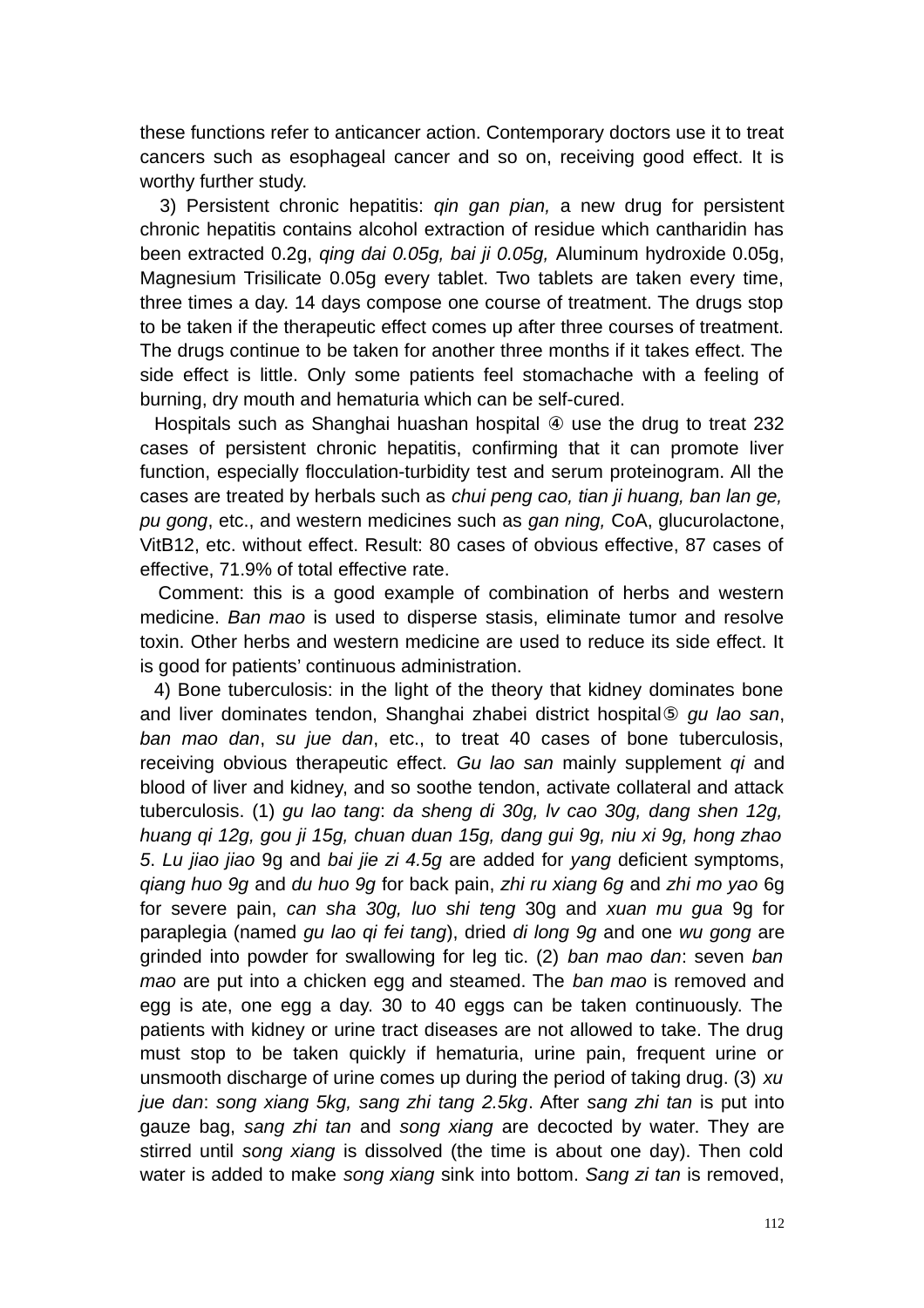and *song xiang* is grinded into powder. 0.6g to 1.5g is taken every time, twice a day. If there is no side effect when 0.6g is taken at first, the drug is taken continuously. It must stop to be taken if the some patients have rashes. It is effective to tendon and bone pain or longy fistula. Therapeutic effect: 40 cases are treated, among which 19 cases is cured (symptoms disappear and X ray shows the focus is steady.), 19 cases receive therapeutic effect (symptoms are improved, X ray shows no development of focus.), and 2 cases receive no therapeutic effect (the symptoms are severe and X ray shows development of the focus.).

 [case] patient *Qiu,* female, 37. She suffered thoracic vertebra tuberculosis accompanied with paraplegia. Cold abscess came up. She received surgery, but paraplegia was not cured and spindle-shaped shadow of abscess remained beside spine. She came to our hospital in October of 1971, and was prescribed *ban mao dan* and *gu lao qi fei tang*. Symptoms of paraplegia disappeared and X ray showed steady focus and abscess reduced until February of 1972. Now she had recovered.

 5) Rheumatic pain: external use of *ban mao* powder can relieve pain. We once used it to treat rheumatic pain, receiving extreme good effect. But we did not persist in applying because of pigmentation or scar of vesiculation. Doctor *Jin Huisheng* ⑥ uses *ban mao dan jiu* to treat more than 1000 cases of rheumatic pain and other diseases, receiving certain therapeutic effect. There is no scar, only temporary pigmentation. It is better than former one and is worthy studying and popularizing. (1) method: *ban mao* 12.5g (the whole body is dried in the shade. The head, feet and wings do not need to be removed.) and *xiong huang* 2 to 4g are grinded into powder and made into small pellets with 2cm of diameter with proper dose of honey. The pellets are pressed into round and flat shape. (2) moxibustion: when acupoints are selected, one *ban mao dan* is put on the acupoint and stick by adhesive plaster. It is removed after 6 to 24 hours (the time is shortened for children and tender skin, and time is prolonged for rough and thin skin.). Local blister as large as mung bean comes up after *ban mao dan* is removed. The blister would be absorbed after 5 to 7 days, leaving temporary pigmentation without scar. As for the patients with large area of pain, 3 to 5 *ban mao dan* can be used 2cm away around the selected acupoint, forming plum-blossom moxibustion. Additionally, moxibustion on ear acupoits also can be used. The pellets are smaller and are stick to relative reaction areas. (3) number of times: usually it is 1 to 3 times or 3 to 5 times. The interval is 5 to 7 days. Different acupoits receive moxibustion in turn. The drug takes effect by several times. This therapeutic is given up if no therapeutic effect comes up by many times. (4) result: more than 1000 cases are treatment, and 803 cases are followed up. The effective rate is 85.4%. Symptoms of 213 cases disappear, symptoms of 274 cases are improved obviously, symptoms of 199 cases are relieved, and symptoms of 117 are not improved. The diseases include rheumatic pain of limbs and shoulder, strain of lumbar muscles, sprain, rheumatic pain of back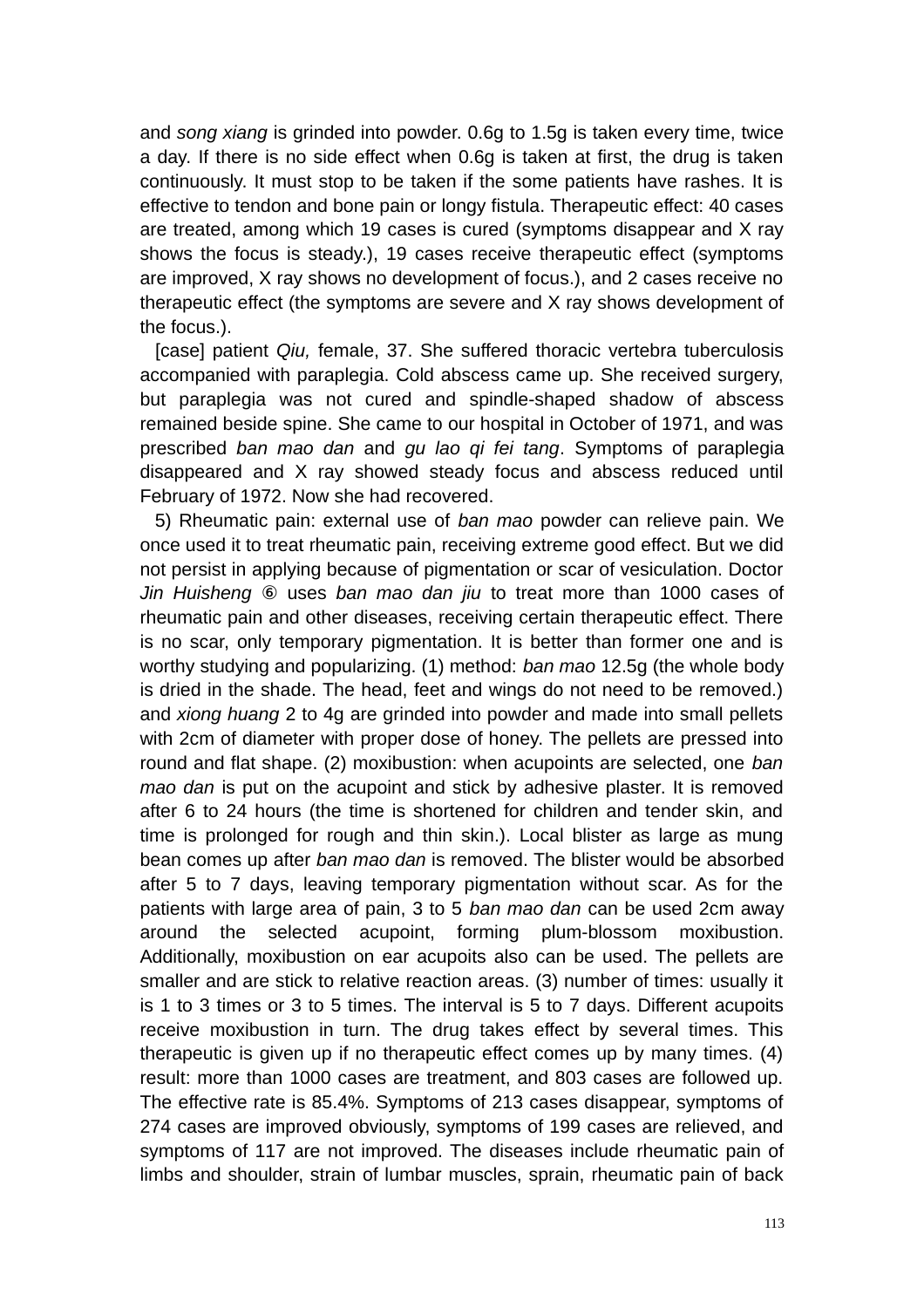and waist, intercostal neuralgia, head neuralgia, facial paralysis, inflammation of tendon sheath and ligament, etc.. In one word, *ban mao dan* moxibustion is effective to the all indications of block therapy of pain, and the effect is even better and longer than block therapy. (5) cautions: it should be careful when it is made because *ban mao* is toxic. *Ban mao ban* is not two large and the interval is not too short, avoiding big blister which inosculate from small blisters. Treatment must be applied in time when blister is broken or there is infection.

 According the opinion of shenhe district first people's hospital of *shenyang* city, the mechanism is that *ban mao* is a kind of drug of skin irritation, and external use can stimulate skin directly to expand vessels, increase permeability, and then skin congestion, plasma effusion and blister form. Components of the drugs maybe seep into blister and became a kind of long stimulator, stimulating acroteric receptors, acting on nerve center by nerve reflex and then making allergic response recover. Therefore, analgesia action comes up.

 6) Enlarged lymph node: *luo lei hei zhui wan* (formula of doctor *Zhang Zhikang*): *ban mao 3g,* glutinous rice (stir-baked) 27g. They are grinded into powder, and made into pills with decoction of *xia ku cao* 60g as large as mung bean. 1 to 2 pills are taken every time, once a day. Enlarged lymph nodes can be eliminated after taking for 15 to 30 days.

 Or 250g of *sheng ban mao* and 500g of *sheng shan jia pian* are grinded into powder and made into pills with glutinous rice as large as *jie zi*. *Zhu sha* is used as shell for unperforated nodes, and *gan cao* for perforated nodes. One pill is taken a day. It can not be taken more then one pill, other wise, dysuria would come up. Application confirms it is effective.

 7) Headache of encephalitis sequelae: headache of encephalitis sequelae is obstinate sometimes. Shenyang infection hospital uses *kou yao* to treat it effectively. The formual is *ban mao 30g, hong niang 30g, bai zhi 30g, shan zhi 30g, ba dou 45g, yin zhu 21g, xin shi 15g, xiong huang 15g, qing fen 9g, bing pian 3g*. They are grinded into powder and mixed with proper dose of honey. Domed pill with 0.5cm of diameter is used to cover two *tai yang* acupoints once a day. They are removed when patient feel pain and burning hot.

 8) Psoriasis: *ban mao 20, wu gong 10, tu jin pi 30g*. They are grinded into powder and soaked into proper dose of wine for one week. It is used to cover the focus once or twice a day, expelling wind, clearing heat, killing parasite. Continuous administration can take effect.

 Mabu medical center of Xiajiang county uses home-made formula whose main drug is *ban mao* to treat 34 cases of severe systemic psoriasis (for 20 to 30 days). They are all cured. The longest time for reoccurrence is two year. The short-term effect has exceeded dimethyl sulfoxide. No.1 formula: *ban mao* and *gan sui* are grinded into powder with the same dose. They are sieved for 100 times and mixed with water to cover the focus. No.2 formula: *chang ye donglv gen pi* are soaked into vinegar for three days and filtered by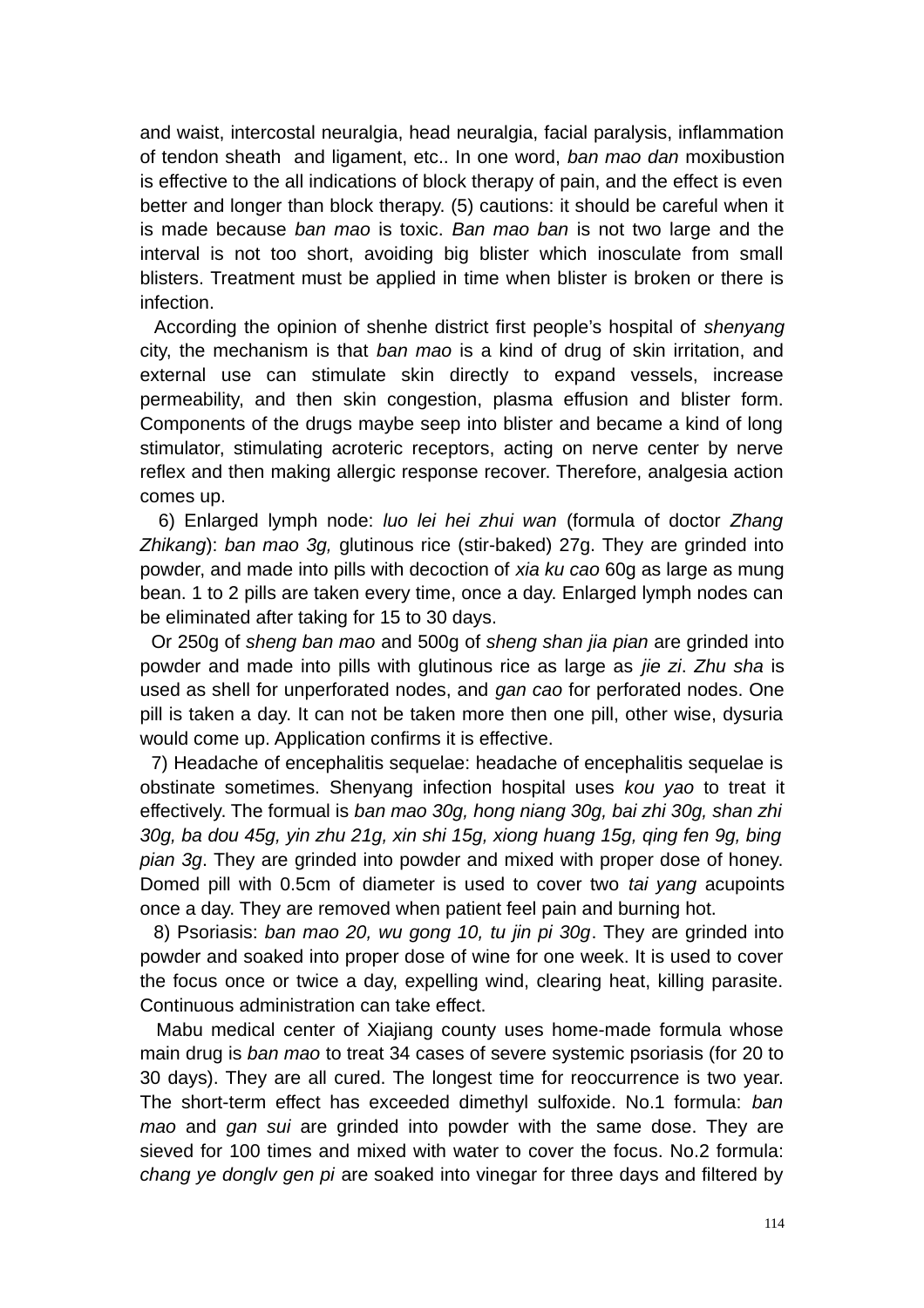gauze. The solution is used to wipe the focus. The focus is rubbed at the same time. No.1 formula is enough for mild case, and No.1 and No.2 formulas are used in turn for severe systemic psoriasis.

 Dermatological department of Bangbu third people's hospital uses solution that *ban mo 10* is soaked in 1000ml of 10% glacial acetic acid for one week to wipe the focus. It is also effective to psoriasis.

 9) Neurodermitis: it is an obstinate skin itch syndrome, and is relative to spirit factors. It can be subdivided into heat-dampness type and wind-heat type. (1) heat-dampness type is mainly treated by clearing heat and eliminating dampness. *Ban mao 10, sheng ban xia 12g, sheng nan xing 12g, tu jin pi 12* are soaked into 200g of wine. 100g of wine is added after ten days. The residue is removed and the solution is filtered. The solution is used to cover the focus four to six times a day. (2) wind-heat type is mainly treated by expelling wind, clearing heat, attacking toxin and killing parasite. *Ban mao 7, tu jin pi 6g, qing fen 1.5g, da feng zi 7* (without shell) are grinded into powder and mixed with water. It is used to cover the focus once a day. The drug is quite stimulant. If it causes local blisters, they can be punctured can covered by gentian violet topical solution.

 Doctor *Zhang Zhenming* ⑦ uses 15% *ban mao* tincture to treat neurodermitis. The method is simple. (1) drug preparation: 15g of *ban mao* is grinded into powder, soaked into 100ml of 75% alcohol for 6 to 7 day, and then filtered. The solution is 15% *ban mao* tincture. They are stored in bottle. (2) treatment method: after routine sterilized, 0.25% procaine is used for block therapy. 15% *ban mao* tincture is dipped by cotton swab to wipe the focus. The blisters come up after 20 minutes to 2 hours. Under the condition of asepsis, blisters are punctured by sterilized needle, covered by 1% gentian violet topical solution and covered by gauze. Scab forms after two days, and scab drops and wound heals up after 5 to 8 days. If there still are lichenoid changes or small rashes, the therapy can be used again after two to three days until it is cured. *Ban mao* tincture alone is also effective to small area of focus, so Block therapy can not be used. (3) cautions: *Ban mao* tincture must not be used for normal skin so as to avoid unnecessary pain. Aseptic technique is applied in order to prevent infection. Many focuses can be treated in batches. (4) therapeutic effect: 28 cases are treated, among which 26 cases are cured and 2 cases are improved obviously. 19 cases are cured by one time, 6 cases are cured by two times, and 3 cases are cured by three times or more. The effect is relative low for much focuses and large area.

 10) Vulva white spots: it refers to local or diffuse white pathogenic change in vulva, manifesting as itch or pain of vulva, white spots in skin, dryness, cornification, loss of elastic fibrous tissue and skin chaps sometimes. The changes can develop to perineum and crissum in severe case. It can develop into vulva cancer. Therefore, it should be treated actively.

 *Bai ban gao* invented by some hospital is quite effective. After being treated by the drug, itch is relieved gradually, cornification become thin, the skin color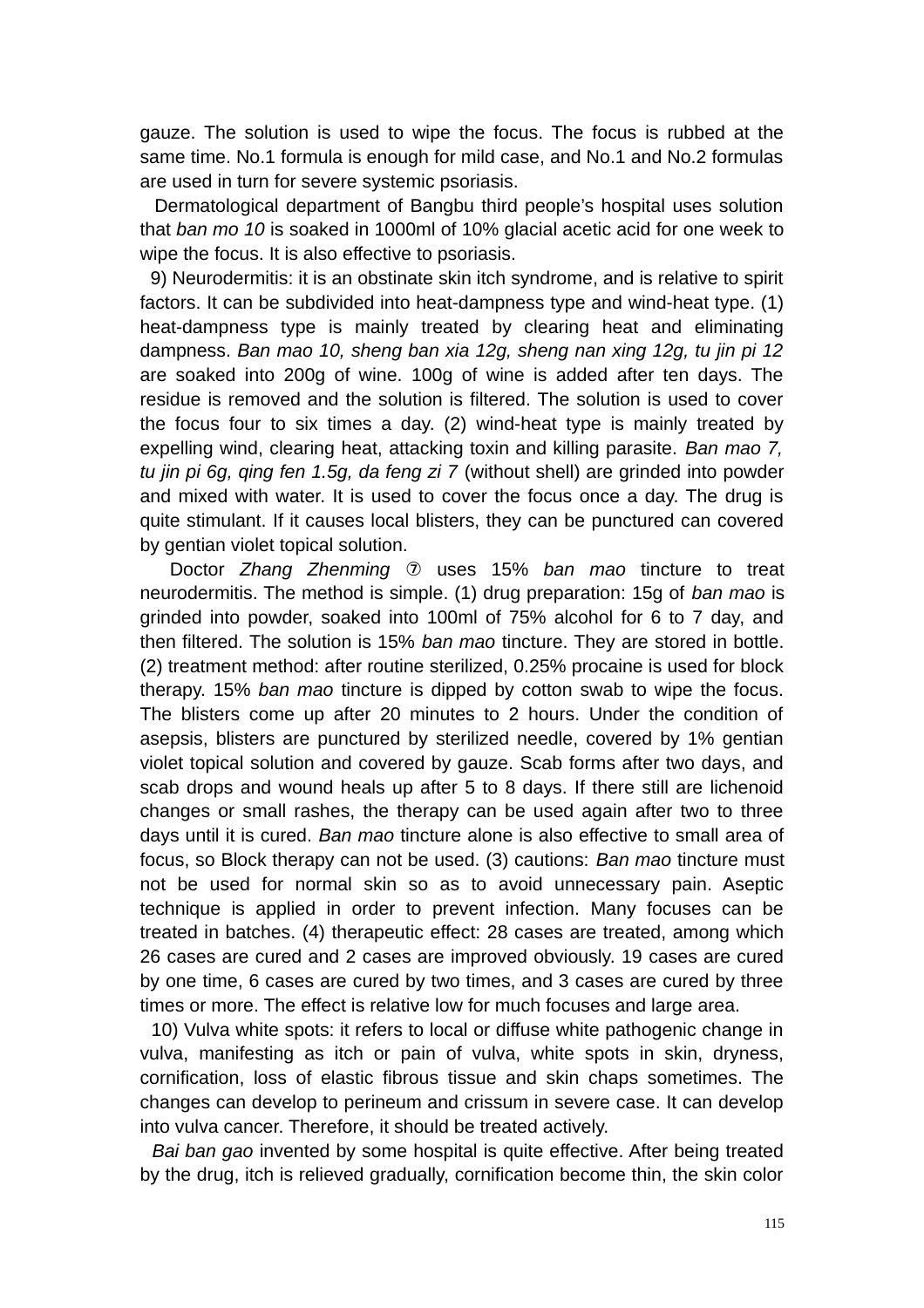changes into pink from white, pigmentation and elastic tissue recovers, and atrophied labia and clitoris become normal in some cases. 11 cases are cured, among which 4 cases are cured, 7 cases are improved, and the total rate is 100%. The shortest time is two months, and the longest one is 2 years. Method: *bai ban gao* is applied for local external use, three times to four times a day. The drug is suitable to wipe thin. Herb steam is used first for inflammatory and chaps. After it is improved, *bai ban gao* is used. Formula for washing focus: *she chuang zi 15g, tu fu ling 15g, bai xian pi 15g, xu chang qin 15g* (the effect would be better if *ku shen 15g, di fu zi 15g* are added.). *bai ban gao: ban mao 0.3g, mi tuo seng 30g, liu huang 12g, qing fen 12g, xiong huang 9g, bing pian 9g, ku fan 9g, pi shi 30g,* vinegar 500g. The drugs are grinded into powder and made into *gao* with vinegar for external use. Oral administration: *liu wei di huang wan* is modified according to systemic condition and quantity of vaginal secretion. It also is not used without special condition.

 *Ban mao* can stimulate skin, promote local blood circulation, improve local neurotrophy, and increase pigmentation. The dose is small, but the function is powerful.

 11) *E zhang feng*: it includes fungal infection of nail and hand, chaps (physical dermatitis), pompholyx, Keratolysis Exfoliativa, palmoplantar keratoderma, etc.. The development is relative to season. Chaps, palmoplantar keratoderma and Keratolysis Exfoliativa usually are severe in winter and mild in summer, while fungal infection of nail and hand, pompholyx usually are severe in summer and mild in winter. The pathogenic factors are heat-dampness in spleen and stomach, blood deficiency generating wind and failure to nourish skin, palm and feet. Western medicine considers that they are caused by fungal infection, allergic reaction, physical factor and shortage of VitA. They are obstinate and are not easy to be cured. Zhuqiao community hospital of Nanhui county, et al, ⑧ use *e zhang feng jin ji* to treat 3000 cases. Clinical observation and family follow-up confirm its effect. Except pompholyx and palmoplantar keratoderma, cured rate is 91.1% of chaps, 80.2% of fungal infection of hand, 76.9% of fungal infection of feet, and 62.3% of Keratolysis Exfoliativa. The effect is good, stimulation is small and the therapy does not affect work. The formula is *ban mao 1g, wu gong 2, bai guo zhang 9g, bai ji 9g, chuan jun 9g, tu jin pi 9g, ma qian zi 9g, bai xin 6g.* They are soaked into 1kg of vinegar for 12 hours. Hand or foot is put into the solution for 20 minutes a day. 15 days compose one course of treatment. The time can be prolonged for fungal infection of nail. Caution: it must not be used for oral administration.

 12) Malaria: *ban mo* powder and *bai jie zi* as large as rice are put on adhesive plaster, which is stick to third thoracic vertebra three hours before the outbreak of malaria. It is removed after four hours later, and extreme effective to malaria.

 13) Obstructive jaundice, deep abscess, enlarged lymph node: *huo xue ku xiao san*: *ban mo 100* (about 15g, feet are removed.)*, pi xiao 18g, dong dan*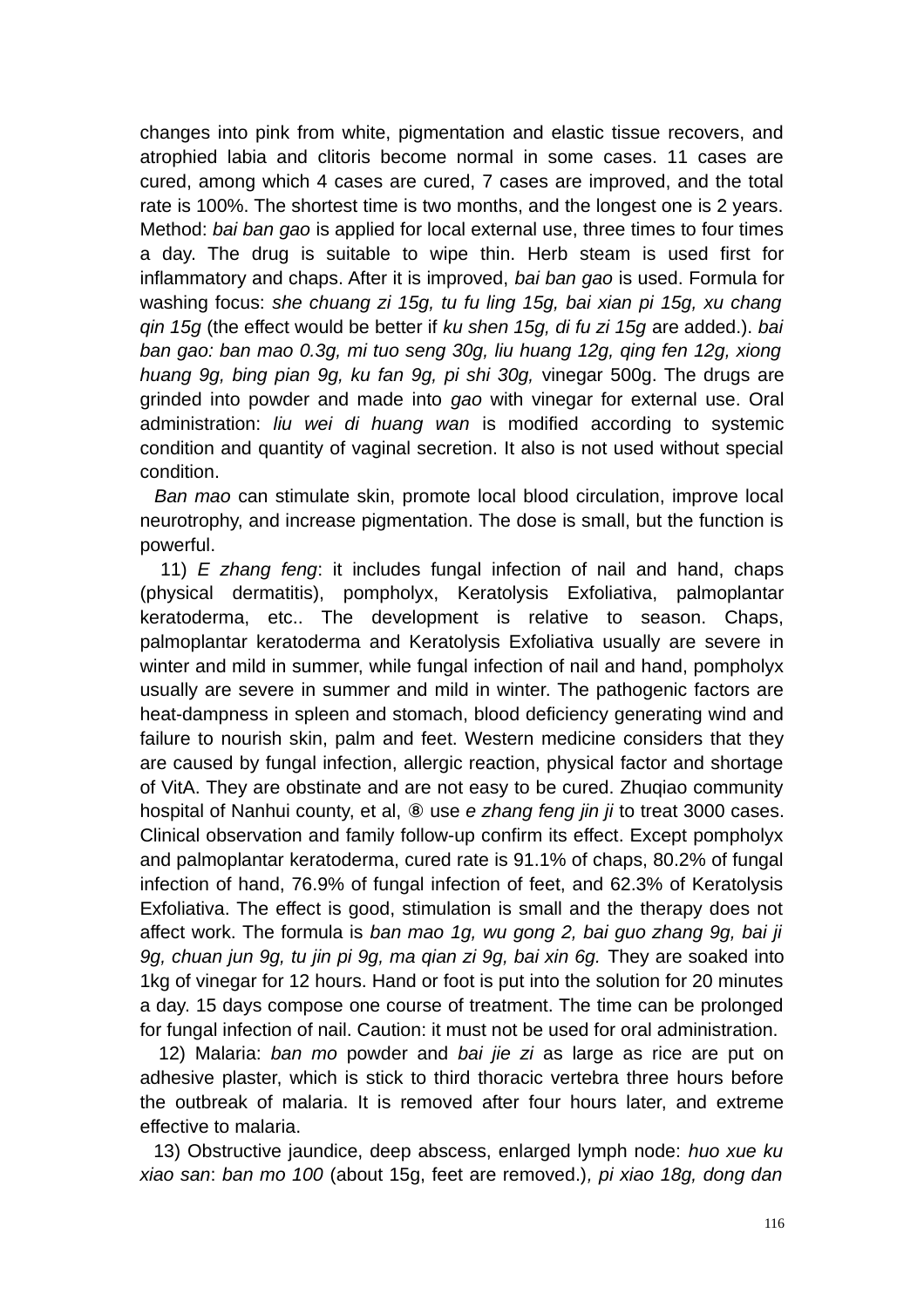*18g*. They are grinded into powder and stored in bottle. *Jia wei ding gui san*: *ding xiang 60g, rou gui 60g, gan song 60g, shan nai 30g, hong hua 30g*. They are grinded into powder and stored in bottle. After *huo xue ku xiao san* is put on adhesive plaster, *jie wei ding gui san* (therapeutic effect would be better if small dose of *yun cun* is add ) is put above *huo xue ku xiao san*. Then the adhesive plaster is used to cover the focus. It is used for all kinds of swelling node such as *yin* furuncle, and deep abscess and enlarged lymph node whose *yin* symptoms such as diffuse swelling, normal skin color and hardness. The drugs are changed once every three days until the diseases are cured. *Huo xue ku xiao san* can not touch the skin directly because it can cause blister. Surgery department of our hospital once used it, and the effect is quite good.

 [case] patient *Zhou,* male, 52, cadre. There was a swelling node in the right neck for more than one year, as large as duck egg and as hard as stone. It was unmovable and skin color was normal. He once was treated by penicillin, streptomycin and other drugs for oral administration and external use without therapeutic effect. He came to our hospital and was diagnosed as *shang shi ju*. He was prescribed *huo xue ku xiao san* for external use and drugs of soothing liver and softening hardness for oral administration. After half month, the swelling node became small and soft. After more than two months, the swelling node disappeared by 10 pieces of *huo xue ku xiao san*.

 14) antral gastritis, atrophic gastritis, peptic ulcer, prolapse of gastric mucosa: they can be treated by modified *chou dao san* of *jin kui yi*. *Gao liang jiang 150g* (it is stir-baked with *ban mao* 25 until the hair of *ban mao* become black. Then *ban mo* is removed.)*, rou gui 60g, sheng da huang 30* and*, gan cao 30* are grinded into powder and put into capsules. 4 to 8 capsules are taken before meal every time, three times a day.

 Comment: *gao liang jiang* can warm stomach, remove coldness, supplement spleen, promote digestion, promote the secretion of digestive juice, improve blood circulation of stomach wall, relieve spasm, pain and vomiting, and promote recovery. *Ban mao* is stir-baked with *gan liang jiang*, and removed later, thus its function of activating blood and dispersing stasis is acquired, but healthy *qi* would not injured. It is great value of processing. *Rou gui* is pungent and heat, while *da huang* is bitter and cold. They can regulate the stomach. The compatibility of drugs is wonderful. *Zhu Buxian*, a doctor of *taixing* county, uses it and receives effect every time. It is worthy popularizing. It should be careful when the patient has obvious *yin* deficiency symptoms with red or purple tongue or hemorrhage tendency.

 [case] patient *Yang,* female, 47, doctor. She suffered gastric disease when she was 20 years old. It did not cured by many medicines and became severe day by day. The manifestations were gastric secret anguish, distention and depression of chest and hypochondrium, vomiting with much acid water. She took 6 tablets of soda before every meal. The stool was extreme dry. Barium meal of *taizhou* people's hospital on 14<sup>th</sup>, May, 1973, revealed hook-like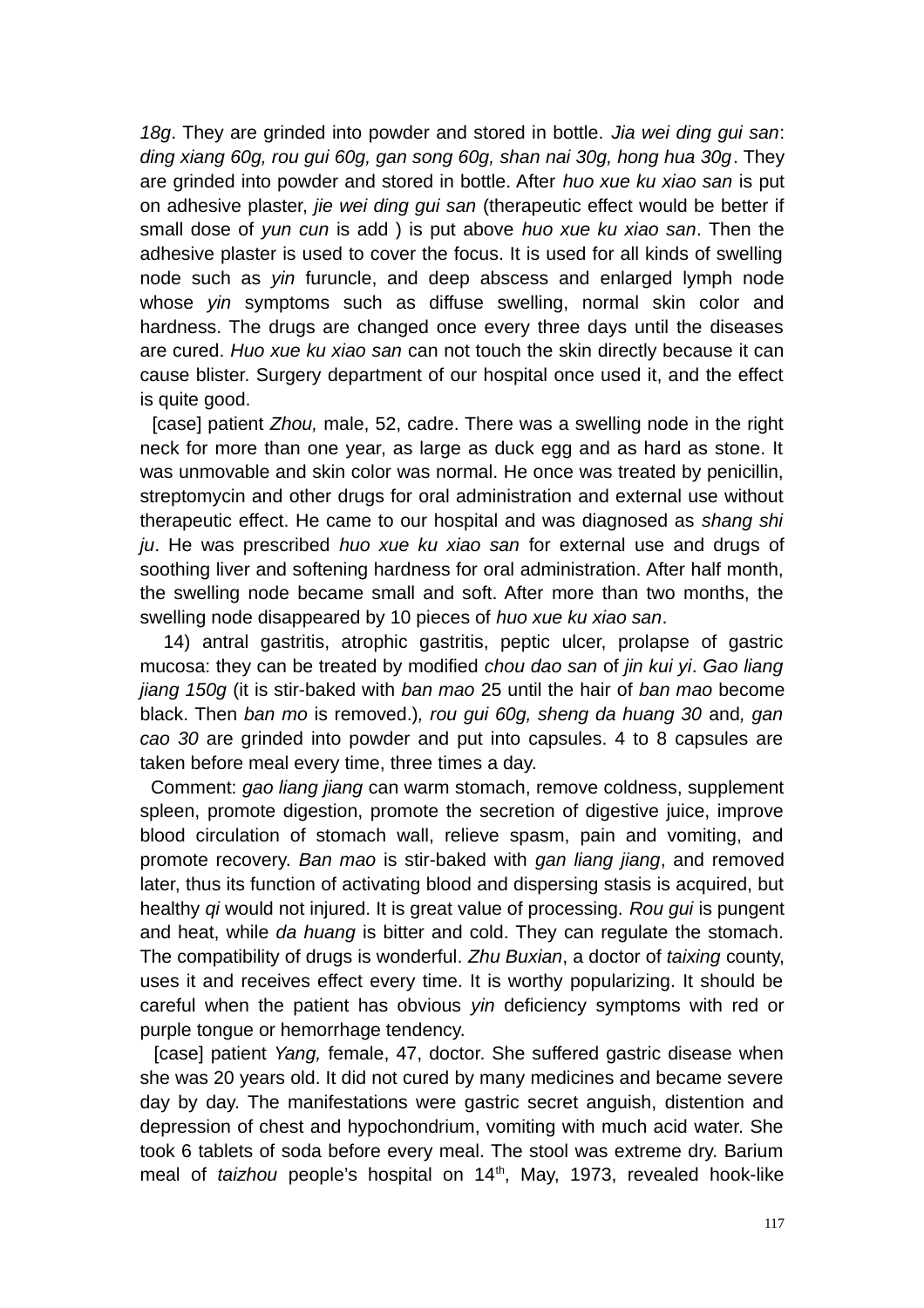stomach, media position and tension, good squirm, thick antral gastric mucosa, perhaps a fixed barium pot as large as soybean in lesser curvature of stomach near sinus ventriculi, no filling defect, umbrella-like change of duodenal ampulla. The diagnoses were antral gastritis complicated with superficial ulcer and prolapse of gastric mucosa. She was suggested to receive surgery, but she wanted to receive nonsurgical therapy for some time. Because of longy duration, modified *chou dao san* was used to warm middle *jiao*, disperse stasis, promote digestion and remove stagnation. 4g is taken before meal every time, three times a day. The disease was improved and she did not need to take soda. Continuous administration made disease steady and did not take any side effect. Reexamination in *taizhou* people's hospital on 21<sup>th</sup>, June, 1975, revealed hook-like stomach, no abnormal retention of stomach liquid, media position and tension, good squirm, thick and frizzy change of antral gastric mucosa, smooth lesser curvature of stomach, no filling defect and cavity, trigonal filling of duodenal ampulla, media position of pyloric canal without thin mucosa. The diagnosis was antral gastritis (milder than that on  $14<sup>th</sup>$ , May, 1973.). Superficial ulcer and prolapse of gastric mucosa were cured. There was no reoccurrence until 1977.

 15) Alopecia: *ban mao 5, nao yang hua 9g, mao jiang 9g* are soaked into 150g of Kaoliang spirit for half month. The solution is used to wipe the focus three times to four times a day. The limited degree is that the skin is not broken. It can promote hair growth gradually.

1\ Hycroxycantharidin, Tianjin Medicine Journal 8:43, 1977

2\ Cantharidin, Chinese Medical Journal 7:503, 1975

3\ *ban mao dan* on terminal stage of esophageal cancer assisted by chemotherapy, Wuxi Medicine Journal, 5, 1975

4\ *qian gan pian*, a new drug for persistent chronic hepatitis, Chinese Medical Journal 1:30, 1974

5\ herbs on 40 cases of bone tuberculosis, Clinical Date Compile of Achievements Exhibition of Combination of TCM and Western Medicine, page 39, 5, 1974

6\ *ban mao dan* moxibustion on rheumatic pain, New Medicine, 11, 549, 1975 7\ introduction of 15% *ban mao* tincture on 28 cases of neurodermatitis, New Medicine and Pharmacology Journal 8:18, 1974

8\ introduction of herb lixivium on 3000 cases of *e zhang feng*, Clinical Date Compile of Achievements Exhibition of Combination of TCM and Western Medicine, page 235, 1974

## **16** *Chan Su* **(subsidiary drugs:** *chan chu, chan pi)*

*Chan chu* is whole body of Bufo bufo gargarizans Cantor and B. melanostictus Schneider. Its popularized name is *lai ha ma*. White serum secreted by parotid gland and glandula integumentaria are collected and made into *chan su*. The skin is called *gan su pi*. They are all used as drugs. It is produced by many places, mainly in Jiangsu, Shandong and Hebei provinces. It is warm in nature, pungent and sweet in flavor, toxic and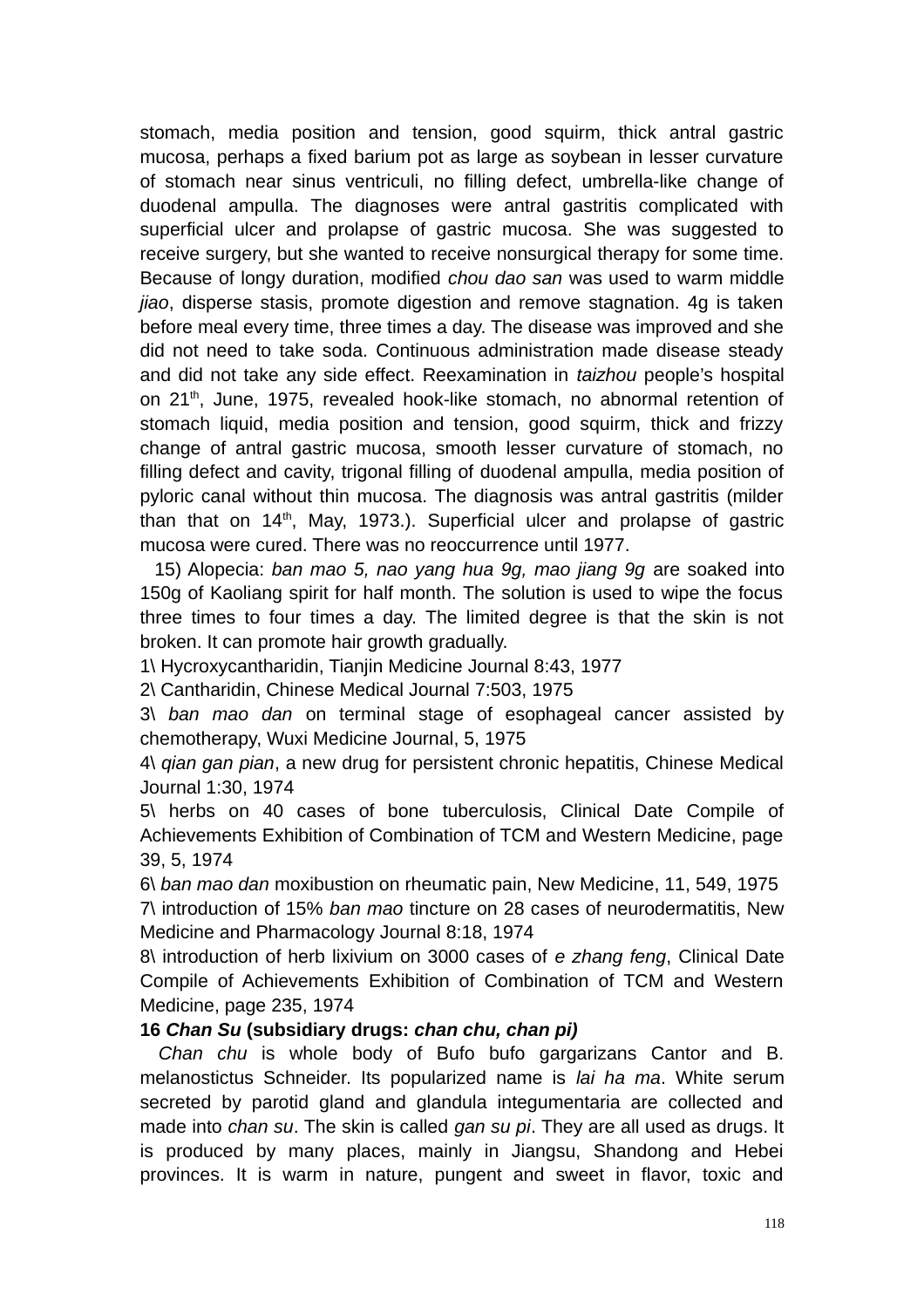attributive stomach meridian.

Functions of *chan su* are 1) resolving toxin, eliminating carbuncle, 2) avoiding factors, dredging orifices, 3) treating malnutrition, and stopping pain. It is effective to *yin* furuncle, severe ulcer, furuncle, back carbuncle, swelling and rot of throat, malnutrition, toothache, coma of eruptive diseases, etc.. These prepared drugs are mainly compose of *chan su*, such as famous *liu shen wan*, *chan su wan* for eliminating ulcer and drawing toxin, *mie hua dian she dan* for activating blood, eliminating swelling, resolving toxin and clearing fire, etc.. In the recent years, it is found that *chan su* can inhibit cancer in tissue culture and tumor in animal models. Clinical application also confirms its anticancer action. "*ben cao gang mu*" says, it can treat all kinds of severe swelling. Perhaps it just refers to its anticancer action.

The complement of *chan su* is complex, and bufalin and bufotoxin are main complements. Bufotoxin is hydrolyzed into bufalin, suberic acid and arginine. It also contains catecholamine, cholesterol, etc.. Pharmacologic research: 1) bufalin and bufotoxin can strengthen heart, enhance the contraction and extension and reduce heart rate. Bufalin is more powerful and nearly the same as digitoxin. Bufalin also has anaesthesia action and can cause convulsion and vomiting. 2) bufotoxin can excite respiratory and increase blood pressure. Experiments confirm that bufotoxin excites respiratory through center, and the mechanism of increasing blood pressure is complex. 3) *chan su* has local anaesthesia and analgesic actions. 4) *chan su* can stop asthma and cough maybe through stopping spasm of bronchus and antiallergenic action. 5) *chan su* has anti-inflammatory, anticancer and radioresistance actions.

In the light of pharmacologic actions, *chan su* is used to treat chronic nephritis, meningitis, tonsillitis, furuncle, lung tuberculosis, bone tuberculosis, etc.. *Chan su* injection made by Jiangsu xuyi pharmaceutical company has antibacterial, anti-inflammatory, anti-tuberculosis, anticancer, increasing-WBC and radioresistance actions. The good effect has been confirmed by relative hospitals. It is worthy further study.

The drug is toxin, so the dose must be controlled strictly. It usually is made into pill, and the dose for one day is 15mg to 30mg. pregnant women are not allowed to take it because it can make uterus contract. Proper dose is applied for external use. If venom secreted by *chan chu* goes into eyes, decoction of *zi cao* can be used to wash the eyes. Overdose of oral administration can be treated according to first-aid principle of cardiac heterosides poisoning. The clinical applications are:

1) Heart failure: xiyuan hospital① of TCM research institute uses *qiang xin san* (one portion of *chan su* and nine portions of *fu ling*) to treat 30 cases of heart failure, with 12 cases of obvious effect, 14 cases of effect, and 4 cases are failed. The total effective rate is 86.7%. 19 cases receive ECG before and after treatment, among which 5 cases have no changes, 1 case has dubious change and 13 cases have changes. ECG of 5 cases are improved obviously,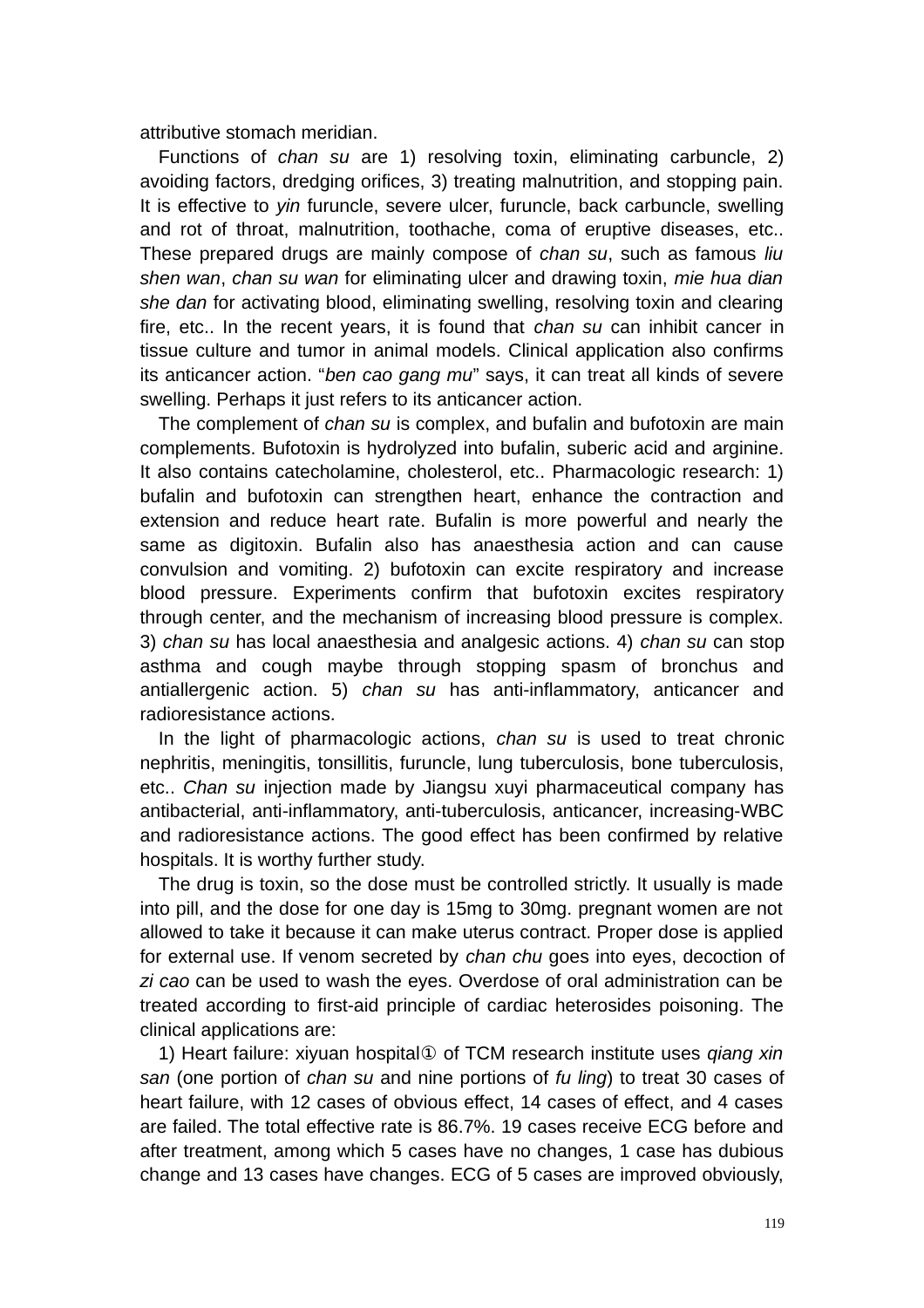and the figures of myocarditis, myocardium injury, coronary insufficiency and ventricular hypertrophy. ECG of 4 cases is improved, including decrease of heart rat and disappearance of auricular paroxysmal tachycardia. ST-T change of 5 cases is considered to be relative to *chan su*. They think that dose of *qiang xin san* is 300mg (containing *chan su* 30mg) at least everyday. The forms are capsule, enteric-coated tablet and wax-coated pill so as to reduce gastrointestinal reactions. Additionally, doctor *Wang Xiexiu* also once used *chan chu* to treat 13 cases of heart failure. Except one case, symptoms and signs of other 12 cases were improved after using drugs for 2 to 48 hours. Heart rate was reduced, urine amount was increased, edema was eliminated and swelling liver was eliminated. Auricular fibrillation of one case disappeared. The dose is considered to be 4 to 8mg and twice to three times a day. These all are guidelines for clinical application.

Strengthening-heart action of *chan su* is relative to that it can increase cardiac protein kinase activity and does not infect protein kinase activity of other organs. It does not have extensive side effect like propranolol.

2) All kinds of toxic ulcer: *chan su 3g, mian fen 6g* and small dose of *zhu sha* are made into pills with well water as large as wheat seed. One pill is taken with shallot soap every day. It is cured after sweating. Three to four pills are taken for severe ulcer. ("*bao ming ji fang*")

3) Carbuncle, beginning of toxic swelling. *Chan su 100mg* to *150mg, guang jiao 1* piece and one to two bowls of vinegar are put into pan to be melted. It is dipped by writing brush to cover to focus. ("*wan shi jia chao fang*")

4) Tetanus: *chan su6g* and powder of *quan xie 15g* and *tian ma 15g* are made into pills as large as mung bean ("*sheng hui fang*"). One to two pills are taken with Shaoxing wine every day. It can resolve toxin, relieve pain, expel wind and stop convulsion.

5) tonsillitis, throat carbuncle, diphtheria, carbuncle, furuncle: *liu shen wan* uses six drugs such as *chan su* to clear heat, resolve toxin, eliminate swelling, stop pain, strengthen heart, rescue spirit, stop spasm and tranquilize spirit. Besides tonsillitis, throat carbuncle, diphtheria, carbuncle and furuncle, it also can be used for: (1) heart or lung failure of febrile diseases: 10 to 20 pills every time, once per two to three hours. It is obvious effective. (2) outbreak of asthma: 10 pills. (3) it can relieve pain of cancer. *Mu cun* et al research ② *liu shen wan* and crude drugs on blood pressure, finding that function of increasing blood pressure depends on *chan su* because the mechanism of stimulate on vagus nerve and ganglion and direct effect on heart, and that Chinese *liu shen wan* can resolve toxin, stop pain and diminish inflammation while Japanese use its strengthening-heart function. Experimental researches show that effects of *liu shen wan* on coronary blood amount, smooth muscle of coronary vessel, heart contraction and papillary muscle mainly depends on *chan chu*, while *niu huang, she xiang* and *zhu sha* only take synergistic effect. The whole functions of these four drugs are main part of whole actions of *liu shen wan* at least, and the combination use achieves selective reaction on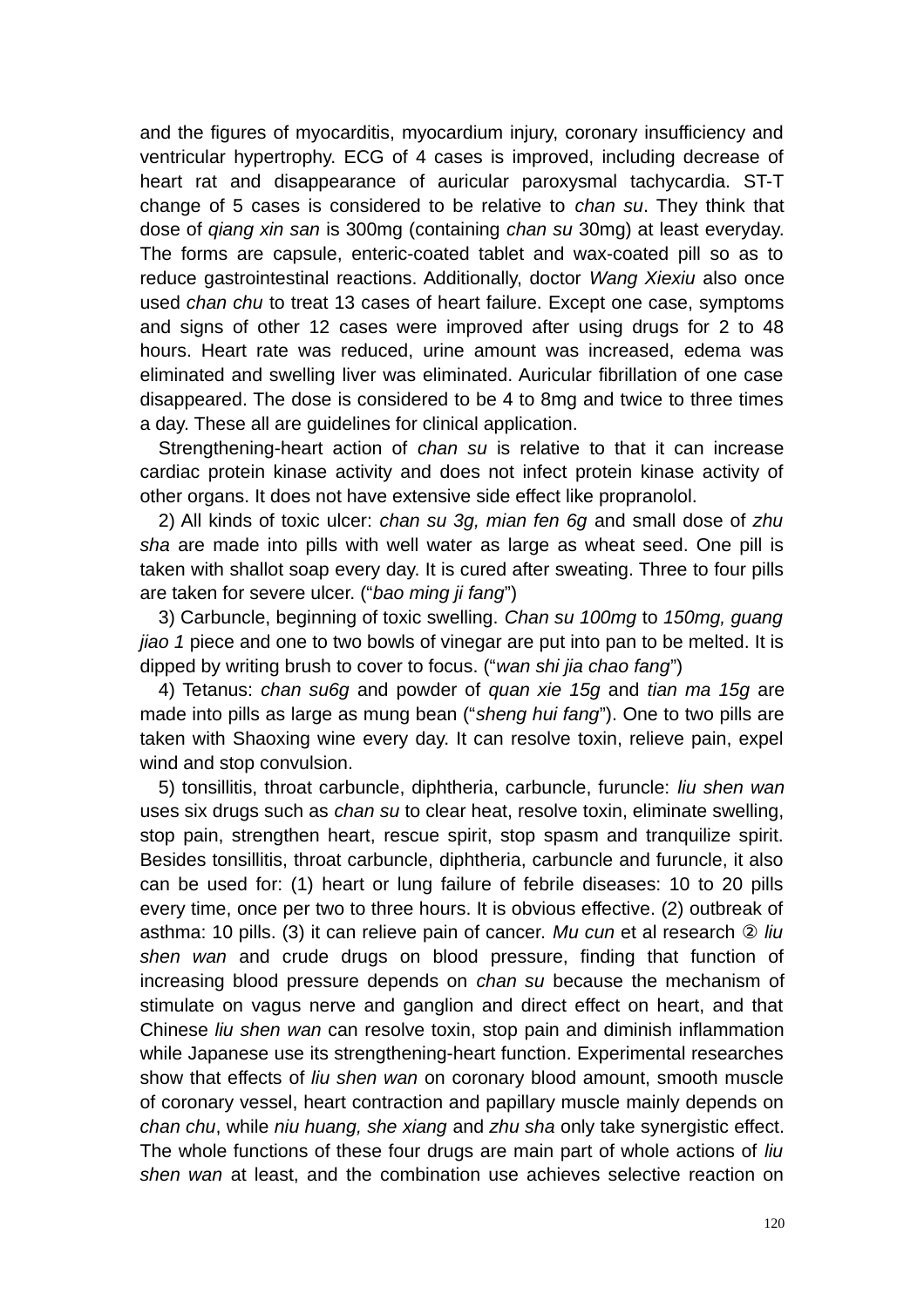heart.

6) Osteomyelitis: fistula of bone tuberculosis: 50mg to 100mg (gradually increased from 10mg) of *chan su pian* or *chan su jiao nang* are taken every time, three times a day. *Yang he tang* is used at the same time for oral administration for *yang* deficiency.

7) Superficial anaesthesia: *chan su* has powerful function of superficial anaesthesia. "*yi zong jin jian*· *wai ke xin fa*" of Qing Dynasty had already used it in *wai fu ma yao*. In the recent ten years, many hospitals modify the formula for mucosa anaesthesia in five-organ surgery. It can last for about one hour. The surgery can begin after using drug for ten minutes. Japanese doctor *Gang tian* and *Shi yuan* ③ observe the anaesthesia action of bufalin. The standard is the disappearance of wink. Local anaesthesia action of *chan chu ling* is quite powerful without local stimulate, is 30 to 60 times of cocaine and 300 to 600 times of procaine. The similar therapeutic effect has been achieved in human, confirming its powerful, convenient and safe action.

 The formula of *wai fu ma yao* is *chan chu 9g, chuan wu 9g, cao wu 9g, hu jiao 6g, bo he nao 6g, yang jin hua 15g*. They are grinded into powder and then put into 1000ml of 30% alcohol. It is stirred once a day. The clear solution in upper layer is used after one week. As for throat test, solution is spread throat. As for tonsillectomy, the solution is dipped by cotton swab to cover tonsil and area around tonsil. As for nose and mouth cavity surgery, the solution is dipped by cotton swab to cover the area for surgery. It analgesia action is quite good, and the surgery can begin after ten minutes. It should careful that the dose should not too large and the solution can be swallowed and put into eyes, some patients have local stimulate reactions such as sneeze and increased quantity of pharyngeal secretion.

8) Stomach, colon and rectum cancer: affiliated hospital of *Qingdao* medical university makes *qi ning qi hao fang*: *chan su 9g, e wei 24g, ru xiang 24g, mo yao 24g, huang yao zi 24g, feng fang 18g, sheng dai mao 18g, ji nei jin 45g, tian xian teng 30g, yan hu 30g, gan cao 15g, san leng 15g, e zhu 15g, zhu sha 12, mu bie zi 12g* (without shell). They are grinded into powder and made into pills as large as phoenix tree with honey, 5 pills a day, twice to three times a day. It can relieve clinical symptoms of the cancers mentioned above and prolong life. Few cases are cured.

9) Cervical, vagina and rectum cancer: early and media stage of these cancers are mainly treated by surgery, assisted by chemotherapy and herbs. Terminal patients are usually treated by chemotherapy and herbs. The followed formula ④ has certain effect for external use. *Er cha 5.5g, ru xiang 0.6g, mo yao 0.6g, xue jie 4.5g, bing pian 7.5g, she chuang zi 2g, qing fen 3g, chan su 0.6g, san xian dan 6g, xiong huang 6g* and *bai fan* 270g are grinded into powder. After *bai fan* is dissolved by water, other drugs are added and then made into tablet as large as coin. One tablet is put on the focus, changed every two to three days.

10) Furuncle, back carbuncle, mastitis, and other severe ulcer: doctor *Chen*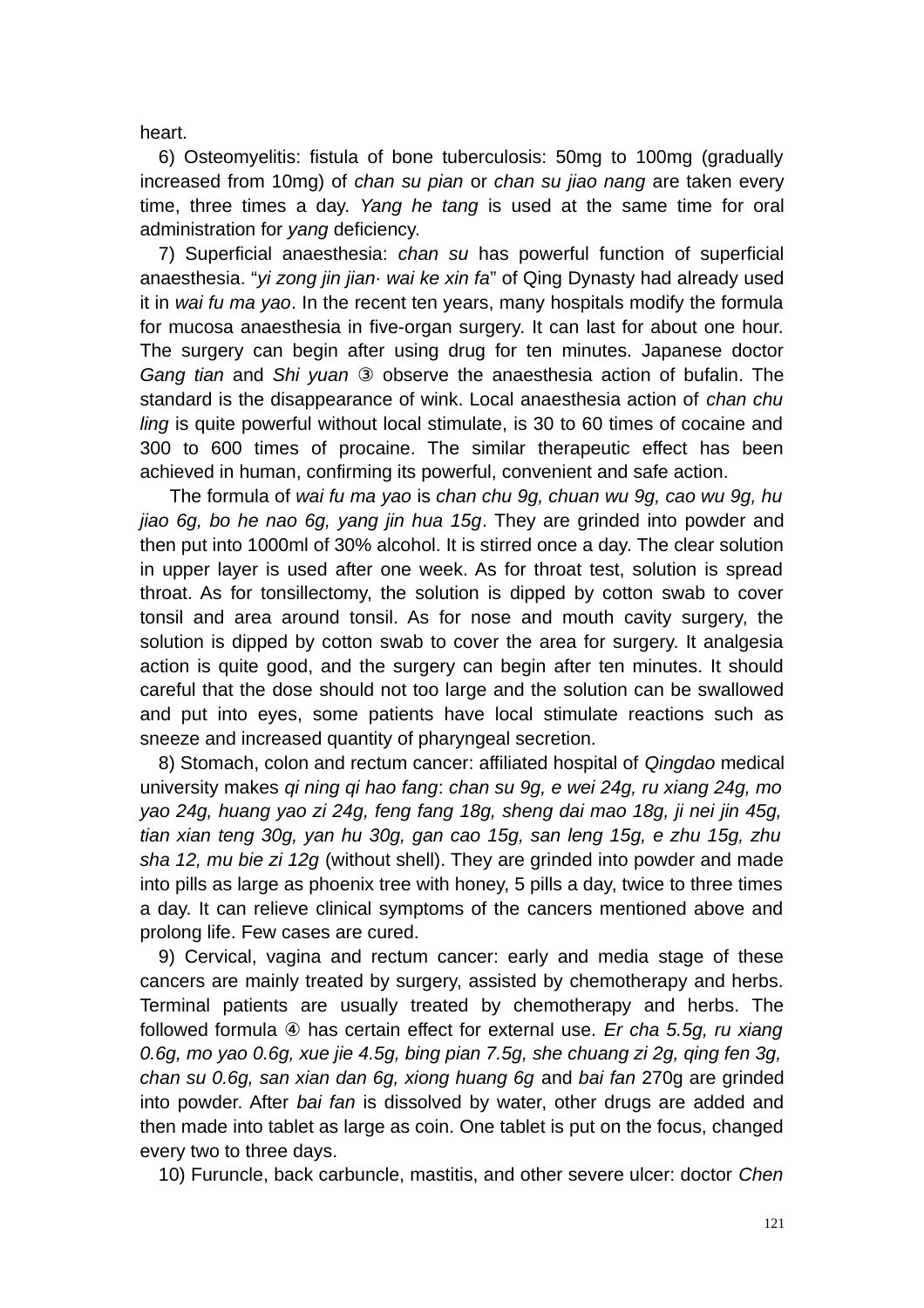*Gongshi* uses *chan su wan,* a famous formula whose main drug is *chan su* in "*wai ke zheng zong*", to teat furuncle, back carbuncle, mastitis, and other severe ulcer. The functions of resolving toxin, relieving pain, draw rot and eliminating swelling are powerful. The formula is *chan su 6g, xiong huang 6g, qing fen 3g, tonglv 3g, ku fan 3g, duan han shui shi 3g, dan fan 3g, ru xiang 3g, mo yao 3g, she xiang 3g, zhu sha 9g, wo niu 21*. Wo niu is pounded and mixed with powder of *chan su*, and then powder of other drugs are mixed. They are made into pills as large as mung bean, three pills every time, once to twice a day. After *cong bai* 5*cun* is pounded, pills are put in, and then taken with hot Shaoxing wine. The patient is cover quilt by to sweat. Pregnant women are not allowed to take. It should be careful when it is used for weak patient.

The pills can draw rot and soften hardness, so they can be made into drug strip to put into the open part of a sore or made into biscuit to cover the sore.

11) Toothache due to wind-fire or decayed tooth: one to two pills of *ya tong yi li wan* (*chan chu 30%, xiong huang 30%, gan cao 29%, peng sha 20%*. They are grinded into powder and sieved for 140 times, then made into pills as large as vegetable seeds.) is used to fill focus and plugged by cotton ball to prevent dropping. It is quickly effective to toothache due to wind-fire or decayed tooth.

#### **Subsidiary Drugs:** *Chan Chu*

*Chan chu* is pungent in flavor, cold in nature and toxic. It can eliminate stagnation and mass, resolve toxin and ulcer. Doctor *Miao Xiyong* considers it as an important drug for infantile malnutrition. It is suitable for oral administration and external use. It can draw factors out and attack internal factors.

In the recent years, it takes certain effect on tumor, live cirrhosis, lung tuberculosis, leukemia, etc..

It is toxic, so it can be taken with heavy dose. *Chan chu* is dried after the organs are removed, and made into pills or powder. The dose for one day is 1.5g to 3g. it is made into injection in the recent years, making application convenient and promoting therapeutic effect. One to two live *chan chu* is used for one day. The dose can be added if the patients do not vomit. It should be careful when it is used for pregnant women. Toxic reaction and rescue method are discussed in the end of this section. The clinical applications are:

1) Acute granulocytic leukemia: in light of the folk experience of using *cha chu* for leukemia, internal medicine department of *ruijin* affiliated hospital of Shanghai second medical university⑤ uses *chan chu fu fang* to treat acute granulocytic leukemia assisted by chemotherapy. The effect is better than chemotherapy alone.

The formula is live *chan chu* (without organs) *2 to 4*, (or *gan shu pi 9 to 12g*), *ban zhi lian30g, ban lan gen 30g, tu da huang 30g, bai ying 30g, qi ye yi zhi hua 15g, zi cao 15g, she gan 9g*, decoction, one dose a day.

The formula is modified according syndrome differentiation. *Huang jing 30g,*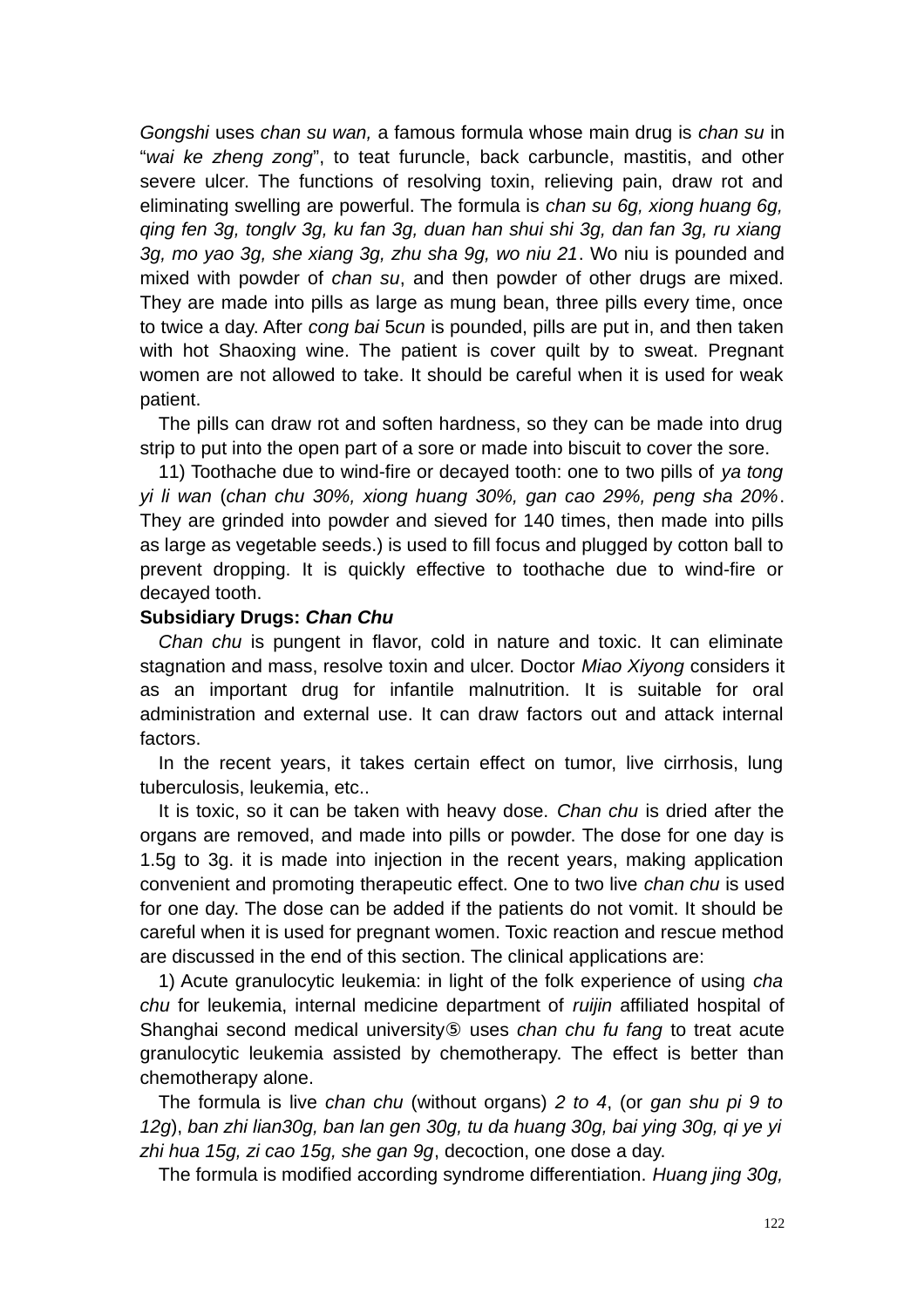*huang qi 15g, shu di 15g, dang shen 9g, dang gui 9g* are added for *qi* and blood deficiency; *han lian cao 30g, da ji 15g, xiao ji 15g, dan pi 9g, guang xi jiao fen 3 to 9g* for hemorrhage, *pu gong ying 30 , da qing ye 30g, zi di ding 15g, jin yin hua 15g* for fever and infection, *sheng shi gao 30g* for high fever.

Chemotherapy: 6-mercaptopurine (6-MP) 2-3mg/day/kg, taken by three times; prednisone 20-30mg/day, taken by four times, or replace by other steroid hormones with corresponding dose. It is taken until it takes obvious therapeutic effect according to hemogram.

Therapeutic effect: according to the standards made by Shanghai leukemia group in 1972, the results are listed as follows.

| group                                   | cases                            | <b>Effective</b><br>rate    | Complete<br>remission        | Average<br>remission<br>time | Longest<br>remission<br>time |
|-----------------------------------------|----------------------------------|-----------------------------|------------------------------|------------------------------|------------------------------|
| Chan chu fu<br>fang and<br>chemotherapy | 60 (male<br>45,<br>female<br>15) | 50%                         | 28.33%                       | 4.2<br>months                | 8.5<br>months                |
| Chemotherapy<br>alone                   | 43 (male<br>30,<br>female<br>13) | 12.24%                      | 5.275                        | 2.5<br>months                | 4 months                     |
| group                                   | Survive<br>time > 6<br>months    | Survive<br>time > 1<br>year | Survive<br>time > 2<br>years | Average<br>Survive<br>time   | Longest<br>Survive<br>time   |
| Chan chu fu<br>fang and<br>chemotherapy | 18 case                          | 5 cases                     | 2 cases                      | 7.1<br>months                | 29 months                    |
| Chemotherapy<br>alone                   | 1 cases                          | none                        | none                         | 2.1<br>months                | 7 months                     |

Through clinical observation, acute leukemia in early stage usually belongs to excessive syndrome and heat syndrome. Therefore, drugs for clearing heat, cooling blood and resolving toxin are selected. Because *chan chu fu fang* contains *chan chu*, some patients would feel nausea or vomit. They can be relieved by treatment according to symptoms.

2) Esophageal cancer, cardia cancer: lin county esophageal cancer prevention and treatment group of He'nan province introduces two formulas, which are effective to esophageal cancer, cardia cancer. Formula I: *bai pi 20g, san qi 100g, shan yao 200g*. They are grinded into powder and made into pills with water as large as mung bean, 3 pills every time, three times a day. Formula II: *chan chu fen 500g* (without organs, baked and grinded into powder)*, zhu sha 250g, peng sha 250g, ku fan 50g, xuan shen 50g, hei dou 75g*. They are grinded into powder and made into pills with water as large as mung bean, 10 pills every time, three times a day. Result: formula I and II are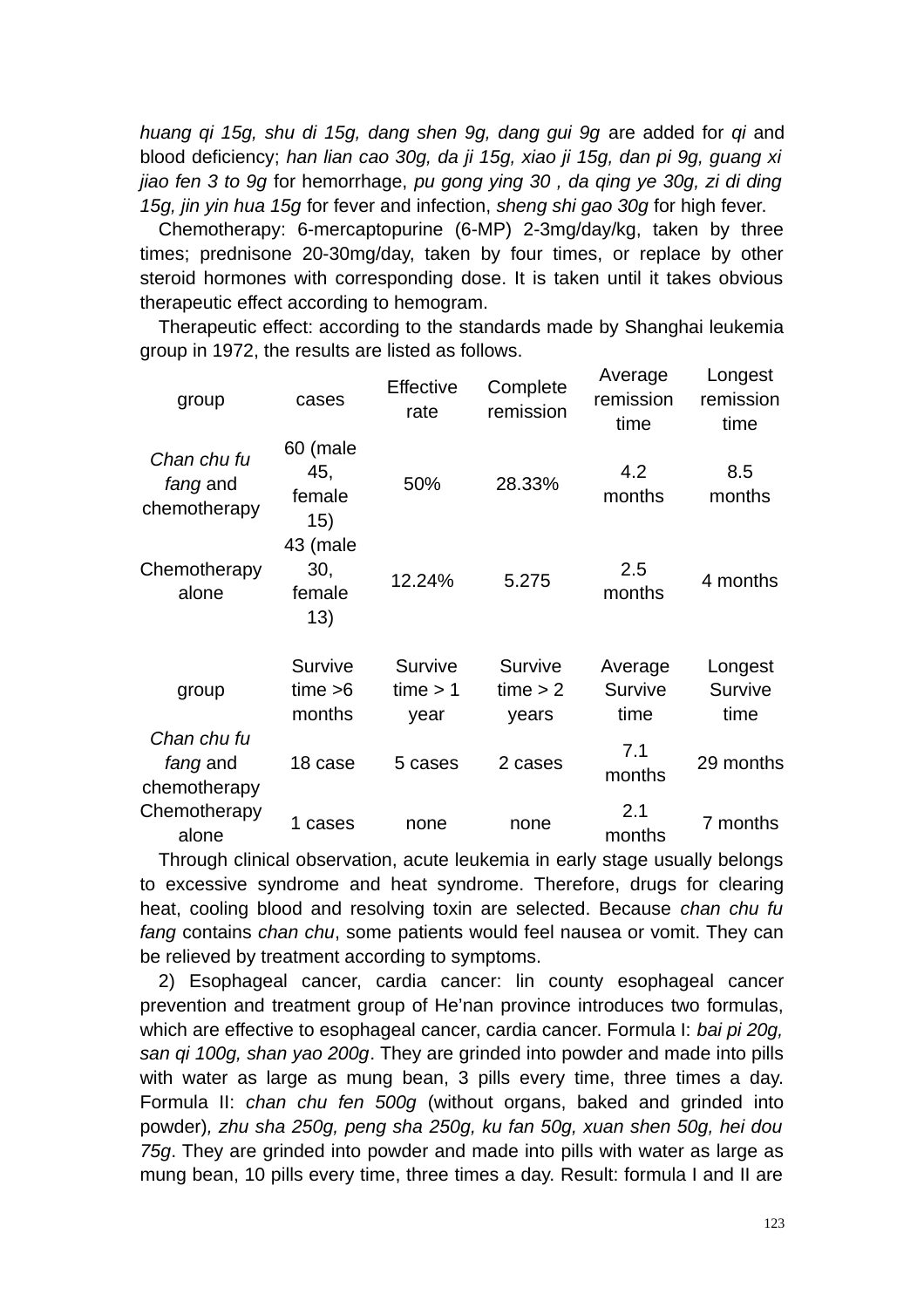used together to treat more than 300 cases of esophageal cancer and cardia cancer. 230 cases are followed up, and most of them is effectively treated.

3) Ascites and edema of live cirrhosis and chronic nephritis: *xie shui mi* is suitable for ascites and edema of portal cirrhosis and chronic nephritis: after drug is used, urine amount increases and edema bates. The formula is big *chan chu* 1 (or two small ones) and *sha ren* 9g. *Sha ren* is put into abdomen of *chan chu*, mixed with sesame oil 120g and honey 120g, decocted into plaster form. Iron pan is not suitable, but aluminium or cuprum pan is good. 6 to 30g is taken every time, twice to three times a day. One week composes one course of treatment. It is warmed before taking. Pregnant women are allowed to take.

[case] patient *Wang,* male, 46, farmer. He suffered non-jaundice hepatitis two years ago. The abnormal liver function was improved after treatment. But swelling liver still extended ribs for 2cm and swelling spleen extended ribs for 1 cm with media texture. In the recent half year, he has poor appetite, fatigue, thin body, abdomen distention, little urine, increasing bid abdomen. PE: slight yellow sclera, 92 cm of abdominal perimeter, enlarged abdomen veins, nontouch of liver and spleen, four spider nevus and liver palm. Liver function is abnormal. Barium meal showed varicose vein of esophagus. The coating was thin and greasy, and the pulse was thin and wiry. It was due to liver blood stasis, *qi* stagnation, dampness obstruction and stagnation of water. It was live cirrhosis decompensation, and belongs to severe *gu zhang*. *Xie shui mi* was prescribed to eliminate water and relieve distention. Urine amount increased and big abdomen was a little smaller after taking drug for two days. They were obviously improved after taking drug for three days. Big abdomen was nearly eliminated after taking drug for seven days. Later, dispersing stasis, softening hardness, regulating liver and supplementing spleen are applied for continuous treatment.

4) Lver cirrhosis and infantile malnutrition: *chan sha san* of "*jiang nang zuo yao*" can supplement spleen, eliminate distention, treat malnutrition and eliminate stagnation, effective to big abdomen of liver cirrhosis and infantile malnutrition. It is not suitable for *yin* deficiency. Powder of *sha ren* with proper dose is put into the mouth of one big *cha chu*. After the mouth is sealed by thread, *chan chu* is covered by earth and calcined. When it is cool, the earth is removed and *chan chu* is grinded into powder. It is taken by three times. The dose seems too heavy, 1.5g to 2.5g is proper, once to twice a day. The dose can increase if the patient has no side reactions.

5) Lichen urticatus: it is common seen in children. Nantong city Chengqu hospital uses decoction of *chan chu* to wash the focus. 20 cases are treated, receiving good therapeutic effect. After organs are removed, 3 to 4 live *chan chu* are washed and put into jar to be decocted extremely. Residue is removed by filter. The soup is applied for external use. Drip washing is applied for the focus with much rash. The soup is dipped to wipe the focus with lesser rash. It is used three times to four times a day. The itch is stopped after using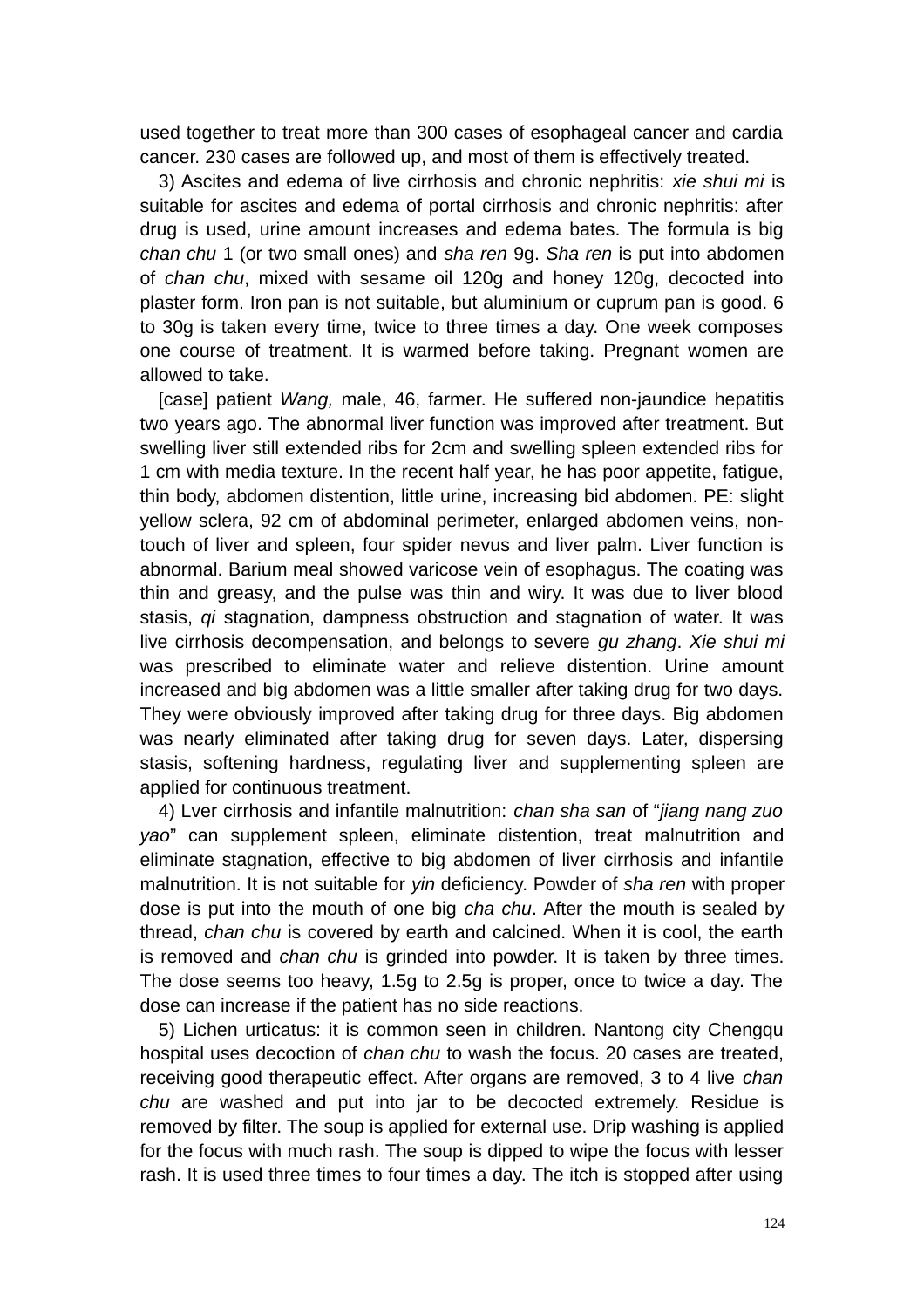the drug for one day. The all rash would be abated after using drug for three days to four days.

[case] patient *Zhao,* male, 4. He suffered lichen urticatus for more than one year. it was extreme itch. The disease was not cured by chlorpheniramine, Promethazin and prednisone for oral administration, and prednisone unguent for external use. Itch was stopped by using the method mentioned above once. The all rash was abated by three times. It had not reoccurred for 6 years.

6) Mumps: Gaoyou county pingshenggong community hekou medical center tadpoles of *chan chu* and *bing pian* to treat mumps. 500g of tadpoles and 3g of *bing pian* are put into bottle and sealed off. The tadpoles are dissolved after 3 to 4 days. The solution is filtered by gauze and added with proper dose of antiseptic. It is used to wipe the focus three to four times a day. The medical center treats 80 cases and received good effect. Usually the patient is cured after using drug for one to two days, three to four days for severe cases.

7) Eczema and infantile tinea: *chan chu* is burnt into ash and mixed with pig oil, and then used to cover the focus, once a day ("*qian jin fang*"). Or back of live *chan chu* is scraped by bamboo sheet, and is used to wipe the focus, three to four times a day. It is cured after two to three days. It can be referred.

8) Osteomyelitis: If it is not cured for long time with pus or dead bone coming from fistula, one big *chan chu*, a regiment of hair as large as chicken egg and 200g of pig oil are used. They are decocted and the residue is removed. They become plaster when they are cool. Decoction of *sang bai pi* and *wu tou* are used to wash and wipe the focus, powder of *duan long gu* is used to cover the edge of focus, and then the plaster is used to cover the focus.

9) Suppurative inflammatory, tumor: live *chan chu* is washed, put into boiling water and decocted until the meat is thoroughly cooked. After being filtered, the solution is concentrate into dryness. Then it is dried by fire and grinded into powder. The powder is put into capsules, and every capsule weights 0.5g. One capsule is taken after meal, twice to three times a day. It can diminish inflammation, resolve toxin, soften hardness and attack cancer.

10) Chronic bronchitis, cough due to consumed diseases, abscess, furuncle, skin itch, leprosy and cancer: seven *chan chu* (without organs) is decocted with water, and the solution is made into 150 injections with 2 ml. One injection is used for intramuscular injection. Ten days compose one course of treatment. It is effective to the diseases mentioned above, chronic bronchitis in particularly.

Additionally, heart of *chan chu* can treat bronchitis. After being washed by water, *chan chu* heart is mixed with refined white sugar or honey and boiled water. It is taken in the morning. 3 to 5 hearts is used for the children younger than 10 years old, 5 to 7 hearts for patients between 10 to 20 years old. The course of treatment usually is about 10 days, and 15 to 20 days for severe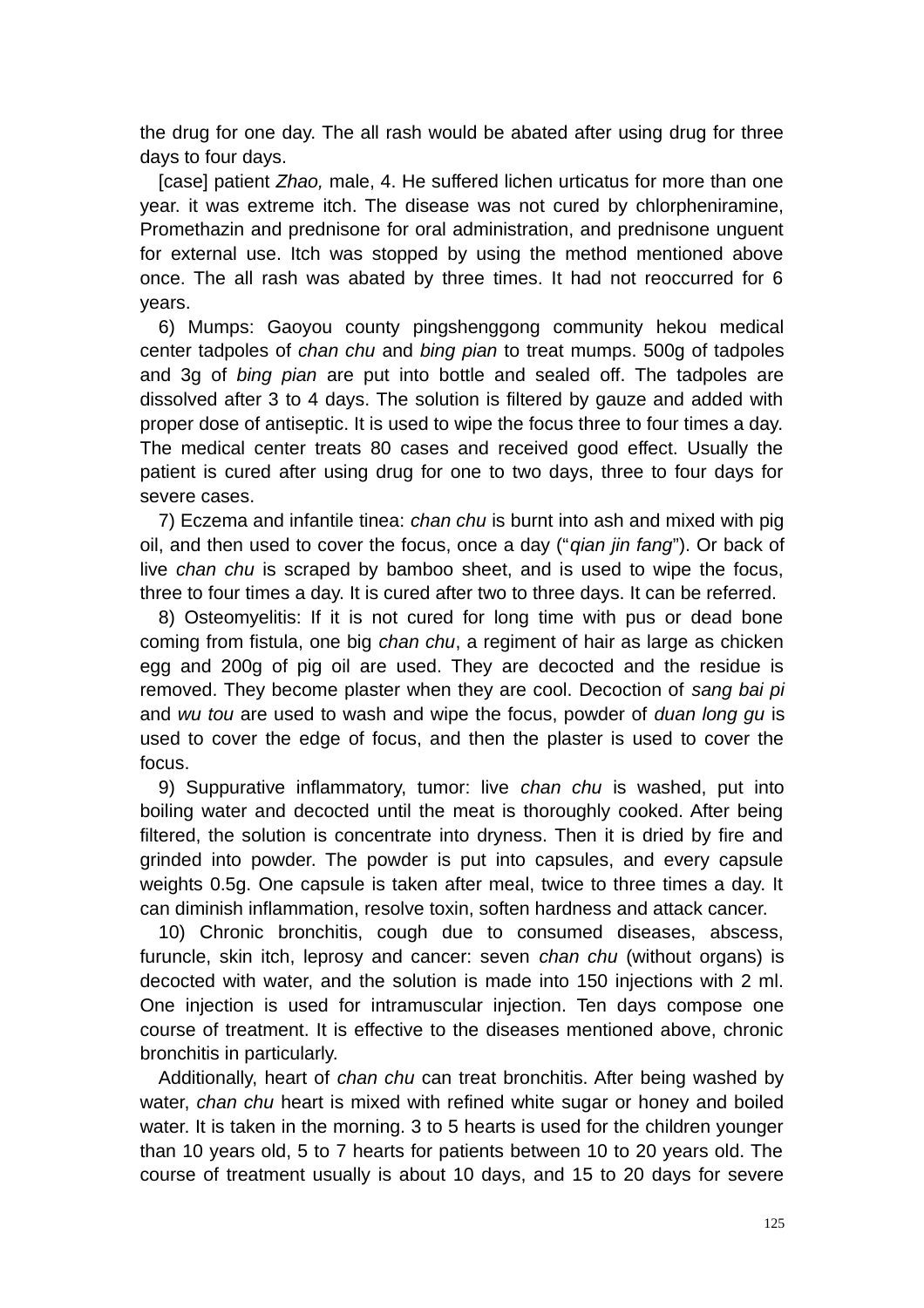cases.

Toxic reactions and rescue method about eating *chan chu* by mistake

\*

 $\star$   $\star$   $\star$ 

Doctor *Xue Kaixian* ⑥ estimates the domestic date, finding 31 cases poisoned by eating *chan chu*, 2 cases poisoned by taking *liu shen wan*. Among these 33 cases, the youngest one is 12 days old, and the oldest one is 57 years old. There are 21 cases of children younger than 15 years old. Except 3 cases die, others was cured after treatment.

The organs cause poisoning are muscle, head (including parotid gland), limbs, liver, ovary, eggs, etc.. Seeing from this, the toxin exists not only in skin gland, but also in others organs and tissues.

 1) Toxic manifestations: they usually come up 30 to 60 minutes after eating, 2 hours sometimes. The manifestations which come up during eating or some minutes after eating usually are seen severe poisoning or young patient. Main manifestations are (1) digest system: upper gastric discomfort first, and then nausea and vomiting. The vomiting is caused by the stimulator on chemistry receptor of vomiting center. Some patients have abdominal pain and diarrhea. Sopping-vomiting method can not be used for the patient who has vomiting, because vomiting helps body to discharge the toxin. It is relative to prognosis. (2) nerve system: numbness of lip and limbs, dizziness, somnolence, and even come. (3) circulation system: palpitation, shock sometimes. Majority of patients have bradycardia, the rate usually is about 40 beats per minutes, and minority of patients would have 28 beats per minutes.

 2) ECG: majority of patients have atrioventricular block or sinoatrial block. Usually it is considered to be caused by hyperactivity of vagus nerve, because these blocks cured by atropine for intravenous injection. It is necessary to treat this kind of arrhythmia in time, because they can result in heart and acute Adams syndrome if these arrhythmias develop.

 3) treatment: (1) routine treatment principle: 0.2% to 0.5% potassium permanganate is used to wash stomach, 20 to 30g of bitter salt (MgSO4) is used to promote catharsis. The patient is stimulated to vomit and given clyster if necessary. Fluid can supplemented for water loss, and large dose of VitB and Vitc are supplemented at the same time. (2) arrhythmias: 0.5 to 1g of atropine is used by intravenous injection for severe cases and by subcutaneous injection for mild cases, three to four times a day until arrhythmias disappear. (3) norepinephrine is used to maintain blood pressure for coma, nikethamide, caffeine and camphor are used for lung failure and circulation failure. Additionally, oxysorb can be used. (4) antibiotic is used to prevent infection.

### **Subsidiary Drugs:** *Chan Pi*

*Chan pi* is pungent in flavor and cool in nature. It can eliminate stagnation and kill parasite by oral administration, and resolve toxin and eliminate swelling by external use. The dose usually is 4.5g to 9g for decoction, and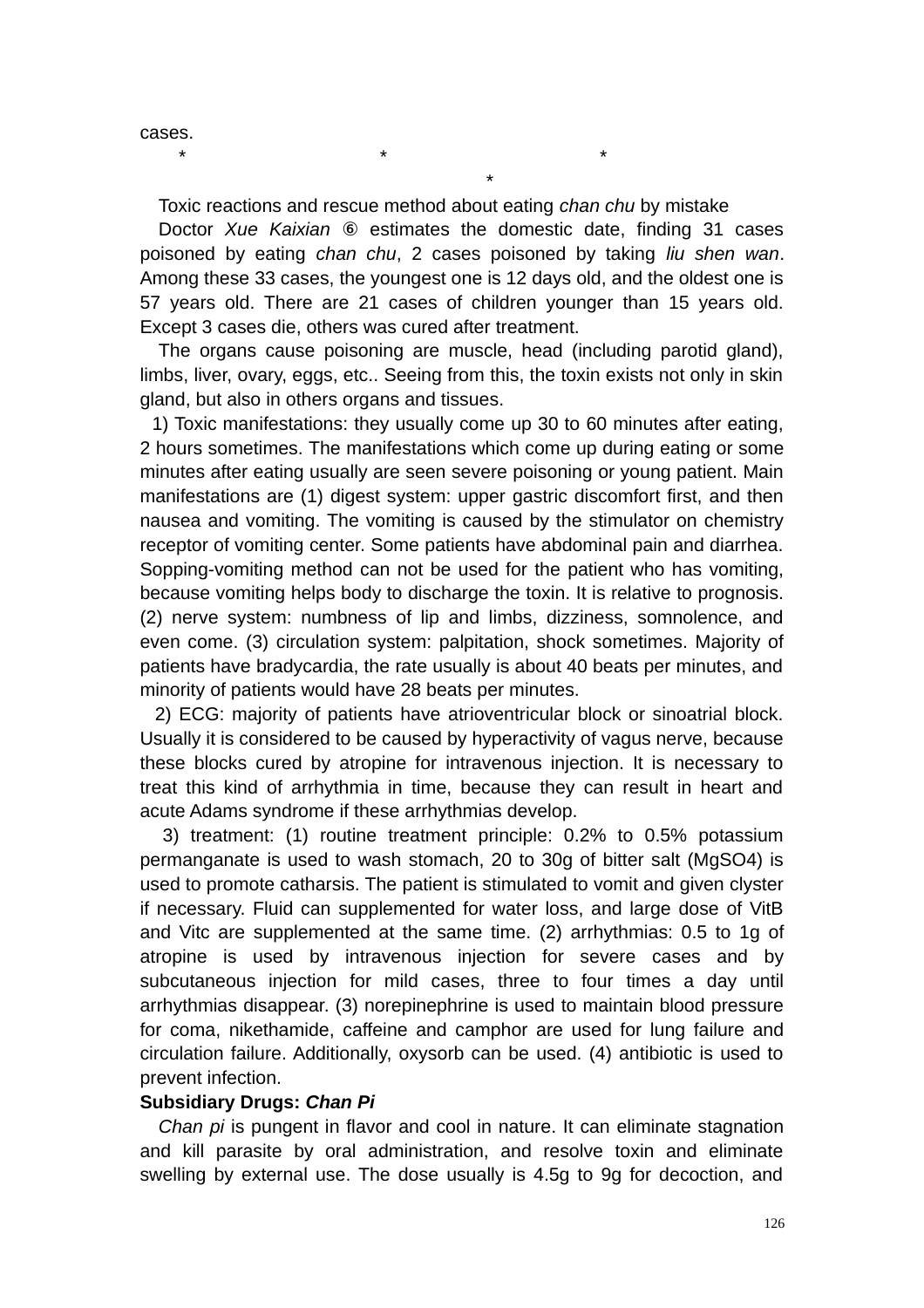0.6g to 1.2g for pills. The clinical applications are:

 1) Esophageal cancer: (1) lin county people's hospital of he'nan province makes 81 *pian* from powder of *chan pi* and *shan yao* with the same dose. Every tablet weights 0.5g, one tablet every time, twice a day. It is effective to esophageal cancer. (2) esophageal cance in early stage: softening hardness, activating blood, promoting *qi* circulation, descending adverse flow of *qi*, attacking toxin and eliminating swelling are applied. The formula is *gan chan pi 9g, tao ren 9g, ju ye 9g, ju pi 9g, shi jian chuan 30g, qi ye yi zhi hua 30g, dan shen 18g, ji xing zi 12g,* decoction, one dose a day.

 2) Gastric cancer in media stage⑦: clearing heat, resolving toxin, activating blood, dispersing stasis, promoting *qi* circulation and relieving pain are applied. The formula is *gan chan pi 12g, yuan hu suo 12g, chai hu 9g, zhi shi 9g, dang gui 9g, yu jin 9g, dang shen 9g, ban zhi lian 30g, chi shao 30g, she she cao 30g, jin gou ji 30g, wa leng zi 30g, ma qian zi* pill *0.7g* (swallowed with the decoction)*, tian long wan 65* pills (swallowed alone), decoction, one dose a day.

 3) Nasopharyngeal carcinoma: clearing heat, resolving toxin, softening hardness, eliminating stagnation are applied. The formula is *gan chan pi 9g, cang er zi 9g, pao shan jia 9g, xia ku cao 15g, shu yang quan, 15g, hai zao 15g, feng fang 12g, kun bu 12g, she liu gu 30g, shi jian chuan 30g,* decoction, one dose a day.

 4) Cervical cancer in early stage: (1) clearing heat, resolving toxin, promoting *qi* circulation, breaking blood are applied. The formula is *gan chan pi 15g, feng wei cao 30g, e zhu 30g, shan cig u 9g,* decoction, one dose a day. (2) *zhabei* district *beizhan* hospital of Shanghai ⑧ uses decoction of *gan chan pi 15g, feng wei cao 30g, peng e zhu 30g* and *bing qiu zi9g* to treat cervical cancer, receiving certain therapeutic effect.

 5) Liver cancer, esophageal cancer, mediastinum tomor, granulocytic leukemia, lymphoma, spermatogenous cancer, collagenosis, lupus erythematosus and behcet disease: second pharmaceutical factory of Shanghai Medical Industry Company makes 6671 *pian* form *chan pi* to treat these diseases. *chan pi* is boiled in 100°C water for one minute, picked out, dried by fire, soaked into doubled dose of ethyl acetate for 24 hours and them made into tablets. Every tablet contains 0.2g of *chan pi* powder. 3 to 4 tablets are taken every time, three times a day. 43 cases are treated and observed by such hospitals as Shangahi dongxin hospital, bawu hospital, changhai hospital. They receive certain therapeutic effect, and some effect is quite good. The side effect is little. The drug is till under clinical observation.

 6) Chronic hear failure: Shanghai yangpu district TCM hospital used *gan chan pi* and *wan nian qing* as main drugs to treated edema of chronic hear failure. They can supplement heart and promote urine powerfully, and abate edema obviously. 20 cases are treated, among which 4 cases are coronary disease, 10 cases are rheumatic heart disease, 3 cases are cor pulmonale, and 3 cases are hyperthyroid heart disease. All the cases have enlarged heart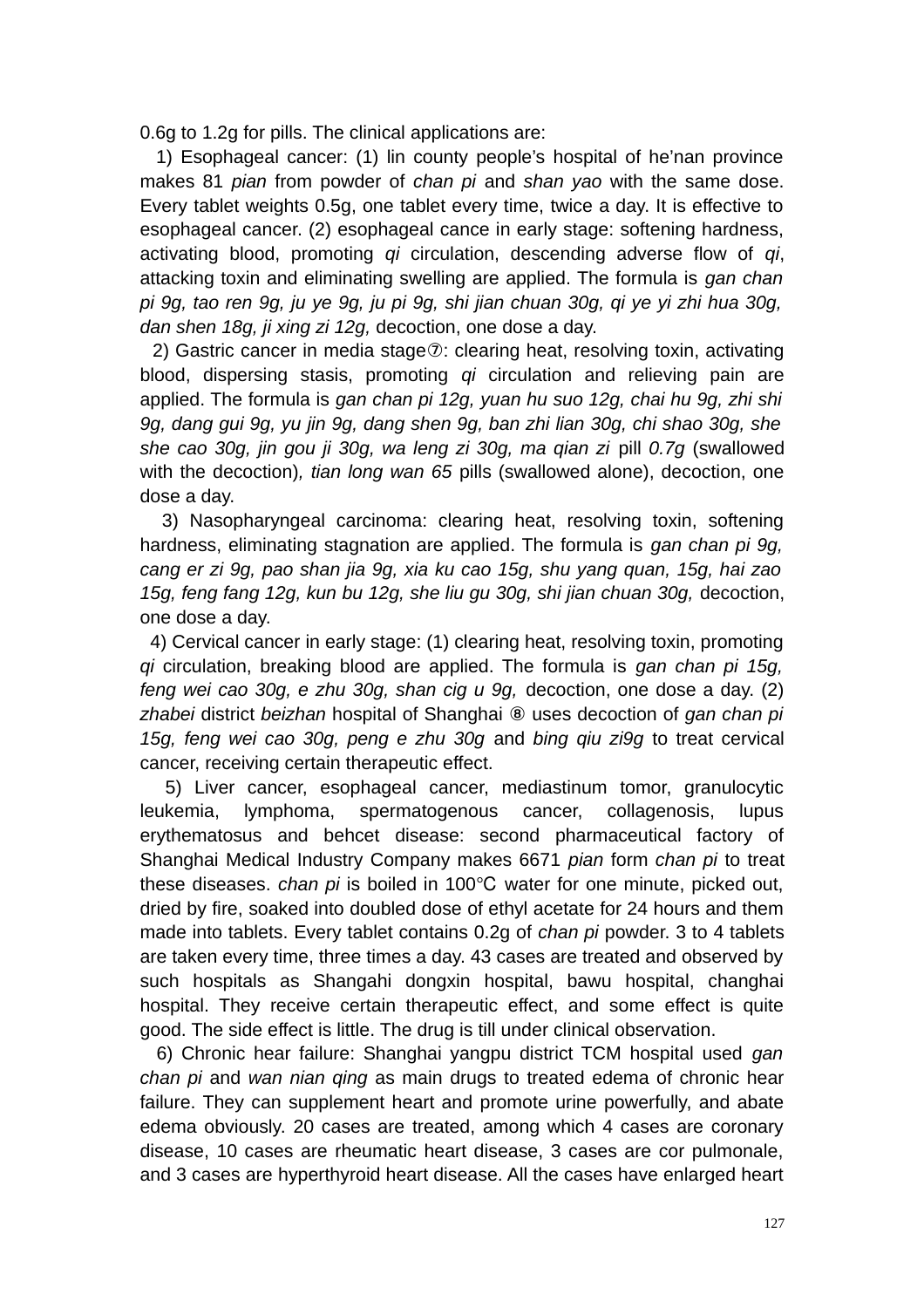and swelling liver confirmed by X ray and ultrasonic inspection. 7 cases have obvious edema (among which 4 cases are complicated ascites), and 7 cases have auricular fibrillation.

 Method: *gan chan pi 12g,* fresh whole plant of *wan nian qing 30g* (or dry *wan nian qing* root 9g). Drugs for activating blood and suppressing liver such as *chuan niu xi 9g, xia ku cao 9g, dan shen 12g* are added for coronary disease. Drugs for expelling wind and clearing heat such as *mu fang ji 15g, sheng di 15g, ren dong teng 30g* for rheumatic heart disease completed with rheumatic action. Drugs for clearing heat and eliminating phlegm such as *hu er cao 30g, pu gong ying 30g, yu xing cao 30g* for cor pulmonale. Drugs for softening hardness and eliminating stagnation such as *huang yao zi 15g, hai zao 15g, ku bu 15g* for hyperthyroid heart disease. *Mu tong 4.5g* is added for auricular fibrillation. They are decocted with water, twice a day.

Result; the shortest time for taking drugs is 7 days, and the longest one is 2 months. 10 cases are improved obviously, 5 cases are improved, and 5 cases are failed. The total effective rate is 75%, obvious effective rate is 50%. 3 cases of coronary disease are improved obviously, and 1 case is improved. 4 cases of rheumatic heart disease are improved obviously, 3 cases are are improved and 3 cases are failed. 1 case of cor pulmonale is improved and 2 cases are failed. 3 cases of hyperthyroid heart disease are improved obviously.

 The changes of sign: 7 cases of obvious edema (among which 4 cases are complicated ascites) are completely abated after 3 to 4 days, body weight lost 3 to 5.5 kg. The edema begins to be eliminated after 2 days. 12 cases of swelling liver are eliminated, the shortest time is 7 days, and the longest one is 2 months. 14 cases of quick heart beat are reduced in different degrees. There are no changes of 7 cases of auricular fibrillation

 Side effect: 4 cases have mild poor appetite and nausea after taking drugs for half months. But it dose not affect the therapeutic effect. **⑨** 

 7) Carbuncle, furuncle and ulcer: the skin of one big *chan chu* is use to cover the cover (internal face forces on the focus, not internal face. Because it is difficult to remove the skin if internal face forces on the focus.). The skin of *chan chu* is pricked by needle to make holes for toxin to go out. The patient would feel good after using it, and the disease would be cured after using it for several times.

 Comment: both *ban mao* and *cha su* can resolve toxin, are drugs for resolving toxin, eliminating carbuncle, attacking hardness and eliminating mass. They are suitable for oral administration and external use, and have anticancer action. However, they have their own advantages. *Ban mao* is good at attacking hardness, resolving toxin, killing parasite and making blister. While *chan chu* is good at strengthening heart, promoting urine and relieving pain by anaesthesia. Their dose should be controlled strictly. Poisoning of *chan su, chan chu* and *ban mao* is not unusual. They can not be neglected.

1\ *qiang xin san* on all kinds of heart failure, New Medicine Communitaction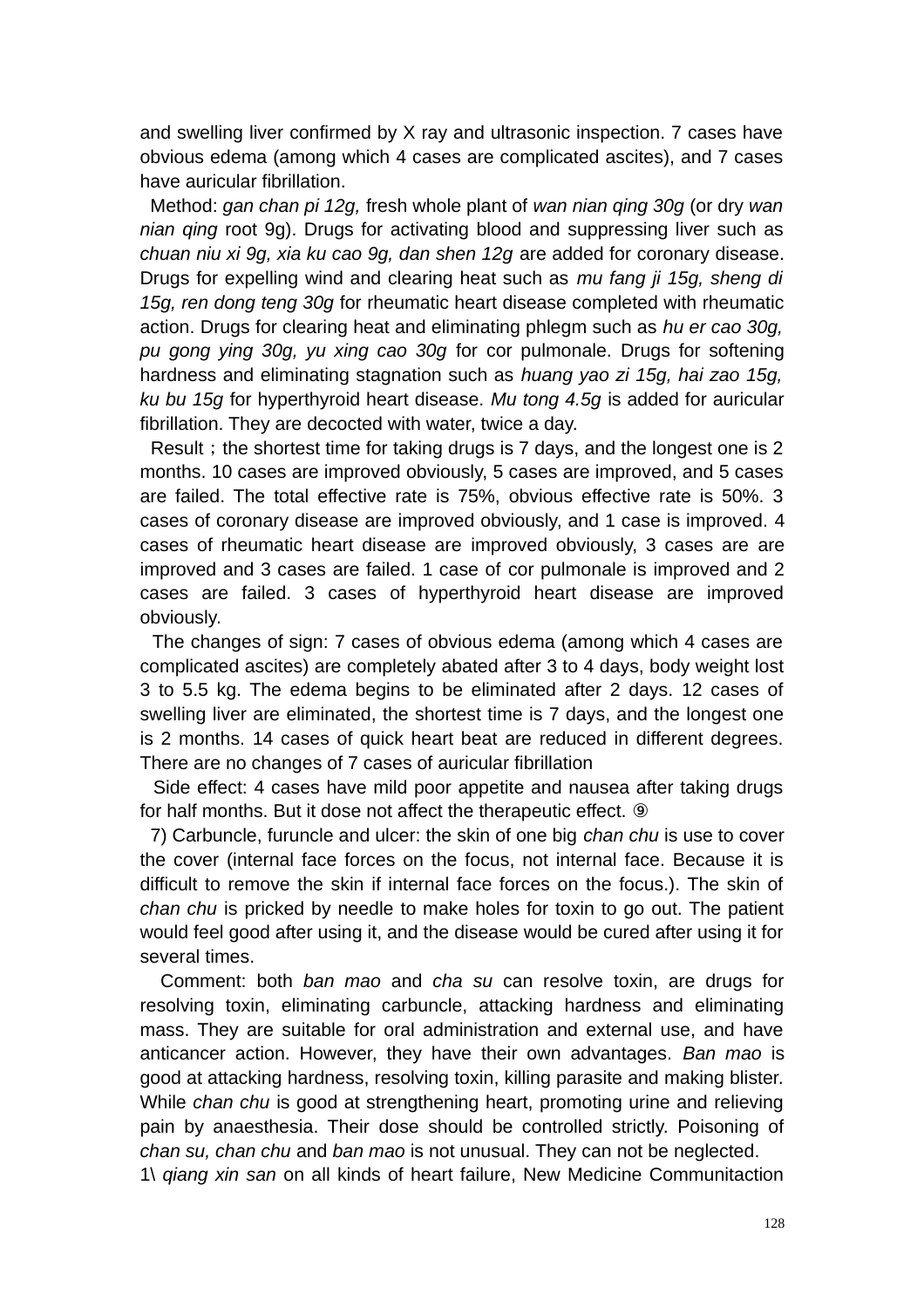5:46, 1972

2\ pharmacological mechanism of *liu shen wan*, Japanese pharmacology Journal 88:119, 1968

3\ local anaesthesia action of bufalin, Japanese pharmacology Journal 85:190, 1956

4\ health rear service of Guangdong army, et al: general new edited TCM page 712, 1972, Beijing

5\ *chan chu fu fang* on adult acute granulocytic leukemia assisted with chemotherapy, Clinical Date Compile of Achievements Exhibition of Combination of TCM and Western Medicine, page 142, 1974, Shanghai.

6\ summarization on experiment research and clinical application of *chan chu*, New Medicine Journal 2:91, 1974

7\ air force health rear service of Nanjing military region, et al gastric cancer, Compilation of TCM Empirical Formulas page508, 1974

8\ combination of TCM and western medicine on 83 cases of cancer, Date Compile of Achievements Exhibition of Combination of TCM and Western Medicine, page 131, 1974, Shanghai

9\ clinical observation on chronic heart failure mainly treated by *wan nian qing* and *gan cha pi*, Date Compile of Achievements Exhibition of Combination of TCM and Western Medicine, page

151, 1974, Shanghai

## *17 Lou Gu*

*Lou gu* is Gryllotalpa Africana Palisot de Beauvois*.* Its popular name is *tu gou*. It is salty in flavor, cold in nature, nontoxic, and attributive to stomach and bladder meridians.

 The functions are: 1) promoting urine and defecation, 2) eliminating carbuncle, resolving toxin, 3) promoting discharge of placenta and treating spur. It is suitable for edema, dysuria, carbuncle, severe ulcer, retention of placenta, etc..

 Doctor *Tao Hongjing* says, the part above waist of *lou ku* can stop urine and stool, and the part under waist can promote urine and defecation. Doctor *Zhang Song*, et al①, do experiments about the function of promoting urine and the toxin of *lou gu*. They grind the whole body of *lou gu* into powder and do experiments on mouse and rabbit, finding no toxic reactions and no obvious function of promoting urine. Doctor *Wu Weizhi* ② uses *kou gu* without head, feet and wings to treat 17 cases of edema (the reasons include anaemia, nutrition, heart, kidney, beriberi, and other diseases.). Majority of patients begin to have urine after taking drug for 1 to 3 hours, and the amount and frequent increase. The function of promoting urine and abating edema is most obvious after taking drug for 3 to 5 days. Seeing from this, the practical experience is every valuable and herb processing can not be neglected. Other wise, the therapeutic effect would be affected.

 The main mechanism for *kou gu* to promoting urine and abating edema is, considered by doctor *Wu Weizhi*, that it promotes discharge of uric acid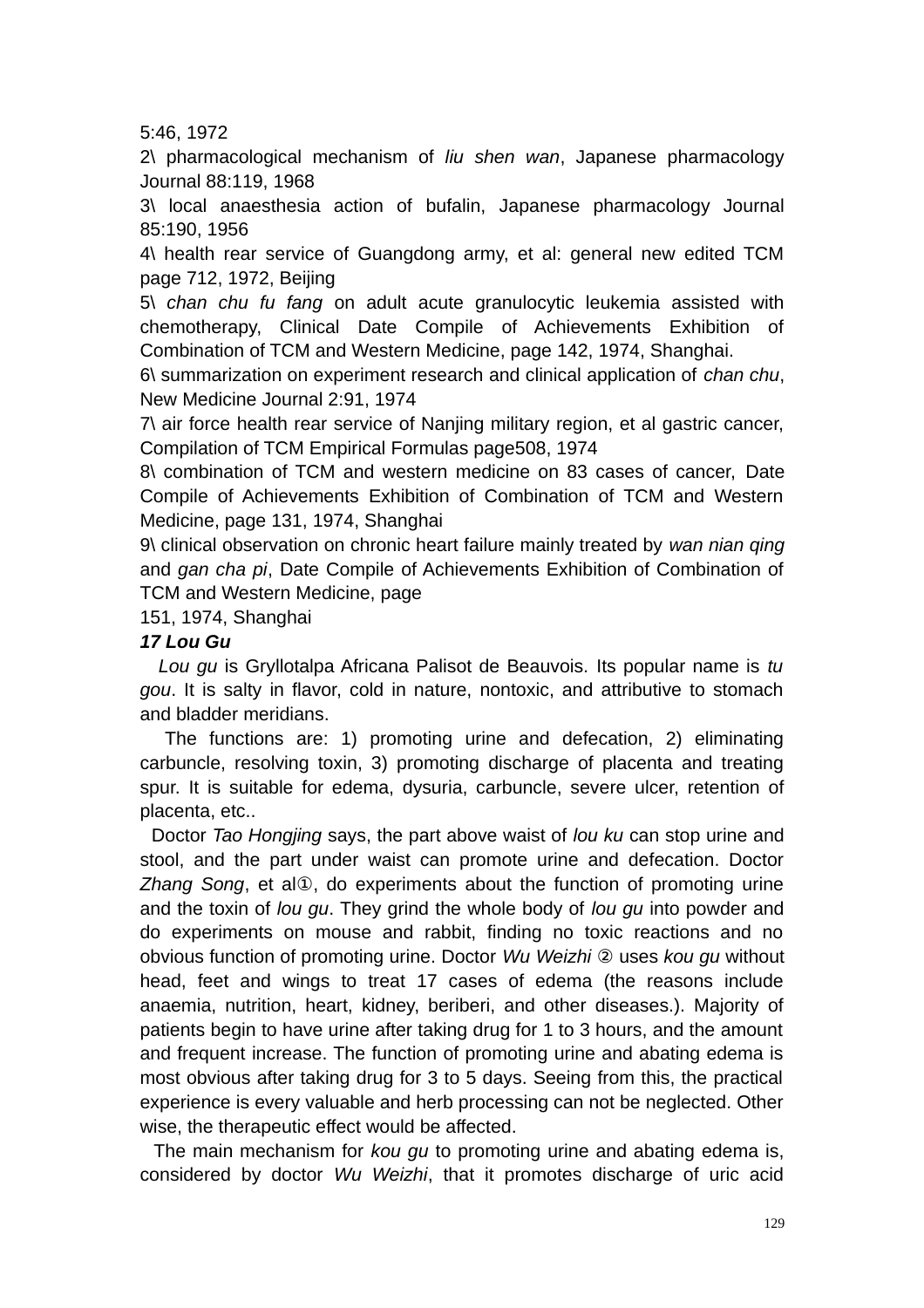accumulated in the body, because *lou gu* contains thiamin and alkaline amine salt. After alkaline amine salt is absorbed, it is decomposed and amino acid becomes free which changes into carbamide in liver. When carbamide is discharged by kidney, it has osmotic diuresis action in renal tubule.

 *Lou gu* is a good drug for promoting urine and defecation. It function would be more powerful with the help of *xi shuai*. The dose must be small for weak patient, or it is assisted by drugs for supplementing. Just as what Doctor *Zhu Danxi* points out, *lou gu* is quite effective to treat water, but it is fierce, so weak patients are allowed to take.

 The head, feet and wing are removed when it is used as drug. The dose is 6 to 12g for decoction, and 1 to 2g for powder, three times a day. The functions of decoction are more powerful than pills. The clinical applications are:

 1) Edema: *lou ku* (without head, feet and wing) is baked by mild fire and then grinded into powder. 2g is taken with water or rice soup, three times a day. It is suitable for edema with not too much weak body. After taking drug, urine amount increases, stool become unformed, their frequent increases and rugitus comes up without abdominal pain. Usually it can be taken for 5 to 7 days continuously. Decoction of *Huang qi 15g* and *dang shen 15g* are added for weak body. *Lou gu* is taken with the decoction.

 2) Retention of urine after surgery: it is effective to retention of urine after surgery due to bladdery paralysis. Doctor *Xu Shuwei* uses *lou gu7, qiang lang chong 7* to treat retention of urine and stool in "*ben shi fang*". They are baked into yellow color on new tile, and then grinded into powder. The drugs with the dose mentioned above are taken by one time with water. Contemporary doctors use it to treat retention of urine and stool due to intestine and bladder paralysis.

 [case] patient *Xu*, male, 40, cadre. He received appendectomy under subarachnoid anaesthesia on 26<sup>th</sup>, March, 1975. He felt abdomen distention and wanted to urinate three hours after surgery, but failed after four hours. 20 *lou gu* (without head, feet and wing) were decocted into a bowl of decoction, and taken by one time. After one hour, 1000ml urine was discharged out, and abdominal distention disappeared.

 Comment: the case is afforded by *Gao Zhiqing*, a doctor of Nantong first people's hospital. It is said that this method has been used for decades of cases, receiving good effect. 2 to 3g of powder can also be used.

 3) Ascites of liver cirrhosis: it is subdivided into excess and deficiency. Spleen and kidney are treated for deficiency, and clearing heat and eliminating dampness are used for excess. The excess can not be attacked fiercely. Reducing excess and supplementing deficiency are used at the same time for severe ascites with dysuria. Doctor *Zhang Cigong* once used the followed formula to treat it effectively. *Lou gu 4*, *xi shuai 4, huang qi 9g, di bie chong 4.5g* are grinded into powder and taken by four times, twice a day. It can be taken continuously.

Comment: compatibility of the formula is quite good. *Lou gu* can promote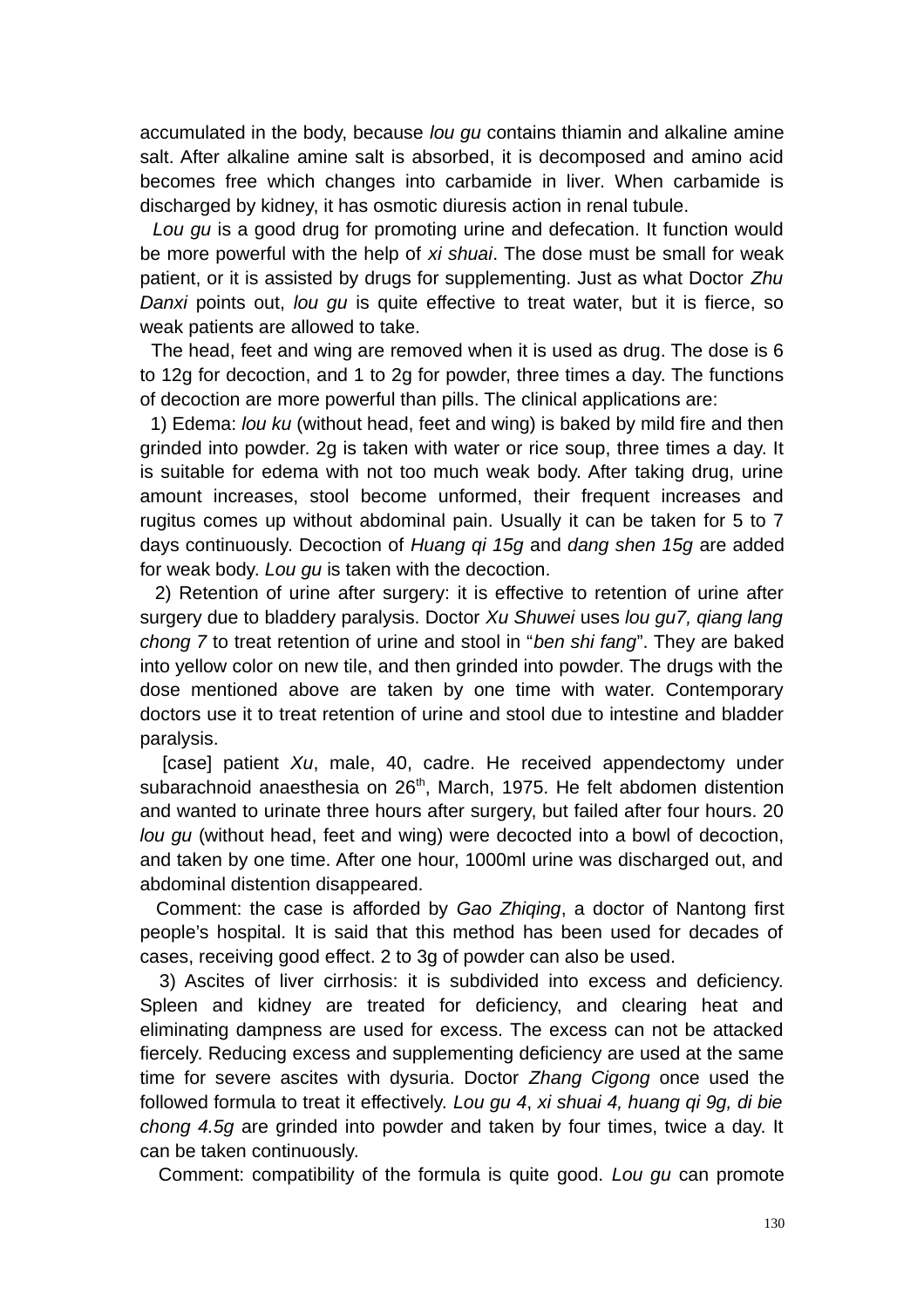urine and eliminate distention more powerfully with the help *xi shuai*; *di bie chong* can activate blood, disperse stasis, eliminate mass and stagnation; *huang qi* can supplement *qi* to promote urine, mitigate the natures of other drugs. These drugs supplement healthy *qi* and expel factors at the same time, give consideration to both of branch and root.

4) Chronic nephritis and uremia: they are caused by longy duration of nephritis without being cured and kidney failure comes up. The manifestations are low spirit, dizziness, blur eyesight, somnolence, poor appetite, nausea, oliguresis, edema, little and slippery coating, pale and thin tongue, deep and thin pulse, or thin and rapid pulse. It is due to deficiency of spleen and kidney, fire deficiency of life-gate, flood of water, adverse flow of turbid *yin*, deficient healthy *qi* and excessive pathogenic factors. The treatment methods are warming kidney, supplementing spleen, soothing liver, regulating lung, tonifying fire resource to eliminate *yin*. *Zhang Mengnong*, a doctor of Hubei TCM college, considers says, in this condition, small dose of drugs is not powerful enough to fight against factors, heavy dose of drugs is too powerful for the body to bear; therefore, *bai bian dou* is used with heavy dose to warm middle-*jiao*, eliminate dampness, supplement stomach and spleen, assisted by *chi xiao dou* to promote urine and eliminate edema, *da mai ya* to eliminate stagnation and distention; they make *lou gu, zhe chong* permeate into *shen yan zhong zheng fang* (*ma huang 4.5g, bai zhu 9g, bai shao 9g, chen pi 9g, mu tong 9g, shu fu pian 9g, zhi mu 12g, ze xie 12g, chao di fu zi 12g, che qian cao 12g, fu ling 12g, xi xin 3g, gui zhi 4.5, sheng jiang 5* pieces); they are grinded into powder, 9g every time, three times a day; this formula named *bai bian dou san*; it treat severe disease by drugs with mild nature, make fierce drugs mild, tonify body without resulting stagnation, promoting stagnation mildly; continuous take can help the patient turn the corner and completed cured at last. These are experience and worthy study. However, combination of TCM and western medicine is used to rescue the severe cases. *Bai bian dou san* is used after the disease is steady. The formula is *bai bian dou 300g, chi xiao dou 240g, jiao bai zhu 60g, bai fu ling 60g, shu fu pian 60g, ze xie 60g, ma huang 60g, gui zhi 60g, chao bai shao 60g, chao huang bai 60g, che qian zi 60g, mu tong 60g, chen pi 60g, chao zhi mu 120g, chao di fu zi 120g, chao mai ya 120g, gan cao 30g, xi xin 30g, gan jiang 30g, lou gu* (without head, feet and wing)*36, di bie chong 36.* They are stir-baked together until *bian dou* is scorched, grinded into powder and then stored in bottle. 6 to 9g is taken with rice soup every time, three times a day. It is the best that they are swallowed with a little water. One dose composes one course of treatment. Severe case can be treated by three continuous doses. The therapeutic effect would be better if *chong wei zi 60g, ze lan 60* and *dang gui 60g* are added for female.

[case] patient *Tian*, male, 31. He suffered chronic nephritis with frequent facial and limbs edema. Urine protein was usually positive. He was hospitalized, but not cured. He visited the author on 28<sup>th</sup>, October, 1969. He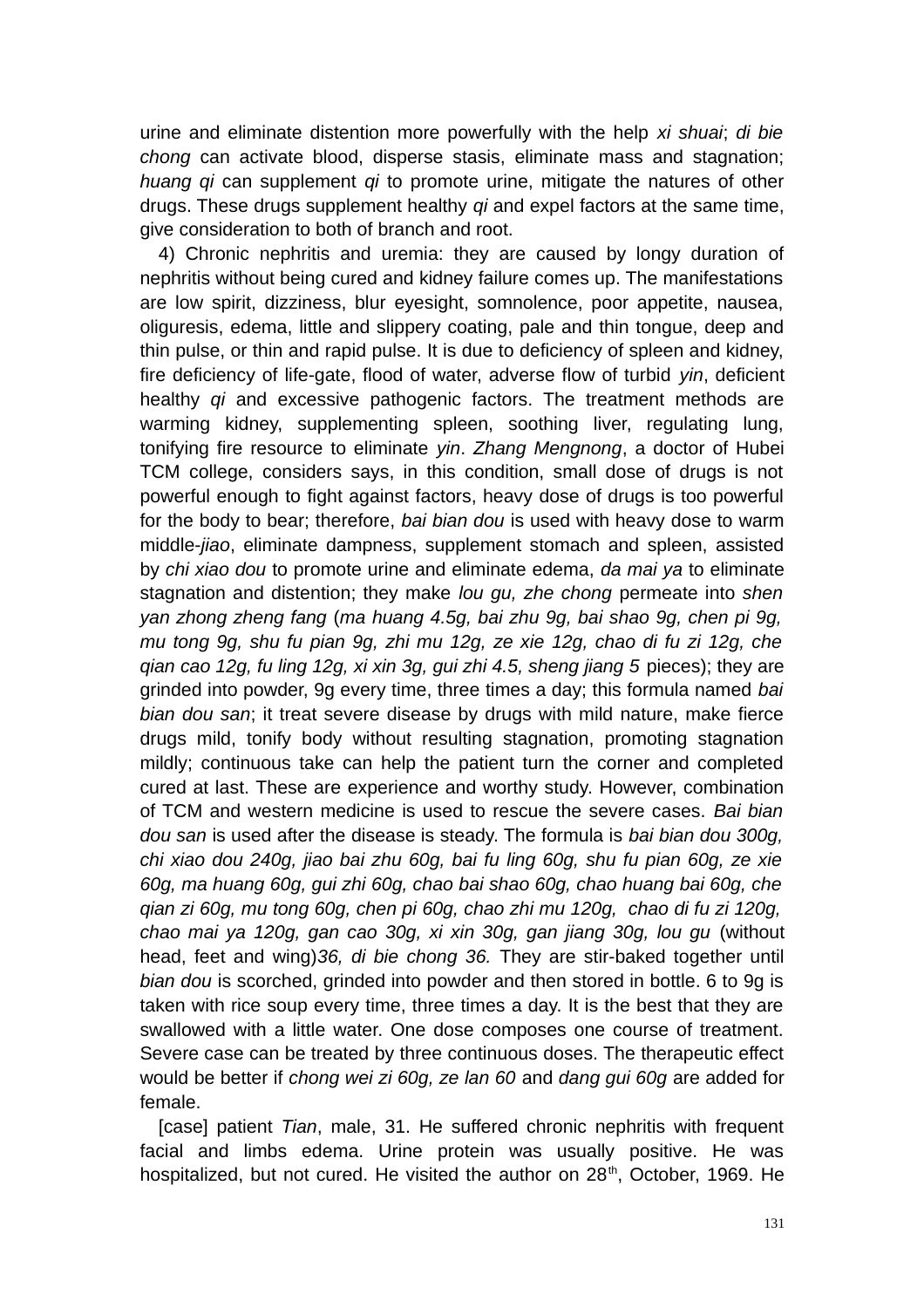was prescribed *bai bian dou san*. After taking one course of drugs, edema disappeared and urine protein was negative. It was cured by another course.

Comment: 190 army hospital of the Chinese People's Liberation Army uses this formula to treat 130 cases, receiving obvious effect. *Shen yan zhong zheng fang* (modified according to symptoms) is decocted first for critical cases, then *bai bian dou san* is taken.

 5) Scrap iron and scrap copper obstructed in esophagus: baked *lou gu* is grinded into powder, and 1.5g is mixed with water. The solution is dropped into the throat.

 6) Retention of placenta: the patient feels abdominal distention due to retention of placenta after child-birth. Seven *lou gu* are decocted by water for 20 minutes and it taken when it is warm ("*yan nian fang*").

 7) Urine system stone: 4 to 7 *lou gu* are baked and grinded into powder, and taken with water. Rice wine is taken as guiding drug. It is taken once a day.

 8) Retention of urine due to trauma: *lou gu* 2, *xi shuai 1, ju hua 10g* are pounded and made into pills. They are taken with the decoction of *lian qian cao 120g.*

9) drawing piton, bamboo thorn and glass in body: *lou gu 5* to *10,* yellow sugar *15 to 24g* are pounded and used to cover the focus (another formula is *chuan duan 15, bing pian 0.6* added, more effective). The foreign body draws by itself after using the drug for 3 to 6 hours.

 [case] patient *Cheng,* male, 25. Bamboo thorn is prinked into body when he was working. It is difficult to be drawn, but he was unwilling to receive surgery. The method mentioned above was used. Bamboo thorn drew by itself after using the drug for about 3 hours. It was cured after using viola crystalline.

1\ diuresis function and toxin experiments of *lou gu*, New TCM and Herbs, 9:4, 1958

2\ therapeutic effect observation of *lou gu* on 17 cases of edema, Jiangsu TCM, 1:19, 1961

### *18 xi shuai*

*Xi shuai* is Gryllulus chinensis Weber, and is also named *jiang ju gan*. It is slight warm in nature, pungent and salty in flavor and nontoxic. The functions are 1) promoting urine, 2) treating dystocia, 3) promoting rash, 4) treating impotence. It is powerful to promote urine and eliminate edema, and effective to retention of urine due to bladder paralysis and oliguria of chronic nephritis. It is reported that it can resist fluid retention caused by alkaline drugs and water import, therefore, it is help for uremia.

Another congeneric cricket contains a kind of substance which can abates fever. It is once named grypyrin, and can expand vessel and reduce blood pressure. It is worthy further studying.

The dose for one day usually is 2 to 4 for decoction, and 1.2 to 1.8g for powder. The functions of decoction are more powerful than powder. Pregnant women are not allowed to taken. The clinical applications are:

1) dysuria: one *xi shuai* is baked, grinded into powder and taken with water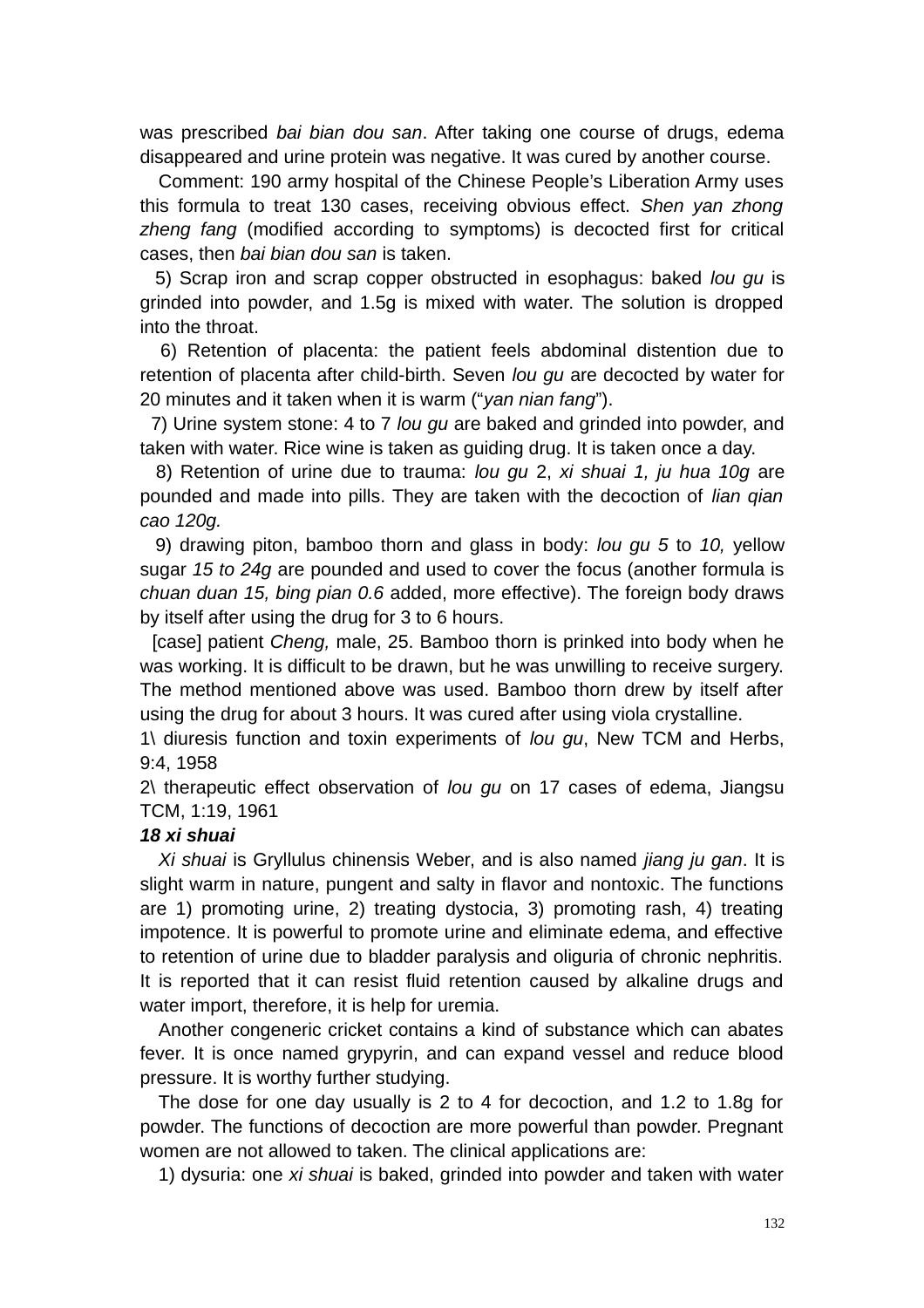for dysuria with abdomen distention. Half *xi shuai* is enough for children.

2) Chronic nephritis: doctor *Zhang Cigong* uses the followed formula to treat dysuria, edema, ascites of chronic nephritis. 30 baked *xi shuai* and *30* baked *lou gu* (without head, feet and wings) are grinded into powder and put into 30 parcels. One parcel is taken by three times in one day. They are taken with the decoction of *huang qi* 15 to 30g *(shu fu zi* 12, *xian ling pi* 12g added for severe *yang* deficiency). Combination use of reducing and supplementing is quite effective.

3) Impotent: *shu di 12g, xian ling pi 12, zhi xi shuai 2, suo yang 9g, dan cong rong 9g, zi he che 4.5g, gan cao 4.5g,* decoction.

4) Ascites of terminal liver cirrhosis: *fu fang chan chu jiao wan*: *chan chu 8g, xi shuai 2g, lou gu 2g, di long 0.8g*. They are baked and grinded into powder separately. Then they are mixed and put into 40 capsules. 2 capsules are taken every time, four times a day. It can promote urine and eliminate distention.

5) Dystocia: 2 *zhi xi shuai* is grinded into powder and taken with warm water. It can treat dystocia due to powerless contraction.

6) Abdominal distention and oliguria of liver-kidney syndrome: jaundice, ascites, coma, indifferent expression, turbid and greasy coating, thin and wiry pulse of liver-kidney syndrome are caused by turbid dampness confusing spirit. The drugs for eliminating dampness and turbidity, opening orifice are used, such as *shi chang pu 9g, yu jin 9g, yuan zhi 9g, zhu li ban xia 9g, chen jing dan 6g, chen xiang pian 1.5g, fu ling 12g*. As for abdominal distention and oliguria, *xi shuai1, hu po 1g, chen xiang 0.6g* are grinded into powder and swallowed, twice a day. They can promote urine and eliminate distention.

Comment: *lou gu* and *xi shuai* are drugs for promoting urine and eliminating edema. But *lou gu* is cold in nature and powerful, while *xi shuai* is warm in nature and mild. *Lou gu* usually is used for the patient with strong constitution. *Xi shuai* can be used for the patient with deficient body. They often are used together to acquire better effect for all kinds of edema with dysuria and constipation. *Lou gu* not only can promote urine, but also promote defection, so it should be careful when it is used for the patient with unformed stool. *Xi shuai* is warm, can treat impotence with the help of drugs which can warm kidney and tonify *yang*. It is used with drugs for supplementing to treat edema with defiant body, reducing and supplementing at the same time.

# *19 Ge Jie*

*Ge jie* is dried body of Gekko gecko L. without organs. It is also called *xian chan, da bi hu*. The body shape is similar to *bi hu*, but larger. They like to stay in cliff, stone cavity, clift, eaves and tree hole, and they hide by day and come out by night. It is mainly produced in Guangxi and Yunnan provinces. In the recent years, other provinces import them for cultivation. The whole body can be used as drug. Its tail is named *ge jie wei*, and the functions are powerful. *Ge jie* is slight warm in nature, salty in flavor, and attributive to lung and kidney meridians.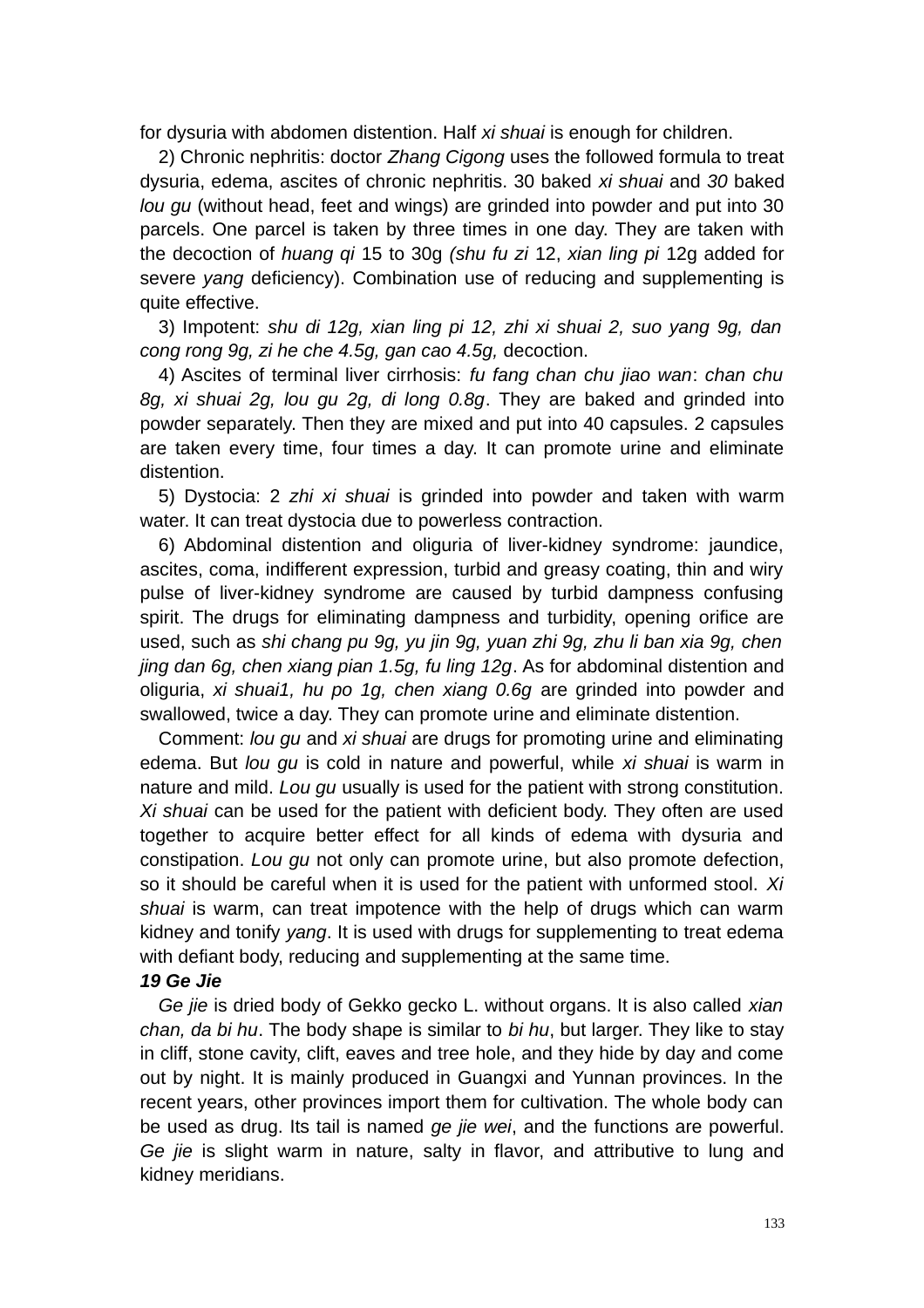"*ben cao gang mu*" says, it can supplement lung *qi,* stop asthma, relieve thirst, is similar to *ren shen*; it can nourish *yin* and blood, supplement essence and tonify weakness, is similar to mutton. It is a good drug for warming and supplementing. The functions are (1) supplementing lung and nourishing kidney, (2) stopping cough and asthma, (3) supplementing essence and *yang*, (4) warming and tonifying kidney *yang*. It can be used for the deficient cold type of lung atrophy, hemoptysis, cough, asthma, weak body due to longy disease, edema, hiccup of old patient, diabetes, amenorrhea, impotence, nocturnal emission, lower back pain, etc.. In clinic, it is often used for chronic bronchitis, lung tuberculosis, asthma, neurasthenia sexualis, amenorrhea, and so on.

 It is confirmed by experiments that the weight of prostate, spermatophore and levator ani muscle increase when male mouse is injected by extraction of *ge jie* (male-hormone-like action); oestrum is prolonged and ovary and uterus are enlarged when female mouse is injected by alcohol lixivium of *ge jie* (female-hormone-like action). Emasculate mouse would have oestrum again when it is injected by alcohol lixivium of *ge jie*. Herbs books say, it can promote menstruation ("*da ming ben cao*"), nourish essence and blood, promote sexual activity ("*ben cao gang mu*"), and supplement minister-fire of life-gate ("*ben cao qiu zhen*"). These comments are similar to what we consider in modern time, illustrating that ancient doctors once practiced and observed deeply and carefully.

 It is pungent and slight warm, so it is usually assisted with drugs for nourishing *yin*. It should be careful when it is used for *yin* deficiency, lung dryness, heat-dampness in kidney meridians or hyperactivity of minister-fire.

 It is often used as pills and powder, the dose is 0.3g to 0.6g every time, twice to three times a day. The clinical applications are:

 1) asthma: asthma is subdivided into cold, heat, deficiency and excess types. *Ge jie* is pungent and slight warm, can warm and supplement, so it is suitable for deficient cold type (failure of kidney to receive *qi*) of asthma. It can be used for cardiasthma, bronchial asthma with longy duration or complicated with pulmonary emphysema and edema. According to the author's experience, *shen ge san* is used for obstinate deficient asthma to relieve the disease and achieve fewer or no outbreaks. *Shen ge san*: *ge jie 2, hong ren shen 15, bei sha shen 15, mai dong 9g, ju hong 9g, zi he che 24g*. They are grinded into powder, 1 to 1.5g every time, twice to three times a day. The drugs are taken once a day to enhance the therapeutic effect after the asthma has been stopped.

 [case] patient *Shen,* male, 56, cadre. He suffered asthma for more than 10 years. The disease was severer in winter. In the recent years, the disease aggravated gradually, he has cough, asthma and rapid breath which were severer after activity. He could not lie down in the evening. Other manifestations were unsmooth discharge of white and sticky sputum, chest oppression, poor appetite, facial edema in the morning, and feet edema in the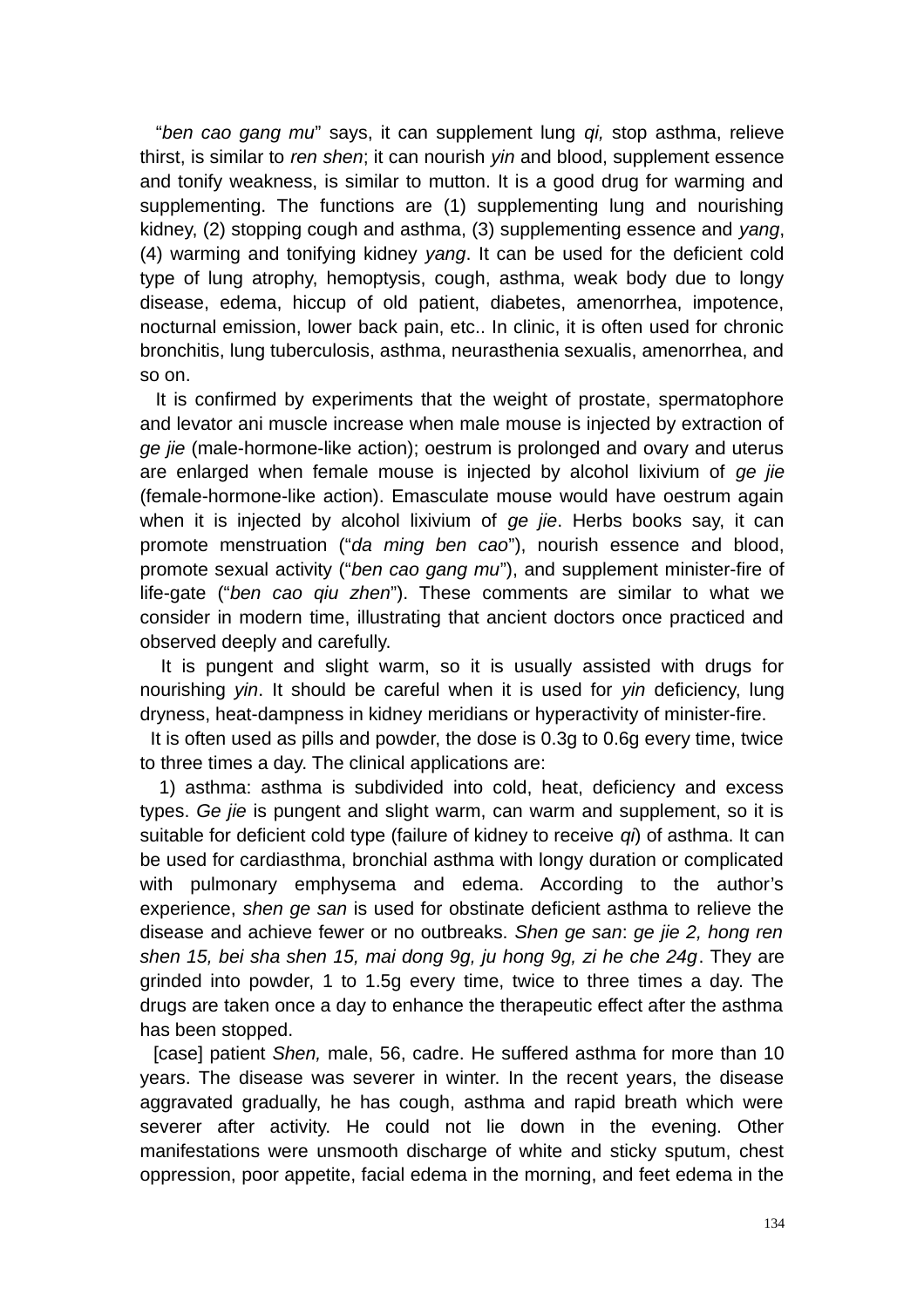afternoon. Chest X ray showed rough and disordered lung grain, increased brightness, lower diaphragm, and the diagnosis was pulmonary emphysema. The tongue was slight red, coating was thin, and pulse was thin and slippery. Lung, spleen and kidney were deficient and affected each other, making disease severer day by day. Warming kidney and supplementing root were emphasis, and *qi* and *yin* were given consideration to at the same time, to relieve asthma and dyspnea, make expectation smooth and make lung *qi* recover. One dose of *shen ge san* was prescribed, 1.5g every time, twice a day. After taking drugs, asthma and dyspnea were relieved a little, he felt chest comfortable and could lied down in the evening. After continuous intake, spirit and appetite recovered, asthma and dyspnea would not be aggravated by activity, and he felt quite good. Asthma and dyspnea were complete relieved by two doses and he could do light work. Two-year follow-up showed that the condition was steady.

 2) Chronic bronchitis: in the recent ten years, prevention, treatment and research work are carried out extensively due to consideration and emphasis of Party, and many formula and herbs are summarized according to practice, laying a good foundation to treat chronic bronchitis. *Ge zei san* is suitable for longy duration of chronic bronchitis with weak body. *Ge jie* can supplement lung, nourish kidney, stop cough and asthma; doctor *Meng Xian* considers that *wu zei gu*can supplement essence, and "*ye shi zhai xuan fang*" uses *wu zei gu* to treat infantile phlegm rales. Therefore, *wu zei gu* is a effective drug for chronic bronchitis and asthma. The formula is *ge jie 2, wu zei gu 150g*. They are grinded into powder and mixed with 500g of refined white sugar. They are put into 40 parcels. One parcel is taken by two times in one day. The drugs take effect after one to two weeks, and the condition is relieved after three to four weeks.

 [case] patient *Wang,* male, 40, cadre. He suffered wind cold 6 years ago when he was on a business trip to northwest China, the cough stopped after more than 3 months. It reoccurred by over-work and coldness, was severer in winter. The manifestations were choking cough, chest oppression, white and sticky sputum, unsmooth expectation, even tears and snivel, red face and rapid breath which became mild when white and sticky sputum was discharged out, poor appetite, fatigue, thin and greasy coating, pale and fat tongue, thin and weak pulse. Longy cough injured lung and resulted in deficient lung and spleen. Warming lung, regulating spleen, stopping cough and asthma were applied. After taking drugs for six days, the symptoms began to be relieved, expectation was smooth and cough was milder. After taking drugs for two weeks, disease condition was steady and appetite was promoted. He was cured by continuous intake. The follow-up after three years showed no reoccurrence.

 3) Lung tuberculosis: nourishing *yin*, supplementing lung, strengthening spleen and kidney are mainly used, and drugs are modified according to syndrome. Usually *ge mu wan* can be used. *Ge jie 2, bei sha shen 60g, zhi*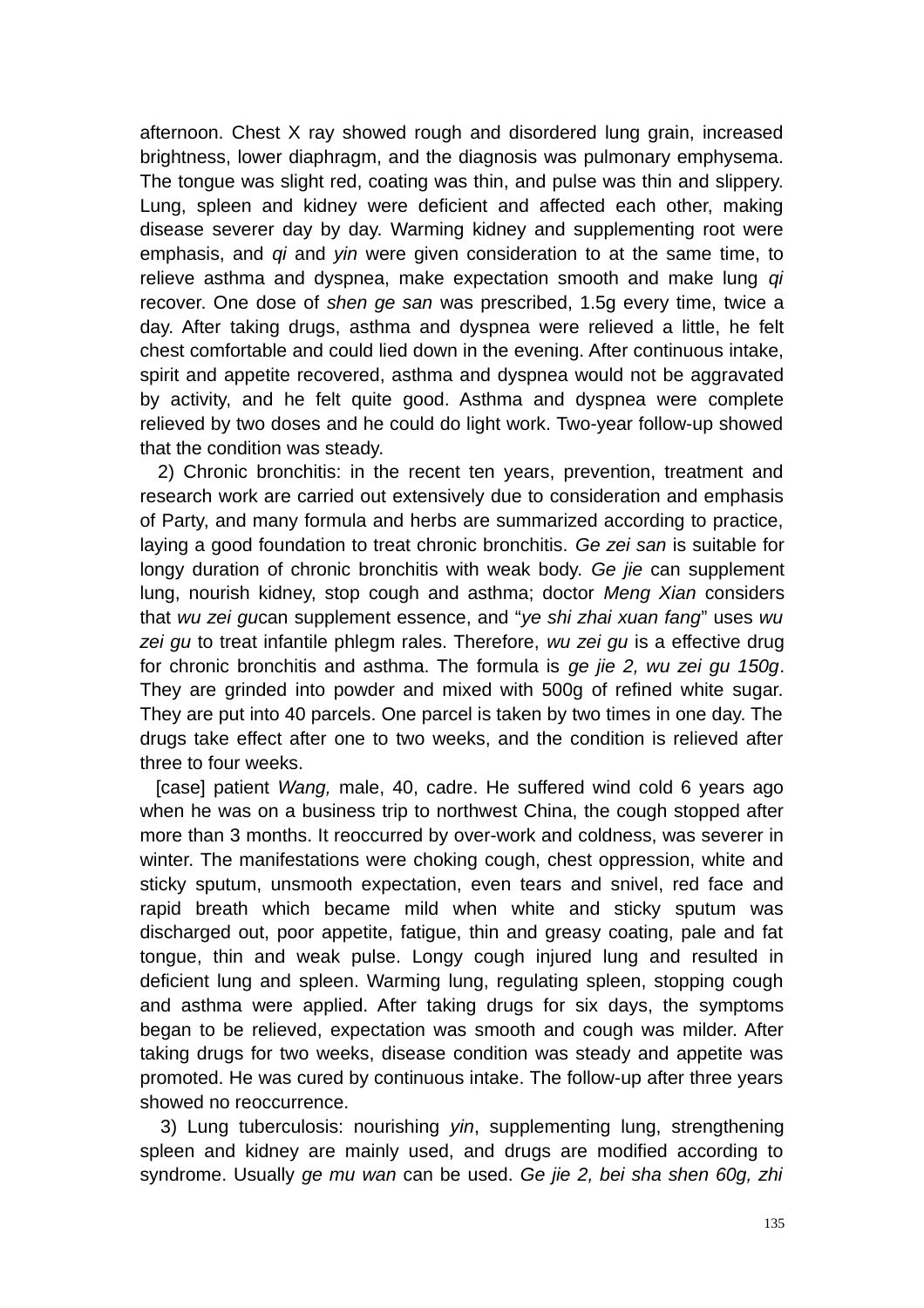*mu 30g, chuan bei 30g, xing ren 30g* are grinded into powder and made into pills with honey as large as mung bean, 6 g every time, twice a day. *Ge jie* is good at supplementing lung, nourishing kidney, warming *yang*, supplementing *qi*, promoting body resistance to disease and constitution, and promoting absorption and heal-up of focus. *Sha shen* and *zhi mu* are added to nourish *yin*, *bei mu* and *xing ren* are added to stop cough and eliminate phlegm, and they are suitable for *yin* and *qi* deficiency of infiltrative lung tuberculosis or completed with cavity. Decoction of *Sheng di 9g, mai dong 9g, sheng di yu 30g* is taken with pills for red and purple tongue and severe tidal fever.

 [case] patient *Yi*, female, 39, farmer. She once suffered lung tuberculosis when she was young. In the recent 5 years, she became thin gradually, and had tidal fever in the afternoon, poor appetite, night sweat, cough with little sputum or blood sometimes and dry mouth. Chest X ray revealed sheet shadow with confuse edge. ESR was 52 mm/ 1 hour. The coating was thin, tongue was red, and the pulse was wiry, thin and rapid. It was *yin* deficiency and lung dryness type of *lao ji zheng*. *Ge mu wan* was prescribed. It was taken with decoction of *sheng di, mai dong* (nourishing *yin*) and *di yu* (clearing heat and resolving toxin). After two weeks, all the symptoms were improved. After one month, chest X ray revealed absorption of majority of sheet shadow. ESR was 23mm/1hour. The formula was taken continuously. He was cured after three months.

 4) Impotence and semen emission: both of them are due to deficient kidney *yang* and uncontrol of lower recourse. *Ge jie* can warm kidney, tonify *yang*, promote sexual activity, and astringe lower recourse, and is effective to impotence and semen emission due to deficient kidney *yang*. The formula is *bu shen wan*: *ge jie 2, shu di 45g, tu si zi 45g, jin ying zi 45g, ba ji tian 45g, dan cong rong 45g, zi he che 30g.* They are grinded into powder and made into pills with water as large as mung bean, 6g every time, twice a day. It is not suitable for heat-dampness in lower-*jiao* or hyperactivity of minister-fire with yellow coating and red tongue.

 [case] patient *Wang,* male, 32, worker. He had frequent semen emission when he grew up, and impotence and early emission when he got married. The manifestations were dizziness, fatigue, weak waist and lower limbs, unbearable to overwork and extreme aversion to cold in winter, thin coating, pale tongue, thin pulse and weak pulse in *chi* location. It was fire deficiency of life-gate, deficient cold of essence and *qi*, so supplementing kidney, tonifying *yang*, warming and astringing essence were applied. He was prescribed one dose of *bu shen wan*. After taking drugs for ten days, the spirit was promoted and penis could erect but not hard enough. He was cured after taking two doses.

### *20 Hai Ma*

*Hai ma* is the whole body (without organs) of Hippocampus trimaculatus Leach, Hippocampus kelloggi, Hippocampus histrix Kaup or Hippocampus kuda Bleeker. The body is yellow-white or brawn with luster, the small one is 3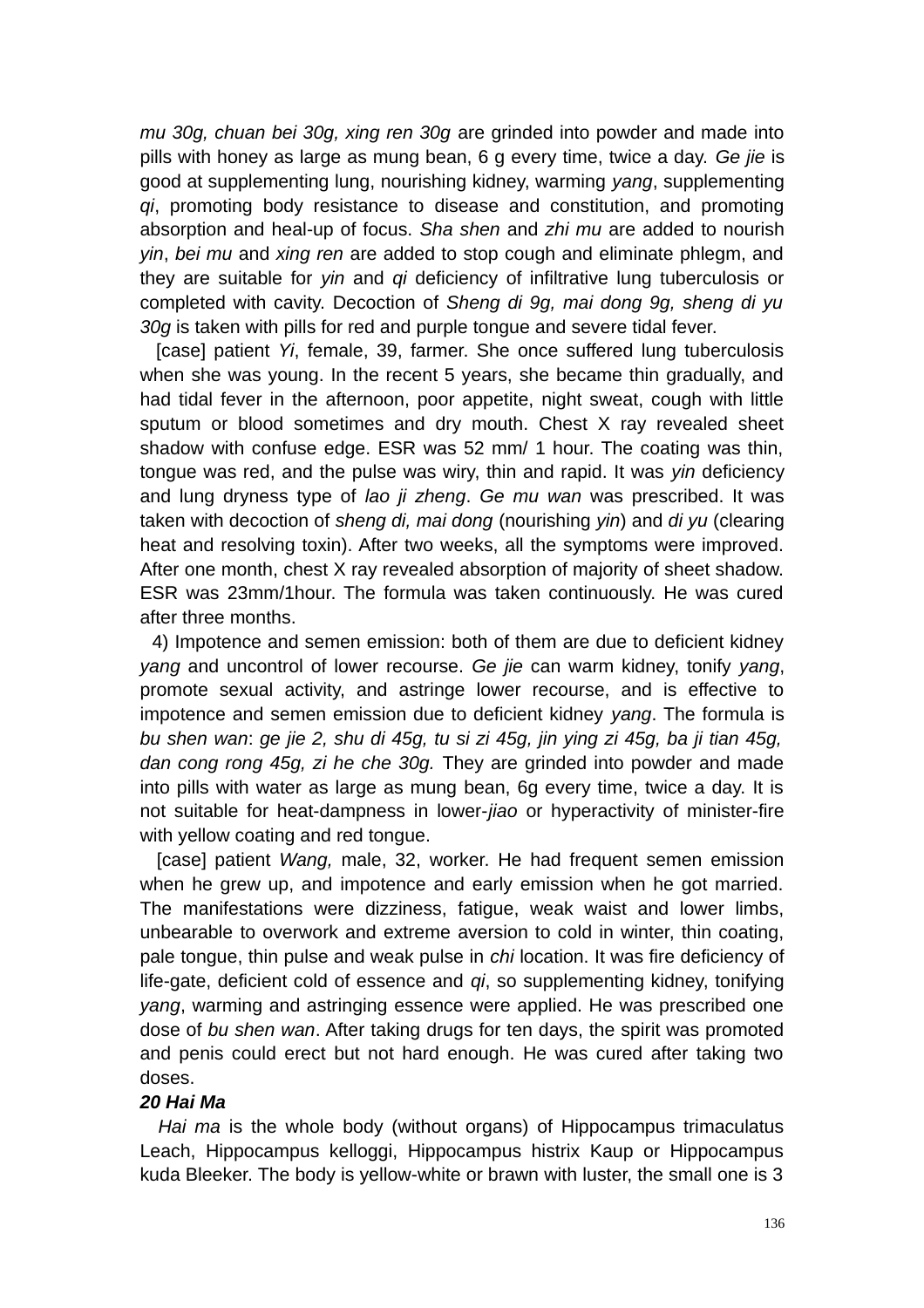to 6 *cun* long and the large one is near *chi*. Their tails twine and are similar to horse, so they are called *hai ma* (sea horse). It is produced in Guangdong, Hainan and Fujian provinces. It is warm in nature, sweet and slight salty in flavor, and attributive to kidney.

The functions are 1) warming kidney, tonifying *yang*, 2) activating blood and dispersing stasis. It has exciting and strengthening functions, not only can promote sexual activity to treat impotence, but also promote spirit of old people and weak patients. It can promote weak uterus contraction to expedite child delivery. It also can be used for much leucorrhea with weak body.

It is especial effective to obstinate furuncle, severe ulcer, dead tissue and fistula.

Because of its warm nature, it is not suitable for high blood pressure without *yang* deficiency and *yang* hyperactivity due to *yin* deficiency.

The dose is 3 to 6g for decoction, and 1 to 1.5g for powder. It is used with other drugs for external use. The clinical applications are:

1) Obstinate furuncle, severe ulcer, ulcer, and fistula: *hai ma ba du sheng ji san* is an secret empirical formula handed down from ancestors of *Chen Hongbin*, a surgical doctor of our hospital. It can draw pus and toxin, promote granulation, is good at treating all kinds of carbuncle, ulcer, obstinate furuncle, fistula and dead tissue. It can be used for longy duration of these diseases no matter *yin* syndrome or *yang* syndrome. Our hospital uses it to treat all kinds of fistula and longy duration of ulcer of many years, receiving good effect. In the recent years, 217 cases of fistula are treated, among which the longest duration is 20 years, and the shortest one is 3 to 4 months. They are all cured.

Formula: *hai ma 60g, guang dan 60g, pao jia 60g, huang bai 60g, jiang huang 60g, wu gong 40, fei xiong huang 45g, gan cao 45g, sheng jun 30g, dan quan xie 30g, bing pian 9g, yuan cun 6g*. They are grinded into powder and stored in bottle.

Method: according to the condition of necrotic tissue, powder with different doses of *hong sheng* or *huang sheng* is used to cover the focus which then is covered by adhesive plaster. *Sang pi* paper spill (moisten by water or Vaseline) which is coincided to the depth and size of fistula is used to dip the powder with 5%, 20%, 50% and 80% *huang sheng* or *hong sheng* (powder with 50% to 80% *sheng dan* for the fistula with thin wall and much dead tissue, 5% to 20% *sheng dan* for mild fistula). The powder can be used alone for nearly cured fistula and ulcer until they are cured.

[case] patient *Li*, female, 28, worker. She suffered surgery due to ectopic pregnancy on  $7<sup>th</sup>$ , May, 1976. She received incision and drainage because of right-low celiac abscess on  $25<sup>th</sup>$ , May, 1976. It was not cured after more than two months. She received another surgery, and fistula came up. There was much purulence. She came to surgery department of out hospital on  $7<sup>th</sup>$ , September. The fistula was 4cm deep, the tissue was hard. 20% *hai ma bai du sheng ji san* was put into the fistula. Because of her weak body, five doses of decoction for supplementing *qi* and blood*,* resolving toxin and drawing pus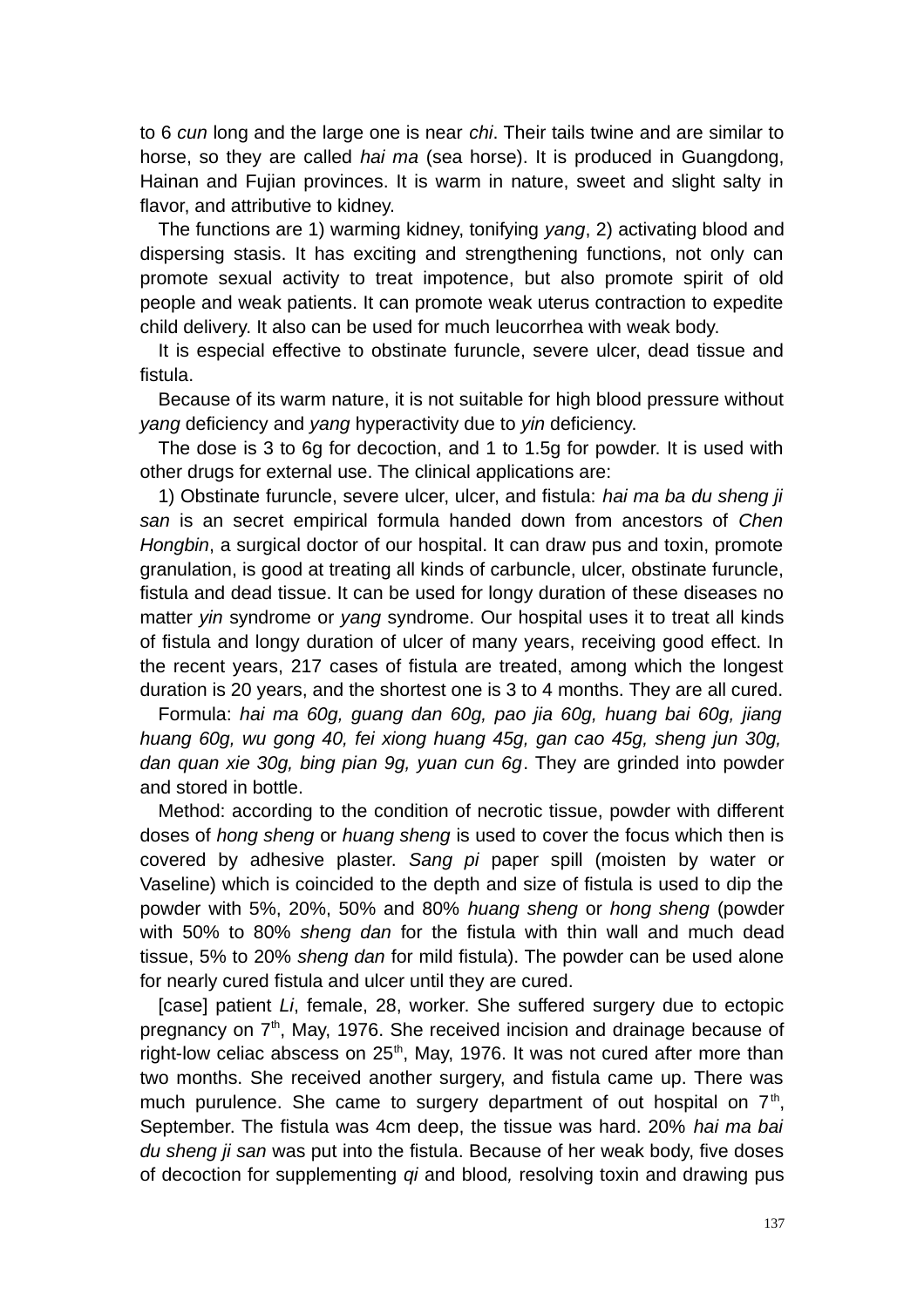was prescribed for oral administration. The powder was changed once per two days. After using 5 times, the secretion became less, and then 5% *hai ma bai du sheng ji san* was used, changed once per 3 to 5 days. The fistula became shallow, and was cured on  $18<sup>th</sup>$ , October.

2) Frequent urine in night due to kidney *yang* deficiency, much leucorrhea with weak body: *hai ma* can warm kidney, tonify *yang*, nourish and supplement body, with the help of *qi zi, sang piao xiao, jin ying zi*, etc.. They are obvious effective.

3) Infantile furuncle in summer and impetigo: they are easy to reoccur. 4.5g of *hai ma* and 100g of pork are ate at the same time to promote body resistance. The disease is improved obviously after taking twice to three times.

4) Chronic nephritis: *hai ma jian shen wan* is effective to chronic nephritis with edema sometimes, abnormal kidney function, positive urine protein and longy duration. It should be careful when it is used for high blood pressure. The formula is *hai ma 30g, sha ren 30g, fu ling 30g, shan yu rou 30g, dang shen 30g, shu di huang 90g, shan yao 60g, bo he ye 15g*. They are grinded into powder and made into pills with honey as large as mung bean, 7.5g every time, twice a day.

[case] patient *Xu*, male, 43, worker. He suffered chronic nephritis for more than 4 years, and was not cured by many treatment. The manifestations were edema, dizziness, weak lower limbs, aversion to cold, fatigue, poor appetite, unformed stool, lower back pain, heavy legs, much or little urine, white coating, pale and fat tongue, deep and thin pulse, and weak pulse in *chi* location. Test: urine protein ++ to +++, urinary cylinder ++, RBC and WBC + to ++, PSP 38%, non-protein nitrogen 85mg%. It was due to *yang* deficiency of kidney and spleen, water flood, uncontrol of essence and *qi*. The treatment methods were supplementing spleen and kidney, warming *yang*, controlling water, and stringing essence and water. He was prescribed one dose of *hai ma jian shen wan*. Two weeks later, urine protein was +- to +, urinary cylinder was seen sometimes, a little RBC. Edema disappeared, spirit was improved, body weight increased, and kidney function was normal after taking three doses of drugs. *Liu wei di huang wan* was prescribed to enhance the therapeutic effect.

5) Impotence and sterility due to cold uterus: *hai ma* is good at tonifying kidney *yang*, warming uterus, regulating menstruation, so it is effective to impotence and sterility due to cold uterus. *Hai ma wen shen san*: *hai ma 8* is grinded into powder, 1.5g every time, twice a day.

[case] patient *Huang,* female, 32, worker. She did not have birth 6 years after marriage. The manifestations were pale complexion, thin body, extreme aversion to cold, weak waist and lower limbs, cold sensation in lower abdomen, clear and thin leucorrhea, delayed and little menstruation, hypoactive sexual desire, thin coating, pale tongue, thin pulse, and weak pulse in *chi* location. It was due kidney *yang* deficiency, *chong* and *ren*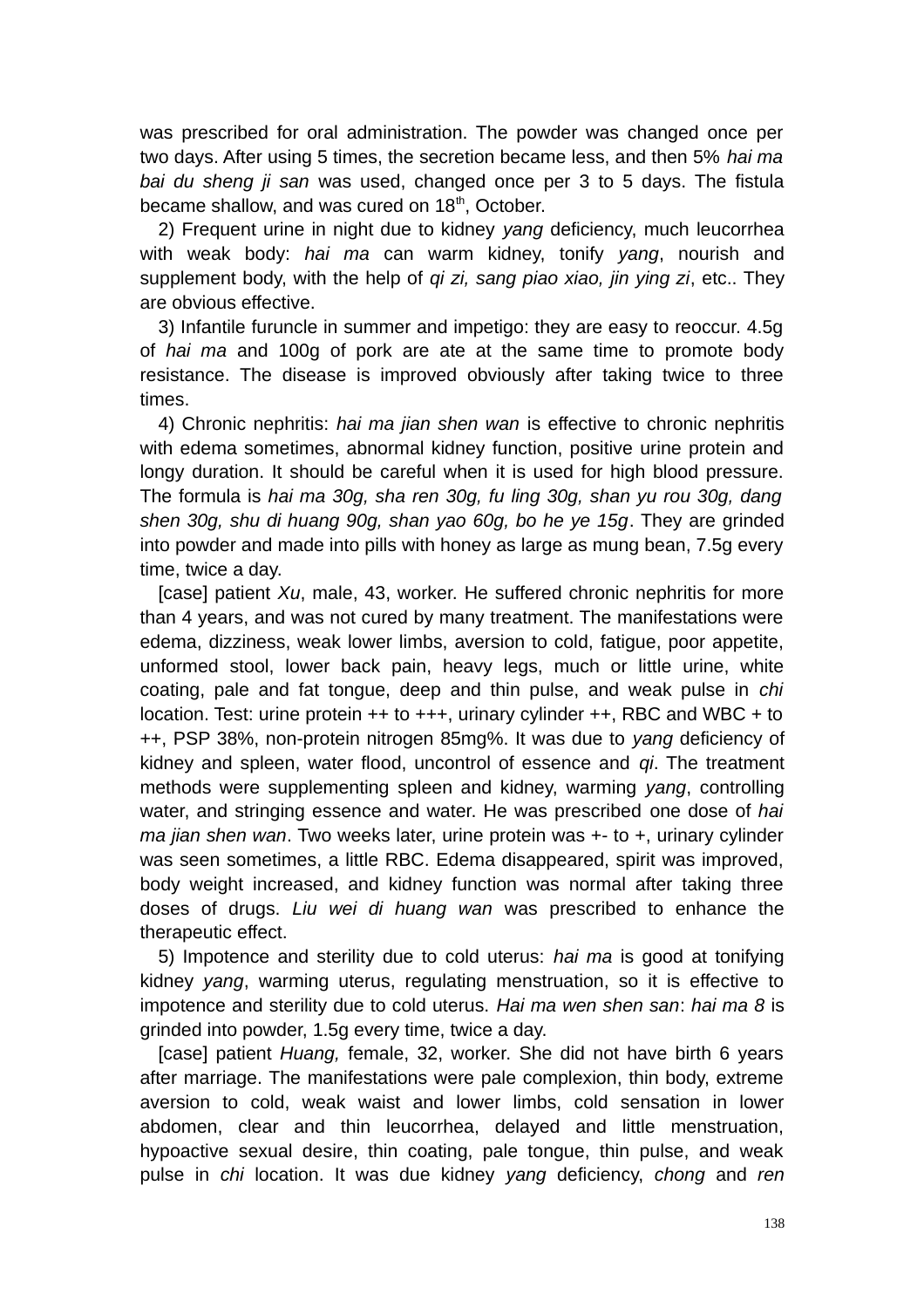meridians deficiency and cold uterus, so *hai ma wen shen san* was tried, 1.5g every time, twice a day. It was taken with hot Shaoxing wine. After two weeks, the spirit was promoted, cold sensation in lower abdomen was reduced, and leucorrhea became normal. After two months, the menstruation was normal. She had gestation after four months. *Gui pi wan* was prescribed for continuous treatment.

6) bed sore: it is common seen in the patients of coma, paralysis and weak body who are difficult to turn over. The treatment depends on the stage, size and conditions. Usually it is subdivided into three degrees. Degree I: *qi* stagnation and blood stasis type, *hong hua ding* (*hong hua* 3g is soaked into 100ml of 50% alcohol for 3 days.) is used to wipe the focus which then is massaged by palm to eliminate stasis. It is used three to four times. Usually the disease is cured after 3 to 5 days. Degree II: obstruction of toxic dampness, there is pus and ulceration. Eliminating dampness, resolving toxin, draw stale and generating new are used. *Hai ma ba du sheng ji san* (different doses of *hong sheng* or *huang sheng* are added according the condition of ulcer.) is used to cover the focus which then is covered by gauze, changed once a day or per two days. After 10 to 14 days, granulation tissue is red and luster. Degree III: healthy *qi* deficiency and ulcerated sore, the manifestations are weak body, large and sunken focus, necrotic tissue, and dark granulation tissue. *Hai ma ba du sheng ji san* is used. 50% to 80% *hong sheng* is used to draw necrosis and dead tissue for necrotic and dark focus. After the necrosis is drawn and granulation tissue becomes luster, 5% to 20% *hong sheng* is used, or *hai ma ba du sheng ji san* is used alone. Decoction for supplementing *qi* and blood and strengthening root is used at the same time to promote the recovery for severe weak patient.

[case] patient *Wang*, male, 46. He suffered paralysis due to compressive fracture of lumbar vertebra 2 and 3. He had bed sore on rump with 13\*9\*4cm. It was degree III. The secretion was much, granulation tissue was not luster complicated with necrotic sinew. He was mainly treated by *hai ma ba du sheng ji san*, changed once per two days. He was cured after one month.

Comment: *ge jia* and *hai ma* can warm kidney and tonify *yang*. *Ge jie* is good at supplementing lung and stopping asthma, while *hai ma* is obvious effective to fistula, obstinate furuncle and severe ulcer. They both are warm drugs, so they are suitable for *yang* and *qi* deficiency, not suitable for hyperactivity *yang* due to *yin* deficiency.

### *21 Shu Fu*

 *Shu fu* is dried whole body of Porcellio scaber Latreille. The body is small about 10mm long, and shape is flat ellipse. It has antennas, the color is greyish white with luster. It is ball when it folds. It likes to stay in gloomy and damp place. It has many names, such as *shi sheng chong, di shi, xi gua chong, an ban chong*, etc.. It is produced in many province, mainly Jiangsu and Zhejiang provinces. "*ben jing*" considers its nature as warm, while "*bie lu*" considers its nature as slight cold. Judging from its functions, it seems that its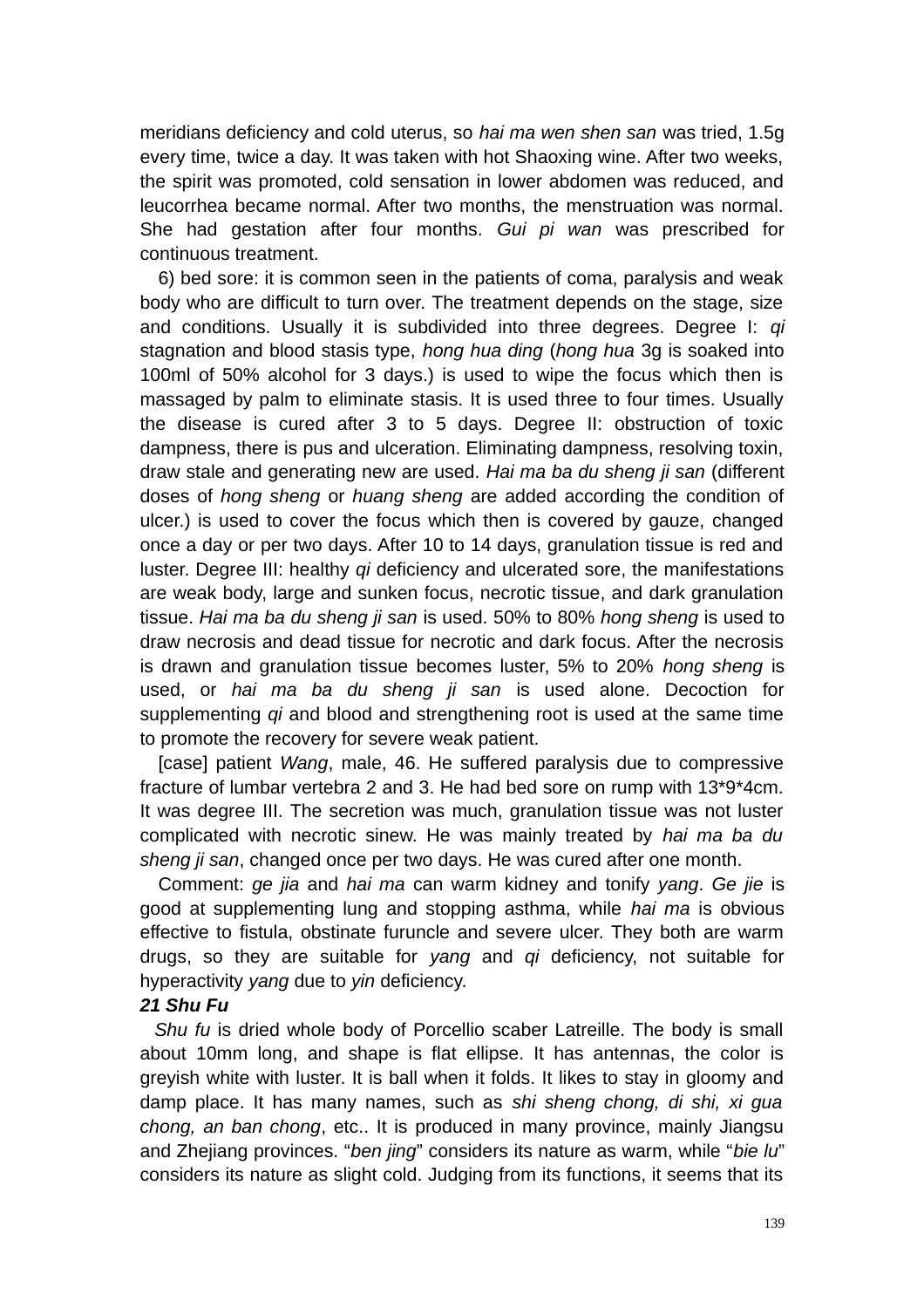nature is slight cold. It is acid in flavor, nontoxic and attributive to liver meridians.

 *Ping jia chong* (Armadillidium vulgare) is similar to *shu fu*, is dark brown or slight yellow. It is fragile and fishy. Drugstores usually use it to replace *shu fu*, and some herbal books also see them as one kind of insect. It is wrong. Besides the same functions of *shu fu*, *ping jia chong* also can stop asthma and treating blood stranguria.

 *Shu fu* is good at breaking blood stasis, eliminating mass, dredging amenorrhea, dredging water channels, stopping convulsion and relieving pain, so it can be used for heat syndrome and excess syndrome of blood stasis, mass, mouth ulcer, swelling throat, amenorrhea, retention of urine and pain.

 "*ben jing*" clearly says that it can treat retention of urine and amenorrhea, and dredge water channels, and also points out the functions of stopping spasm, clearing heat to treat epilepsy, spasm, cold and heat and malaria. Doctors of later ages use it to longy cough and asthma and pain after surgery, extending the meaning of stopping spasm.

 *Bie jia jian wan,* which Doctor *Zhang Zhongjing* uses to treat enlarged spleen and mass, contains *shu fu*. "*zhou hou fang*", "*qian jin fang*", "*sheng hui fang*" and other books also use *shu fu.*

In clinic, it is often used with drugs for activating blood and dispersing stasis, such as *zhe chong, qiang lang, da huang, tao ren*, etc., to treat amenorrhea and mass; with drugs for promoting urine and eliminating edema, such as *che qian zi, ze lan, ze xie*, etc., to treat dysuria or edema; with drugs for softening soft and dispersing stasis, such as *bie jia, di bie chong*, etc., to treat enlarged spleen.

 Because of fierce function of breaking stasis, it should be careful when it is used for pregnant women or weak patient without blood stasis.

 Usually it is baked into yellow color by mild fire, and grinded into powder. It is usually made into powder form and pill form. The dose is 1 to 2g for one day. If it is used for decoction, the dose is 4 to 6g. The clinical applications are:

 1) Amenorrhea and dysmenorrhea: they can be subdivided into excess and deficiency syndromes. Because of fierce function of breaking stasis, it is suitable for excess syndrome of amenorrhea and dysmenorrhea due to blood stasis obstruction, with the drugs for dispersing stasis and regulating menstruation, such as *dang gui, chuan xiong, wu ling zhi, tao ren*, etc..

 [case] patient *Zhang*, female, 35, worker. He suffered amenorrhea for three months due to coldness being caught in rain. The manifestations are dark complexion, abdominal pain and distention, thin and greasy coating, dark red tongue, deep and rough pulse. It was due to cold stagnation, blood stagnation and stasis. Warming meridians and dispersing stasis were applied.

 *Quan dang gui 10g, chuan xiong 10g, rou gui 2g, shu fu 5g, di bie chong10g, tao ren 10g, wu ling zhi 10g, gan cao 4g*

 After taking four doses, the abdominal pain became severer and menstruation arrived with purple blood and gores. After taking another one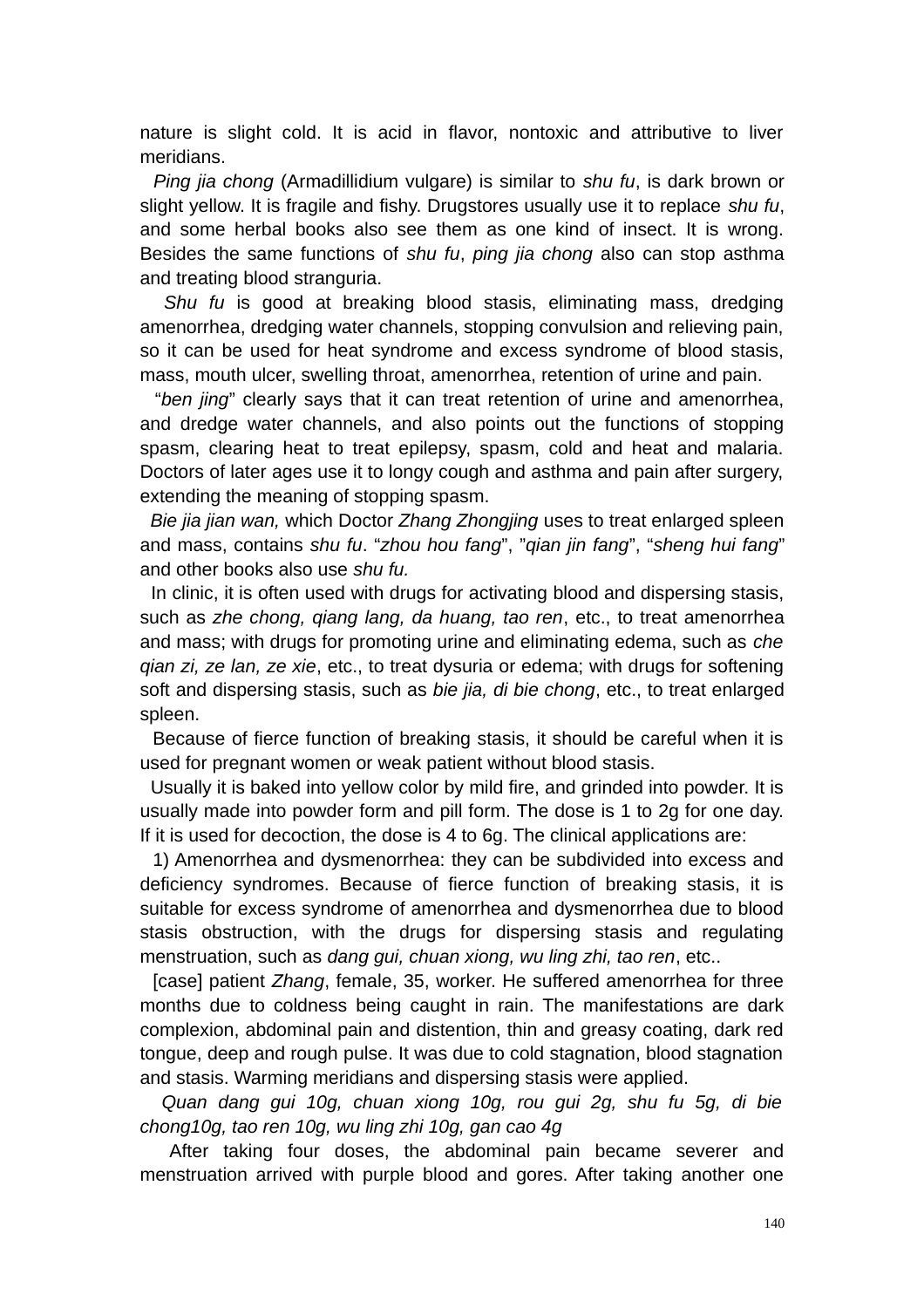dose, abdomen pain is relieved. She was cured after regulation.

 2) Longy duration of malaria: Doctor *Zhang Zhongjing* uses it to treat longy duration of malaria, just *bie jia jian wan* in "*jin kui yao lve*". Because *shu fu* is good at dredging meridians and can eliminate mass (*Huang Yuanyu*' words), therefore, it can be used as main drug or *bie jia jian wan* (8g every time, twice a day) is used to treat frequent reoccurrence of malaria and enlarged spleen with stasis spots in tongue or purple tongue.

 [case] patient *Xue*, male, 42, farmer. Vivax malaria reoccurred frequently, and there was a hard mass under left ribs. Enlarged spleen had come up. *Shu fu* 14 and *dou chi* 14 are pounded and then made into pills as large as *qian shi*. Two pills were taken one day before reoccurrence, and another two pills were taken two hours before reoccurrence. The malaria was controlled. Later, *bie jia jian wan* 6g was taken both in the morning and in the evening. The mass was reduced after two weeks.

 3) Mouth ulcer, tonsillitis, thrush, [gingivitis:](http://www.nciku.com/search/en/gingivitis) *shu fu* is good at activating blood, dispersing stasis, clearing heat, resolving toxin and relieving pain. Therefore, it is effective to these symptoms. 30g of live *shu fu* is washed, baked on tile, grinded into powder, added with small dose of *bing pian* and then stored in bottle. The powder is used to cover the focus, can not be swallowed, but can be spitted with saliva. It is used twice to three times. It is reported by Hu'nan board of health ①that it is used to treat more than 250 cases and they are cured usually after 3 to 5 days.

[case] patient Xu, male, 28, worker. He suffered chronic tonsillitis which often was induced by coldness. He had swelling and pain tonsil with a little white stale for four days. Because the fever was mild, the method mentioned above was used. The drugs took effect in the first day, and the disease was cured by three days.

 4) Dysuria: it can be used for the dysuria which is caused *qi* stagnation affecting blood and heat-dampness stagnation. In "*qian jin fang*", 7 *shu fu* are grinded into powder, and taken with Shaoxing wine to treat dysuria after child birth effectively. Decoction of *shu fu 5g, che qian zi 12g, ze xie 12g* can promote urine obviously.

 5) Chronic bronchitis: this disease is quite obstinate and is difficult to be cured. Hongqiao district first hospital of tianjin grind *shu fu* into powder, treat it by 60% alcohol and then make it into tablets (0.3g, 0.5g). 2 to 5 tablets (0.5g), or 3 to 8 tablets (0.3g) are taken every time, three times a day. 15 days compose one course of treatment. 247 cases are treated, and the total effective rate is 81.8%. It is effective to asthma, cough and sputum. *Shu fu* can disperse stasis and activate blood, so it can improve lung microcirculation, promote the recovery, improve lung function so as to relieve cough and asthma. The patients usually feel mouth dry after taking this drug, so tea of *mai dong* 10 can be taken with drug.

 6) Pain after surgery: *shu fu* has analgesic and anticonvulsant actions, so it can relieve pain after surgery. *Shu fu* is washed, killed by warm water, dried,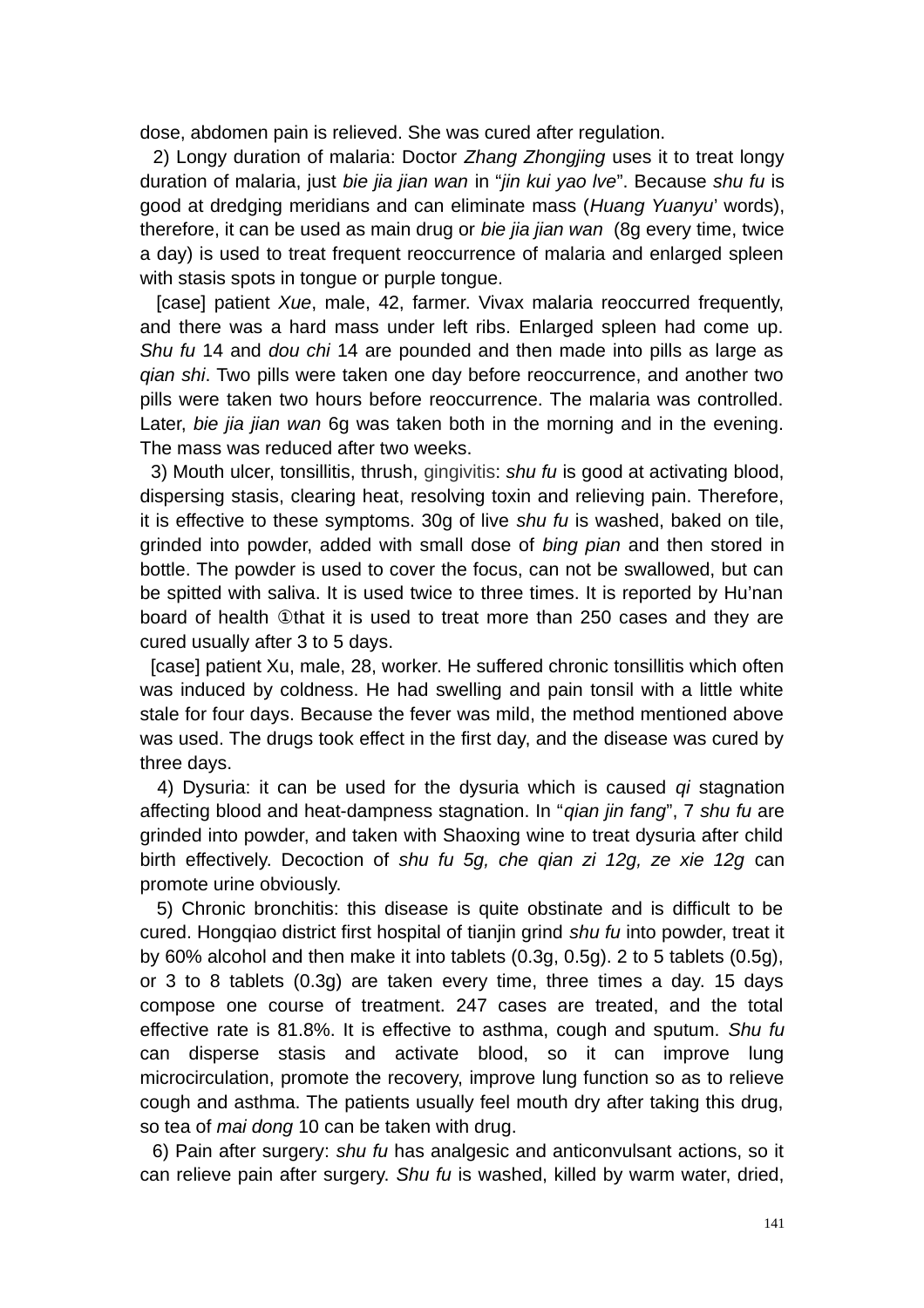grinded into powder, mixed with sugar and amylum, made into 10% powder and then put into capsules②. Every capsule contains 0.1g of *shu fu*. 2 to 4 capsules are taken every time, once to twice a day. *Shu fu* is washed, mixed with water (1:15 or 1:20), and then decocted into 10% decoction. The solution is filtered by three layers of gauze. Proper dose of antiseptic is added. 5 to 10ml is taken by oral administration every time. It has obvious analgesic and anticonvulsant actions for the pain after surgery.③

 [case] patient *Zhao*, male, 54, worker. He received surgery because of intestine obstruction and felt abdomen pain after surgery. He was prescribed *shu fu jiao nang*, 4 capsules every time. The pain began to be relieved after 1 hour. The pain was completely relieved by another administration after 4 hours.

1\ Date Selection of Chinese New Herbal Therapy Exhibition, 1970

2\ Date Selection of Chinese New Herbal Therapy Exhibition

3\ Guangxi drug animal, Guangxi people republic house, 1976

## *22 Qi Cao*

 Qi chao is larva of Holotrichia diomphalia Bates, Anomala corpulenta Motschulsky, Anomala exoleta Faldermann and Holotrichia parallela. It is about 15 to 35mm long, its shape is long column, its color is milk white, and the body usually is bended and covered by yellow-white hair. There are three sections of chest, and every section has two feet. They live in the earth about 3 to 6 cm deep, and bite plant root. They are injurious insect. It is produced in Jiangsu, Anhuim Guangdong, Guangxi, Sichuan, Shandong, He'nan provinces. Many herbal books consider *qi cao* and *qiu qi* as the same insect, and there are still some people consider them as the same insect. It is wrong. Doctor *Chen Cangqi* says in "*ben cao shi yi*", *qiu qi* is also called *du*, it lives in rotten wood, it has i long body short feet, black mouth and no hair, it becomes into longhorn beetle after *chun yu*. Therefore, *qiu qi* is larva of longhorn beetle, while *qi cao* is larva of scarab.

 Its other names are *di can, fei qi* and *pen qi*. Some doctors think its nature is slight warm, and some think its nature is slight cold. Seeing from that there is sweat after taking *qi cao*, "*ben jing*" is right that is salty in flavor and slight warm in nature. It is attributive to liver meridian. Its functions are dispersing blood stasis, dredging stasis obstruction, treating trauma and stopping spasm due to injury. In "*ben cao gang mu*", doctor *Li Shizhen* says, "*ben shi fang*" uses *yang xue di huang wan* which contains *qi cao* to treat spasm, because *qi cao* can dredge blood stasis and stasis obstruction. In "*jing yan fang*"; doctor *Chen* says, cooked *qi cao* can treat loss of eyesight, which is coincided to "*ben jing*" (using it to treat nebula) and "*yao xing lun*" (using its juice to treat nebula); "*ying tong bai wen*" uses it to treat tetanus, bone fracture, severe ulcer, weapons injury, pain and blood disease. Because it can activate blood and eliminate stagnation, it is effective to these diseases. However, the function of abating nebula is not good. The author agrees to doctor *Zhou* ①. He says, treating nebula by *qi cao* is seen in "*ben jing*" and "*yao xing ben*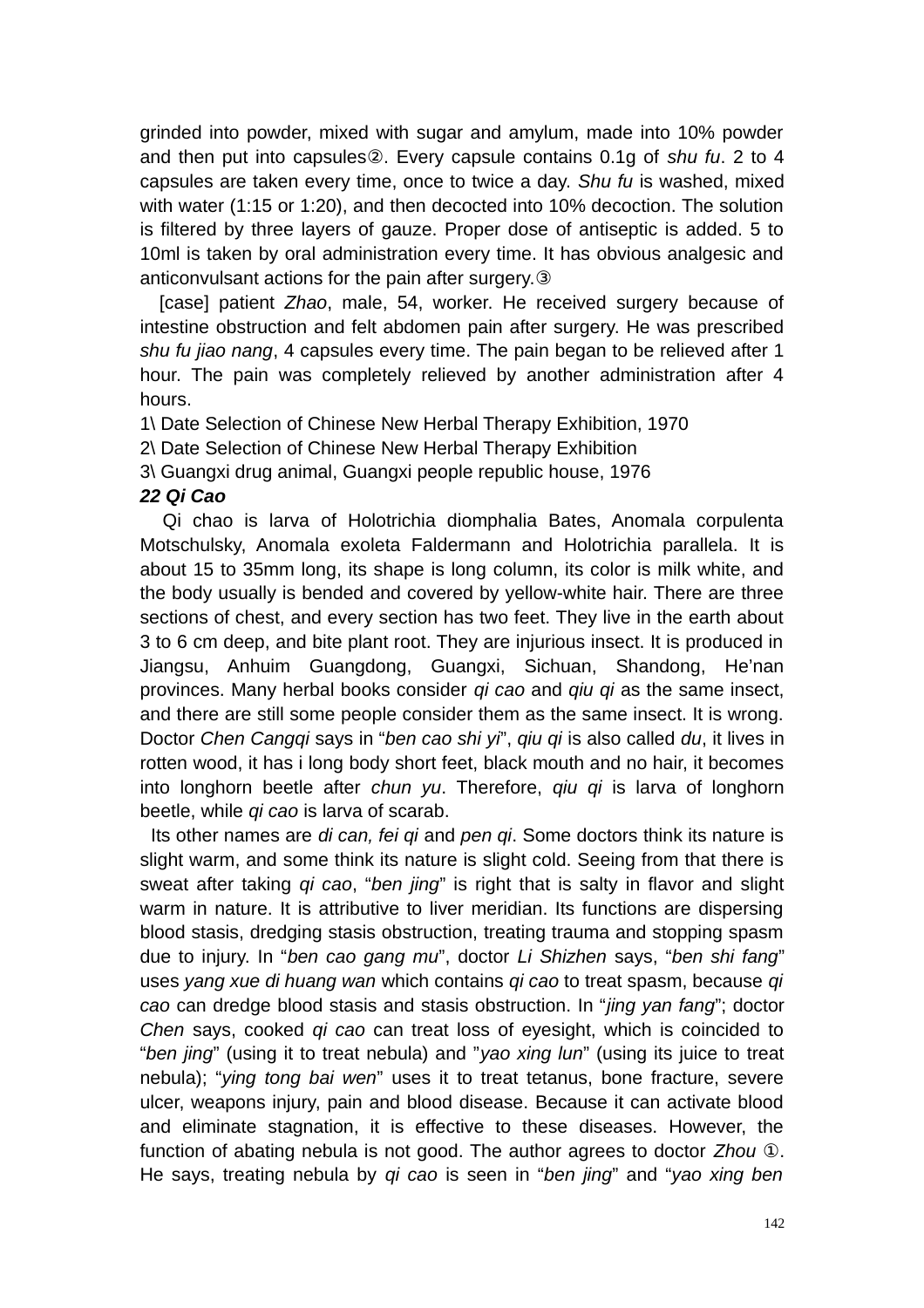*cao*", and doctor *Chen* quotes the case in "*jin shu*" that drudge cooks *qi cao* without permission to feed *sheng chong mu* who has loss sight because of grudge between them and *sheng chong mu* is cured unexpectedly as evidence; if only *qi cao* is used, no therapeutic effect comes up. Facing ancient doctors' opinions, we have to test them by practice. We should not accept them without analysis.

 "*chang sha yao jie*" ② says, *qi cao* can disperse blood stasis and eliminate mass; the reason why "*jin kui*" *da huang zhe chong wan* uses it to treat abdominal distention and blood stasis is that it can break stasis to eliminate mass. This is a pertinent comment.

 In "*ben jing su zhu*", doctor *Zhou Run'an* says, the drugs for dispersing stasis what doctor *Zhang Zhongjing* uses are more then 20, but only dark eyes of dry blood syndrome is treated by *qi cao*; if later generations mast it and can follow it, *qi cao* would not be mistakenly used.

 Additionally, it is also effective to acute throat obstruction and excessive amenorrhea.

 Because of its fierce function of breaking blood and dispersing stasis, pregnant women, weak patients and no blood stasis are contraindications. The dose usually is 0.5 to 1g for one day for powder and pills. It can be pounded or grinded into powder for external use. The clinical applications are:

 1) Throat obstruction (*hou bi*): it refers to throat diseases with swelling and pain throat. It can be caused by external and internal factors. External factor usually is wind-heat, and the onset is quick. Internal factor usually is *yin* deficiency, and it is obstinate and can be cured quickly. "*ji yan fang*" uses juice squeezed from live *qi cao* to drop throat obstruction, and the disease is cured every quickly. This is a acute throat obstruction resulted from external factors. "*za bing yuan liu xi zhuo*" says, *hou bi*, of which *bi* means obstruction, must swelling with obstructed throat …… , it is caused by wind phlegm, fire stagnation and heat toxin. The author once used it and the functions of eliminating swelling and relieving pain is quite quick when he did mobile medical work in village.

 [case] patient *Xu*, male, 39, farmer. He suffered aversion to cold, fever, throat pain two days before. Swelling became severe later. Now he felt obstruction sensation in throat. He was asked to find some live *qi cao*, pound them to make juice, drop some juice into throat. A moment later, much saliva was discharged out and he had frequent vomiting. Later the throat swelling was eliminated gradually.

 2) Tetanus: in light of "*ying tong bai wen*", contemporary doctors use *qi cao* to treat tetanus, receiving good therapeutic effect ③. 14 cases are treated, among which 11 cases are cured, and 3 cases died. The patient could open mouth freely, throat spasm is eliminated or disappeared, mouth secretion is reduced obviously, and could swallow food and drugs after 15 to 30 minutes. The tic could be relieved by drugs but could not be completely relieved, so other therapies are also need. 3 dead cases are old and weak patients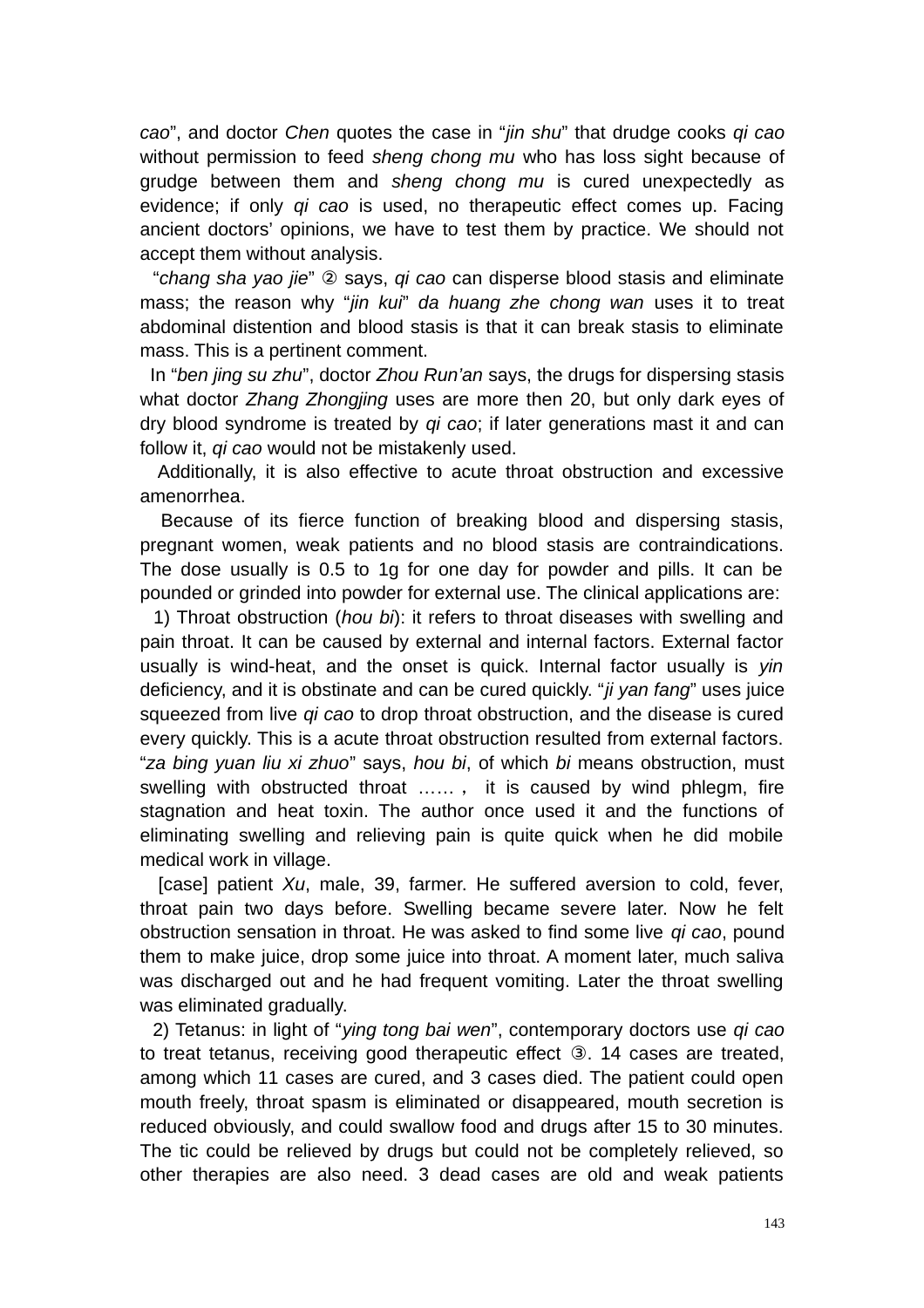accompanied with dysfunction of lung. Method: *qi cao* is lift downward to let it vomit yellow water (the tail can be cut to let yellow water out in critical condition.). The yellow water is used to cover the focus, making the focus numbness and patient sweat. The water can be used to wipe gum for lockjaw. *Qi cao* also can be pounded and used to cover the focus, and changed when it is dry. Or 10 *qi cao* is baked and grinded into powder, taken by two times with Shaoxing wine (reduced dose for children). These methods can be used together.

 Comment: oral administration and external use of *qi cao* can treat tetanus, because it can activate blood, disperse stasis, resolve toxin and stop spasm. If the spasm or tic can not be controlled quickly, *xie wei 4, wu gong 4, fang feng 9g, tian ma 12g* are grinded into powder. 6g is taken with old wine, three times a day. The therapeutic effect is quick. It should be used early for severe case to promote effect.

 3) *Li jie feng*: one kind of Bi syndrome, also called *bai hu feng, bai hu li jie*. Because of severe and wandering joint swelling, mild in daytime and severe in night, it belongs to pain obstruction (*tong bi*) and wandering obstruction (*xing bi*). *Qi cao san* of "*sheng ji zong lu*" is effective. *Qi cao* 7 (pounded), *gan cao* (baked, grinded into powder) *15g, zhi mo yao* (grinded into powder) *3g, zhi ru xiang* (grinded into powder) *3g* are pounded. They are taken by two times with Shaoxing wine, twice a day. It can eliminate pain and relieved pain.

 [case] patient *Wang*, male 47, worker. He suffered *li jie feng* for about 4 to 5 years. The manifestations were swelling joint pain, wandering pain, alternation of mild and severe, severe in night, thin and greasy coating, purple tongue, and wiry and thin pulse. It was wind, clod and dampness going into meridians accompanied with stasis. Expelling wind and cold, dredging obstruction and dispersing stasis were applied. *Qi cao san* of "*sheng ji zong lu*" was tried.

 Pain was relieved obviously, swelling was also relieved, and purple tongue was slighter after taking drugs. They were good signs. The formula was used continuously. When the condition was steady, decoction according to syndrome were used.

 4) Hepatitis: there are many types of hepatitis, and heat-dampness stagnation, liver oppression and spleen deficiency, liver blood stasis and deficiency of liver and kidney are common seen types. It is treated according to syndromes. Activating blood, dispersing stasis, softening hardness and eliminating stagnation are used for liver blood stasis. *Qi cao* is good at dispersing stasis and eliminating mass, so it is suitable for this type. It is used for decades of cases of hepatitis when it is prevalent during 1960 to 1962. It can disperse stasis and eliminate mass, so it can effectively reduce enlarged liver and spleen and relieve hypochrondrium pain.

 [case] patient *Yu*, male, 36, cadre. He suffered non-jaundice hepatitis for more than five months. The manifestations were dark complexion, fatigue, poor appetites, enlarged liver and spleen, prickly hypochrondrium pain, distention pain sometimes, purple tongue, stasis spots in the edge of tongue,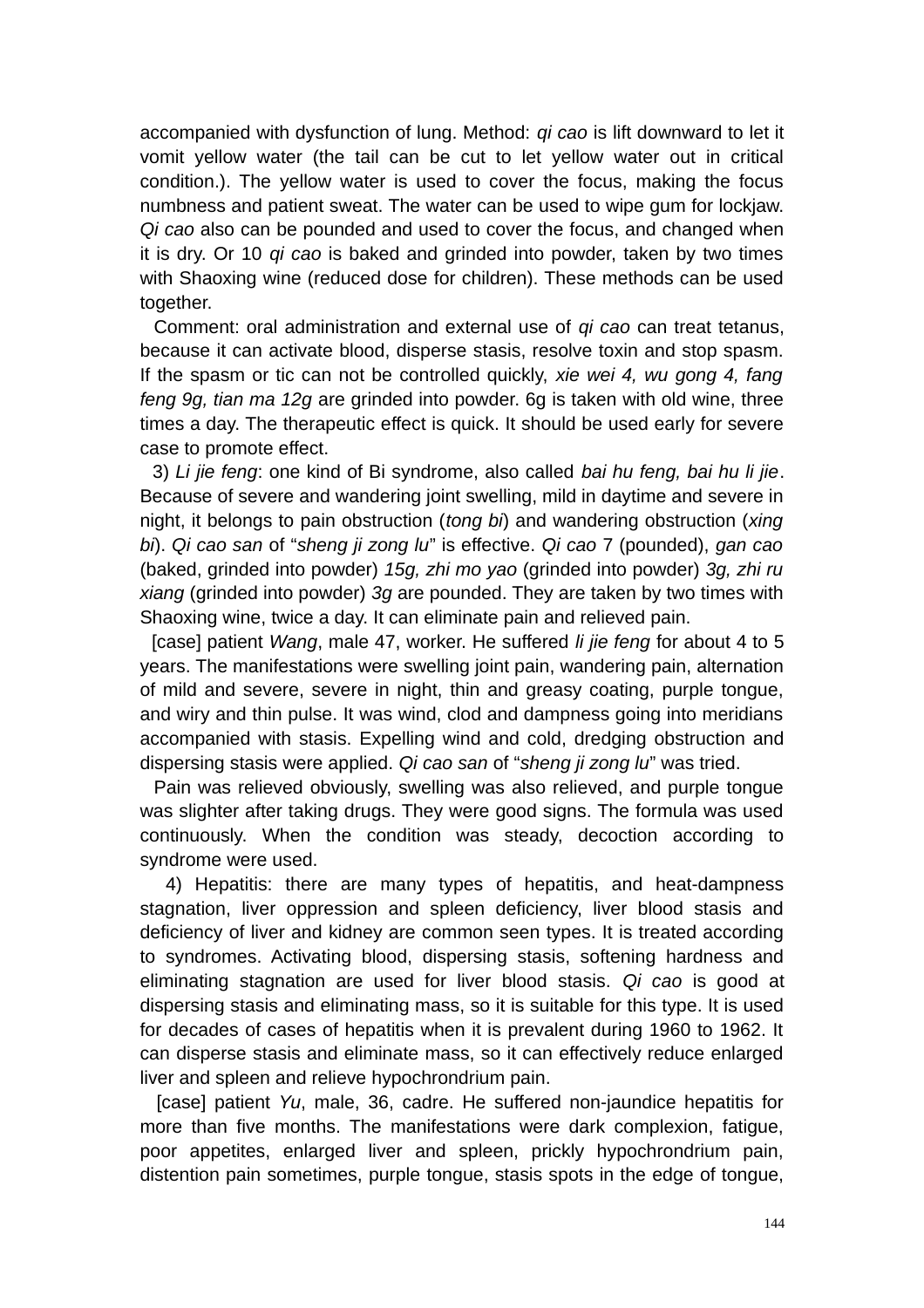thin and greasy coating, deep and rough pulse. It was liver and spleen stagnation, blood stasis, so soothing liver and dispersing stasis to treat mass.

 *Qi cao* 60g (washed, dried in sunshine) are grinded into powder and put into capsules, one capsule every time, twice a day.

 The hypochrondrium pain was stopped, appetite was promoted, and the spirit was good after taking drug for one week. The enlarged liver and spleen were reduced, purple color and stasis spots were became better, and rough pulse became smooth after two weeks.

 5) Amenorrhea: *qi cao* can be selected to treat excessive amenorrhea with lower abdominal distention, purple tongue or stasis spots in the edge of tongue. *Qi cao* alone is effective, or assisted by drugs for regulating menstruation and activating blood.

 [case] patient *Wang*, female, 28, worker. He suffered amenorrhea for four months. The manifestations were lower abdominal distention, weak waist, much leucorrhea, thin coating, purple tongue, rough pulse. It was excessive amenorrhea, and the treatment methods were dispersing stasis and dredging meridians.

 *Qi cao 20g, chuan xiong 60g* are grinded into powder and put into capsules, four capsules every time, twice a day. They were taken with Shaoxing wine.

 After taking the drug for 8 days, abdominal pain became severe. After taking for another two days, the menstruation with purple color and gore came up and abdominal pain disappeared. Then she was treated by *xiao yao wan*, 8g both in the morning and evening.

 6) Pain due to trauma: trauma usually injuries collaterals, make bleeding and stasis obstruction. Obstruction results in pain. *Qi cao* is good at activating blood, dispersing stasis, treating injury and relieving pain. Therefore, it is suitable for this.

 [case] patient *Jin,* male, 47, worker. He fall down from high place and resulted in livid purple tissue and pain on shoulders and outboard legs. Examinations confirmed no bone fracture. The coating was thin and greasy, and the pulse was wiry. Trauma injured collaterals and vessels and resulted in stasis stagnation. The treatment methods were activating blood, eliminating stasis, treating injury and relieving pain.

 *Qi cao 30g, shen san qi 30* are grinded into powder, and put into capsules, 3 capsules every time, twice a day. They are taken with old wine.

 The pain was stopped and livid purple color disappeared after taking drug for 3 days.

 Comment: *shu fu* and *qi cao* are drugs for dispersing stasis, dredging meridians, stopping spasm and relieving pain. *Shu fu* is slight cold in nature, and can also clearing heat, resolving toxin, promoting urine and treating retention of urine. *Qi cao* is slight warm, and is good at stopping spasm, dredging obstruction, eliminating distention and treating injury. There are differences in the same functions. They should be selected according to syndrome. It should be careful when it is used for pregnant women and weak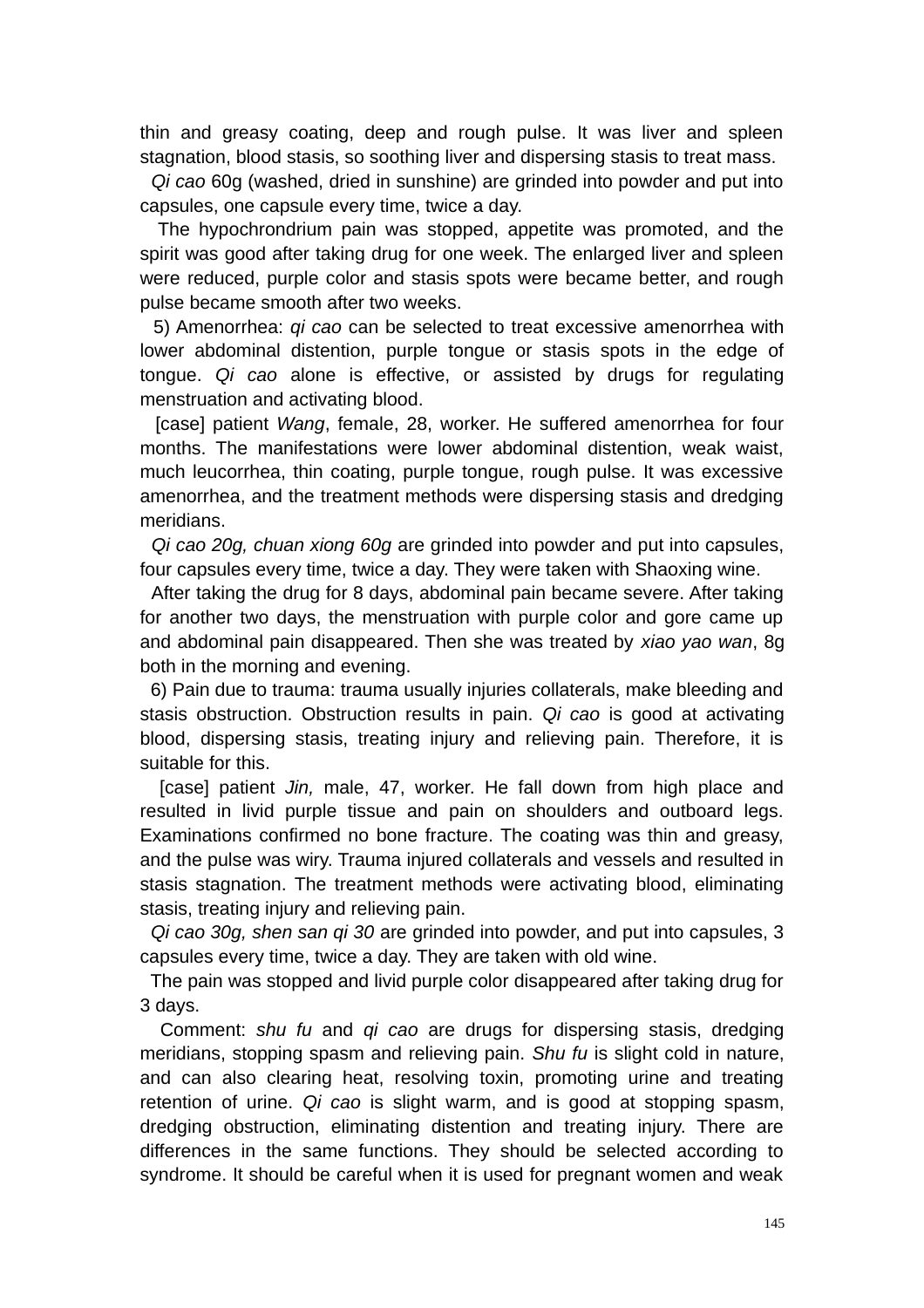## patients.

1\ Chinese Pharmacology Dictionary, 1935 2\ quoted form TCM Dictionary, Shanghai people public house, 1977 3\ Shandong medicine Journal (4): 49, 1972

## **23** *wu ling zhi*

 *Wu ling zhi* is dried stool of TrogopTerus xanthipes Milne Edwaards, and it is also called *han hao chong fen* and *han que fen*. It is mainly produced in Guangxi, Hebei, Shangxi, Yunnan, Fujiang and Guangdong provinces. It is slight warm in nature, bitter and sweet in flavor, and attributive to heat, liver and spleen meridians.

 It is first recorded by "*kai bao ben cao*", and the functions in the book are treating coldness in heart and abdomen, infantile malnutrition, pestilence, intestine wind, dredge *qi* meridian and menstruation. "*ben cao gang mu*" replenishes its functions and elucidate the theory.

 *Wu ling zhi* is good at going into blood to activate *ying qi*, and can ascend turbid *qi* to harmonize *yin* and *yang*. Many functions can be extended from this. It can be used for hear, abdomen and hypochondrium pain due to *qi* stagnation and blood stasis, excessive amenorrhea, abdominal pain due to stasis after child birth, dysmenorrheal, abdominal pain of diarrhea, stagnation of phlegm and stasis, infantile malnutrition, swelling tongue, throat obstruction, swelling and pain of bone fracture and so on. In many chronic diseases, abdominal distention and pain due to stagnation of phlegm and stasis, indigestion and turbidity can be used by *wu ling zi*. Stir-baked form can stop bleeding and astringe uterus bleeding, is suitable for uterus bleeding, much menstruation, red leucorrhea, bloody dysentery and intestine wind. Powder for external use can treat acute ulcer and snake, scorpion and centipede bite, etc..

 *Wu ling zhi* is good at activating blood, dispersing stasis, and dredging blood vessels. Therefore, doctors use it to treat heart angina effectively. Extending from eliminating phlegm and stasis, it is used to treat pulmonary emphysema.

 *Wu ling zhi* is restricted by *ren shen*, but doctor *Zhang Wanshi* says, combination use of *ren shen* and *wu ling zhi* can dredge blood and is a good formula for *xue gu*. "*ben jing feng yuan*" points out that *si wu tang* added with *ren shen* and *wu ling zhi* can treat amenorrhea. Doctor *Zhang Cigong* often uses *wu ling zhi* with drugs for promoting *qi* circulation and regulating stomach for stomach ulcer, with *hei chou* (named *ling chou san*) for dysentery or abdominal distention due to indigestion, with drugs for promoting *qi* circulation for intestinal spasm and intestine narrow, with drugs for activating blood and dredging meridians for amenorrhea and delayed menstruation with abdominal pain, with drugs fro dispersing stasis and promoting *qi* circulation for dysmenorrheal, with *cao xian shen* for stomach pain with severe hematemesis. *Shi xiao san* is used for abdominal mass after child birth. Doctor *Zhang Wanshi* and *Zhang Cigong* are good at using *wu ling zhi*. It is worthy learning.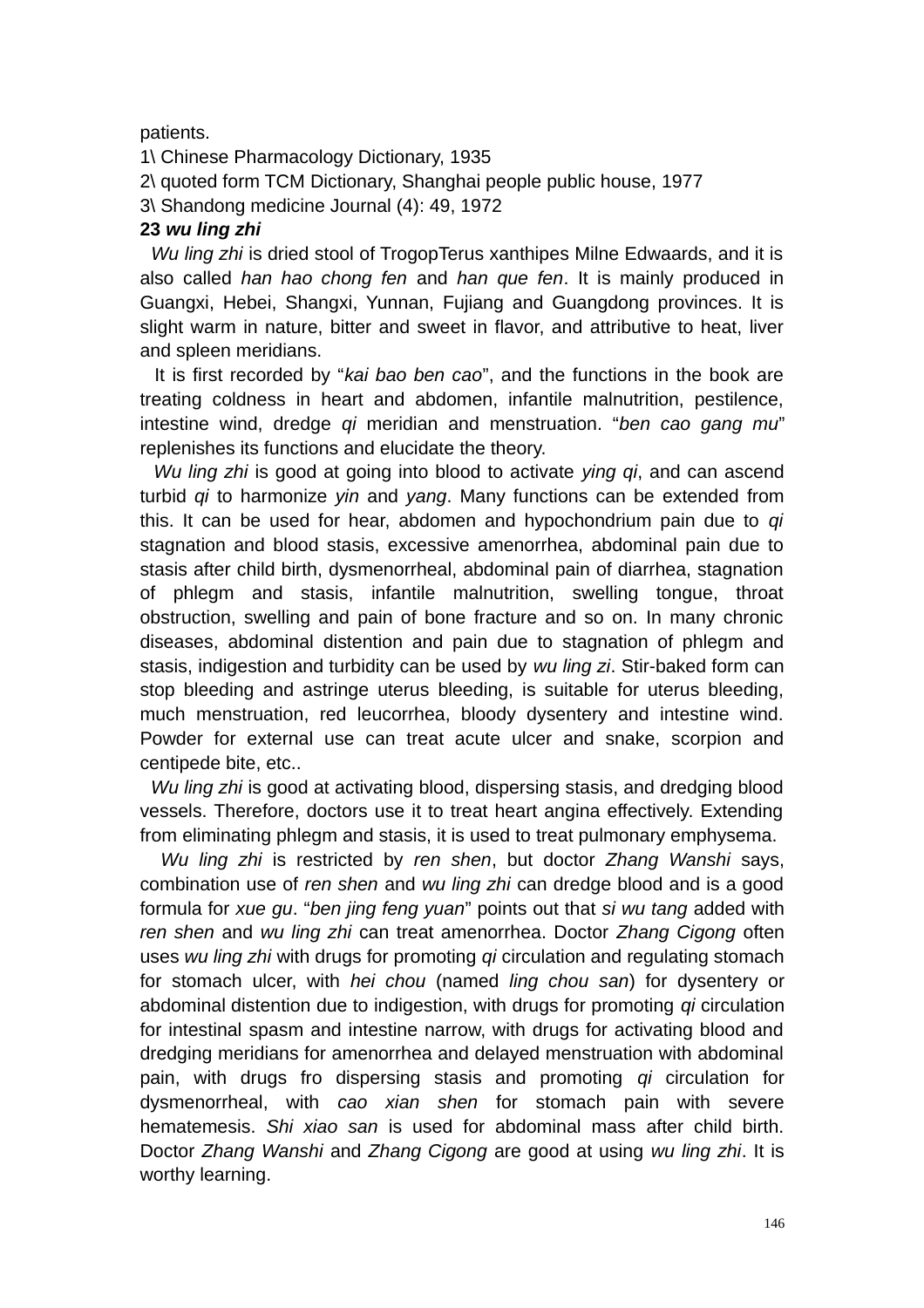"*ben shi fang*" uses *wu ling zhi* with *ru xiang* and *mo yao* to compose *tie dan yuan*, and with *cao wu* to compose *hei shen wan* for paralysis. "*ji sheng fang*" uses it with *yuan hu, e zhu, liang jiang, dang gui* to compose *yu tong san* for acute heart pain and stomach pain. "*chong ding guang wen re lun*" puts *wu ling zhi* and *sha ren* into abdomen of live *chan chu*, covers them with earth, calcines them and grinds into powder for *qi* distention, *qi gu*, big abdomen of infantile malnutrition, chest oppression and abdominal pain of women, etc.. It is quite effective. *Shi xiao san* of "*tai ping hui min he ji ju fang*", composed of *wu ling zhi* and *pu huang*, is a famous formula for abdominal pain due to blood stasis. *Shi xiao san* can activate blood, disperse stasis, eliminate stagnation and relieve pain, and can be used for heart pain, stomach pain, irregular menstruation, lower abdominal pain, abdomen pain after child birth, and retention of lochia.

 *Wu xiang wan* is composed of *wu ling zhi 500g, xiang fu 500g, hei chou 100g,* and *bai chou 100g.*They are grinded into powder. After half of them are stir-baked, it is mixed with another half. They are made into pills as large as radish seeds with vinegar. 3g is taken with *sheng jiang tang* before sleep. It can be used for phlegm, food, water and dampness stagnation, *qi* stagnation, blood stasis, phlegm confusing heart to eliminate phlegm, dispersing stasis, promoting urine, eliminating distention and stagnation, and relieve pain. It can be used for both acute and chronic diseases. The author once used it to treat chronic bronchitis, dyspepsia, stomach pain due to hyperactivity of liver *qi*, edema, beriberi, dysentery, dysmenorrheal, irregular menstruation, etc.

 *Wu ling zhi* contains resin, carbamide, uric acid and Vitamin A. it has certain effect to mouse experimental tuberculosis①, water lixivium (1:2) can inhibits many kinds of fungus in different degrees in tuber②. It also can relieve spasm of smooth muscle and increase WBC ③.

Foreign substance and rash should be removed before it is used as drug. If it is stir-baked with vinegar, it is called *chu ling zhi* for stopping bleed. If it is stir-baked with wine, it is called *jiu ling zhi* for activating blood, not only reducing fishy smell and promoting therapeutic effect. It should be careful when it is used for pregnant women and the patients without blood stasis. The dose is 6 to 10g for decoction in one day, and the dose is reduced properly when it is used for pills and powder. The clinical applications are:

### 1) *Er zhen tong*

The pain results from uterus contraction after child birth is called *er zhen tong*, also called *gong suo tong*. The pain usually disappears after 3 to 5 days. Slow recovery or severe pain needs treatment. As for syndrome differentiation, coldness invades the body and fights with blood, or stasis in uterus, manifesting as cold limbs, abdominal pain which is aggravated by pressure and relieved by warm, white and slippery coating, deep and rough pulse, or thin and rough pulse. Activating blood, dispersing stasis, warming meridians, expelling cold are applied, and *sheng hua tang* added with *shi xiao san* is selected. The effect is quick. Or *wu ling zhi* is stir-baked, mixed with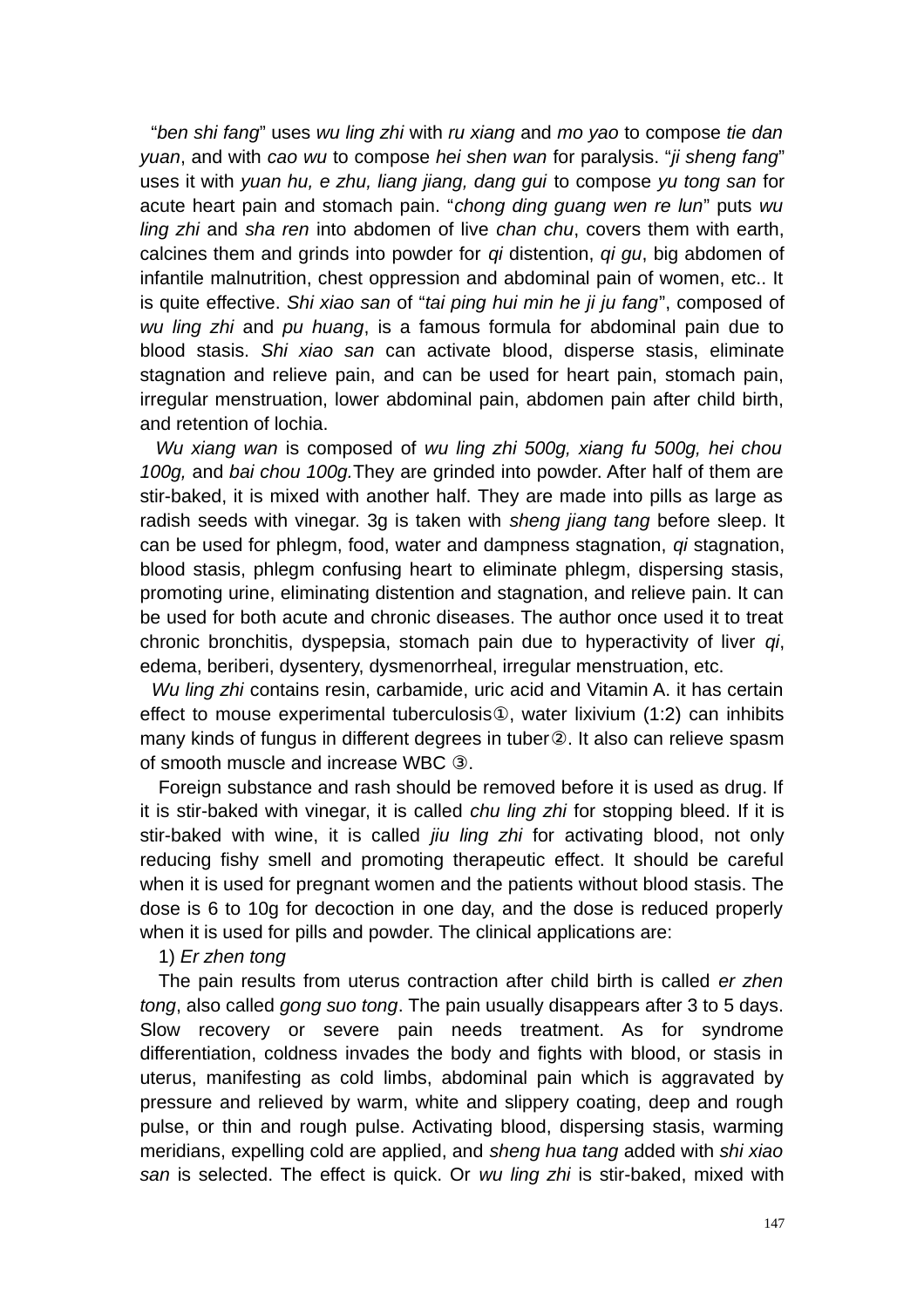vinegar, and stir-baked again until the drug smell gives out, and then grinded into powder. 6g is taken with Shaoxing wine, three times a day. It is cured after 1 to 2 days ④.

[case] patient *Shi,* female, 28, worker. She suffered abdominal pain 3 days after child birth. There was a touchable mass in lower abdominal. It was *er zhen tong* due to cold stagnation and blood stasis. The tongue coating was white, and pulse was thin. *Wu ling zhi* powder was prescribed, 6g every time, three times. It was cured next day.

2) Dysmenorrheal: dysmenorrheal is a common disease of women. It is characterized as pain during menstruation or around menstruation, and can be subdivided into cold, heat, deficiency, excess type. Cold type is treated by warming meridians and expelling cold; *qi* and blood deficiency is treated by nourishing *qi* and blood; *qi* stagnation and blood stasis type is treated by activating blood, promoting *qi* circulation, dispersing stasis and relieving pain. *Shi xiao san* is effective formula. *Tong jing tang*, made by affiliated hospital of Hubei TCM college, can activating blood, dispersing stasis, promoting *qi* circulation and relieve pain. It is composed of *shi xiao san*, *dang gui, chuan xiong, dan shen, xiang fu, bai shao, tao ren, jiu xiang chong*. The therapeutic effect is better than *shi xiao san*.

[case] patient *Qian,* female, 25, worker. He suffered abdominal pain for 3 to 4 days during menstruation. The pain disappeared gradually after menstruation. She often received *zhi tong pian* and acupuncture. The menstruation was dark purple with gore. The coating was thin, tongue was purple, and the pulse was deep and wiry. It was *qi* stagnation and blood stasis. The treatment methods were activating blood, promoting *qi* circulation, dispersing stasis, and relieving pain. Four doses of *tong jing tang* were prescribed. She was asked to take the decoction 4 days before the menstruation. The abdominal pain did not come up after taking drugs. She was asked to take another four doses before next menstruation.

3) Angina pectoris

Angina pectoris is similar to *zhen xin tong, xiong bi xin tong*, usually manifests as *qi* stagnation and blood stasis. Therefore, activating blood and dispersing stasis are main treatment principle. Obstinate and longy cases usually manifest as *qi* deficiency and blood stasis or root deficiency and branch excess. So drugs for supplementing *qi* are added. First affiliated hospital of Shanxi medical college uses modified *shi xiao san* to treat 46 cases of angina pectoris, receiving obvious effect with 88.6% of total effective rate. The author usually the formula added with *sheng huang qi*15g and *tai zi shen 15g*.

[case] patient *Qin*, male, 58, cadre. He suffered angina pectoris for 5 years. It reoccurred frequently, and was reduced over-work and emotional suppression. The coating was thin, tongue was purple, and the pulse was thin and rough. ECG: abnormal ST-T. It was *xiong bi xin tong* due to *qi* deficiency and blood stasis, obstruction of heart vessel. Modified *shi xiao san* was used.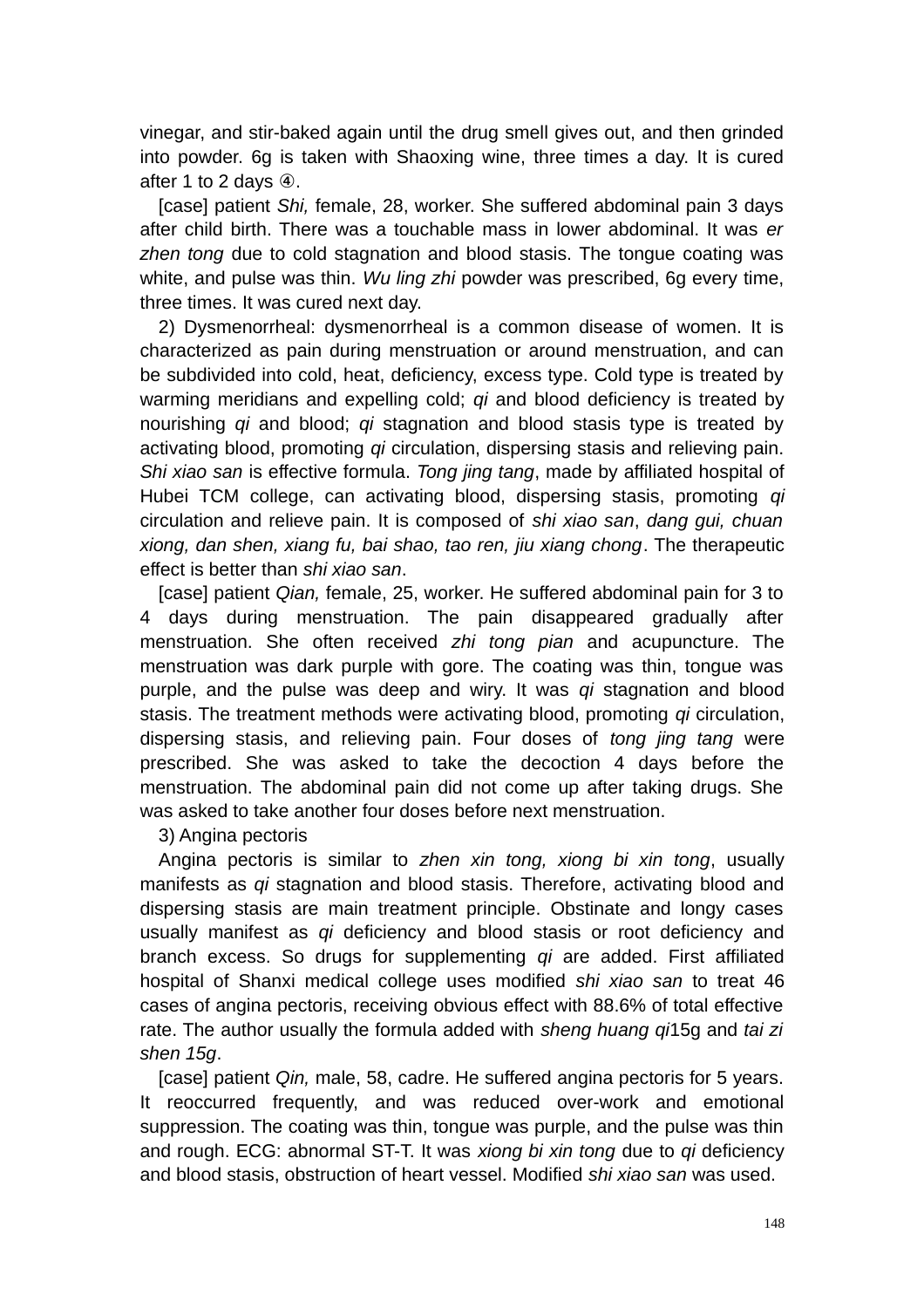*Wu ling zhi 9g, sheng pu huang 9g, chuan xiong 9g, tao ren 9g, hong hua 9g, yu jin 9g, chi shao 9g, sheng huang qi 15, tai zi shen 15g,* decoction, one dose a day. It was taken for one month continuously.

Reexamination showed nearly normal ECG. There was no reoccurrence of angina pectoris, and condition was steady. Therefore, one dose of formula was taken every two days. It was clinical cured after two months.

4) *fei zhang* (pulmonary emphysema)

Pulmonary emphysema usually follows after chronic bronchitis and asthma. The lung is tumefacient, ancient doctors name it *fei zhang* according to symptoms, although there was no chest X ray. It is quite precise. They create wrinkling-lung method, and make *zhou fei wan* treating the disease effectively. "*bai yi xuan fang*", "*sheng ji zong lu*", "*shi yi de xiao fang* " and "*pu ji fang*" record *zhou fei wan* to treat longy cough, asthma, bloody sputum. "*pu ji fang*" points out clearly that *zhou fei wan* can treat cough, *fei zhang*, and short breath after activity. It is complete coincided to symptoms and treatment of pulmonary emphysema. The formula is *wu ling zhi 100g, bai zi ren 25g, hu tao 8 (*without shell*)*. They are made into pills, taken with decoction of *gan cao*, 15 pills every time, twice a day. It can disperse stasis, eliminate phlegm, wrinkle lung and supplement kidney, is effective to mild case of pulmonary emphysema.

[case] patient *Fang*, female, 61, farmer. He suffered chronic bronchitis for long time, and it was severe in winter. In the recent years, it reoccurred frequently, he had cough and short breath which were severe after activity, and chest oppression. Chest X ray: increased brightness of lungs. The coating was thin and greasy, the tongue was purple, and the pulse was thin. It was *fei zhang* due to deficiency lung and kidney, obstruction of phlegm and stasis. She was prescribed two doses of *zhou fei wan*, 15 pills every time, twice a day. The cough, chest oppression and short breath were improved after two weeks. She was asked to take *zhou fei wan* in the morning and take *he che da zao wan* 6g in the evening. She recovered gradually.

#### 5) Ectopic pregnancy

Ectopic pregnancy belongs to excessive type of blood stasis in lower abdomen. Except that shock due to loss of *yang qi* because of sudden loss of *yin* blood need be rescued by combination of TCM and western medicine, others can be treated by activating blood and dispersing stasis, such as *shi xiao san* added with *huo luo xiao ling dan,* or *shi xiao san* added with *jiao ai tang* without *gan cao*. It is reported ⑤that *shi xiao san* added with *jiao ai tang* without *gan cao* has been used to treated 18 cases of ectopic pregnancy, among which 16 cases are chronic, 2 cases are sub-acute. They are all cured after taking 10 to 20 doses of drugs.

[case] patient *Zhao,* female, 30, farmer. After amenorrhea for more than 2 months, she suddenly suffered left lower abdominal pain with tenderness, rebound tenderness and unobvious muscular tension. There was a little dark blood flowing from vagina, and urine TT test was positive. She was diagnosed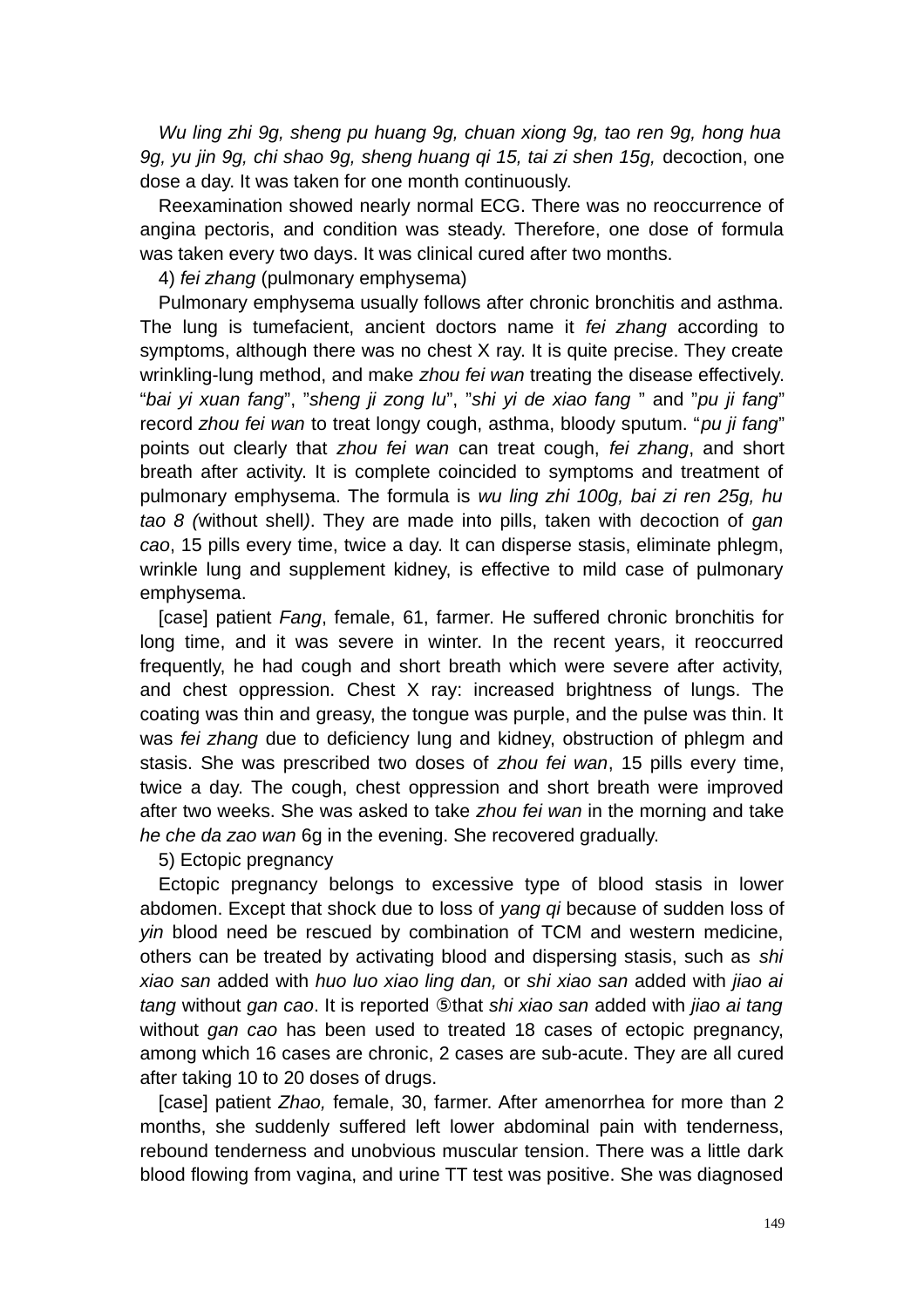as ectopic pregnancy. The coating was thin, and the pulse was wiry and thin. It was excess syndrome of lower abdominal stasis due to blood leaving from vessel and staying in lower abdomen. The treatment methods were activating blood, dispersing stasis, eliminating mass and relieving pain. Four doses of *Shi xiao san* added with *huo luo ling xiao dan* ware prescribed.

The pain was stopped and the mass was reduced a little after drugs. Then she was cured by another five doses.

6) Poisonous snake

*Wu ling zhi* can dispersing stasis, relieve pain and resolve toxin, and is effective to poisonous snake if it is assisted by *xiong huang* which is good at resolving toxin of snake and insect bite. It is reported ⑥ that the formula has cured 10 cases of snake bite. Increased dose of the formula and other treatments according to syndrome and symptoms are used for snake toxin going inside resulting in high fever, delirium and mania in some cases.

[case] patient *Sun,* female, 42, farmer. His left feet back was bite by pallas pitviper when he was working in the farm. The pain was extremely fierce, and the swelling began to extend upward. He had head distention pain and diplopia. *Wu ling zhi 30g, fei xiong huang 15* were grinded into powder. 6g was taken with Shaoxing wine, and also used to cover the focus, three times a day. The wound was enlarged and drained to draw toxin. He was cured after three days.

1\ Chinese Tuberculosis Journal 5(3):488, 1964

2\ Chinese Dermatology Journal 5(4):286, 1957

3\ Chinese Formula and Herbs Science, Guangdong people public house, 1973

4\ Guangdong Medicine, Chinese Medicine edition, 2; 21, 1966

5\ Hu'nan Science and Technology Information (13):29, 1972

6\ Jiangsu TCM (11):33, 1965

## **24** *Ye Ming Sha* **(subsidiary drugs:** *bian fu***)**

*Ye ming sha* is dried stool of Vespertilio superans Thomas, and also called *tian shu shi* and *hei sha xing*. The stool is long ellipse with brown color. Brown or yellow-brown insect head, eye and wing with luster can be seen in the broken *ye ming sha* under magnifier. It can be collected all year around, but spring and summer are better. After rash and foreign body are washed by water, *ye ming sha* is dried in the sunshine and sir-baked. It is cold in nature, pungent in flavor, and attributive to liver and spleen.

The functions are activating blood, dispersing stasis, improving eyesight, treating malnutrition and clearing blood heat.

In "*ben cao gang mu*", doctor *Li Shizhen* says, *ye ming sha* and *bian fu* are attributive to blood phase of liver meridian, can activate blood and eliminate stagnation, so they can treat diseases of *jue yin* meridian, such as nebula, poor eyesight, malaria, malnutrition, stranguria, leucorrhea, enlarged lymph node, carbuncle, etc.. The comment is quite complete and intensive. Doctor *Huang Gongxiu* praise *ye ming sha* as a panacea for nebula and poor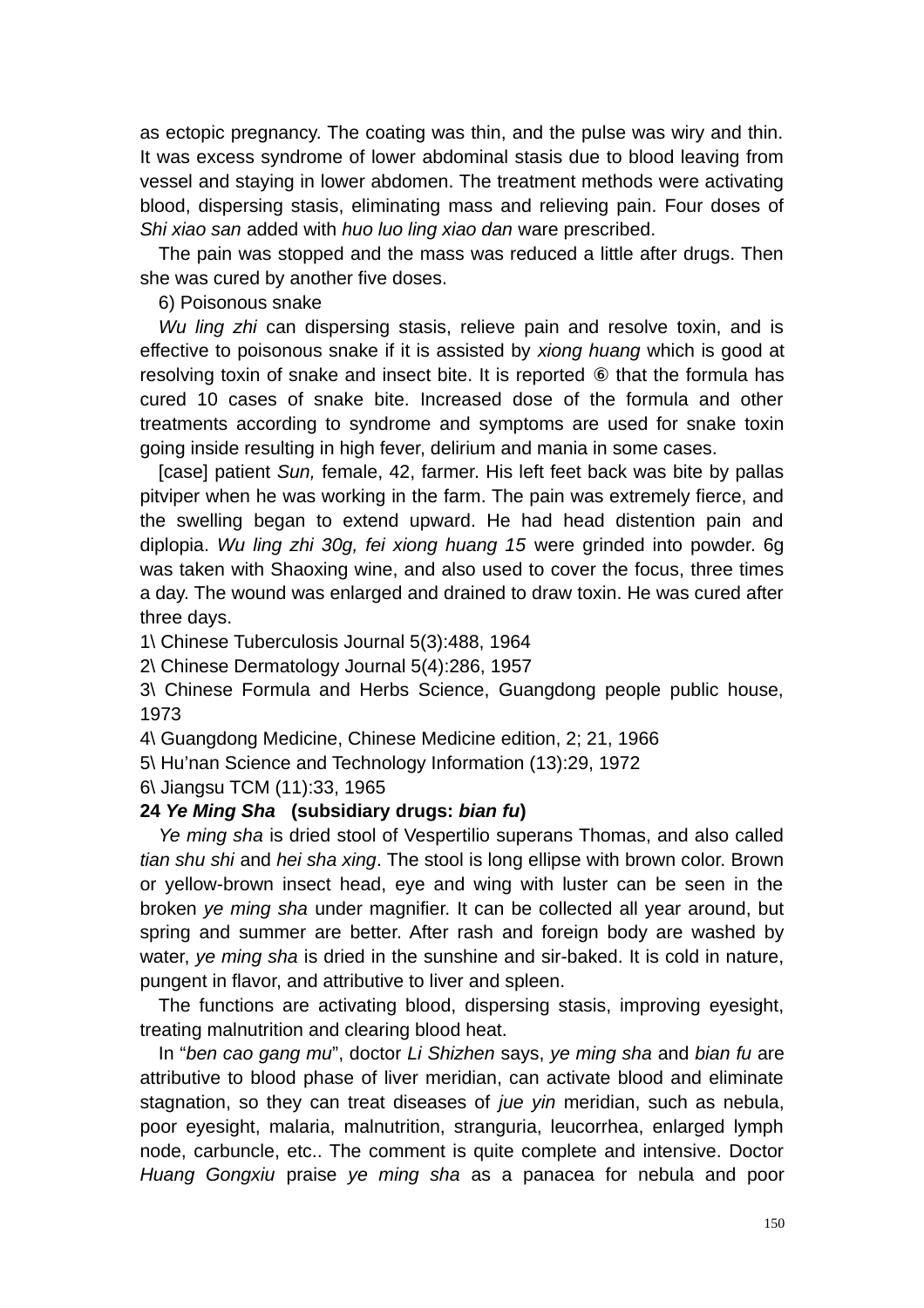eyesight in "*ben cao qiu zhen*". These diseases usually are caused by liver blood stagnation, while *ye ming sha* can go into liver to activate blood and disperse stagnation, and also good at clearing liver and promoting eyesight, so it is often used for nebula. It is pity that it is little used for malaria, palpitation, enlarged lymph node, stranguria, leucorrhea and dead fetus in later ages.

It contains carbamide, uric acid and a little dose of Vitamin A.

Because it can activate blood, disperse stagnation, and reduce dead fetus, pregnant women are contraindications. The dose usually is 6 to 10g for decoction, 2 to 3g for powder and pill and proper dose of external use. The clinical applications are:

1) Nebula: it refers to cataract, comea nebula, etc.. It can be subdivided into deficiency and excess syndromes. The excess syndrome is usually caused by wind and heat in liver, and should be treated by expelling wind, clearing heat, resolving toxin and reducing liver. The deficiency syndrome is usually caused by deficiency of liver and kidney, hyperactivity of fire due to *yin* deficiency, and should be treated by nourishing liver and kidney, clearing heat and descending fire. If it is caused by trauma, treatments should applied by especial department. But promoting eyesight and abating nebula should be used as main method in later stage. *Ye ming sha* is a preferred drug to clear heat, promote eyesight, activate blood and abate nebula. It can be used alone or with other drugs according to syndrome differentiation. The author often uses *zhi nei wai zang yi fang* of "*zhi zhi fang*". *Ye ming sha 6g* and fresh pig liver 50g are decocted to drink the juice. Continuous intake can abate nebula and promote eyesight.

[case] patient *Shi*, male, 46, worker. Due to wind and fire in liver meridians going upward, he often suffered red eyes, aversion to light, and then nebula and poor eyesight affecting work. Eye test showed comea nebula. The tongue was red with little coating, and the pulse was wiry and slight rapid. *Zhi nei wai zang yi fang* of "*zhi zhi fang*" was prescribed. After taking drugs for 10 days, the nebula was abated a little. After one month, the eyesight was promoted. He was cured by more than 70 days.

2) *Que mu*: it is nyctalopia, and also called *que mu nei ang* and *ji mang* in ancient time. It is common seen in children, so it is also called *xiao er que mu*. The patients can not see clearly in the evening or dark places. It is usually caused by malnutrition because of deficiency of liver and spleen. The treatment methods are nourishing liver, supplementing spleen, killing parasite and eliminating malnutrition. *Fei er wan* added with *ye ming sha* or power of *ye ming sha* and pig liver (cooked together) is effective.

[case] patient Li, male, 7. In the recent years, he suffered fever, diarrhea for many times. Dysfunctions of stomach and intestine caused thin body, dry eyes, poor eyesight in the evening, thin coating and thin pulse. It was *ji mang*. It usually is cased liver blood deficiency. Nourishing liver and promoting eyesight were used.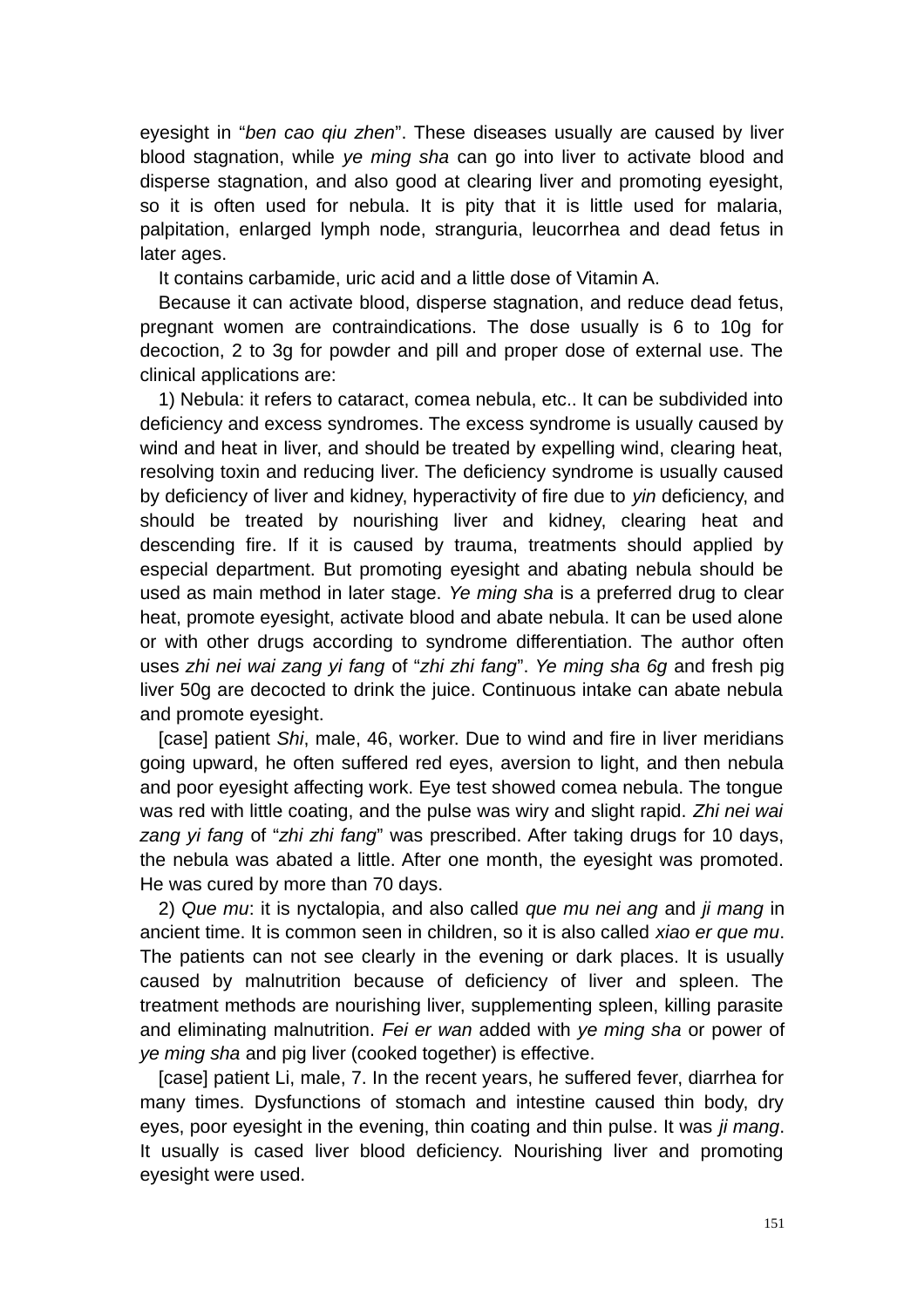*Ye ming sha 30* was grinded into powder. 2g of powder is taken with 50g of pig liver in one day. He was asked to enhance nutrition and bask. He was cured after one month.

#### **Subsidiary Drugs:** *Bian Fu*

*Bian fu* is also called *tian shu, xian shu* and *fei shu*. In "*ben cao gang mu*", doctor *Li Shizhen* points out that, *bian fu* is suitable to be used as drug, but not food. Because of its reducing function, the dose must be controlled. The drugstores do not have *bian fu*, it can be caught in summer and autumn. After the hair, ckaw and internal organs are removed, *bian fu* is dried in the sunshine or dried by exposure to the air. Its baked form is used for pills and powder. it is salty in flavor, mild in nature, nontoxic and attributive to liver meridian.

 Ancient herbal books consider that it can promote eyesight, treat stranguria, dredge water channel and treat leucorrhea. It is little used for these diseases in later ages, but doctors in later ages agree with doctor *Li Shizhen*'s opinion —it can treat longy cough, abnormal ascending of *qi*, enlarged lymph node, weapons wound and convulsion. It is usually used for longy cough and asthma.

#### **25** *Sang Piao Xiao*

*Sang piao xiao* is egg pouch of mantis. The egg pouch on the mulberry braches (*sang shu*) is better, so it is called *sang piao xiao*. After it is collected in later autumn or next spring, it is steamed for 30 to 40 minutes to kill egg, and then it is dried in the sunshine or dried by fire. It is mild in nature, salty and sweet in flavor, and attributive to liver and kidney meridians.

 *Sang piao sao* is common used drug for supplementing kidney, tonifying *yang*, astringing essence, stopping nocturnal emission, reducing urine and relieving leucorrhea. "*ben jing*" says, it can treat middle-*jiao* injury, hernia, importance, amenorrhea and can increase spermatozoon. "*bie lu*" completes it and says, it can treat male consumption, *qi* deficiency of five organs, nocturnal emission and enuresis. It is suitable for kidney *yang* deficiency of enuresis, frequent urine, leucorrhea, nocturnal emission, premature ejaculation, importance, etc.. Therefore, doctor *Li Shizhen* says, *sang piao xiao* is a drug for liver, kidney and life-gate, and ancient doctor often used it. Doctor *Kou Zongkui* considers it as a indispensable drug for consumptive diseases, importance due to kidney *yang* deficiency, nocturnal emission, enuresis, white and turbid urine and hernia. The reason why it can treat stranguria and dredge urine channel ("*ben jing* ") is that these diseases are caused by kidney *qi* deficiency. If kidney *yang* is tonified, *qi* transformation is normal. So, *sang piao xiao* can reduce urine, treat stanguria and promote urine.

 Because of the functions of supplementing kidney and tonifying *yang*, scanty and frequent urine, yellow and thin leucorrhea and nocturnal emission due to hyperactivity of fire due to *yin* deficiency or heat-damp in lower-*jiao* are contraindications. The dose usually is 10g for decoction, and 1 to 2g for pills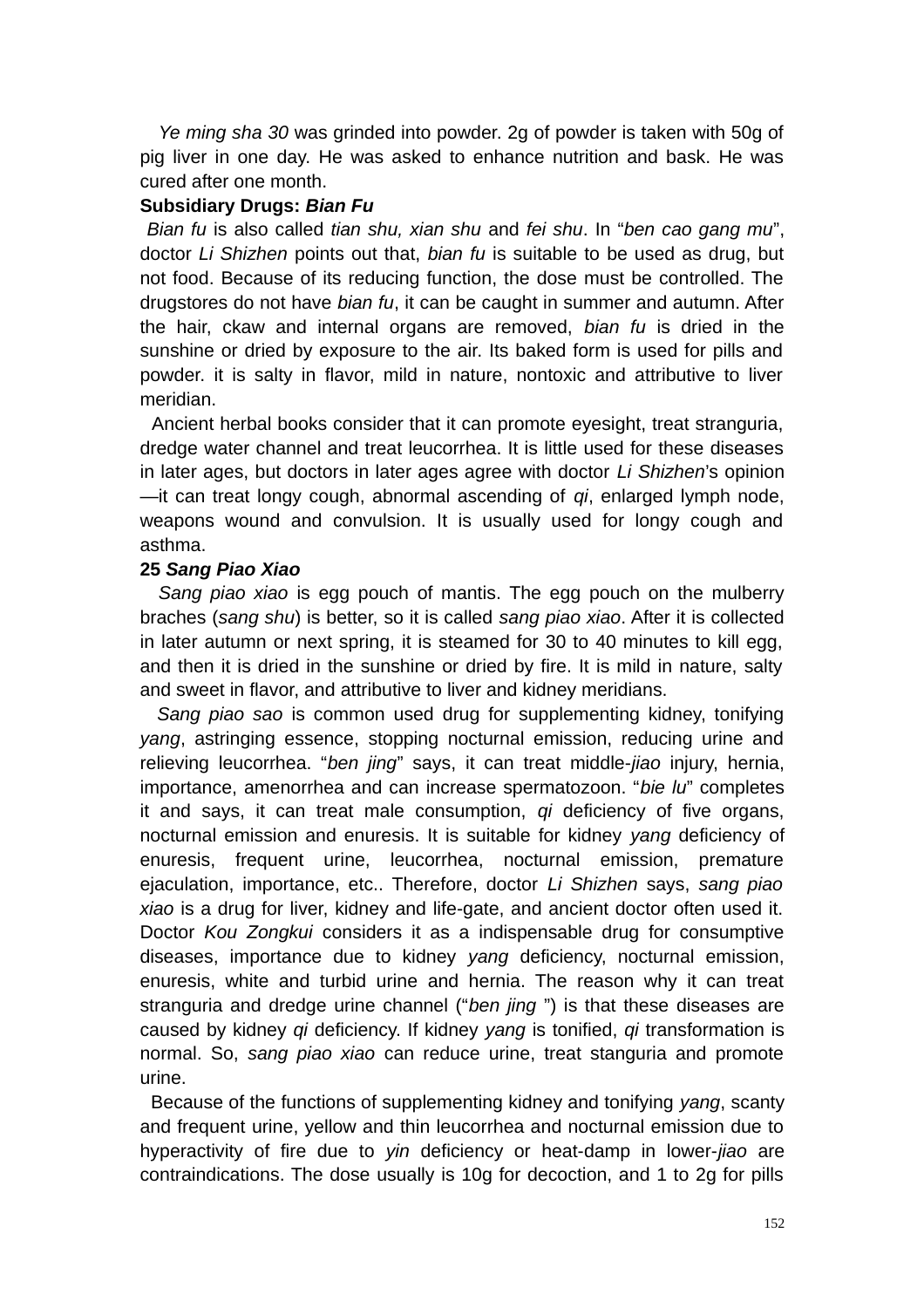in one day. The clinical applications are:

 1) Enuresis: infantile occasional enuresis usually is caused by disordered diet, too be fond of play and fatigue. It is not a disease. But longy and continuous enuresis is caused by weak constitution, deficient cold of lower*jiao* and unconsolidated bladder *qi*. The treatment methods are warming kidney and astringing urine. It can be effectively treated by *sang piao xiao* added with *suo quan wan* (*wu yao, yi zhi ren*). It can be also used for adult enuresis, for example, *sang* wine-stir-baked *piao xiao* is grinded into powder and taken with 2 *qian* of ginger soup in "*qian jin yi fang*". *Sang piao xiao* 12 is pounded and taken with rice soup by two times for enuresis of pregnancy in "*chan shu fang*". These all are own to functions of supplementing kidney and astringing bladder.

 [case] patient *Xie*, female, 12. She had weak constitution and frequent enuresis. The manifestations were yellow complexion, thin body, fatigue, frequent and clear urine in daytime, enuresis once or twice in night, thin coating, pale tongue, and thin and weak pulse. It was caused by kidney *yang* deficiency and unconsolidated lower-*jiao*. The treatment methods were warming kidney and astringing bladder.

 *Sang piao xiao 30g, tai wu yao 30g, yi zhi ren 30g, zhi feng fang 30* are grinded into powder, 5g every time, twice a day. The enuresis was stopped after taking drugs for one week. Later, the drugs were taken once in the evening to enhance the therapeutic effect.

 2) Nocturnal emission, white and turbid urine and night sweating in consumptive diseases: nocturnal emission, night sweating (or spontaneous sweating) and white and turbid urine are all symptoms of consumption. *Sang piao xiao* can supplement kidney, tonify *yang*, strengthen body and astringe body fluid, so it is suitable for these diseases. In "*wai tai mi yao*", baked *sang piao xiao* and *bai long du* with the same dose are grinded into powder. 2g is taken with salt soup before meal. It is effective to these diseases.

 [case] patient *Lei*, male, 38, worker. He once had lung tuberculosis. In the recent years, he was extreme thin, and had night sweating, even spontaneous sweating sometimes, aversion to cold, poor appetite, frequent nocturnal emission, and spontaneous seminal emission, thin coating, and thin pulse. These were symptoms of consumption, and the treatment methods were strengthening kidney and astringing body fluid

 *Sang piao xiao 90g, duan long gu 90g* are grinded into powder, 6g every time, twice a day. The drugs took effect after 5 days. Continuous administration made the disease steady.

 3) Importance: importance results from kidney *yang* deficiency. It can be treated by *sang piao xiao* added with drugs for supplementing kidney and tonifying *yang*, because it is drug for liver, kidney and life-gate.

 [case] patient *Qu*, male, 29, worker. He once had masturbation and frequent spontaneous emission. After marriage two years ago, he had importance, resulting disharmonious relationship. The manifestations were aversion to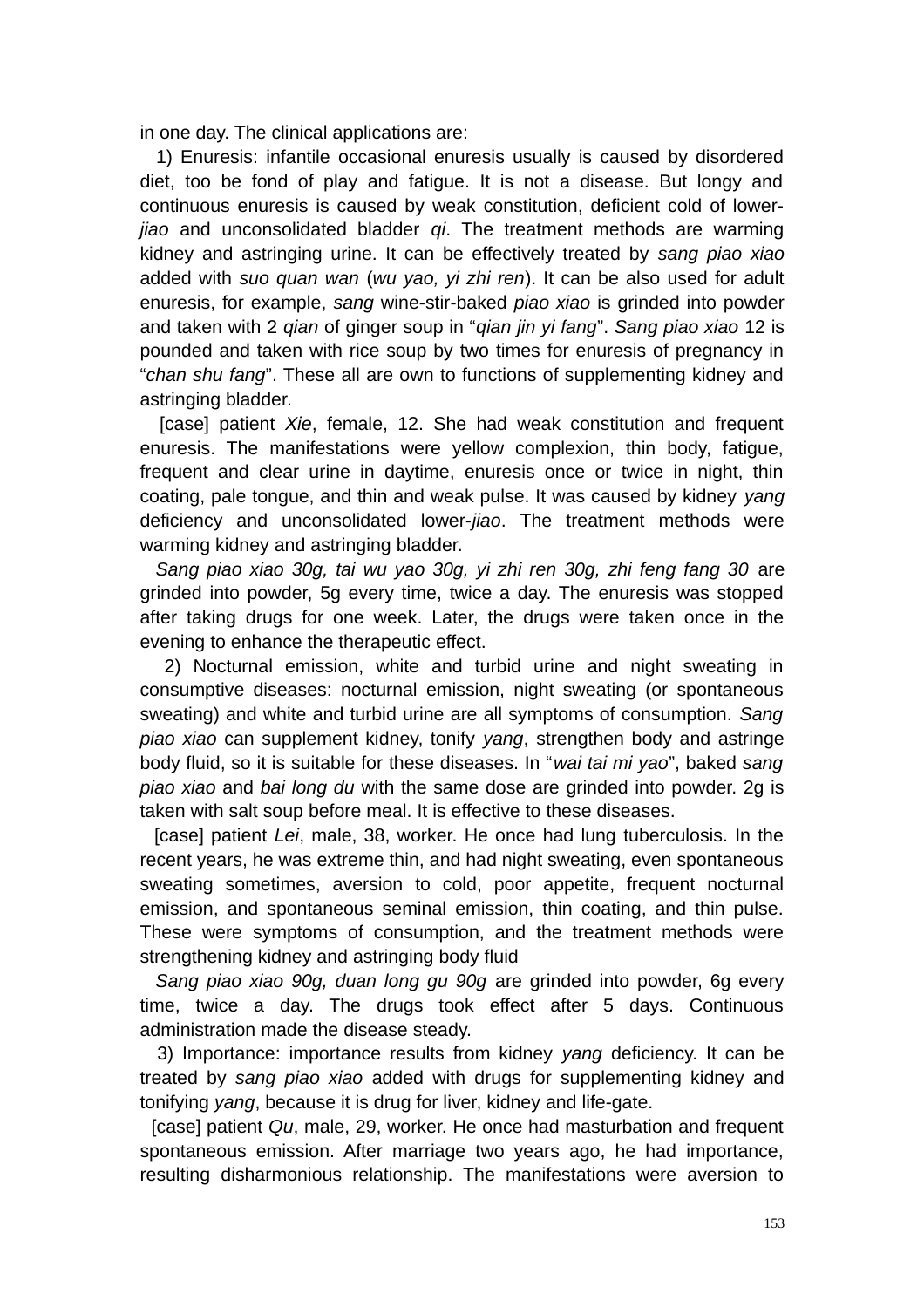cold, fatigue aggravated by work, pale tongue with little coating, and thin pulse. It was due to deficient kidney *yang* and uncontrolled essence gate. The treatment methods were warming *yang*, nourishing kidney, treating importance, and astringing essence.

 *Sang piao xiao 15g, gan qi zi 10g, shu di huang 15g, xian ling pi 15g, ba ji tian 12g, dan cong rong 12g, tu si zi 10g, gan cao 4g*, ten doses. After taking drugs, the spirit was promoted, spontaneous emission was stopped, penis erected a little after midnight. After taking another ten doses, penis erected nearly normal. He was asked to taking the drugs patiently, keep continence and do proper exercise so as to cure importance completely.

 4) Low back pain due to kidney deficiency: *sang piao xiao* added with the drugs for supplementing kidney and strengthening waist is quick effective to low back pain due to kidney deficiency.

 [case] patient *Hu*, female, 43, farmer. Due to longy deficiency of kidney and *du* meridian, she suffered frequent severe low back pain which aggravated by work, clear and thin leucorrhea, large tongue, thin coating, and weak pulse. The treatment methods were nourishing kidney, strengthening waist, assisted by astringing vessel meridian.

 *Xian ling pi 15g, sang piao xiao 15g, zhi feng fang 10g, shu di huang 15g, bu gu zhi 10g, shan yu rou 10g, gan cao 5g,* five doses. After taking three doses, the pain was reduced. After taking five doses, the pain was stopped.

 5) Frequent urine of old people or deficient patient: frequent urine with large amount and clear texture due to deficient kidney *yang*, uncontrolled fluid can be treated by warming kidney and tonifying *yang*. *Sang piao xiao* added with *fu peng zi, yi zhi ren, bu gu zhi, shu di huang,* etc., can be taken for long time. Frequent urine with small amount and yellow color is due to deficient heat due to *yin* deficiency, and should be treated by nourishing kidney *yin*, and modified *liu wei di huang wan* can be selected. *Sang piao xiao* is not suitable for frequent urine with pain which is due to heat-dampness of stranguria.

 [case] patient *fang*, male, 68, worker. He once had pulmonary emphysema. In the recent years, he had frequent urine which was severe in the evening, weak waist and legs, feet edema sometimes, unformed stool, white coating, large tongue, thin and weak pulse. It was due to deficient kidney *yang*. The treatment methods were warming kidney and tonifying *yang*.

 *Sang piao xiao 60g, bu gu zhi 45g, shu di huang 60g, yi zhi ren 60g, fu peng zi 60g, zhi feng fang 45g, hu tao rou 60g, tu si zi 60g.* They were grinded into powder, and 6g was taken with water both in the morning and evening. After half month, the symptoms were improved. The disease was cured by continuous administration.

### *26 Zha Memg*

*Zha meng* is dried body of Acrida chinensis Westm. The body shape and functions of Oxya chinensis Thunb and Oxya velox Thunb are similar to *zha meng*. All of them can be used as drug. It has long body, yellow-green color, ellipse compound eye, three stemmas on the head, thin and long antennas,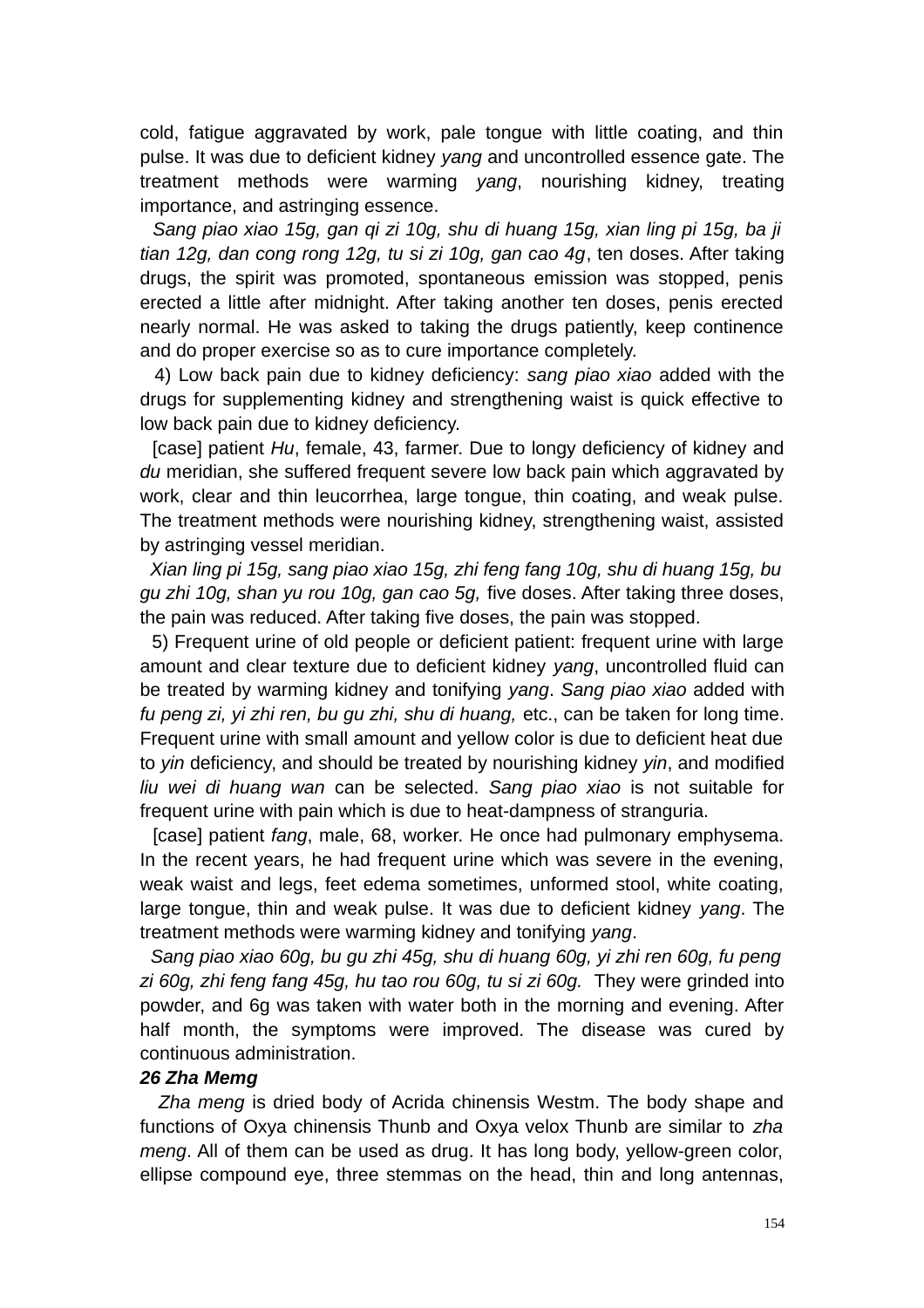thin wings, six feet, and extreme long hind legs. It is good at jumping. They usually live in the field and eat leaves of plant, and are agriculture injurious insect. It is produced by every province. But drugstores do not sold them. They must be caught in autumn, and dried. It is pungent and sweet in flavor, warm in nature. "*ben cao gang mu*" considers it is toxic. It is wrong. Some people eat them after baking them with oil, and do not have toxic symptoms. It is attributive to lung, liver and spleen meridians.

 The folk usually uses it to treat convulsion, pertusis, asthma, dyspepsia, etc.. It is usually used alone, or can be used with other drugs according to syndrome differentiation. The dose is 10 to 20 for decoction in one day, and 3g for powder (*zha meng* is calcined and grinded into powder.). They are taken by two times. The dose is reduced for children. The drug is mild in nature and has no side effect. The clinical applications are:

1) Convulsion

 Infantile high fever is easy to result in convulsion. *Zha meng* is good at expelling wind and stopping spasm. "*bai cao jing*" uses decoction of 7 to 10 *zha meng*, *bo he 3g* (expelling wind and clearing heat) and *gou teng 3g* (clearing liver and stopping spasm) to treat this disease. They are coincided to pathogenic mechanism. The author once used this formula added with *guang di long* 5g, grinded them into powder and named it *xi feng ding jing san*, 3 to 5g every time, three times a day. The administration is convenient and the therapeutic effect is better.

 [case] patient *Xu*, female, 6. She suddenly suffered high fever yesterday. The manifestations of that day ware frequent convulsion, even superduction, lockjaw, unsmooth sweating, slight yellow coating, and rapid pulse. It was heat resulting in wind. *Xi feng ding jing san* was prescribed, 4g, three times a day. The heat was abated and convulsion was stopped next day. Then she was regulated.

2) Pertusis

 Its popular name is *dun ke*, manifesting as obstinate spastic cough. *Zha meng* is not only at resolving spasm, but also stopping cough. Therefore, *zha meng* is common used to treat pertusis in country.

 [case] patient *Jia*, male, 5. He suffered cough for more than ten days, and was not cured by treatments. The manifestations were frequent and continuous cough, even red complexion and suffocate which was relieved by deep inhalation, vomiting with phlegm and saliva or food sometimes, thin and greasy coating, slippery and rapid pulse. It was pertusis. 10 *zha meng* is decocted in one day. After taking drug, the cough was reduced a little. After taking drug for 4 days, it was cured.

3) Bronchus gasp

 The outbreak of this disease manifests as bronchus spasm, resulting in dyspnia, asthma, rapid breath and suffocate. *Zha meng* can relieve spasm and stop asthma, so it is suitable. In "*xian dai shi tong zhong yao*", doctor *Ye Juquan* introduces his experience on treating bronchus gasp and spasmodic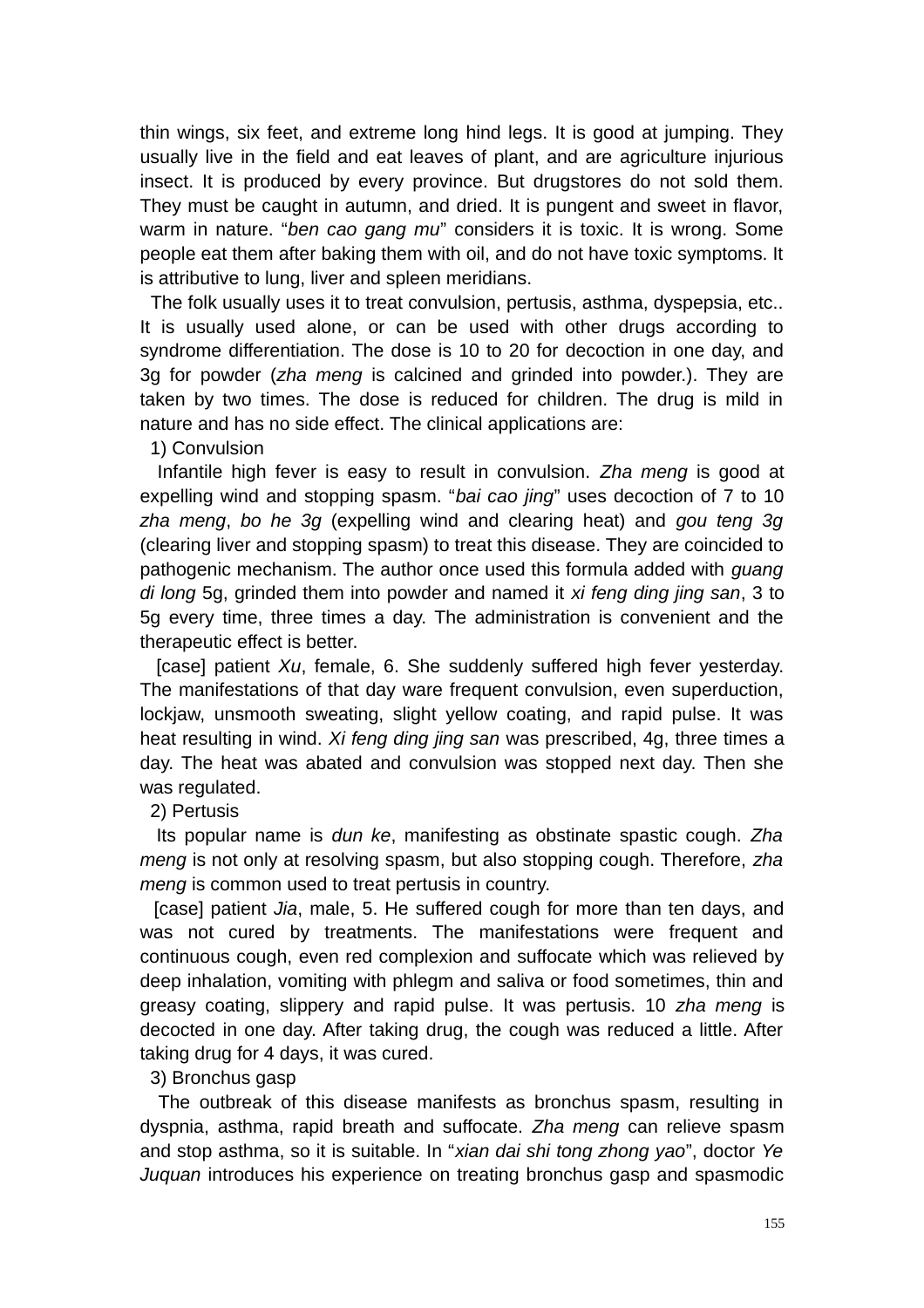cough by *zha meng*. *Zha meng 30, ma huang 3g, gan cao 3g, and* water 500ml are decocted into 200ml of decoction which is taken by two or three times in one day. It therapeutic effect is good. It is worthy referring.

#### **27** *Wu Bei Zi* **(subsidiary drugs:** *bai yao jian***)**

*Wu bei zi* is insect gall of Melaphis xhinensis (Bell) on rhus chinensis, and also called *wen ge* and *bai chong cong*. They are collected during September and October when insect galls become red without splitting. They are put into boiling water for 3 to 5 minutes to kill aphids in the galls, and then dried in the sunshine or dried by fire. It is produces in the provinces which have rhus chinensis, Sichuan and Guizhou in particularity. It is mild in nature, salty and astringent in flavor, nontoxic and attributive to lung, stomach and large intestine meridians.

 "*ben cao gang mu*" describes its functions in detail. It records that *wu bei zi* can astringe lung, descend fire, eliminate phlegm and fluid, stop cough, treat diabetes, stop night sweating, treat vomiting, bleeding, longy dysentery, jaundice, heart and abdomen pain, infantile night crying, white hair, marginal blepharitis, swelling toxin, throat obstruction, ulcer, weapons wound, prolapse of anus, and prolapse of uterus. Due to *wu bei zi* is crystallization of Melaphis xhinensis (Bell) absorbing the fluid of rhus chinensis, its functions is similar to *yan fu mu* (rhus chinensis).

 The functions of *wu bei zi* are wide, and they can be summarized as (1) astringing lung and stopping cough: longy cough due to lung deficiency; (2) stringing intestine: chronic dysentery; (3) stringing collateral and stopping bleeding: all kinds of bleeding; (4) stopping sweating and essence: night sweating, spontaneous sweating, nocturnal emission and spontaneous emission; (5) ascending prolapse: prolapse of anus and uterus, etc.; (6) resolving toxin and treat ulcer: all kinds of ulcer, swelling toxin, red eyes, skin ulcer, and fugu toxin.

 *Wu bei zi* mainly contains chinese gallotannin, and also gallic acid, fatty, resin, waxiness, amylum, etc.. It can has common actions of tennin, making local tissue protein of skin, mucous, ulcer, etc., solidified so as to play astringing function, and accelerating blood coagulate so as to stop bleeding, making alkaloid precipitate so as to resolve toxin. *Wu bei zi* can inhibit or kill Staphylococcus aureus, streptococcus, pneumococcus, Salmonella paratyphi, dysentery bacillus, anthrax bacteria, diphtheria bacillus, Pseudomonas aeruginosa, etc..

 Because of its powerful astringing function, it is not suitable for acute cough and dysentery, and constipation.

 It is suitable for oral administration and external use. It is usually used as pills and powder. The dose is 2 to 5g for one day. It can be decocted to fumigate and wash the focus, or grinded into powder to cover the focus.

 1) Night sweating and spontaneous sweating: there are many causes for night sweating and spontaneous sweating. The treatments should depend on syndrome differentiation. *Wu bei zi* can stop thirst and sweating, and descend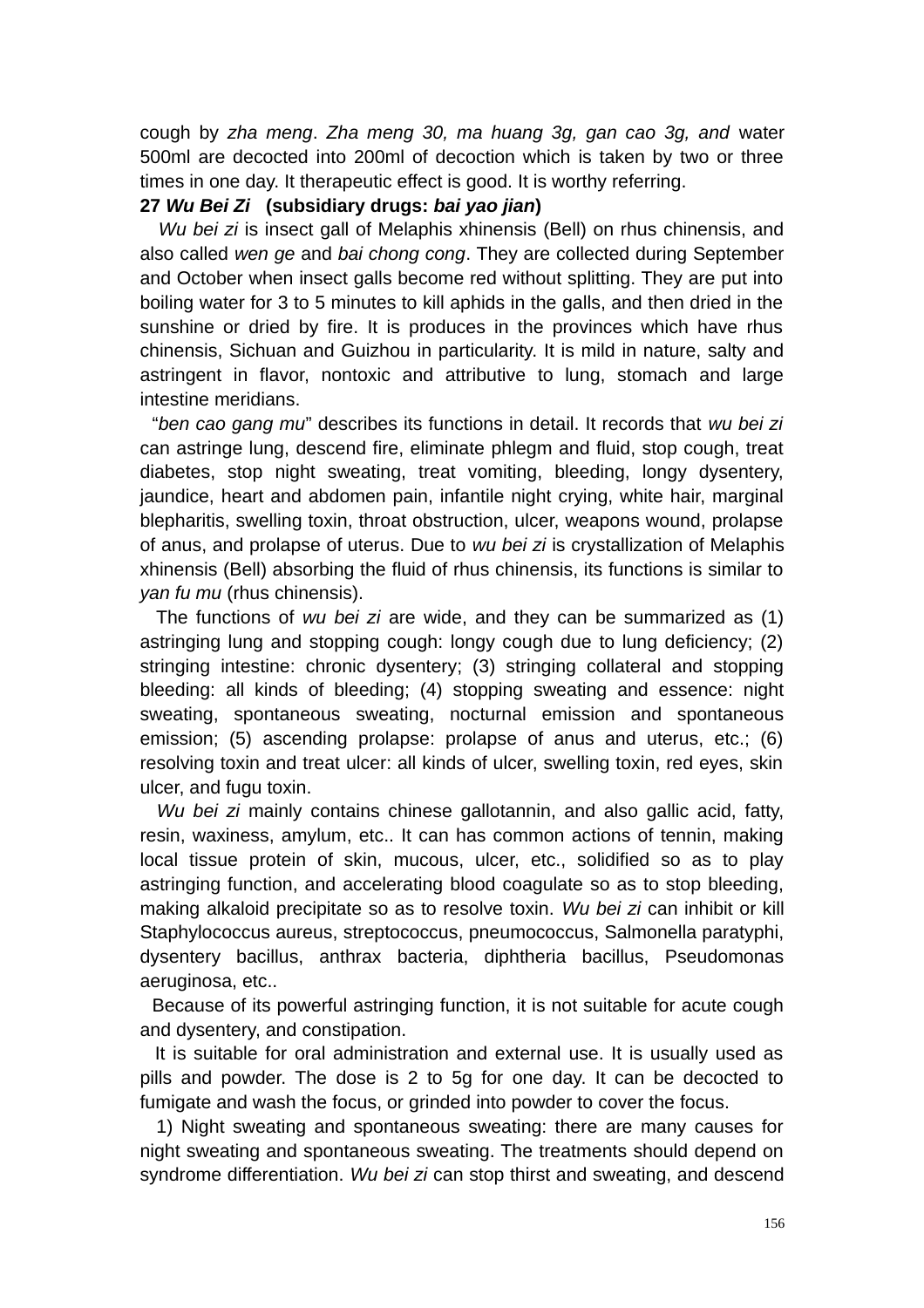fire and nourish fluid. So it is most suitable for *yin* deficiency, such as night sweating due to lung tuberculosis, infantile spontaneous sweating, etc.. *Wu bei zi* is grinded into powder. 3g is mixed with warm water, made into paste, used to cover navel and then covered by gauze. It is used for 3 to 5 days. It can stop being used when the drug takes effect.

 [case] patient *Shan*, male, 37, worker. He suffered lung tuberculosis for more than 4 years. He had frequent spontaneous sweating and night sweating, thin coating, slight red tongue, thin and wiry pulse. It was due to failure of *yin* to control *yang*. *Wu bei zi* powder was prescribed to cover navel to astringe *yin* and descend fire. The symptoms were relieved after 3 days, and cured after another 2 days.

 2) Spontaneous emission and nocturnal emission: emission without dream is called spontaneous emission, and emission with dream is called nocturnal emission. Doctor *Shen Jin'ao* says, spontaneous emission and nocturnal emission can be treated by astringent, but it is applied after dredging method; it is good formula that *"yi xue gang mu"* uses *wu bei zi 50g, fu ling 100g* to treat deficient spontaneous emission, more reducing than astringing. It can be referred. Additionally, *wu bei zi* powder is mixed with saliva, used to cover navel and then covered by gauze. As for hyperactivity of minister-fire, *zhi bai di huang wan* added with *shui lu er xian dan* is used to nourish *yin* and descend fire to astringe essence.

 [case] patient *Ouyang*, male, 25, worker. He once had masturbation. Then he had frequent spontaneous emission and nocturnal emission once every two to three days. The coating was thin, and the pulse was thin. It was due to kidney deficiency and uncontrol of essence gate. The pills of mentioned in "*yi xue gang mu*" was prescribed.

*Wu bei zi* 30g and *fu ling* 60g were grinded into powder and made into pills as large as phoenix tree seeds. 50 pills were taken every time, twice a day. The emission was stopped by 5 days, and cured after half month.

3) Longy cough due to lung deficiency: longy cough due to lung deficiency should be treated by supplementing and reducing at the same time. *wu bei zi* and *wu wei zi* are used. Doctor *Zhu Danxi* says, *wu bei zi* belongs to metal and water, and it is good at treating obstinate phlegm and is a good drug for resolving heat toxin assisting other drugs; cough in the dusk is caused by fire floating into lung. It can be treated by cool drugs, should be treated by *wu bei zi* and *wu wei zi*. It is symptom of chronic bronchitis, so *wu bei zi* is not suitable for acute cough.

[case] patient *Yang*, female, 62, worker. She had frequent reoccurrence of chronic bronchitis, frequent cough, little phlegm, little coating, pale tongue, thin and scatter pulse. It was due to failure of *qi* to be descended. The treatment method was astringing lung and relieving cough.

*Wu bei zi 150g, wu wei zi 150g* and *hu tao rou 150g* are grinded into powder and made into pills as large as mung bean with honey, 6g both in the morning and evening. Cough was relieved a little after 5 days, and cured after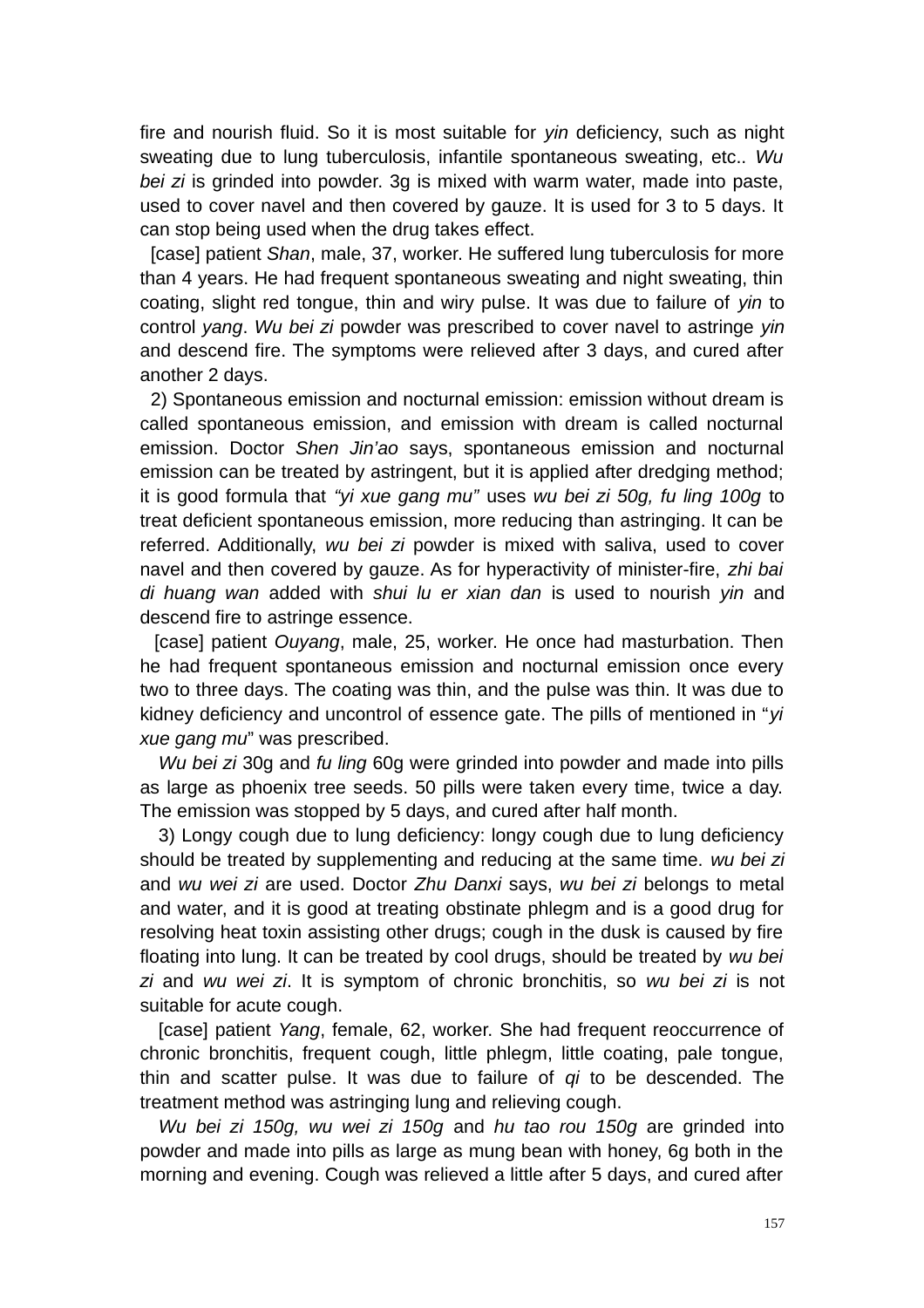10 days. The pills were still effective to reoccurrence.

4) Chronic diarrhea and dysentery: the beginning of diarrhea and dysentery belongs to excess and heat, and should be treated by clearing and dredging. Chronic diarrhea and dysentery should be treated by stopping and astringing. *Wu bei zi* not only can astringe, but also can inhibit bacterium, so it is suitable for chronic diarrhea and dysentery. "*ben cao gang mu*" lists 6 formula which contain *wu bei zi* to treat diarrhea and dysentery, among which the compatibility of *pi xie jiu li fang* is good and the clinical effect is good. It is effective to non-specific colonitis.

[case] patient *H*u, male, 48, cadre. He had dysentery, which can be reduced by disordered diet and coldness. The manifestations were abdominal pain, intestine sound, diarrhea four to five times a day, accompanied with mucous, thin and white coating, and thin and weak pulse. It was longy dysentery due to spleen deficiency. *Pi xie jiu li fang* was prescribed.

*Wu bei zi (*baked*) 60g, cang mi 90 (*baked*), bai ding xiang 9g, xi xin 9g, mu xiang 9g, hua jiao 12g.* They were grinded into powder, 3g every time with honey water, twice a day. The symptoms were relieved a little after 3 days, and nearly cured after another 5 days. Later he was asked to take *xiang sha liu jun zi wan*.

5) All kinds of bleeding: *wu bei zi* contains large amount of tennin and can accelerate blood coagulate so as to stop bleeding. It is suitable for both oral administration and external use. It can be used for nose bleeding, gum bleeding, hemoptysis, hematemesis, uterus bleeding, bloody stool and hematuria which have no excessive fire. *Wu bei zi* alone or added with half dose of *ku fan* is grinded into powder and made into pills as large as phoenix tree seed with rice flour. 10 to 20 pills are taken with rice soup after meal every time, twice to three times a day. The powder can be used to cover the focus for nose bleeding and gum bleeding.

 [case] patient *Xie*, male, 38, worker. He had frequent bloody stool. It was *chang feng xia xue*. *Wu bei zi* 15g and *bai fan* 15g are grinded into powder and made into pill as large as phoenix tree seed with water. 12 pills are taken after meal, twice a day. The blood stool was relieved gradually by drugs, and stopped after 4 days. It reoccurred after half year, and also was cured the pills.

 6) Enuresis: it is due to kidney *qi* deficiency and uncontrol of bladder. *wu bei zi* assisted with the same dose of *sang piao xiao* is grinded into powder, 4g every time, twice a day. They can supplement kidney, astringe bladder and control urine.

 [case] patient *Guo*, female, 12. She had weak constitution, pale complexion, fatigue, weak waist and legs, frequent enuresis, white coating, pale tongue, thin and weak pulse. It was due to kidney *qi* deficiency and uncontrol of bladder. The treatment methods were nourishing kidney, strengthening root, astringing bladder and controlling urine. *Wu bei zi* and *sang piao xiao* with same dose were grinded into powder, 4g every time, twice a day. The drugs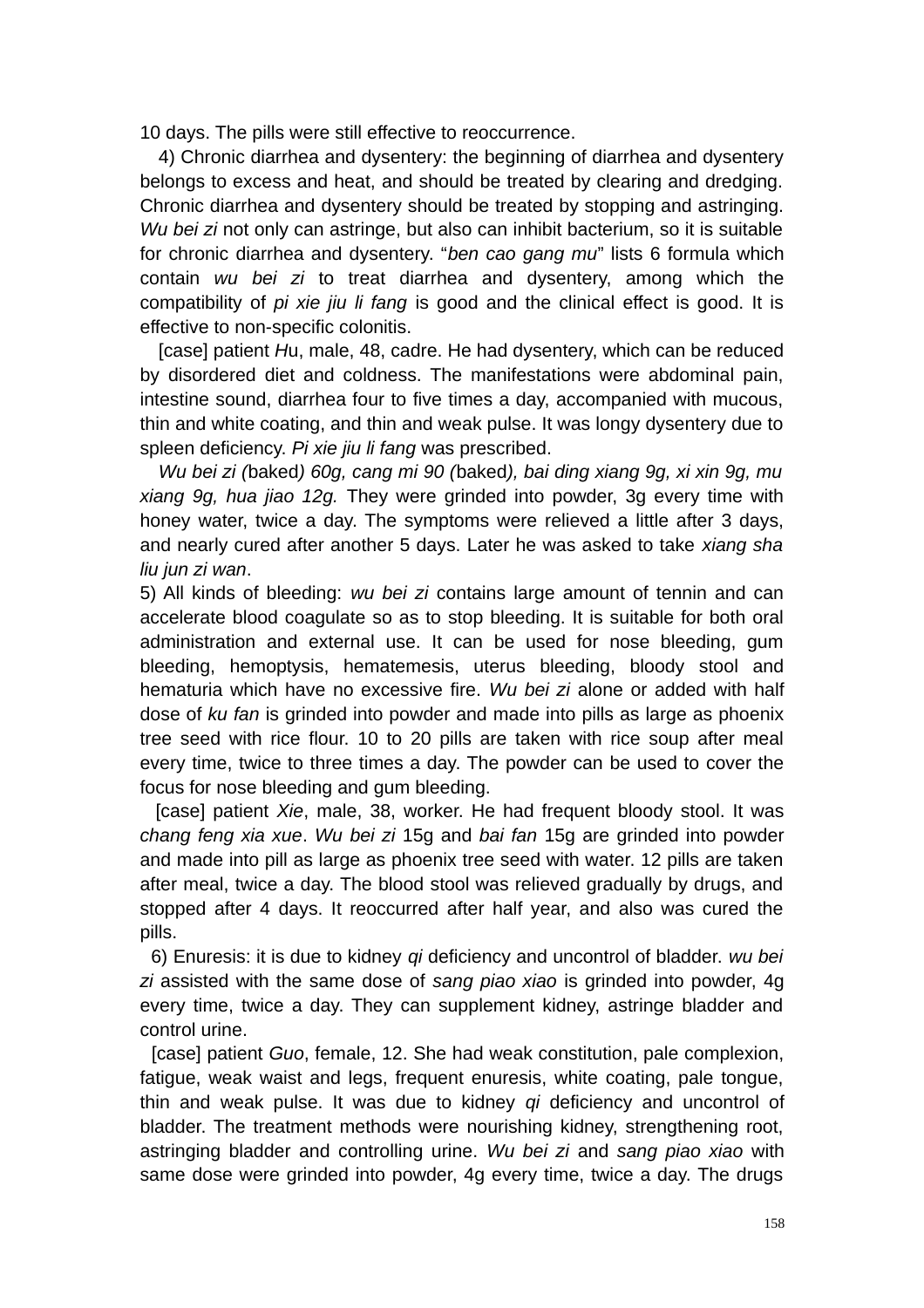took effect after 5 days. The disease was cured after half month.

 7) Prolapse of anus and uterus: they are caused by *qi* deficiency and descendant of middle *qi*. The treatment methods are supplementing and lifting *qi* to treat root, and astringing and controlling proplse to treat branch.

 [case] patient *Wan,* female, 35, farmer. Due to weak constitution, unrecovery of *qi* and blood after dystocia and over-work after mother died, she suffered prolapse of uterus. Gynecological tests showed prolapse of uterus II degree. The coating was thin, tongue was pale, and the pulse was thin and weak. It was due to descendant of clear *qi*, and the treatment methods were supplementing and lifting *qi* and astringing and controlling proplse.

 I\ external use: *wu bei zi 20g* were grinded into powder and decocted. It was put into tub to fumigate and wash to focus, twice a day.

 II\ oral administration: *bu zhong yi qi wan 250g*, 9g in the morning and evening.

The disease was improved after one week, and cured after another 10 days.

 8) Cervical erosion: the main symptom is much and fishy leucorrhea. Powder of *wu bei zi* and *ku fan* with the same dose is dipped by sterilized gauze and then put into vagina until uterus, once a day. It can diminish inflammation, stop leucorrhea and promote granulation.

 [case] patient *Qi*, female, 39, worker. She suffered chronic cervical erosion for more than 2 years. In the recent months, she had much and fishy leucorrhea with yellow color, lowder abdominal pain, thin and yellow coating, slight wiry pulse. Gynecological tests showed cervical erosion II degree. It was due to weak body and heat-dampness going town. *Bei ku san* was prescribed for external use. The leucorrhea was reduced a lot after 3 days, and stopped after another 1 week, and abdominal pain was also stopped. Gynecological tests showed cervical erosion was going to heal up.

 9) Stomatitis and gingivitis: they are usually caused by stomach fire going up. Besides drugs for clearing stomach and descending fire for oral administration, powder of *wu bei zi* and *qing dai* with the same dose can be applied for external use to diminish inflammation, eliminate swelling, and stop pain. They can accelerate the heal-up.

 [case] patient *Yan*, male, 42, worker. Due to longy over-work resulting in fire going up, he had frequent stomatitis, accompanied with swelling gum, slight yellow coating, red tongue and thin and rapid pulse. *Bei dai san* was prescribed for external use, and *jue ming zi 10* and *zhi mu* 10 were drunk as tea. It was improved after 3 days and cured after 5 days.

10) Ulcer: *wu bei zi* is good at resolving toxin and treating ulcer, and can kill many kinds of bacteria. It can be considered as herbal broad spectrum antibiotics. So it is used to treat all kinds of swelling, scrotum eczema, and ulceration diseases such as ringworm and favus. "*ben cao gang mu*" lists and quotes many effective formula. We are going to quote some to refer.

1\ all kinds of ulcer ("*pu ji fang*"): *wu bei zi* and *huang bai* with the same dose are grinded into powder and used to cover the focuses.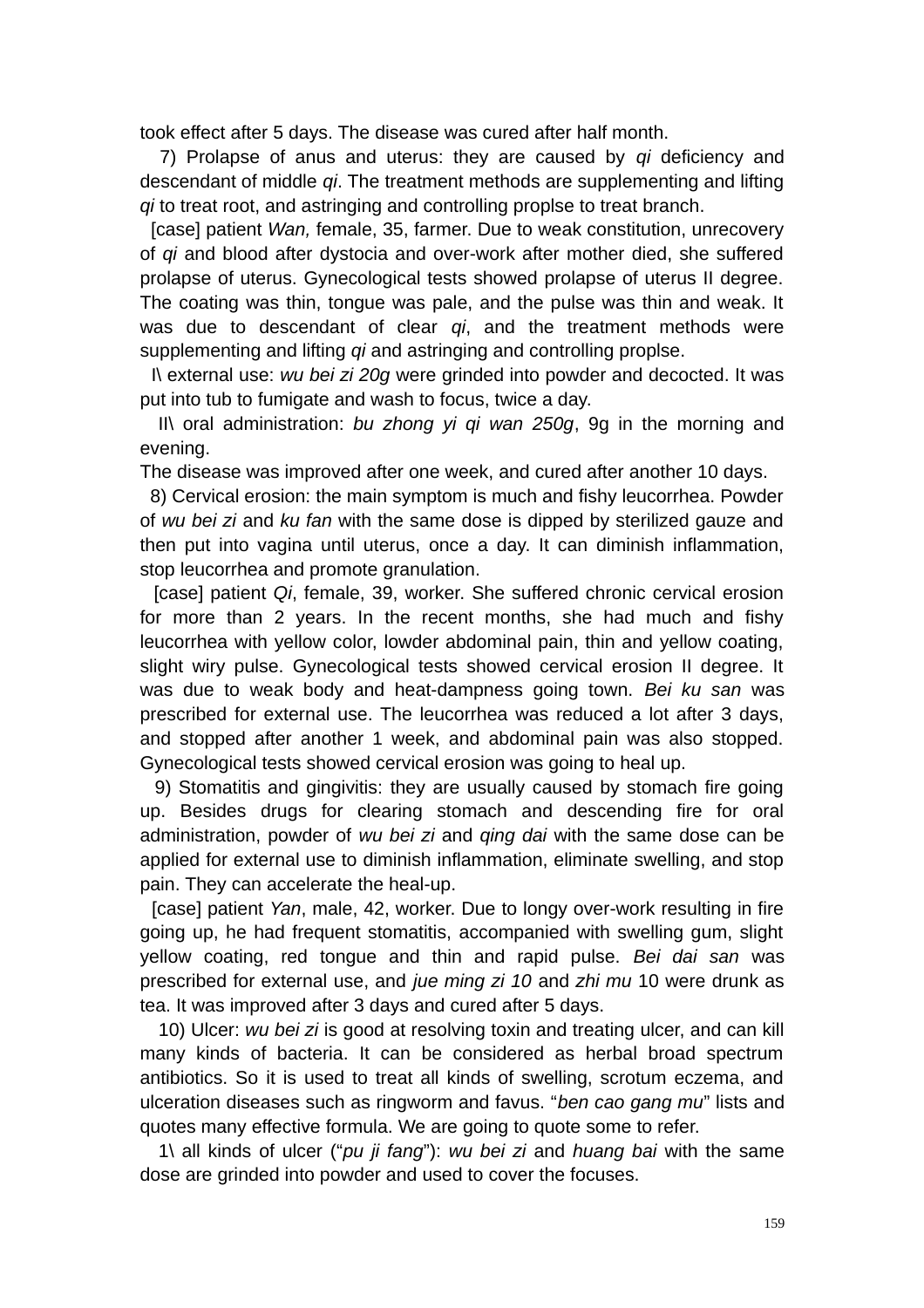2\ all kinds of swelling ("*jian bian fang*"): *wu bei zi* is stir-baked into dark purple color, mixed with honey, and used to cover the focuses.

3\ scrotum eczema ("*tai ping sheng hui fang*"): *wu bei zi 15g, la cha 15g* and proper dose of *qing fen* are grinded into powder. After scrotum being washed by *cong jiao tang*, the powder is mixed with sesame oil and used to cover the focus until it is cured.

4\ all kinds of ringworm ("*jian bian fang*"): *wu bei zi* (without insects) and *bai fan* (baked) with same dose are grinded into powder to cover the focuses. If the focus is dry, the powder is mixed with oil.

5\ damp and ulceration of leprosy ("*pu ji fang*"): *wu bei zi* powder is mixed with saliva and used to cover the focus.

6\ uncoalesce of ulcer: baked *wu bei zi* is grinded into powder, mixed with vinegar and used to cover the round of ulcer.

11) Ciliary blepharitis: *wu bei zi* has stringent action and can diminish inflammation and kill bacteria. It is effective to all kinds of eye diseases. Three formula recorded into "*ben cao gang mu*" are quoted for reference.

1\ toxic wind attaching eyes ("*bo ji fang*"): unbearable itch and pain of eyes, marginal blepharitis, and nebula and blood stasis invading sclera can be treated by *shen xiao qu feng san*. *Wu bei zi 30g* and *man jing zi 45g* are grinded into powder, 6g every day. Another 6g powder is decocted. After filtered, it is used to wash eyes when it is warm. The residue can be decocted again.

2\ ciliary blepharitis ("*ji ling fang*"): *wu bei zi* is calcined and grinded into powder, mixed with small dose of *fei huang dan*, and used to cover the focus, three times a day. It is quite effective.

3\ marginal blepharitis and pterygium ("*ji ji fang*"): *wu bei zi, tong qing* and *bai shan tu* are grinded into powder. The powder is mixed with hot water and used to wash the eyes after the eyes are closed. The cool drugs should be warmed again before another washing. The eyelid can not be put into the liquid.

## **Subsidiary Drugs:** *Bai Yao Jian*

*Bai yao jian* is fermented from *wu bei zi* and tea or *wu mei*, *bai fan* or *ju geng* and *gan cao*. The color is gray brown and has fragrance. It is acid and sweet in flavor, mild in nature, nontoxic and attributive to heart, lung and stomach meridians.

 Doctor *Li Shizhen* says, the functions of *bai yao jian* is similar to *wu bei zi*, but the body is light, the nature is floating and the flavor is sweet; it can treat heart and lung, cough, phlegm, heat and thirsty diseases; it is most suitable for keeping in mouth. The functions are (1) clearing lung, eliminating phlegm; (2) stopping thirsty, nourishing fluid, clearing summer heat, resolving heat; (3) activating stomach, resolving alcoholism, stopping bleeding, treating dysentery; (4) reliving pain, treat malnutrition, eliminating dampness and treat ulcer.

*Bai yao jian* is good at clearing and astringing, so it is not suitable for acute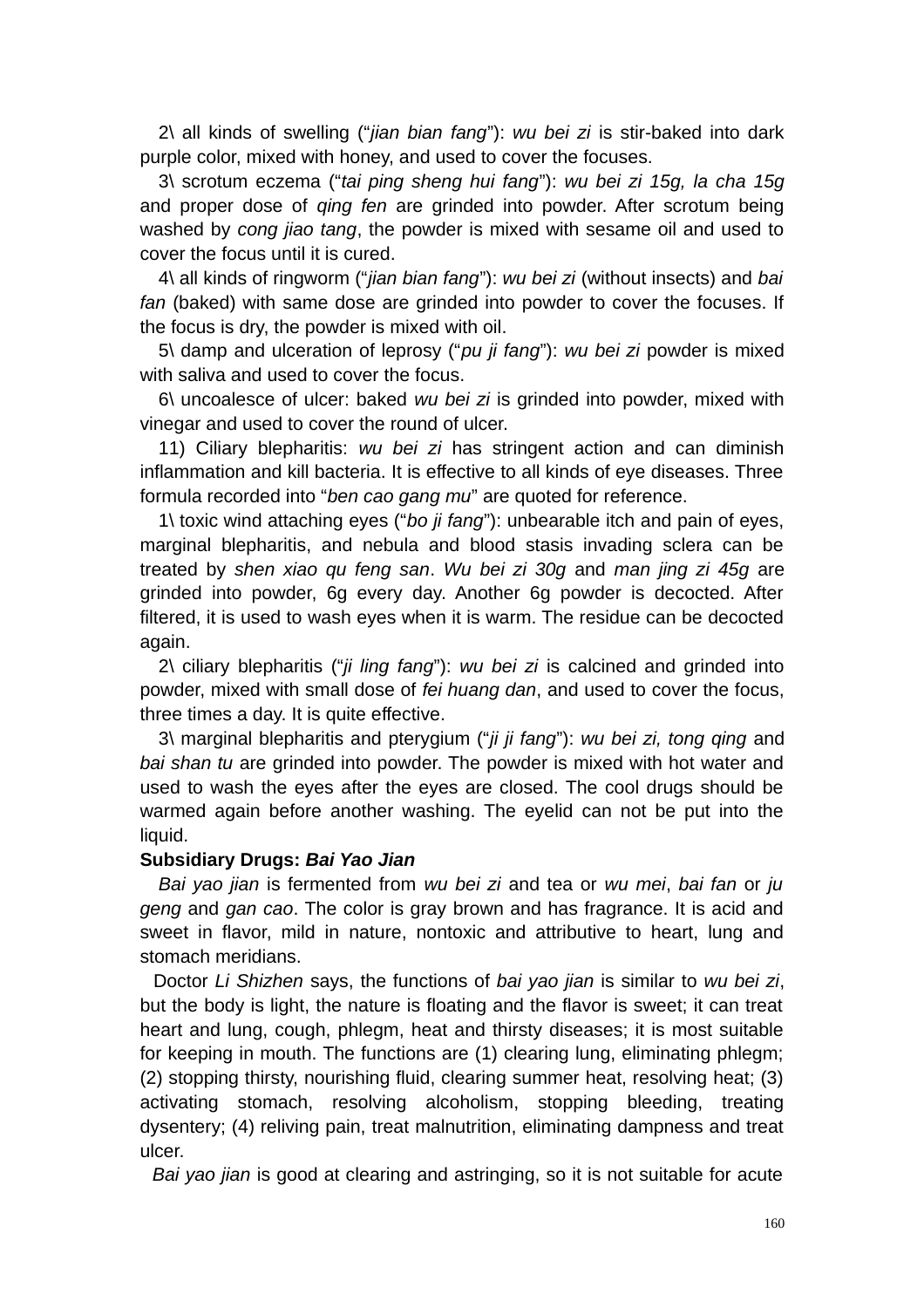cough and heat-dampness and food stagnation. The dose is 4 to 8g for oral administration. It can be made into soup for gargle or keeping in mouth, and also can be used as pills, powder or external use. The clinical applications are:

 1) Chronic bronchitis: the disease has heat and cold types. *Ding sou jie yan* (*bai yao jian, he li le* and *jing jie sui* with the same dose are grinded into powder, made into pills as large as *qian shi* with ginger juice and honey. It is used for keeping in mouth.) of "*dan xi xin fa*" is suitable for cold and deficiency type. *Ding sou huan tan fang* (*bai yao jian, pian huang qin, ju hong* and *gan cao* with the same dose are grinded into powder, made into pills as large as mung bean. They are used to be swallowed.) of "*pin hu yi an*" is suitable for heat type. They can be selected according to syndrome differentiation.

 2) Throat pain: *bai yao jian san* (*bai yao jian 15g, peng sha 5g, gao cao 6g*. 3g of powder is mixed with rice soup and swallowed slowed after meal.) of "*yi xue xin wu*" is effective to acute and chronic pharyngitis.

 3) Thirst of summer-heat: *shui piao wan* of "*sui shi guang ji*" uses the same dose of *bai yao jian* and *la cha*. They are grinded into powder and made into pills as large as *qian shi* with pounded *wu mei*. One pill is kept in mouth every time. It can eliminate summer-heat and stop thirst for thirst of summer-heat. It also can be used to prevent summer-heat and relieve thirst for the people working

in hot place in summer.

 Additionally, it also can be used for *chang feng xia xue,* prolapse of anus of dysentery, pain mass in breast, intestine absence, ulcer in lower legs.

### *28 Zi Cao Rong*

 *Zi cao rong* is pectin secreted by female Lacciger Lacca Kerr. Its other names are *chi jiao, zi kuang, zi geng, zi jiao* and *chong jiao*. The insect body is extreme small, the male insect has long spindle-shaped body, the life is very short, and they mostly completes the emergence the copulation and the fertilization in one day. Larva is hatched in every year's spring and autumn. After the being hatched, they crawl to the tree, gather on the layer and absorption juice. One week later, they start to secret colloid, covering the body and connecting them together. After 1 to 1.5 months, they stop secreting colloid and begin to oviposit. The colloid wan dark red, hard and can be softened by warm, and stick. It can be used as bone of glass. It is produced in Guangxi, Guangdong, Yunnan, Zhejiang, Fujian, Hunan and Xizhang provinces. It is bitter in flavor, cold in nature, nontoxic and attributive to heart meridian.

 It is first recorded by "*xin xiu ben cao*". It is considered to treat factors in five*zang* organs, weapon wound, leucorrhea, blood stasis and promote granulation and relieve pain. It has functions of activating blood, cooling blood, treating ulcer and relieving pain. In "*hai yao ben cao*", doctor *Wang Xun* uses it for external used, to treat dampness and itch of ulcer and scabies. It has functions of expelling wind and eliminating dampness. It begins to be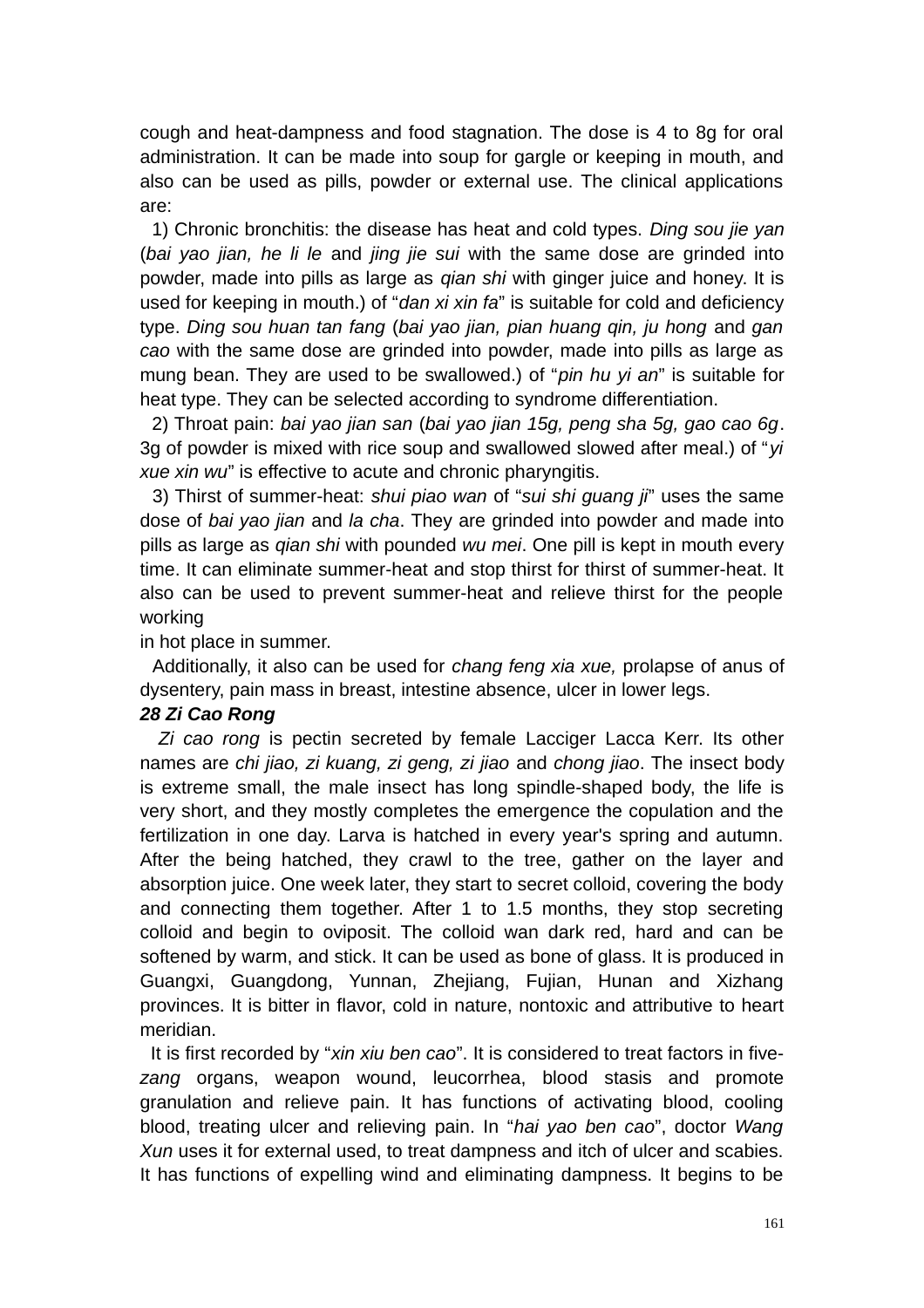used to promote rash and pox in *Qing* Dynasty. In "*ben jing feng yuan*", doctor *Zhang Lu* points out that *zi kuang* just is *zi cao rong*; the ancient formulas use it to treat five-*zang* organs, weapon wound, uterus bleeding, blood stasis and promote granulation and relieve pain; now it is used to treat pox better than *zi cao*; it is called *zi cao rong*, but does not belong to *zi cao*. "*dou xue zhen chuan*" discusses it in detail, *zi cao rong* can promote pox; 4 to 5 *fen* of *zi cao rong* can be added into the drugs for clearing and resolving is always effective to blood heat obstruction, restlessness due to bleeding, sunken top, swelling ulcer and furuncle. "*shen ying xin shu*" mentions that 1 *qian* of *zi cao rong* is pounded and taken with wine for expediting child delivery. The functions are complete until then. But contemporary doctors use it only for stagnation of pox, little for other symptoms. It is pity. The functions are (1) promoting pox and rash, (2) resolving toxin, eliminating carbuncle, (3) dispersing stasis, stopping uterus bleeding, (4) expelling wind and eliminating dampness, (5) expediting child delivery and induced abortion.

 Zhejiang province medical academe ① uses *zi jiao* 2g added with 100ml of 90% alcohol is warmed for half hour to be dissolved. It is used to cover the feet and hand twice a day to prevent hookworm.

 It is reported by "New Pharmacognosy" (page 357, 1963) that *zi cao rong* contains 74.5% of colloid,a macromolecular compound which is composed of shellac acid, aleuritic acid, etc..

 The dose of one day is 3 to 5g for decoction, and 1 to 2g for powder. They are taken by two times. The effect is good. Proper dose is applied for external use. The patients with spleen and stomach deficiency and pregnant women are contraindications. The clinical applications are:

1) Pox and rash without adequate eruption: *zi cao rong* can promote eruption of pox and rash, so it is suitable for pox and rash without adequate eruption due to heat toxin obstructing *ying* phase. It is not suitable for deficiency type of sunken pox and rash.

 [case] patient *Xie*, female, 4. She suffered fever for 4 days, red eyes with tears, restlessness, thin measles without adequate eruption, thin and yellow coating, red tongue, rapid pulse, and dark purple finger vessel. It was due to obstruction of heat blood. The treatment methods were cooling blood, promoting eruption of measles, clearing heat and resolving toxin.

 *Zi cao rong 5g, zhi jiang can 5g,* decoction, 2 doses. After taking drugs, measles began to erupt, and the fever and restlessness were abated a little. After taking another two doses, measles erupted completely and the fever was abated.

 2) Furuncle, ulcer, toxic swelling: *zi cao rong* can clear heat, resolve toxin, eliminate carbuncle and swelling, promote granulation, and relieve pain, so it can be selected for furuncle, ulcer, carbuncle and swelling due to toxic heat obstruction,

 [case] patient *Lu*, male, 35, farmer. He suffered pain, swelling and redness of left arm, aversion to cold and fever for 4 days. It was not cured by himself.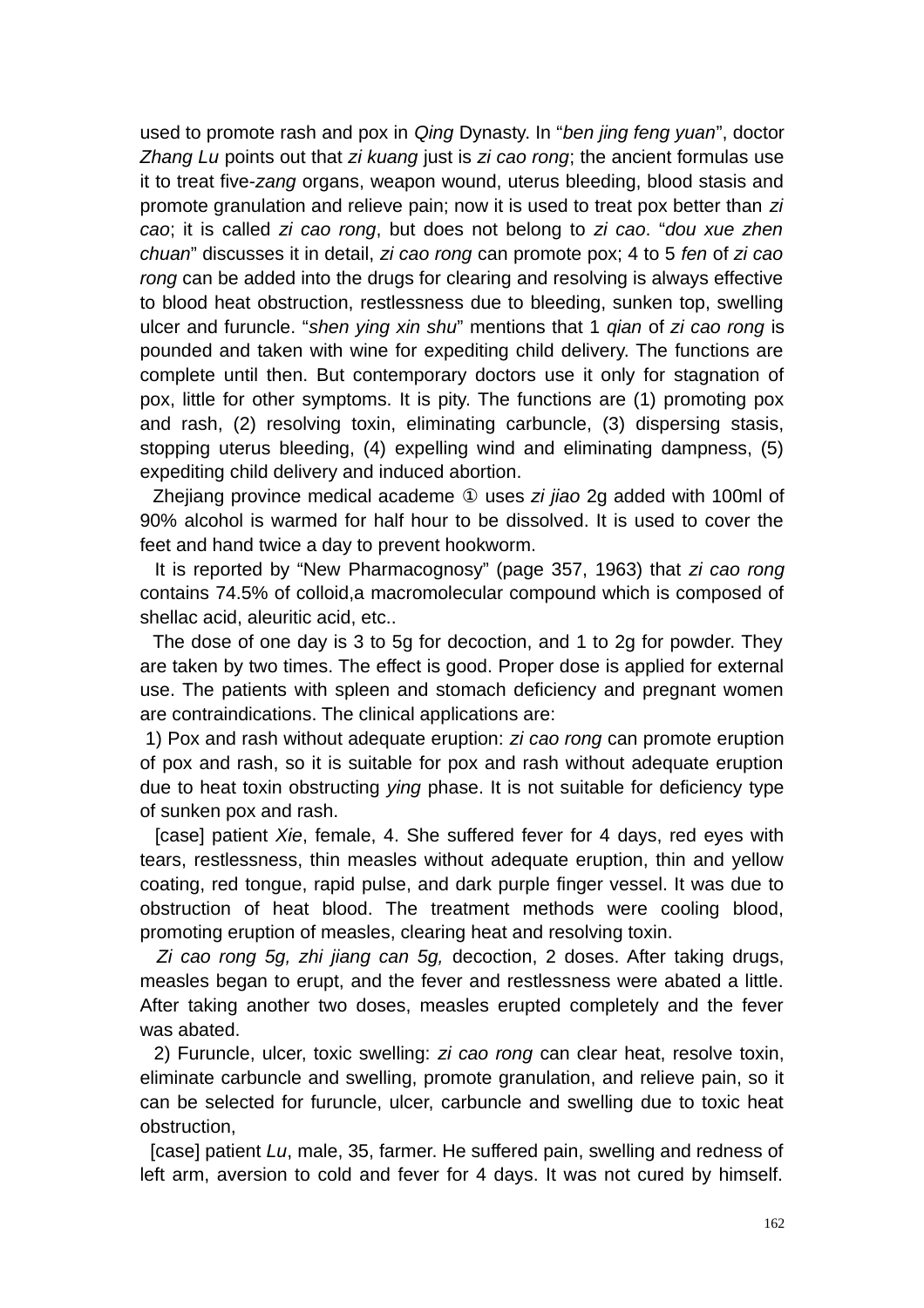The coating was thin and yellow, the tongue was red, and the pulse was rapid. It was due to heat-dampness in meridians and obstruction of *ying* and blood. The treatment methods were clearing heat, eliminating dampness, dispersing stasis, resolving toxin, and eliminating carbuncle. *Chi shao 12g, zhi jiang can 12g, lian qiao 12g, tian hua fen 12g, zi cao rong 2g*. They are grinded into powder and taken by two times. *Yin hua teng 20g, she she cao 20g, gao cao 5g*, 3 doses.

 After taking drugs, the pain was relieved a lot, and the aversion to cold and fever was abated. He was cured by another two doses.

 3) Uterus bleeding due to blood stasis: the treatment for uterus bleeding usually is stopping bleeding, strengthening root. But the reasons can not be ignored. If it is due to blood stasis, *qi* stagnation, manifesting as abdominal pain which aggravated by pressure, dark and purple tongue, petechia in the edge of tongue, deep and rough pulse, it should be treated by dispersing stasis and stopping bleeding. *Zi cao rong* is quite suitable. *Zi kuang san* (*zi kuang* is grinded into powder, 6g every time. it is taken with water before meal, twice or three times a day.) of "*yang shi jia cang fang*" is a good example.

 [case] patient *Shen*, female, 34, farmer. She had unsmooth menstruation with dark purple gore for more than 10 days. The manifestations were abdominal pain which aggravated by pressure, purple tongue, petechia in the edge of tongue, deep and rough pulse. It was uterus bleeding due to blood stasis. The treatment was dispersing stasis and stopping blood.30g of *zi cao rong* was grinded into powder, 6g both in the morning and evening. It was taken with water. Uterus bleeding and abdominal pain was stopped by taking drugs for two days.

 3) Expelling wind and eliminating dampness: *zi cao rong* can expel wind and eliminate dampness, so it can be applied for external use for eczema and scabies with itch and effusion.

 [case] patient *Jiang*, male, 41, worker. There were much itch rashes in the limbs, then blister. They effused liquid after broken. He was treated for many times without being cured. The coating was thin and yellow, the tongue was red, and the pulse was slight rapid. It was due to heat dampness in *ying* phase which flooding into skin. The treatment methods were expelling wind, eliminating dampness, cooling blood and activating blood. *Zi cao rong 100g* were grinded into powder for external use, three times a day. The itch was stopped and focus began to heal up after using drug. He was cured after 4 days.

1\ Zhejiang province medical academe: experiment of *zi jiao* preventing hookworm from invading into skin and effect compare to *bing wei tuo*, Zhejiang Medicine Journal 1962,3 (2):69

## *29 chong bai la*

*Chong bai la* is white waxiness on branches of ash trees or glossy privets which is secreted by male body of Ericerus pela Chavannes. It is also called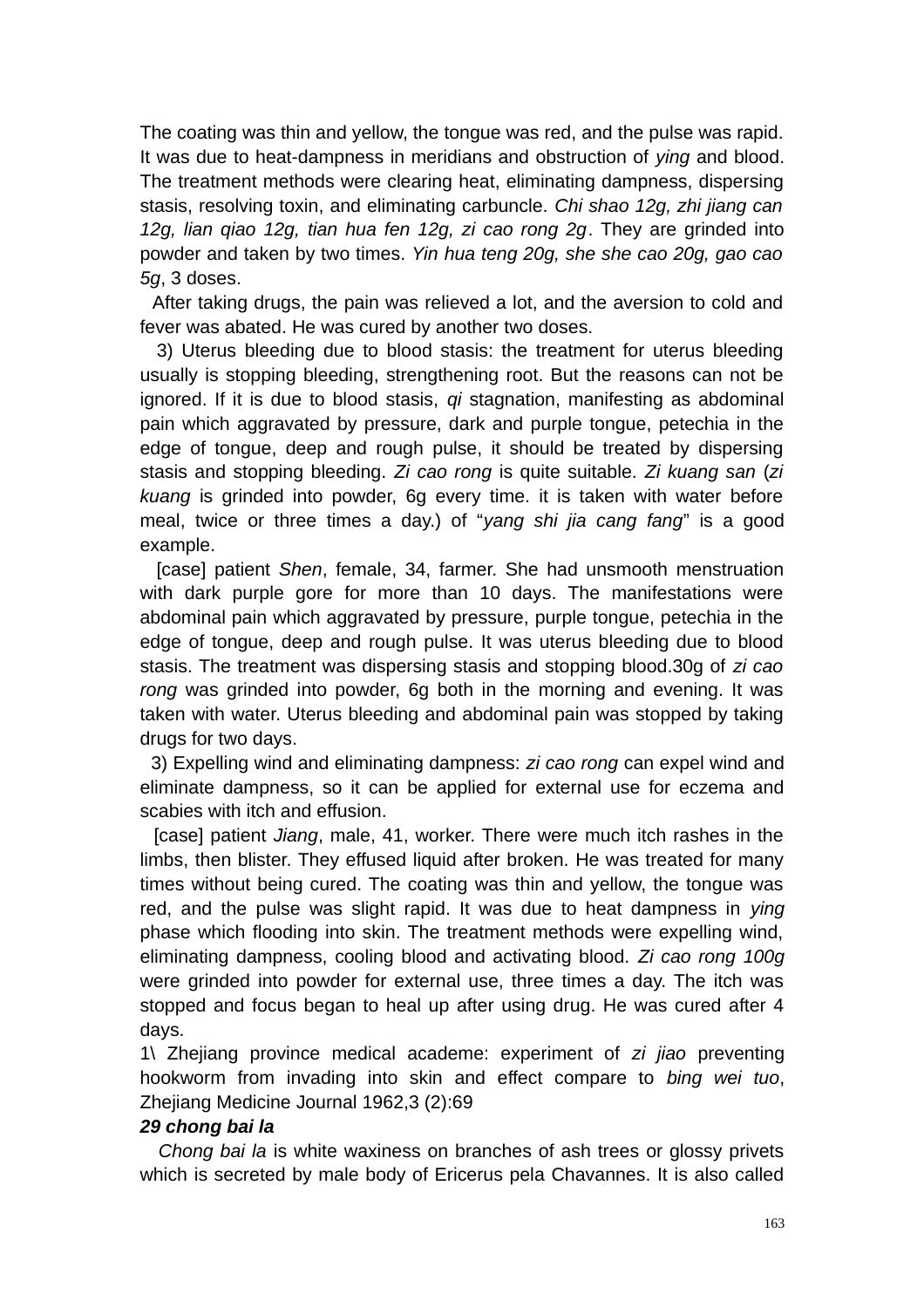*chong la, bai la, chuan la* and *mu la*.

 The body of female is round and small without wings, and the body of male is long with wings. The male insect has orifices for secreting waxiness. The male larva begins to secret waxiness and the waxiness would cover the whole body. After the second ecdysis, the larva becomes pupa which would become imago after two weeks. The male insect would die right away after mating with female insect. *Chong la* usually is collected in autumn. It is put in boiling water and then filtered. After solidifying, it can be used as drug. It is produced in Jiangxi, Zhejiang, Fujian, Hubei, Hunan, Guangxi, Guangdong, Sichuan, Yunnan provinces. It is warm in nature, sweet in flavor, nontoxic and attributive to heart and spleen meridians.

 This drug begins to be known in Yuan Dynasty, and is used widely in Ming Dynasty. Doctor *Zhu Danxi* considers that it can promote granulation, stop bleeding, relieve pain, supplement deficiency, reunion bone and tendon. He also emphasizes that it absorbs astringing *qi*, and is a important drug for sugery; it is effective if it is put into *zhang ji rou gao* with *he huan pi*. Doctor *Li Shizhen* says, it can be used as pills and powder, and can kill tuberculosis. Because it can supplement lung and astringe *qi*, "*dong yi bao jian*" considers that it can stop cough and diarrhea, moisten lung and thicken intestine and stomach.

 The medical functions are (1) stopping all kinds of bleeding; (2) supplementing lung and stopping cough; (3) thicken intestine and stopping diarrhea; (4) promoting granulation and astringin ulcer; (5) treating trauma and relieving pain.

 *Chong bai la* is a mixture of ester which is 93% to 95%, and also free myricyl alcohol **Q**, etc..

 It can be used both for external use and oral administration. It is usually made into pills or powder for oral administration. The dose for one day is 3g to 5g, proper for external use. Because of astringing nature, it is not suitable for ulcer without ulceration, ulcerated ulcer with thin pus and acute external syndrome. The clinical applications are:

 1) Stopping all kinds of bleeding: such as hematemesis, hematuria, bleeding of trauma. It can be used for oral administration or external use to stop bleeding. It can be grinded into powder, used to cover the focus and then bound up by sterilized gauze for bleeding of trauma. The bleeding and pain would be stopped quickly. It is good standing drug for family. It can be grinded into powder, put into capsules for hematemesis, hematuria and bloody stool, 2g every time, twice to three times a day. It is quite effective. It is suitable for bleeding of peptic ulcer, because it not only can stopping bleeding, and also can promoting the heal-up of ulcer and stop pain. It is good drug with multiple functions.

 [case] patient *Fang,* male, 45, worker. She suffered reoccurrence of bloody stool with abdominal pain, purple blood and mucus in stool. He once received colonoscopy and found that fiver ulcers 12 to 17cm above anus and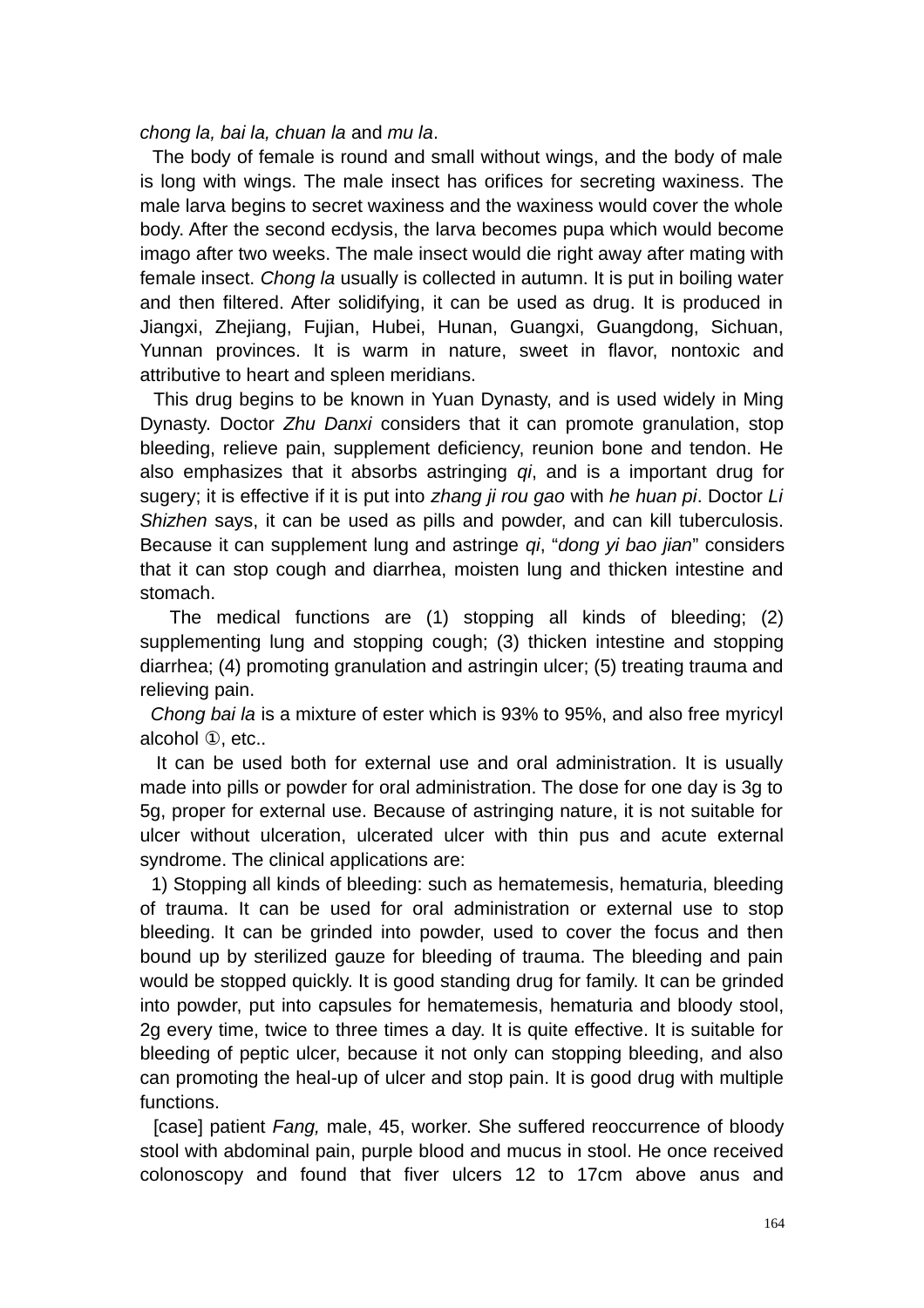congested mucous membrane. The diagnosis was ulcerative colonitis. The coating was thin, the tongue was pale, and the pulse was thin. It was due to longy middle-*qi* deficiency, failure of spleen to dominate blood, and failure of *qi* to control blood. The treatment methods were supplementing deficiency strengthening middle-*jiao*, stopping bleed.

 *Chong bai la 120* was grinded into powder and put into capsules, 6 capsules every time, three times a day before meal. The bloody stool began to be reduced after taking drug and the pain was also relieved. Continuous administration was applied to enhance the therapeutic effect. Colonoscopy after one month revealed that the ulcer was going to heal up. He was nearly cured.

 2) Longy cough of chronic bronchitis: *chong bai la* can moisten lung, supplement lung, astringing *qi* and stopping cough, so it can be used for longy cough with little sputum or even blood of chronic bronchitis. Although it is warm in nature, it is not dryness, so it also can be used for lung *yin* deficiency.

 [case] patient *Yue*, male, 64, farmer. She suffered chronic bronchitis which was severe in autumn and winter, cough with little sputum or blood sometimes, chest pain, short breath, dry mouth, red tongue with little coating, slight wiry pulse. It was due to deficiency of *qi* and *yin*, and failure of *qi* to descend. The treatment methods were moistening lung, astringing lung and stopping cough.

 *Chong bai la* 150g was grinded into powder and put into capsules, 6 capsules every time, three times a day. The cough was relieved a lot, the chest pain and dry mouth were stopped, and the patient felt good after one week. The patient was clinically cured by continuous administration.

 3) Bloody dysentery: it is often seen in amoebic dysentery or chronic ulcerative colonitis. The manifestations are frequent reoccurrence of bloody stool with pus and slight abdominal pain. *Chong bai la* can thicken intestine and stomach, and also can stop bleeding and relieve pain. So it is quite suitable for bloody dysentery.

[case] patient *Chang*, female, 37, worker. She suffered cold type of dysentery which could be induced by coldness and disordered diet. The manifestations were abdominal pain, stool with blood and pus, pale complexion, fatigue, thin coating, pale tongue, and thin and weak pulse. It was due to weak spleen and stomach, warm-dampness injuring intestine. The treatment methods were warming middle-*jiao*, supplementing deficiency, thickening intestine and stopping bleed.

 *Chong bai la* 150g was grinded into powder and put into capsules, 6 capsules every time, three times a day. After taking drugs for 5 days, the bloody stool began to be relieved and the abdominal pain was stopped. The disease did not reoccur by continuous administration.

 4) Unheal-up of longy ulcerated ulcer: ulcer which has ulcerated and does not heal up for long time usually is due to failure of deficient *qi* and blood to astringe ulcer, resulting in pus, sunken focus with dark color. *Chong bai la* can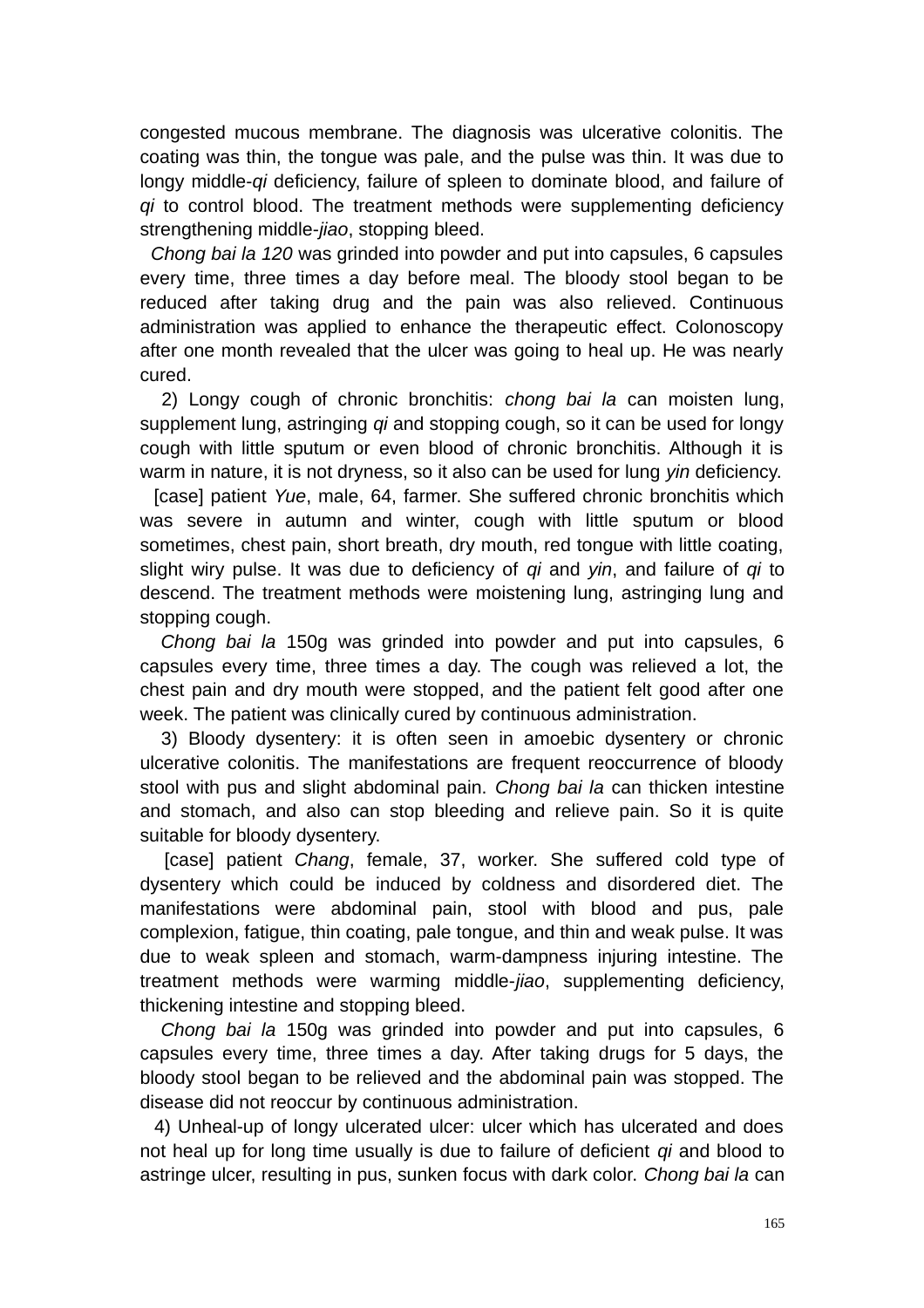supplement deficiency, and promote granulation. It is effective. So, doctor *Zhu Danxi* considers it as an important drug for surgery.

 [case] patient *Huo*, male, 57, farmer. He suffered diffuse swelling in the internal side of left leg. It ulcerated with thin pus after two months. It had not healed up until then. Other manifestations were pale complexion, fatigue, poor appetite, thin coating, pale tongue, and thin and weak pulse. It was *yin* furuncle. The treatment methods were supplementing deficiency, astringing tissue, and promoting granulation.

 *Chong bai la 120g* (melted)*, he huan pi 30g, er cha 30g* were grinded into powder and made into adhesive plaster for external use, once a day. The pus reduced and granulation tissue became red after using drugs for 6 days. He was cured after using drugs for another two weeks.

 5) Trauma: local swelling and pain due to trauma can be treated by *chong bai la* for external use. It can eliminate swelling, relieve pain and reunion bone and tendon.

 [case] patient *Yin*, female, 11, student. She suffered falls and swelling and pain of right knee. X ray showed no bone fracture. *Chong bai la* was melted and put on gauze to cover the focus, once two days. The swelling and pain were relieved by three times.

 Comment: *wu bei zi, zi cao rong* and *chong bai la* are secretion of insect. Their nature and functions are different. *Wu bei zi* has astringing function, and can stop cough, diarrhea and bleeding, and also can nourishing fluid to stop thirst. *Zi cao rong* is good at activating blood, cooling blood, promoting eruption of rash and pox, and also can resolve toxin and eliminate carbuncle. *Chong bai la* usually is applied for external use, but also suitable for oral administration. It is good at promoting granulation, stopping bleeding, pain, cough and diarrhea. They have own advantages, and should be selected correctly.

1\ Chemistry Dictionary (II) 5: page 938

#### *30 ying huo chong*

*Ying huo chong* is dried body of Luciola Vitticollis Kies.. They have thin and long body, dark brown or yellow brown color, 6 feet, antenna and wings. Electric lamp in tail part contains fluorescein adenosine triphosphate and luciferase. When luciferase activates fluorescein adenosine triphosphate, blue fluorescence comes up. It is reported that ATP exists in the all bodies of organism. If it runs into luciferase, they would have reaction. In the recent days, scientists are trying to use technique of luciferase testing ATP to test cancer. After the luciferase combines with cancer cells, the growth speed and activity of cancer cells can be known according to light intensity. Thus, proliferation of cancer can be diagnosed correctly, affording basis for treatment ①. If they succeeded, it was a new contribution of *ying huo chong* to human healthy. They hind in grass in the daytime, and fly out in the evening. They are common seen summer and autumn. The other names of *ying huo chong* is *ye guang, ye zhao, fang guang* and *zhao lin*. It is pungent in flavor,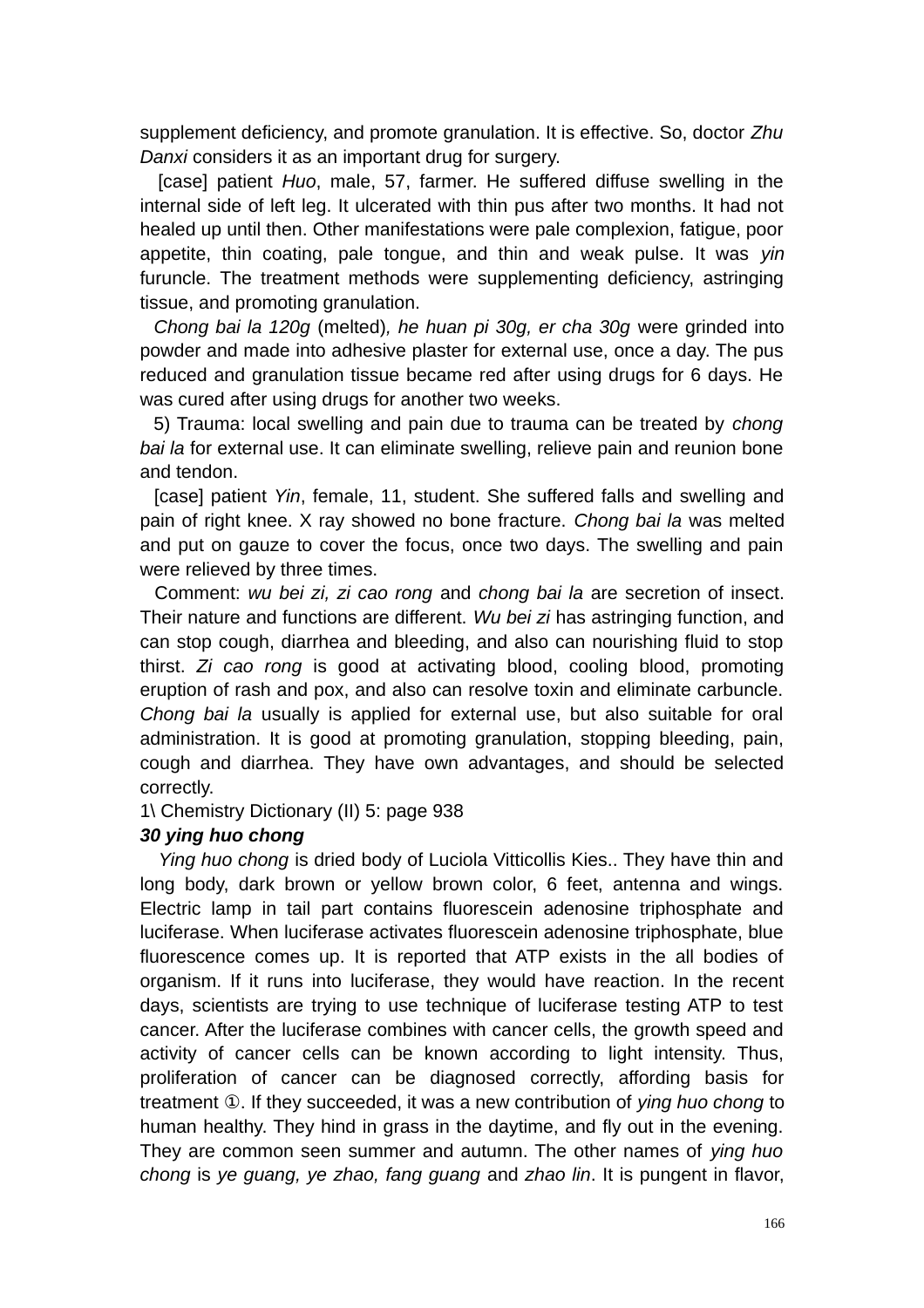slight warm in nature, nontoxic and attributive to lung and liver meridians.

"*ben jing*"says, it can promote eyesight, treat infantile burn and scald and heat *qi*. "*zhen quan ben cao*" and "*yao xing fu*"point out that it is an important drug for *qing mang* (optic atrophy). "*bian min tu zhuan fang*"uses it to wipe hair to make it black for white. The comments of "*shen xian gan ying bian*"are wrong. The medical functions are (1) supplementing liver, promoting eyesight wo treat *qing mang;* (2) clearing fire, resolving toxin to treat infantile burn and scald; (3) making hair black. The author has not tested the function of making hair black by external use.

The dose for one is 7 to 14 for oral administration, proper for external use. The clinical applications are ;

1) *Qng mang*: it is due to deficiency of liver and kidney, consumption of essence and blood resulting in eye atrophy. "*zhu bing yuan hou lun*"says, *qing mang* is the eye can not see things but with normal appearance and pupil. It is similar to optic atrophy. *Ying huo chong* is good at treating *qing mang*. The experiments confirm that the substances for lighting are help for optic nerve. Therefore, the achievement of ancient doctors by experience is admirable. The treatment methods are nourishing liver and kidney, supplementing essence and marrow, opening orifice and promoting eyesight. If *ying huo chong* is added, the therapeutic effect would be better. *Lao shang qan qi mu an fang* of "*sheng hui fang*" uses the formula to treat *qing mang* that 27 *ying huo chong* are put in gallbladder of big cyprinoid, dried in the shade for one hundred days, grinded into powder and put into eyes with little dose. It can be referred. *Lin Shiye*, a doctor of Xuzhou mining bureau staff hospital, once used *ying huo chong* assisted by syndrome differentiation to treat a case of optic atrophy effectively. Thanks every much for affording the case.

[case] patient *Qin,* female, 30, worker. She suffered blurry left eye with poor eyesight, dizziness and eye distention since 1976. She loss eyesight form March, 1969. She was treated for many times but without being cured. Ophthalmologic examination showed negative eyesight of left eye. She was diagnosed as optic atrophy. After taking 50 doses of formula (*sheng di, yuan shen, nv zhen, yun mu, xia ku cao, qi zi, ju hua, shan hu, sang shen zi*) for supplementing liver and kidney, dizziness and eye distention were relieved a lot. Later, drugs for activating blood and dispersing stasis (*dang gui, chong wei zi, qi cao, yang gan* were added.) were added into the formula. After taking another 20 doses, the symptoms were improved, but not satisfied. It was summer then. Considering that *ying huo chong* can promote eyesight and treat *qing mang*, *ying huo chong* 14 added into the formula. After taking 10 doses, the eyesight was promoted. The eyesight recovered to 0.7 after taking drugs until 16<sup>th</sup>, September. Two months later, she sent a letter and said, the eyesight was better, thanks.

Comment: seen form this case, the effect is better after *ying huo chong* is added. It confirms the effect of *ying huo chong* on optic atrophy.

2) Infantile burn and scald: *ying huo chong* can clear heat and resolve toxin,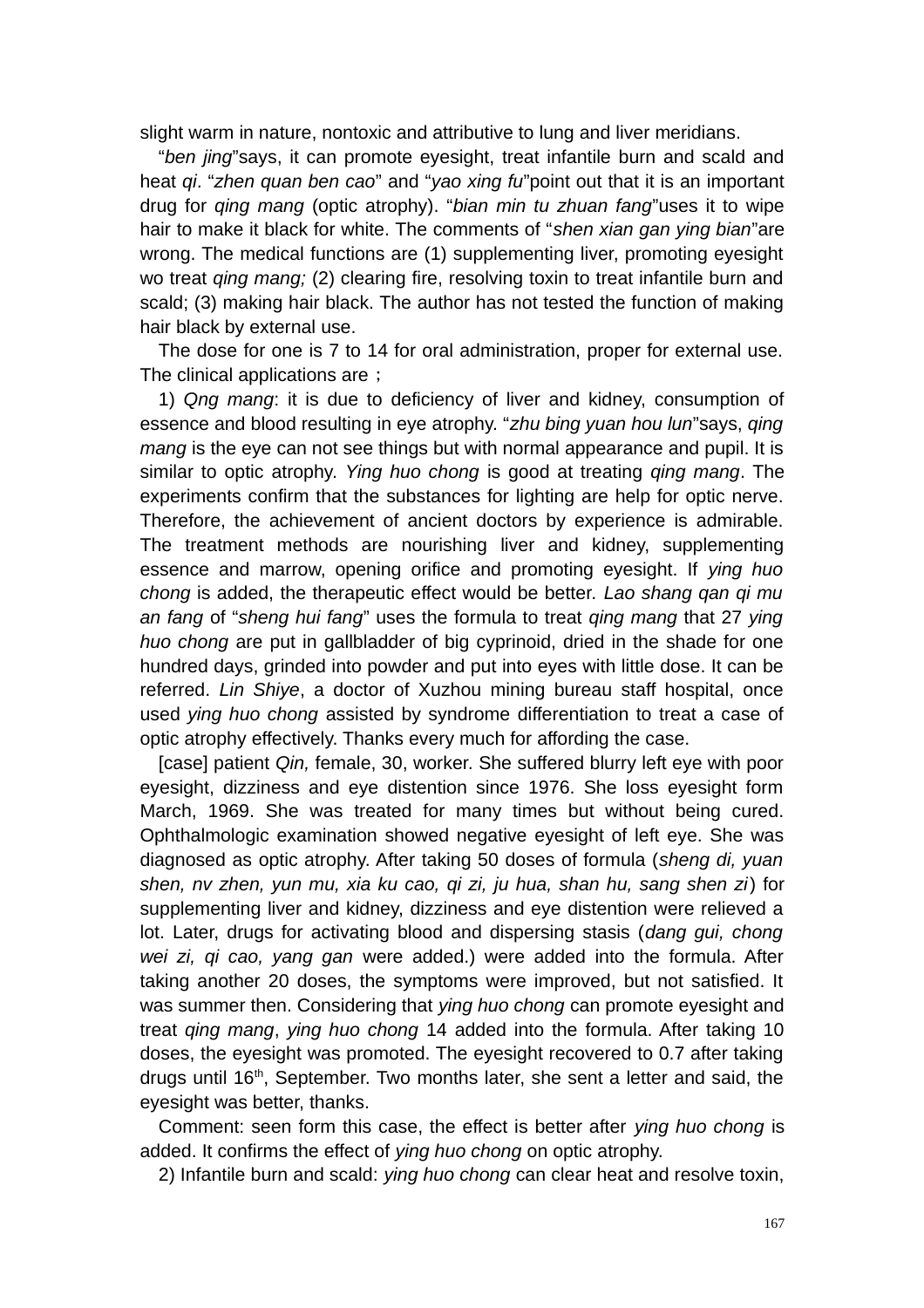so it is suitable for infantile burn. With the help of *sheng di, chi shao, dan pi, yin qiao, zao xiu, da huang*, the effect is better.

[case] patient *Wei*, male, 5. He suffered scald of chest, abdomen and lower limbs with blister, ulceration, effusion and extreme pain. It was I to II degree. Besides *di yu, da huang* and sesame oil②, formula for cooling *ying*, clearing heat, reducing fire and resolving toxin was taken. *Ying huo chong 7, sheng di 8g, chi shao 8g, yin qiao 8g, zao xiu 8g, dan pi 6g, huang lian 2g, gan cao 2g*, 2 doses. After taking drugs, the pain was relieved a lot and effusion was reduced. After taking another 3 doses, the wound began to form incrustation. He was cured after 2 weeks.

1\ science star—*ying huo chong*, 6:8, 1981, "Science and Life", Liaoning people's republishing house.

2\ *di yu* and *da huang* are grinded into powder with the same dose. 30g of powder is mixed the 70ml of sesame oil and made into plaster. It is used to cover the focus, once to twice a day.

#### *31 bi qian* **(subsidiary drugs:** *bi qian mu***)**

*Bi qian* is the body of Vroctea Limbata L. Koch. Its ovary is called *bi qian mu*. It also can be used as drug. The shape of *bi qian* is similar to *zhi zhu*. It has plate body, grey brown color, intensive small eyes and 12 feet. Weave organ in tail part can reel silk to make cocoons. Its other names are *bi jing, bi xi* and *bian zhu*. It is common seen in old house. It can be collected all year around. It is slight cold in nature, salty in flavor, non toxic and attributive to lung and large intestine.

The earliest record of *bi qian* is "*ben cao shi yi*". Doctor *Chen Cangqi* says, the juice of *bi qian* can be put into nose or ulcer for nosing bleeding and bleed due to weapon injury; it also can be used for hemorrhoid bleeding. It is used mainly for stopping bleeding. "*ben cao gang mu*" develops its functions and says, *bi qian* and *ren zhong bai* with the same dose are burnt and grinded into powder for acute ulcerative gingivitis by external use, and it also can treat throat obstruction. It is an important drug for throat obstruction and can resolve toxin and gingivitis. Doctor *Li Shizhen* says, the formula for throat obstruction and tonsillitis in "*ben cao gang mu*" can make dead people revive, showing its good effect. Therefore, the functions are (1) stopping all kinds of bleeding; (2) eliminating throat swelling, treating throat obstruction; (3) resolving toxin and treating gingivitis. It is a pity that the application of *bi qian* is ignored, and only *bi qian mu* is used in nowadays.

It is usually used for external use. The juice is squeezed for stopping bleeding. It is burnt and grinded into powder to cover the focus for throat obstruction and gingivitis.

1) All kinds of bleeding: such as nosing bleeding, bleeding due to weapon injury and hemorrhoid bleeding. The juice is squeezed to cover the focus. It has astringing action and can stop bleeding quickly.

[case] patient *Xia,* male, 45, farmer. His leg was hacked by hoe when he was working in the farm. It bled a lot. He was asked to find *bi qian* and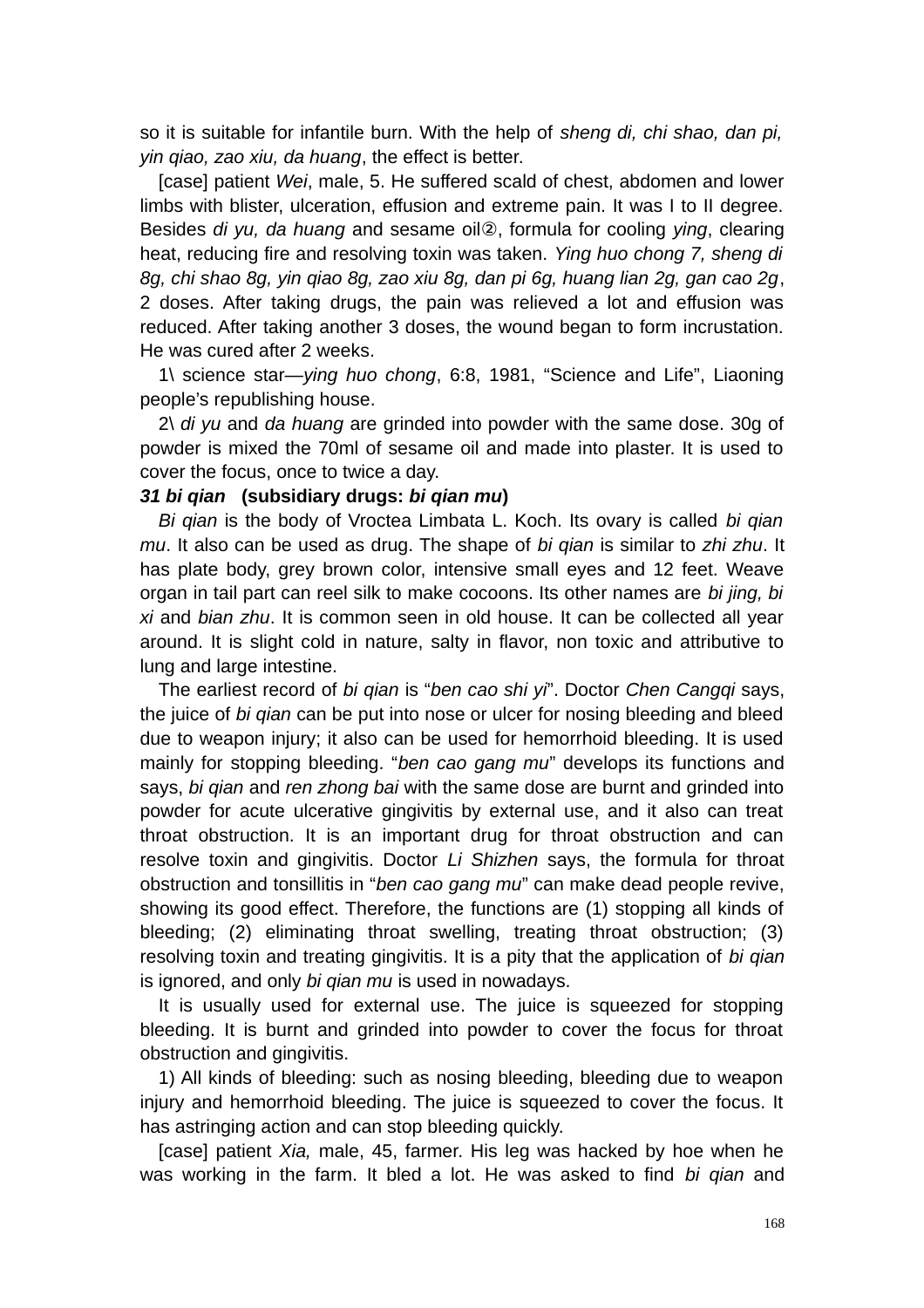squeeze the juice to wipe the focus. The bleeding was stopped quickly.

2) Throat obstruction and tonsillitis: *bi qian* can resolve toxin, eliminate swelling and relieve pain, so it is effective to swelling, pain and ulceration of throat obstruction and tonsillitis. The formula for throat obstruction and tonsillitis in "*ben cao gang mu*" is: *bi qian* 7 and *zhi zhu* 2 are dissolved by *bai fan* 7*fen*, then burnt and grinded into powder; the powder is used to cover the focus; the effect is quickly; heat meat and hard food are not allowed to eat. It can be used for thanatosis due to asphyxia of throat swelling. When the author was do mobile medical work in country, he asked the healthy center to prepare it. It is effective for throat swelling and ulceration. It is used three to four times by laryngeal insufflation. Usually it is cured after one to three days.

[case] patient *Hun,* male, 12. He suffered tonsillitis for 3 days. The manifestations were dysphagia and dyspnea. The method of "*ben cao gang mu*" was used, four times a day. After using the drug, there were much saliva and the throat swelling was abated gradually. He was cured after two days.

3) Ulcerative gingivitis: *bi qian* and *ren zhong bai* is burnt, grinded into powder and used to cover the focus. It is effective. Because it can resolve toxin, relive pain, draw stale and astringe ulcer.

[case] patient *Shuai*, female, 5. She suffered measles. After she was cured, he suffered ulcerative gingivitis. The color changed into black for white, and black and fishy effusion came up. The method of "*ben cao gang mu*" was used, and mung bean soup was used for oral administration.

*Bi qian 10g* and *ren zhong bai*10g were burnt and grinded into powder with small dose of *bing pian*. The powder was used to cover the focus, four to five times a day.

After using the drug, the pain was relieved. The ulcerative gingivitis was controlled next day. She was cured after one week.

### **Subsidiary Drugs:** *Bi Qian Mu*

*Bi qian mu* is ovary of *bi qian*. Its other names are *bi nang, bi qian ke* and *xi er ke*. It is white, thin, soft and round. It is mild in nature, salty and bitter in flavor, nontoxic and attributive to lung and stomach meridians.

 The medical functions are (1) eliminating swelling, soothing throat; (2) descending adverse flow of *qi*, stopping vomiting; (3) astringing lung, stopping cough; (4) promoting granulation, stopping bleeding; (5) killing parasite and relieve toothache.

 From Ming and Qing Dynasty, it is often used for many kinds of diseases of tongue and throat, such as erosive throat, throat obstruction, tonsillitis, mouth ulcer, tongue ulcer, etc. *xi lei san* of doctor *You Zaijing*'s *"jin kui yi"* is a good example. "*yi lun zhuan yao*" uses it to treat knife injury and bit, stop bleeding, promote granulation and relieve pain. It is also often used in nowadays.

 Besides some formula for oral administration, it is usually used for external use. The clinical applications are:

 1) erosive throat, throat obstruction, tonsillitis: *xi lei san* of *"jin kui yi"* is composed of *bi qian mu 200* (baked), *xi niu huang 5fen, bing pian 3 fen, zhen*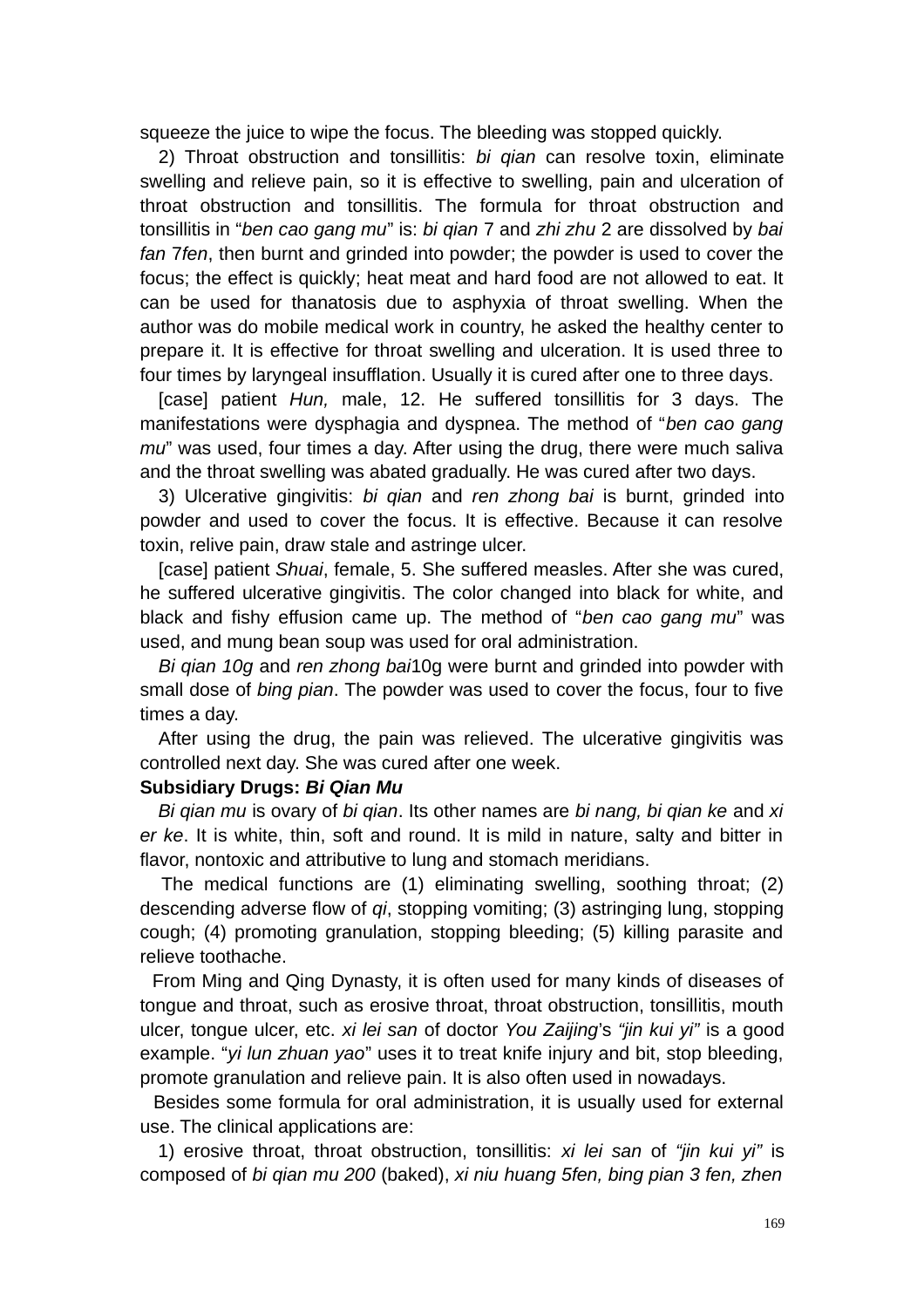*zhu 3qian, ren zhi jia 5fen, xiang ya xie* (baked) *3qian, qing dai 6qian.* They are grinded into powder. It can clearing heat, resolve toxin, eliminate swelling, relieve pain draw stale and promote granulation. In the recent years, because of its effect of treating ulcer, it is used for ulcerative colonitis that 1 to 2 bottles of *xi lei san* mixed with 20 to 40ml of physiological saline for retention enema. It is quite effective.

 [case] patient *Wang*, male, 26, worker. He suffered fever for three days with throat swelling and pain. There was ulcer in left side. The fever was abated, but the throat was still pain then. The coating was yellow, tongue was red, and the pulse was rapid. It was due to heat toxin in lung and stomach attacking throat. The treatment methods were clearing heat, expelling wind, reducing fire, and resolving toxin. Oral administration and external use were used together.

- 1. *niu huang jie pian* 2 bottles, 6 tablets every time, three times a day.
- 2. *xi lei san* 2 bottles. Small dose of *xi lei san* was used for laryngeal insufflation, once every two hours.

After using the drugs, the patient had a smooth defecation, pain was reduced a lot and the rot was better. He was cured after using *xi lei san* only for another two days.

 Comment: *bi qian mu 3* (calcined) and *bai fan 1g* are grinded into powder, taken by two times with water. It is effective to throat obstruction and tonsillitis. *Bi qian mu 3 to 5* (calcined) and *bian pian* 0.07 are grinded into powder for laryngeal insufflation, four to five times a day. It can be used for diphtheria. They can be referred.

 2) Bleeding of trauma: *bi qian mu* can protect membrane and stop bleeding, so it can be used to cover the focus for bleeding of trauma and ulcer without healing up of long time.

 [case] patient *Hua*, female, 44, farmer. Back of hand was hurt by hook with much bleeding. *Bi nang* was used to cover the focus. The bleeding was stopped quickly.

 Doctor *Chen Cangqi* uses decoction of *bi qian mu 27* for infantile vomiting and belch. Doctor *Li Shizhen* uses decoction of *bi qian mu* 35 for severe cough after child birth. "*pu ji fang*" put *ru xiang* into *bi qian mu*, calcined them and put them into focus of toothache to stop pain. The functions of stopping vomiting, cough and pain can be confirmed. It is worthy trying,

Both *ying huo chong* and *bi qian* can resolve toxin and treat ulcer. *Ying huo chong* is good at supplementing liver, promoting eyesight, and treating *qing mang*. *Bi qian* is good at treating throat obstruction, and all kinds of bleeding. These are differences and their own advantages.

\* \* \*

#### *32 fei lian*

*Fei lian* is dried body of Blatta Orientalis Linneaus. It is long ellipse, dark brown and luster. The body is plate, the head is small, and trophy is powerful. Two antennas are thin and long. Two compound eyes are kidney-like. 6 feet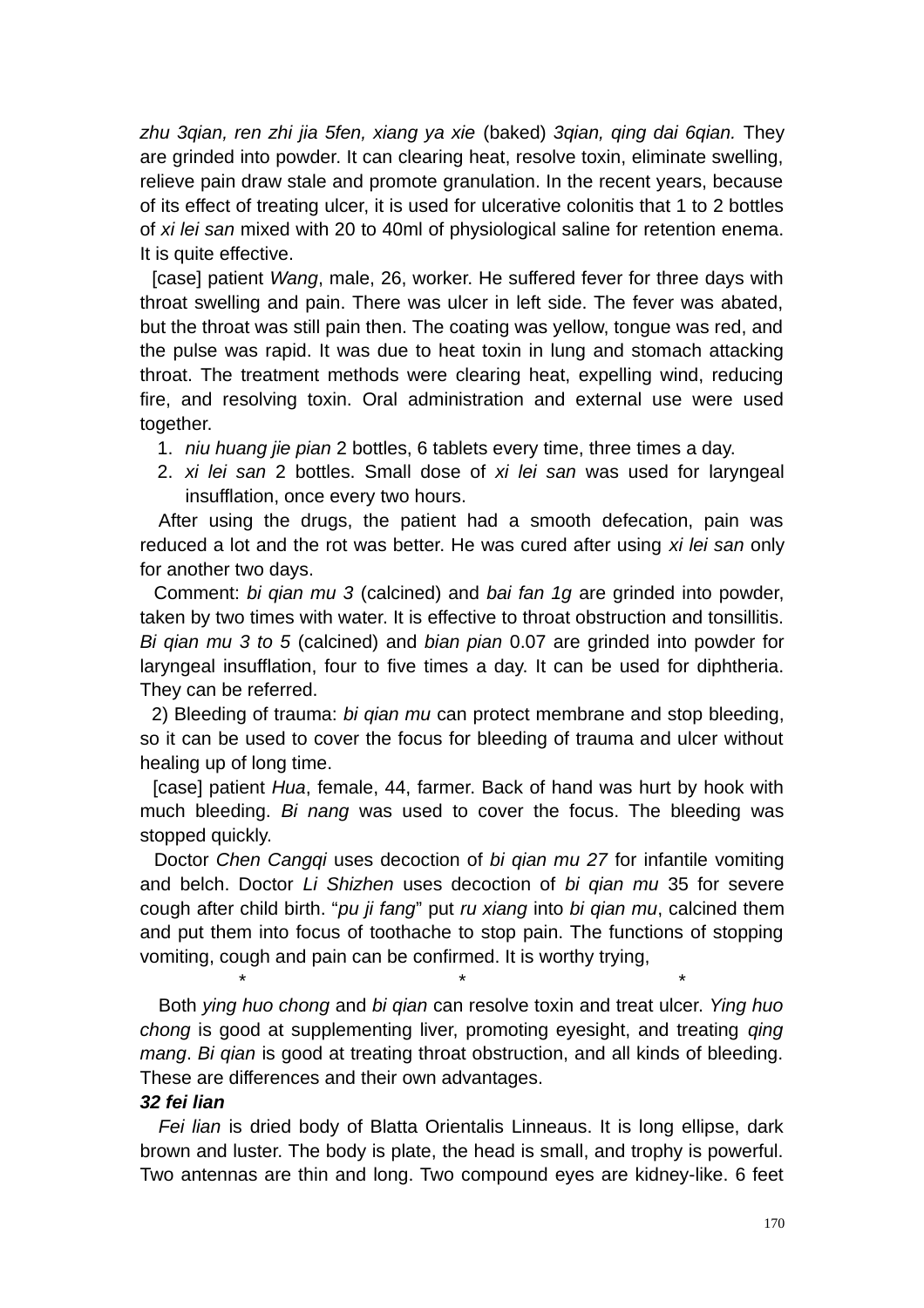have pricks. The abdomen has 10 sections, among which the  $6<sup>th</sup>$  and  $7<sup>th</sup>$ sections have gland orifices which can secret oil-like fishy liquid. It has wings and can fly. The walking speed is quick. They live in warm and dampness places, especially kitchen and cupboard. They hide in the daytime, and go out in the evening. They like rice and soup. They usually vomit out part food and discharge stool one it. It is odorous and transmits bacterium. They are injurious insects. Its other names are *zhang lang, hua chong, cha bo chong* and *zao ma*. The *fei lian* produced in north china is big and named America cockroach. The small *fei lian* produced in other provinces is called East cockroach. It is salty in flavor, cold in nature, and attributive to liver and spleen meridians.

"*ben jing*" says, it can disperse stasis, soften hardness, treat aversion to cold and fever, break mass and throat obstruction. This shows that it has functions of activating blood, dispersing stasis, breaking hardness, eliminating stagnation, descending *qi*, soothing obstruction. Therefore, doctor *Li Shizhen* considers it as blood drug. "*fen lei ben cao yao xing*" points out that it can treat all kinds of poisoning such as food poisoning, and with the help of *wu gong* can treat ulcer, toxin stagnation and tonsillitis. It also can treat snake bite. "*lu chuan ben cao*" says, it can expel wind, clear heat, dredge vessels; it can be used for infantile cold (decoction), hemiplegia (pounded with meat and steamed) and ulcer (external use). It also can resolve toxin, eliminate swelling, expel wind and dredge meridians. "*ban cao gang mu shi yi*" points out that *fei lian* can treat abdominal distention due to *qi* deficiency, tympanites and all kinds of infantile malnutrition; no matter what kind of malnutrition or dying patient, it is effective; after taking baked *fei lian* for once or twice, the patient would be cured, and would be fatter and whiter than before; the patient only smells its fragrance, not fishy; it is effective every time it is used. It can eliminate stagnation and draw food stagnation, supplement spleen and treat malnutrition. It is a good drug for infantile malnutrition. It also can eliminate edema and promote urine. Summarizing its functions, they are: (1) breaking hardness, eliminating stagnation to treat mass, tympanites ; (2) activating blood, dispersing stasis to treat hemiplegia; (3) supplementing spleen, treat malnutrition to treat infantile malnutrition, (4) resolving toxin, treat ulcer to treat carbuncle, furuncle and toxic swelling, external use for snake bite and *wu gong* bite; (5) descending *qi*, soothing obstruction to treat throat obstruction and tonsillitis; (6) promoting urine, eliminating edema to treat edema of beriberi.

The skin of *fei lian* contains selerotin and chitin. Muscle of America cockroach hydrolyzed into all kinds amino acids, cytochrome a,b,c and coenzyme A. East cockroach contains enzymes, such as protein enzyme, amylase, etc.. Grass green mucus secreted by back and tail contains many kinds of proteins.

Fresh or dried imago can be used as drug. After being caught, they are baked or scaled by boiled water, the feet, wings and intestines are removed. It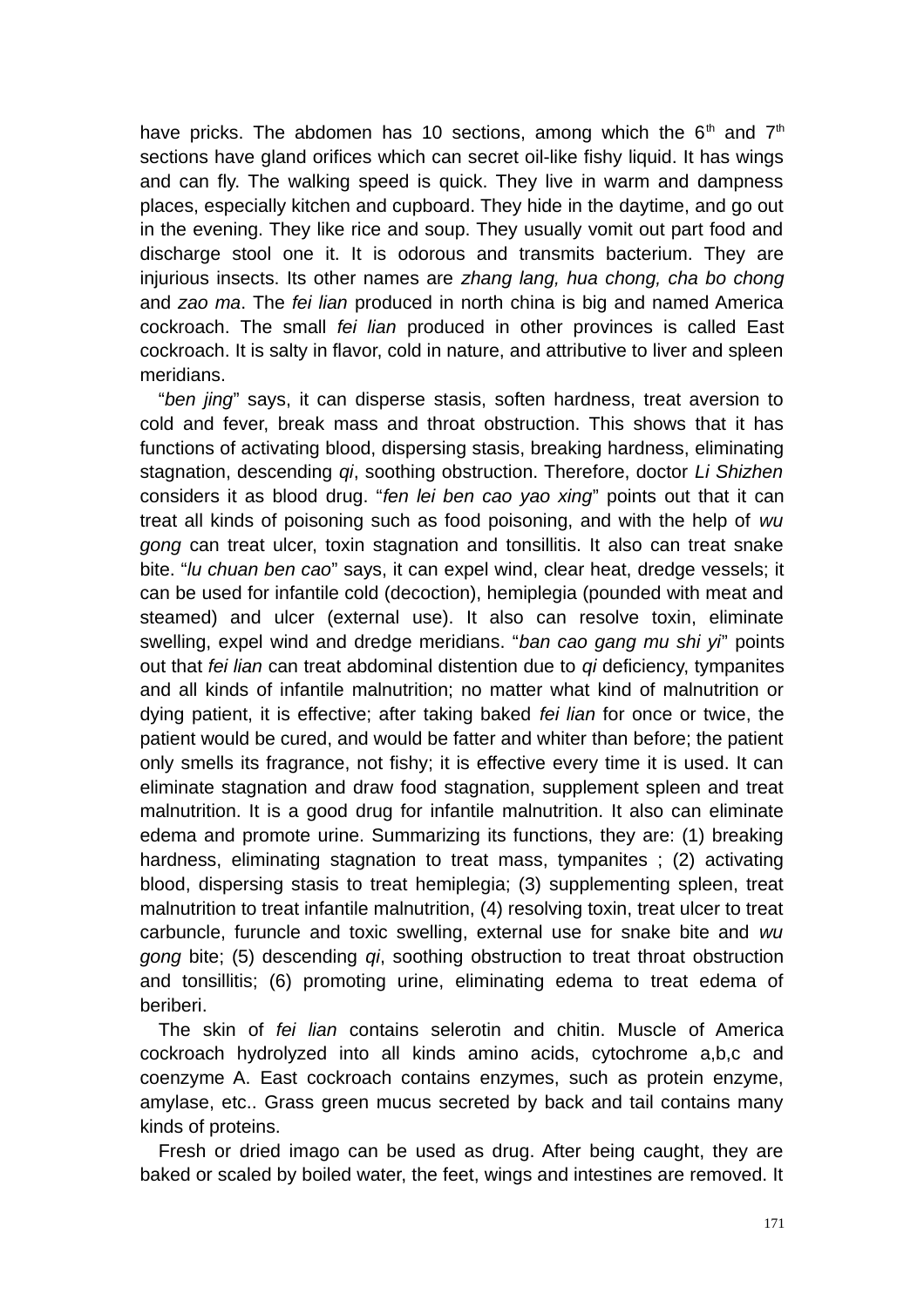is usually used as powder. The dose for one day is 2 to 4. They are put into capsules for swallow. Proper dose is used for external use. The clinical applications are:

1) Infantile malnutrition: children have weak stomach and spleen. Unclean food or wrong nursing can injury spleen and stomach, results in failure of spleen and stomach to transport and absorb food and finally malnutrition. The growth of children would be affected. The manifestations are withered hair, yellow complexion, thin body, poor appetite, abdominal distention, addiction to foreign body, saburra, unformed stool with odor, scanty and dark urine, or like to water which rice has been washed, tympanites, restlessness, lower fever, night sweating, usually yellow and greasy or dry coating, and thin and rapid pulse, or thin and slow pulse. The manifestations contain excessive signs and deficiency signs. *Fei lian* not only can supplement spleen and treat malnutrition, but also can eliminate stagnation and draw food stagnation. It is most suitable.

[case] patient *Chen,* male, 5. He has big abdomen, tympanites, thin limbs, thin hair, poor appetite, unformed stool, thin and greasy coating, and thin pulse. He was diagnosed as malnutrition II by other hospital. He had suffered it for half year, and treated for many time without effect. It was severe malnutrition. Single drug was tried.

3 *fei lian* without head, feet, wings and intestines were put into rape oil, picked out, baked into crisp form on the fire, and then grinded into powder. It was taken by two times. Brown sugar also can be added. After 4 days, the appetite was promoted and spirit was good. After another 5 days, the distention of abdomen was eliminated gradually. He was cured after taking drugs for half month.

2) Vomiting, diarrhea and abdomen pain of *sha zheng* (acute gastroenteritis): *sha zheng* in summer and autumn manifests as alternation of vomiting and diarrhea, usually is caused by unclean food, alternation invaders of cold and summer heat and food stagnation. *Fei lian* can promote digestion, draw stagnation, resolve toxin, so it is effective. The effect would be better if it is used as main drug, assisted by *shan yao, ye ming sha, wu yi*. 1 to 2 *fei lian* can used to feed chicken for pestilence, manifesting as fever, no eating and diarrhea. it is also effective.

[case] patient *Wang,* male, 35, farmer. He slept in the wind after drinking and eating a lot. Due to dysfunction of middle-*jiao* and confusion of clear and turbid substance, he suffered alternation of vomiting and diarrhea, white and greasy tongue, and thin and slippery pulse. The treatment methods were promoting digestion, drawing stagnation, regulating spleen and activating middle-*jiao*. 2 to 3 three live *fei lian* were packed by paper, baked and grinded into powder. It was taken by two times with water. After taking drug, vomiting, diarrhea and abdomen was relieve gradually. He was cured by two days.

3) Ulcer and toxic swelling: *fei lian* can activate blood, disperse stasis, resolve toxin and eliminate stagnation, so it is suitable for ulcer and toxic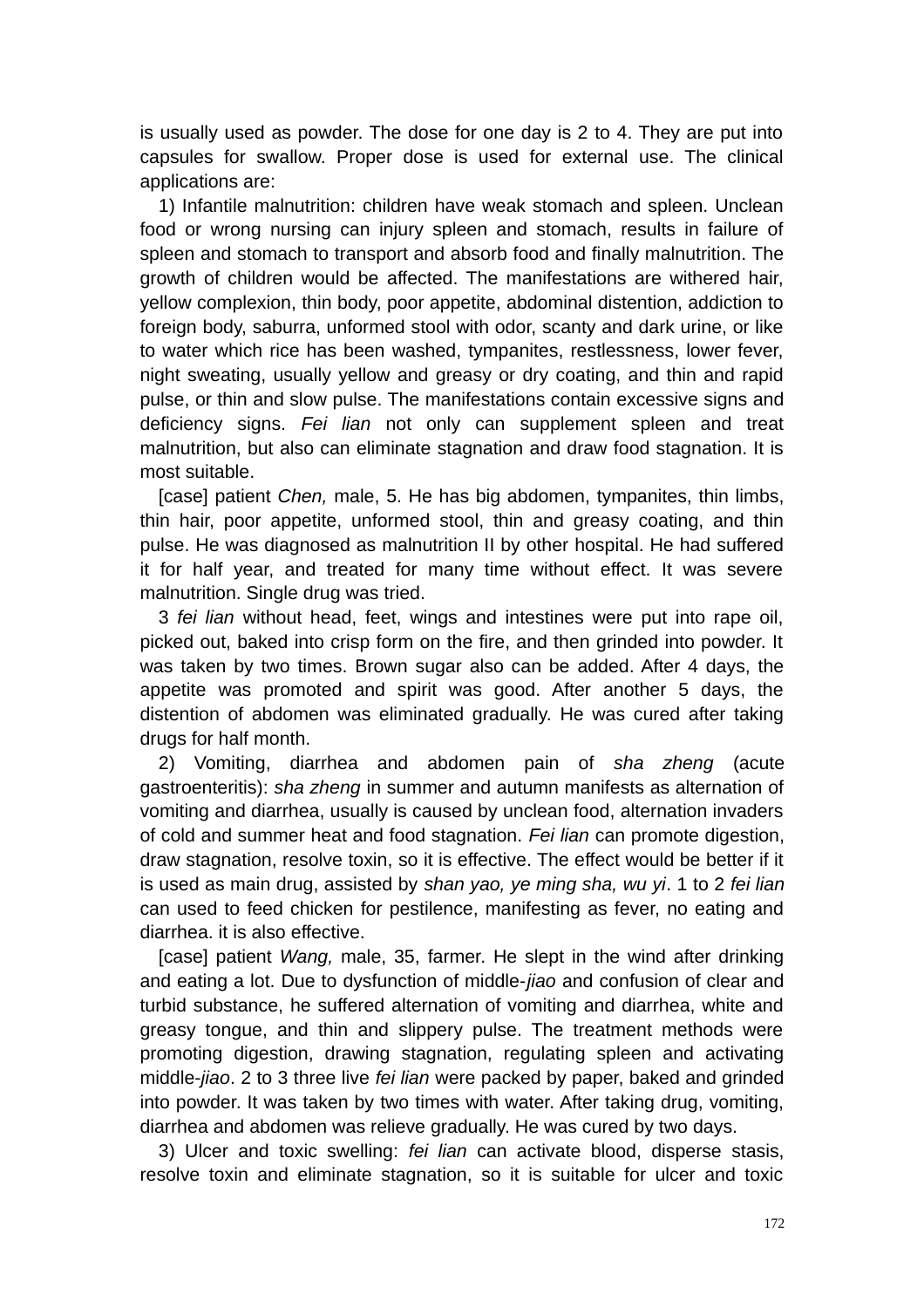swelling. Live *fei lian* is pounded and used to cover the focus.

[case] patient *Li*, male, 41, farmer. He suffered swelling, redness and pain of lower legs for 4 days. It became big gradually. It was not controlled by drugs for eliminating swelling and resolving toxin for external use. He was asked to caught 6 *fei lian*, pound them for external use, once a day. The swelling and pain was relieved next day. He was cured after another 3 days.

4) Poisoning snake bite and *wu gong* bite: *fei lei* has powerful functions of resolving toxin and dispersing stasis, so it can pounded to cover the focus for poisoning snake bite and *wu gong* bite. The author once used it to treat *wu gong* bite and it was effective. But the author has not used it to treat poisoning snake bite yet.

5) Ascites of liver cirrhosis: it is called *dan gu zhang* or *gu zhang* in TCM. It usually is due to liver, spleen and kidney injury, resulting in *qi* stagnation, blood stasis and water intention. *Fei lian* can eliminate mass and stagnation, promote urine and abate edema, so it is suitable for ascites of liver cirrhosis.

[case] patient *Qian*, female, 64, housewife. She suffered chronic hepatitis for more than 5 years. In the recent half year, she had dark complexion, thin body, aggravating hypochondrium pain, poor appetite, increasing abdominal distention, positive shifting dullness, abnormal live function, inversion rate of albumin and globulin. Liver extended ribs for 1.5cm with II texture. The spleen extended ribs for 3cm with tenderness. She was diagnosed as ascites of liver cirrhosis. The coating was white and greasy, there were petechias in the edge of tongue, and the pulse was thin and wiry. It was due to liver oppression, spleen stagnation, obstruction of *ying* and *wei*, blood stasis and obstruction of water channel. The treatment methods were sooting liver, regulating spleen, attacking hardness, eliminating stagnation, promoting urine and eliminating edema.

*Fei lian 20g ji nei jing 30g, di bie chong 30g, xi shuai 20g, cheng xiang 10g.*

They are grinded into powder, 3g every time, twice a day. After taking drugs for 3 days, abdominal distention, appetite and urine amount were improved. They were good signs. After taking drugs for half months, the diseases was improved, big abdomen was smaller. She was asked to take drugs occasionally, assisted by *fu gan san*. Finally, she was clinical cured.

### **Prescription appendix**

1\ di dang tang (wan) (doctor Zhang Zhongjing): shui zhi, meng chong, da huang, tao ren

2\ bie jia jian wan (doctor Zhang Zhongjing): bie jia, wu shan, huang qin, chai hu, shu fu, gan jiang, da huang, shao yao, gui zhi, ting ling, shi wei, hou pu, mu dan, qu mai, zi wei, ban xia, ren shen, he chong, e jiao, tao ren, eng wo, chi xiao, qiang lang

3\ da huang zhe chong wan (doctor Zhang Zhongjing): da huang, huang qin, gan cao, tao ren, xing ren, shao yao, di huang, gan qi, meng chong, shui zhi, qi cao, zhe chong

4\ xia yu xue tang (doctor Zhang Zhongjing): seen to section of bi bie chong—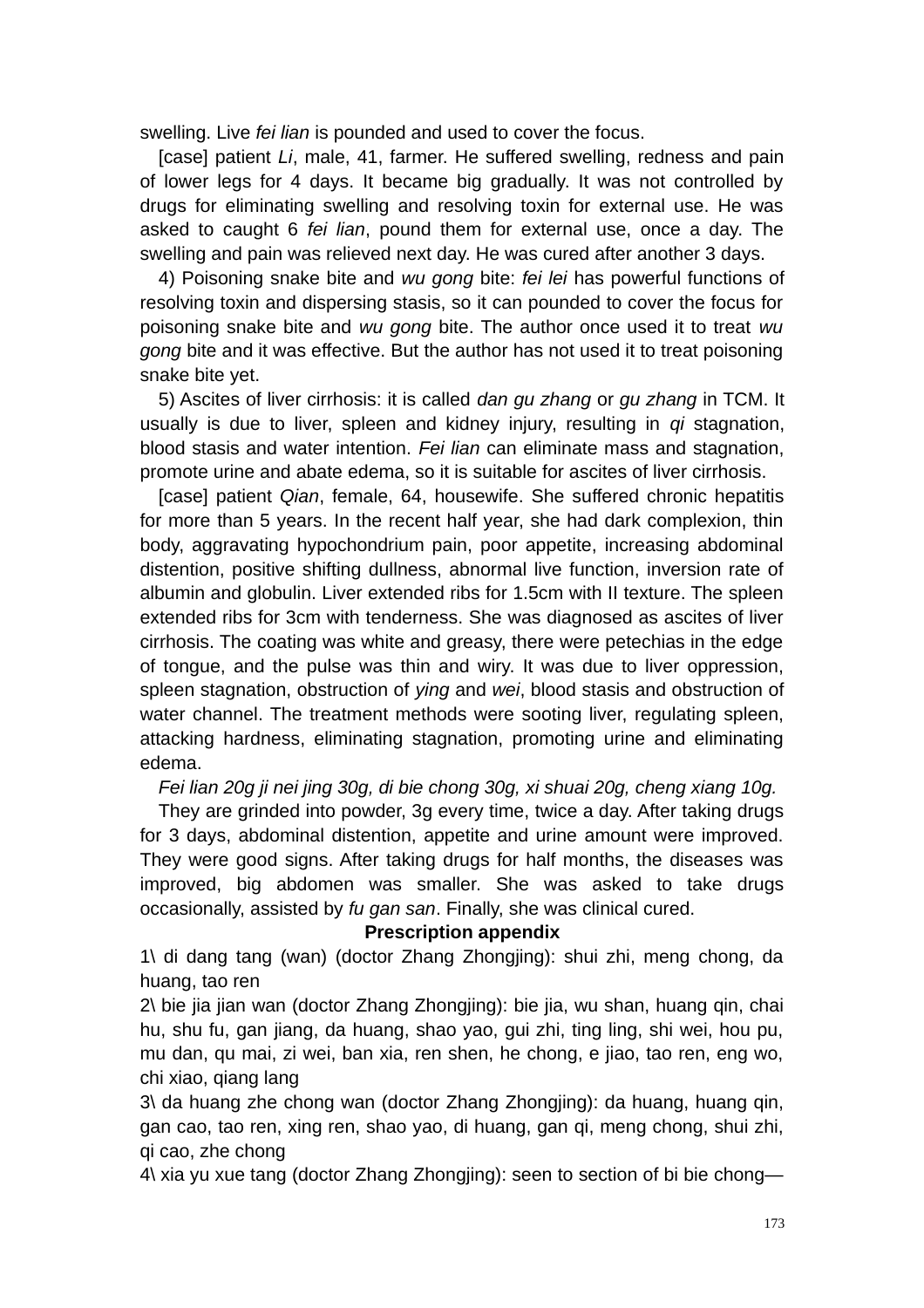dog bite

5\ da qing gao (liu ke zhu sheng): tian ma, bai fu zi, qing dai, xie wei, wu shao she, zhu shao, tian zhu huang, she xiang

6\ sheng jiang san (doctor Yang Lishan): jiang can, chan tui, jiang huang, sheng da huang, feng mi

7\ ku shen wan (zheng zhi zhun sheng): bai ji li, ku shen, dan shen, sha shen, ren she, fang feng, wu jia pi, wu shao she, man jing zi, gui ban, hu gu, xuan shen

8\ sou feng san (yang yi da quan): jiang xan, quan xie, bo he, qiang huo, du huo, jing jie, ge gen, tian ma, huang bai, ku shen, niu zi, zhi zi, he shou wu, ren shen, fang feng, bai xian pi, huang lian, man jing zi, lian qiao, huang qin, wei ling xian, bai ji li, bai zhi, xian ling pi, gan cao

9\ xiao feng san (zheng zong): chan tui, dang gui, sheng di, fang feng, zhi mu, ku shen, hu ma, jing jie, cang zhu, niu bang zi, shi gao, gan cao

10\ she xiang yuan (doctor Xu Shuwei): seen to section of di long—bai hu li jie 11\ wu long wan (empirical formula): jiu xiang chong, che qian zi, chen pi, bai zhu, du zhong

12\ zhi feng wan (the author): seen to section of zhi zhu—importance

13\ qi ju di huang wan (yi ji): gou qi, gan ju hua, shu di, yu rou, shan yao, yu fu ling, mu dan pi

14\ jie feng dan (shen shi zhun sheng shu): bai fu zi, quan xie, jiang can, nan xing, tian ma, zhu sha, wu gong, she xiang

15\ shen ling bai zhu san (he ji ju fang): bai bian dou, ren shen, bai zhu, bai fu ling, gan cao, shan yao, lian zi rou, jug eng, yi ren, sha ren

16\ bu zhong yi qi tang (wan) (doctor Li Dongyuan): huang qi, gan cao, ren shen, dang gui, chen pi, sheng ma, chai hu, bai zhu

17\ bai lao wan (yi fang kao): dang gui, ru xiang, mo yao, ren shen, da huang, tao ren, meng chong, shui zhui, feng mi

18\ jian xian dan (wei sheng bao jian): fu zi, gui jian yu (or chuan shan jia), zi shi ying, ze xie, rou gui, yan hu suo, mu xiang, bing lang, xue jie, shui zhi, tao ren, jing san leng

19\ hua zhen hui sheng dan (doctor Wu Jutong): ren shen, an nan gui, liang tou jian, she xiang, pian jiang huang, gong ding xiang, chuan jiao tan, meng chong, jing san leng, pu gong ying, zang hong hua, sum u, tao ren, su zi shuang, wu ling zhi, jiang zhen xing, gan qi, dang gui wei, mo yao, bai shao, xing ren, xiang fu mi, wu zhu yu, yan hu suo, shui zhi, a wei, xiao hui xiang tan, chuan xiong, ru xiang, mo yao, liang jiang, ai tan, yi mu gao, shu di huang, bie jia jiao, da huang, feng mi

20\ ru ai san (yan fang xin bian): seen to section of feng fang—cancer

21\ feng fang gao (zheng zhi zhun sheng): seen to section of feng fang carbuncle, furuncle and toxin swelling

22\ xiao zhong hua du gao (shou shi xin bian): seen to section of feng fang carbuncle, furuncle and toxin swelling

23\ yang he tang (wai ke quan shen ji): shu di, bai jie zi, lu jiao jiao, rou gui,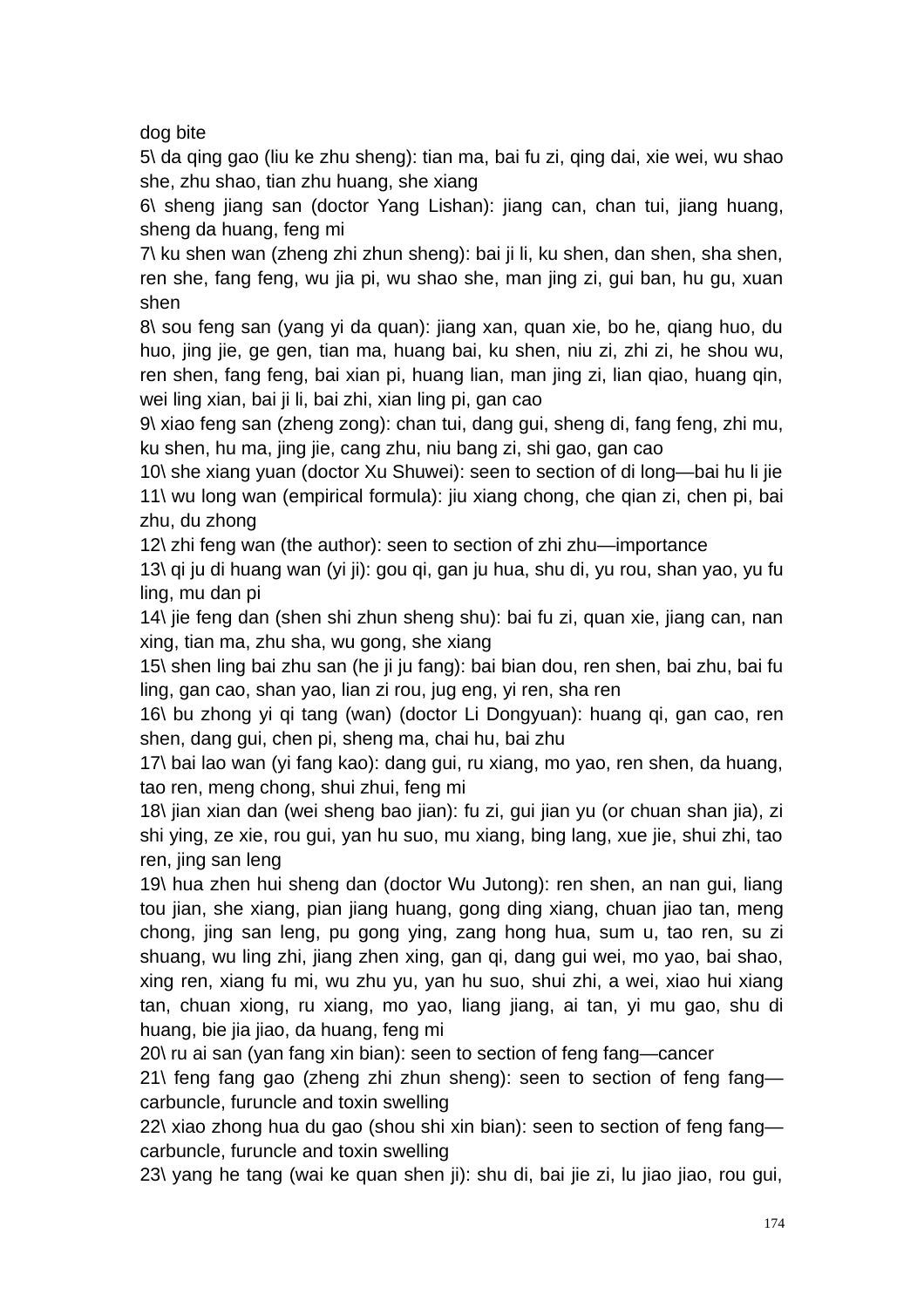jiang tan, ma huang, sheng gan cao

24\ yu long gao (wai ke zheng zong): cao wu, jun jiang, chi shao, bai zhi, nan xing, rou gui

25\ zhu zhu san (jin kui yao lve): da zhi zhu, rou gui

26\ qiang lang san (wan bing hui chun): qiang lang, upper part for constipation, lower party for retention of urine

27\ xuan fu dai zhe tang (shang han lun): xuan fu hua, ren shen, sheng jiang, dai zhe shi, gan cao, ban xia, da zao

28\ si mo yin (ji sheng fang): ren shen, bing lang, chen xiang, wu yao

29\ ba jiang dan (yang yi da quan): xi niu huang, bing pian, chan yi, wu gong, she xiang, chuan shan jia, quan xie, wu bei zi

30\ shi quan da bu tang (yi xue fa ming): dang gui, chuan xiong, bai shao, shu di, ren shen, bai zhu, fu ling, gan cao, huang qi, rou gui

31\ bu yang huan wu tang (doctor Wang Qingren): seen to section of di long sequelae of stroke

32\ liu wei di huang wan (xiao er yao zheng zhi jue): shu di, yu rou, shan yao, ze xie, fu ling, dan pi

33\ di long san (sheng hui fang): di long, xi yi, chuan xiong, gui xin, gan jiang, sum u, mu xiang, pu huang, dan pi, shui zhi, tao ren

34\ xun luo wan (qi xiao liang fang): di long , ru xiang, mo yao, huh u, gui ban, wu ling zhi, dang gui, bai fu zi, tian ma, quan xie, nan xing, fu zi, chuan wu, du zhong, niu qi, wei ling xian, wu she, cong rong, zhu sha, xu duan

35\ zhuo hu dan (shen shi zhun sheng shu): wu ling zhi, bai jiao, cao wu, mu bie zi, di long, mo yao, ru xiang, dang gui, she xiang, jing mo

36\ di tong wan (zheng zhi zhun sheng): wei ling xian, mu bie zi, chuan wu, fang feng, bai zhi, wu ling zhi, di long, shui zhi, zhu sha

37\ liu yi san (xuan ming lun): hua shi, gan cao

38\ liu shen wan (lei shi fang): xi huang, yao huang, zhu fen, she xiang, bing pian, chan su

39\ chan su wan (wai ke zheng zong): seen to section of chan su—furuncle, back carbuncle, mastitis and other severe ulcer

40\ mei hua dian she dan (quan sheng ji): ru xiang, mo yao, peng sha, ming xiong huang, xiong dan, xue jie, ting li, chen xiang, bing pian, she xiang, zhe sha, xi niu huang, zhen zhu

## **Identification key for selecting prescriptions and drugs in clinic Internal medicine**

- 1. influenza: seen to jiang can 1
- 2. tonsillitis: seen to quan xie 14, yan you 10, bi qian mu 1
- 3. diphtheria, seen to throat carbuncle: yan you 2, chan chu 5
- 4. encephalitis B: seen to quan xie 3, chan yi 6, wo niu 6, wu shao she 6, ban mo 7
- 5. chronic bronchitis: seen to wu gong 18, feng fang 13, zhi zhu 11, chan chu 10, ge jie 2, shu fu 5, wu bei zi 3
- 6. asthma: seen to jiang cn 10, chan yi 8, di long 1, yan you 1, ge jie 1, wu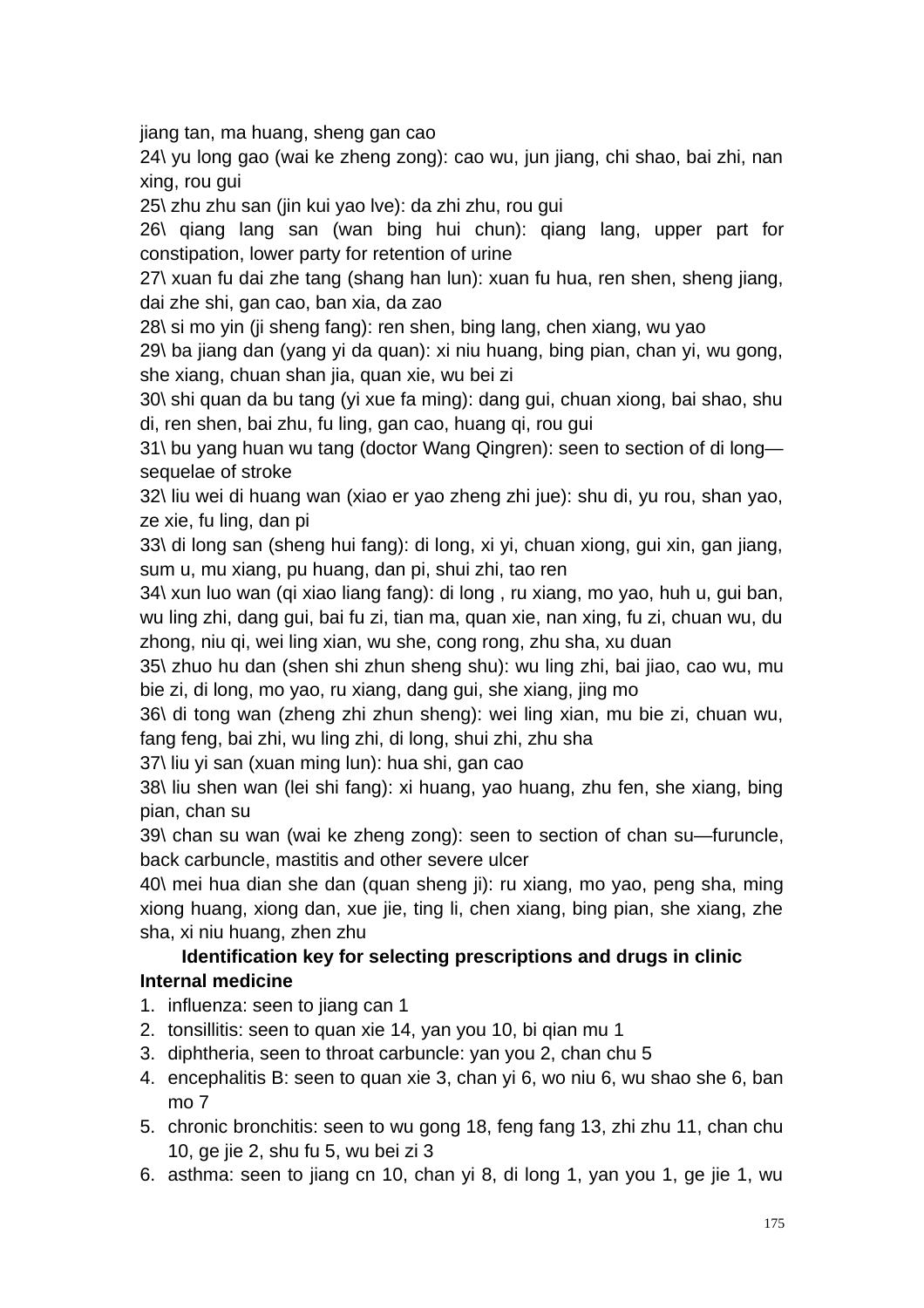ling zhi 4

- 7. chronic pharyngitis: seen to jiang can 7, qi cao 1, bi qian 2
- 8. poliomyelitis: seen to di long 13, wu shao she 9
- 9. malaria: seen to ban mao 12, shu fu 2
- 10.dysentery: seen to qiang lang chong 10, wu bei zi 4
- 11.cholera: seen to chan sha 1, fei lian
- 12.migraine: seen to quan xie 1
- 13.lung tuberculosis: seen to quan xie 8, di bie chong 7, fu she 2, shou gong 1, ge jie 3
- 14.high blood pressure: seen to di long 5
- 15.peptic ulcer: seen to di long 5
- 16.stomach pain: seen to jiu xiang xhong 1
- 17.hematemesis: seen to can tui zhi 1, wu bei zi5, qi cao 1, bi qian 1
- 18.sequelae of stroke :seen to di long 12, wu shao she 12
- 19.antral gastritis: seen to ban mao 14
- 20. diabetes; seen to jiang can 14
- 21. arthritis; seen to can sha 3, feng fang  $7,10,11$ , di long 8, fu she 3, ban mao 5, qi cao 3
- 22.RA: seen to quan xie 12, jiang can 11, wu shao she 1, fu she 3, feng fang 10
- 23.hyperplasia spondylitis: seen to quan xie 1, feng fang 10
- 24.sciatica: seen to di bie chong 9, fu she 3
- 25.lower back pain: seen to di bie chong 10, jiu xiang chong 6, sang piao xiao 4
- 26.hepatitis: seen to di bie chong 1, jiu xiang chong 2, ban mao 3, qi cao 2
- 27.ascites of liver cirrhosis: seen to qiang lang chong 3, chan chu 3,4, lou gu 3, xi shuai 4, fei lian 5
- 28.gallbladder stone: seen to jiu xiang chong 5
- 29.rheumatic heart disease: seen to shui zhi 2
- 30.coronary disease: seen to shui zhi 3, wu ling zhi 3
- 31.heart failure: seen to chan su 1, chan pi 6
- 32.sinus syndrome: seen to di long 24
- 33.tubercular meningitis: seen to quan xie 3
- 34.nerve and mobile system diseases: seen to quan xie 13
- 35.facial paralysis: seen to wu gong 1, jiang can 3
- 36.epilepsy: seen to wu gong 3, jiang can 9, can yong, di long 4
- 37.hernia: seen to wu gong 10, feng fang 2, zhi zhu 1
- 38.nephritis: seen to wu gong 19, chan chu 3, lou gu 4, xi shuai 2, hai ma 4
- 39. retention of urine; seen to lou gu 2
- 40. uremia: seen to lou gu 4, xi shuai 6
- 41.anuria: seen to lou gu 8, xi shuai 1
- 42.edema: seen to chan yi 3
- 43.stone in urine system: seen to di long 21, lou gu 7
- 44.urticaria: seen to jiang can 6, chan sha 6, chan yi 8,11, di long 11, wu shao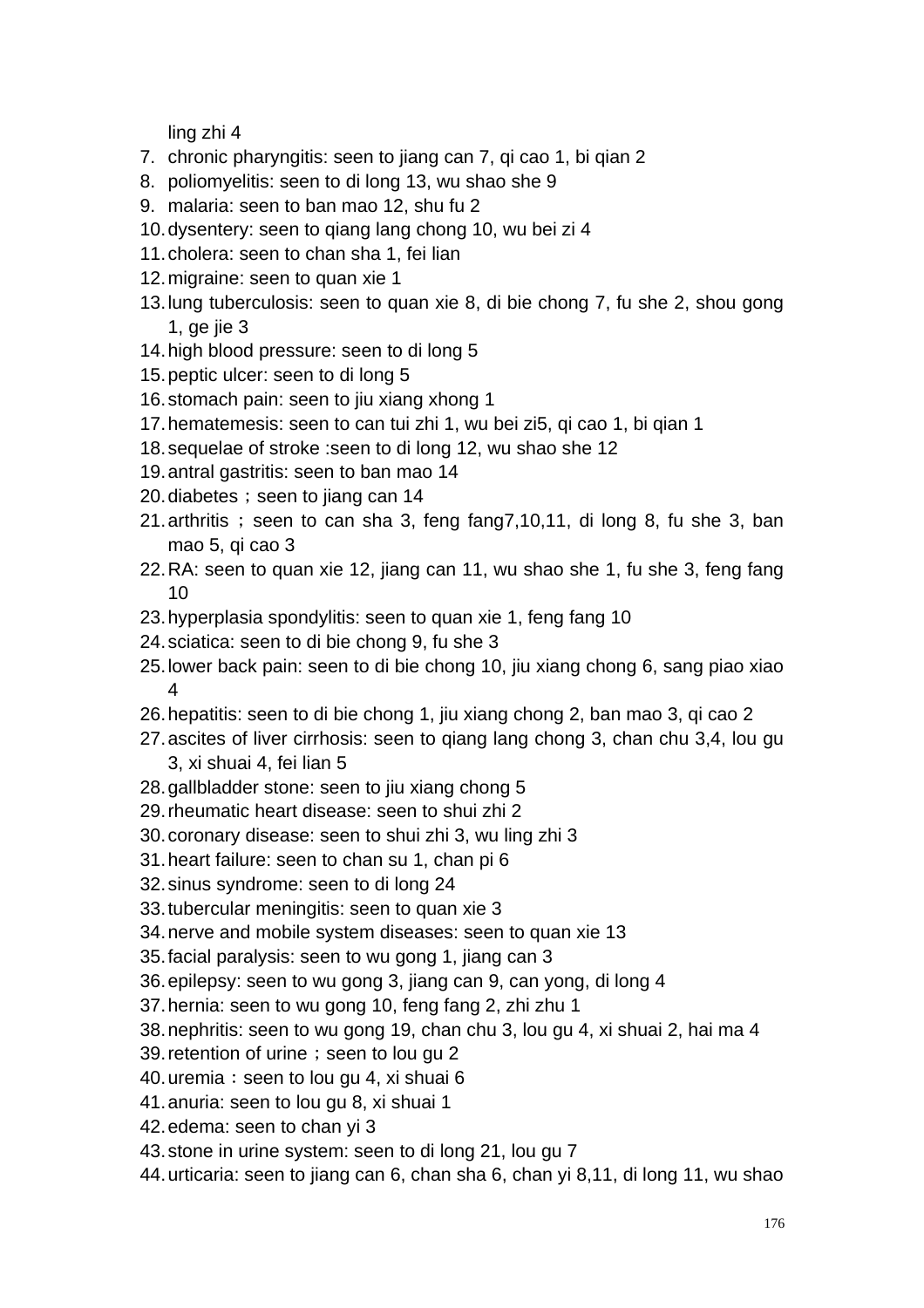she 8

- 45.silicosis: seen to chan yi 12
- 46.cysticercosis: seen to chan yi 13, she tui 2
- 47.Thrombocythemia after lienectomy: seen to di bie chong 4
- 48.importance: seen to feng fang 14, zhi zhu 12, xi shuai 3, ge jie 4, hai ma 5, sang piao xiao 3
- 49.premature ejaculation: seen to di long 20
- 50.bloody stool: seen to zhi zhu 6
- 51.hydrophobia: seen to di bie chong 5
- 52.drug rash: seen to di long 16
- 53.leprosy: seen to bai hua she 4, fu she 4, chan chu 10
- 54.muscle atrophy: seen to wu shao she 5
- 55.drug poisoning: seen to can tui zhi 4
- 56.nocturnal emission: seen to sang piao xiao 2, wu bei zi 2
- 57.frequent urine: seen to sang piao xiao 5
- 58.spontaneous and night sweating: seen to wu bei zi 1

# **Gynecology**

- 1. cyclomastopathy: seen to jiang can 13
- 2. amenorrhea: seen to can sha 2, shu fu 1, qi cao 5
- 3. uterus bleeding: seen to can sha 5, can tui zhi 6, zi cao rong 3
- 4. contraception: seen to can tui zhi 8, di long 14, yan you 9, wo niu 4
- 5. hysteromyoma: seen to shui zhi 1
- 6. induced labor: seen to shui zhi 6
- 7. leucorrhea: seen to feng fang 6, hai ma 2, wu bei zi 8
- 8. vulva white spots: seen to ban mao 10
- 9. retention of placenta: seen to lou gu 6
- 10.dystocia: seen to xi shuai 5
- 11.dysgenesis due to cold uterus: seen to xi shuai
- 12.*er zhen tong*: seen to wu ling zhi 1
- 13.dysmenorrhea: seen to wu ling zhi 2

# **Pediatrics**

- 1. infantile dyspepsia: seen to wu gong 6, zhi zhu 10, qiang lang chong 8
- 2. pertusis: seen to wu gong 9, chan yi 4, feng fang 16, zha meng 2
- 3. infantile convulsion: seen to jiang can 5, chan yi 1, di long 3, yan you 8, zha meng 1
- 4. infantile summer fever: seen to can jian
- 5. measles: seen to chan yi 14, zi cao rong 1
- 6. enuresis: seen to feng fang 4, sang piao xiao 1, wu bei zi 6
- 7. mumps: seen to di long 6, wo niu 3, she tui 1, chan chu 6
- 8. infantile malnutrition: seen to fei lian 1

# **Surgery**

- 1. tetanus: seen to quan xie 2, chan yi 2, bai hua she 3
- 2. enlarged lymph node: seen to quan xie 4,9 wu gong 2, jiang can 4, shui zhi 8, yan you 3, wo niu 2, she tui 3, shou gong 1,6 ban mao 6, 13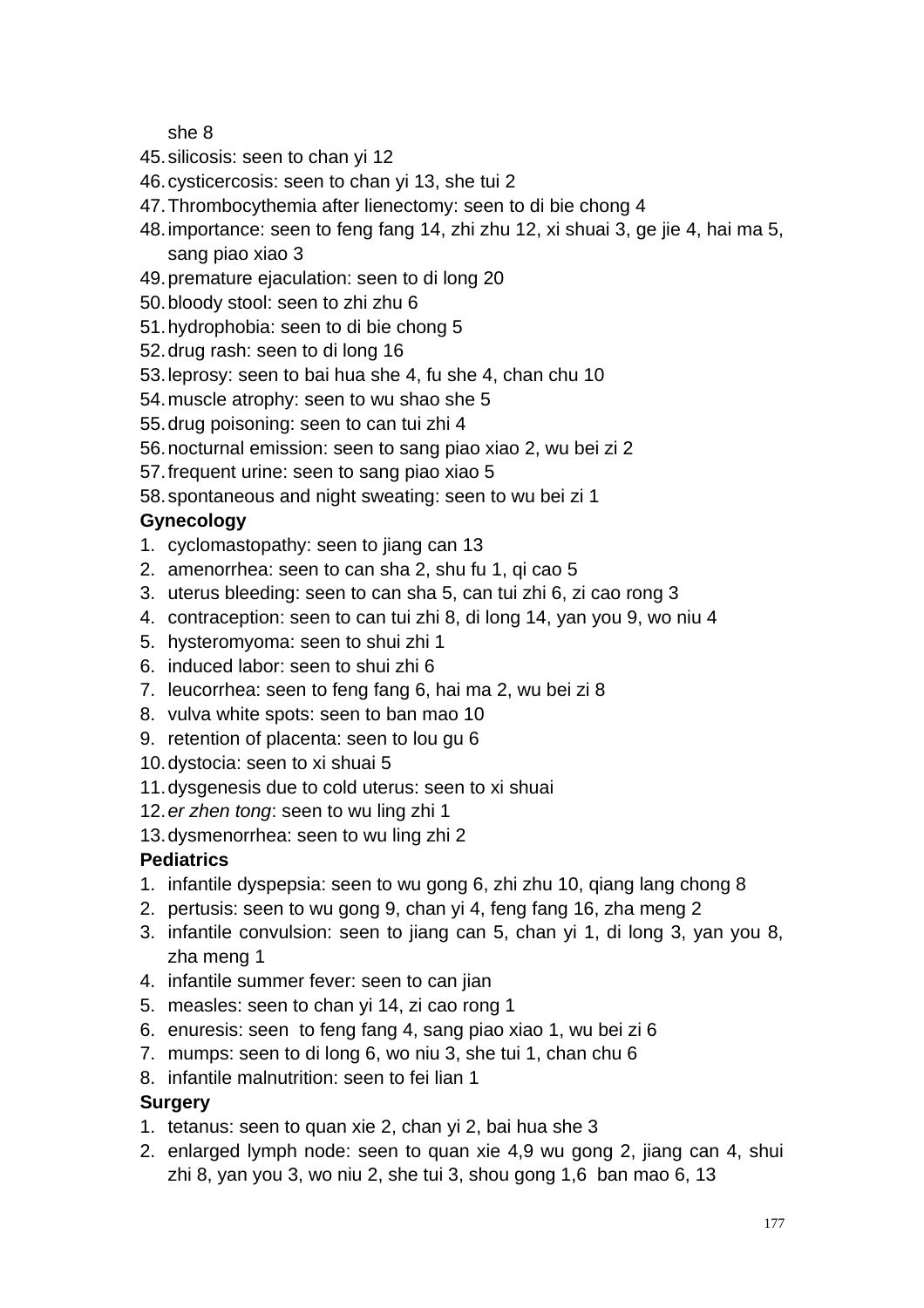- 3. multiple abscess: seen to quan xie 9, feng fang 2,7 qiang lang chong 6, 12, wu shao she 11, she tui 3, ban mao 4, 13, chan chu 8, hai ma 1
- 4. carbuncle: seen to quan cie 9, wu gong 16, chan yi 7, feng fang 3, zhi zhu 9, yan you 6, fu she 1, she tui 3, shou gong 7, chan su 2,3,10, chan chu 9, 10, chan pi 7, wu bei zi 10, zi cao rong 2, fei lian 3
- 5. osteomyelitis: seen to wu gong 15, feng fang 7, chan su 6
- 6. eczema: seen to quan xie 10, chan yi 11, di long 15, zi cao rong 3
- 7. psoriasis: seen to jiang can 8, bai hua she 10, ban mao 3
- 8. neurodermatitis: seen to ban mao 9
- 9. sarcoptic mange: seen to she tui 11, chan chu 7
- 10.fungus infection of palm (e zhang feng): seen to ban mao 11
- 11.alopecia: seen to ban mao 15, wu gong 17
- 12.coma due to trauma: seen to di bie chong 2
- 13.cerebral concussion: seen to di bie chong 6
- 14.bone fracture: seen to di bie chong 3, di long 9
- 15.paraplegia: seen to di long 17, wu shao she 7
- 16.trauma: seen to shui zhi 7,9, meng chong 2, di long 10, qi cao 6, chong bai la 5, bi qian mu 2
- 17.furuncle: seen to feng fang 15, zhi zhu 2, yan you 7, chan su 10
- 18.mastitis: seen to wu gong 5, she tui 9, chan su 10
- 19.flowing fire: seen to quan xie 6, wu gong 2, di long 18
- 20.peritendinitis: seen to zhi zhu 4
- 21.underarm odor: seen to zhi zhu 7
- 22.intestine synechia: seen to jiu xiang chong 3, qiang lang chong 2
- 23.intestine obstruction: seen to qiang lang chong 1
- 24.bed sore: seen to hai ma 6
- 25.burn and scald: seen to quan xie 7
- 26.herpes zoster: seen to bai hua she 2, she tui 6
- 27.ectopic pregnancy: seen to wu gong 12, di bie chong 4, wu ling zhi 5
- 28.ulcer in lower limbs: seen to wu gong 13, di long 7, yan you 4, wo niu 5, shou gong 9
- 29.fistula: seen to qiang lang chong 7, fu she 4, shou gong 8, hai ma 1
- 30.popular urticaria: seen to chan che 5
- 31.infantile summer furuncle: seen to hai ma 3
- 32.*lou jing chuang*: seen to quan xie 5
- 33.poisoning snake bite: seen to wu gong 4, shou gong 5, wu ling zhi 6, fei lian 4
- 34.helosis: seen to wu gong 8
- 35.scar hyperplasia: seen to jiang can 12
- 36.gum bleeding and gum carbuncle: seen to can tui zhi, feng fang 8
- 37.toothache: seen to can tui zhi 3, ban mao 11
- 38.hemorrhoids and hemorrhoids fistula: seen to can tui zhi 7, chan yi 10, di bie chong 8, zhi zhu 13, yan you 5, wo niu 1, she tui 10
- 39.prolapse of anus: seen to chan yi 5, wu bei zi 7